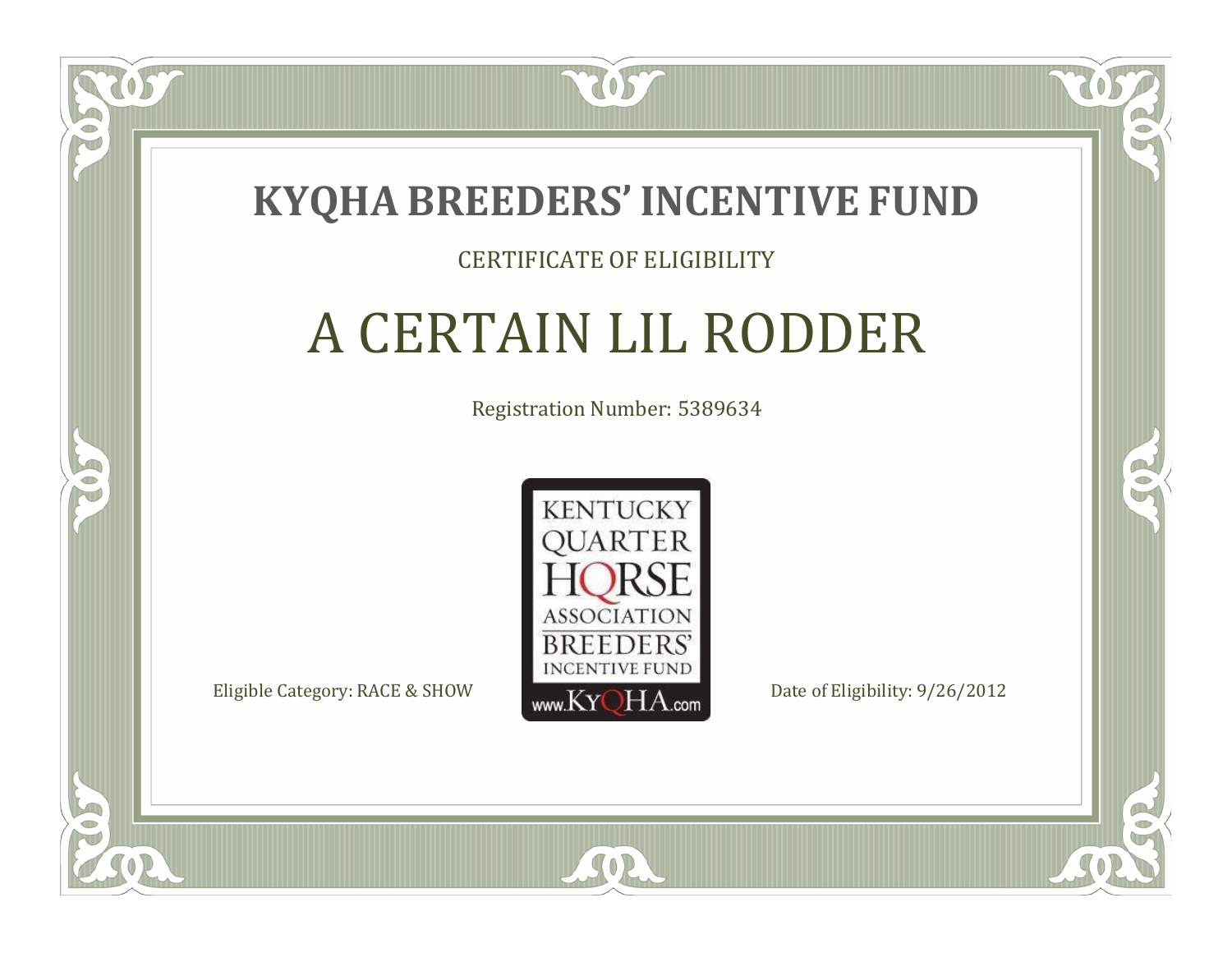

#### CERTIFICATE OF ELIGIBILITY

### A CERTIFIABLE IRON

Registration Number: X0701239



 $SO2$ 

 $\mathbb{R}^2$ 

B

 $\Box$ N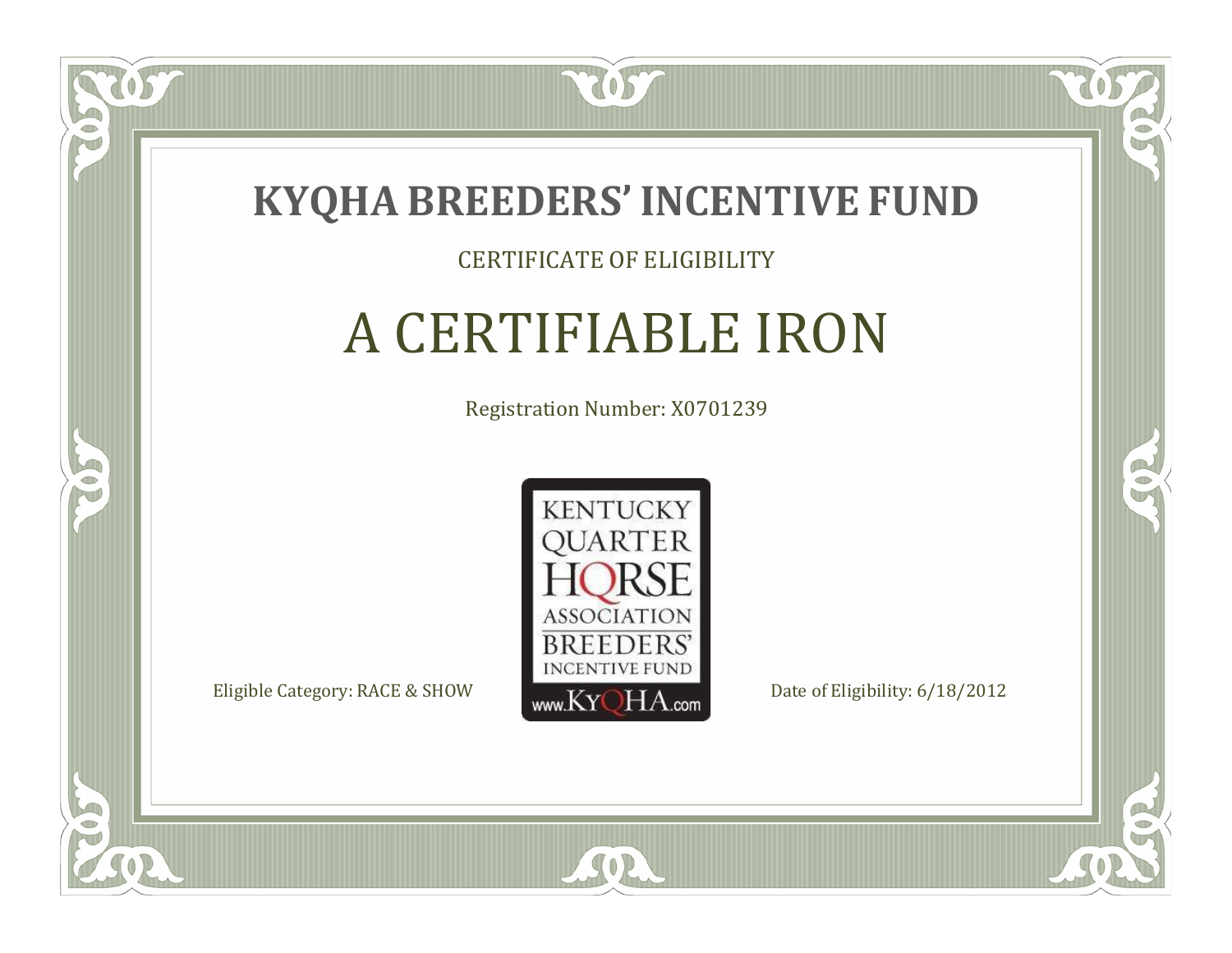

#### CERTIFICATE OF ELIGIBILITY

### A GOLDEN POTENTIAL

Registration Number: 5389633



SOR

CO.

B

 $\blacksquare$ N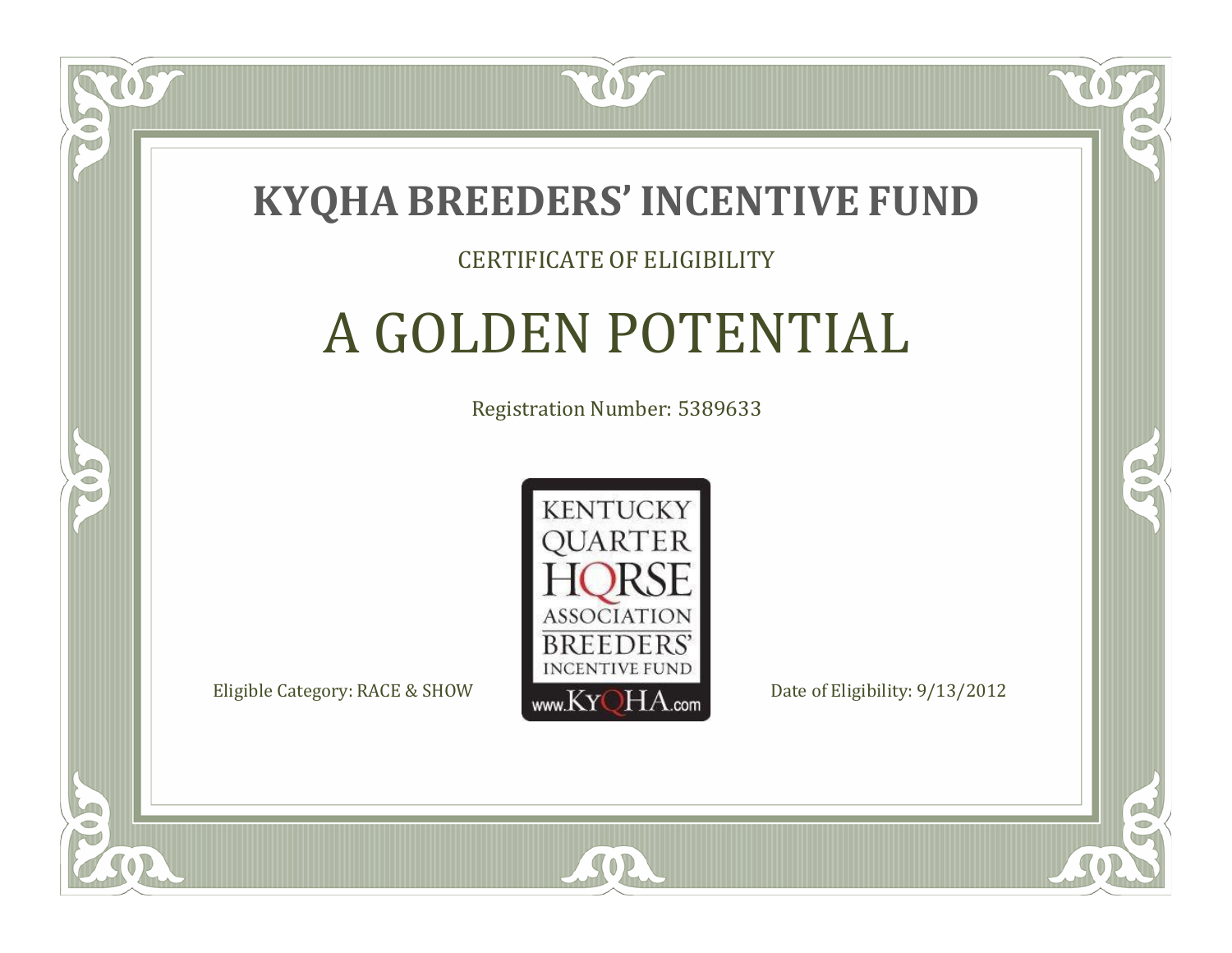#### **KYQHA BREEDERS'INCENTIVE FUND**

7057

#### CERTIFICATE OF ELIGIBILITY

# A J CERTAINLY RAGEOUS

Registration Number: 5396750



SOR

RO

P.

 $\Box$ N

S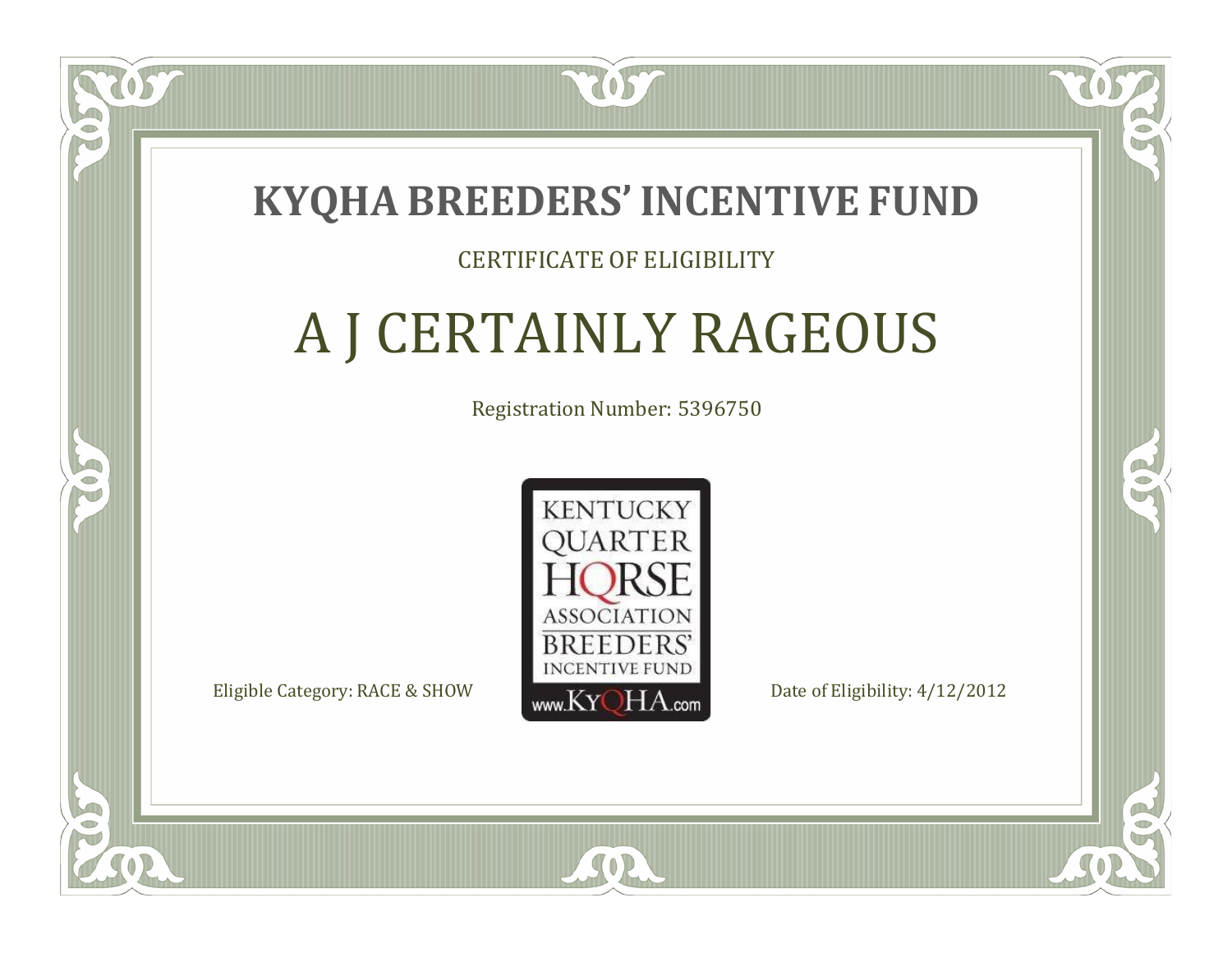

#### CERTIFICATE OF ELIGIBILITY

#### ABSOLUT COWBOY

Registration Number: 5449861



SOR

CO.

B

 $\Box$ N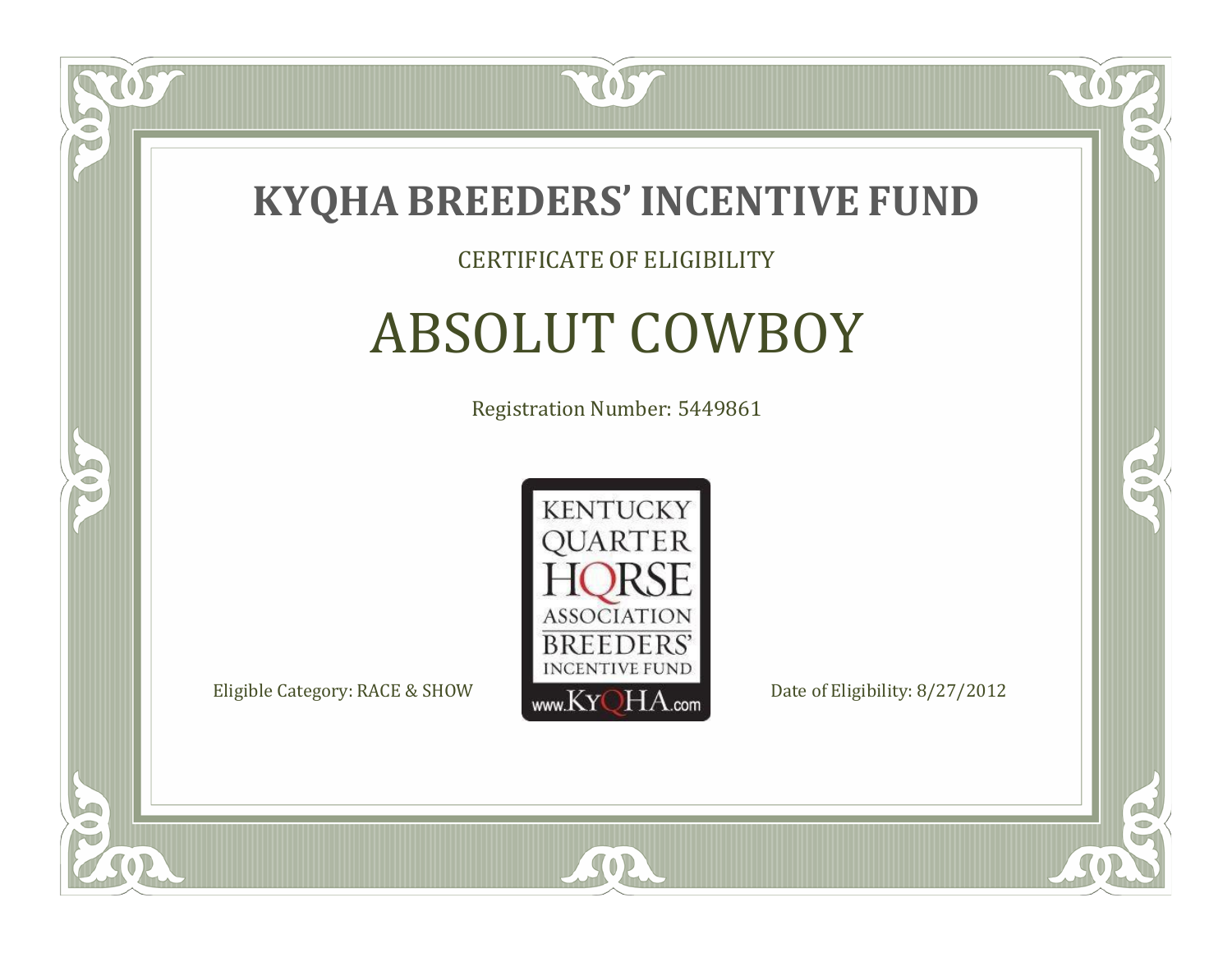#### **KYQHA BREEDERS'INCENTIVE FUND**

7057

#### CERTIFICATE OF ELIGIBILITY

# ABSOLUTELY A GOODBAR

Registration Number: 5396749



SOR

RO

CO.

 $\Box$ N

S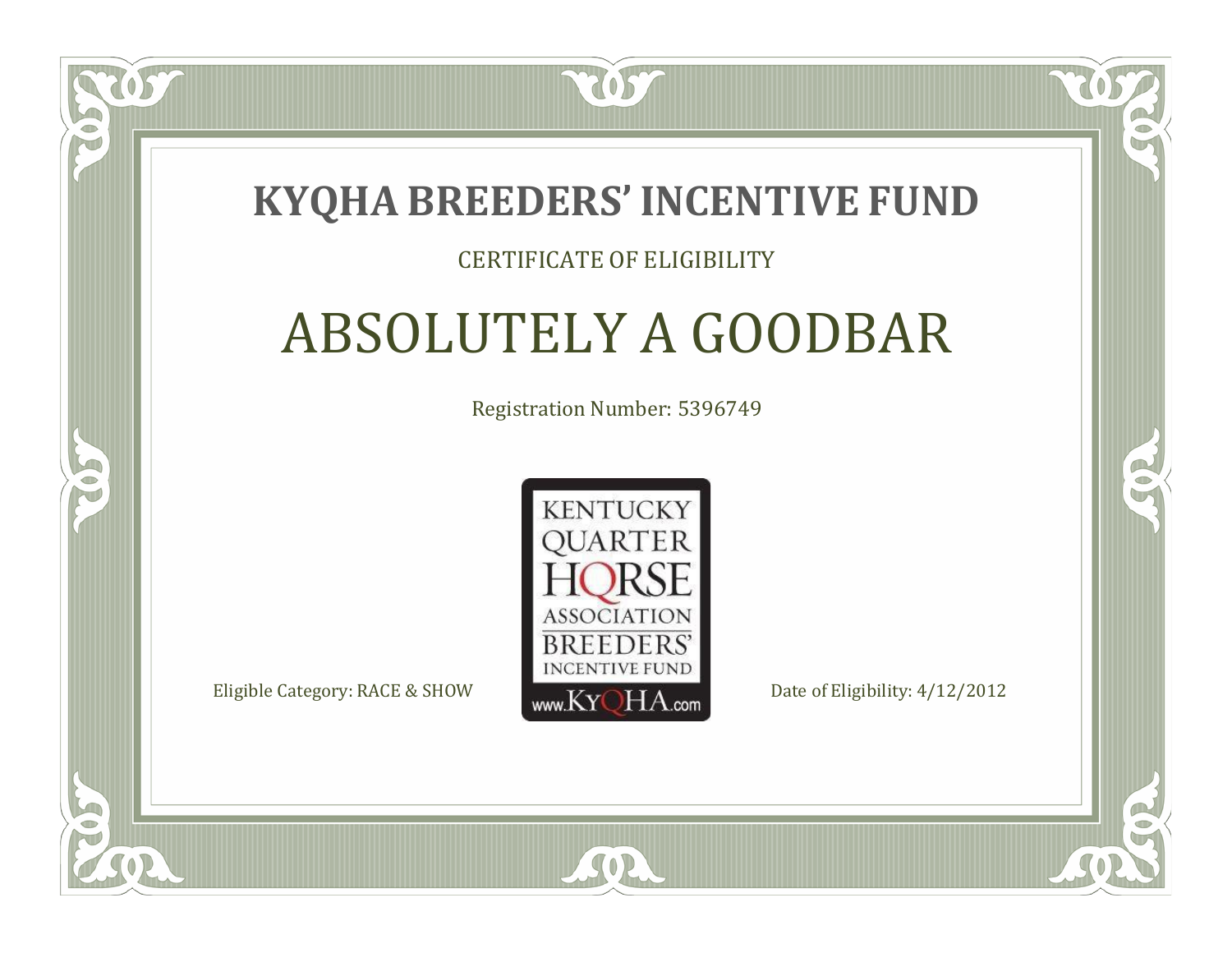

#### CERTIFICATE OF ELIGIBILITY

# ACHIEVALICIOUS

Registration Number: 5367495



SOR

CO.

 $\rightarrow$ 

OS,

 $\Box$ NU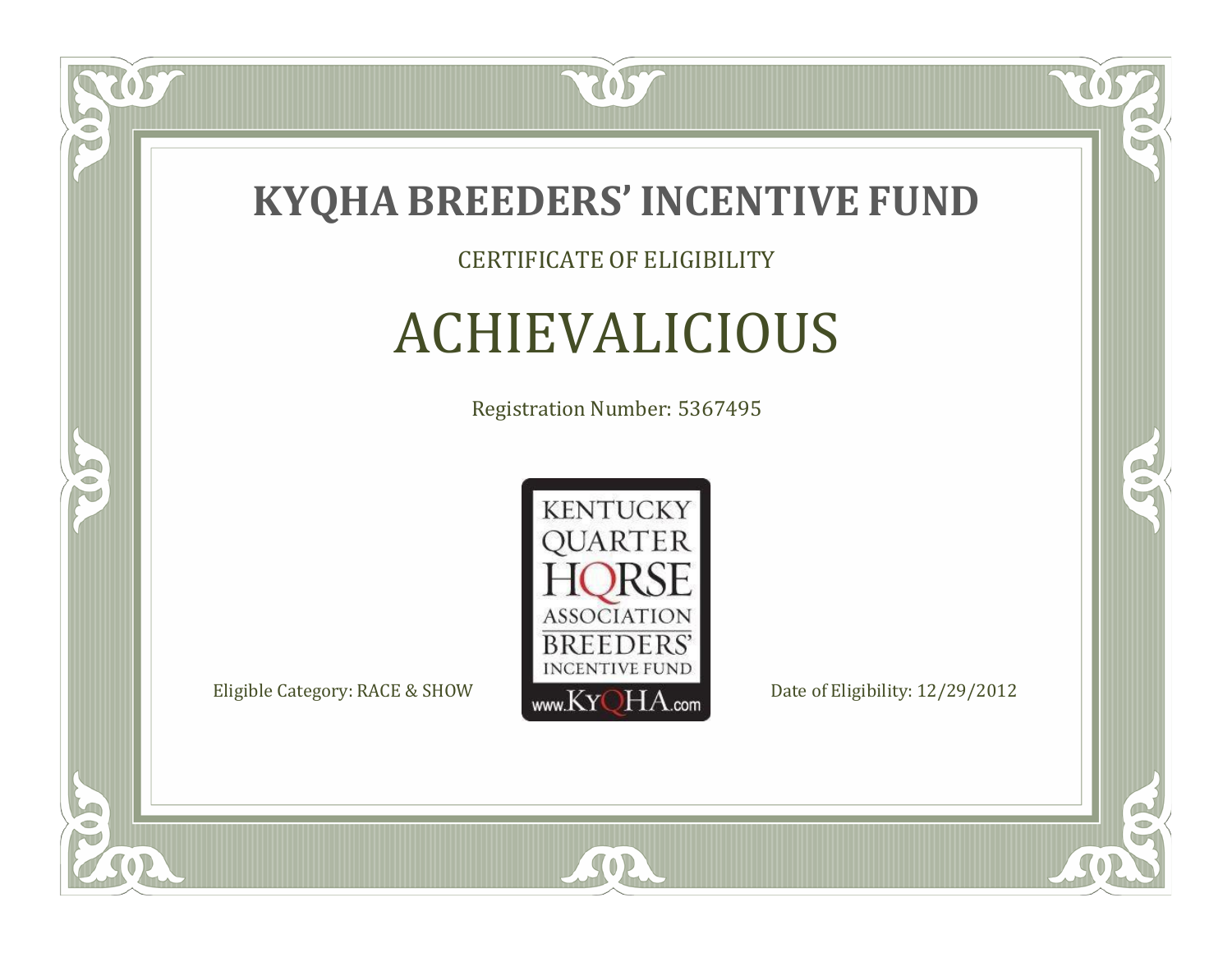

#### CERTIFICATE OF ELIGIBILITY

# ACTIONABLE ASSET

Registration Number: X0696891



SOR

RO

B

 $\Box$ N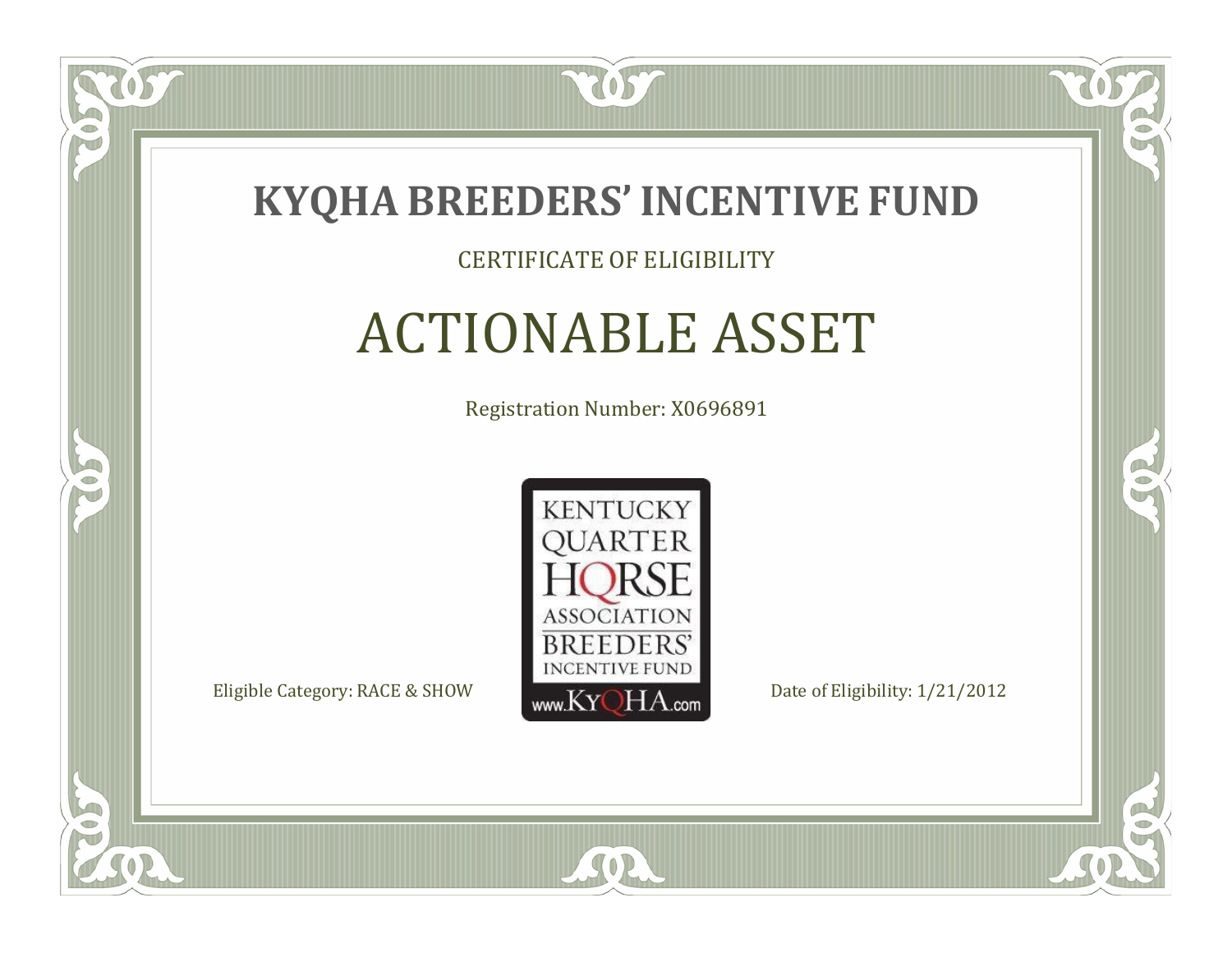

#### CERTIFICATE OF ELIGIBILITY

# AN ULTIMATE HEIR

Registration Number: 5366384



SOR

CO.

 $\rightarrow$ 

057

 $\bullet$ NU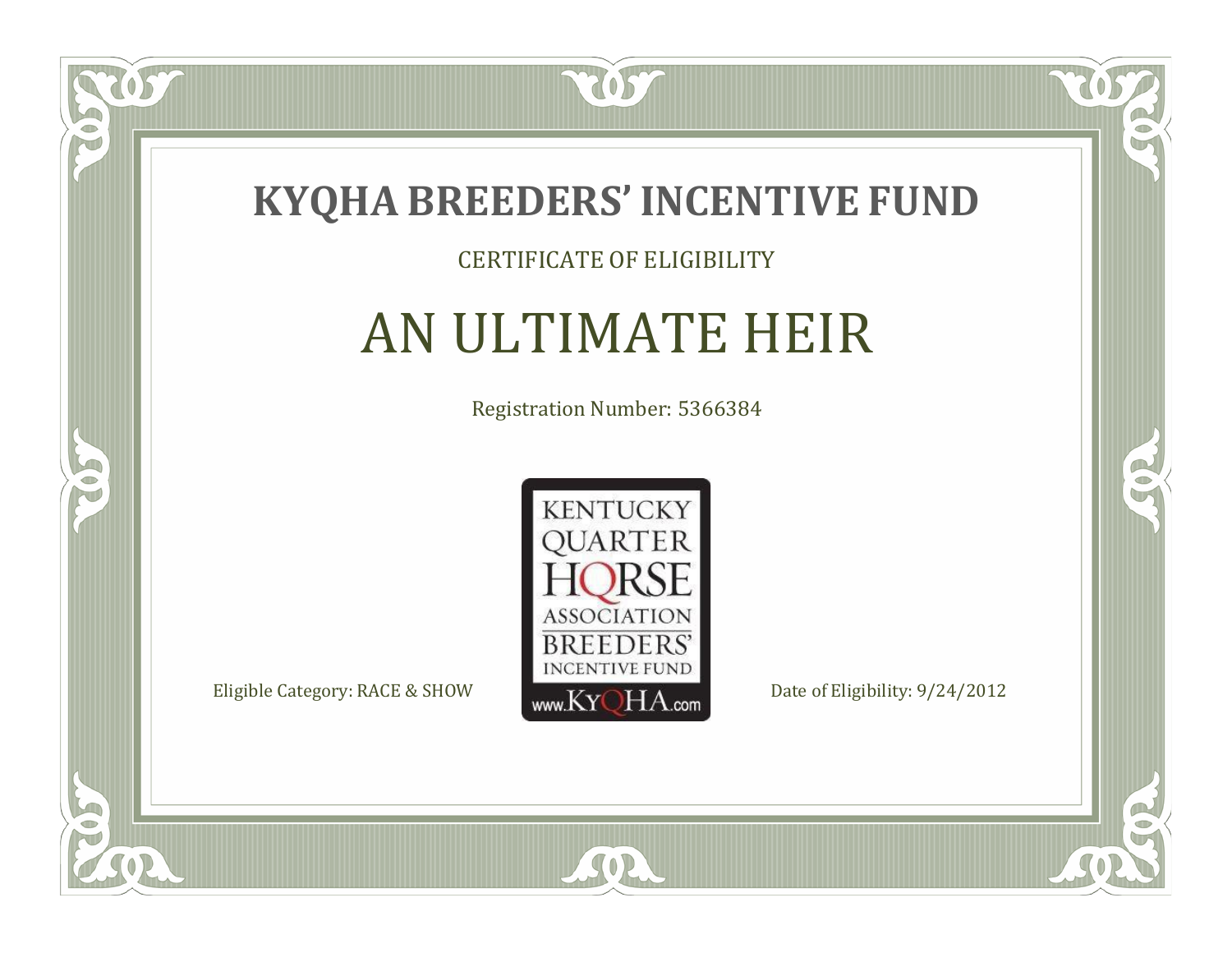

#### CERTIFICATE OF ELIGIBILITY

# AN ULTIMATE HIGH

Registration Number: 5450198



 $SO2$ 

CO.

 $\rightarrow$ 

US

 $\bullet$ N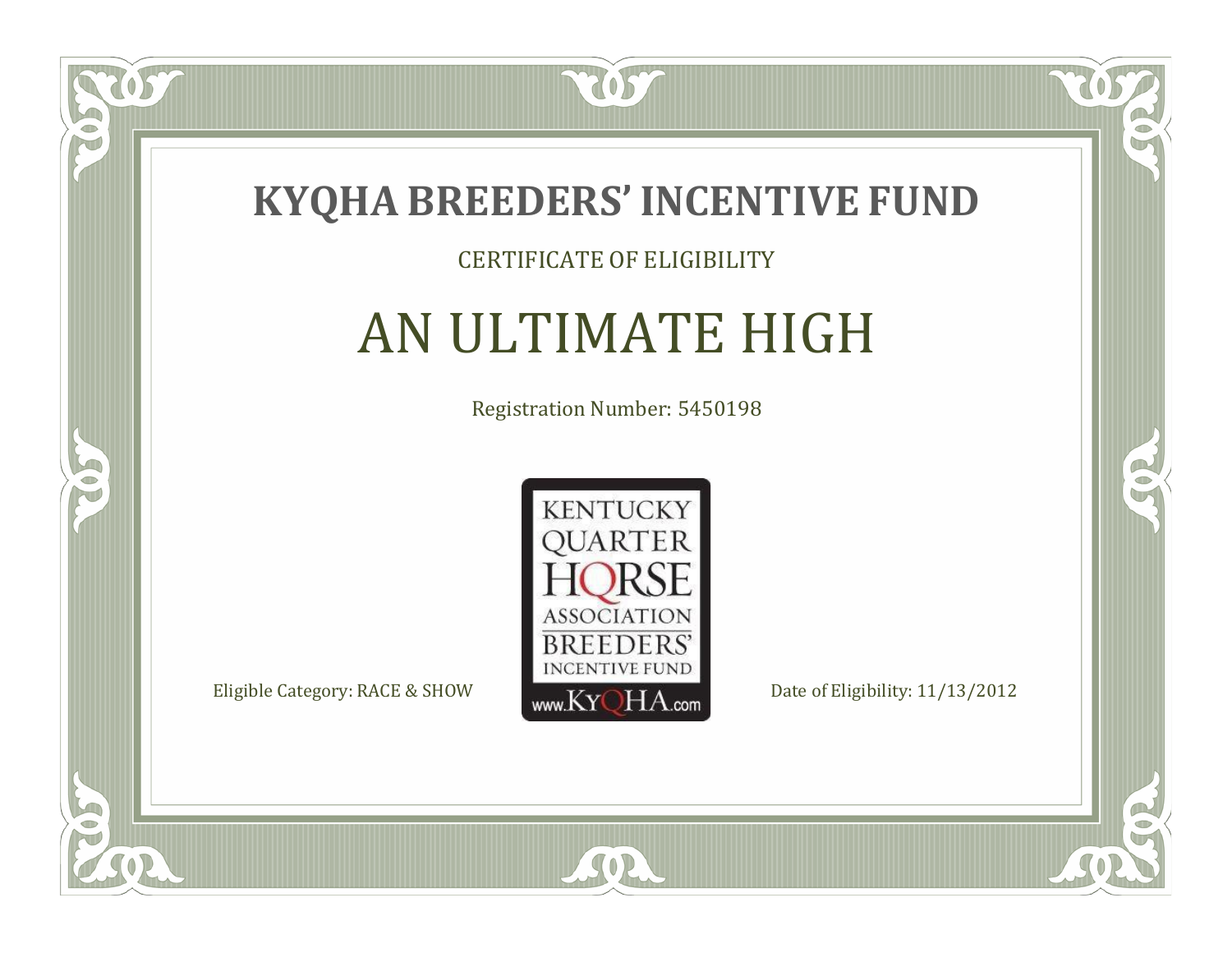

#### CERTIFICATE OF ELIGIBILITY

# ATHENACATALENA

Registration Number: 5337232



SOR

CO.

 $\rightarrow$ 

 $\delta S$ 

 $\Box$ NU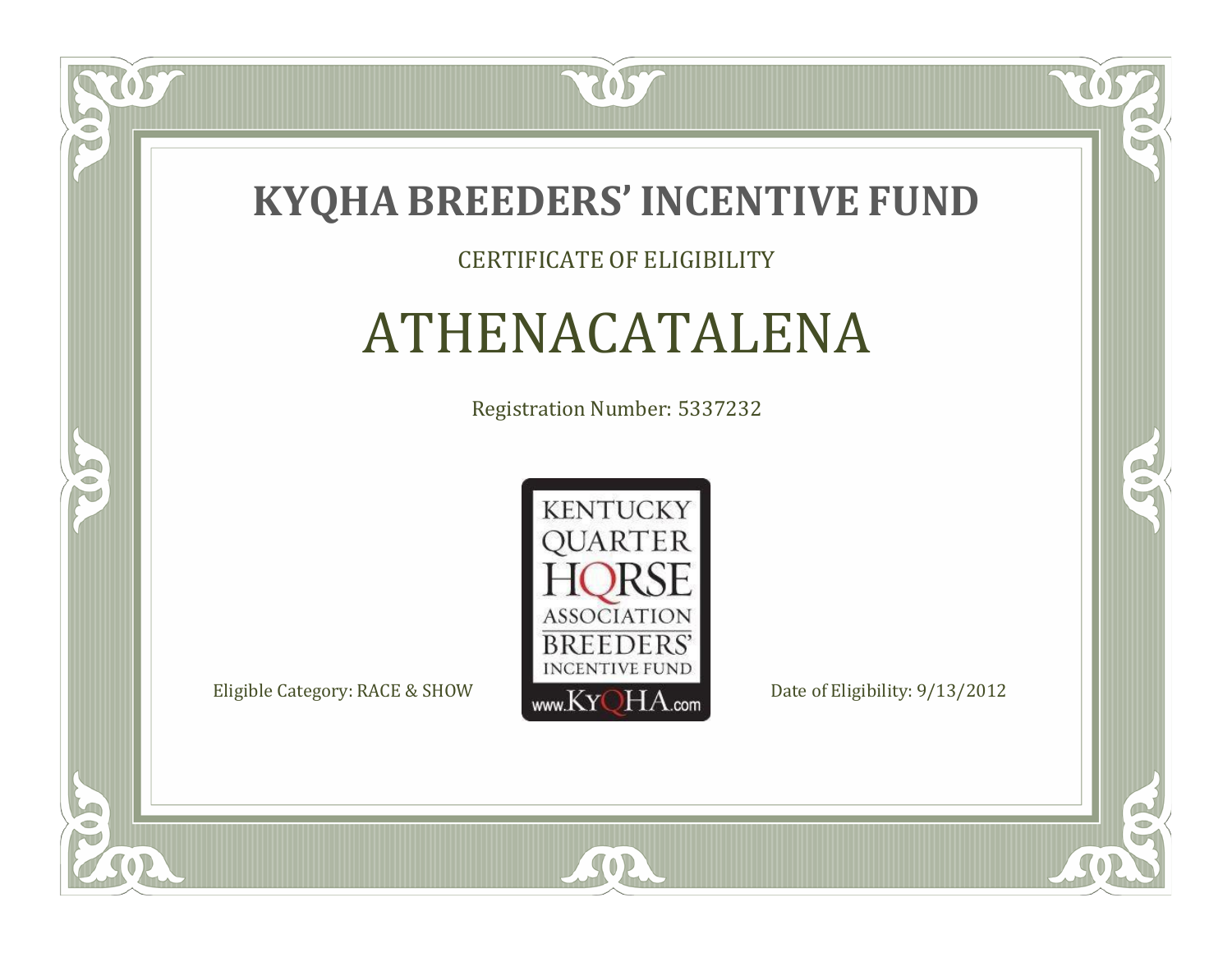

057

 $\Box$ NU

5

#### CERTIFICATE OF ELIGIBILITY

# BIG RED WRAPPER

Registration Number: 5437238



SOR

CO.

B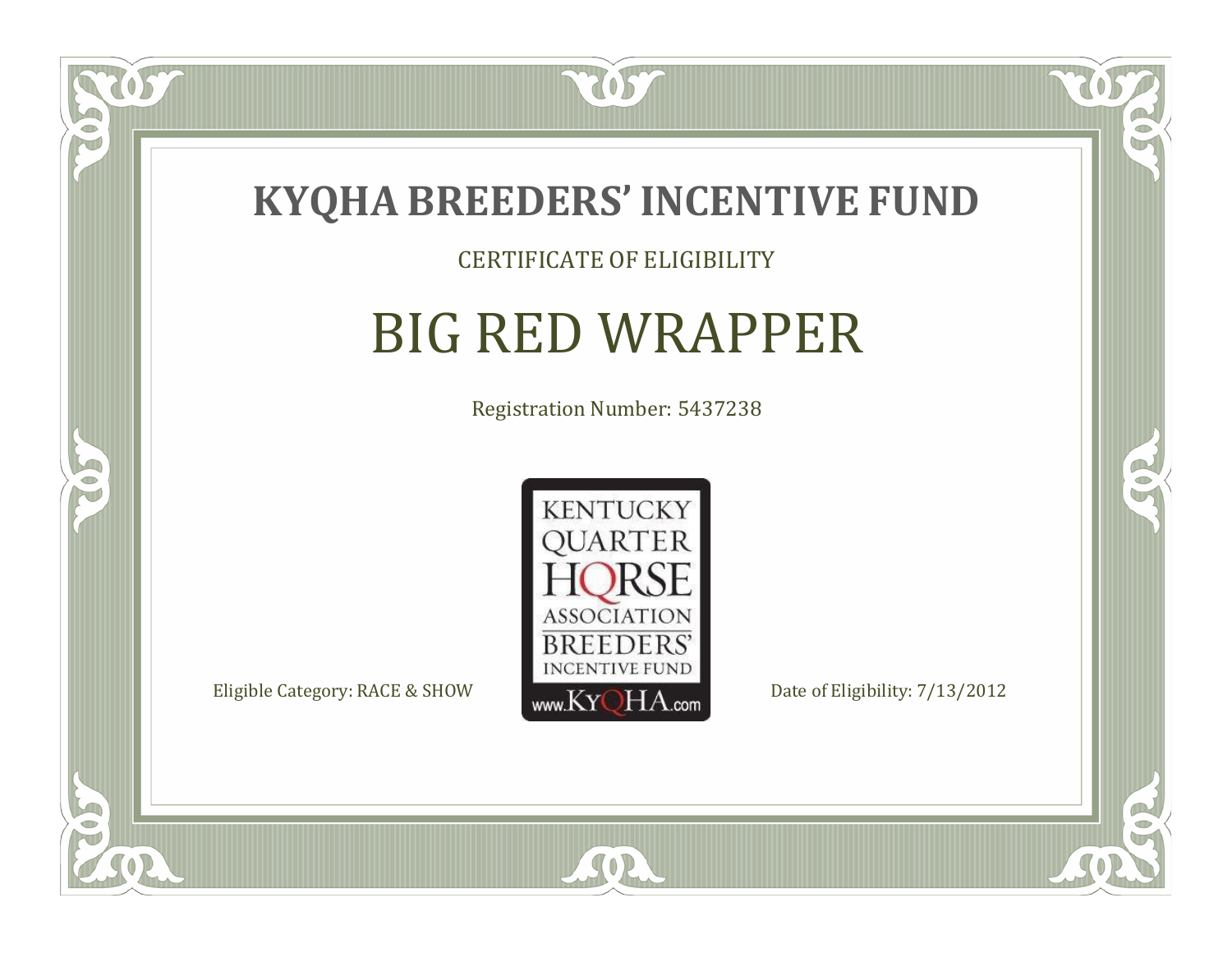

CERTIFICATE OF ELIGIBILITY

# BOMBSHELL

Registration Number: 5372642



SOR

 $\mathbb{R}$ 

 $\mathbb{R}^2$ 

US

P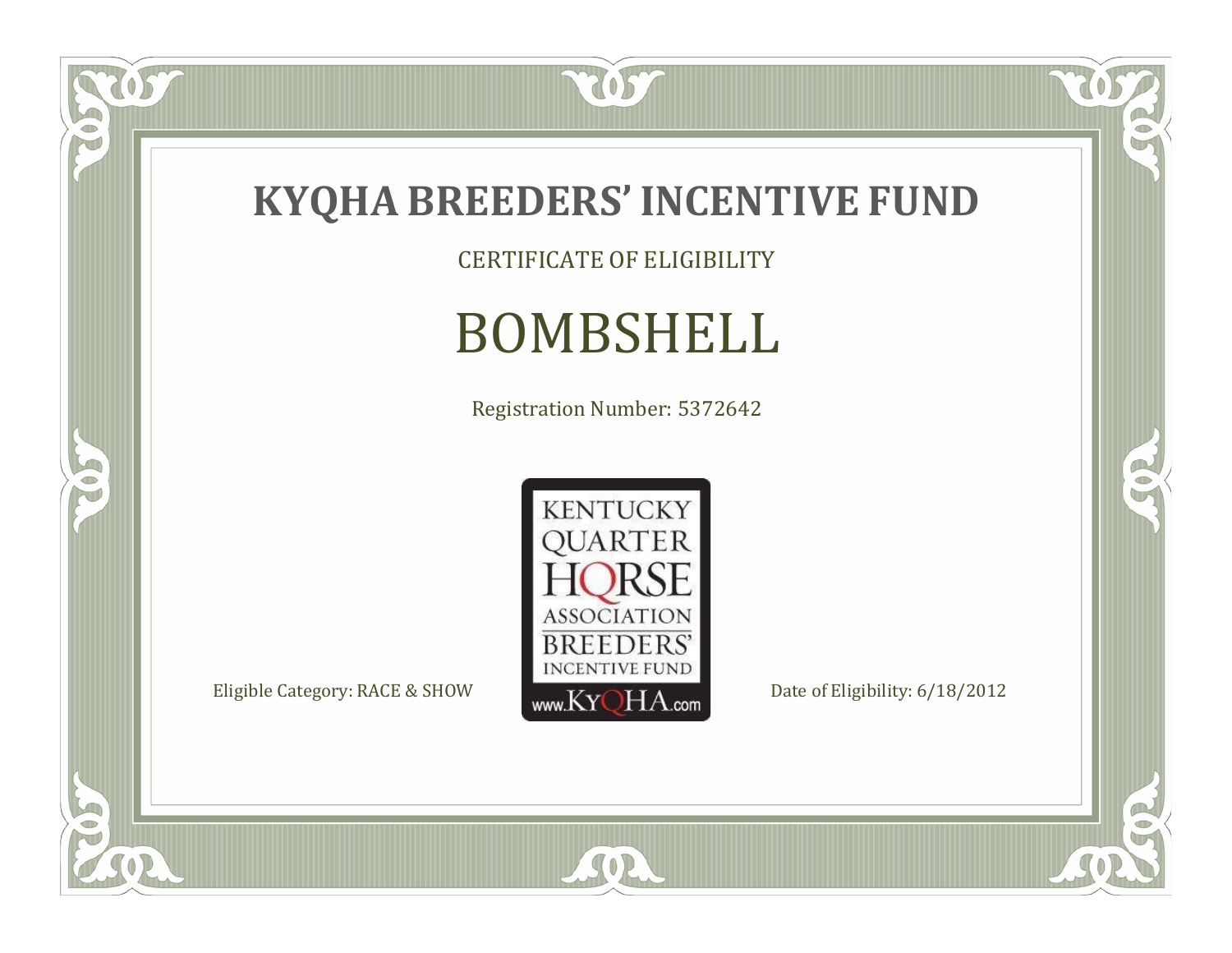

CERTIFICATE OF ELIGIBILITY

# BOOOM

Registration Number: X0703617



SOR

US.

P

5

 $\mathbb{R}$ 

 $\mathbb{R}^2$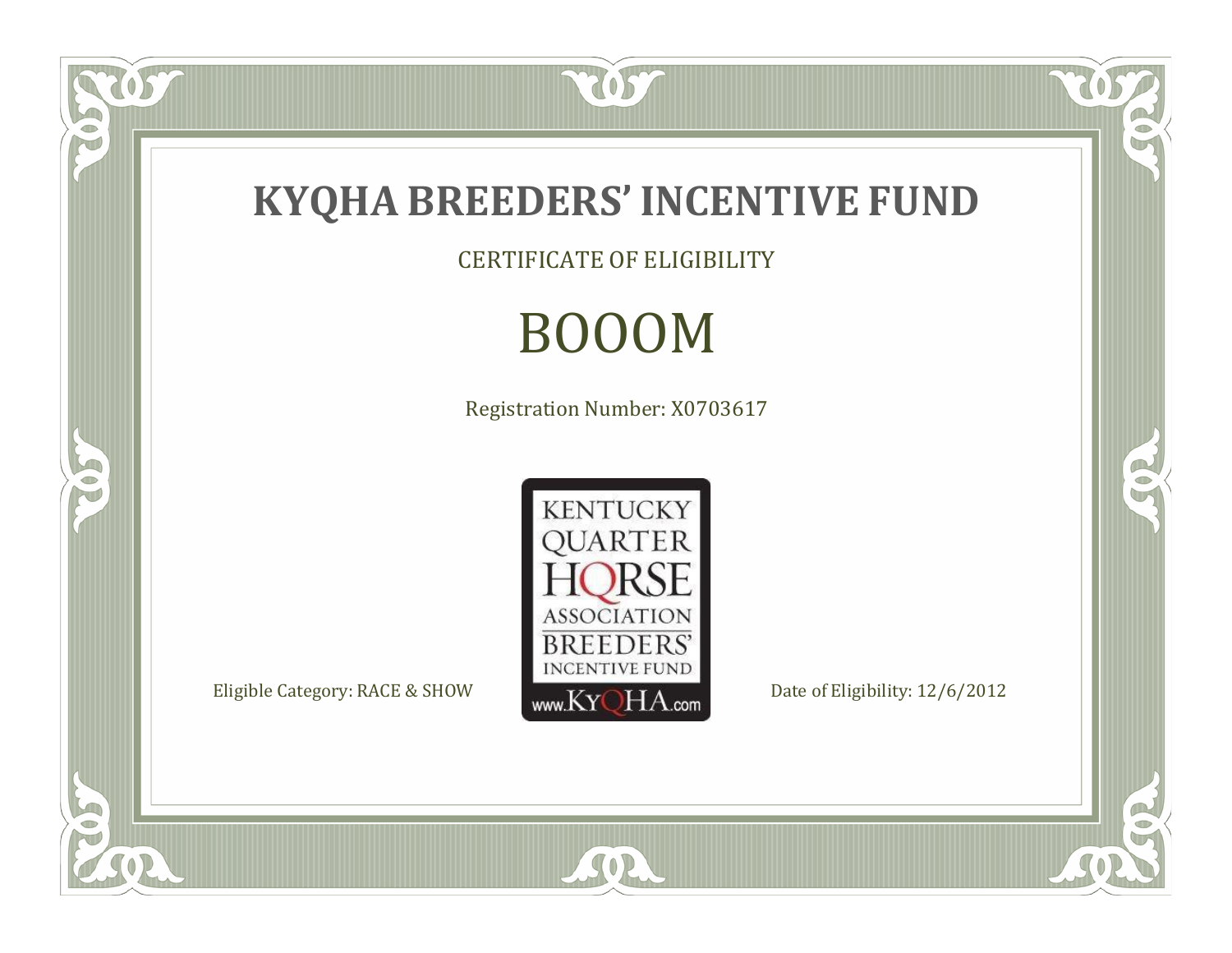

CERTIFICATE OF ELIGIBILITY

# BUBBLZ

Registration Number: 5441086



SOR

RO

 $\mathbb{R}^2$ 

205

FO

5

 $\overline{\mathbb{C}}$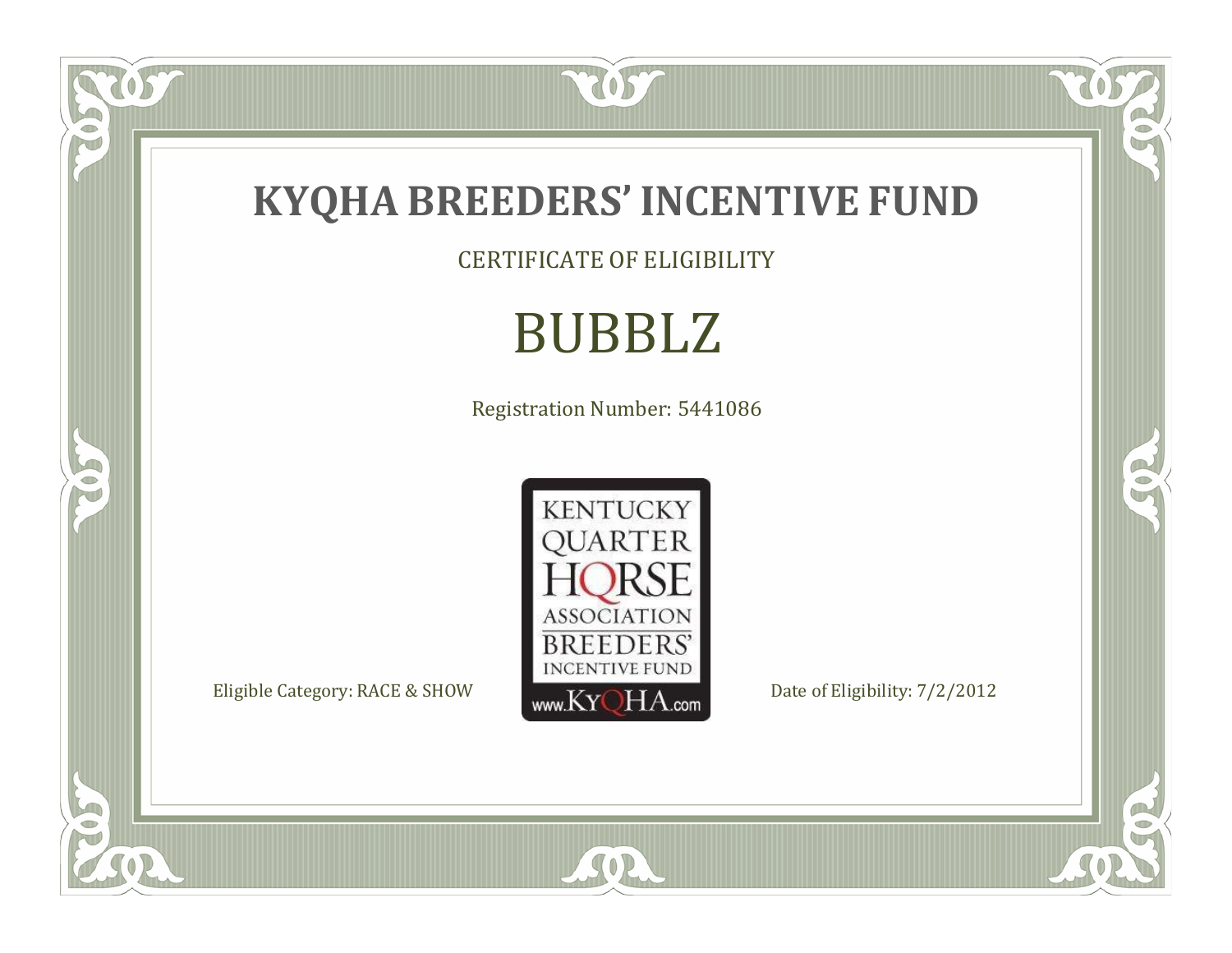

OS,

 $\bullet$ NU

5

#### CERTIFICATE OF ELIGIBILITY

#### BULZEYELICIOUS

Registration Number: X0700715



SOR

CO.

 $\rightarrow$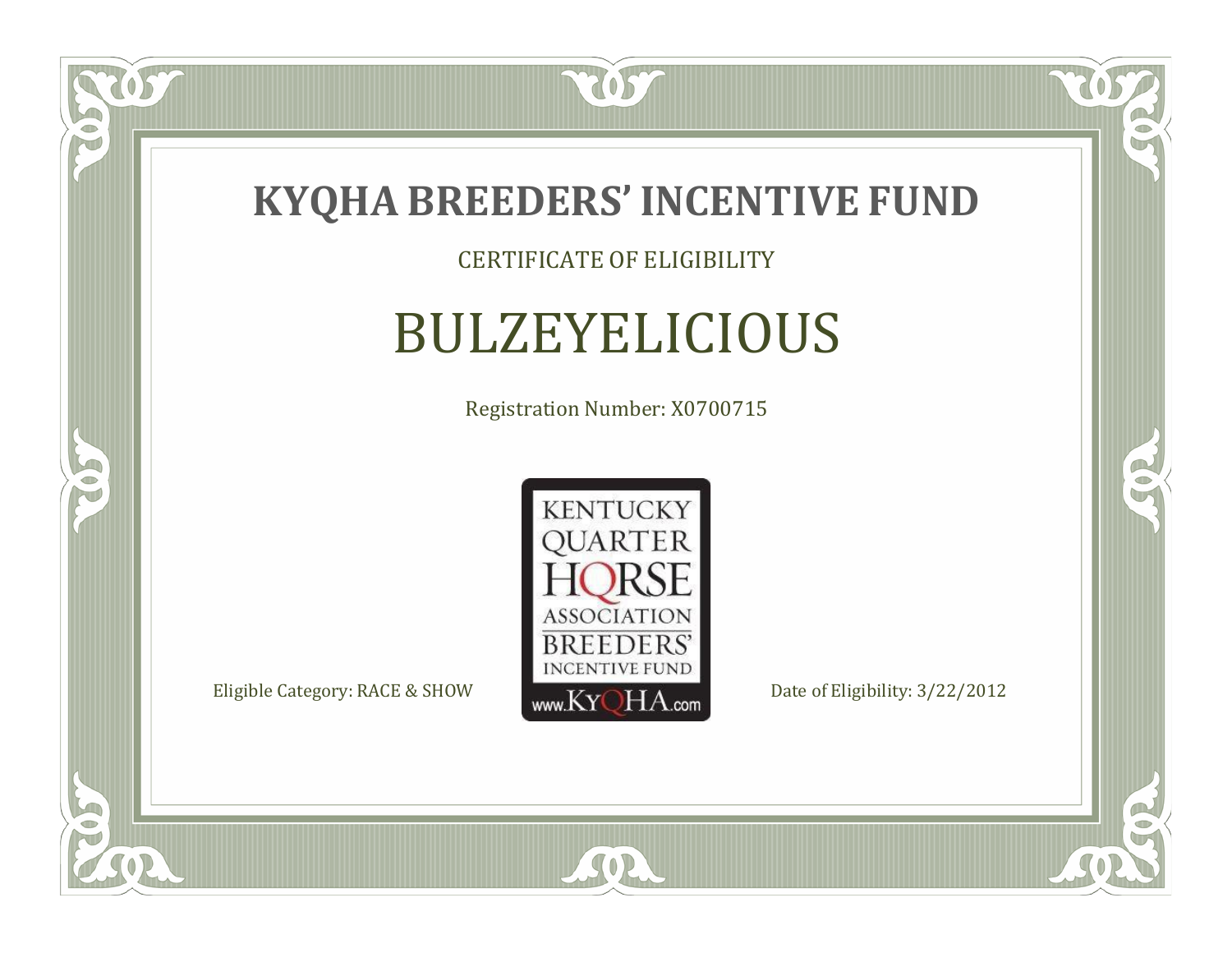

#### CERTIFICATE OF ELIGIBILITY

# BURNIN IN REALITY

Registration Number: 5388408



SOR

CO.

 $\rightarrow$ 

 $\overline{OS}$ 

 $\bullet$ NU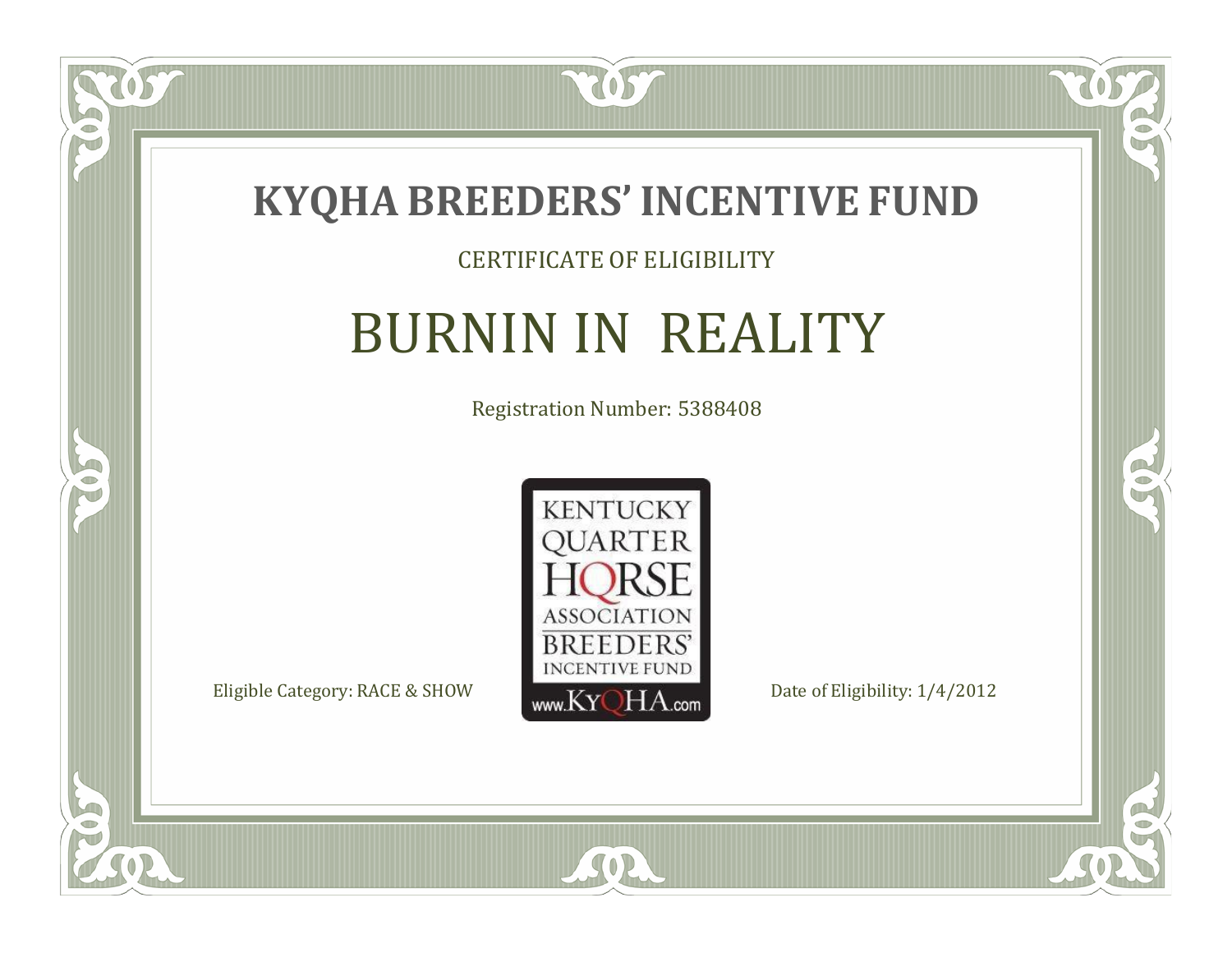

CERTIFICATE OF ELIGIBILITY

# CAROLYNS RIGHT

Registration Number: 5389635



SOR

CO.

 $\rightarrow$ 

 $\Box$ NU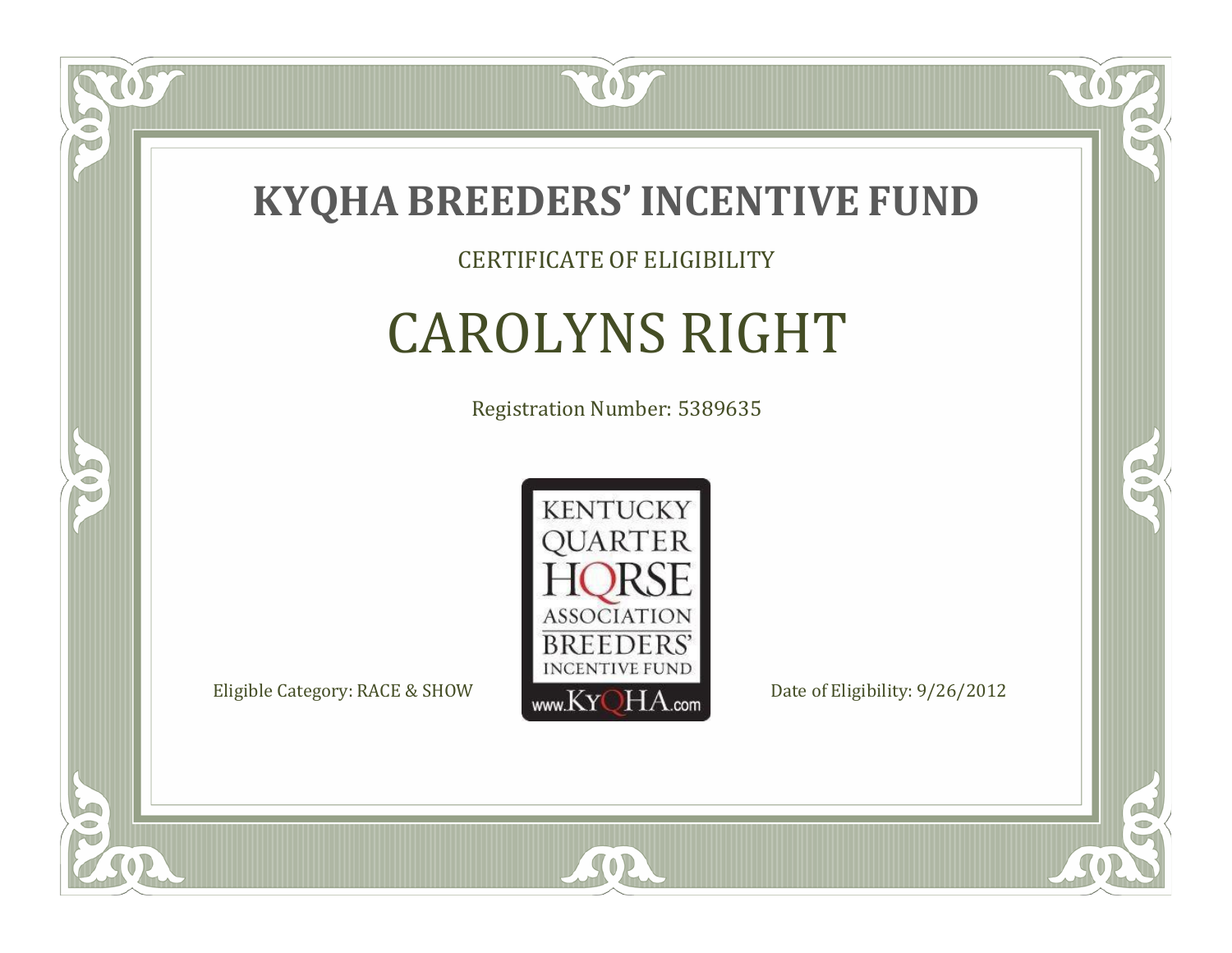

#### CERTIFICATE OF ELIGIBILITY

# CASH IN THE IRONS

Registration Number: 5458333



SOR

CO.

 $\rightarrow$ 

OS

 $\Box$ NU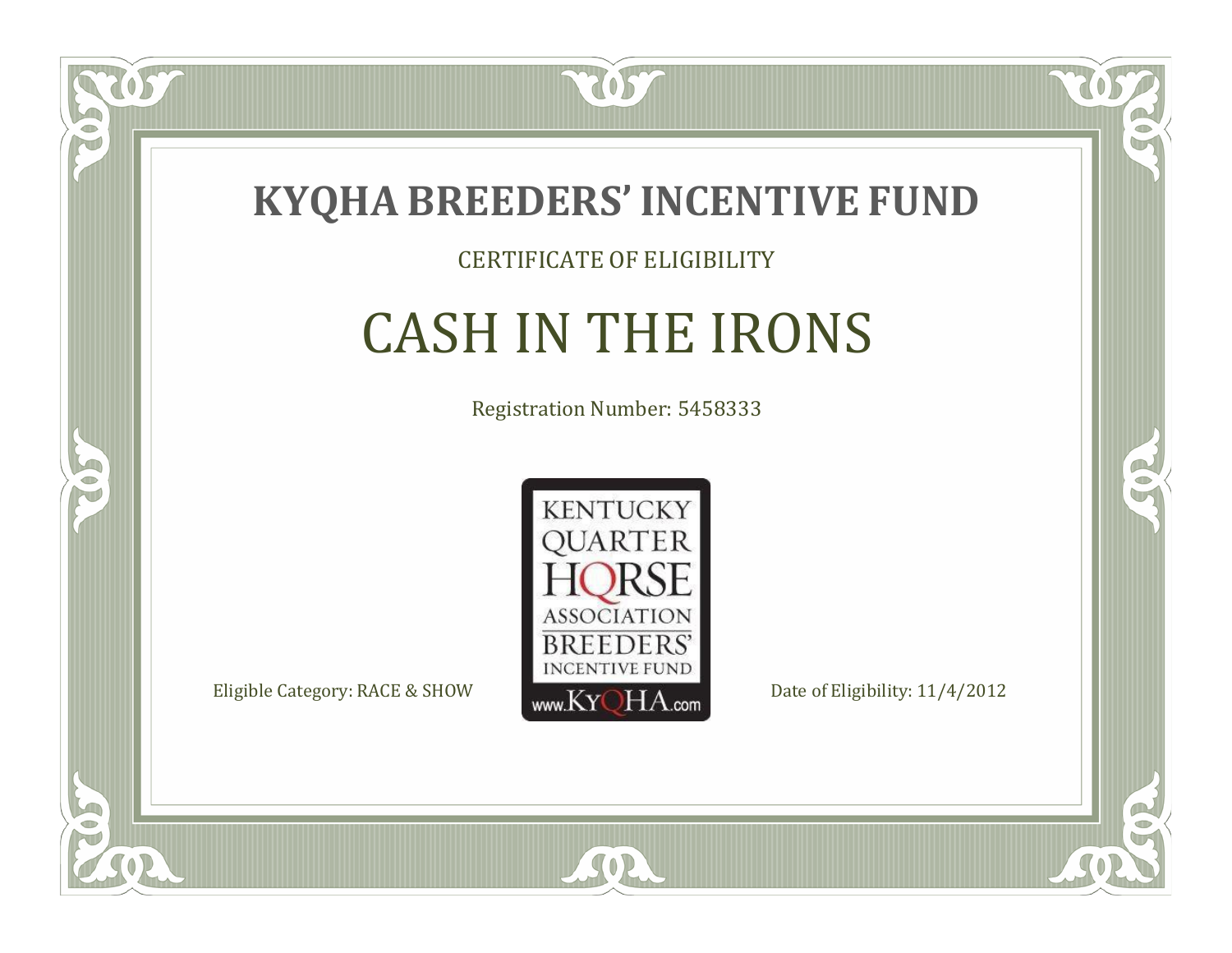

#### CERTIFICATE OF ELIGIBILITY

#### CHASING A DREAM

Registration Number: 5348464



SOR

CO.

OR.

 $\Box$ NU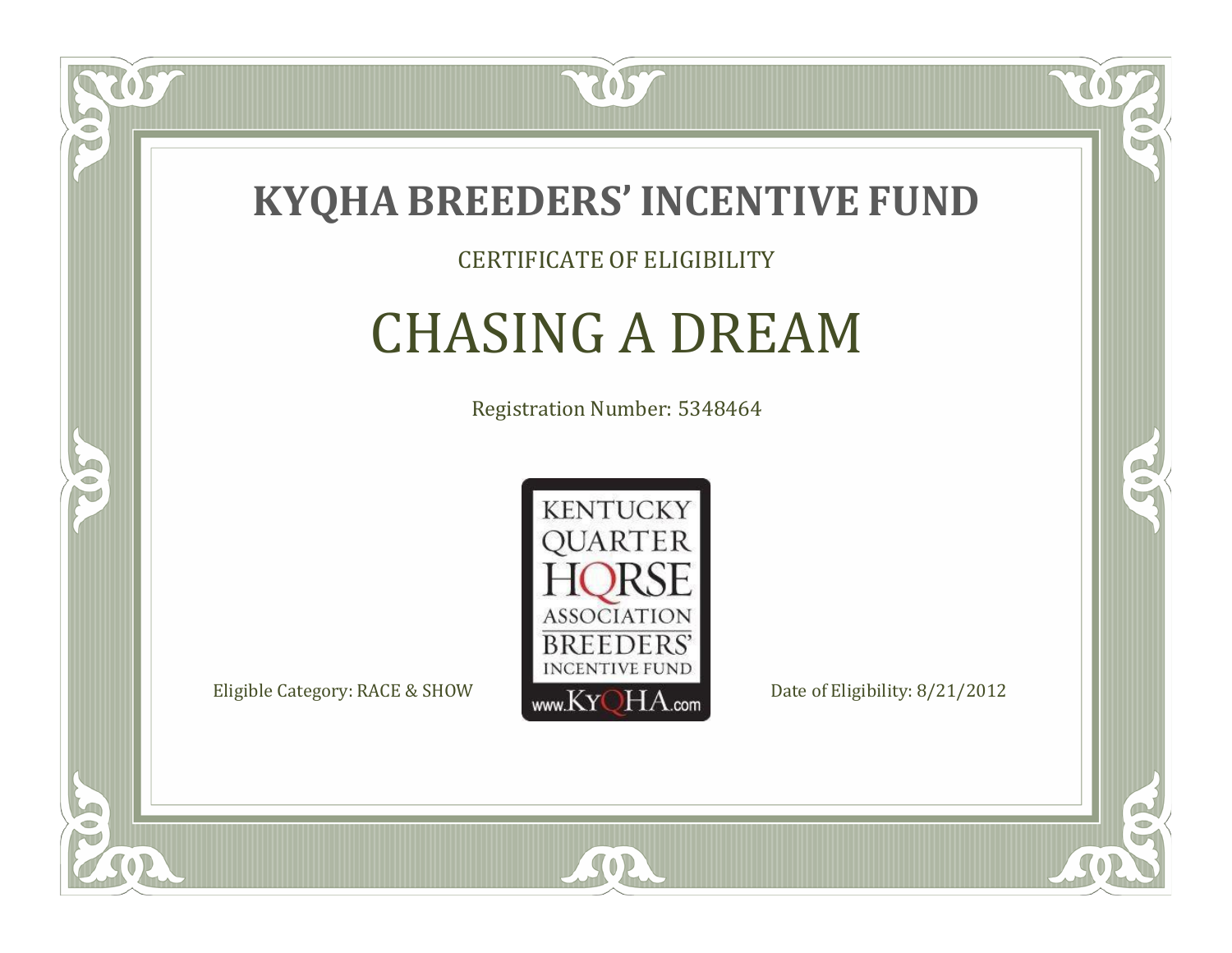

#### CERTIFICATE OF ELIGIBILITY

# CLASSICAL CREATION

Registration Number: 5452357



RO

B

 $\Box$ N

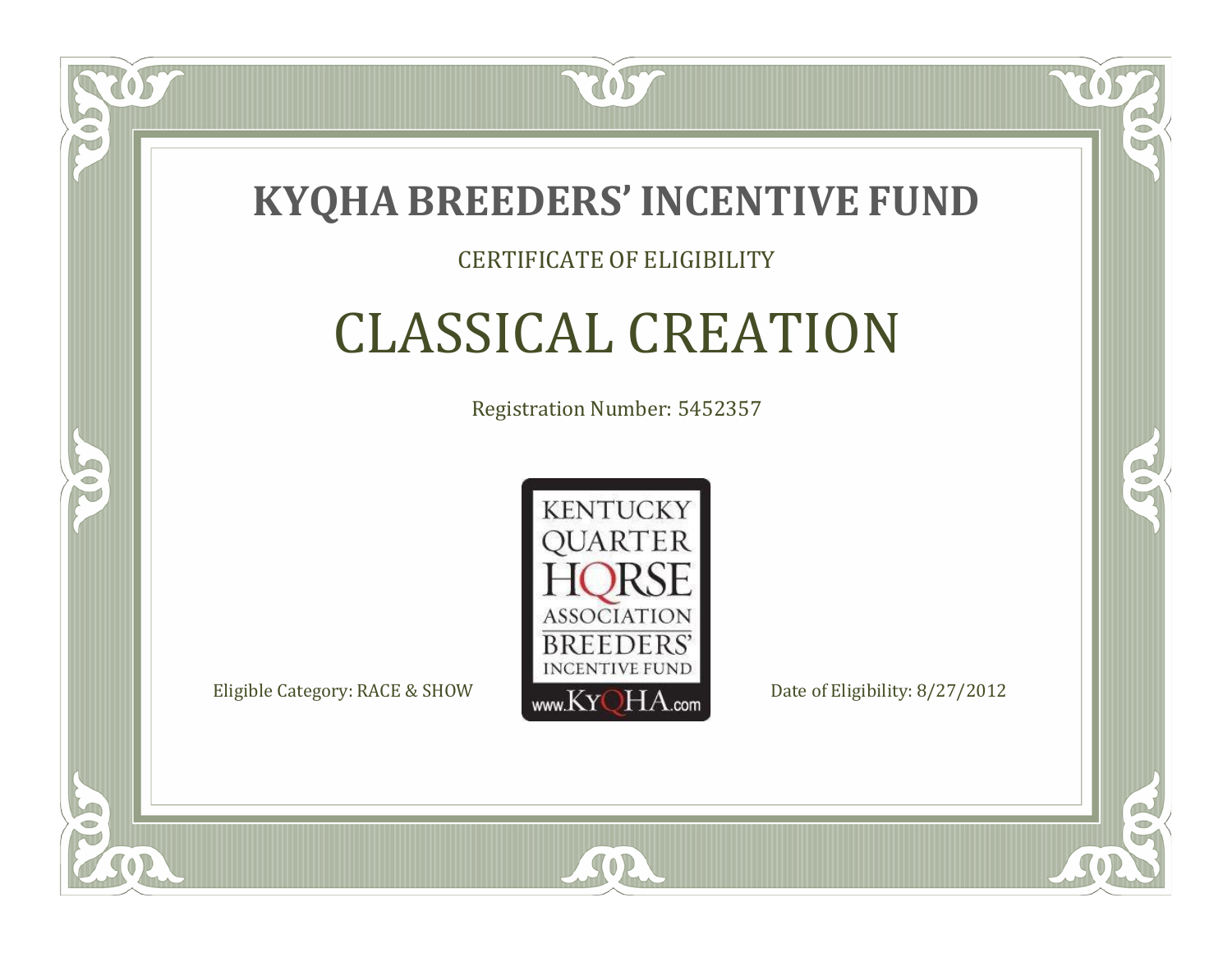#### **KYQHA BREEDERS'INCENTIVE FUND**

7057

#### CERTIFICATE OF ELIGIBILITY

# COLONEL PEPPYFRECKLE

Registration Number: 5405341



 $SO2$ 

CO.

B

 $\Box$ N

S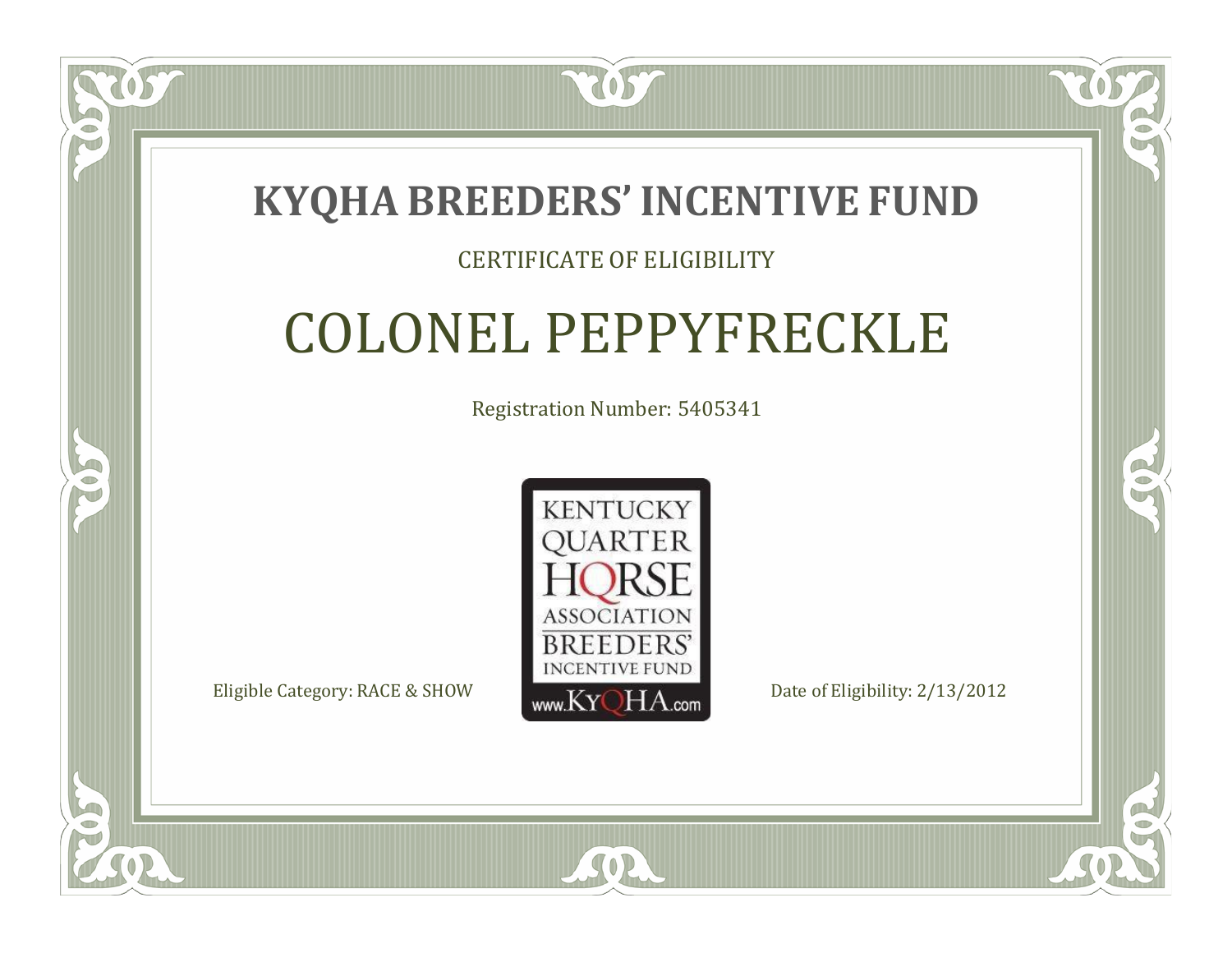#### **KYQHA BREEDERS'INCENTIVE FUND**

7057

#### CERTIFICATE OF ELIGIBILITY

# COLONELSMOKINGFLASH

Registration Number: 5461486



SOR

RO

P.

 $\Box$ N

S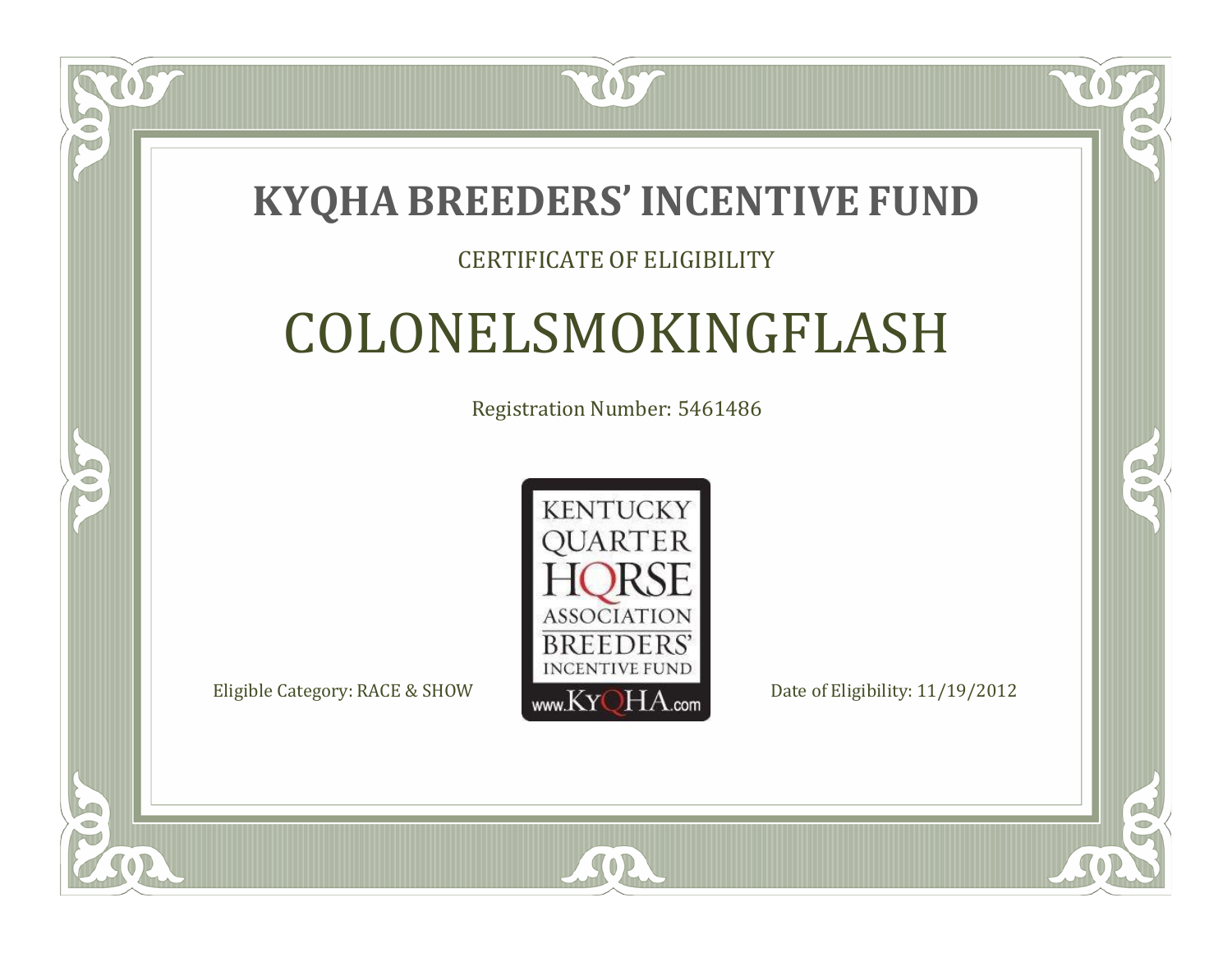

#### CERTIFICATE OF ELIGIBILITY

# COMING UP KRYMSUN

Registration Number: 5408444



SOR

CO.

 $\rightarrow$ 

 $\blacksquare$ N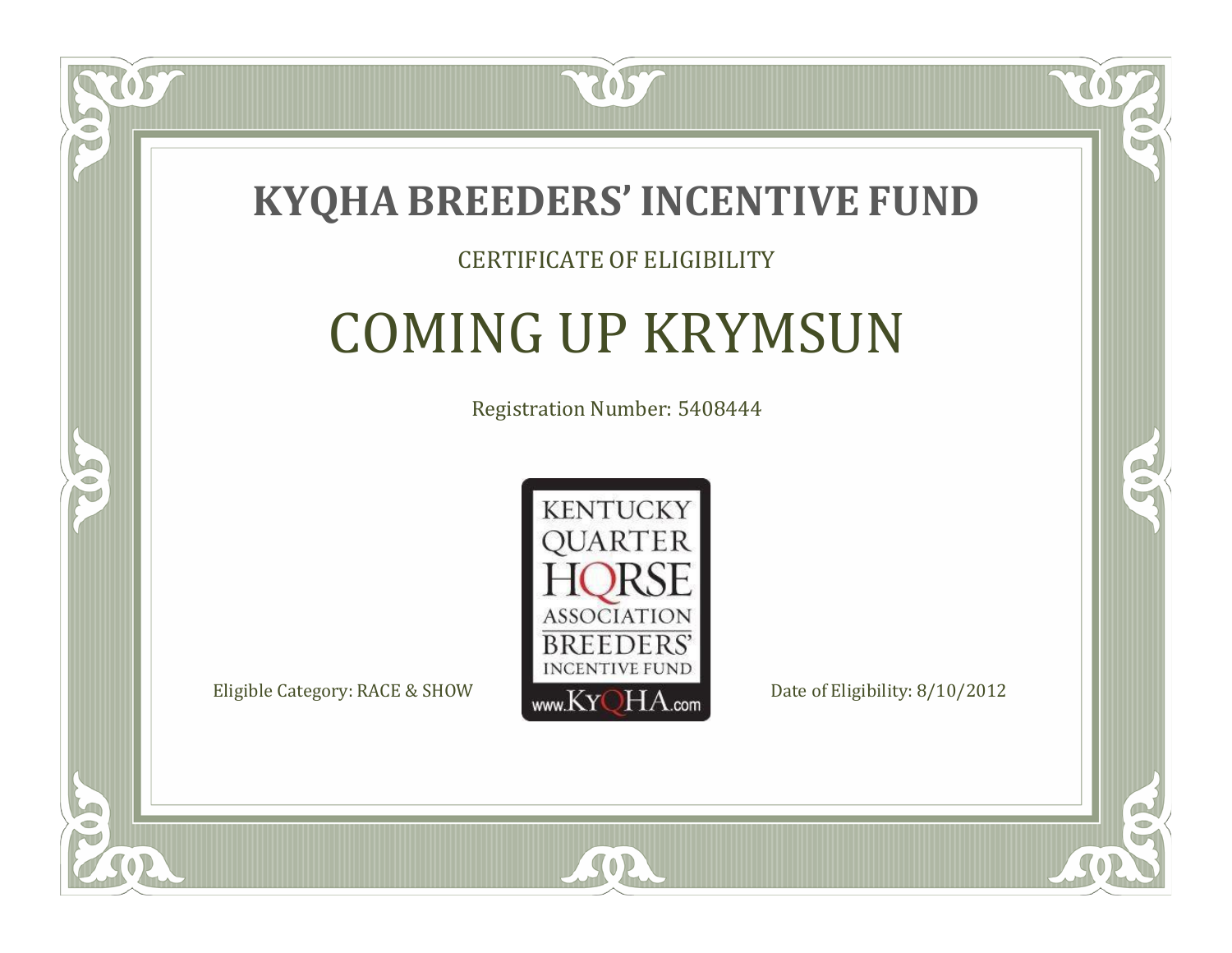

CERTIFICATE OF ELIGIBILITY

# COOKIEZ

Registration Number: 5459589



SOR

 $\mathbb{R}$ 

 $\mathbb{R}^2$ 

 $\overline{OS}$ 

 $\bullet$ N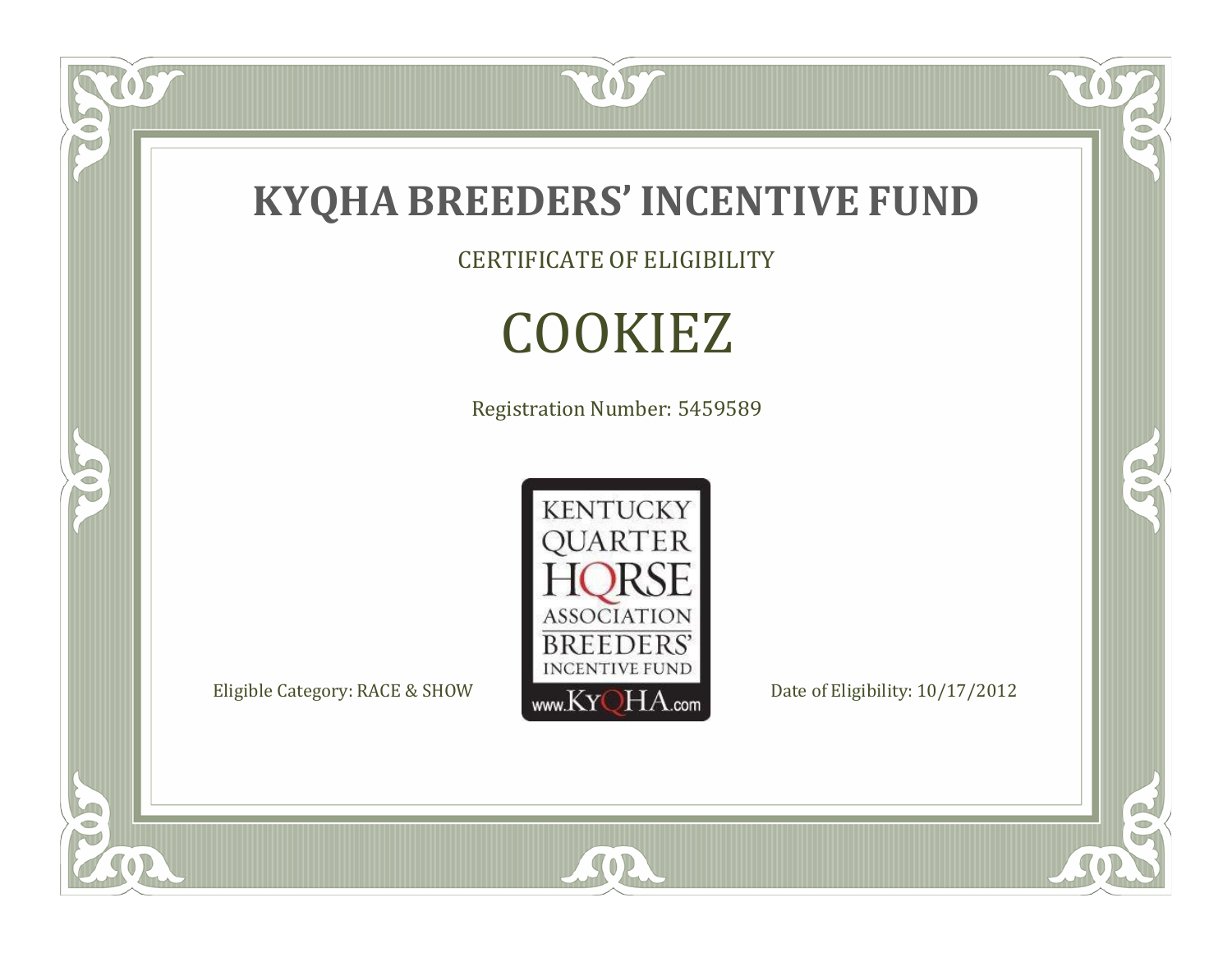

CERTIFICATE OF ELIGIBILITY

# COOL FX

Registration Number: 5442428



SOR

 $\mathbb{R}$ 

 $\mathbb{R}^2$ 

OS.

P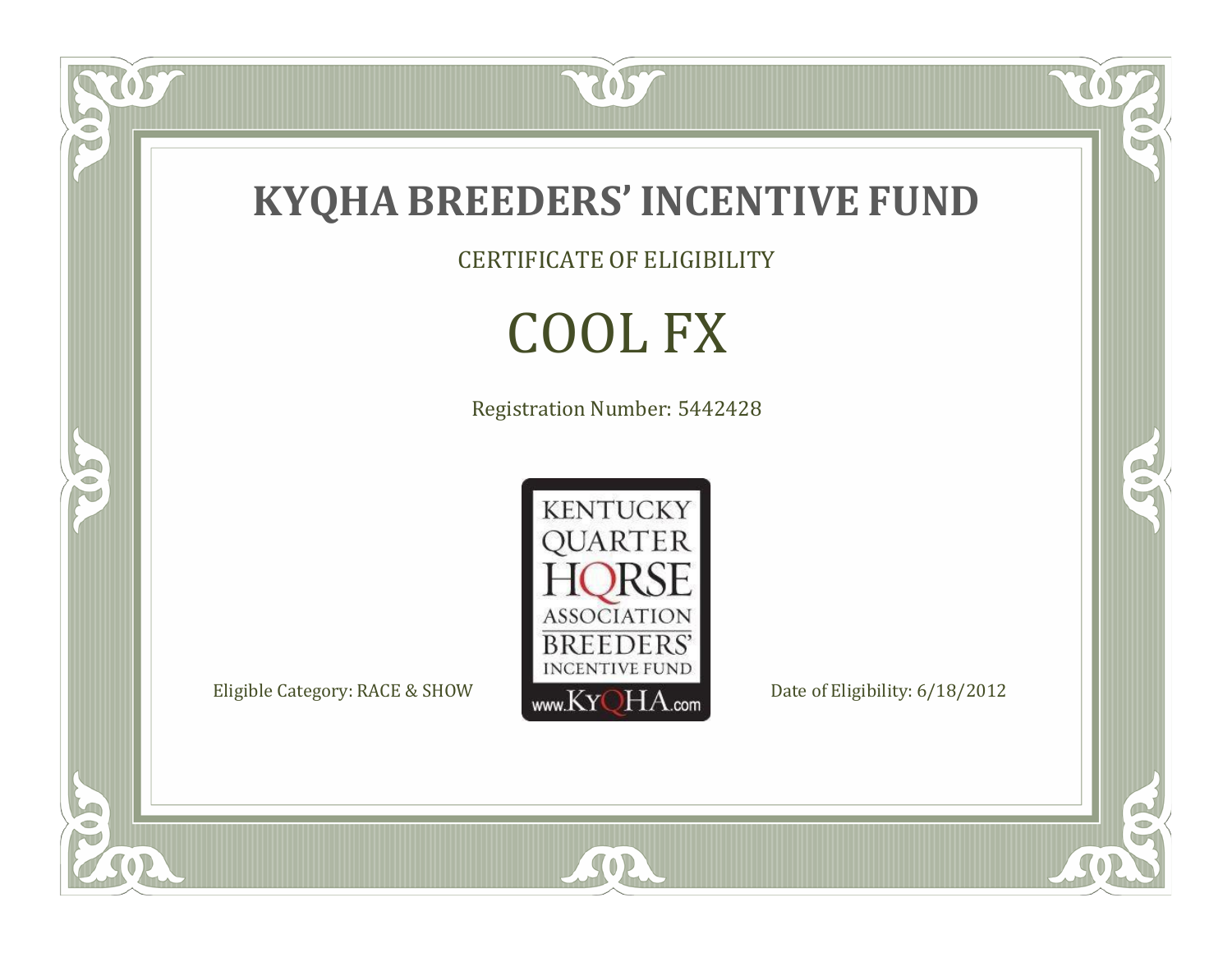

CERTIFICATE OF ELIGIBILITY

# CREWS CONTROL

Registration Number: 5478736



SOR

CO.

B

 $\Box$ NU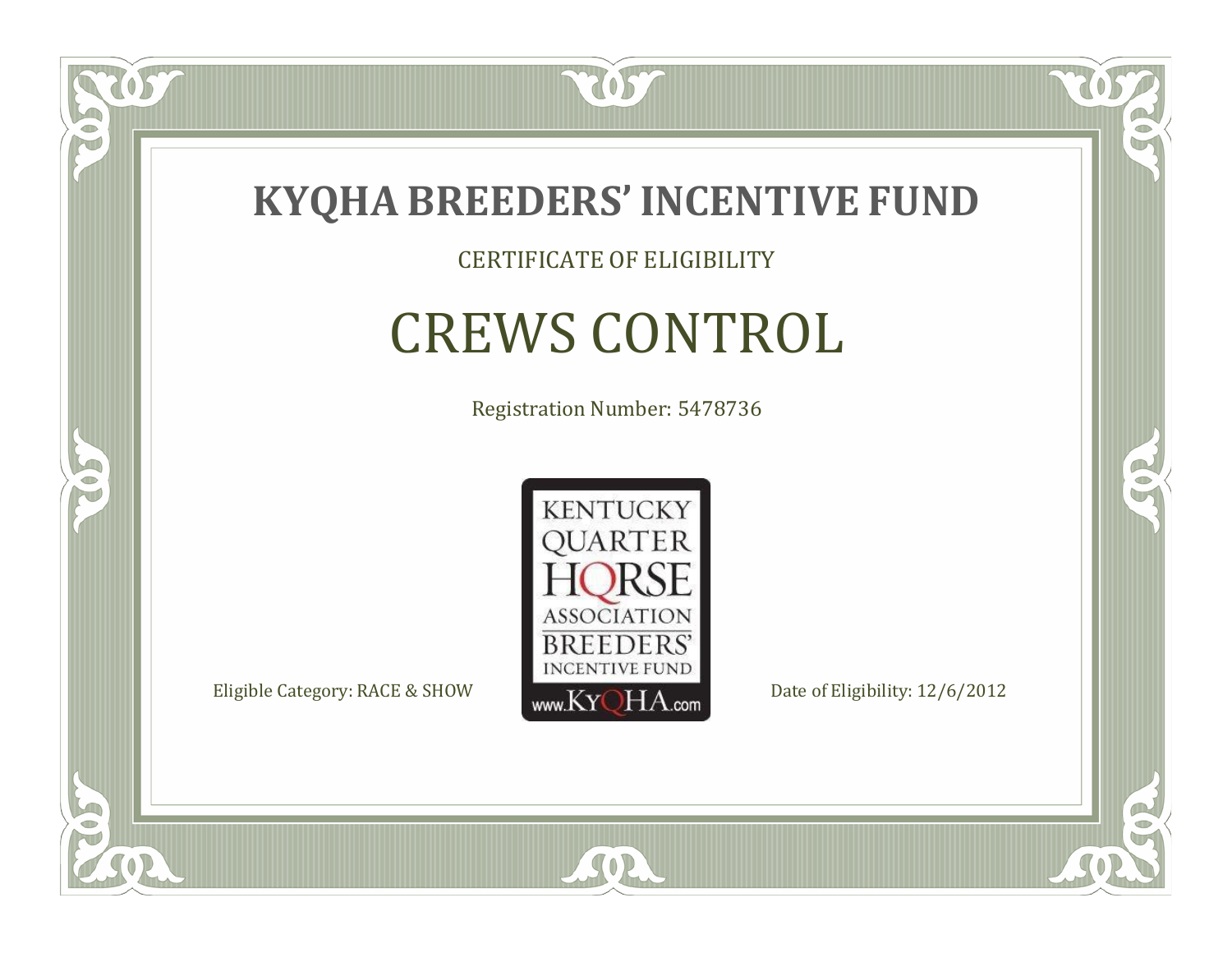

#### CERTIFICATE OF ELIGIBILITY

# DANDY LIL BARPASSER

Registration Number: 5430698



SOR

CO.

 $\rightarrow$ 

 $\Box$ N

S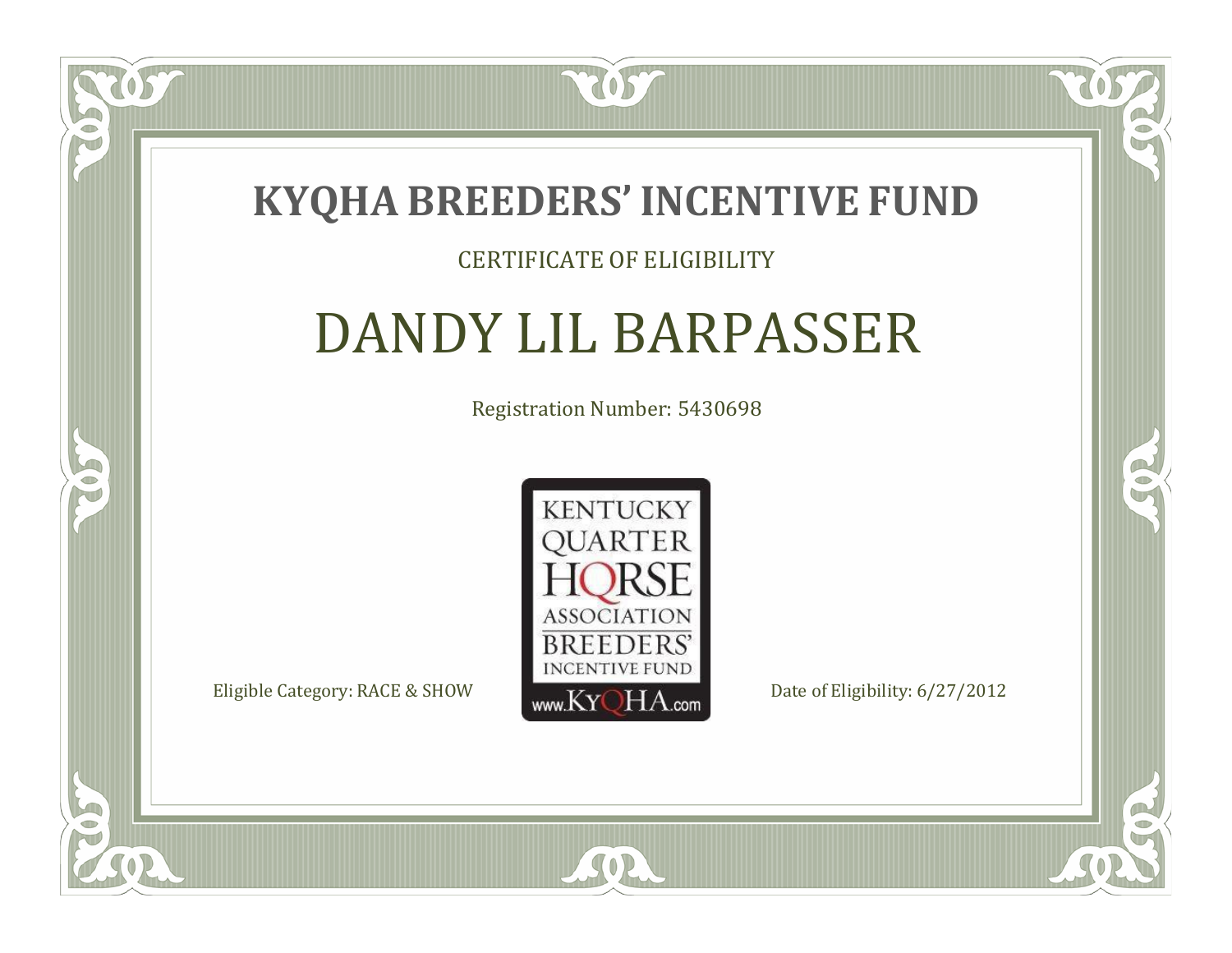

#### CERTIFICATE OF ELIGIBILITY

# DANS TIN CAN ANNIE

Registration Number: 5189037



SOR

CO.

 $\rightarrow$ 

 $\Box$ N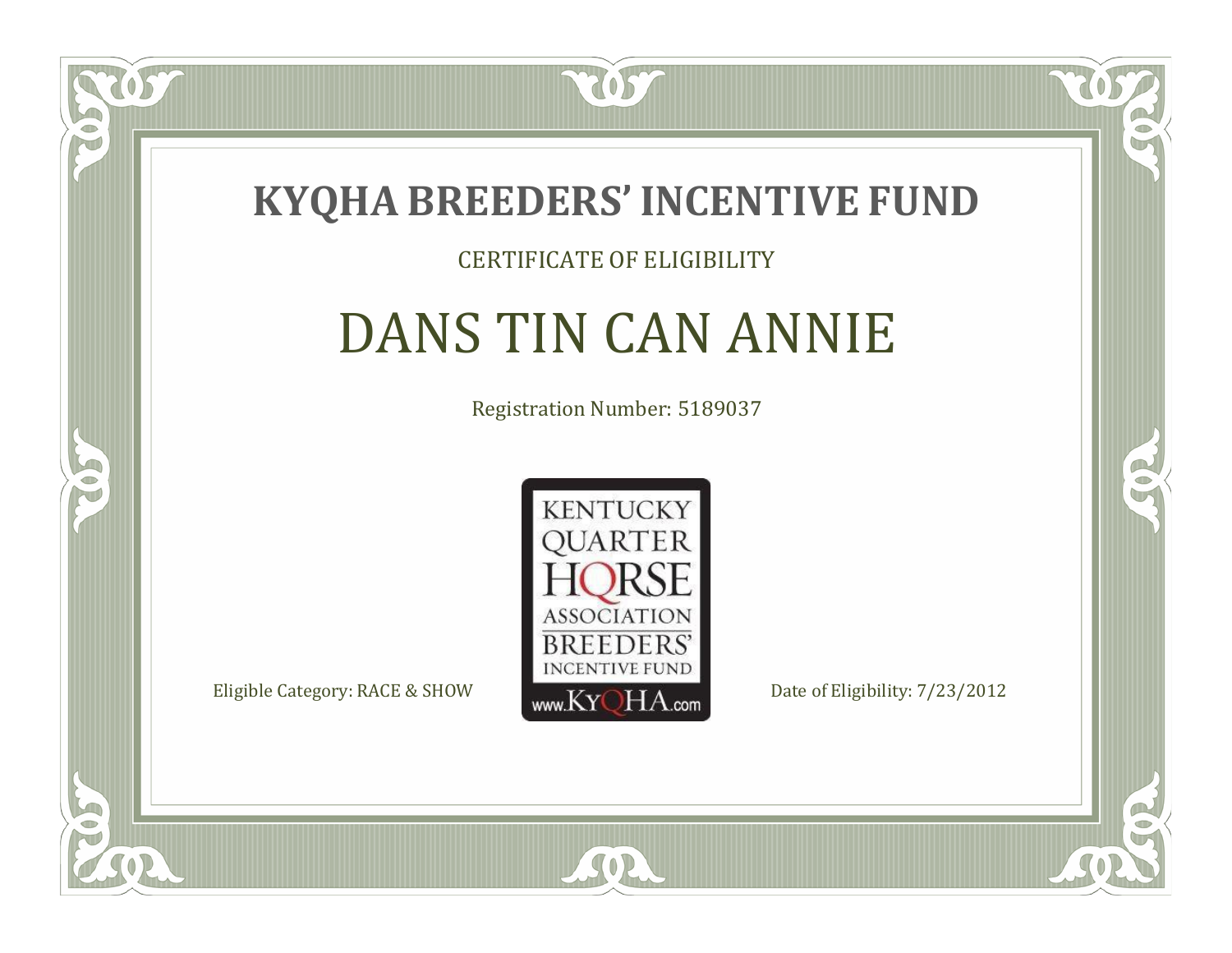

#### CERTIFICATE OF ELIGIBILITY

# DASHIN TO KILL

Registration Number: 5224504



SOR

CO.

 $\rightarrow$ 

US

 $\bullet$ NU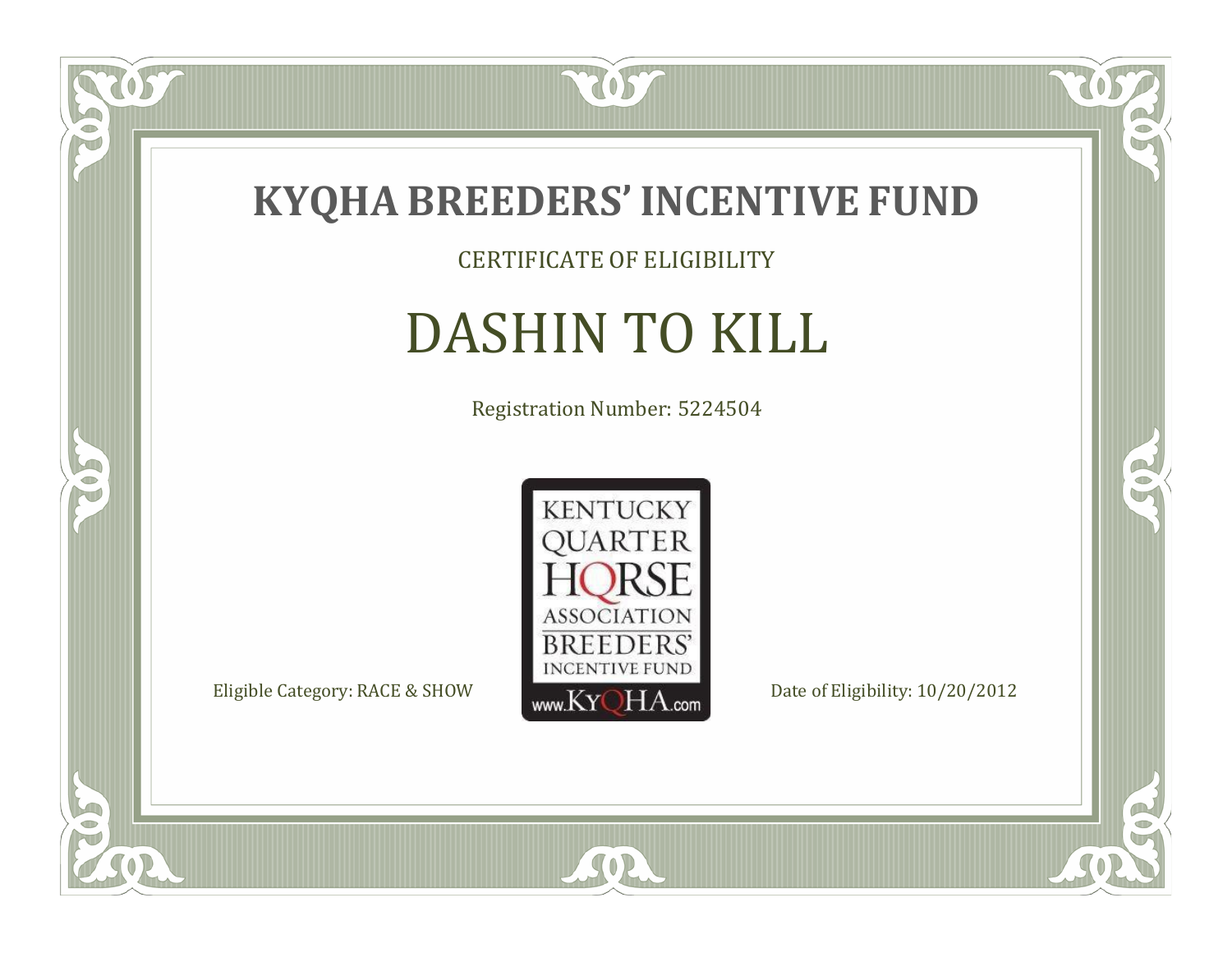

#### CERTIFICATE OF ELIGIBILITY

# DEVS SILVER CASH

Registration Number: X0691885



SOR

CO.

B

 $\Box$ N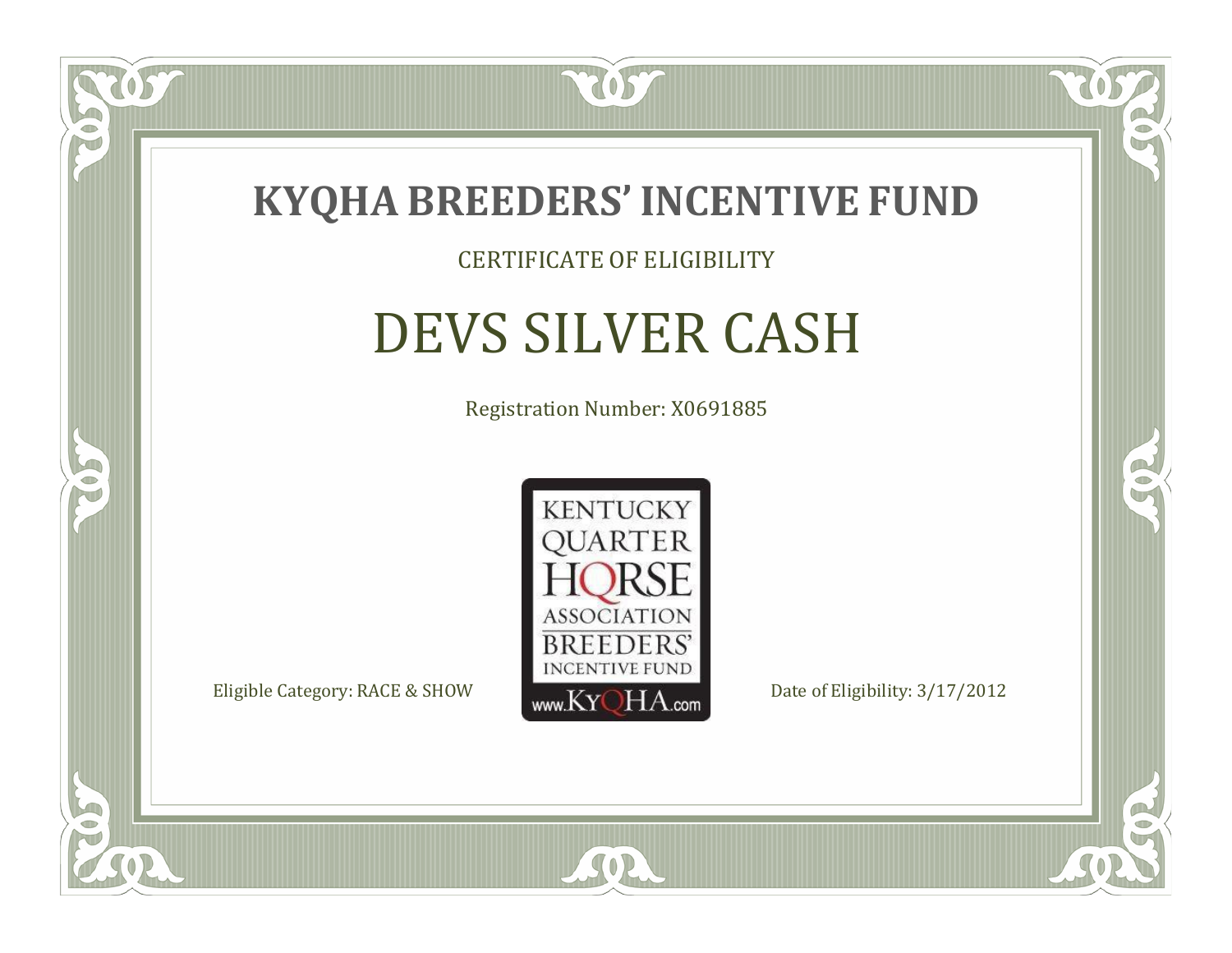

#### CERTIFICATE OF ELIGIBILITY

# DGS INDYCEPTION

Registration Number: 5398321



SOR

CO.

B

 $\Box$ NU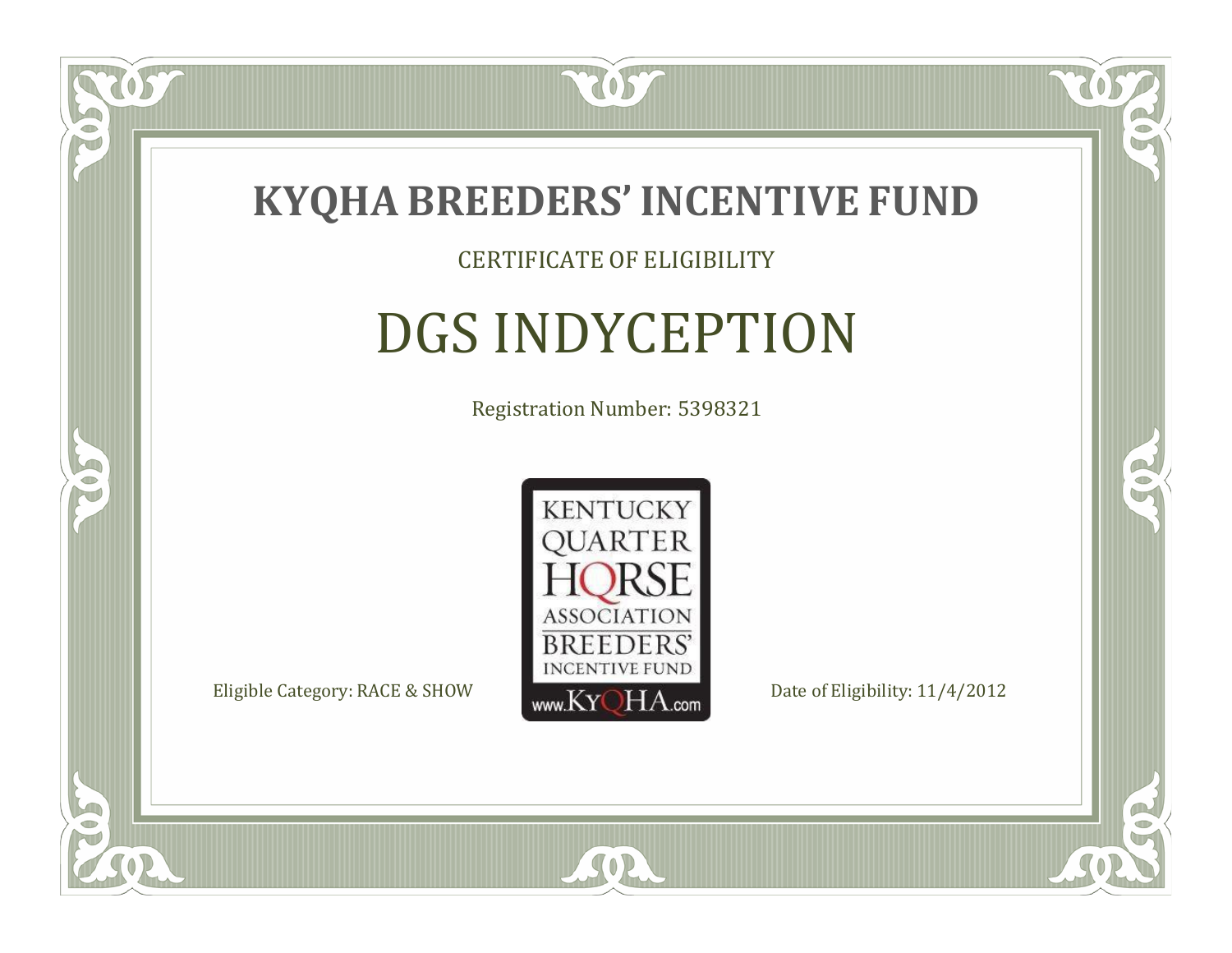

CERTIFICATE OF ELIGIBILITY

# DGS INDYCHIPS

Registration Number: X0700448



SOR

CO.

 $\rightarrow$ 

 $\delta S$ 

 $\Box$ NU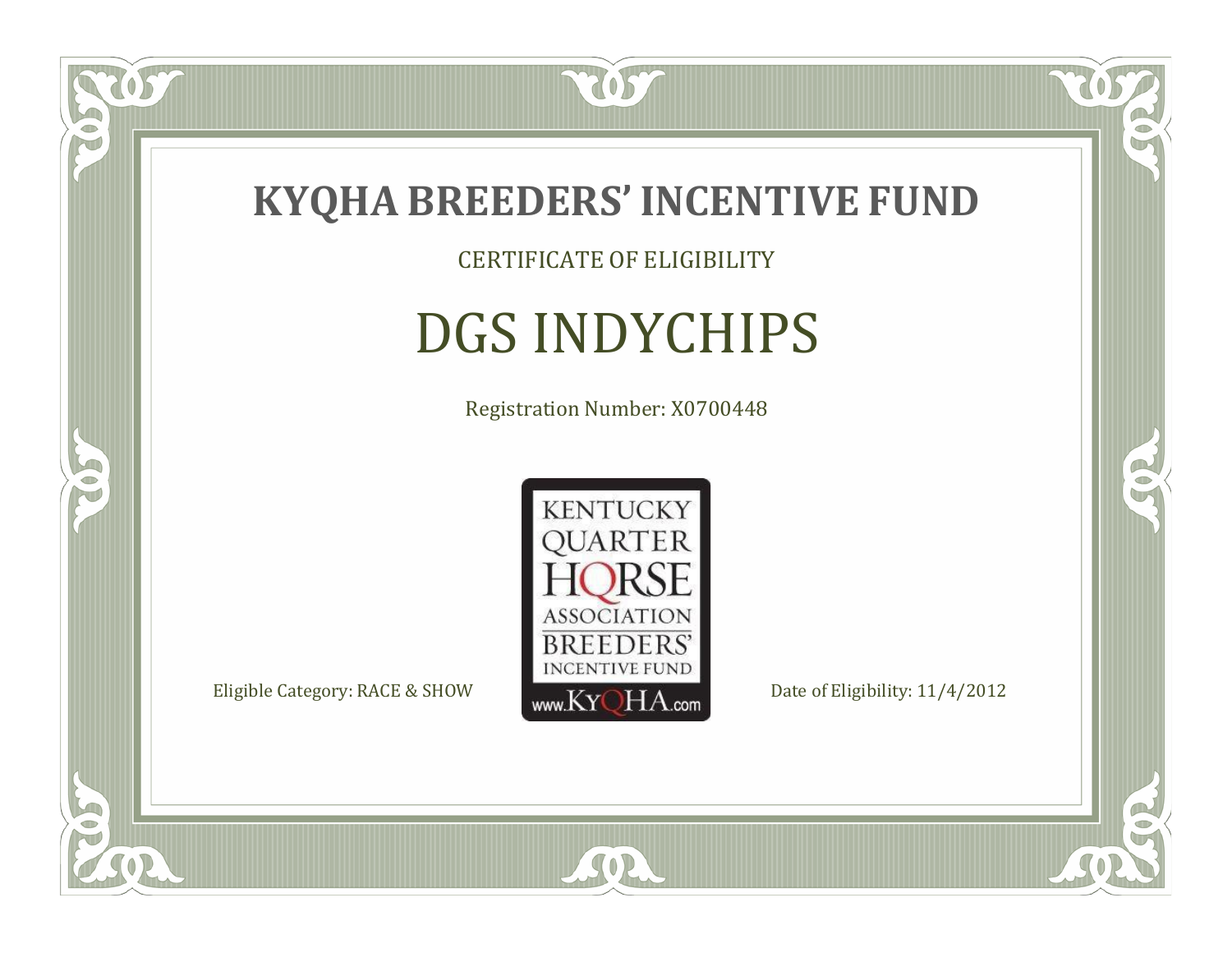

CERTIFICATE OF ELIGIBILITY

# DGS INDYCISIVE

Registration Number: 5396631



SOR

CO.

OR.

057

 $\Box$ NU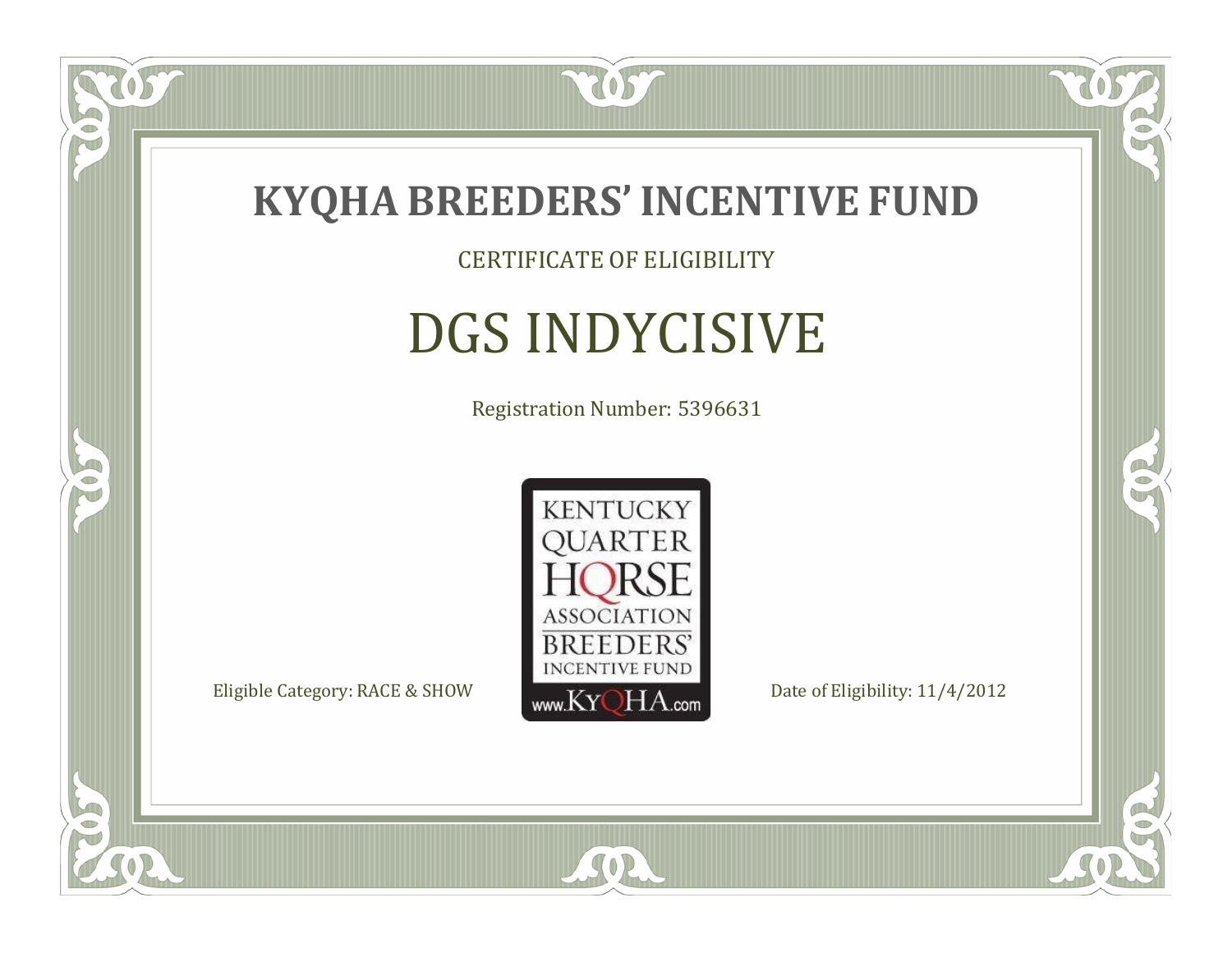

#### CERTIFICATE OF ELIGIBILITY

# DGS INDYCOGNEATO

Registration Number: 5396633



SOR

RO

B

 $\Box$ N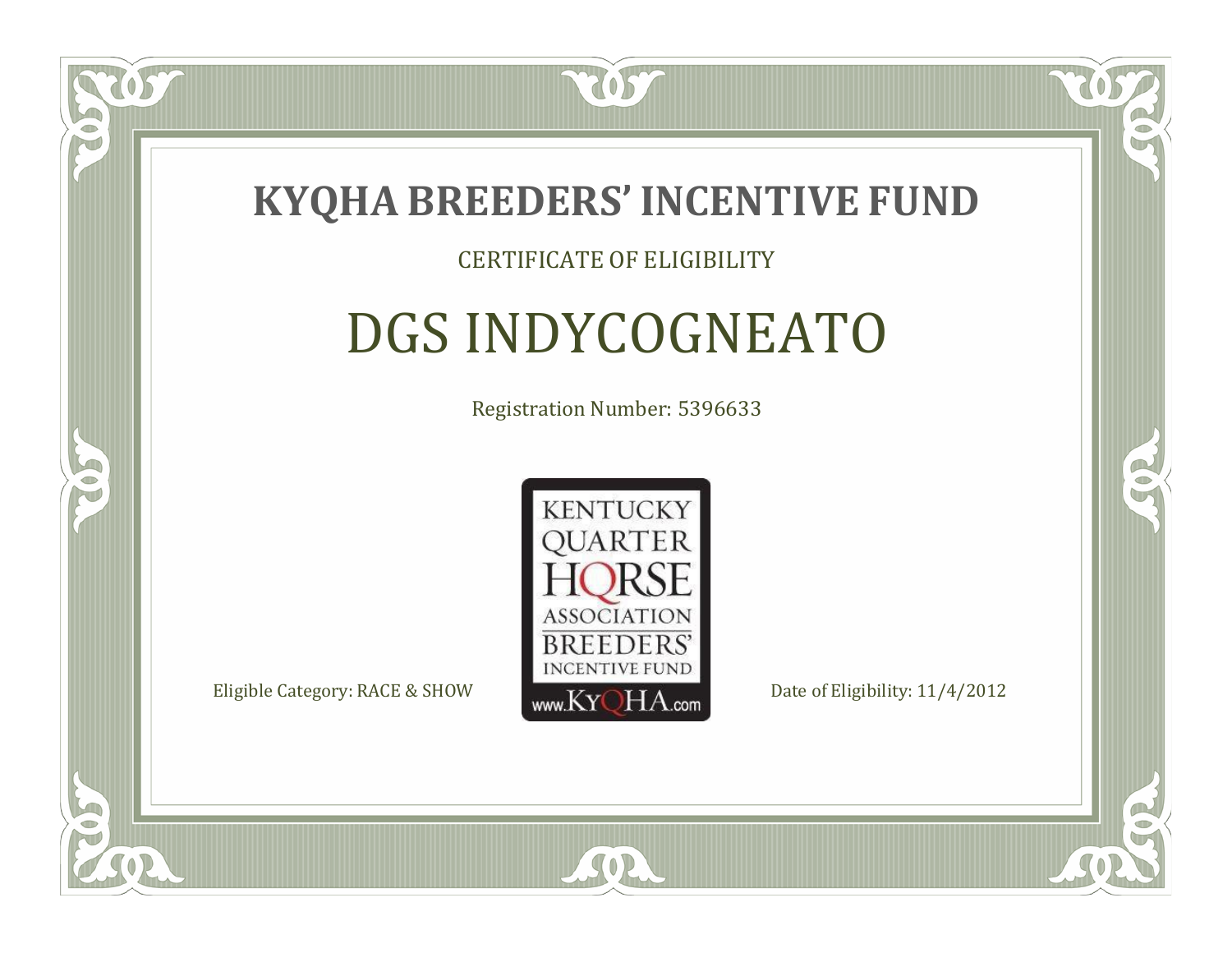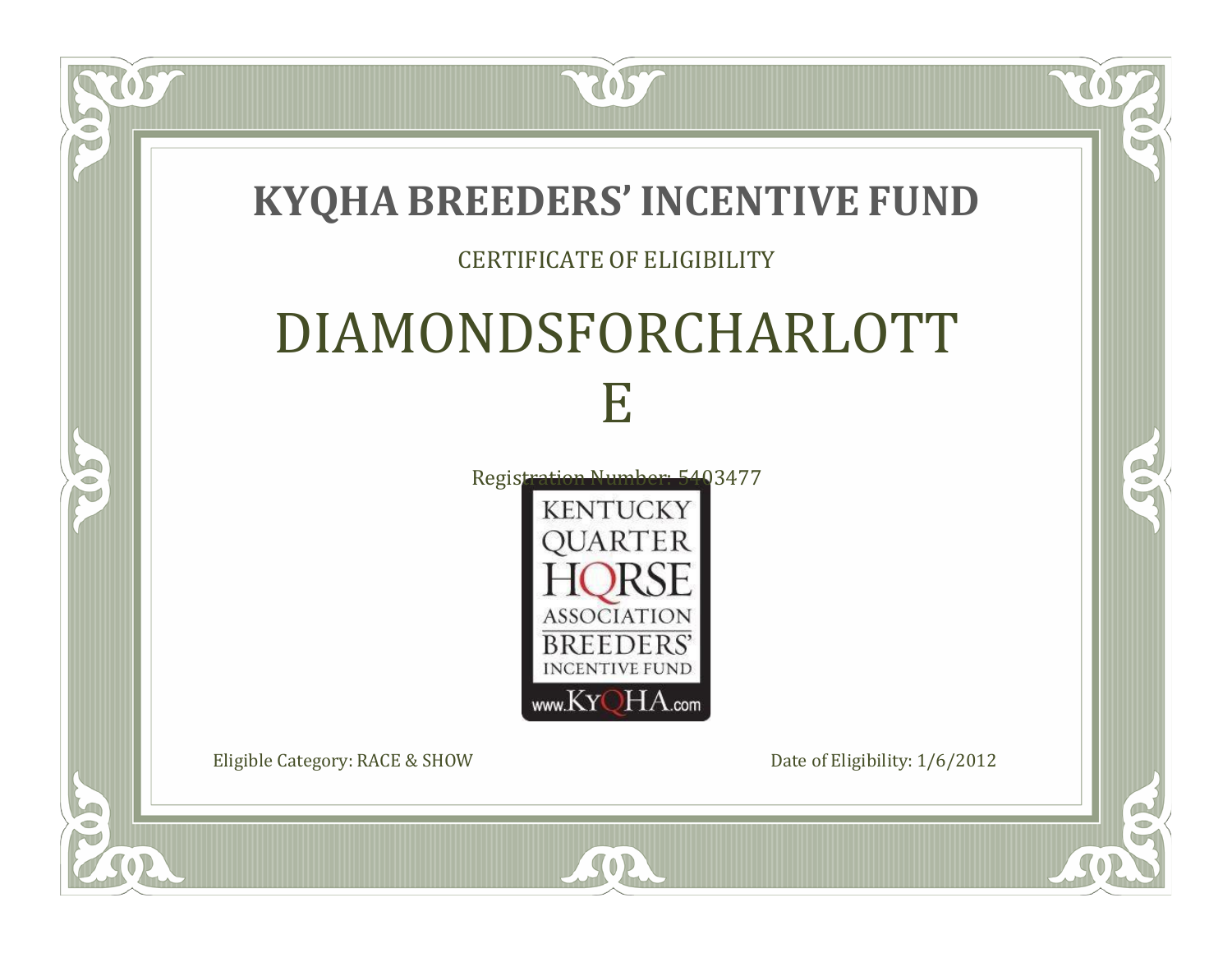

### CERTIFICATE OF ELIGIBILITY

# DIRTY LITTLEQUESTION

Registration Number: X0703634



 $SO<sub>2</sub>$ 

RO

CO.

 $\Box$ N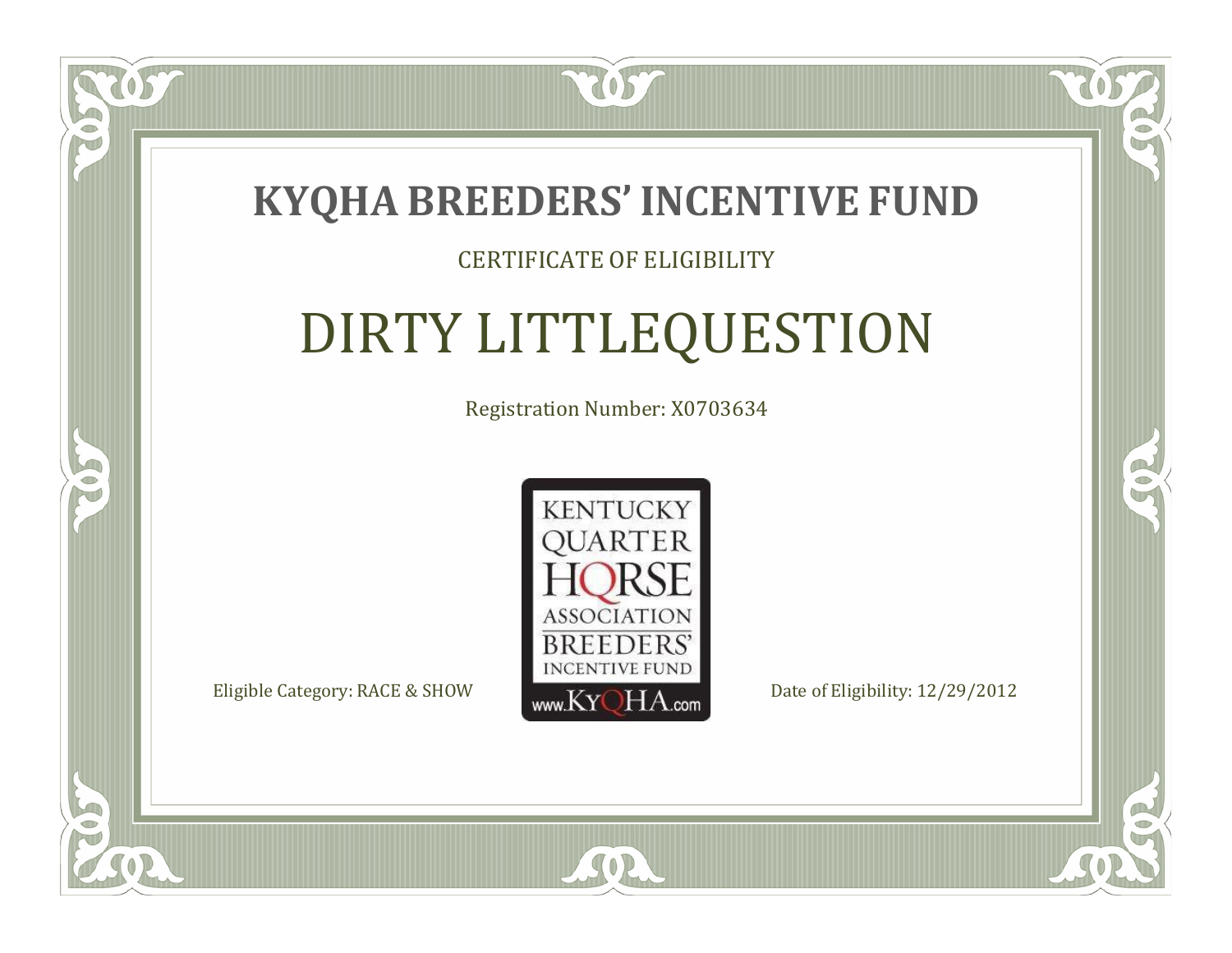

#### CERTIFICATE OF ELIGIBILITY

## DOC SAN BAR KING

Registration Number: 5406974



SOR

CO.

B

 $\Box$ NU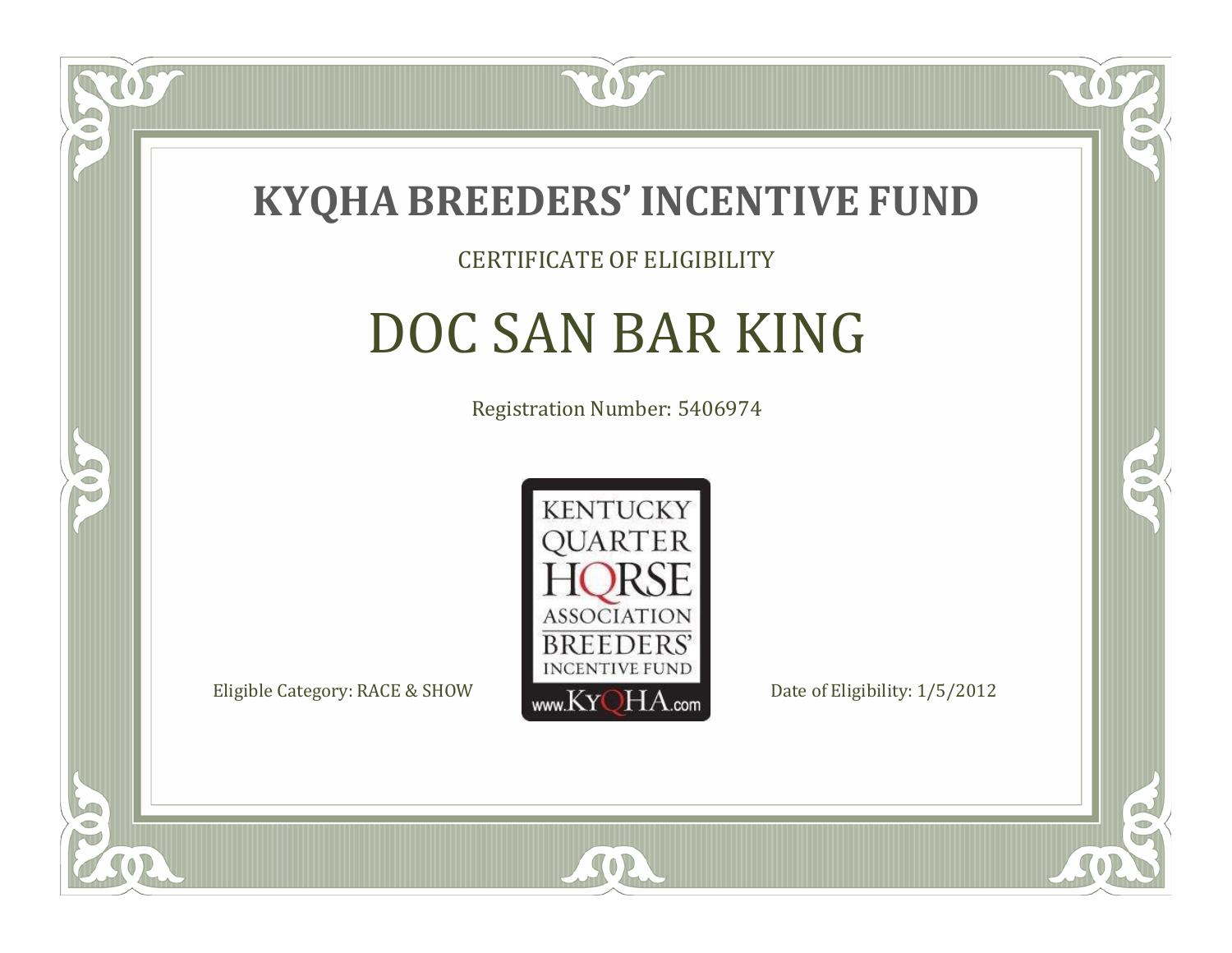

### CERTIFICATE OF ELIGIBILITY

# DOLLED UP ULTIMATE

Registration Number: 5447580



SOR

CO.

 $\rightarrow$ 

057

 $\Box$ NU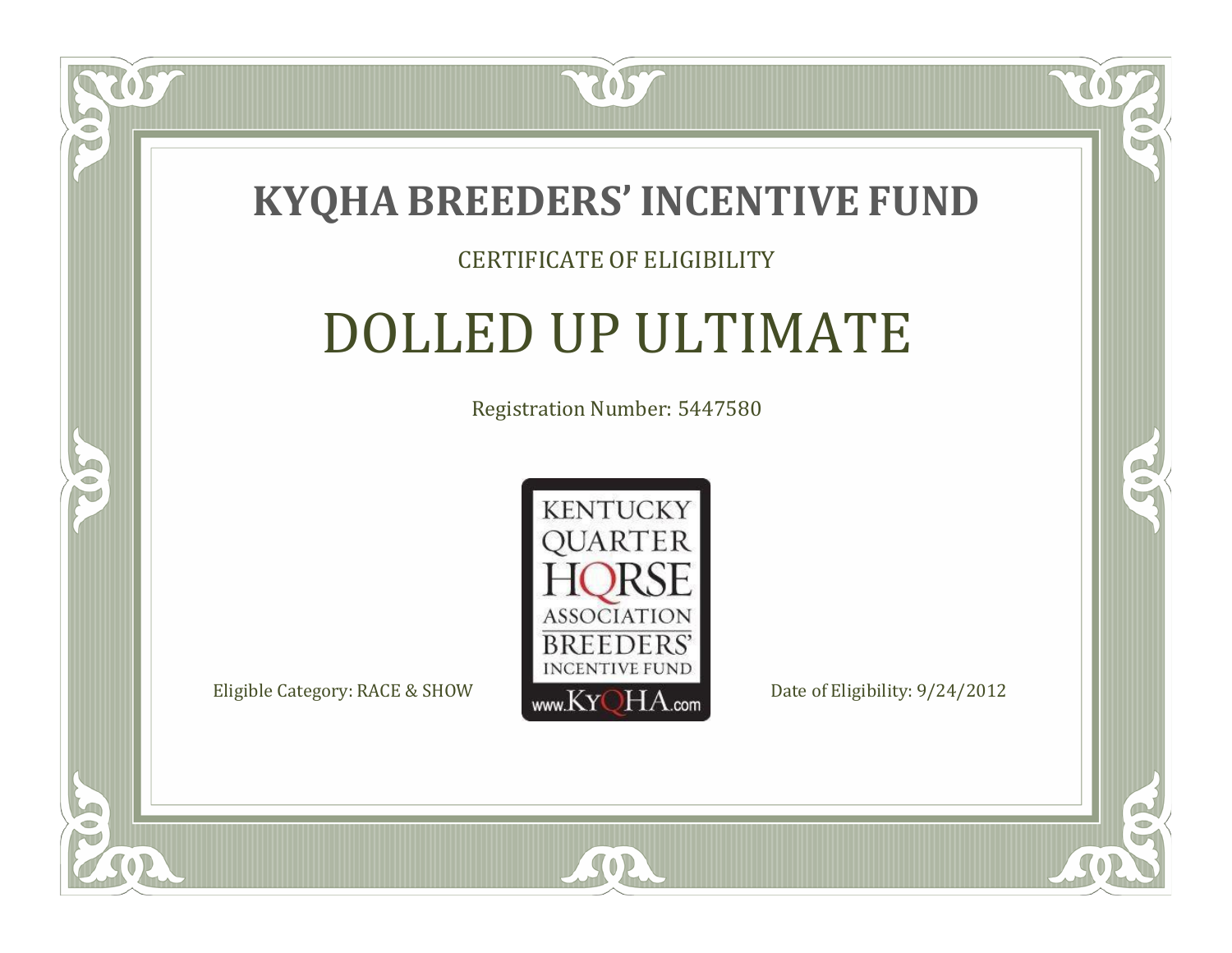

#### CERTIFICATE OF ELIGIBILITY

# DONT SKIP HENRY

Registration Number: 5136012



SOR

CO.

 $\rightarrow$ 

 $\delta S$ 

 $\Box$ NU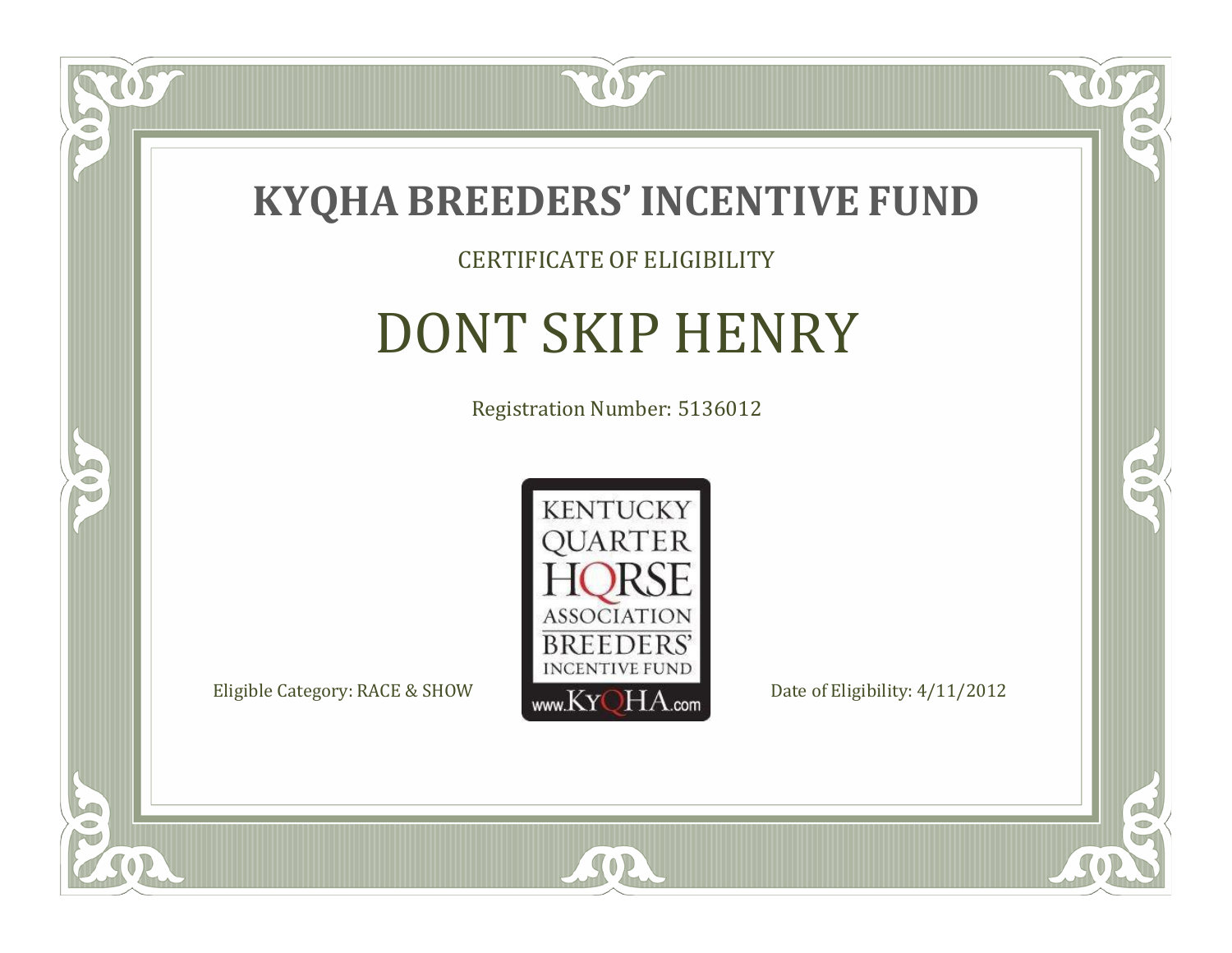

### CERTIFICATE OF ELIGIBILITY

# DONT SKIP ZIPS FANCY

Registration Number: 5448347



SOR

 $\Box$ N

S

CO.

B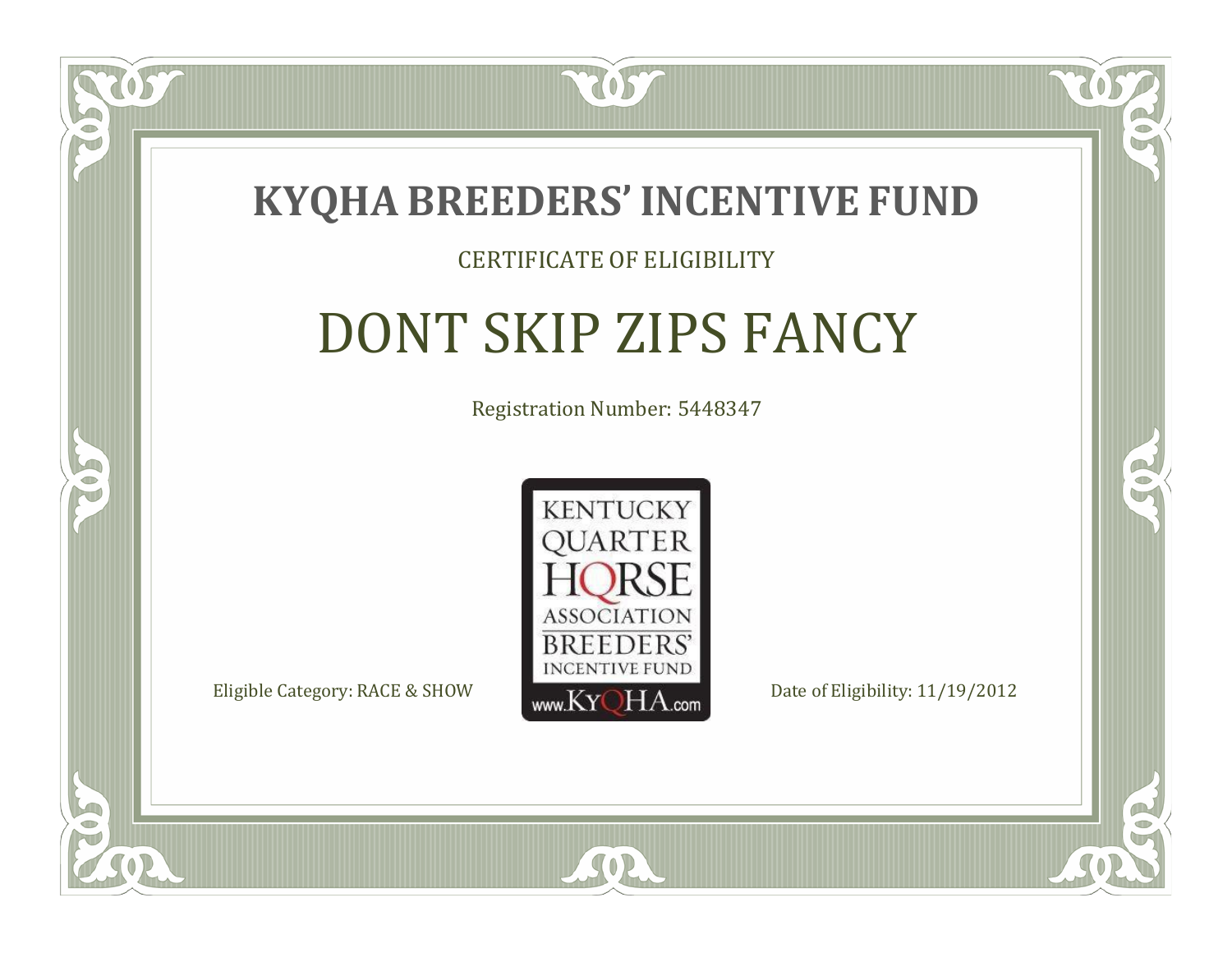

### CERTIFICATE OF ELIGIBILITY

# DONTSKIP MY ULTIMATE

Registration Number: 5420201



SOR

 $\mathbb{R}$ 

 $\rightarrow$ 

 $\blacksquare$ N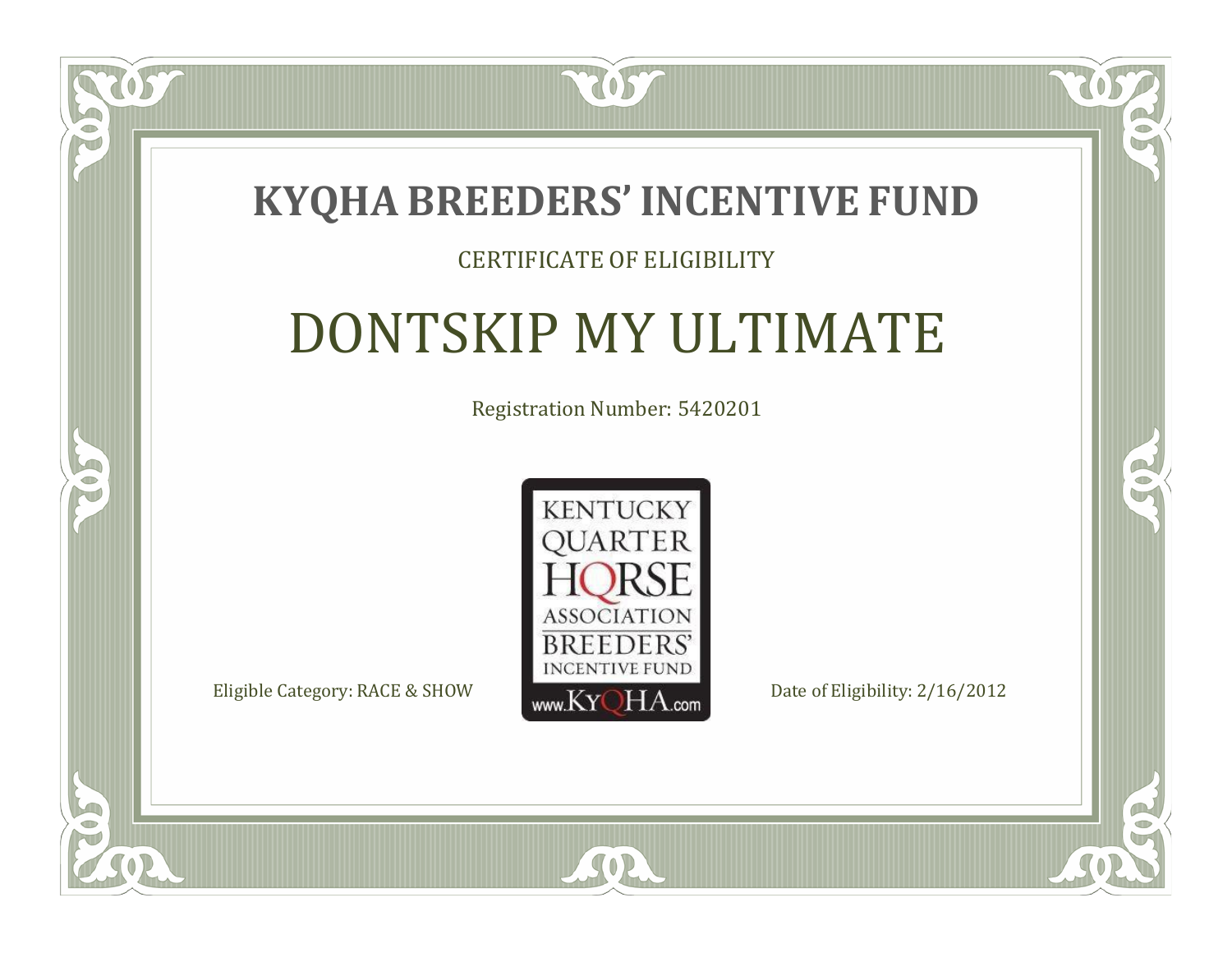

CERTIFICATE OF ELIGIBILITY

# DOO DAD

Registration Number: 5430491



SOR

RO

 $\mathbb{R}^2$ 

OST

P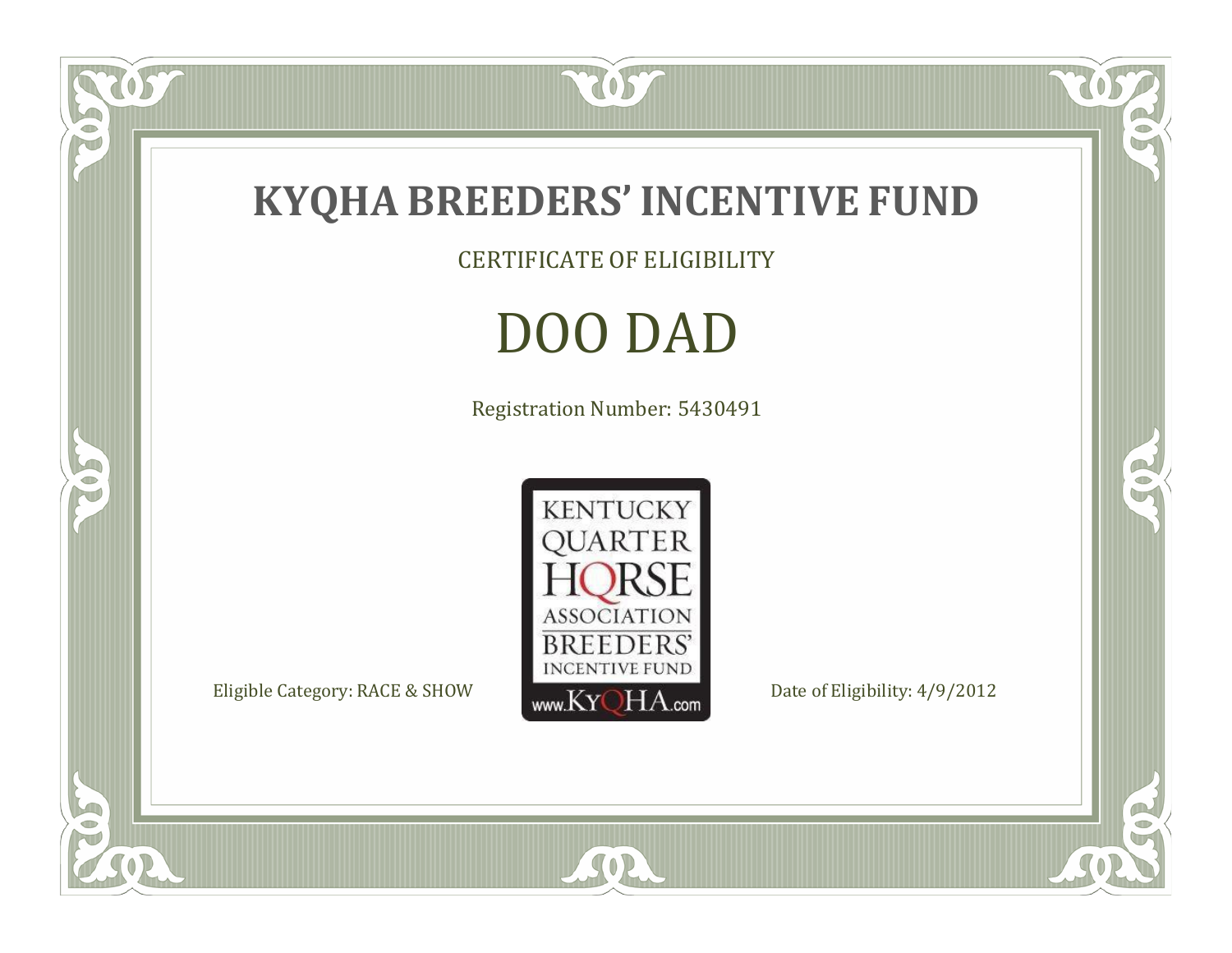

#### CERTIFICATE OF ELIGIBILITY

### DROPPED MY IRONS

Registration Number: 5373793



SOR

CO.

 $\rightarrow$ 

 $\Box$ NU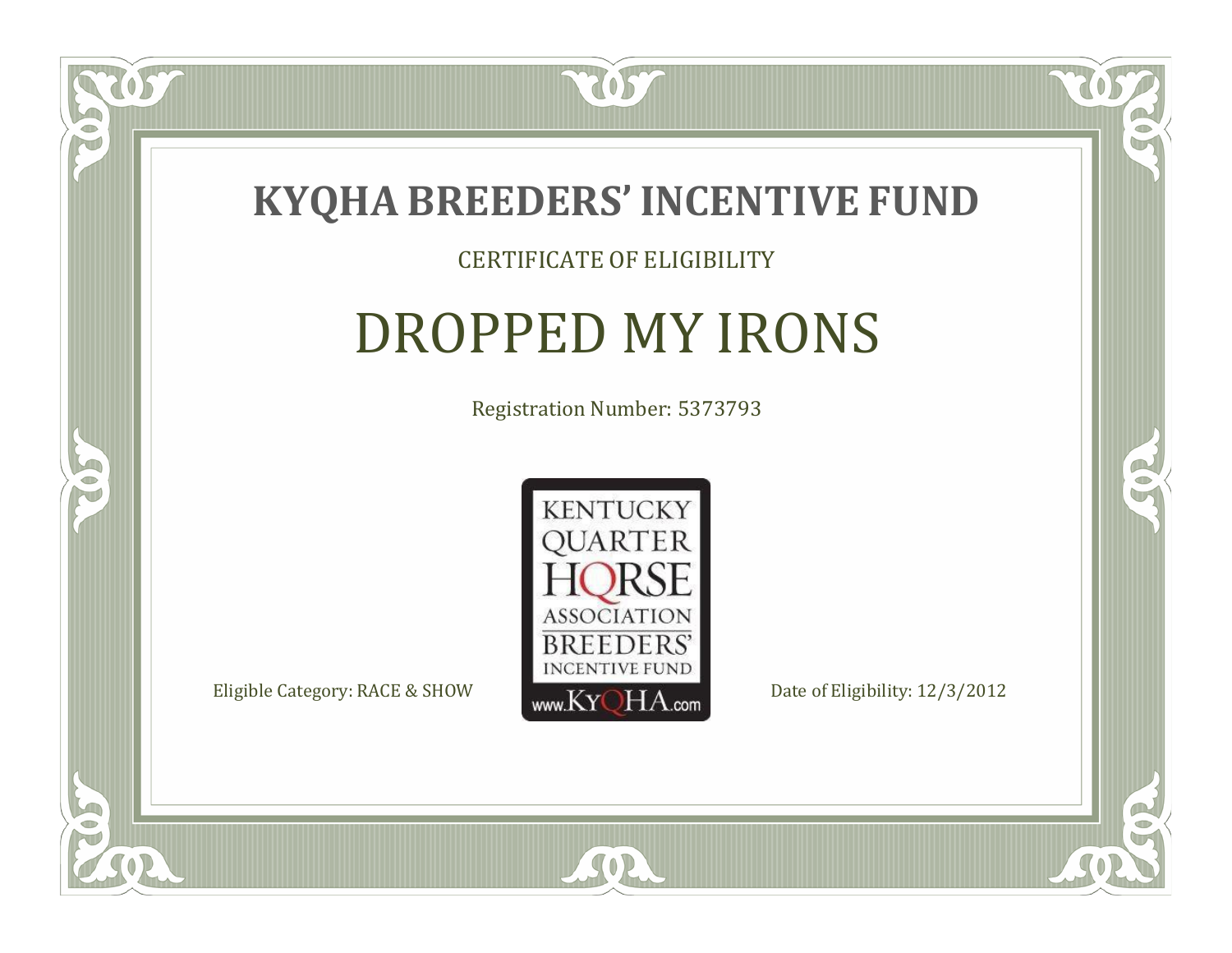

### CERTIFICATE OF ELIGIBILITY

# DUNN DEAL NO JOKIN

Registration Number: 5461972



SOR

RO

B.

 $\Box$ N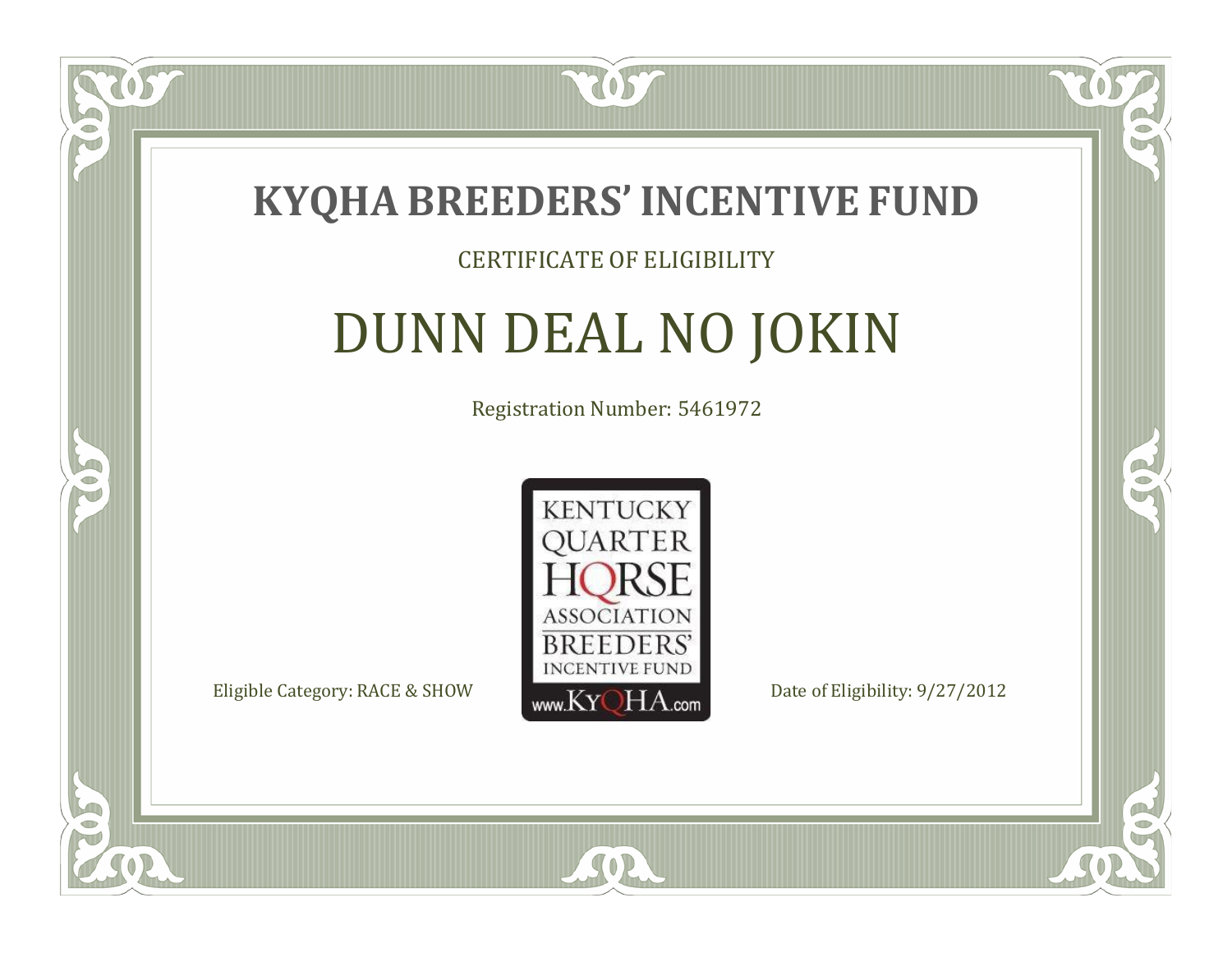

### CERTIFICATE OF ELIGIBILITY

# EASY COME EASY JOE

Registration Number: 5394401



 $SO<sub>2</sub>$ 

RO

B.

 $\Box$ N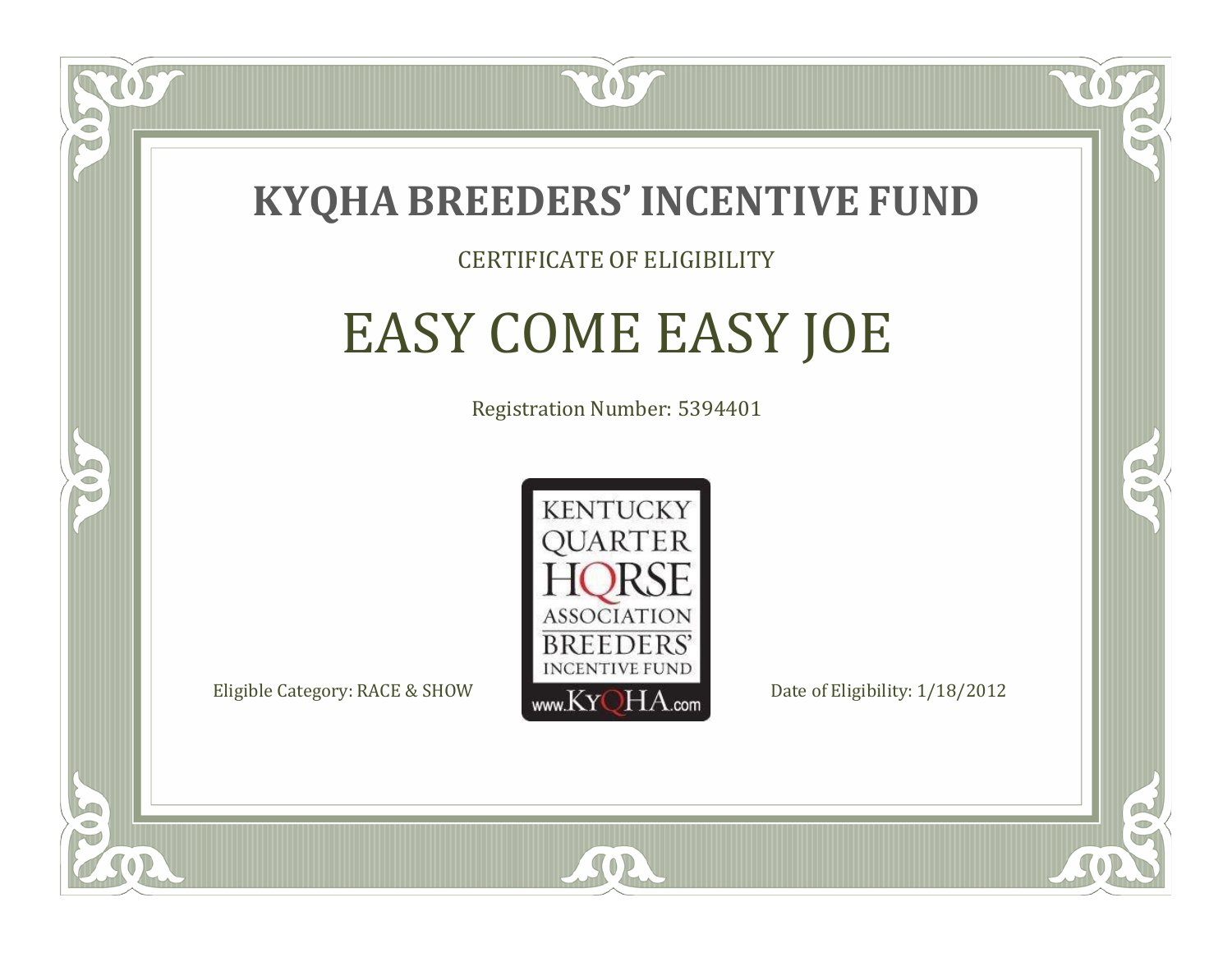

US

 $\Box$ NU

5

### CERTIFICATE OF ELIGIBILITY

## ED REDS HELLCAT

Registration Number: X0699842



SOR

RO

B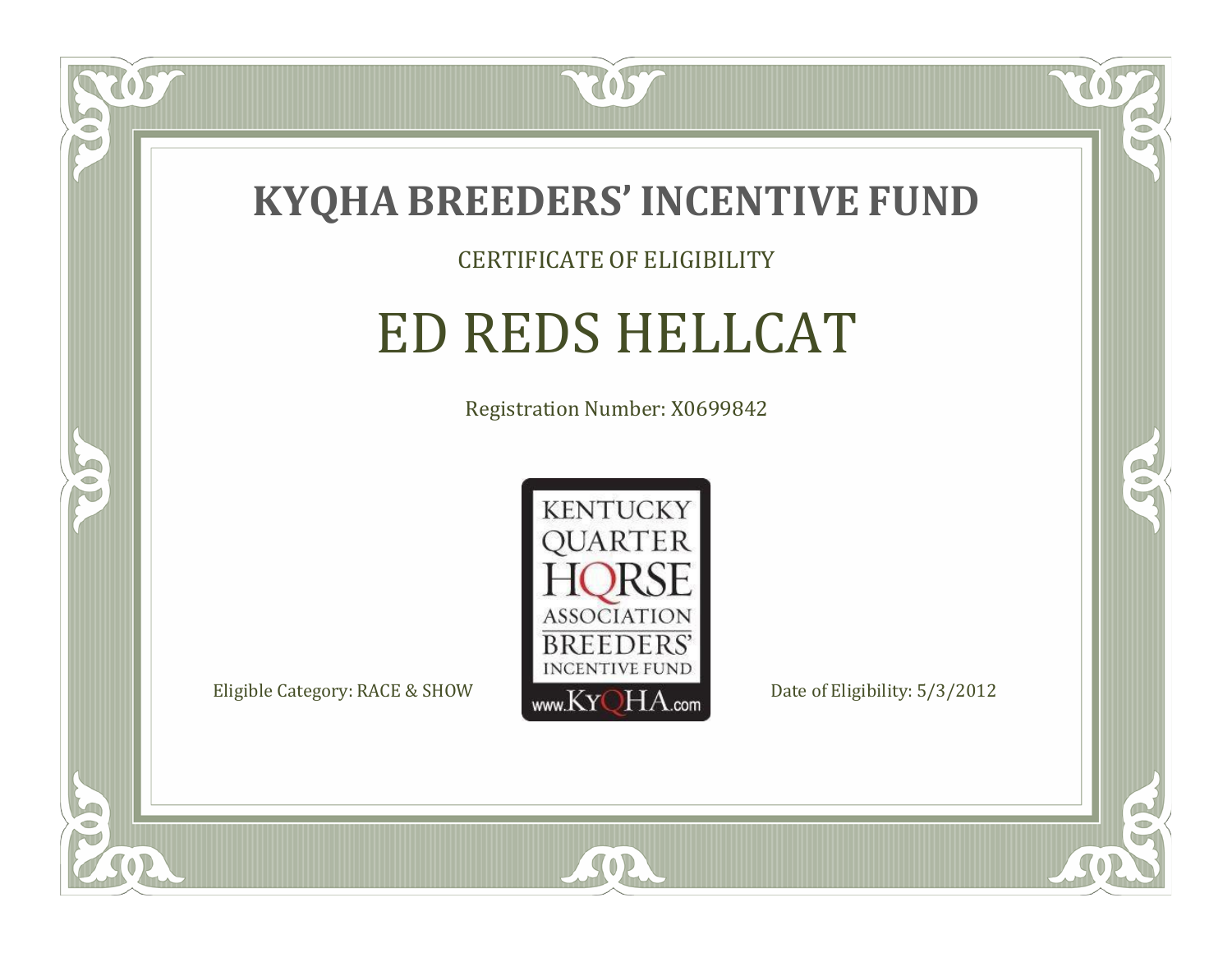

#### CERTIFICATE OF ELIGIBILITY

### ESPECIAL PEPPY LENA

Registration Number: 5253719



SOR

CO.

 $\rightarrow$ 

 $\Box$ N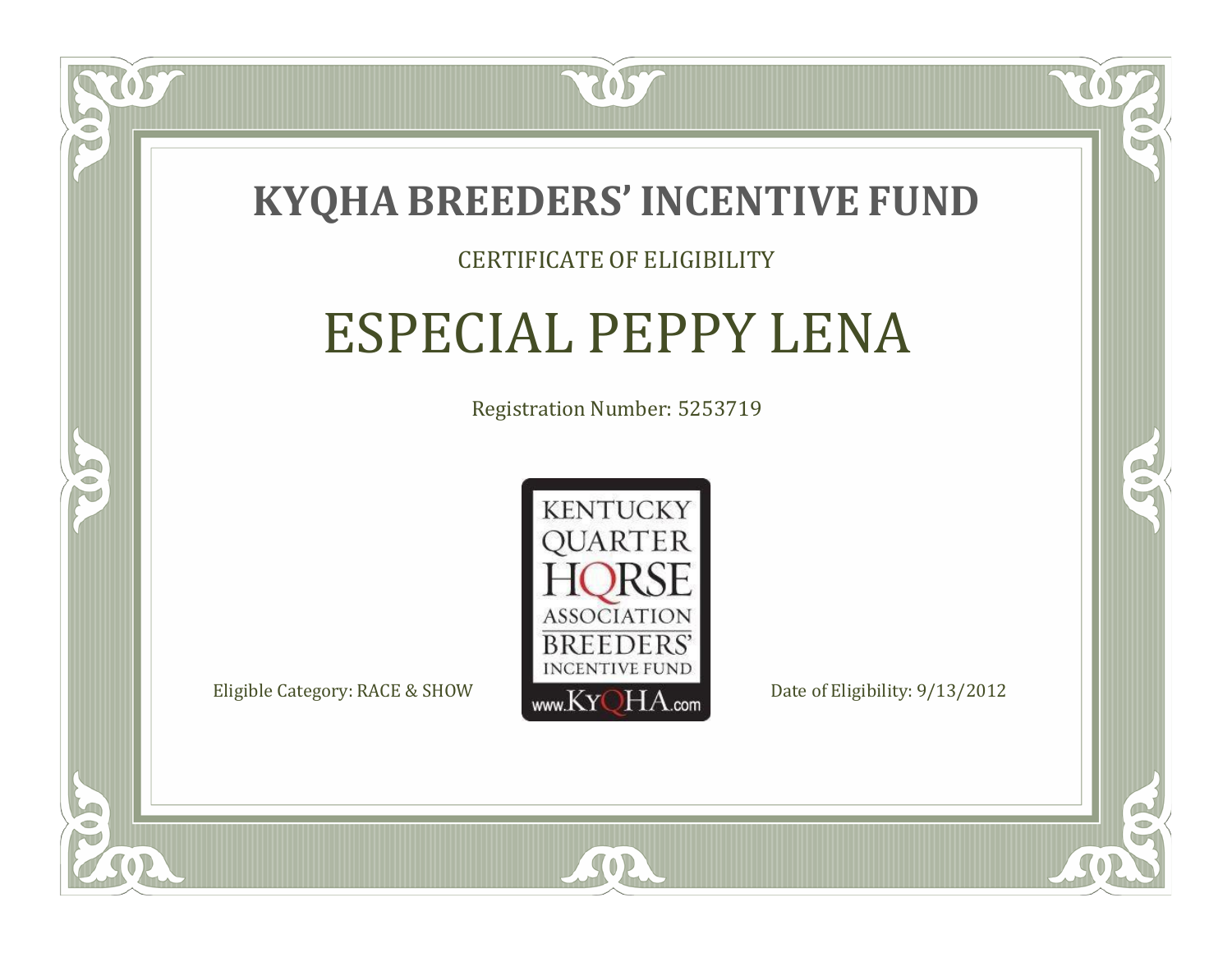

### CERTIFICATE OF ELIGIBILITY

# EXQUISITE PEARL

Registration Number: 5428842



SOR

 $\mathbb{R}$ 

 $\rightarrow$ 

US

 $\Box$ NU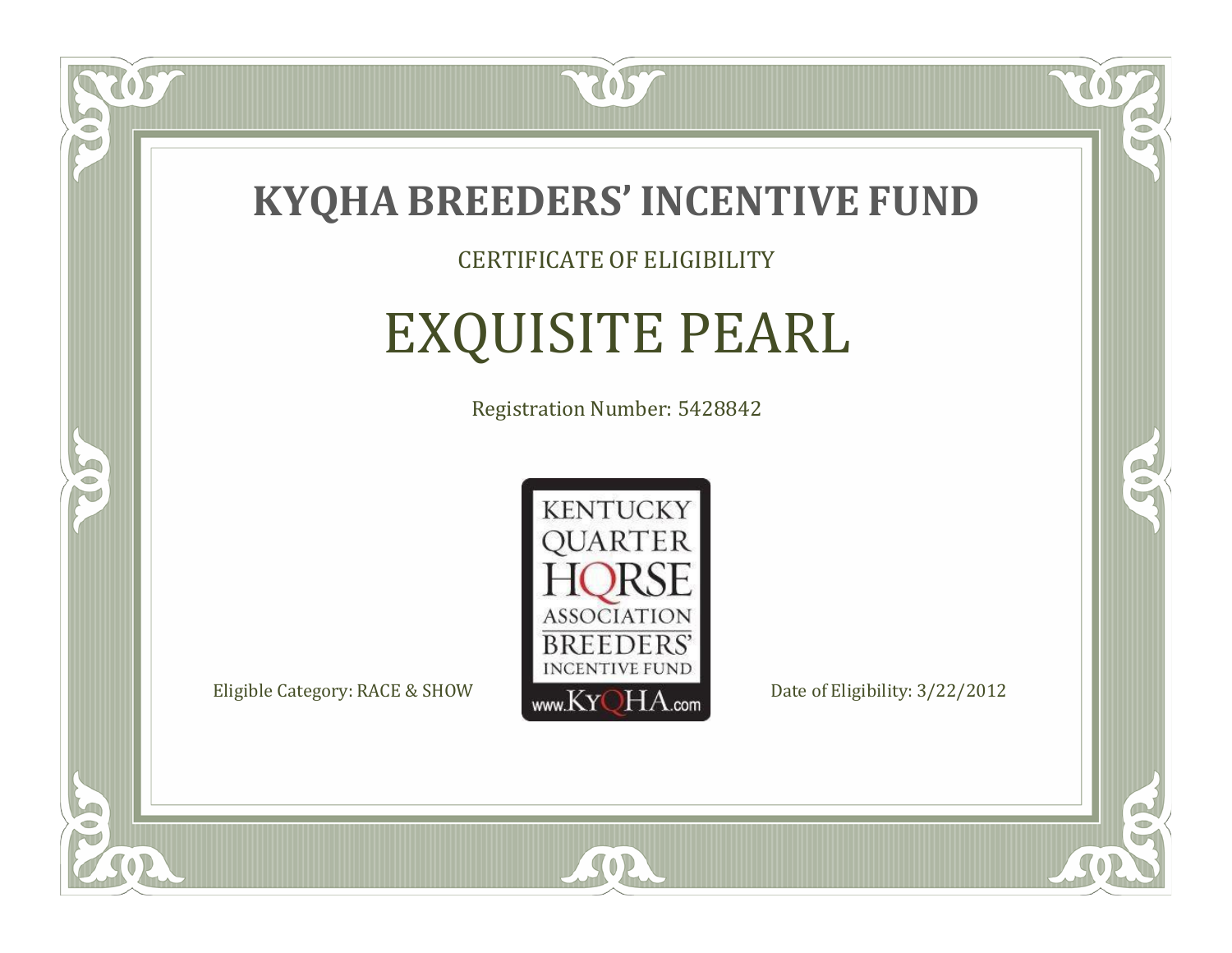

CERTIFICATE OF ELIGIBILITY

### FAME OF ESSENCE

Registration Number: X0697605



SOR

RO

B

 $\Box$ N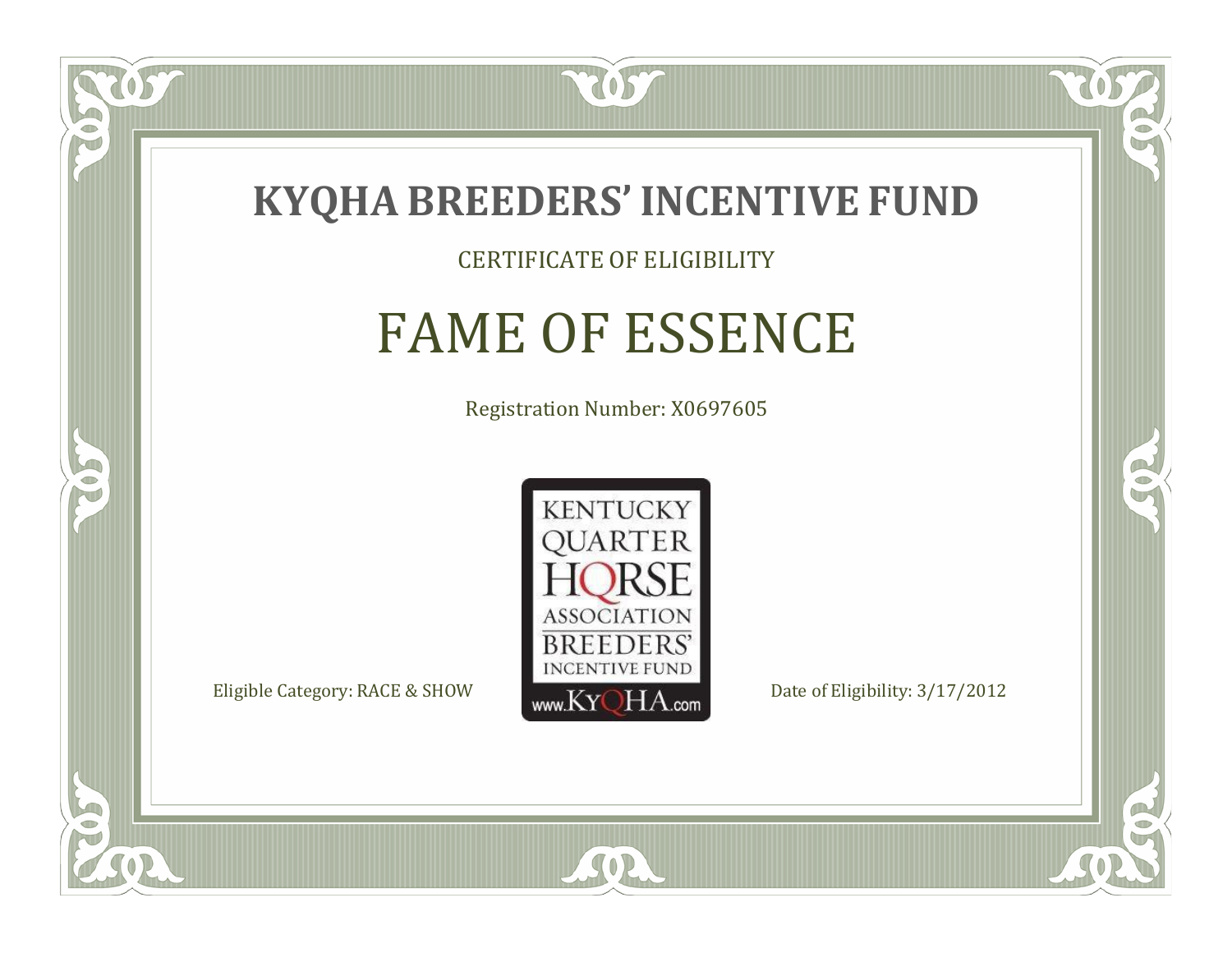

### CERTIFICATE OF ELIGIBILITY

# FAMOUS FLYING BUG

Registration Number: 5397070



SOR

RO

B

 $\Box$ N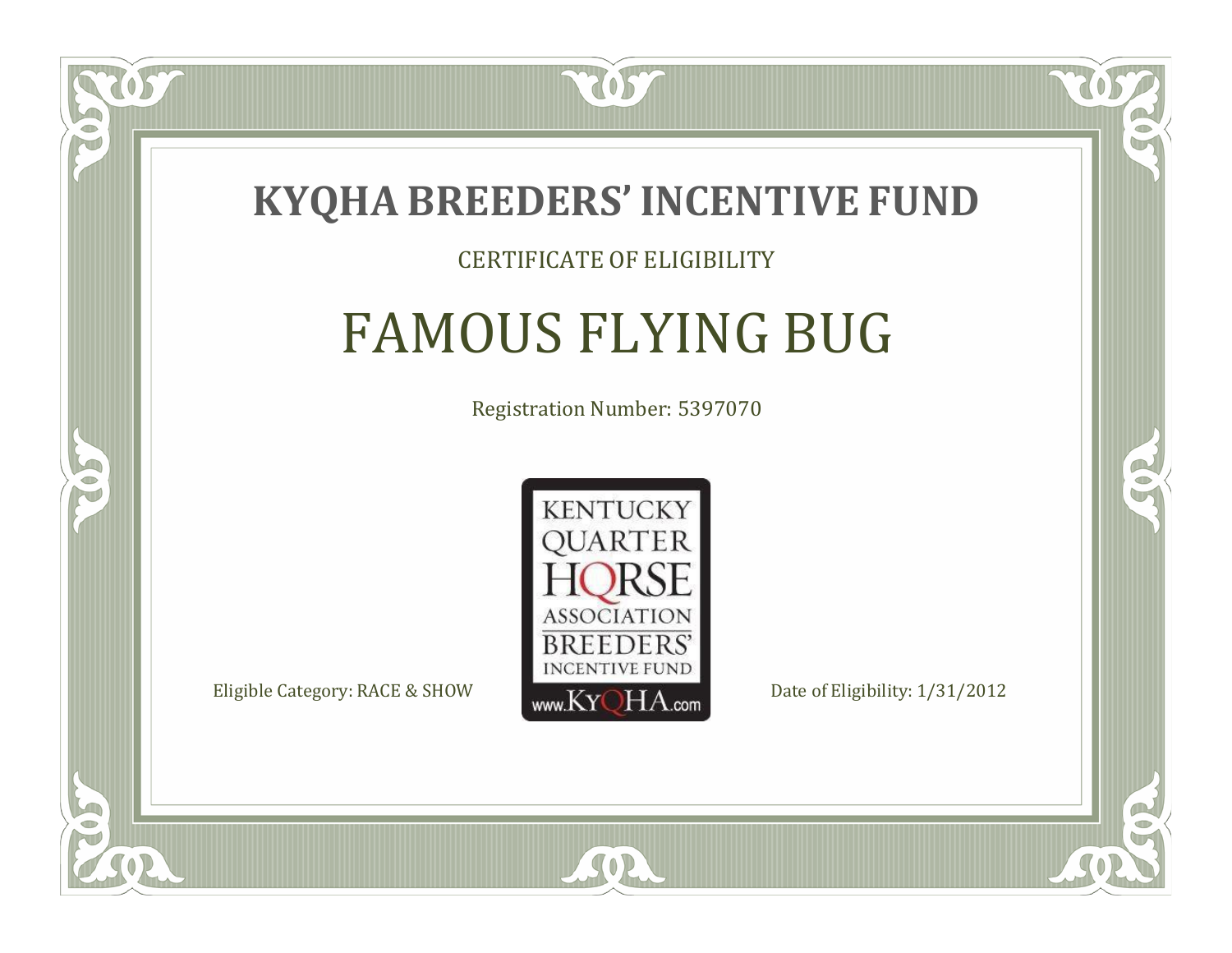

#### CERTIFICATE OF ELIGIBILITY

### FANCIER THAN YOU

Registration Number: 5394378



SOR

 $\mathbb{R}$ 

 $\rightarrow$ 

US

 $\bullet$ NU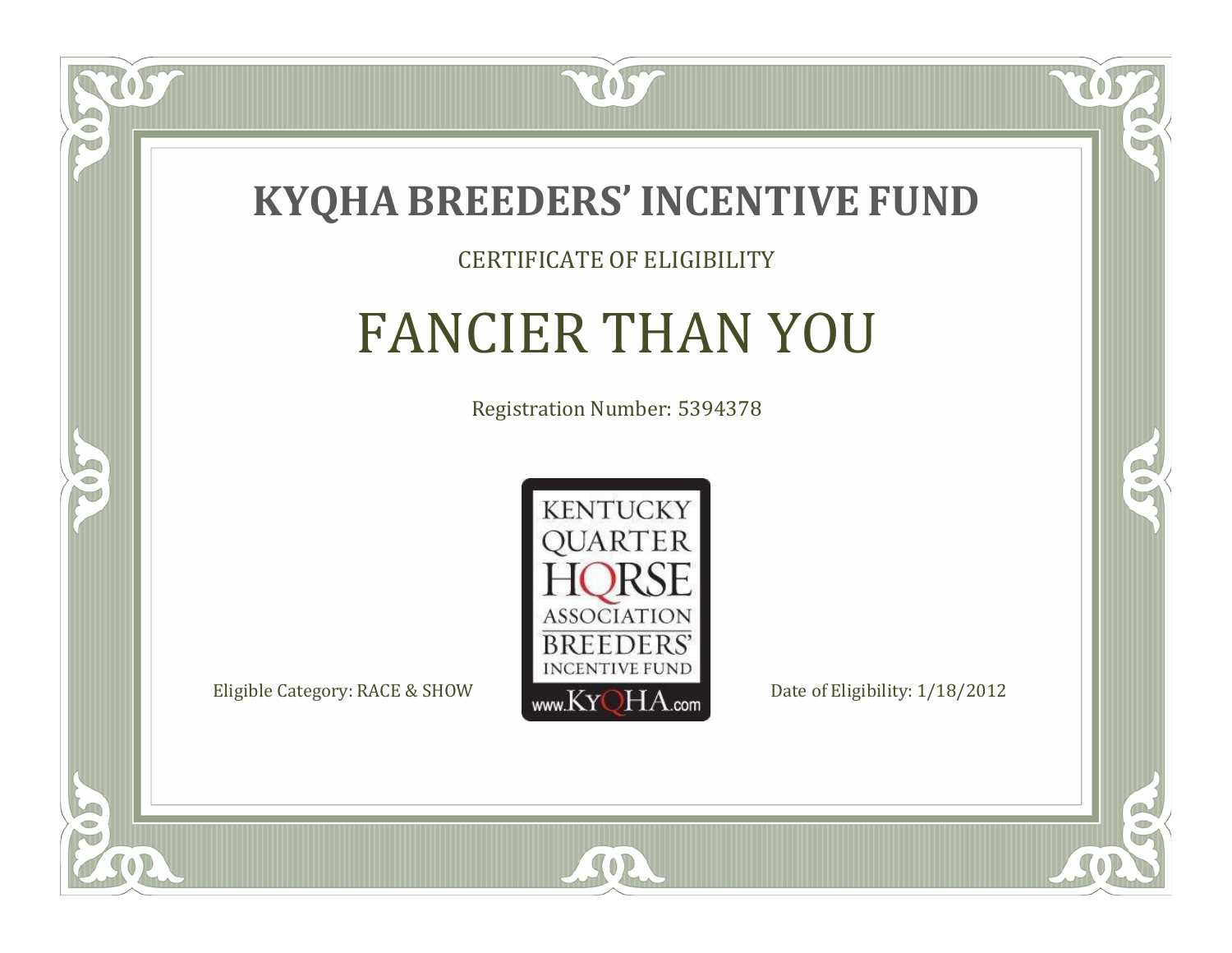

### CERTIFICATE OF ELIGIBILITY

## FF ONE IN A MILLION

Registration Number: X0693759



SOR

CO.

 $\rightarrow$ 

 $\Box$ NU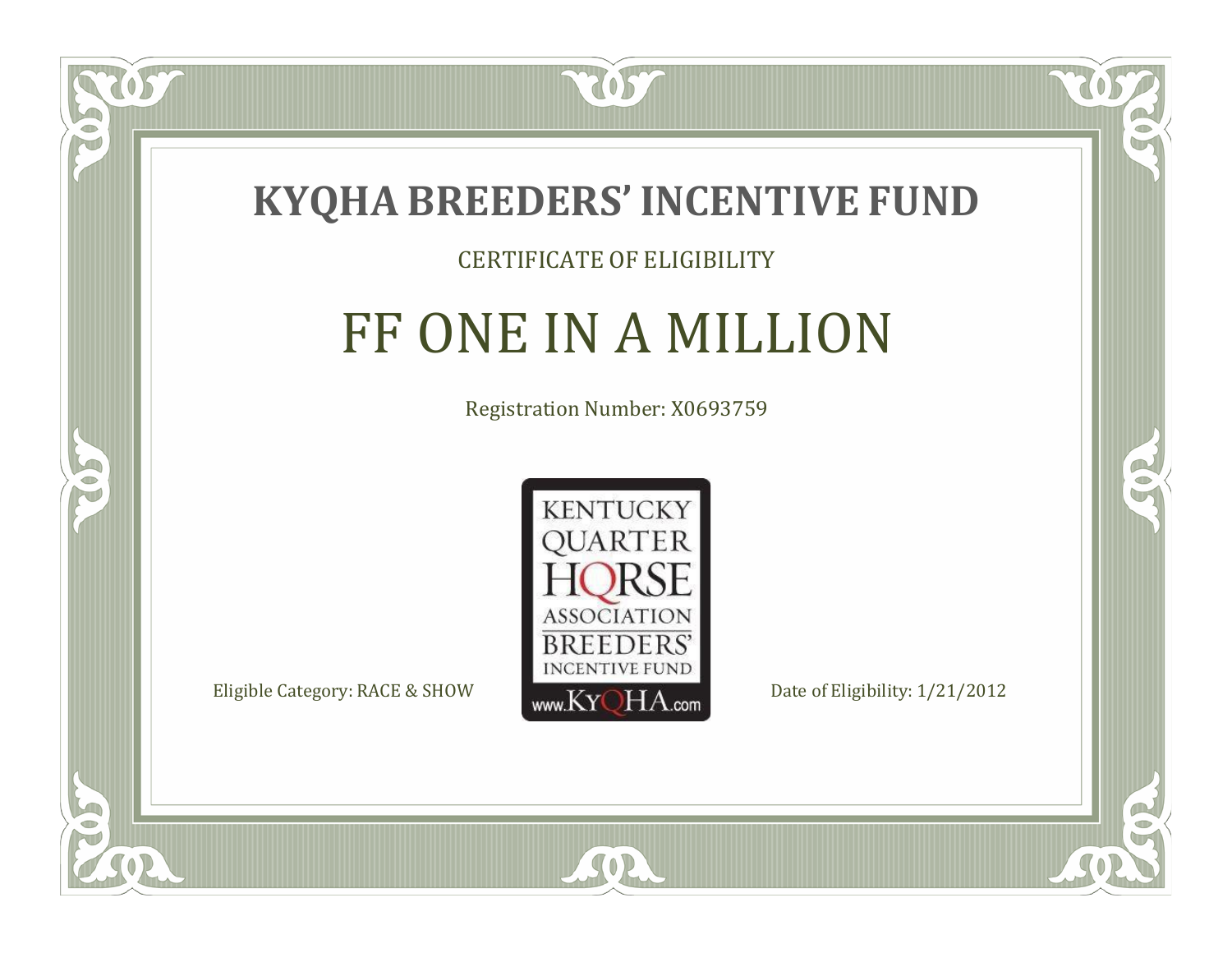

### CERTIFICATE OF ELIGIBILITY

# FF SUPREMOS REALITY

Registration Number: 5464494



 $SO2$ 

CO.

B

 $\blacksquare$ N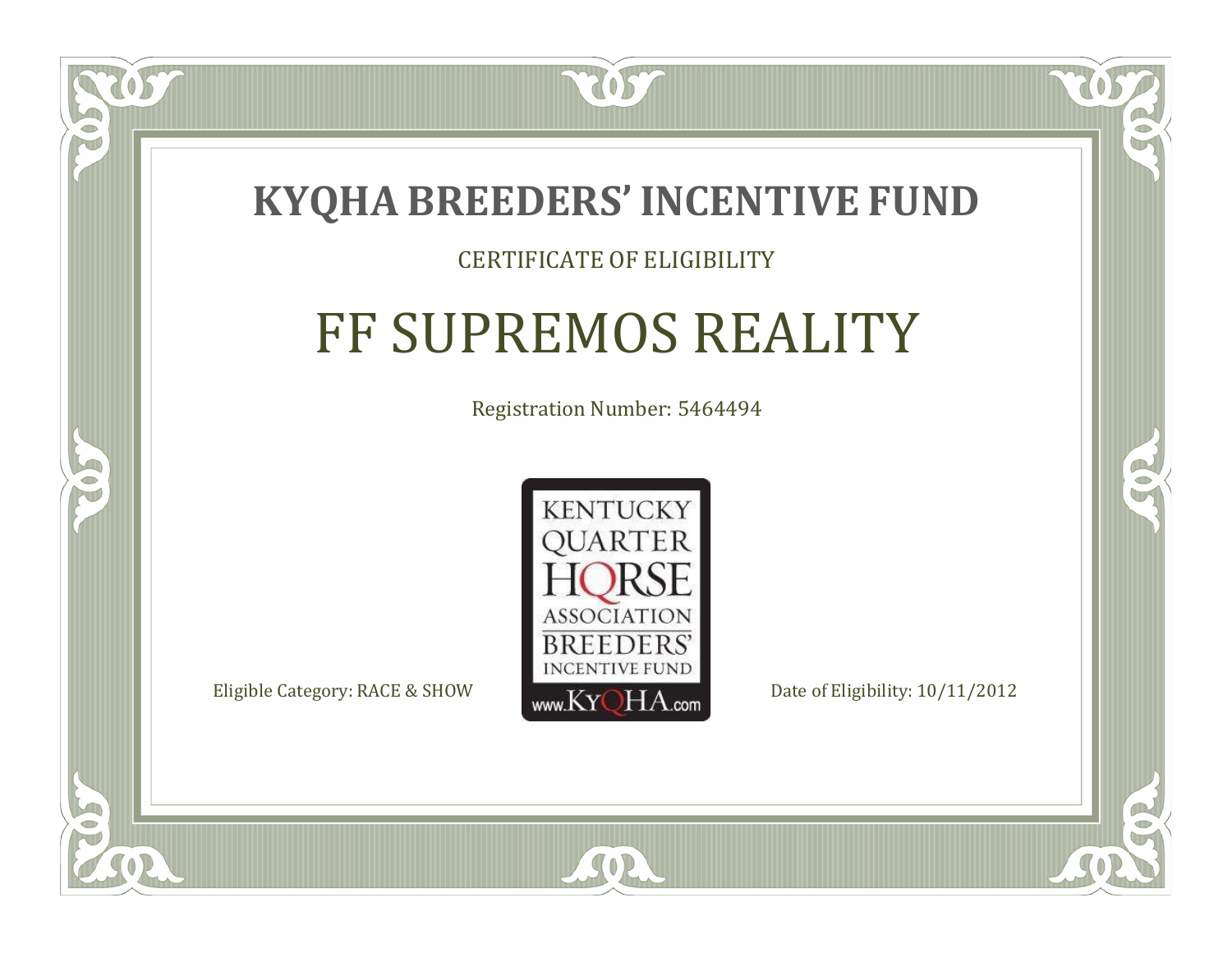

### CERTIFICATE OF ELIGIBILITY

# FFINVESTIN INA CHEVY

Registration Number: 5458763



 $SO2$ 

CO.

 $\rightarrow$ 

 $\Box$ N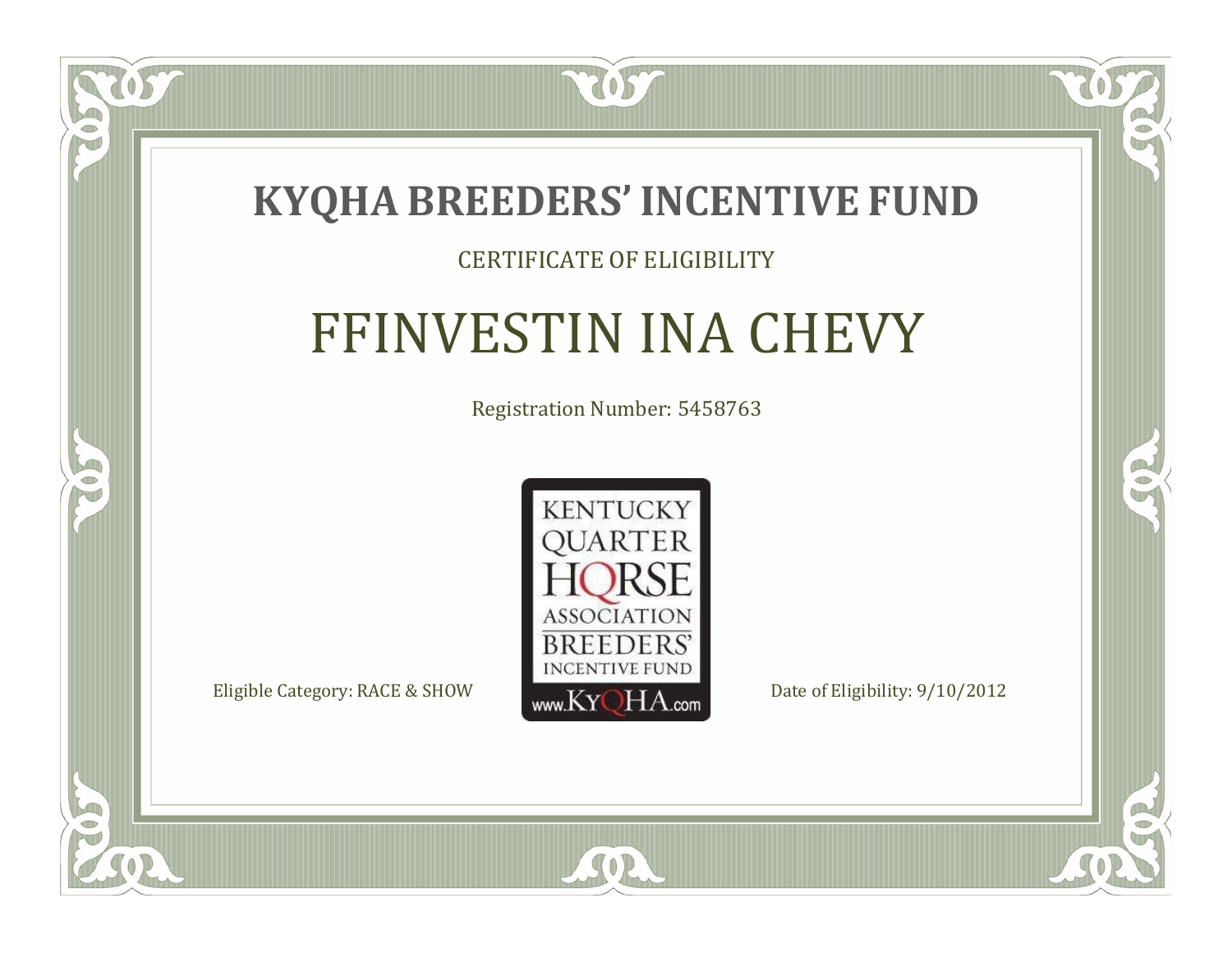

### CERTIFICATE OF ELIGIBILITY

### FLAMIN FAMOUS

Registration Number: X0693795



SOR

CO.

 $\rightarrow$ 

 $\delta S$ 

 $\bullet$ NU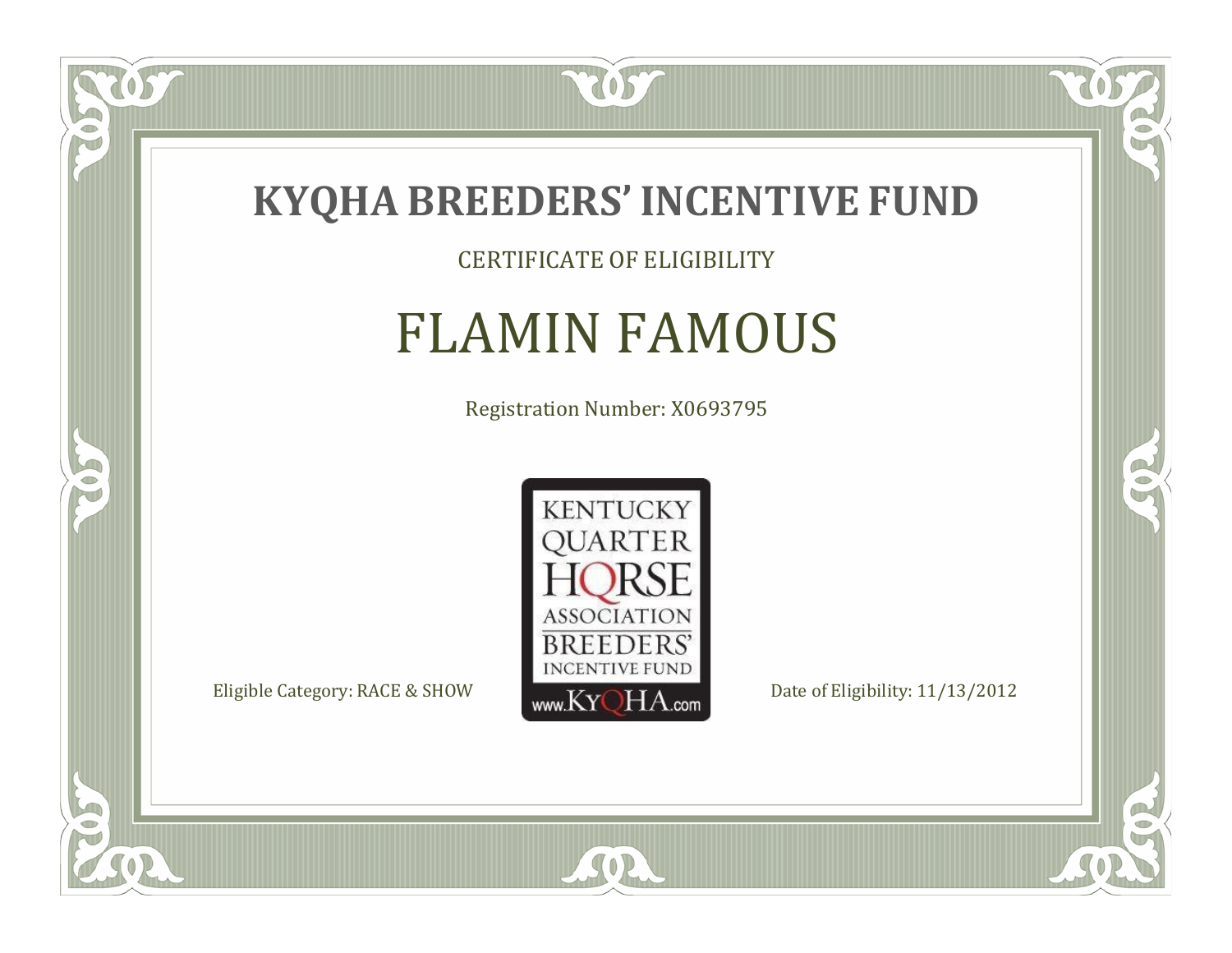

### CERTIFICATE OF ELIGIBILITY

### FRENCH LEMONADE

Registration Number: X0702150



CO.

 $\rightarrow$ 



OS

 $\Box$ NU

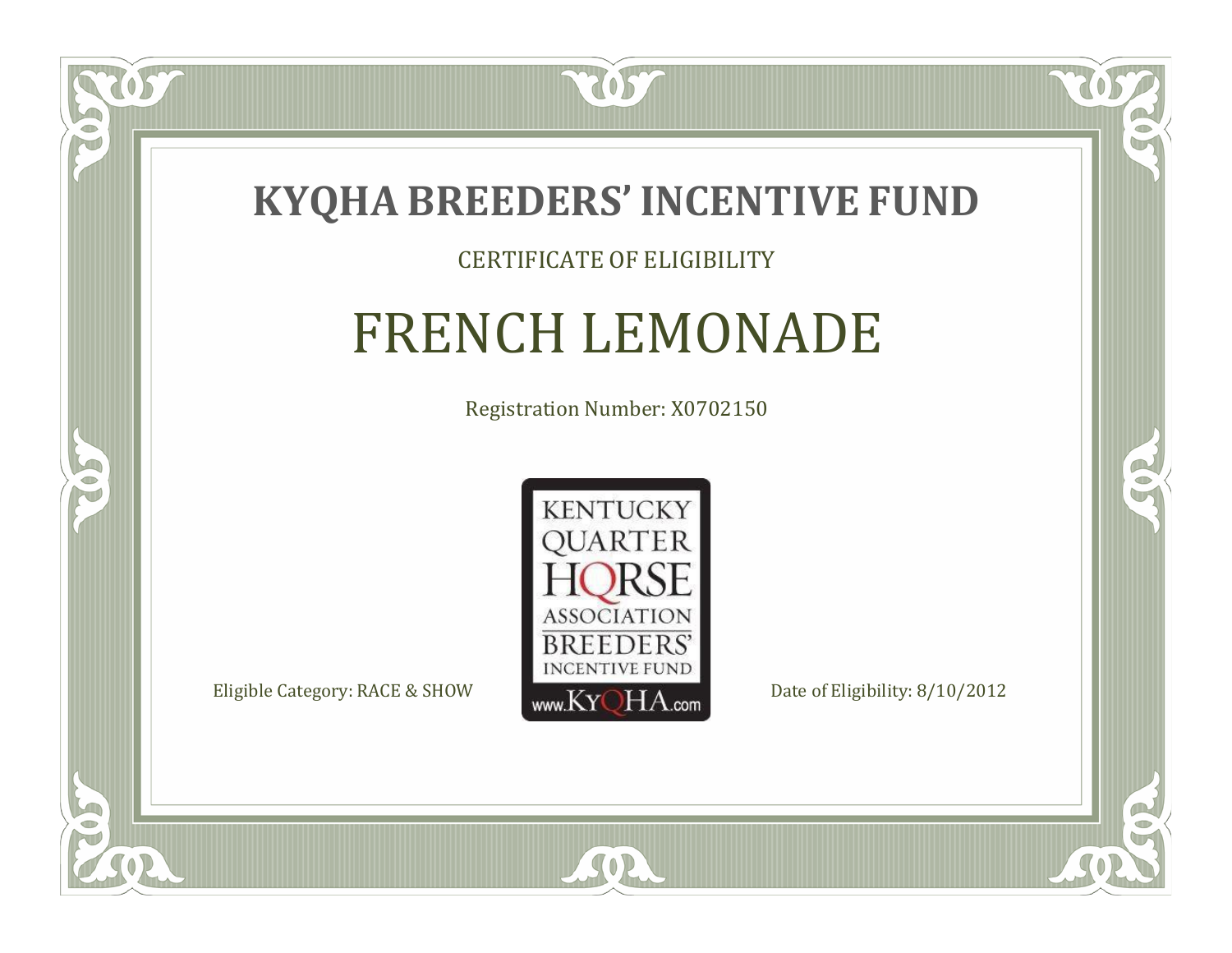

#### CERTIFICATE OF ELIGIBILITY

# FROSTY ROCKS TOO

Registration Number: 5459029



 $SO2$ 

CO.

B

 $\blacksquare$ N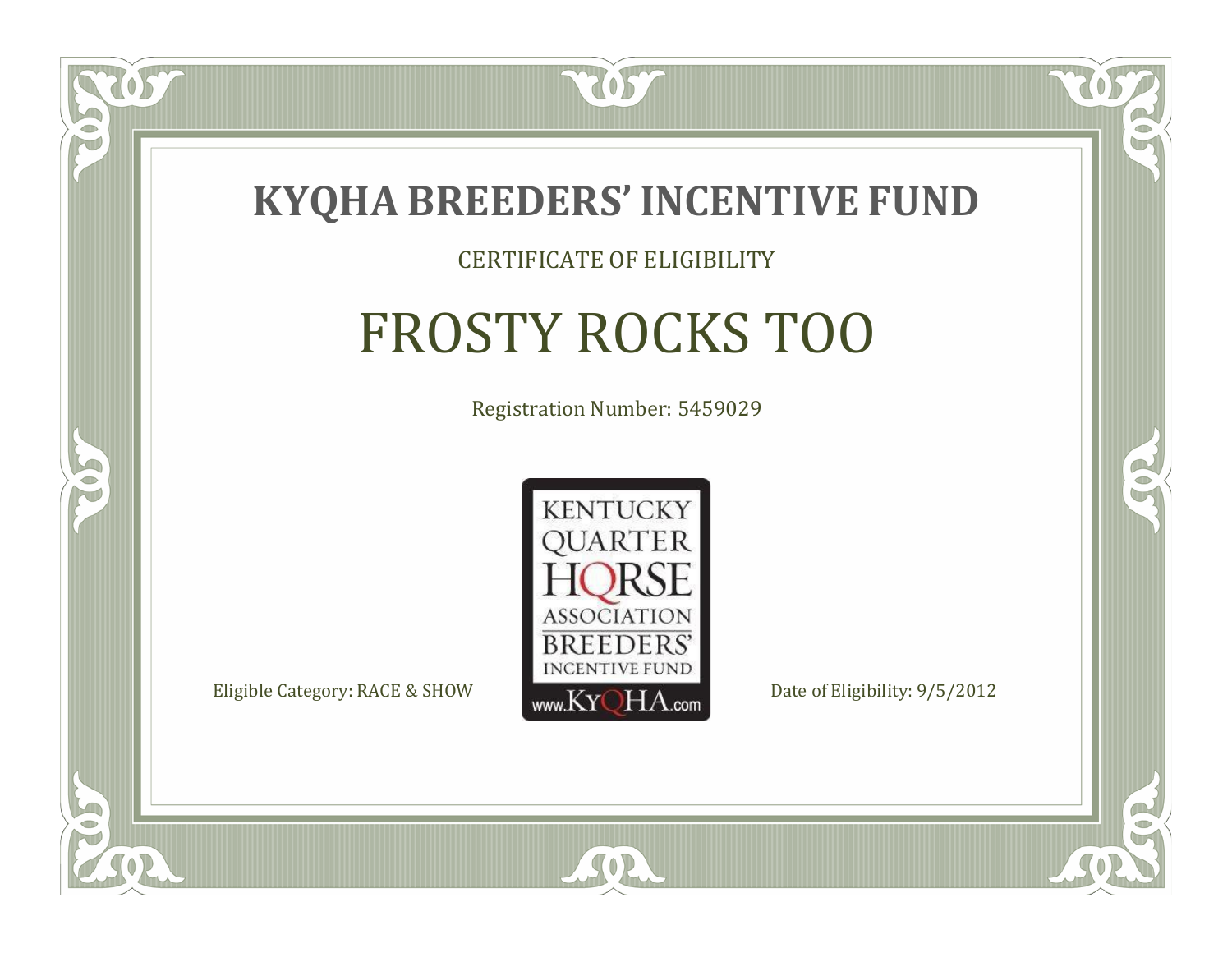

CERTIFICATE OF ELIGIBILITY

# FRUIT JUICY JAZZ

Registration Number: X0703117



 $SO<sub>2</sub>$ 

RO

CO.

 $\Box$ N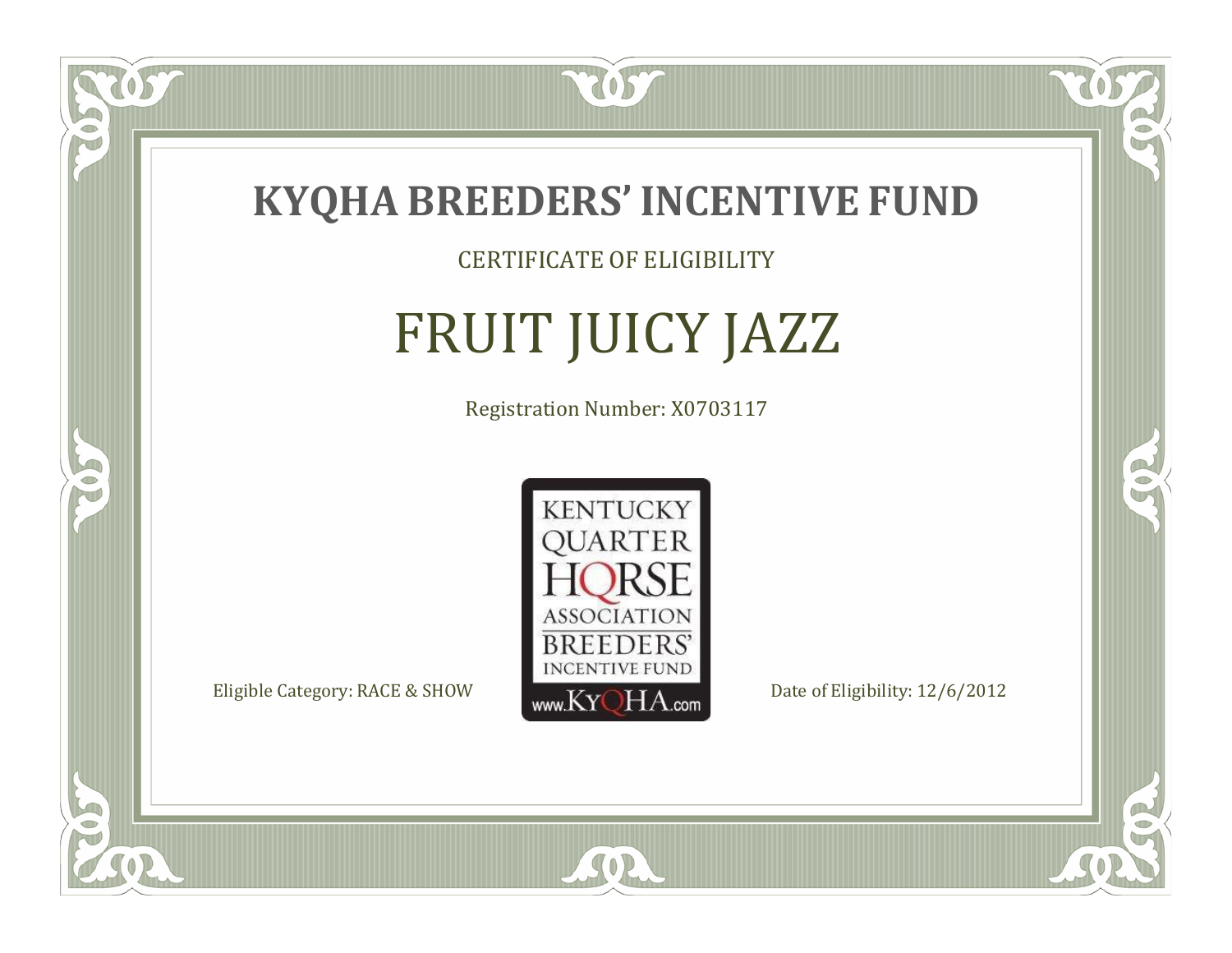

### CERTIFICATE OF ELIGIBILITY

# GAUCHOS LIL GUNNER

Registration Number: 5464910



SOR

RO

CO.

 $\Box$ N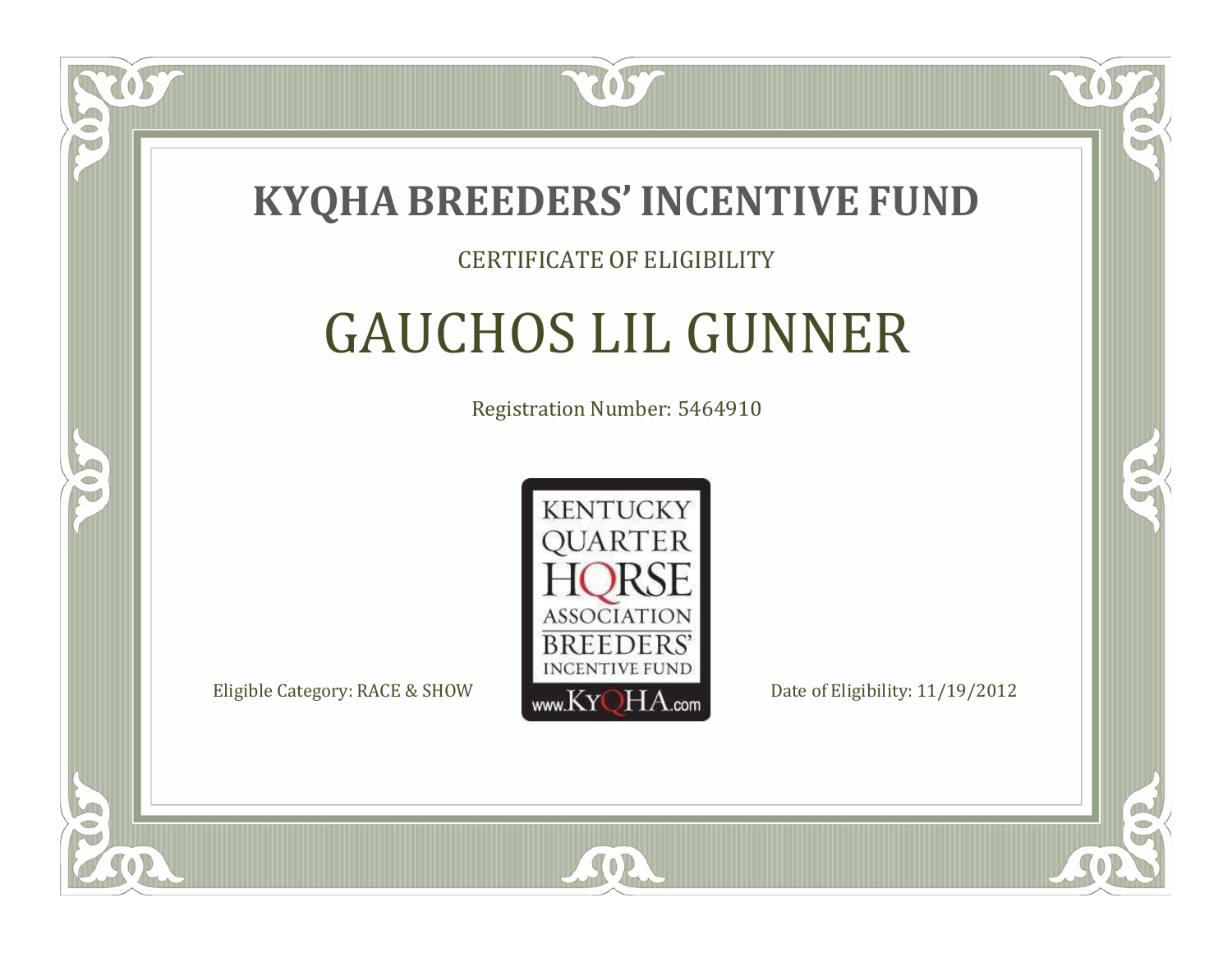

CERTIFICATE OF ELIGIBILITY

# GETTING WITH IT

Registration Number: 5396155



 $SO2$ 

CO.

 $\rightarrow$ 

 $\delta S$ 

 $\bullet$ NU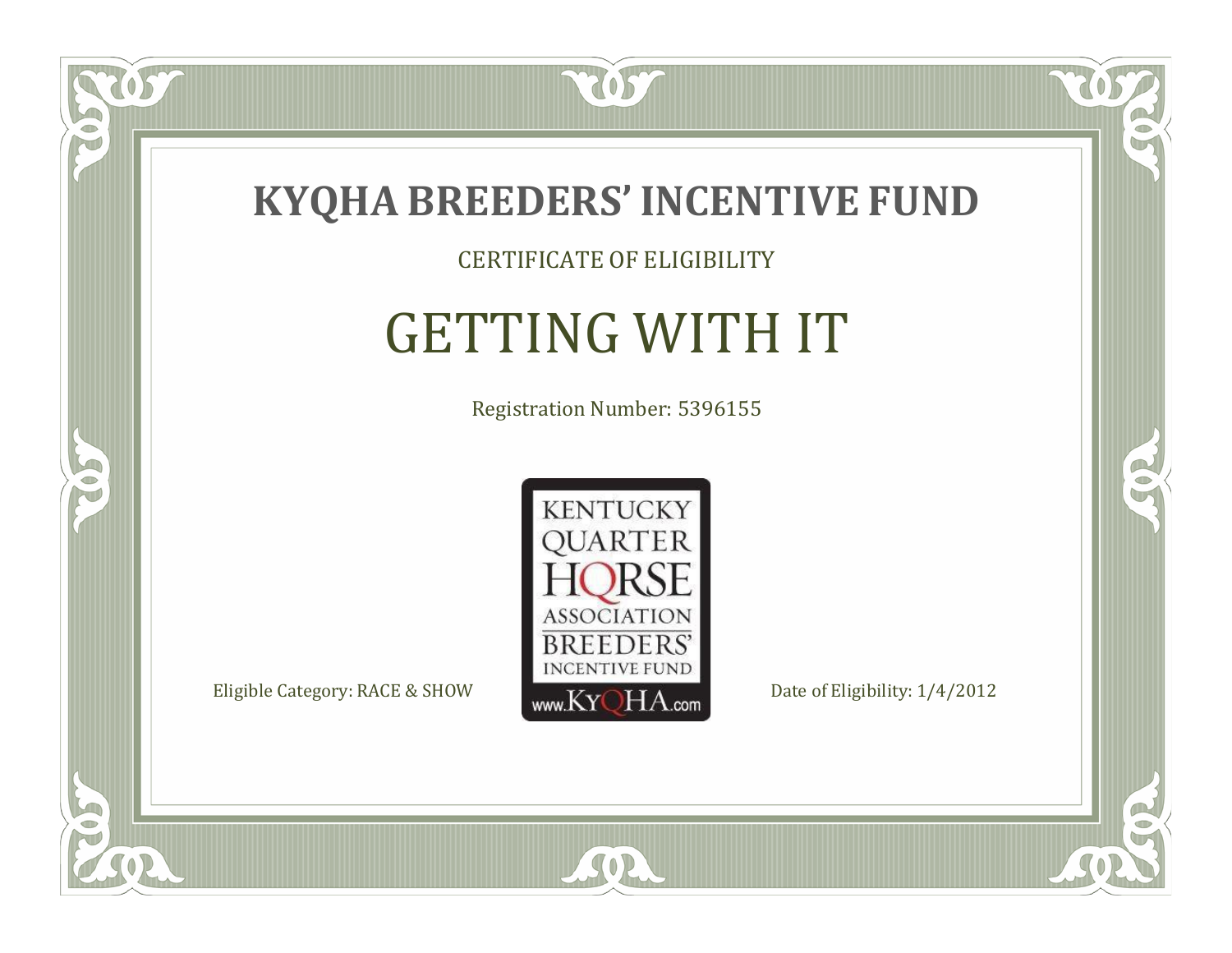

#### CERTIFICATE OF ELIGIBILITY

### GIVE HER A DOUBLE

Registration Number: 5410244



SOR

CO.

B

 $\Box$ NU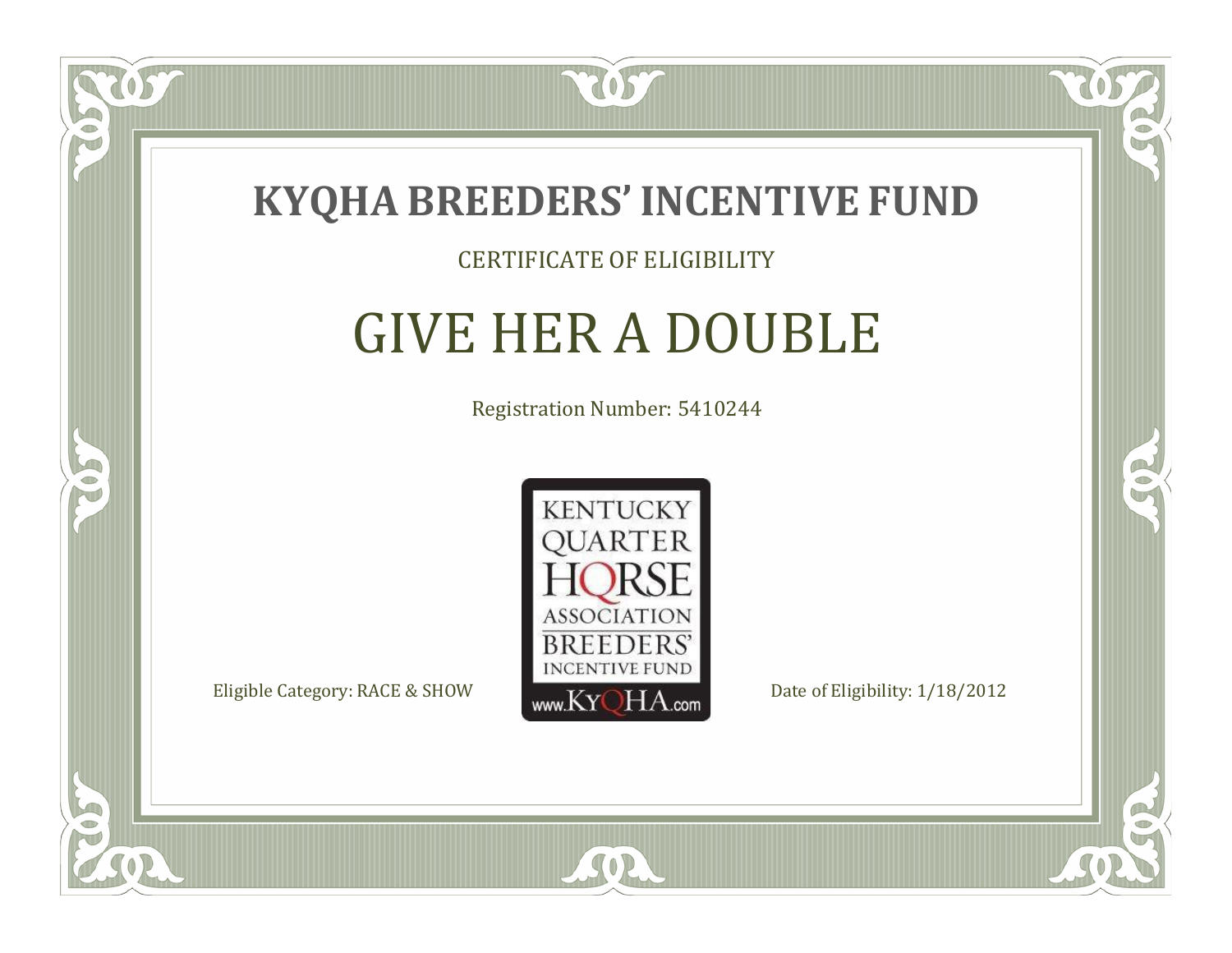

#### CERTIFICATE OF ELIGIBILITY

# GIVEME AFANCY SCOTCH

Registration Number: 5448395



RO

P.

 $\Box$ T

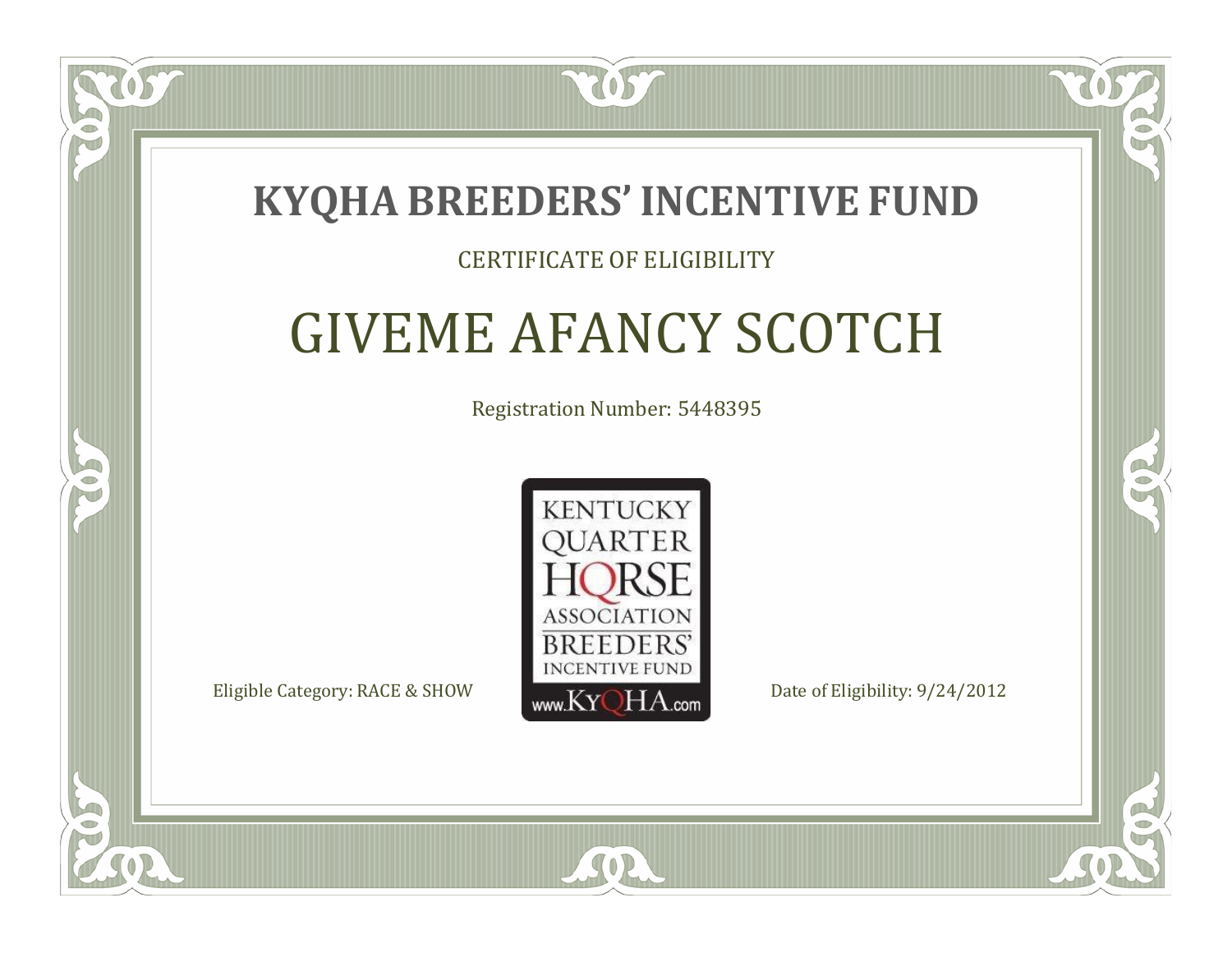### **KYQHA BREEDERS'INCENTIVE FUND**

7057

### CERTIFICATE OF ELIGIBILITY

# GMR COWGIRLSDONTCRY

Registration Number: 5462877



SOR

CO.

B

 $\Box$ T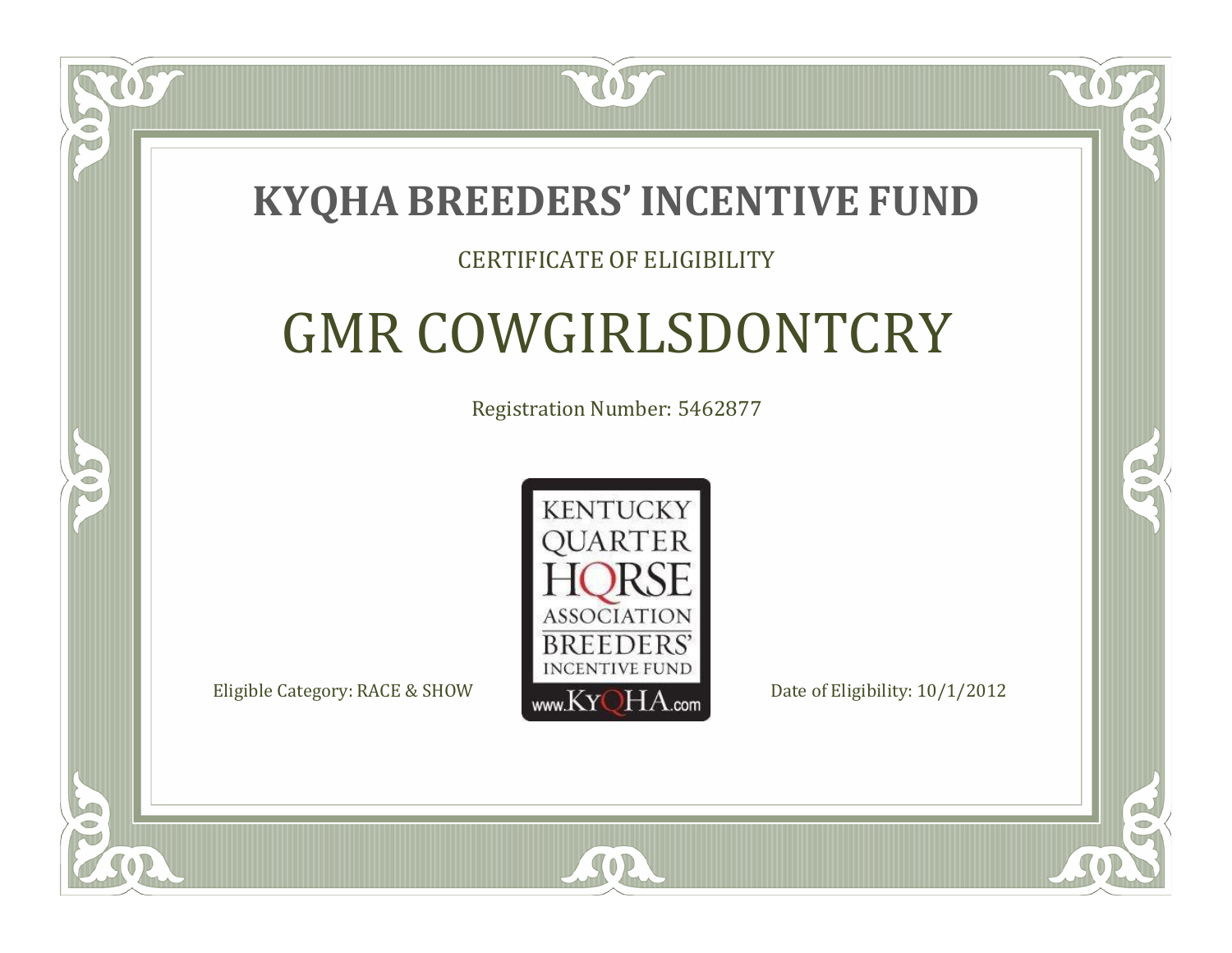

#### CERTIFICATE OF ELIGIBILITY

# GOOD TO KNO IM VESTED

Registration Number: 5466993



SOR

CO.

P.

 $\Box$ T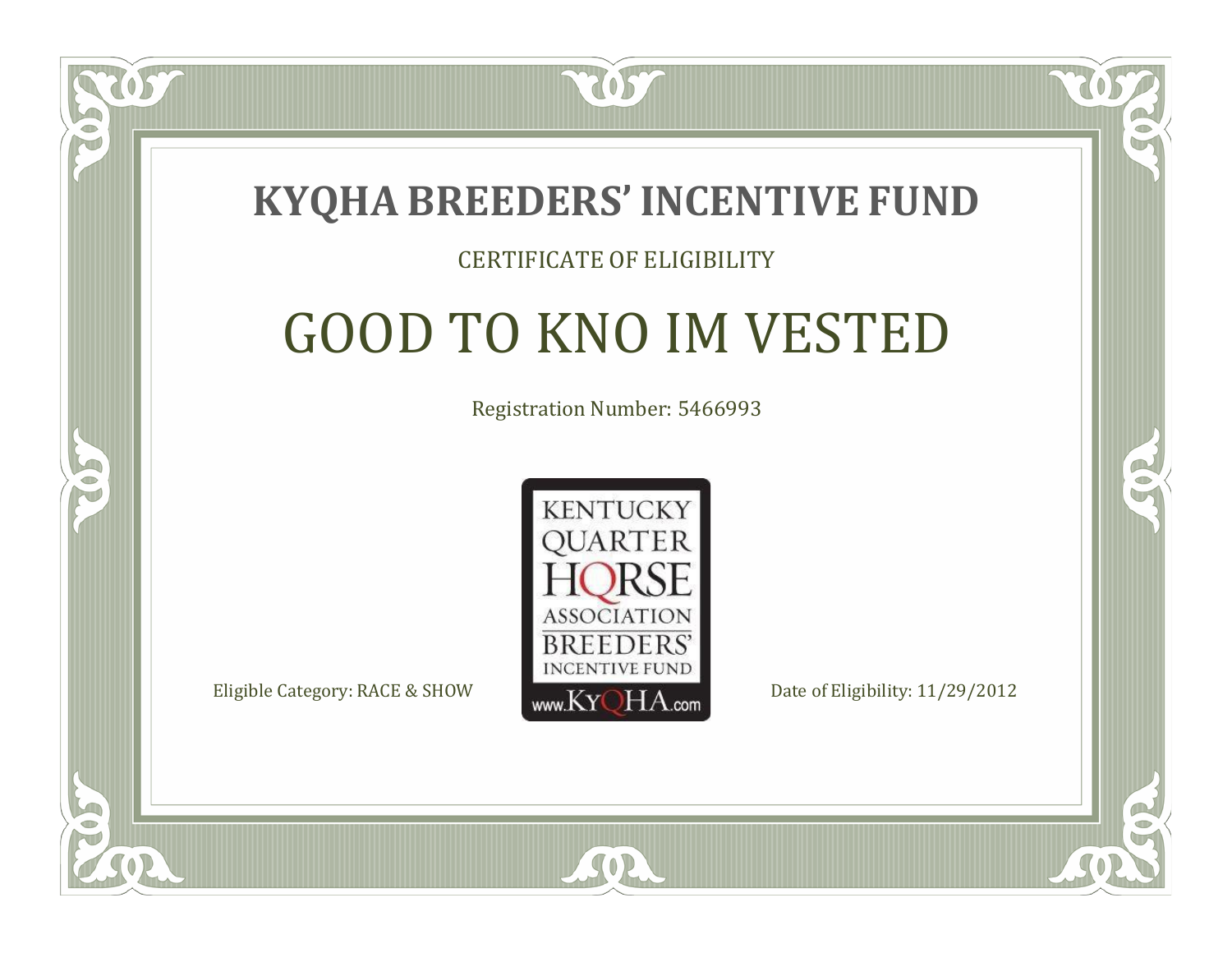

#### CERTIFICATE OF ELIGIBILITY

# GOOD TO KNOW A ANNIE

Registration Number: 5466991



SOR

CO.

P.

 $\Box$ N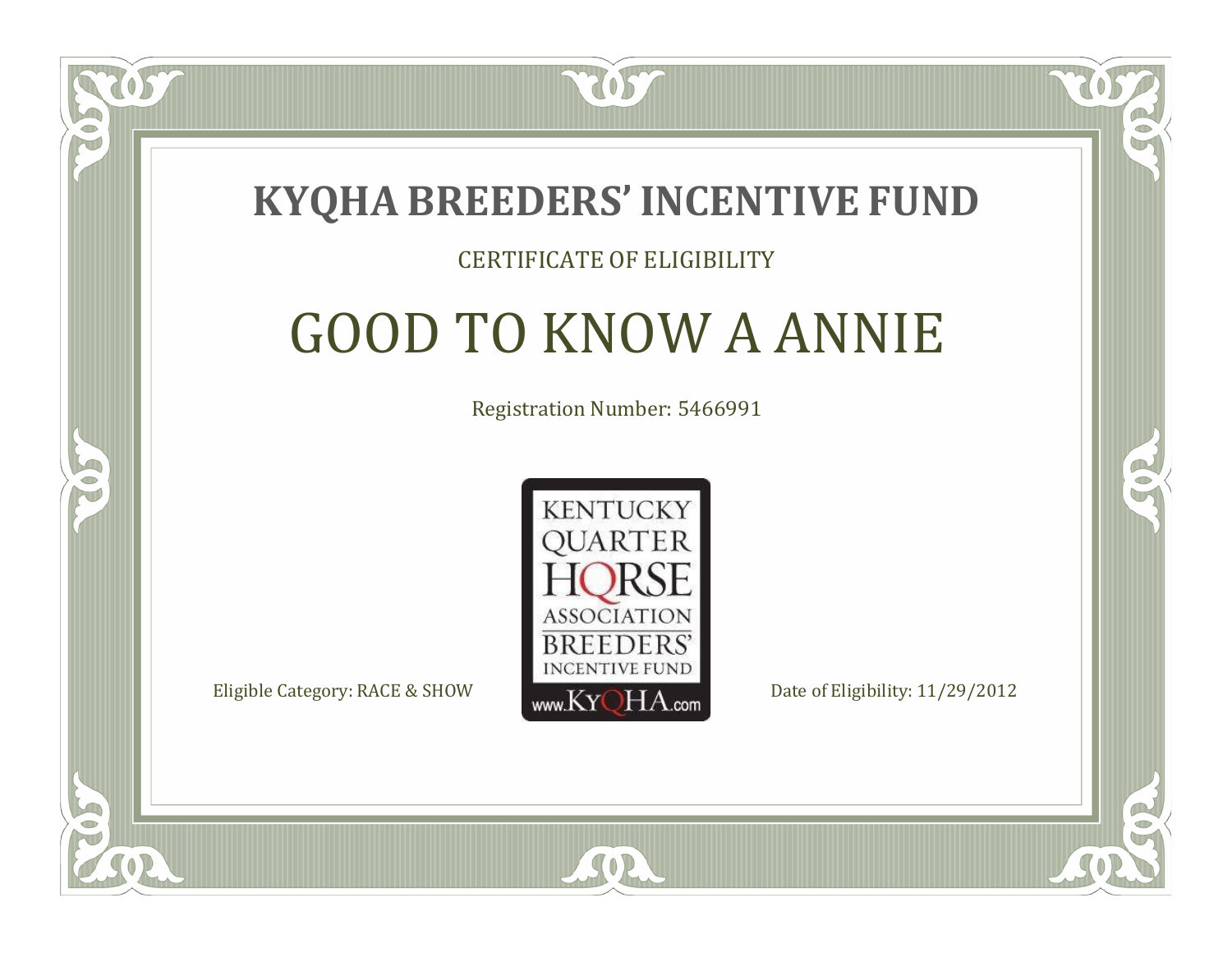

#### CERTIFICATE OF ELIGIBILITY

# GOOD TO KNOW A CHIP

Registration Number: 5466988



SOR

CO.

P.

 $\Box$ N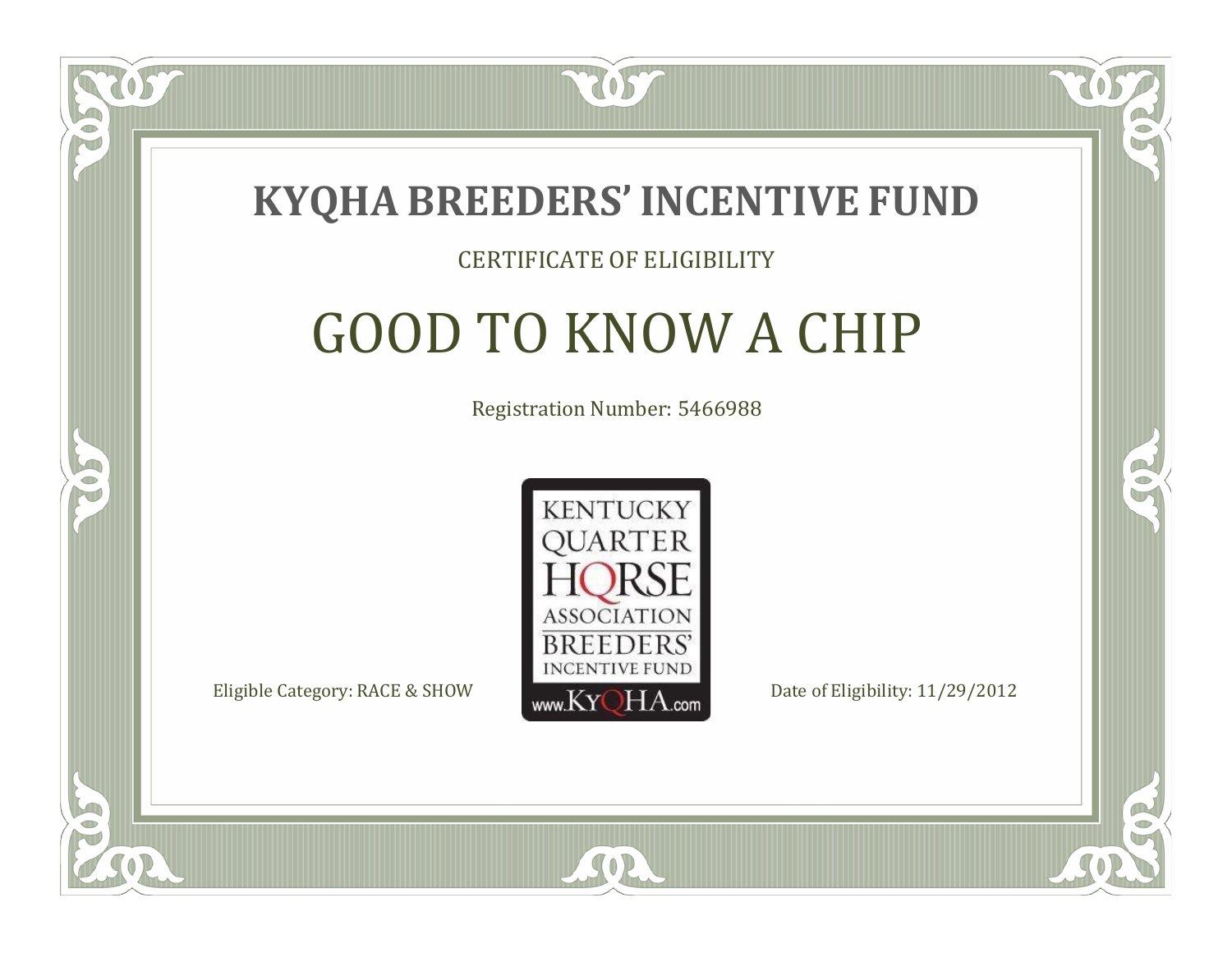

#### CERTIFICATE OF ELIGIBILITY

# GOOD TO SEE YOU

Registration Number: 5404098



SOR

CO.

OR.

 $\Box$ NU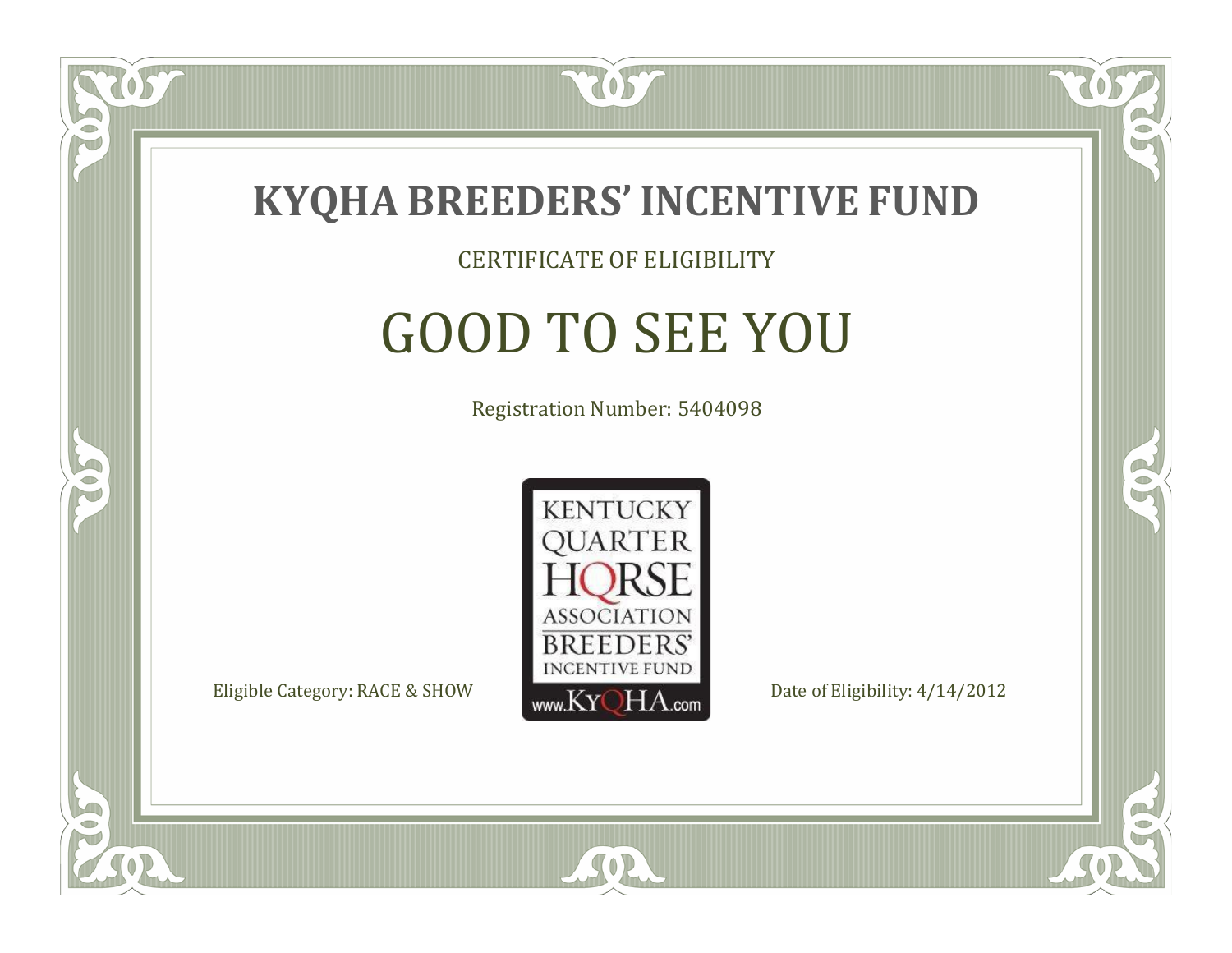### **KYQHA BREEDERS'INCENTIVE FUND**

7057

 $\Box$ N

S

### CERTIFICATE OF ELIGIBILITY

# GOOD TOTHE LAST CHIP

Registration Number: X0697491



 $SO2$ 

CO.

CO.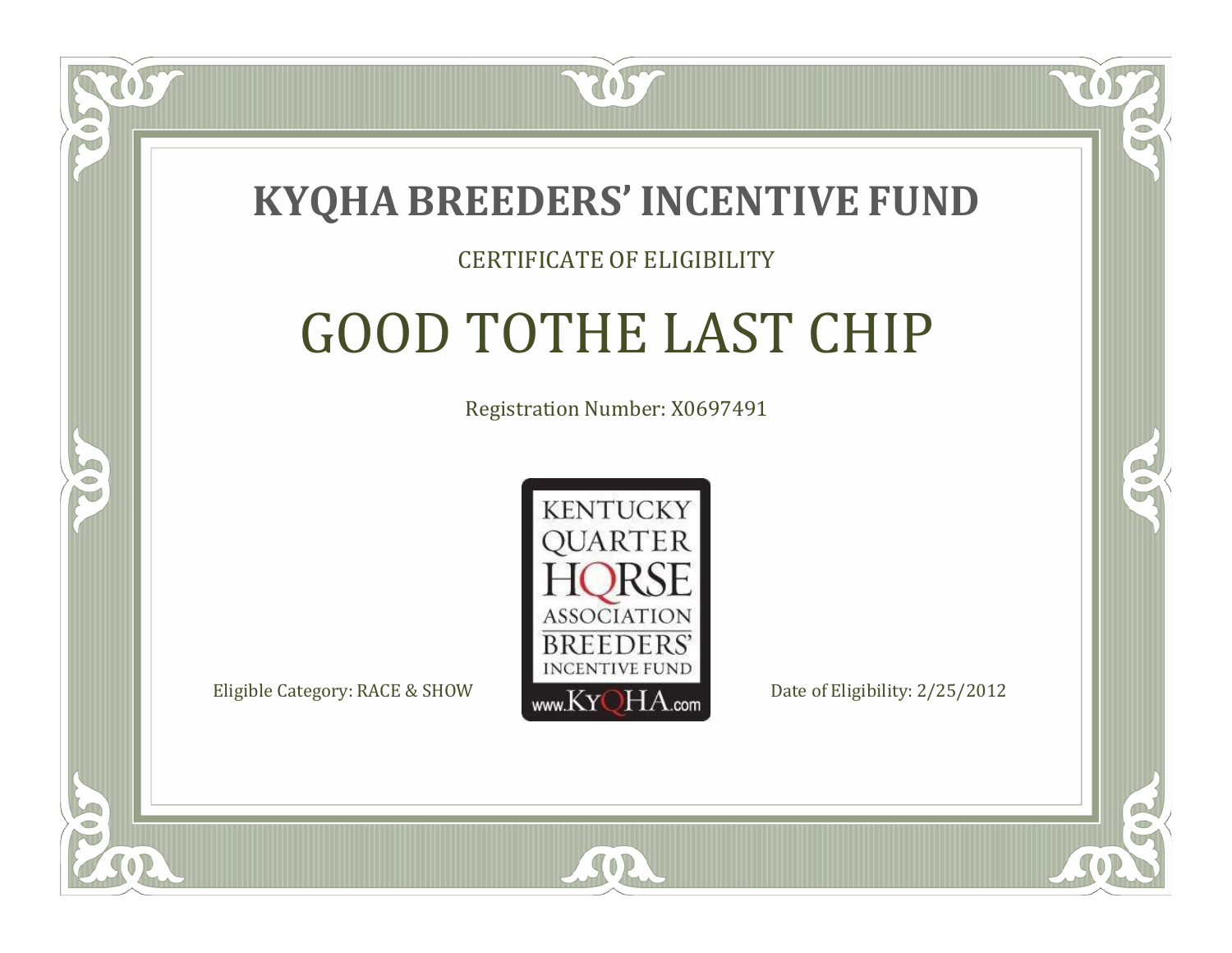

#### CERTIFICATE OF ELIGIBILITY

# GOTTA BE AN HONOR

Registration Number: 5433230



CO.

CO.

 $\Box$ N

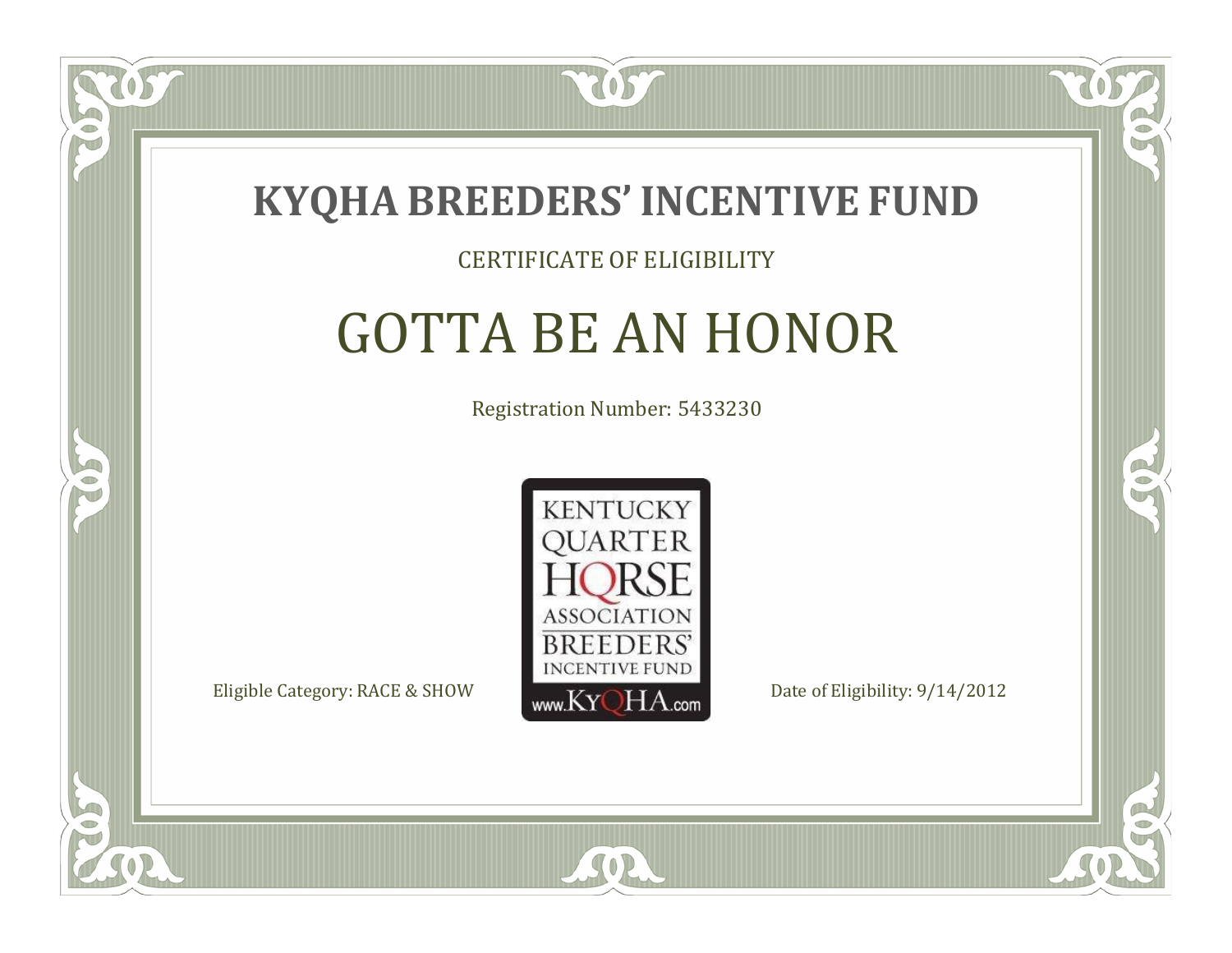

CERTIFICATE OF ELIGIBILITY

# HE DO BE LAZY

Registration Number: 5455787



SOR

057

 $\bullet$ NU

5

CO.

 $\rightarrow$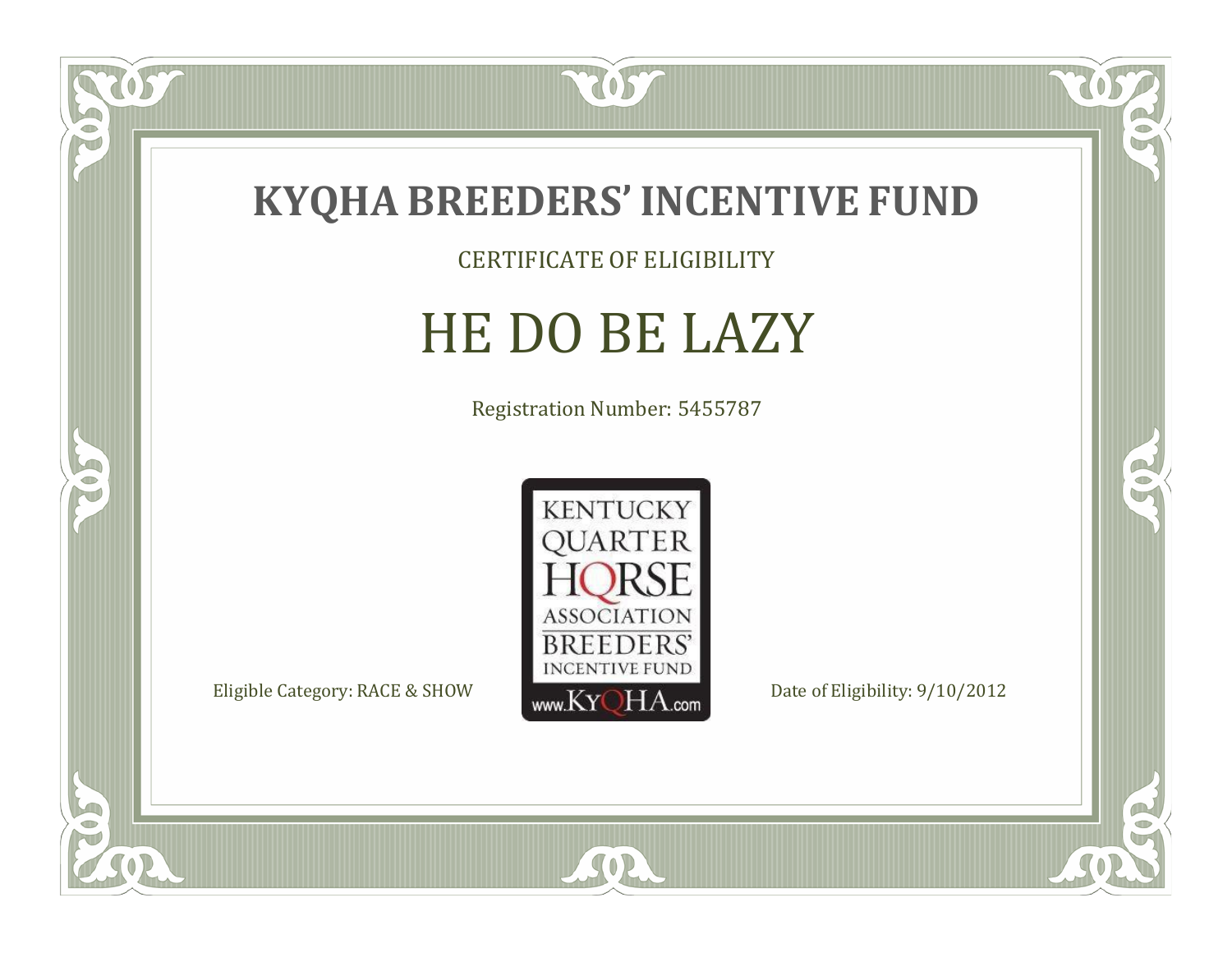

 $\delta S$ 

 $\Box$ NU

5

#### CERTIFICATE OF ELIGIBILITY

# HESADOCSDANDY

Registration Number: X0703915



SOR

CO.

 $\rightarrow$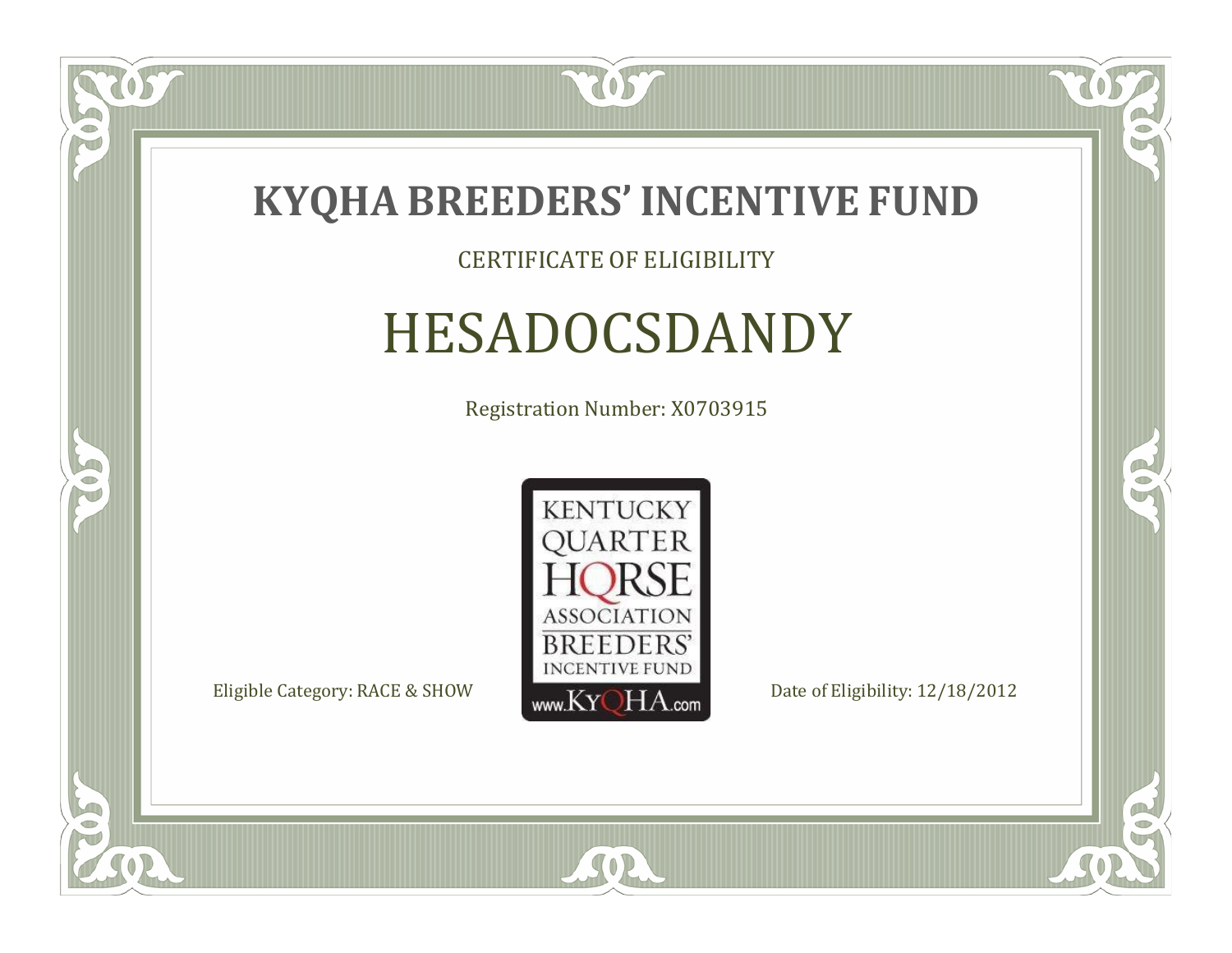

#### CERTIFICATE OF ELIGIBILITY

# HICKORYS BAYLITE

Registration Number: 5254724



CO.

 $\rightarrow$ 

 $\Box$ N

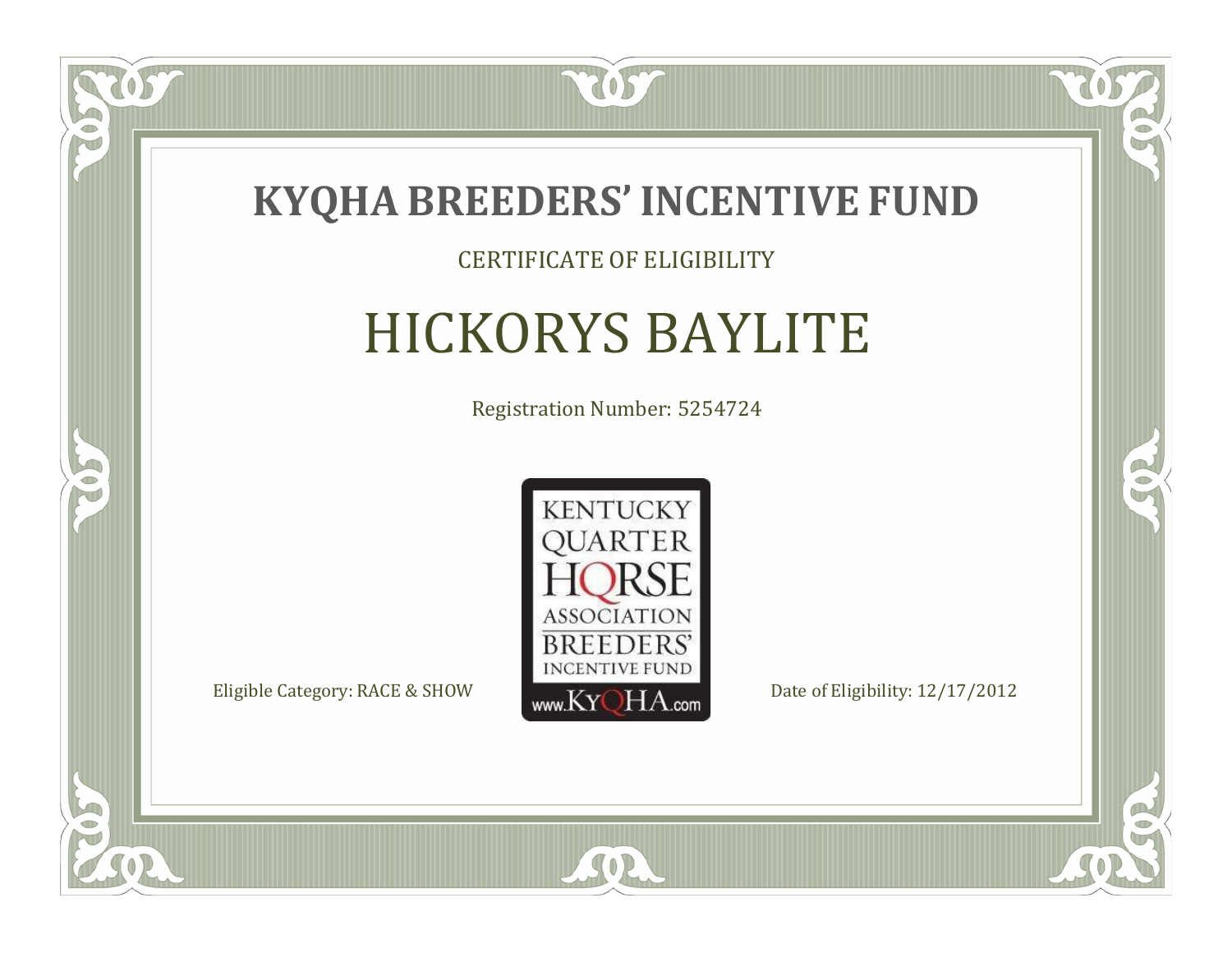

#### CERTIFICATE OF ELIGIBILITY

# HIGH EXPECTATION

Registration Number: X0698193



 $SO2$ 

CO.

 $\rightarrow$ 

 $\delta S$ 

 $\Box$ N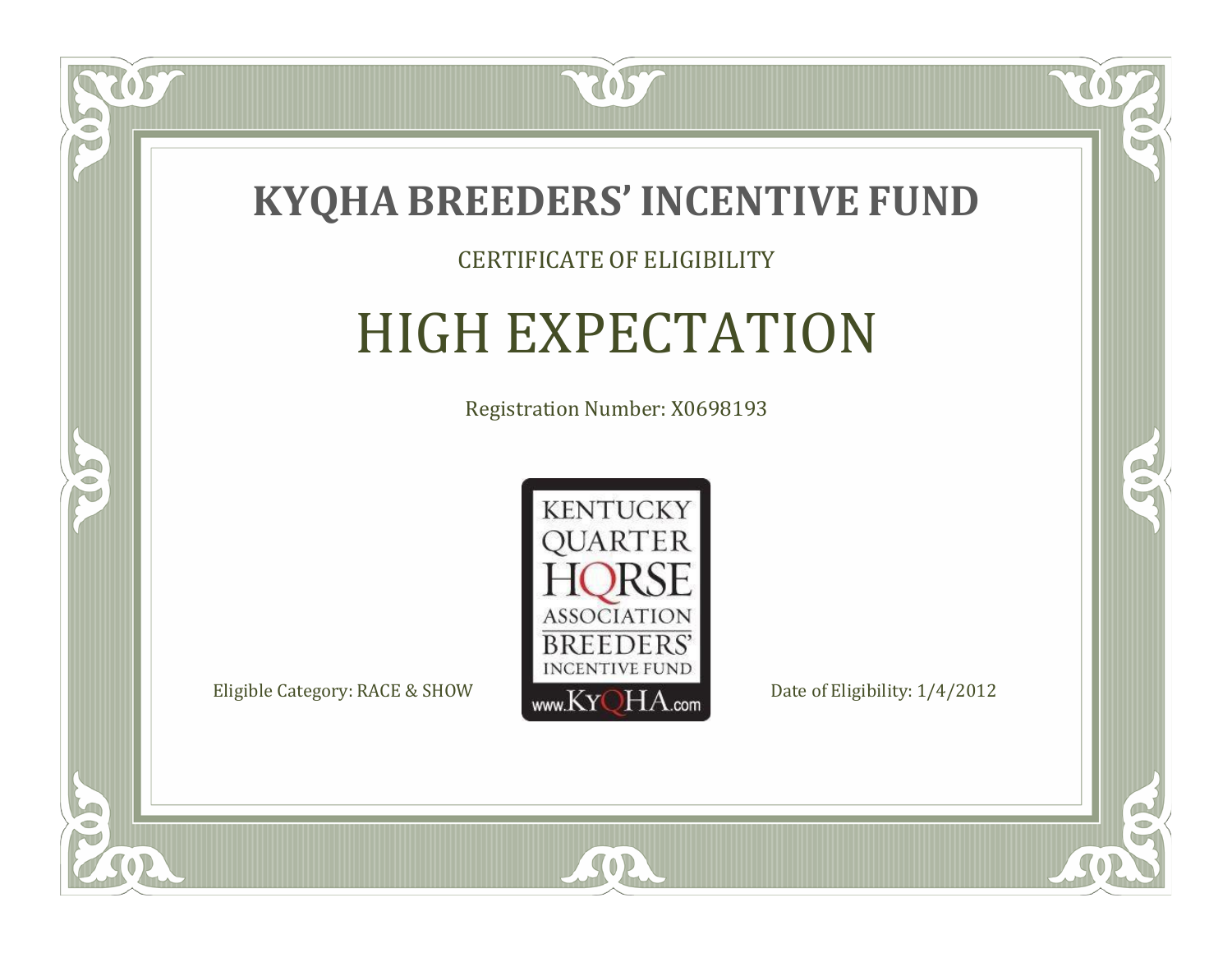

#### CERTIFICATE OF ELIGIBILITY

### HOFF HEARTED MAN

Registration Number: 5025371



SOR

CO.

 $\rightarrow$ 

US

 $\Box$ NU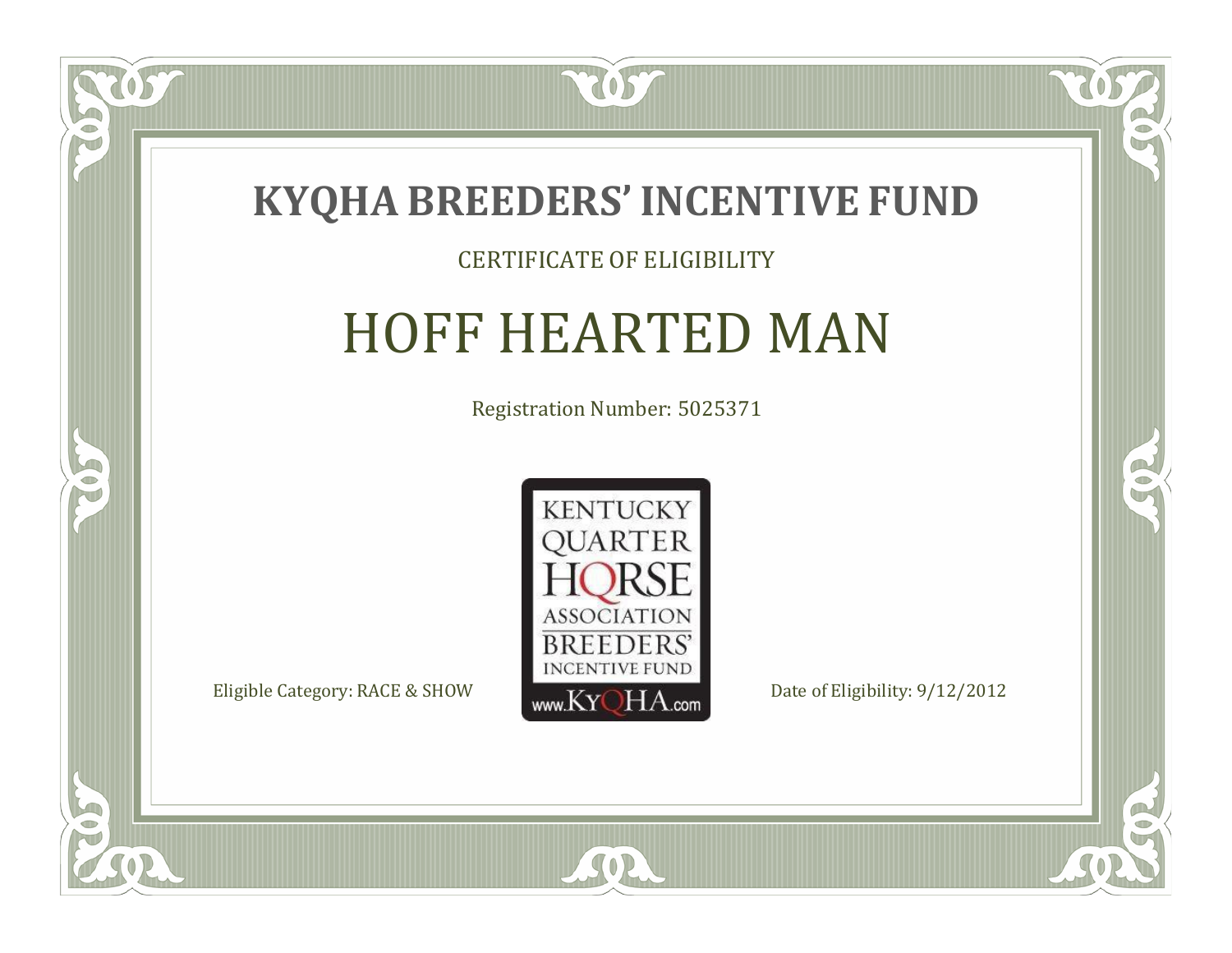

#### CERTIFICATE OF ELIGIBILITY

# HOLIDAY GOSSIP

Registration Number: 5366388



SOR

RO

 $\rightarrow$ 

US

 $\bullet$ NU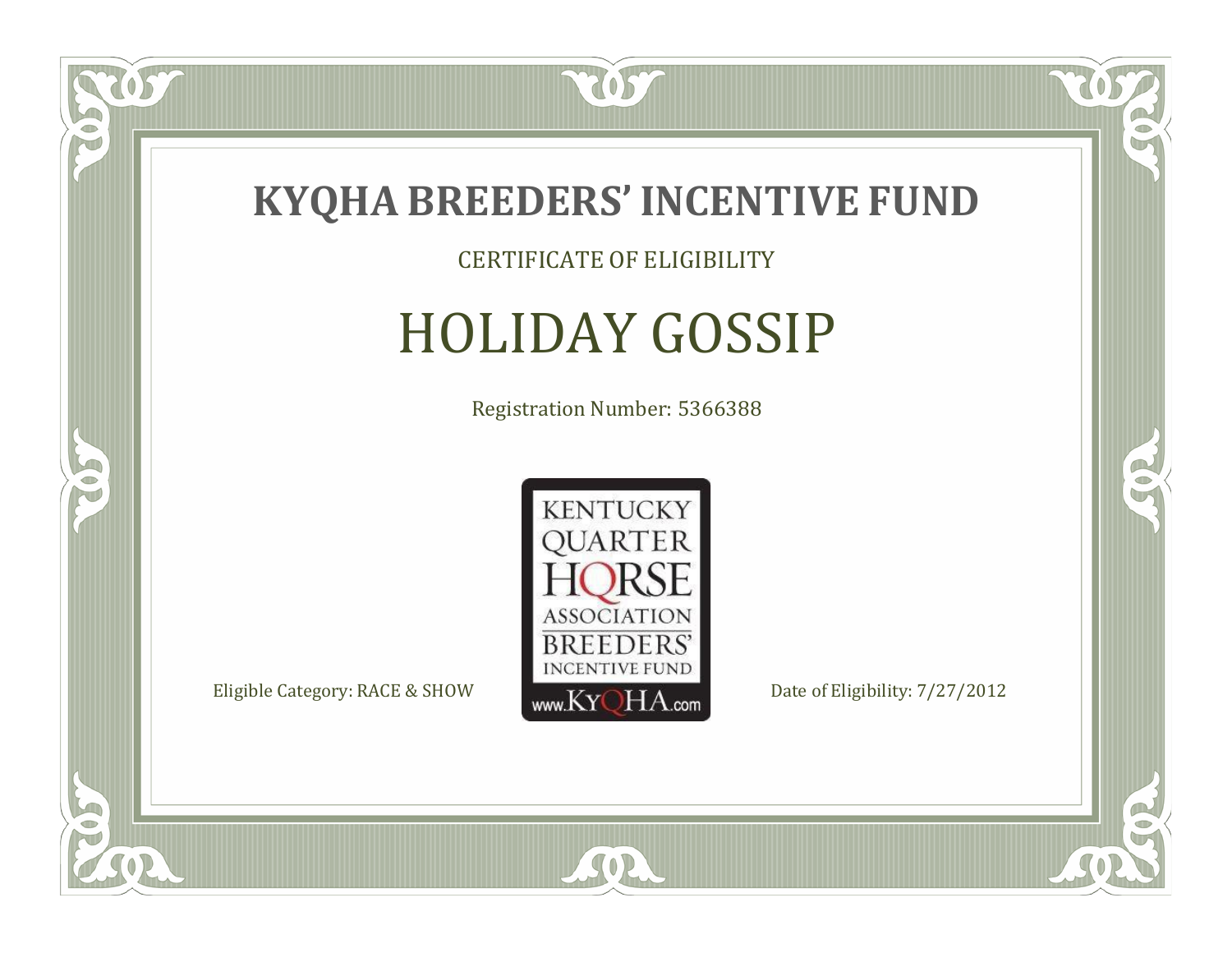

CERTIFICATE OF ELIGIBILITY

# HONEY BOO BOO

Registration Number: 5467970



SOR

CO.

 $\rightarrow$ 

 $\overline{OS}$ 

 $\bullet$ NU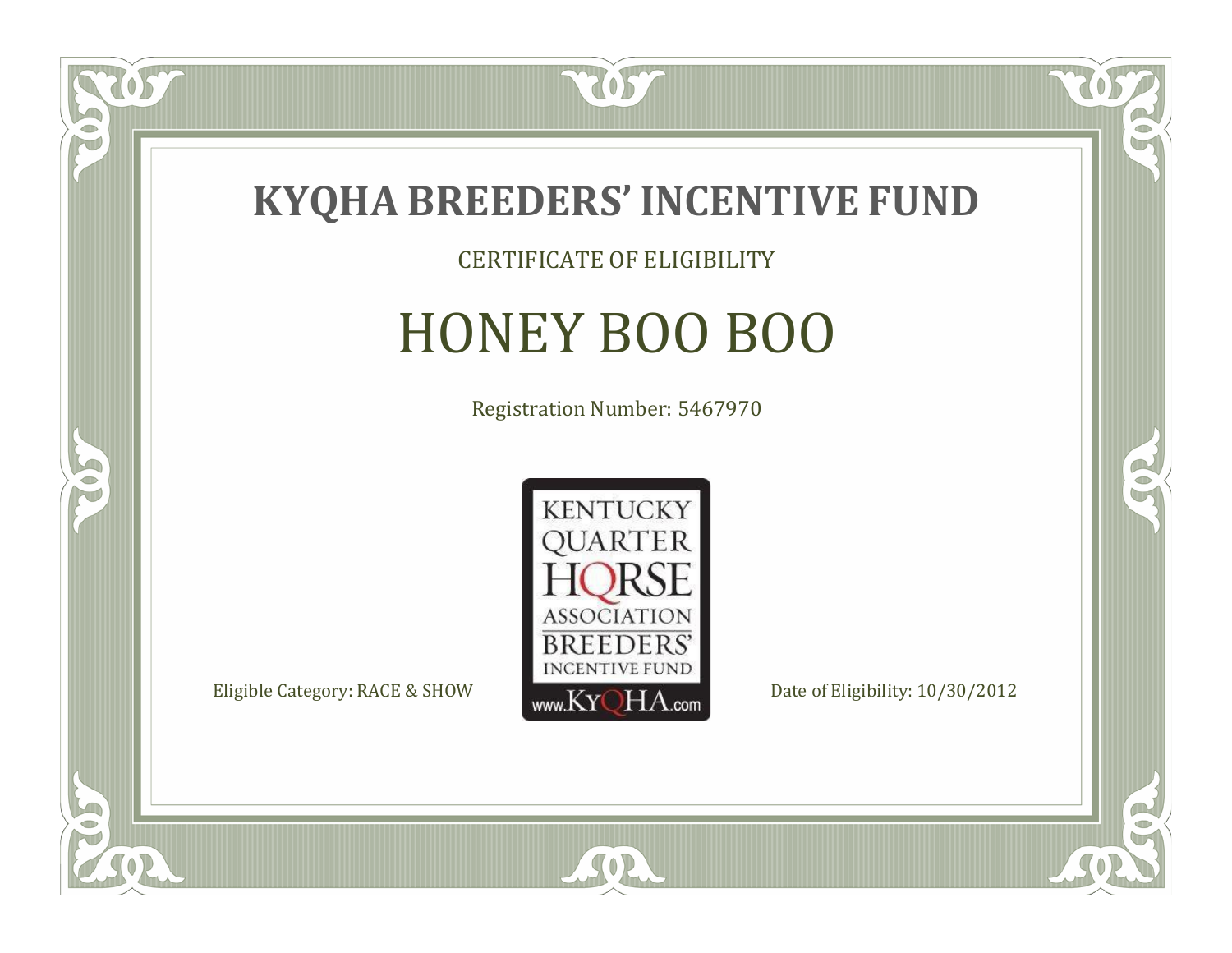

#### CERTIFICATE OF ELIGIBILITY

# HONOR BOUNDS GHOST

Registration Number: 5391859



RO

CO.

 $\Box$ N

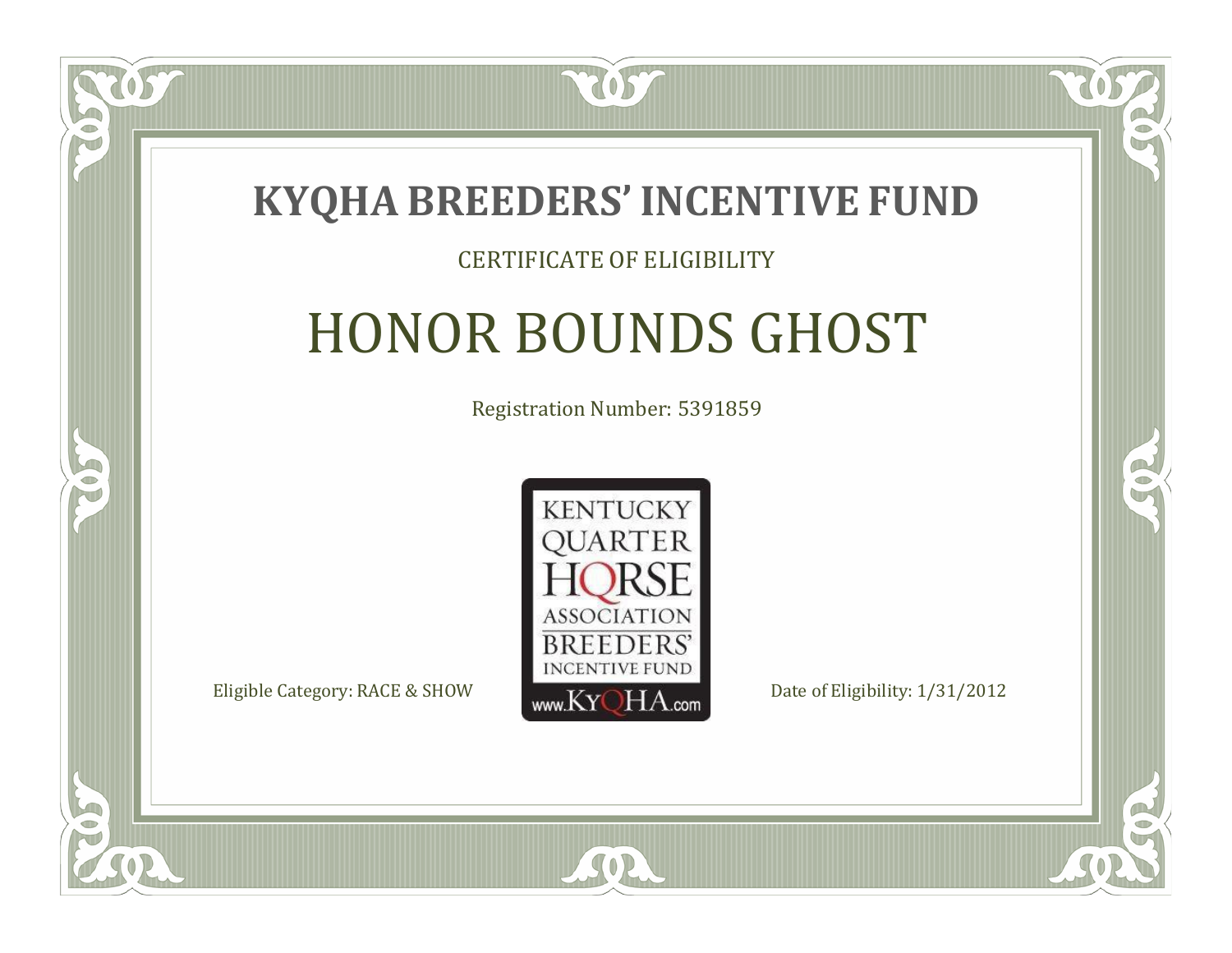

#### CERTIFICATE OF ELIGIBILITY

# HONOR PRIVATE JET

Registration Number: 5407742



RO

CO.

 $\Box$ N

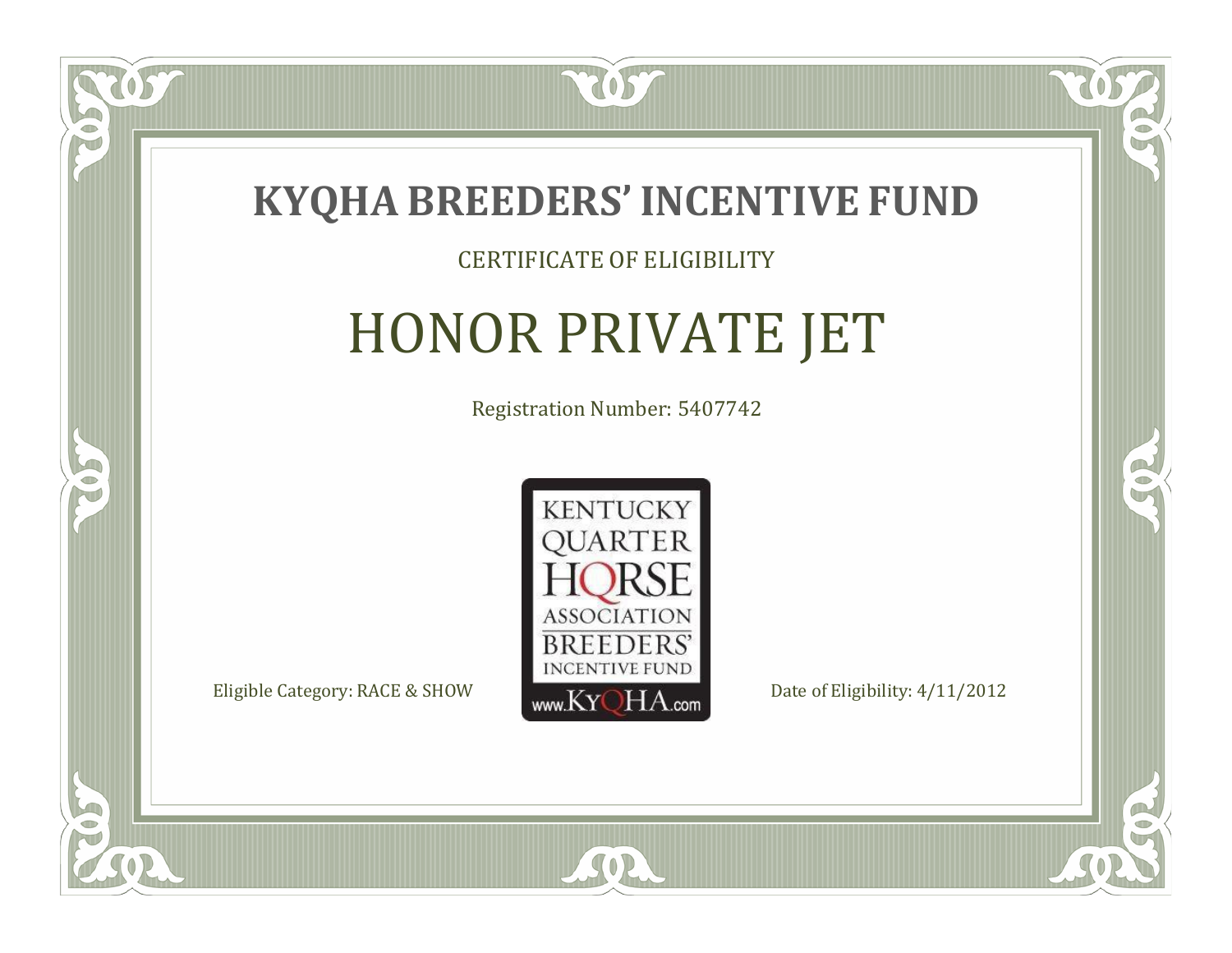

#### CERTIFICATE OF ELIGIBILITY

# HONORABLE GEORGE

Registration Number: 5396106



 $\Box$ N

5

RO

CO.

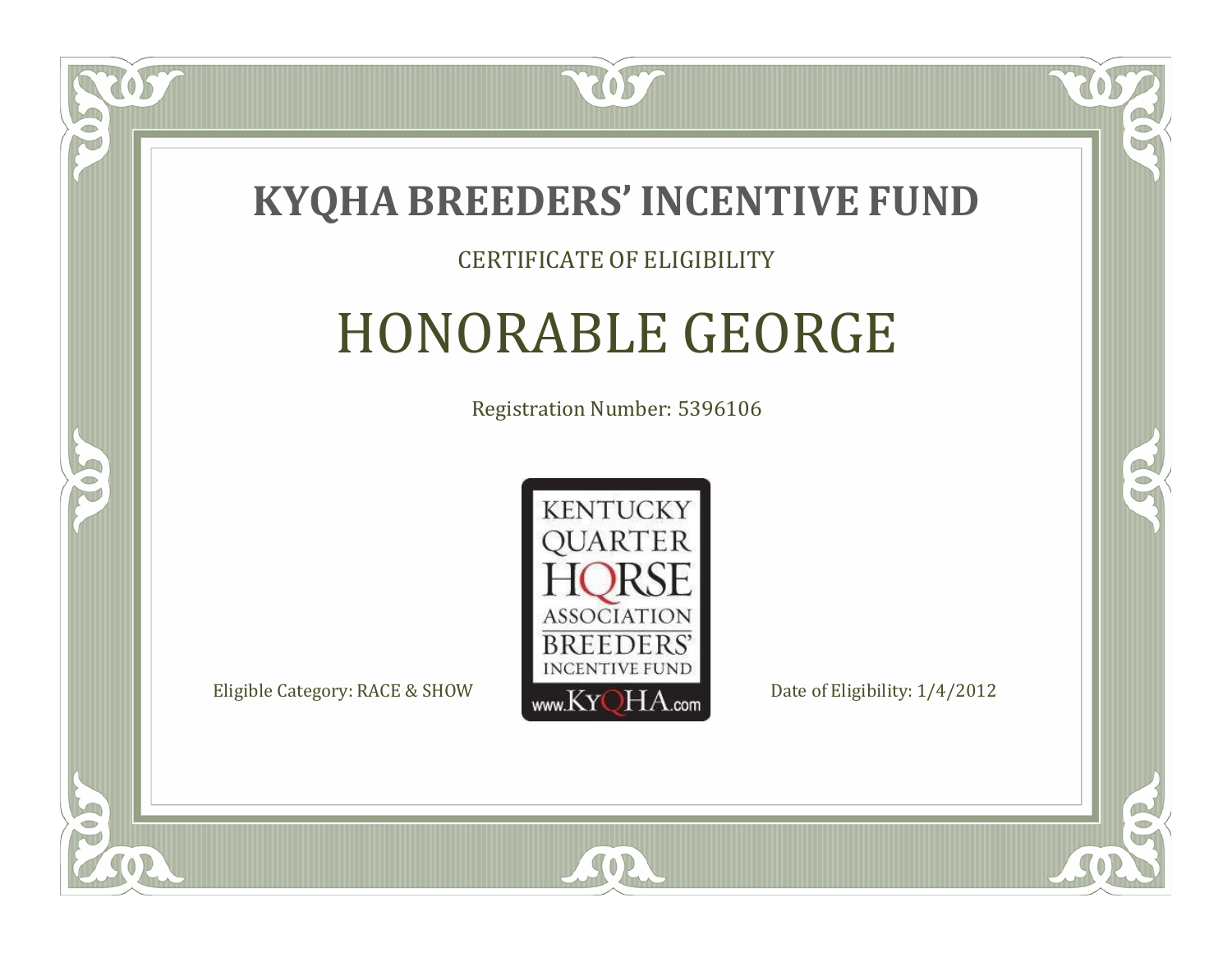

#### CERTIFICATE OF ELIGIBILITY

## HOOF HEARTED MAN

Registration Number: 5025371



SOR

CO.

 $\rightarrow$ 

057

 $\Box$ N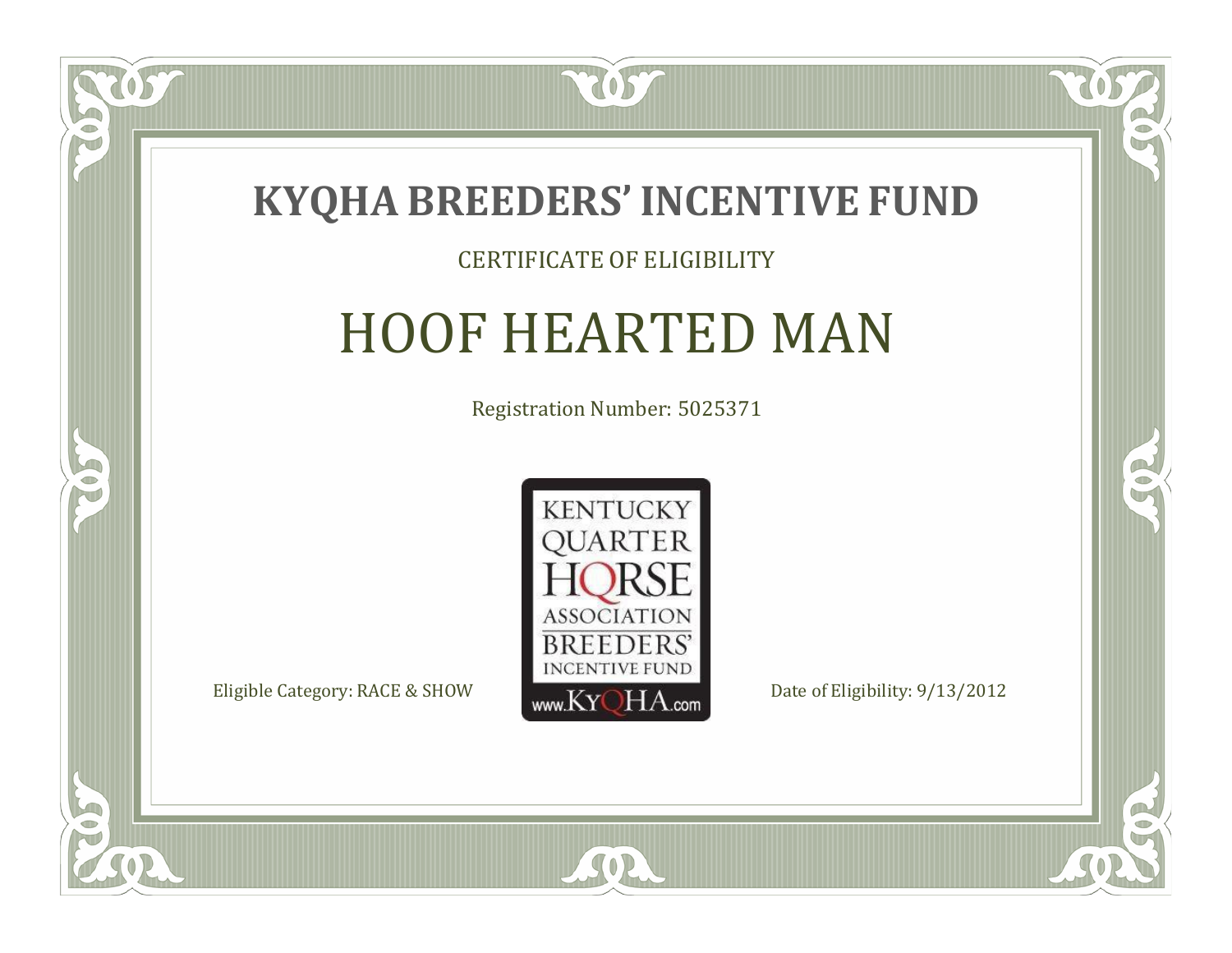

#### CERTIFICATE OF ELIGIBILITY

# HOOP N HOLLAR

Registration Number: 5424319



SOR

US

 $\bullet$ NU

5

 $\mathbb{R}$ 

 $\rightarrow$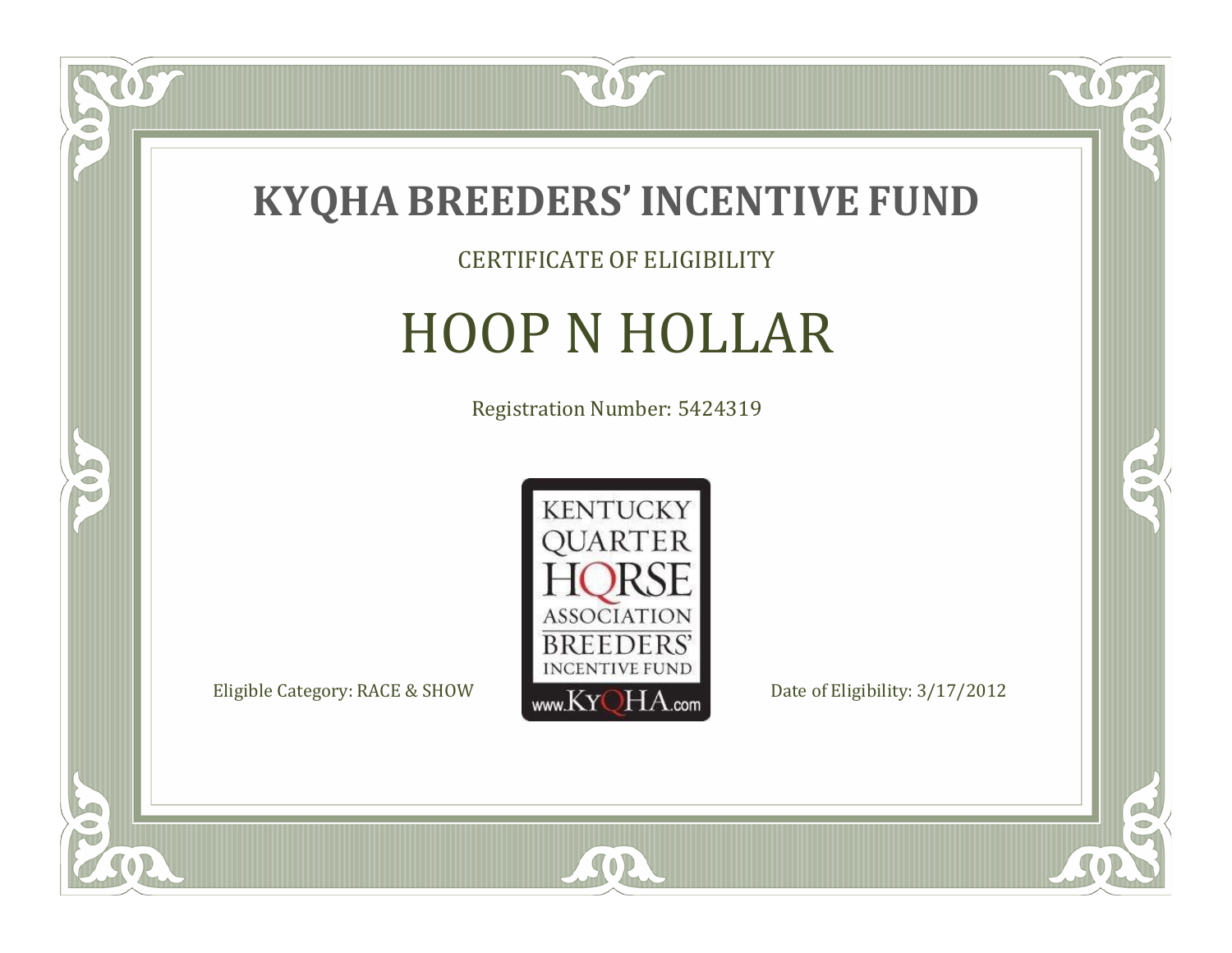

#### CERTIFICATE OF ELIGIBILITY

# HOT JAZZ AND SOUL

Registration Number: X0703081



SOR

RO

CO.

 $\Box$ N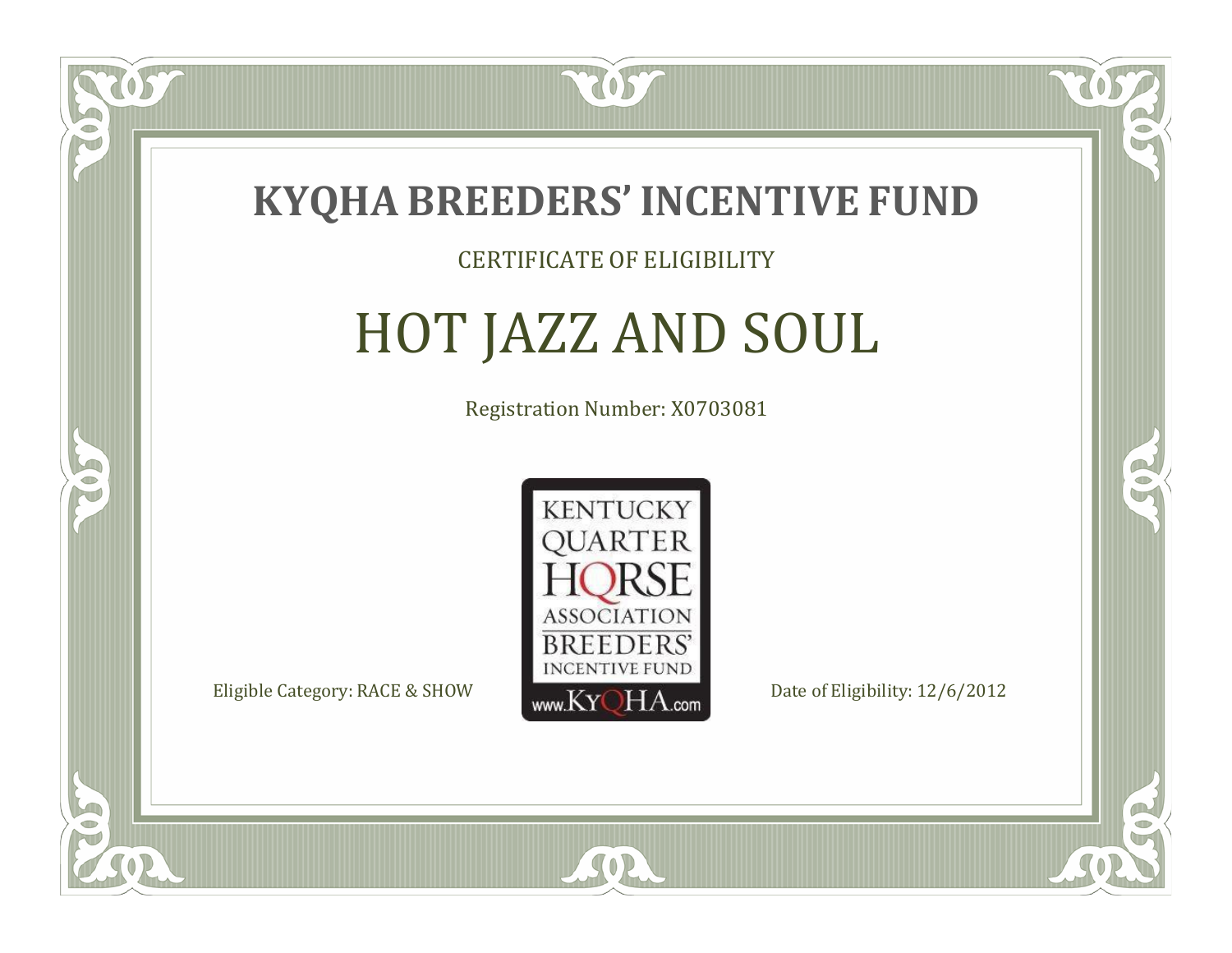

#### CERTIFICATE OF ELIGIBILITY

# HUSTLIN SNOOTY CUTIE

Registration Number: 5404024



 $SO2$ 

CO.

 $\rightarrow$ 

 $\blacksquare$ N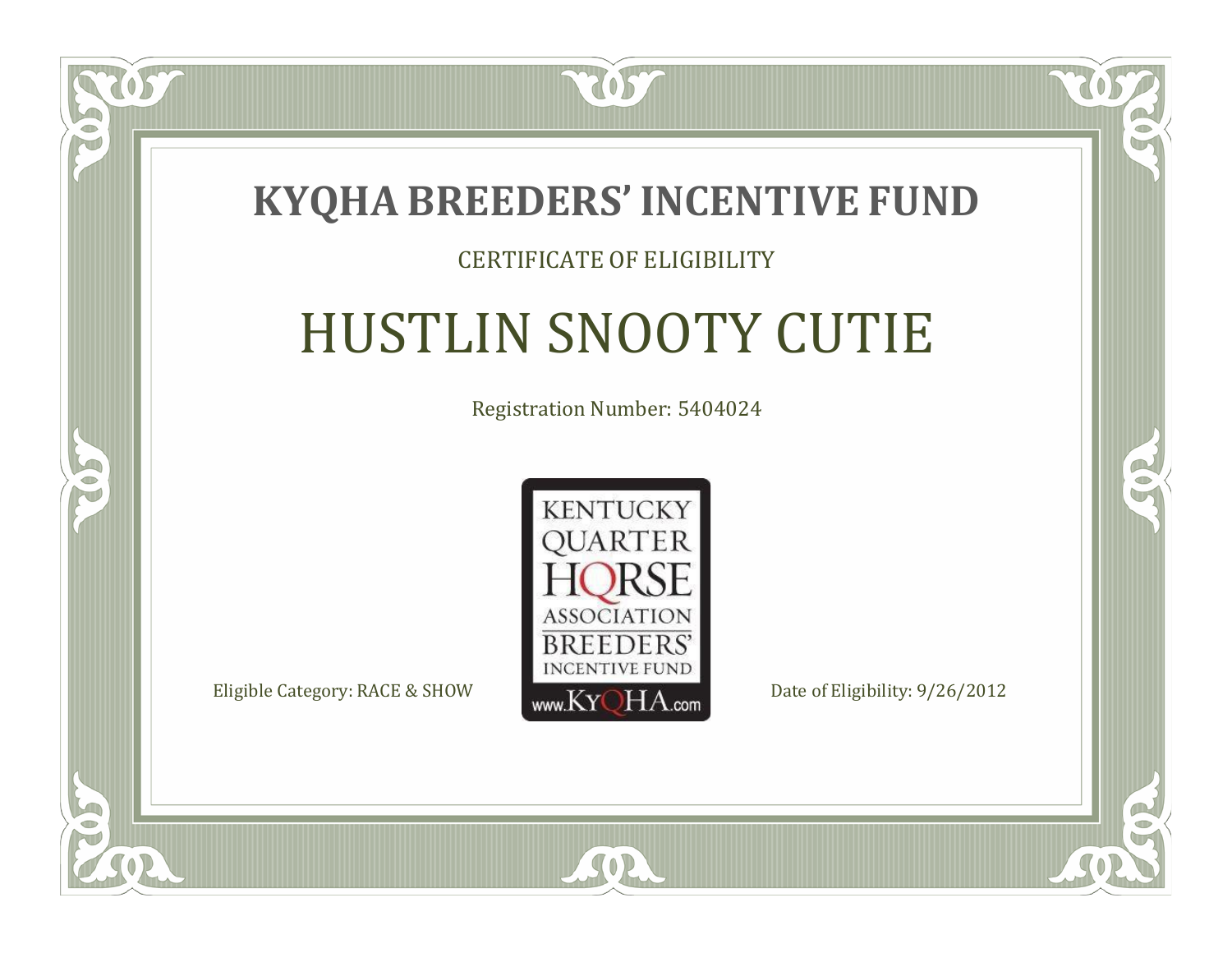

CERTIFICATE OF ELIGIBILITY

# I KNOW A JUDGE

Registration Number: 5466989



 $SO<sub>2</sub>$ 

RO

CO.

 $\Box$ N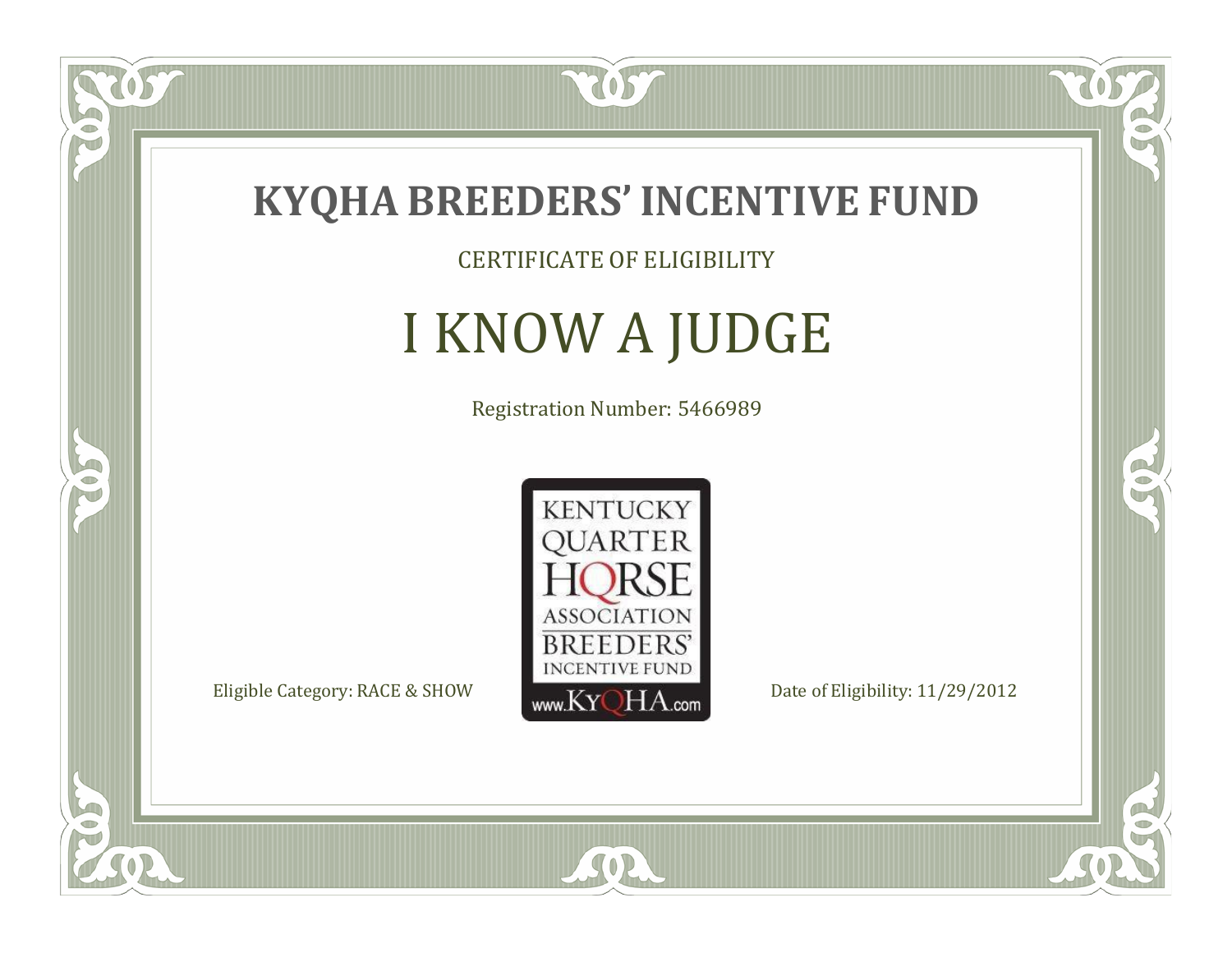

#### CERTIFICATE OF ELIGIBILITY

# I KNOW I WILL BEGOOD

Registration Number: 5466990



CO.

B

 $\Box$ N

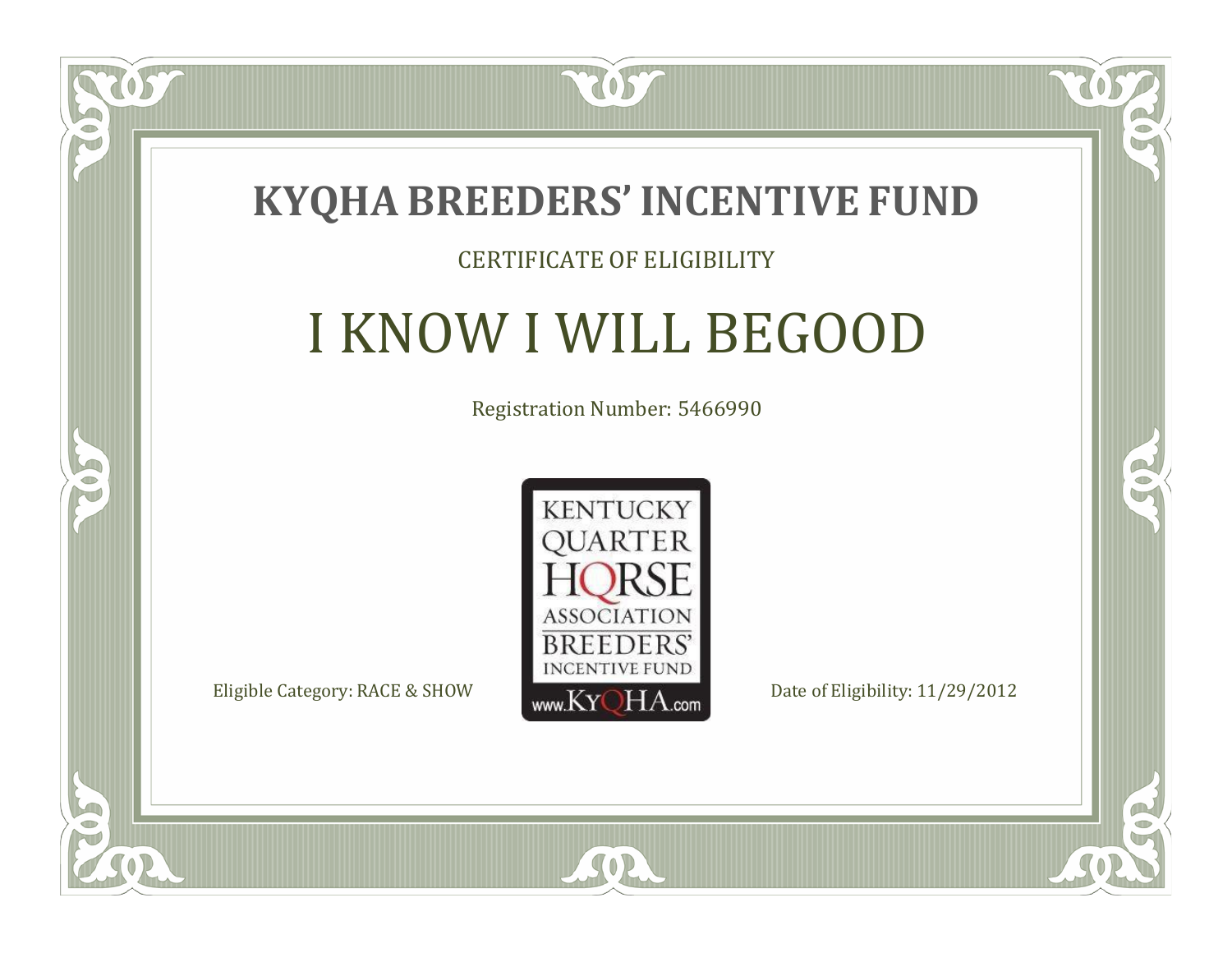### **KYQHA BREEDERS'INCENTIVE FUND**

7057

#### CERTIFICATE OF ELIGIBILITY

# IM GOOD FOR ROMANCE

Registration Number: 5374666



 $SO2$ 

RO

P.

 $\Box$ T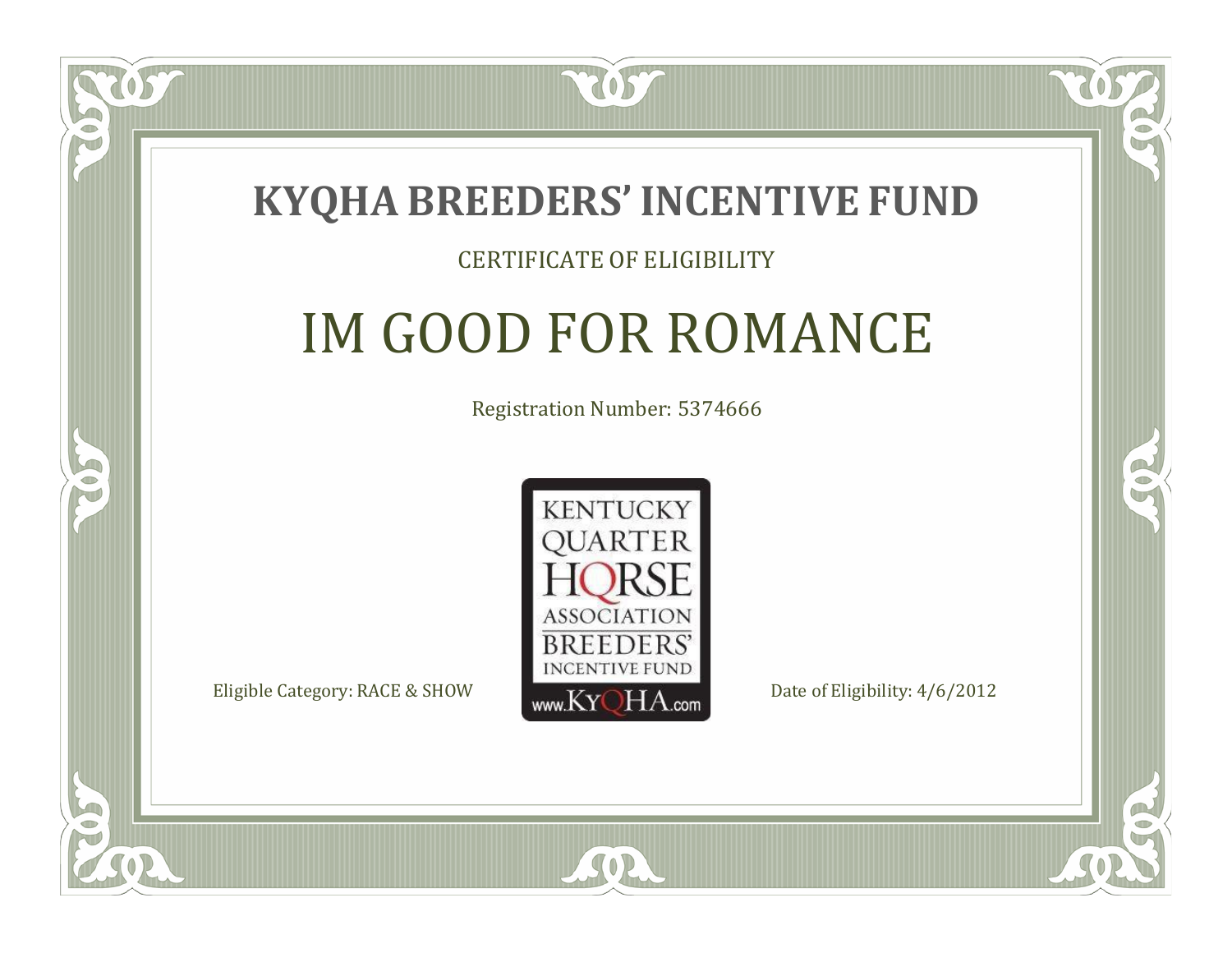

CERTIFICATE OF ELIGIBILITY

# IM HOT SATIN

Registration Number: 5342418



SOR

 $\mathbb{R}$ 

 $\mathbb{R}^2$ 

tos

 $\bullet$ N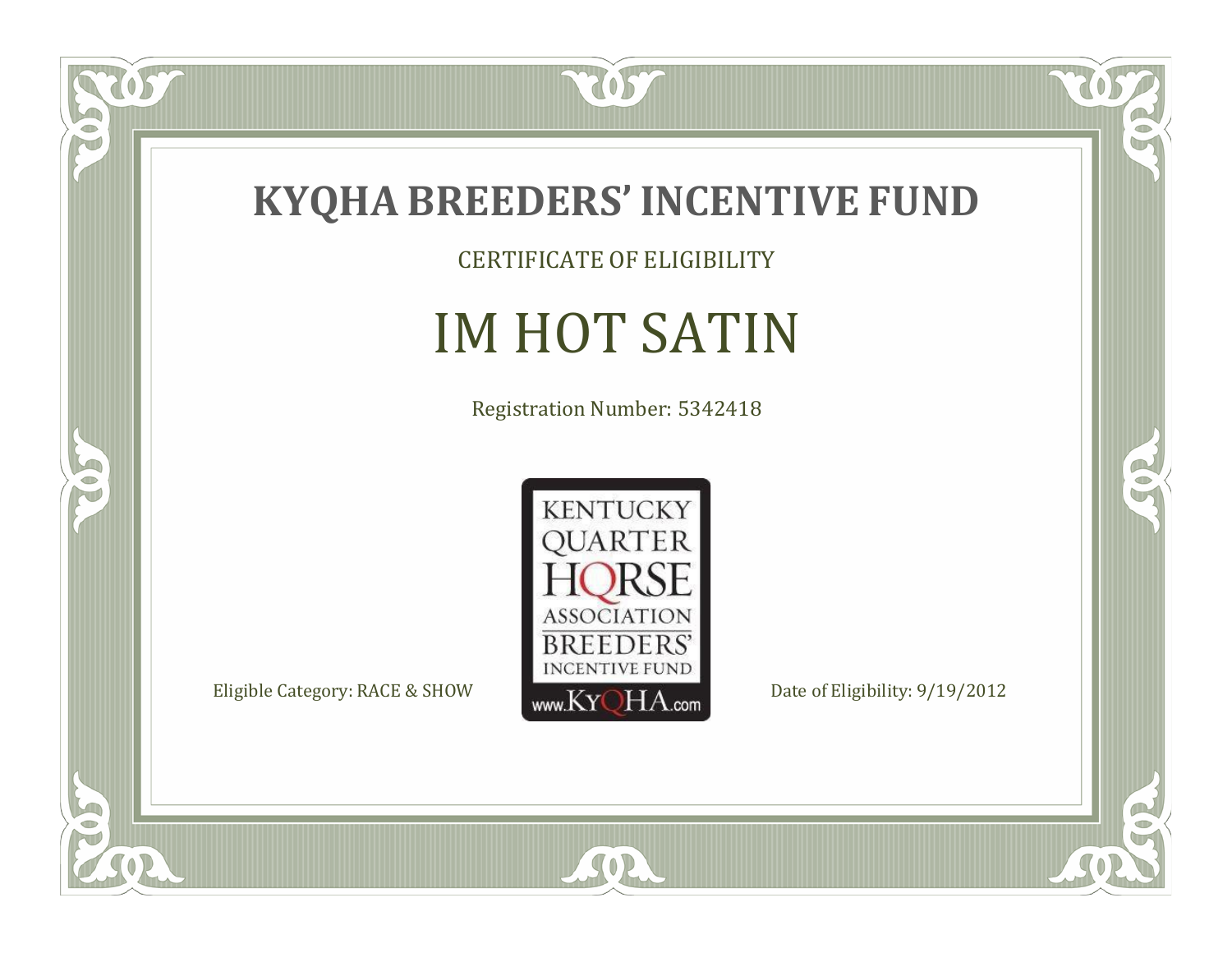

#### CERTIFICATE OF ELIGIBILITY

# IM MISS CHEVIOUS

Registration Number: X0693917



 $SO2$ 

CO.

 $\rightarrow$ 

OS

 $\Box$ NU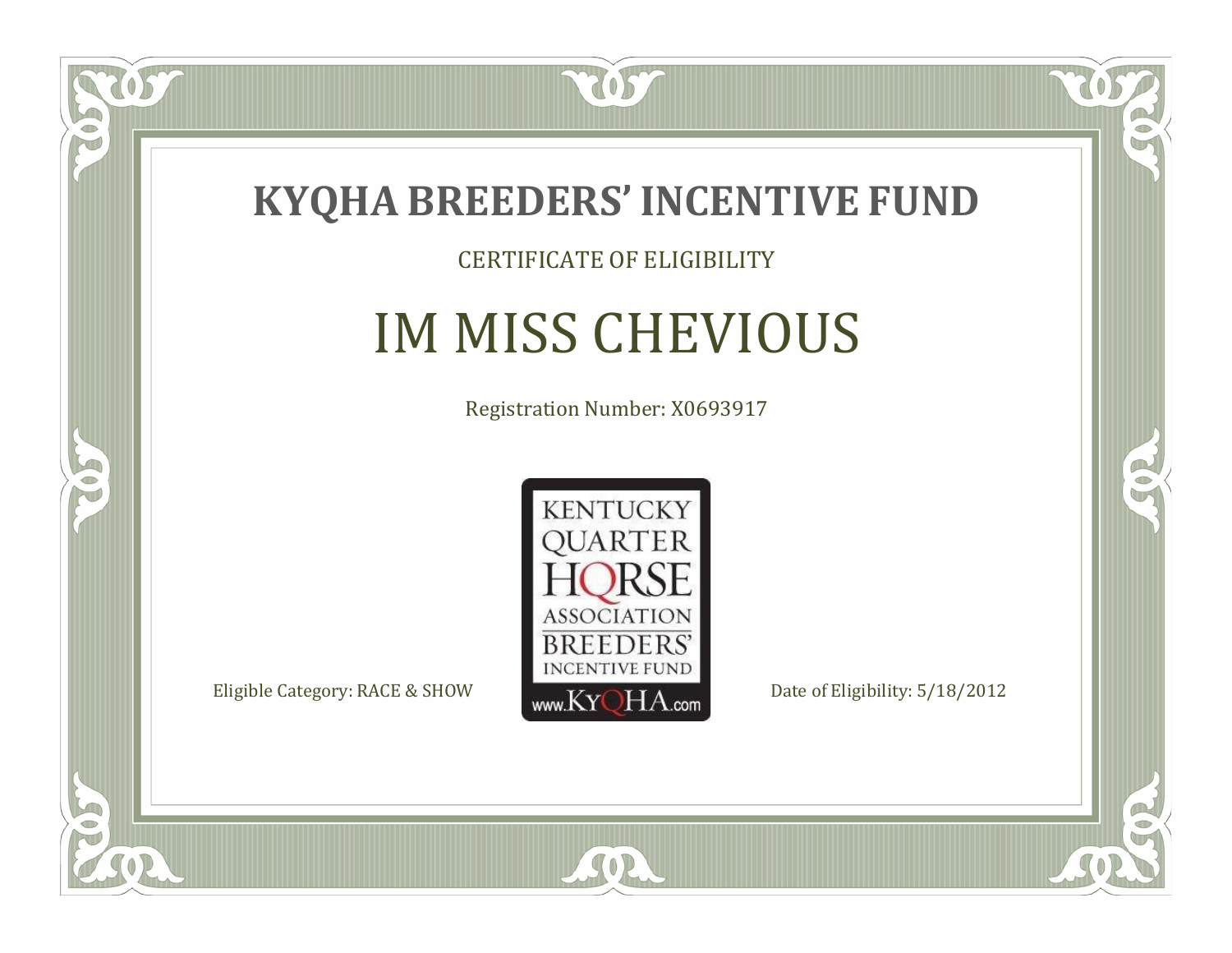### **KYQHA BREEDERS'INCENTIVE FUND**

7057

 $\Box$ N

S

#### CERTIFICATE OF ELIGIBILITY

# IM SNOW GOOD TO KNOW

Registration Number: 5481192



SOR

CO.

P.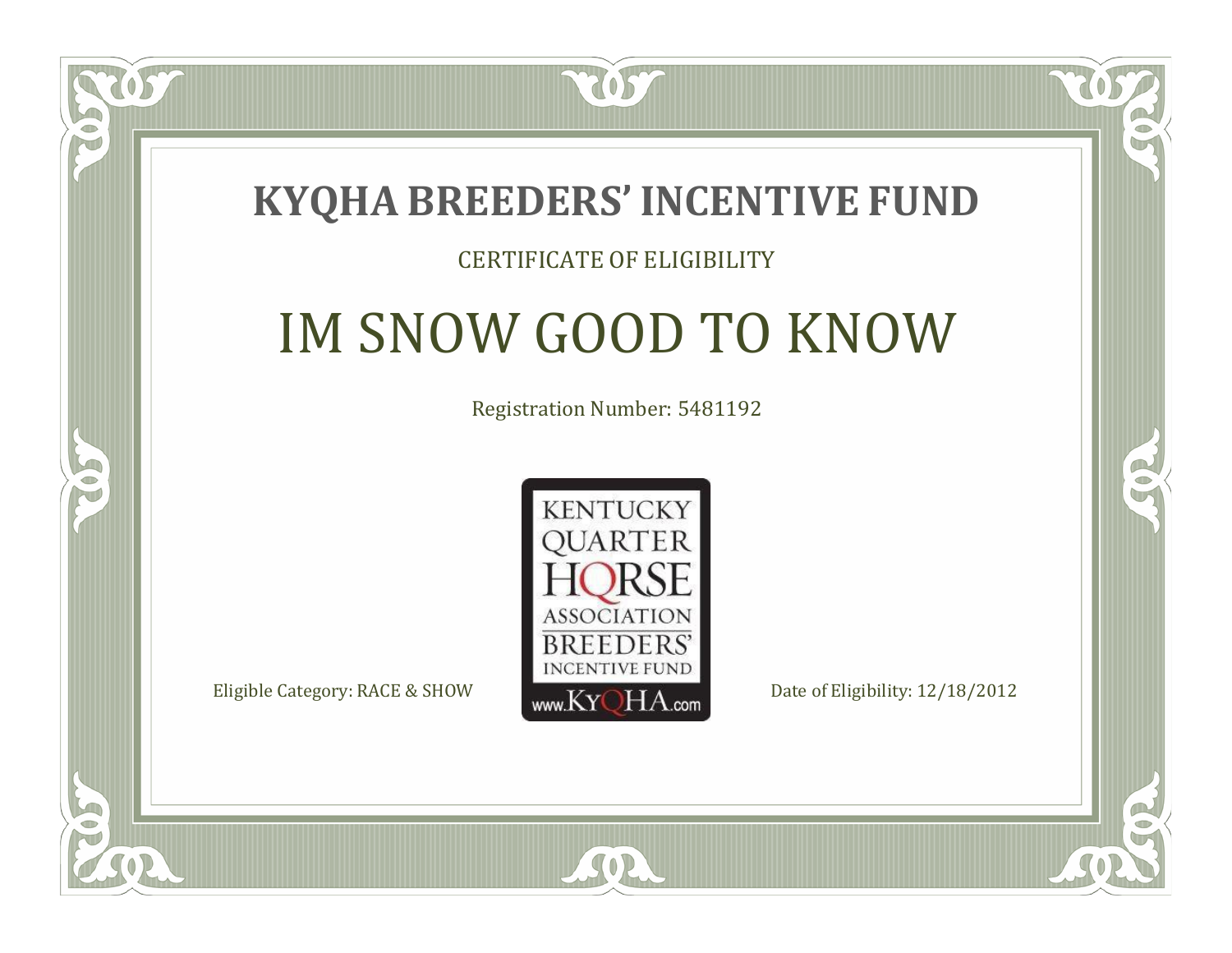

#### CERTIFICATE OF ELIGIBILITY

# IMA LADY ON SONDAYS

Registration Number: 5392796



SOR

CO.

 $\rightarrow$ 

 $\blacksquare$ N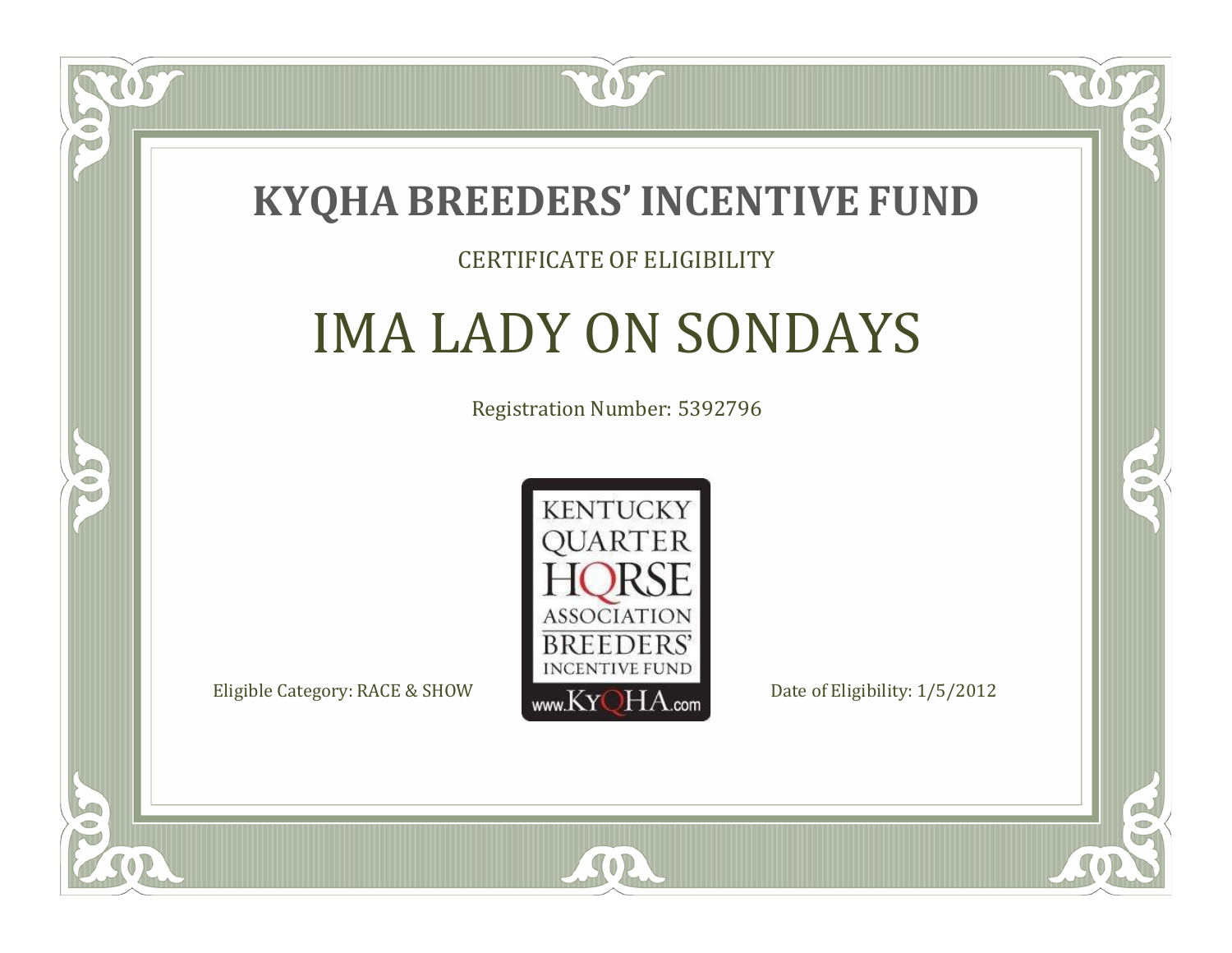### **KYQHA BREEDERS'INCENTIVE FUND**

7057

#### CERTIFICATE OF ELIGIBILITY

# IMA REDNECK TWISTER

Registration Number: 5449744



SOR

CO.

 $\rightarrow$ 

 $\blacksquare$ N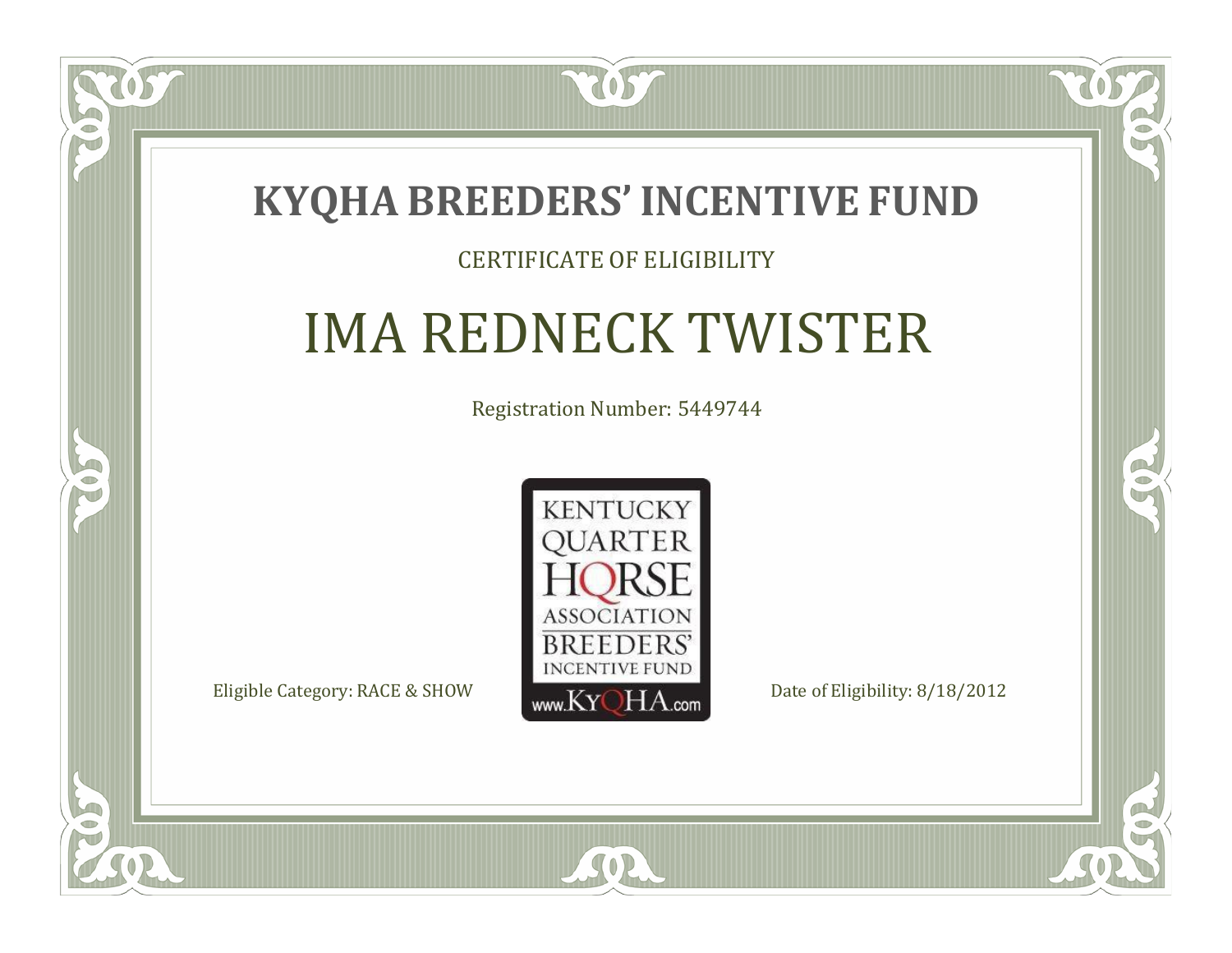

#### CERTIFICATE OF ELIGIBILITY

### IMAGE OF ULTIMATE

Registration Number: 5009725



SOR

CO.

 $\rightarrow$ 

 $\Box$ N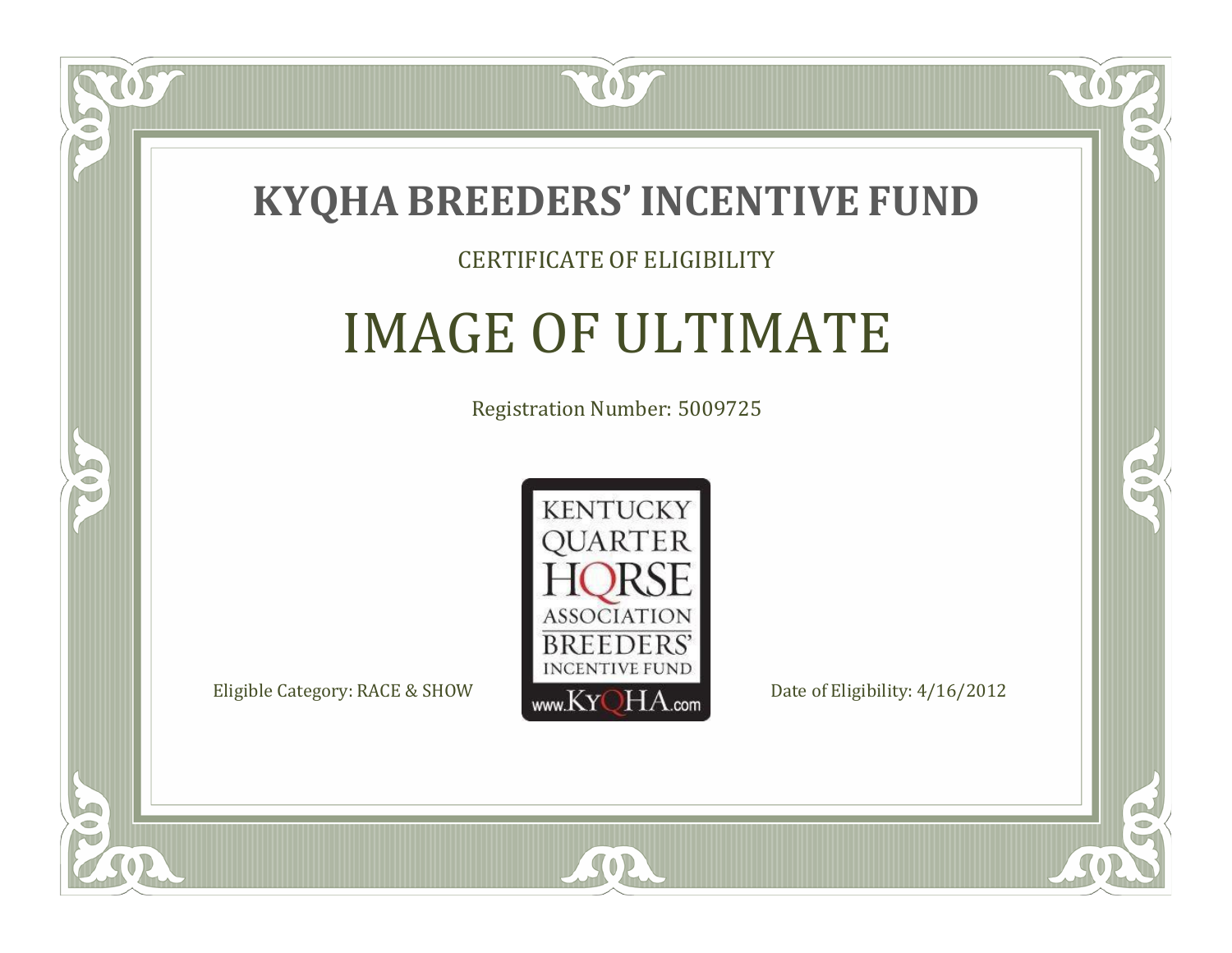### **KYQHA BREEDERS'INCENTIVE FUND**

7057

#### CERTIFICATE OF ELIGIBILITY

### IMKINDALIKEABIGDEAL

Registration Number: 5251435



SOR

CO.

 $\rightarrow$ 

ÒS

 $\Box$ N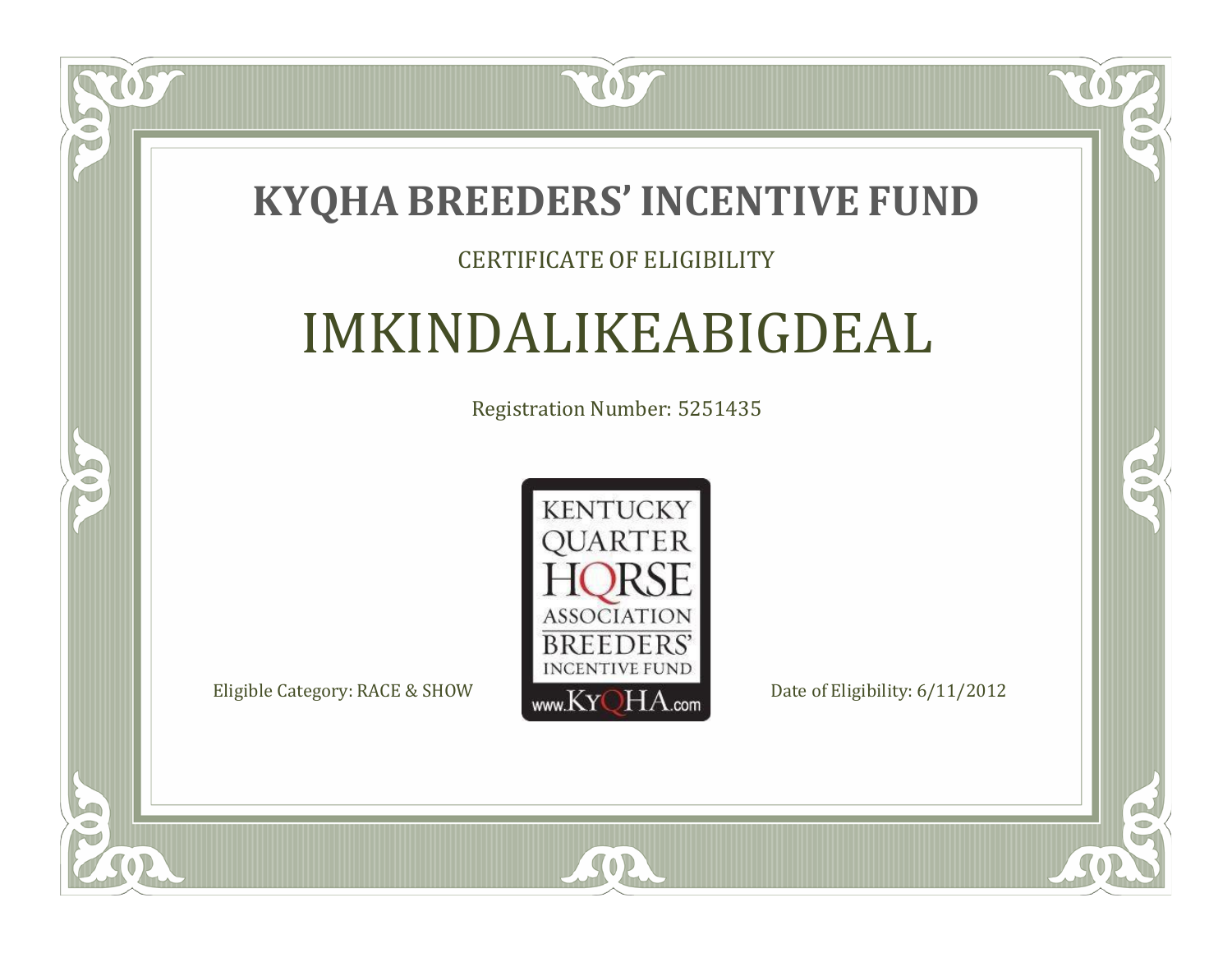

#### CERTIFICATE OF ELIGIBILITY

## IMPRESSA SKIPPA 112

Registration Number: 5452846



SOR

CO.

B

 $\Box$ N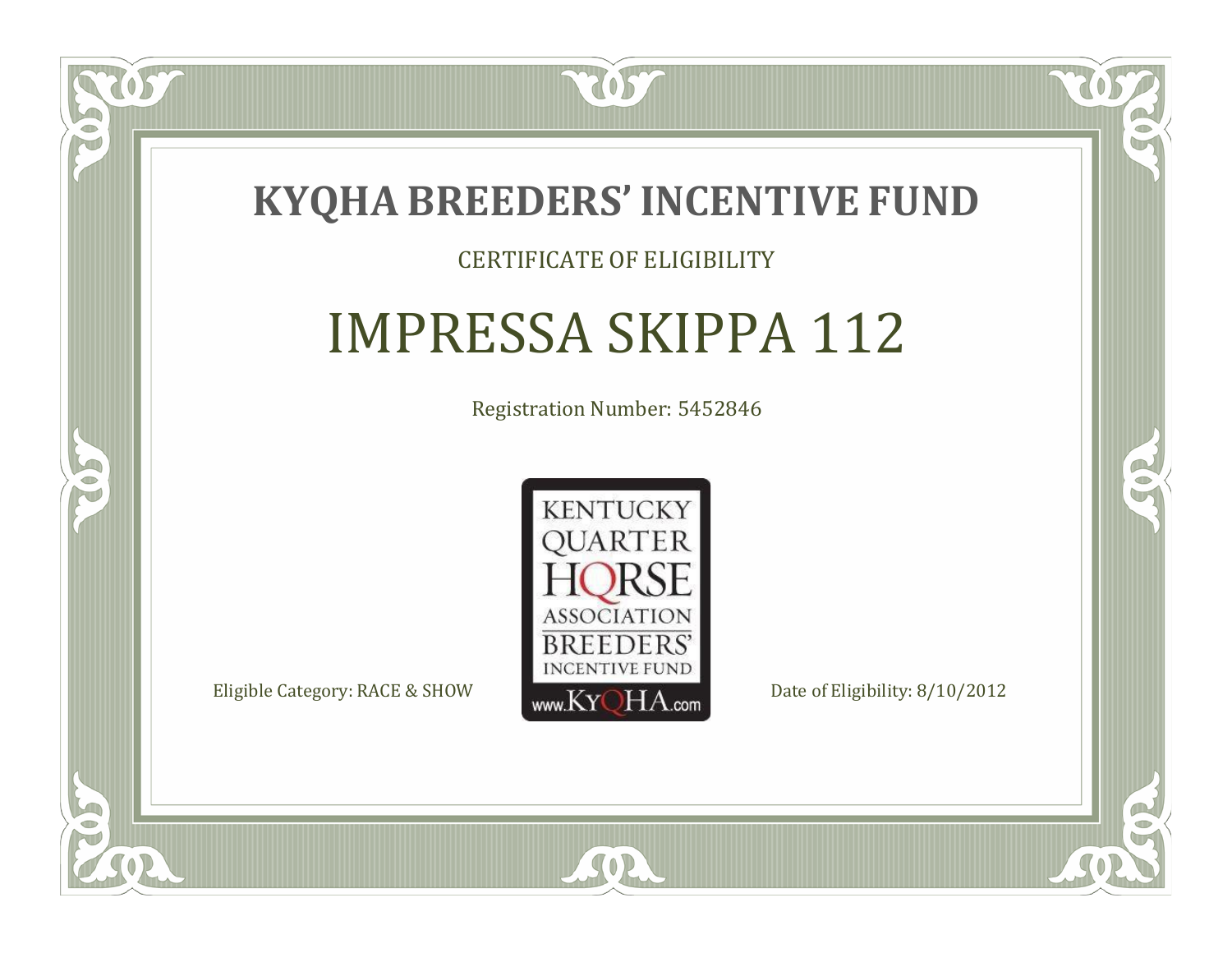

#### CERTIFICATE OF ELIGIBILITY

## IMPRESSION BY MR BOB

Registration Number: 5386521



SOR

CO.

 $\rightarrow$ 

 $\Box$ N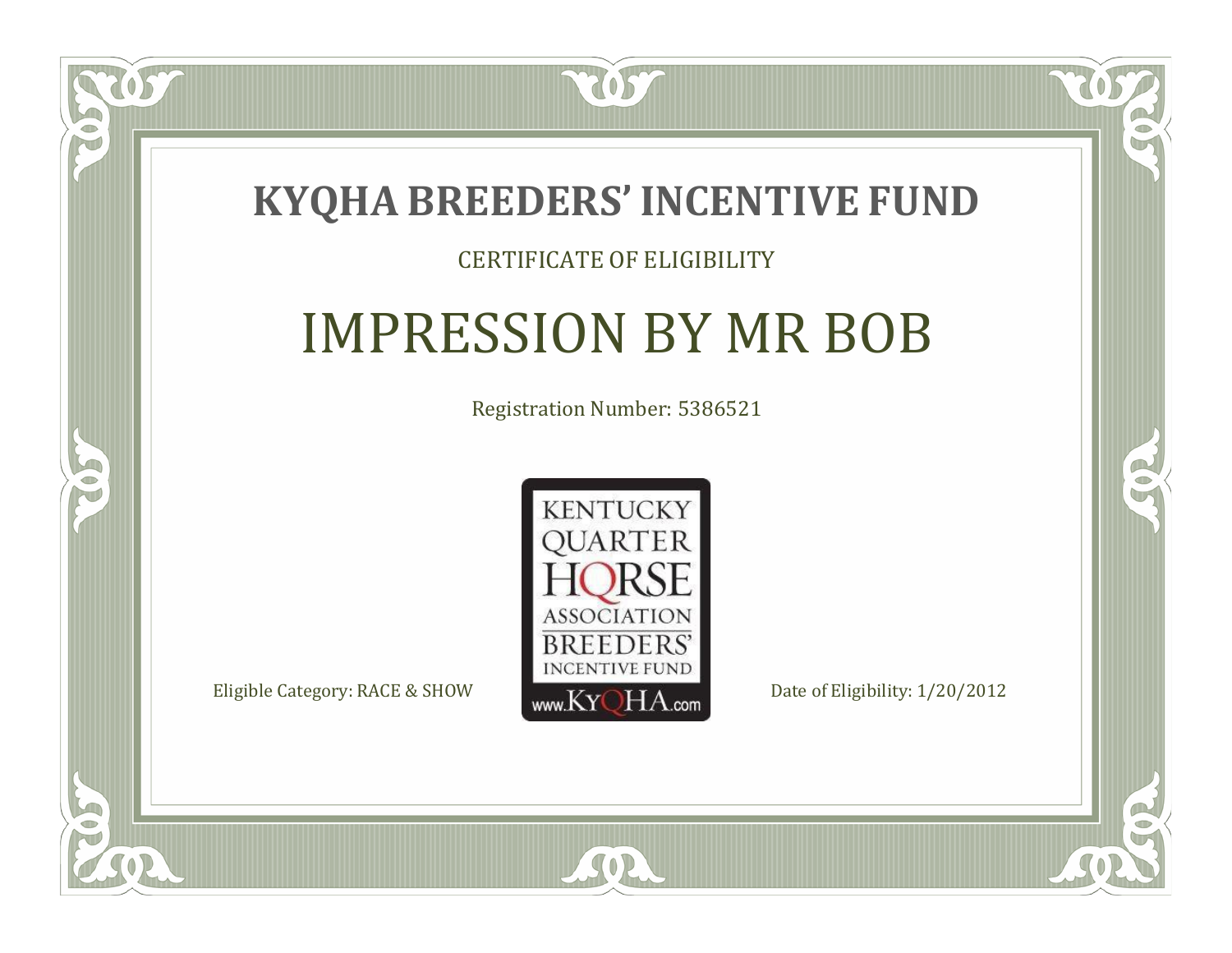

#### CERTIFICATE OF ELIGIBILITY

## IMPULSE TO UNDRESS

Registration Number: 5454477



SOR

CO.

 $\rightarrow$ 

 $\Box$ N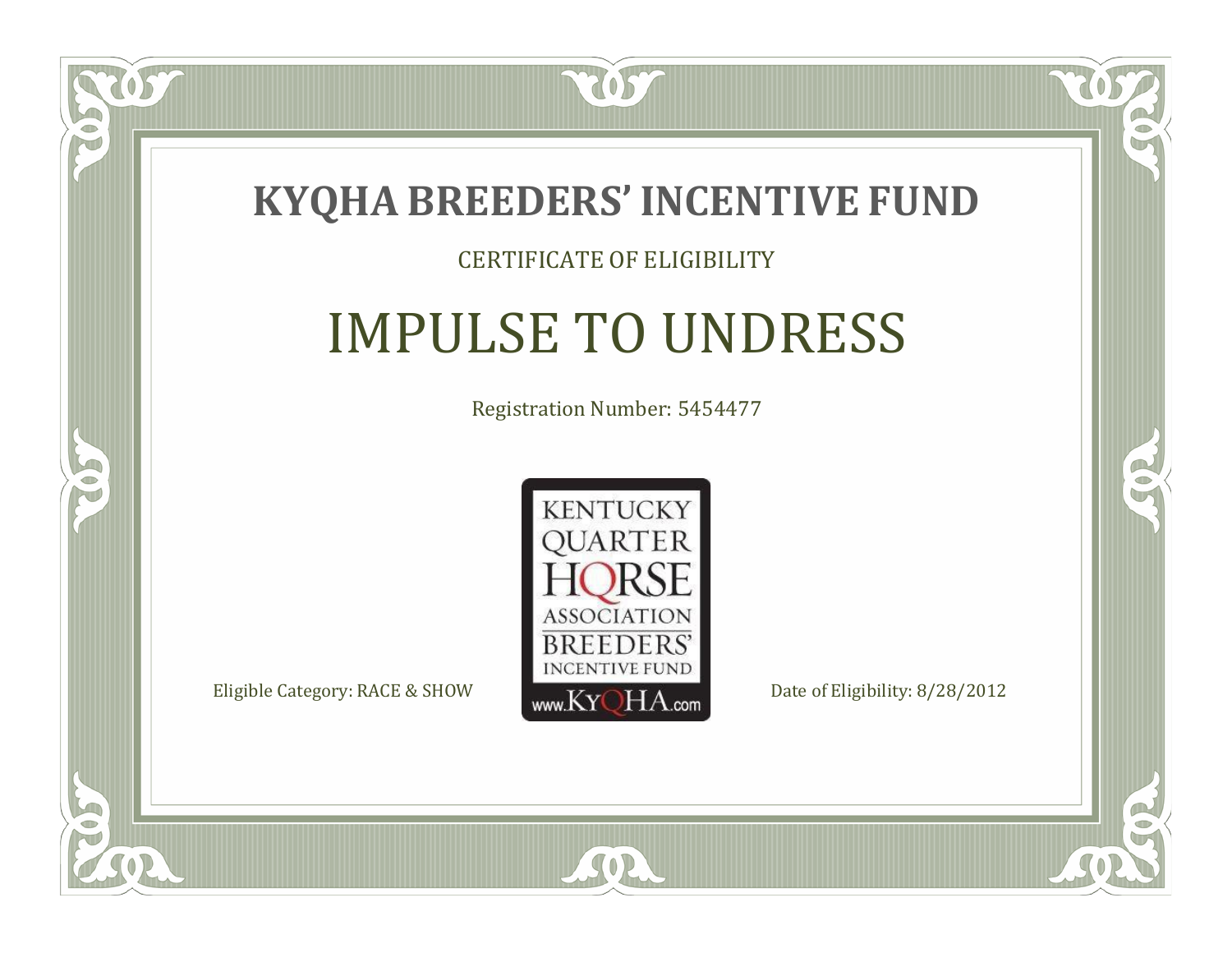

#### CERTIFICATE OF ELIGIBILITY

### IMPULSIVE CHARLIE

Registration Number: X0700013



SOR

CO.

 $\rightarrow$ 

 $\delta S$ 

 $\Box$ NU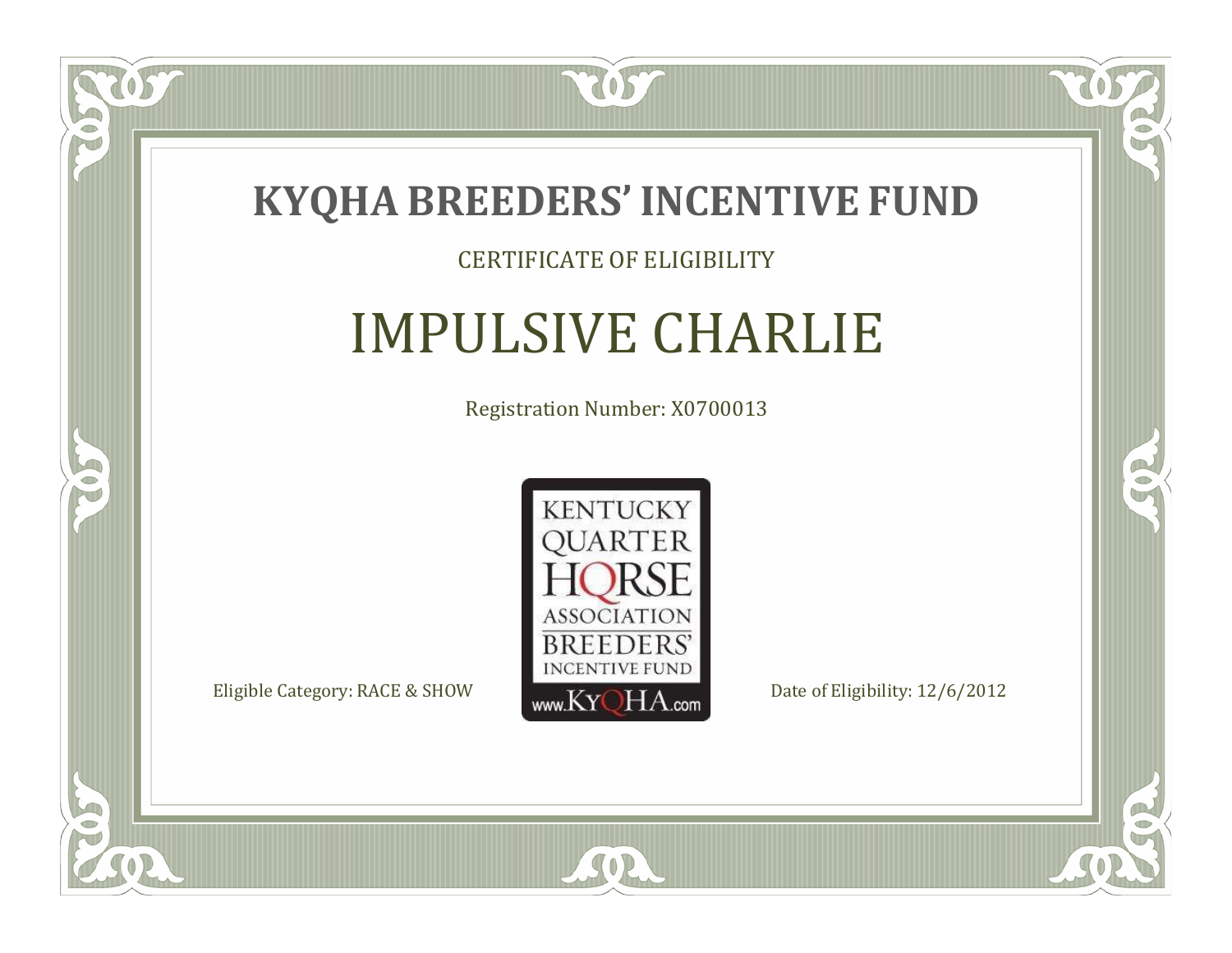

#### CERTIFICATE OF ELIGIBILITY

## INVEST N VITAL MOVES

Registration Number: 5435118



 $SO2$ 

CO.

 $\rightarrow$ 

 $\blacksquare$ N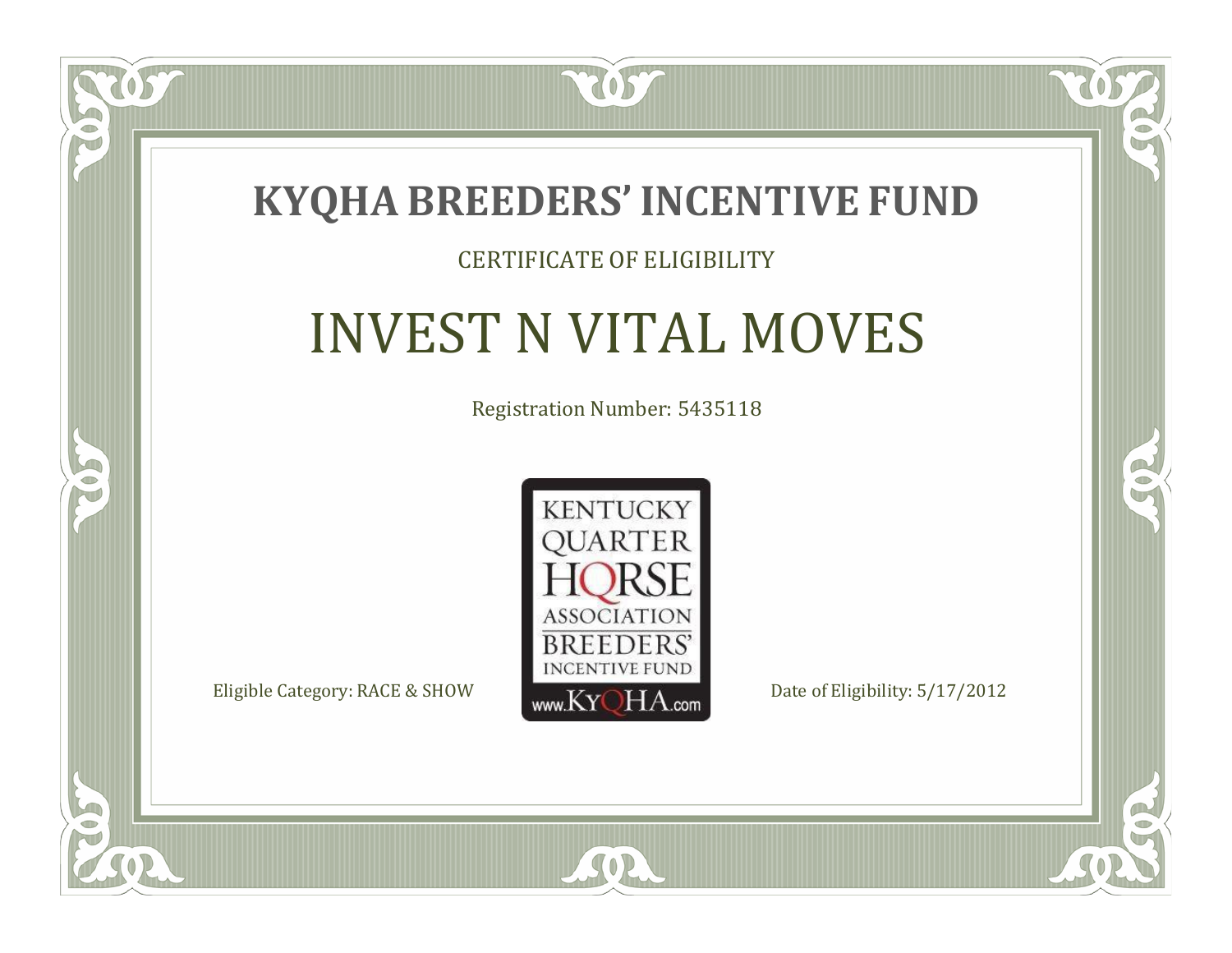

CERTIFICATE OF ELIGIBILITY

# IRON RIDE

Registration Number: X0701317



SOR

 $\mathbb{R}$ 

 $\mathbb{R}^2$ 

US.

P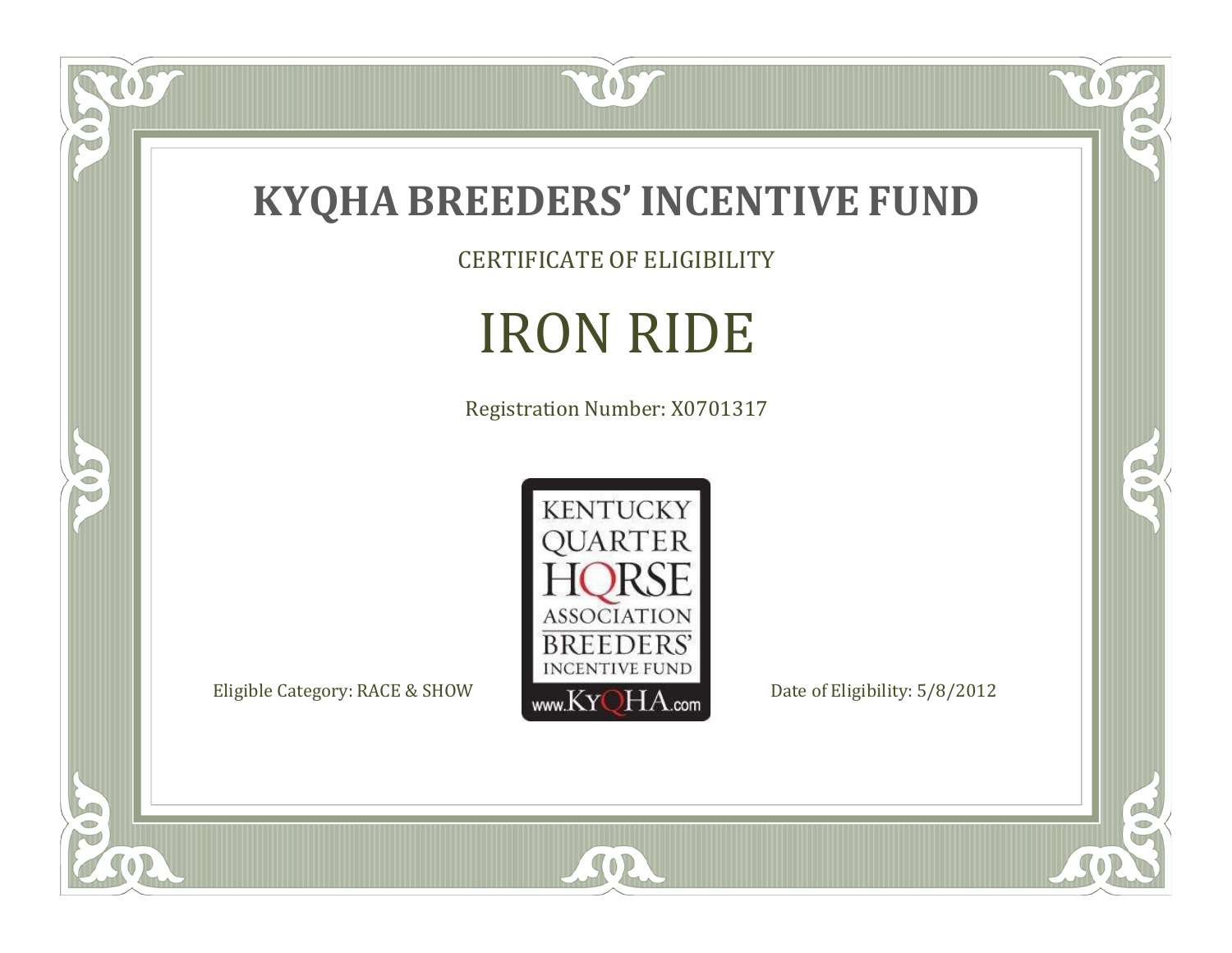

#### CERTIFICATE OF ELIGIBILITY

# IRONING OUT DETAILS

Registration Number: 5385076



 $SO2$ 

RO

B

 $\Box$ N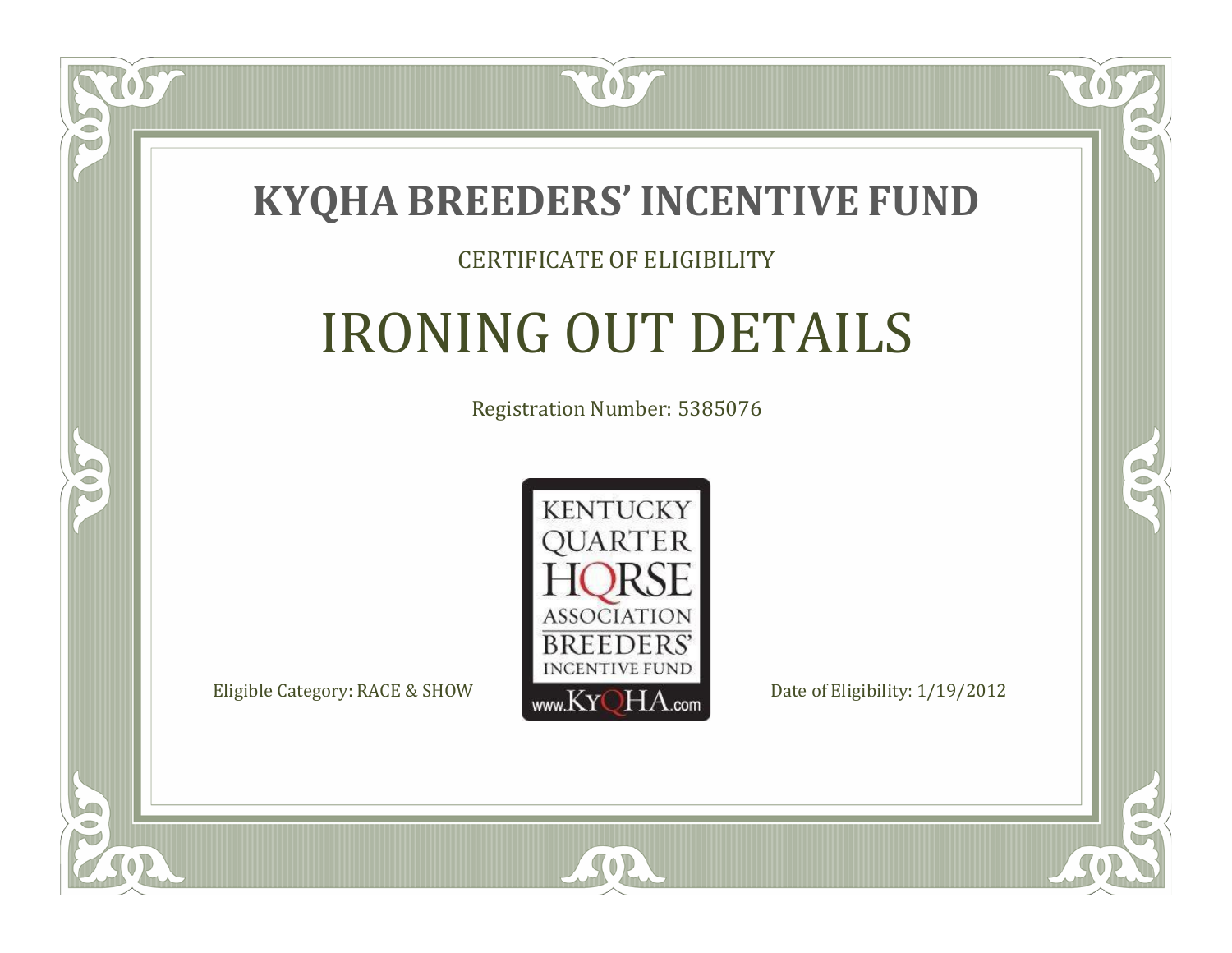

#### CERTIFICATE OF ELIGIBILITY

# ISNT IT JUST OBVIOUS

Registration Number: 5489330



RO

CO.

 $\Box$ N

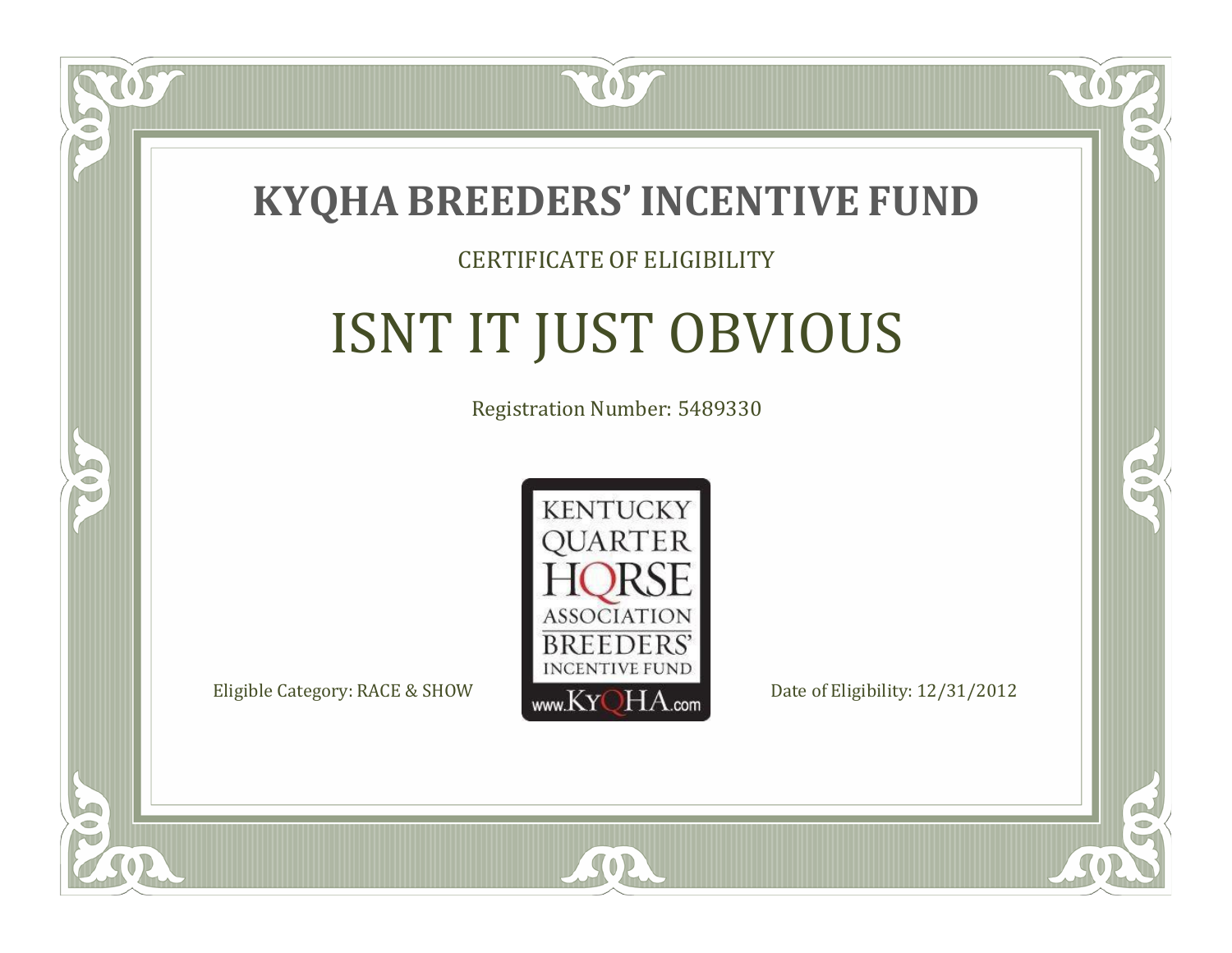### **KYQHA BREEDERS'INCENTIVE FUND**

7057

#### CERTIFICATE OF ELIGIBILITY

# ITS ALL ABOUT CHROME

Registration Number: 5245039



SOR

CO.

CO.

 $\Box$ N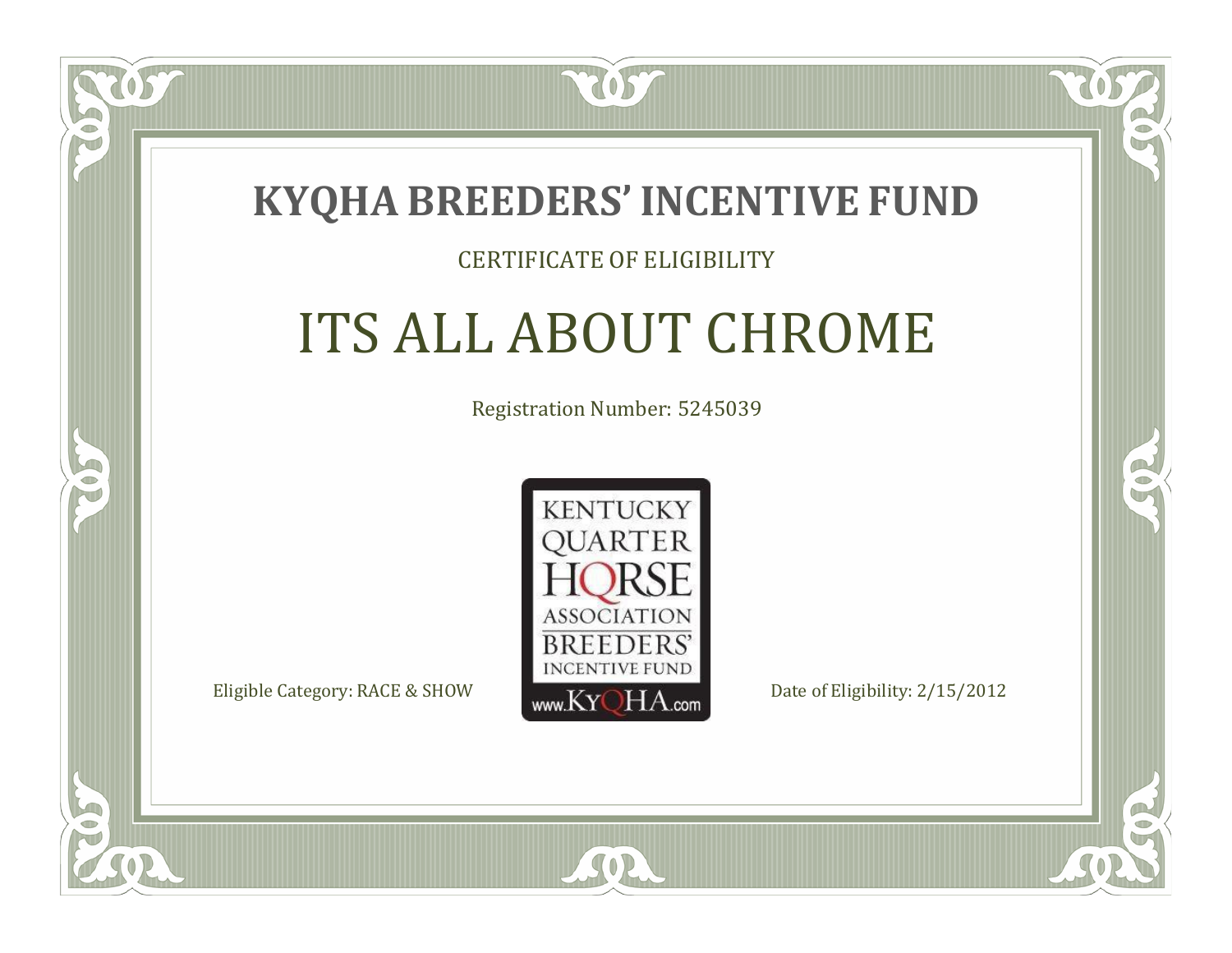

CERTIFICATE OF ELIGIBILITY

J J HONOR

Registration Number: 5396137



SOR

 $\check{OS}$ 

FO

5

RO

 $\mathbb{R}^2$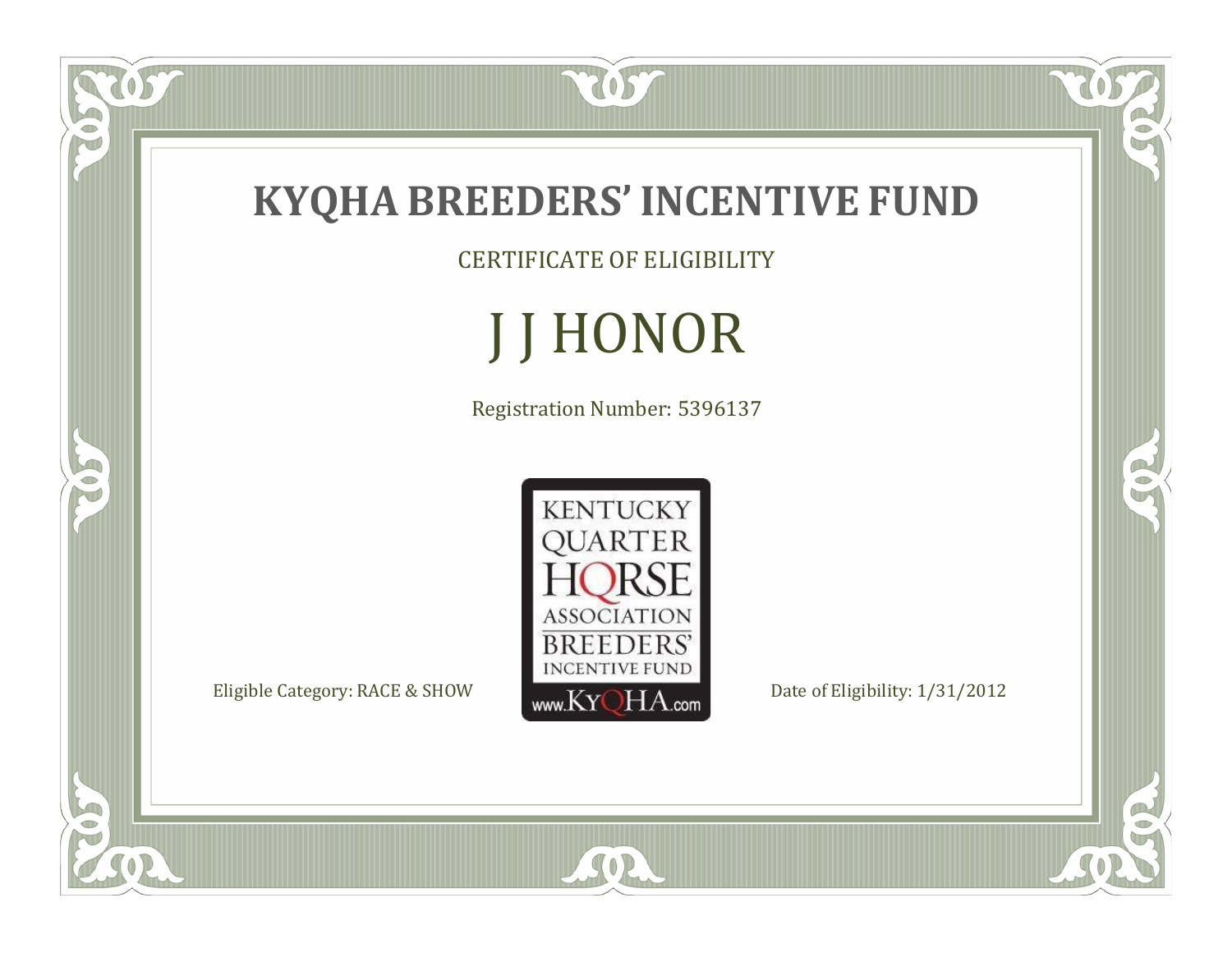

#### CERTIFICATE OF ELIGIBILITY

# JACKIES SWAN SONG

Registration Number: 5418173



SOR

CO.

CO.

 $\Box$ N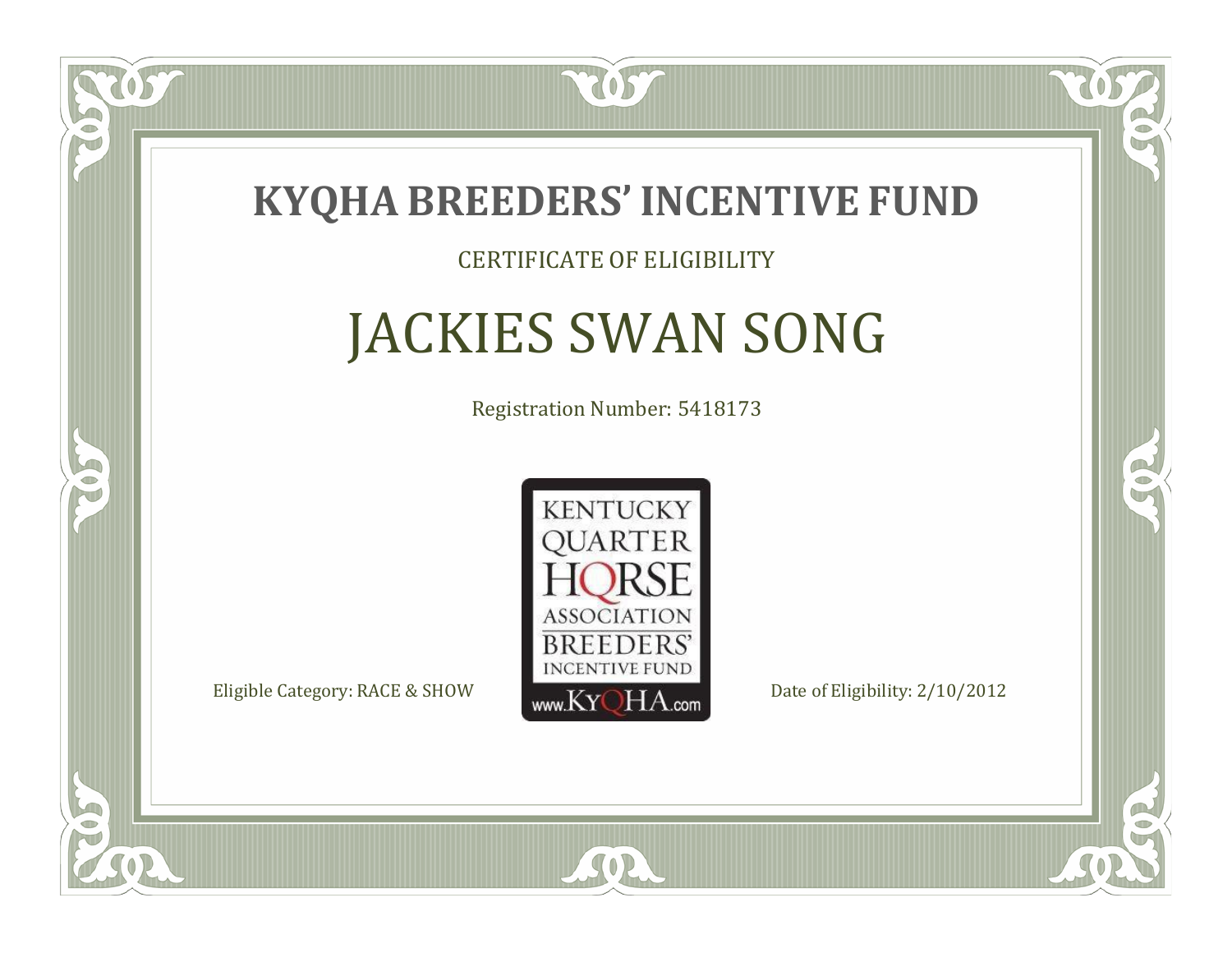

CERTIFICATE OF ELIGIBILITY

# JR DIMPLE BUG

Registration Number: 5239228



SOR

CO.

 $\rightarrow$ 

 $\overline{OS}$ 

 $\bullet$ NU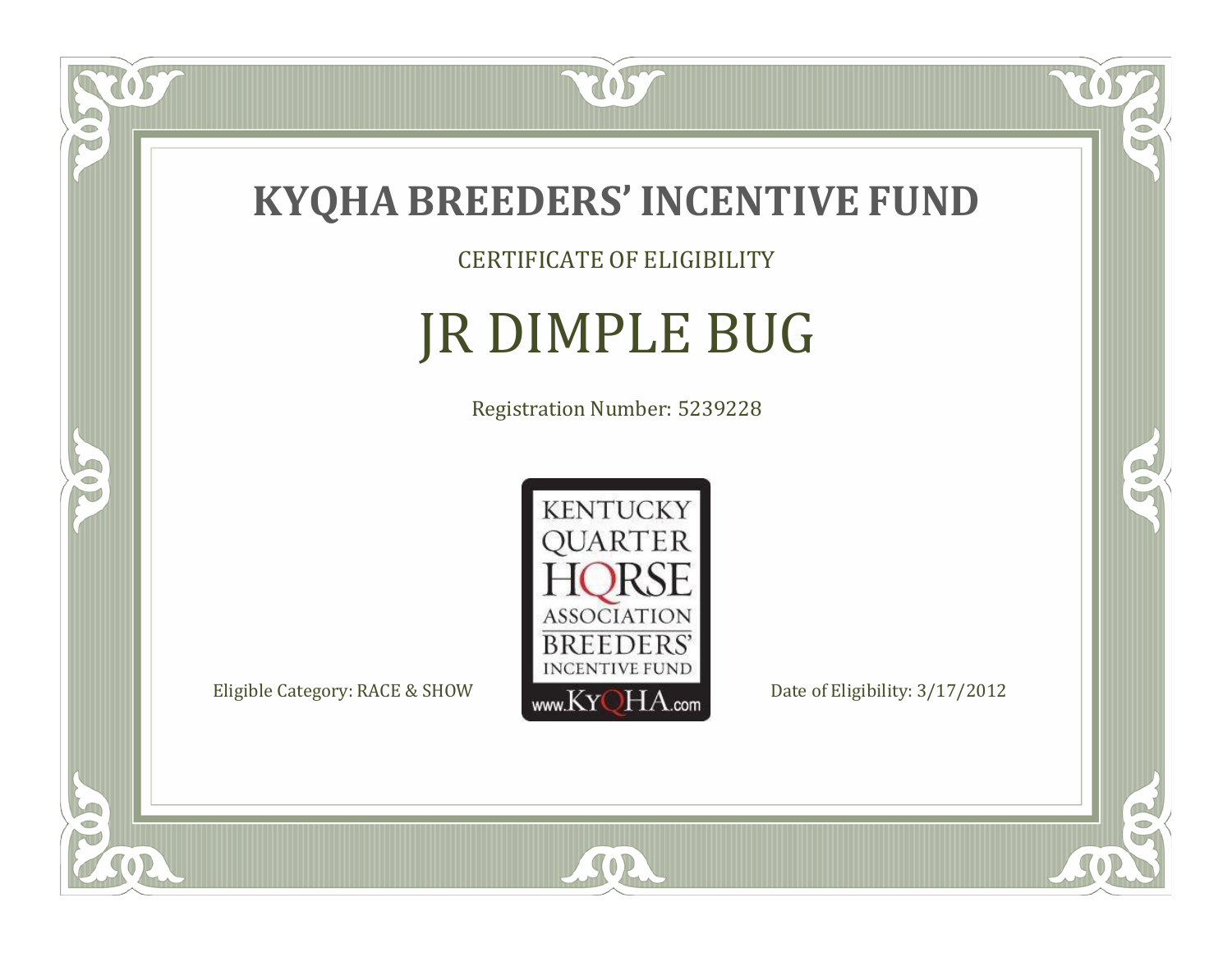

#### CERTIFICATE OF ELIGIBILITY

# JUANITAS GOOD GIRL

Registration Number: 5363156



CO.

CO.

 $\blacksquare$ N

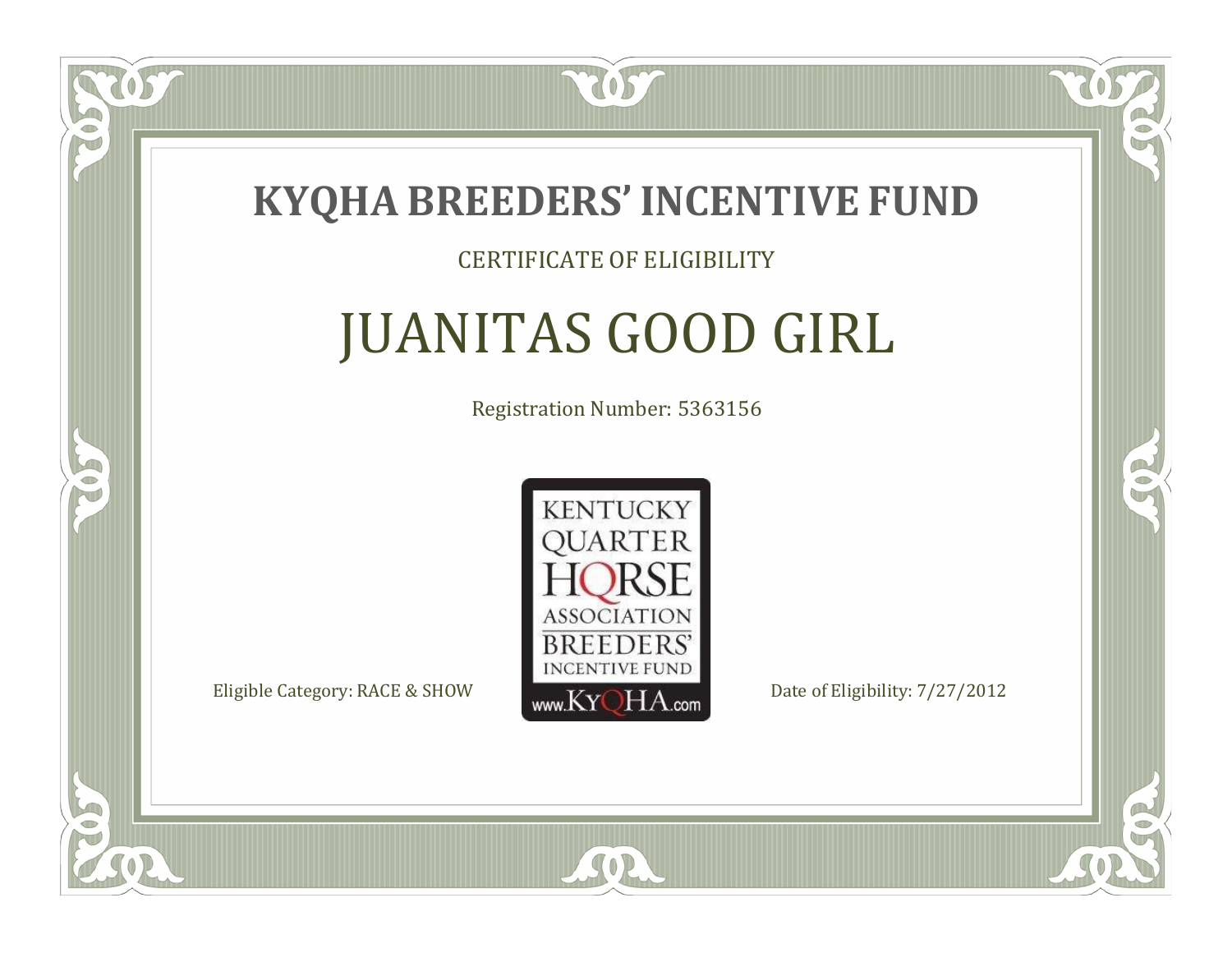

#### CERTIFICATE OF ELIGIBILITY

# JUS CUT TO THE CHASE

Registration Number: 5416595



 $SO2$ 

CO.

CO.

 $\blacksquare$ N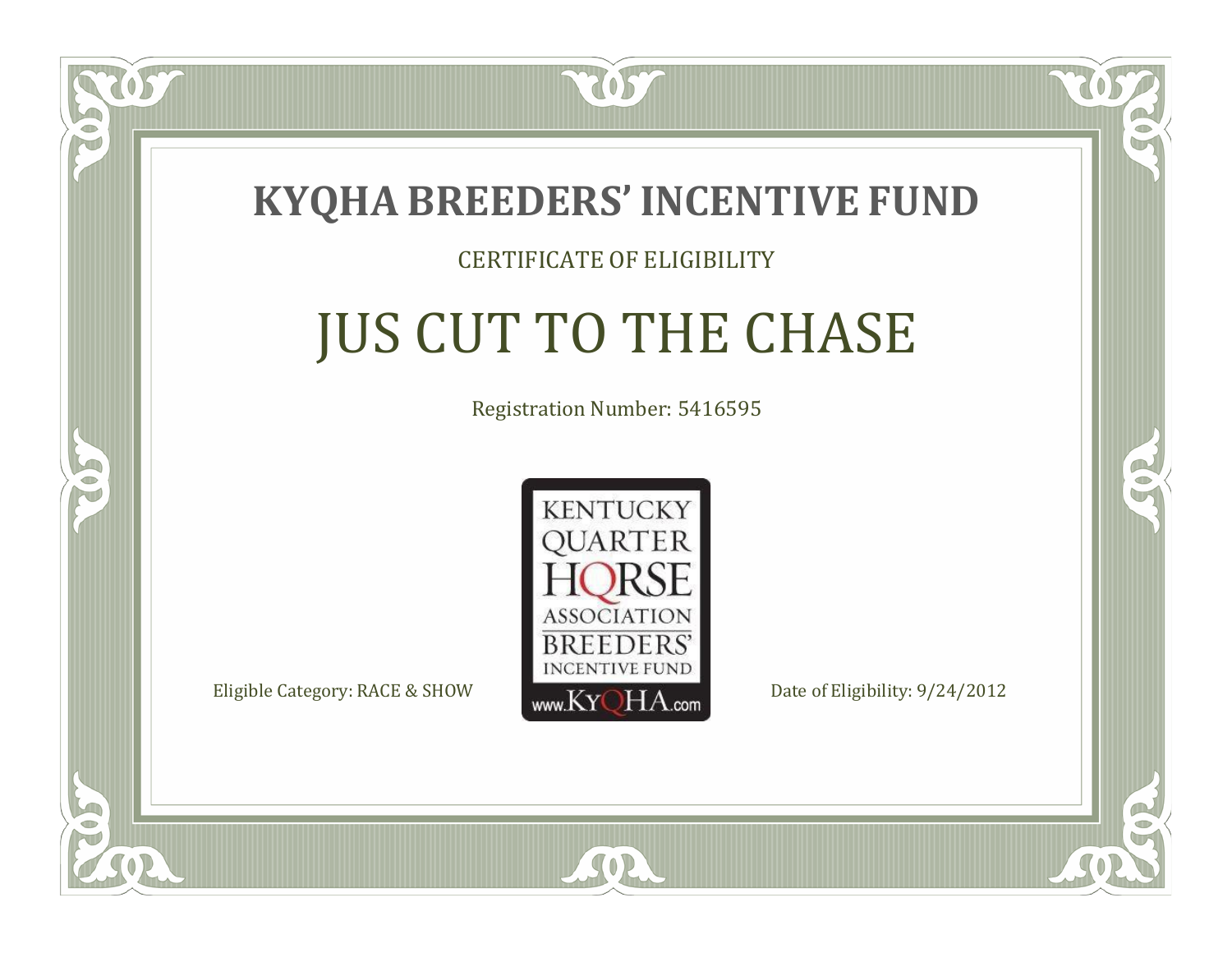

### CERTIFICATE OF ELIGIBILITY

# JUST CAME NATURAL

Registration Number: 5433060



SOR

CO.

CO.

 $\Box$ N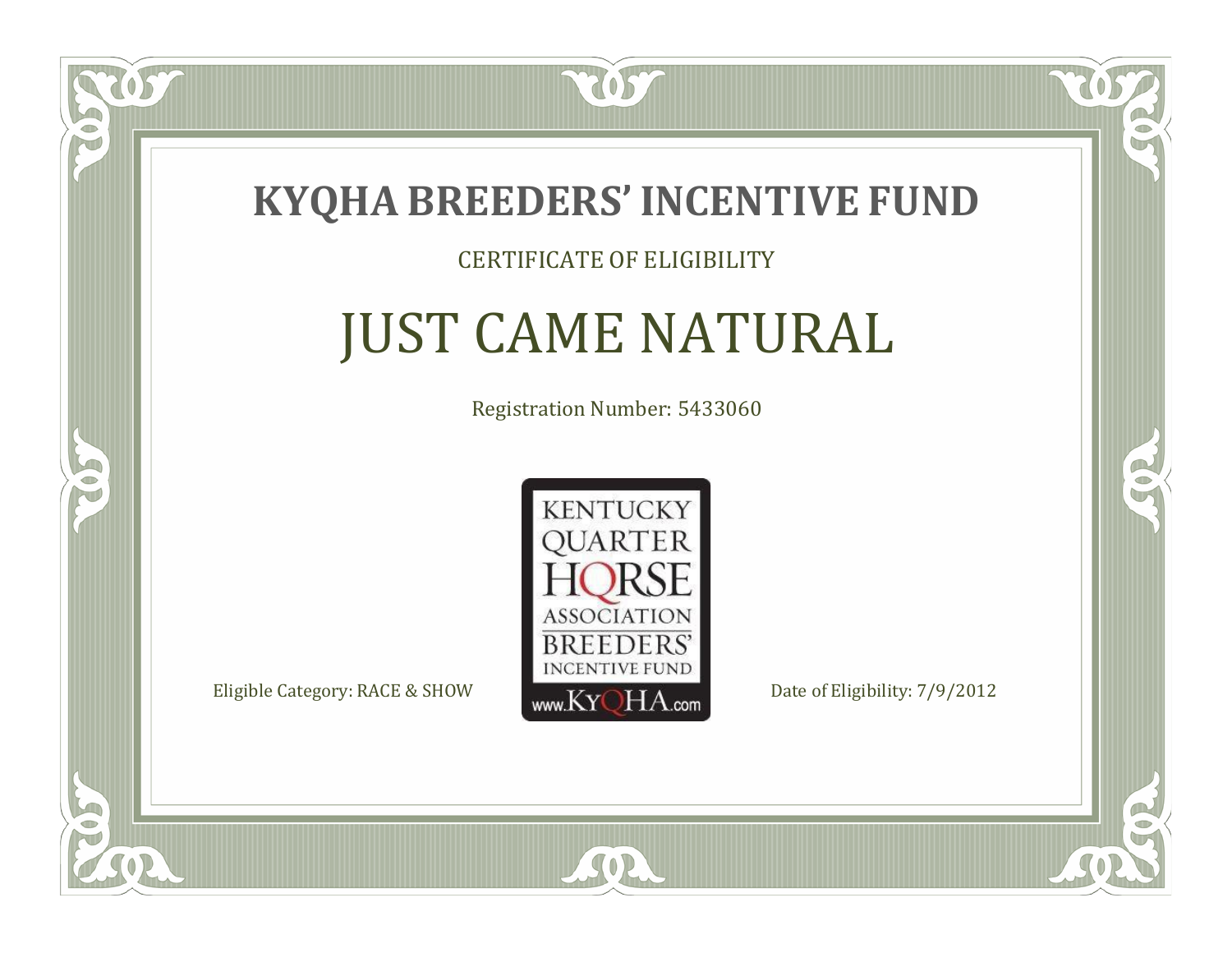

CERTIFICATE OF ELIGIBILITY

# KATIE KABOOM

Registration Number: 5468413



SOR

US

 $\bullet$ NU

5

 $\mathbb{R}$ 

 $\rightarrow$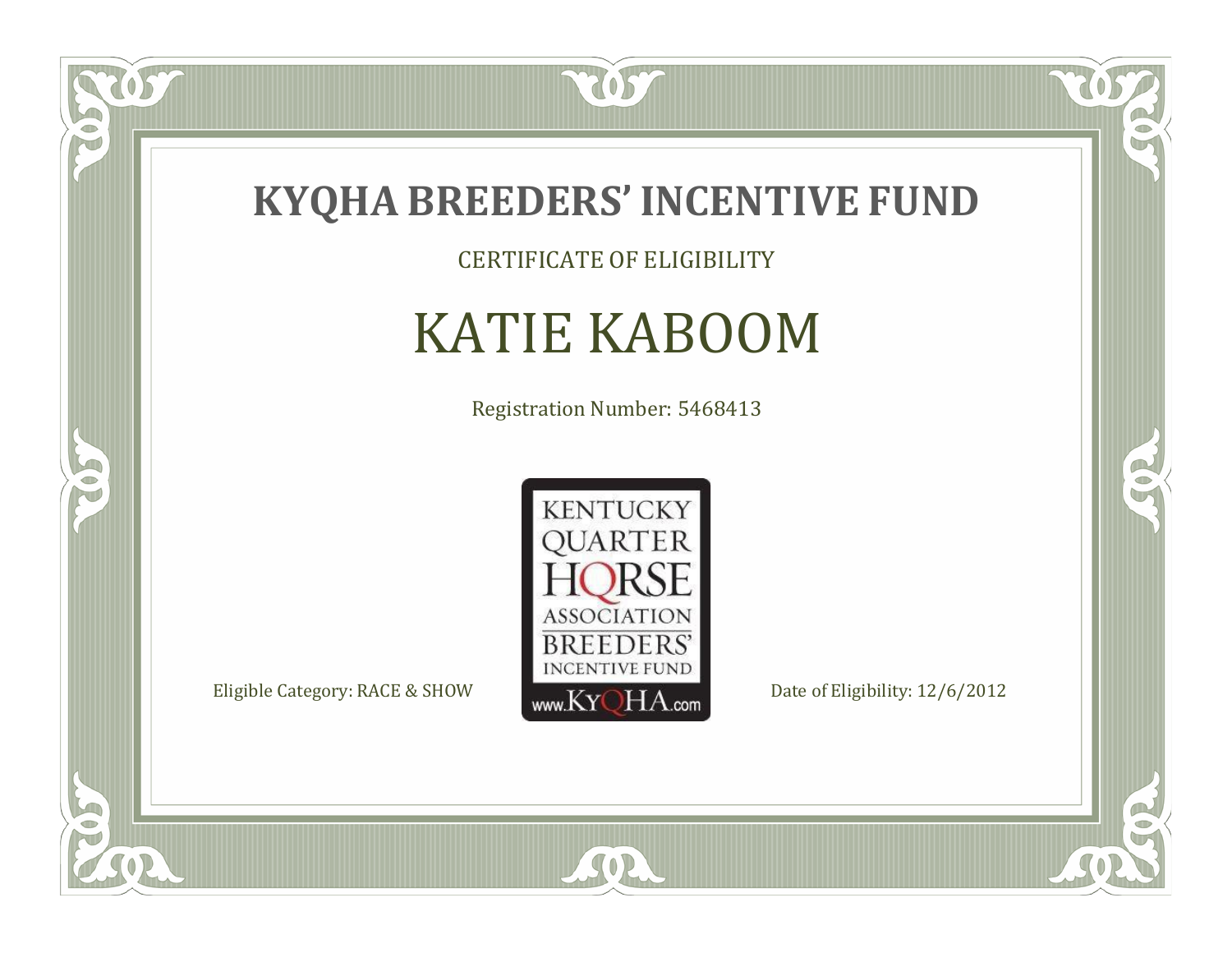### **KYQHA BREEDERS'INCENTIVE FUND**

7057

### CERTIFICATE OF ELIGIBILITY

# KNOW GETTING OVER ME

Registration Number: 5403811



 $SO2$ 

CO.

 $\rightarrow$ 

 $\Box$ N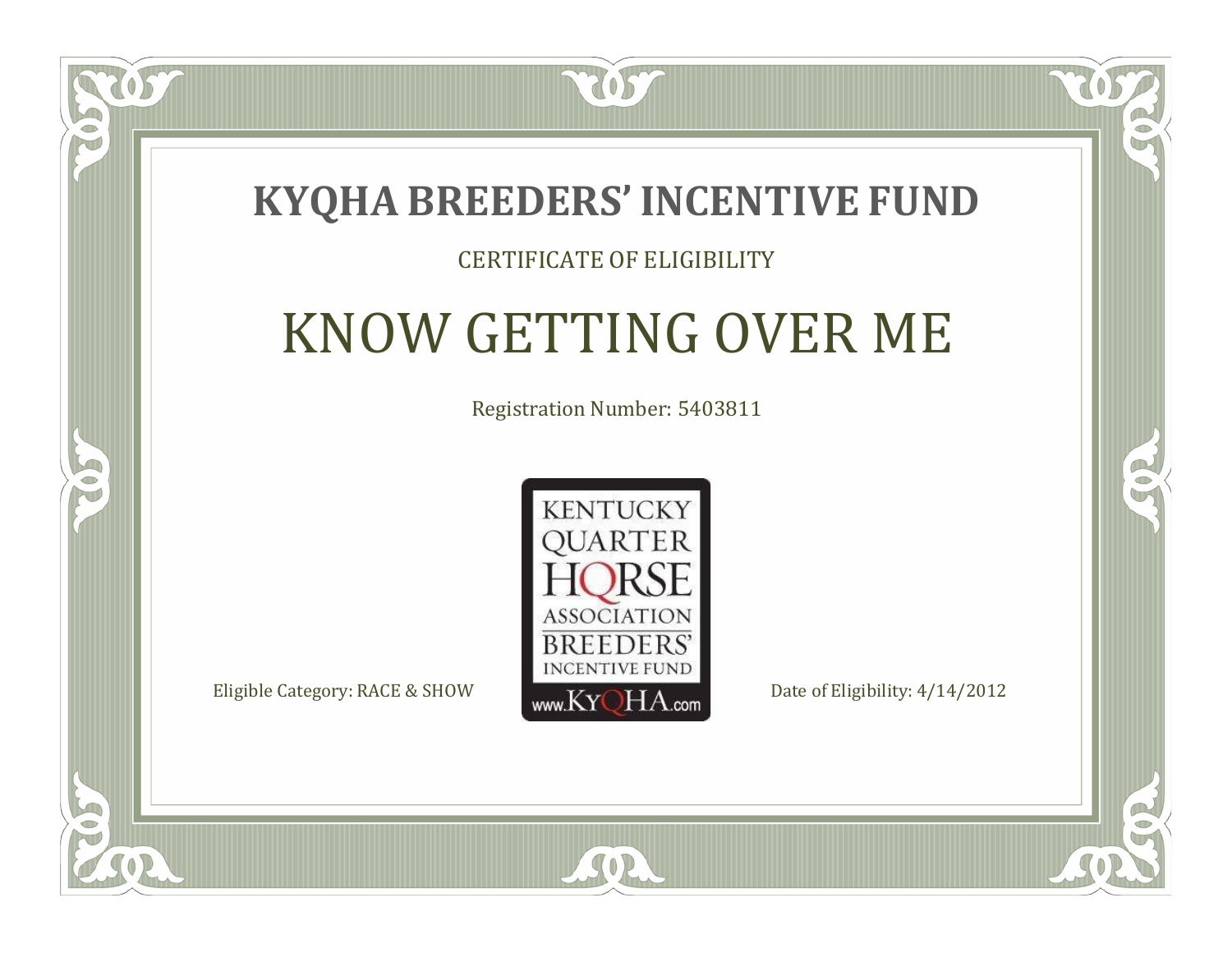

CERTIFICATE OF ELIGIBILITY

LA JAZZING

Registration Number: X0696767



SOR

 $\overline{OS}$ 

 $\bullet$ N

5

 $\mathbb{R}$ 

 $\mathbb{R}^2$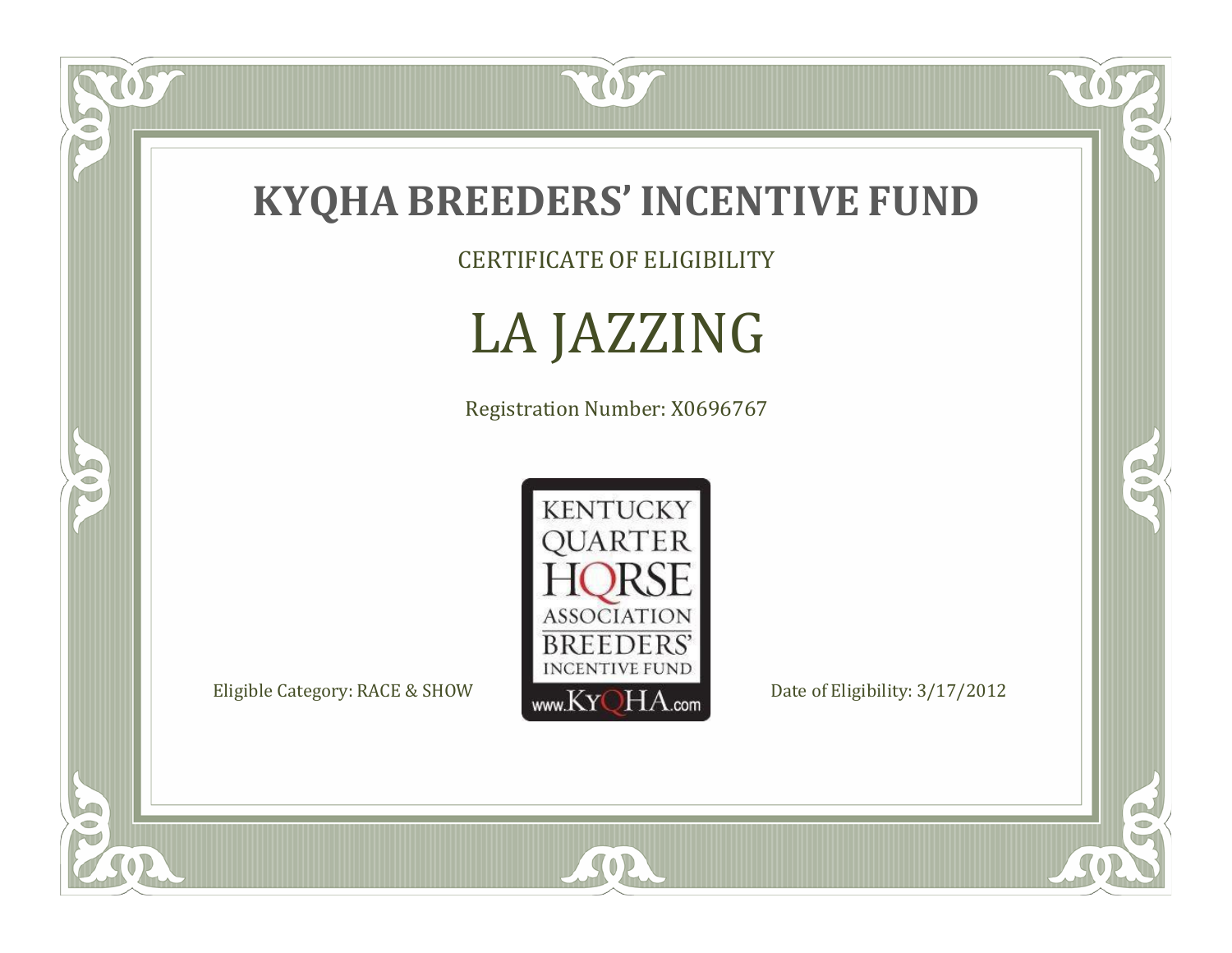

CERTIFICATE OF ELIGIBILITY

# LADYS KNOW ME

Registration Number: 5335198



SOR

 $\mathbb{R}$ 

 $\rightarrow$ 

US

 $\bullet$ NU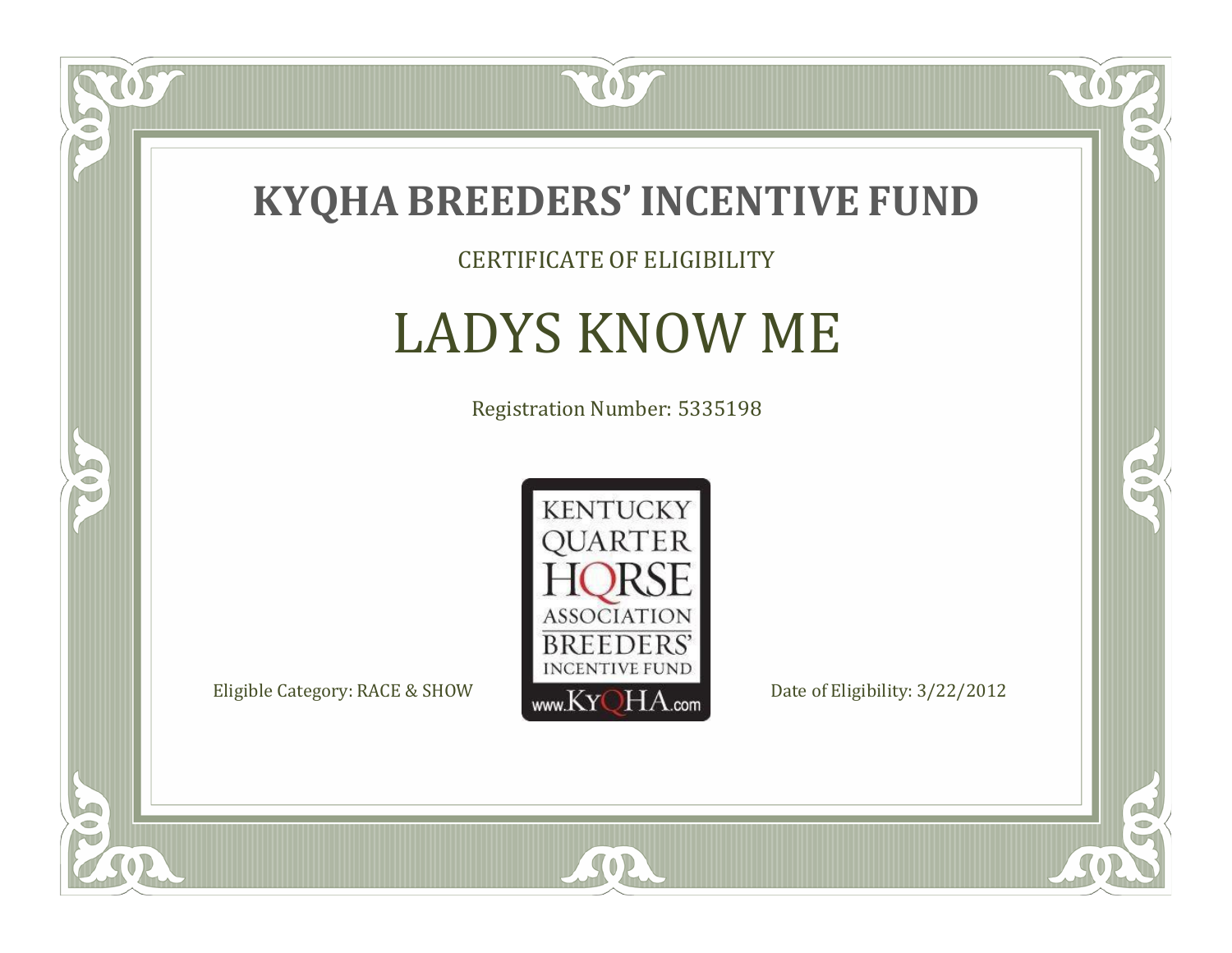

#### CERTIFICATE OF ELIGIBILITY

## LAYNTHE SCAT DOWN

Registration Number: 5303160



 $SO2$ 

CO.

 $\rightarrow$ 

 $\Box$ N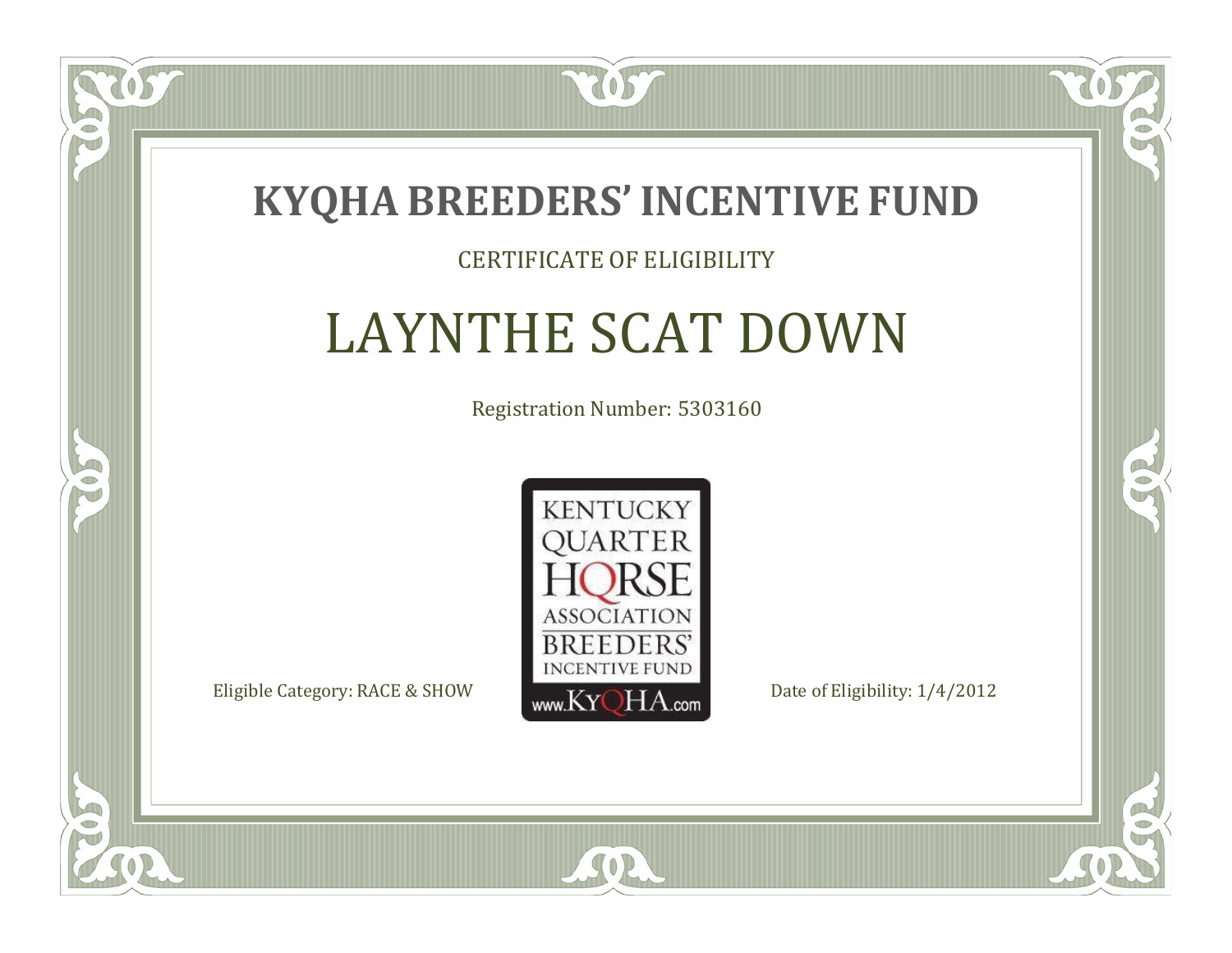

### CERTIFICATE OF ELIGIBILITY

# LEOS SHINING TICKET

Registration Number: 5392261



SOR

RO

CO.

 $\Box$ N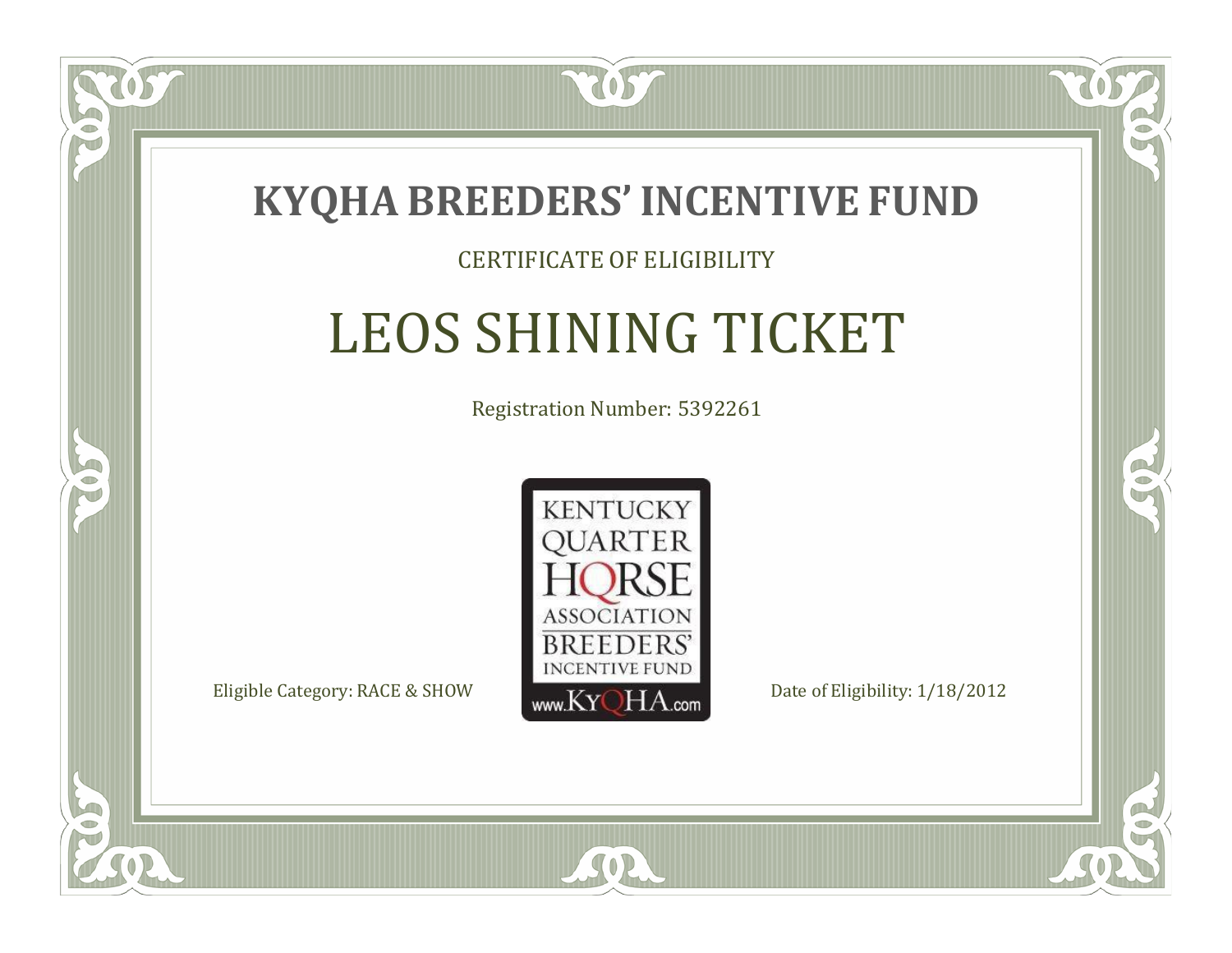

### CERTIFICATE OF ELIGIBILITY

# LIGHTFOOT BADGER

Registration Number: 5406975



SOR

RO

B

 $\blacksquare$ N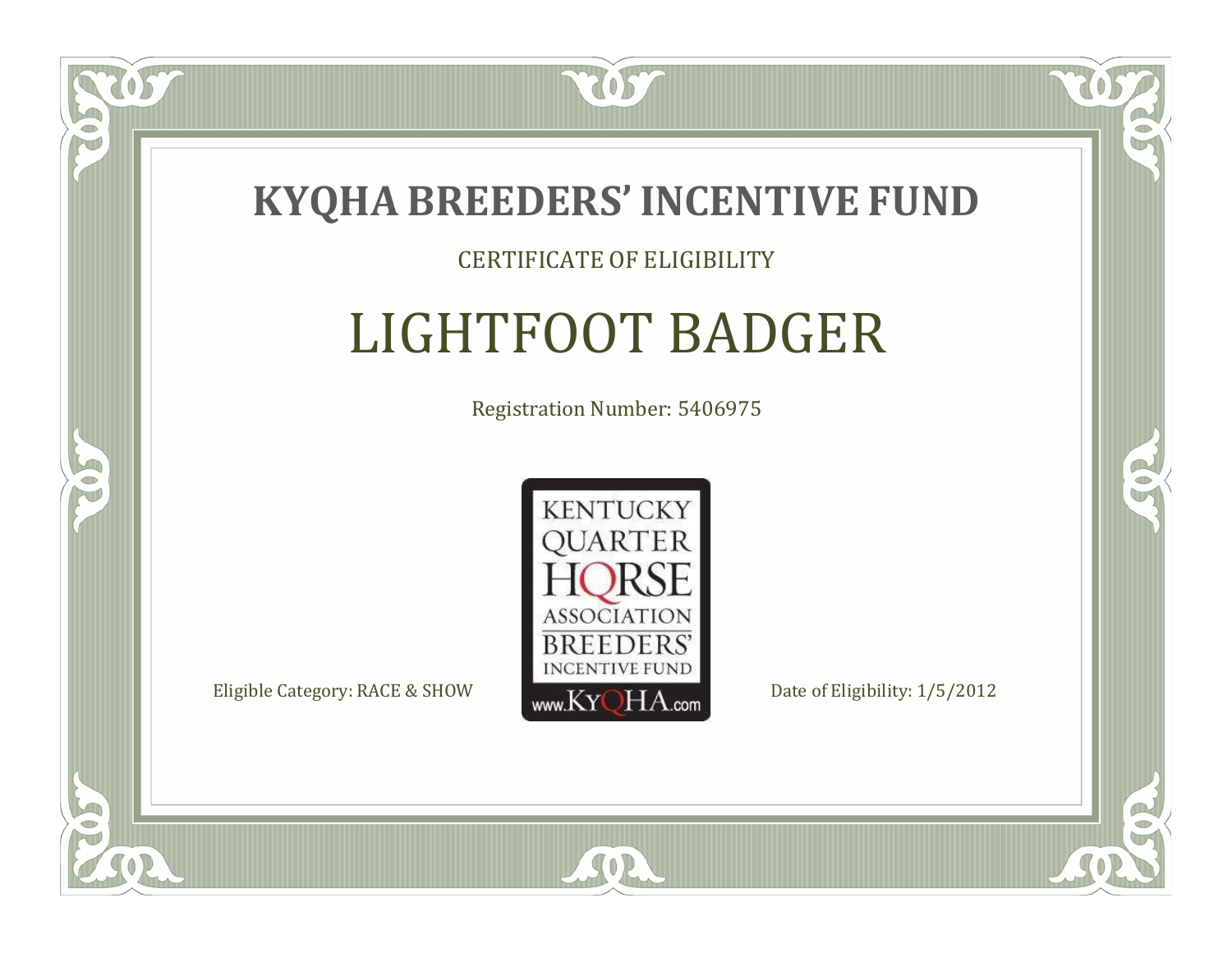

### CERTIFICATE OF ELIGIBILITY

# LIGHTNING FERRARI

Registration Number: X0698350



SOR

CO.

 $\rightarrow$ 

 $\Box$ N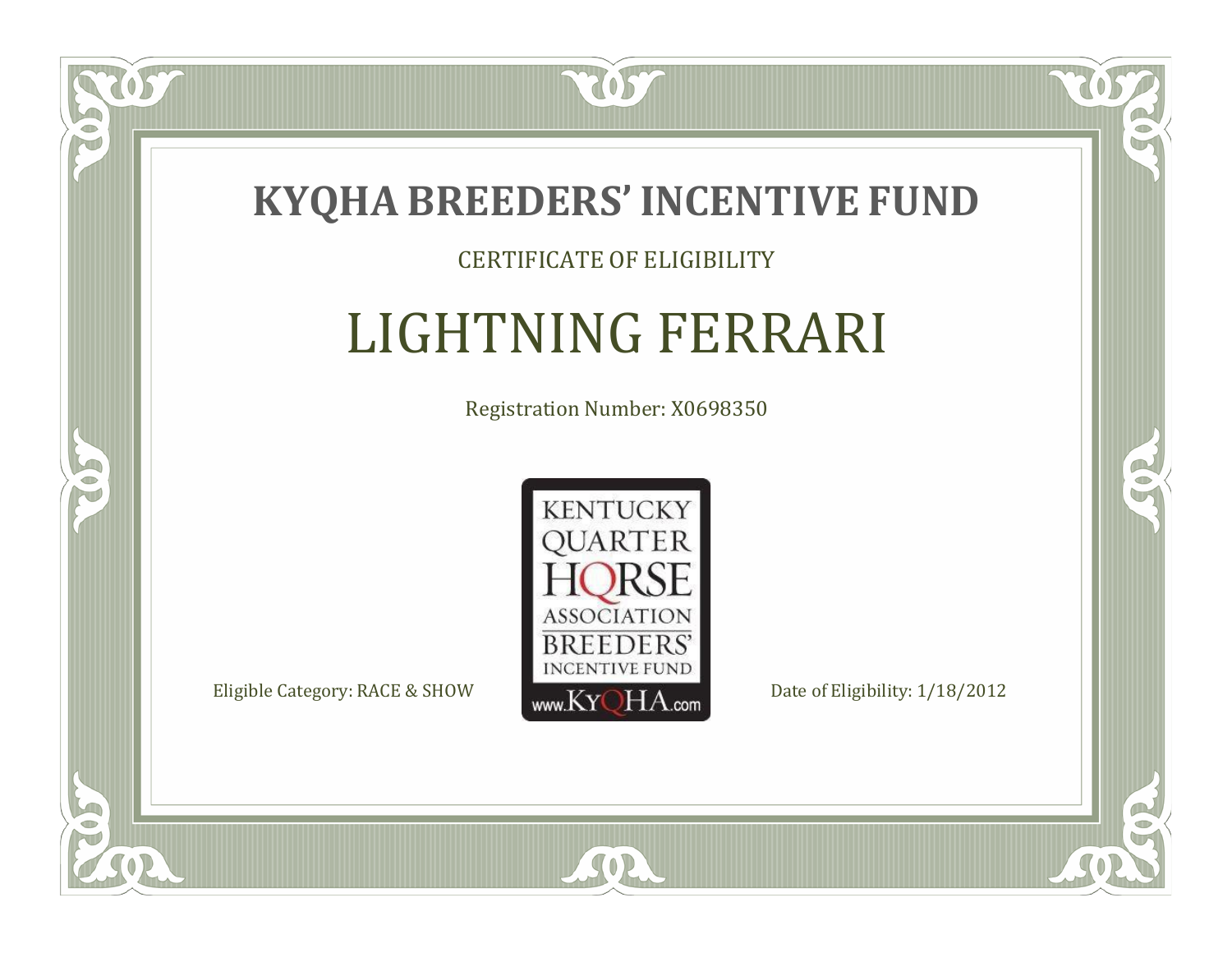

### CERTIFICATE OF ELIGIBILITY

# LIGHTNING JUNE BUG

Registration Number: X0699134



SOR

RO

B.

 $\Box$ N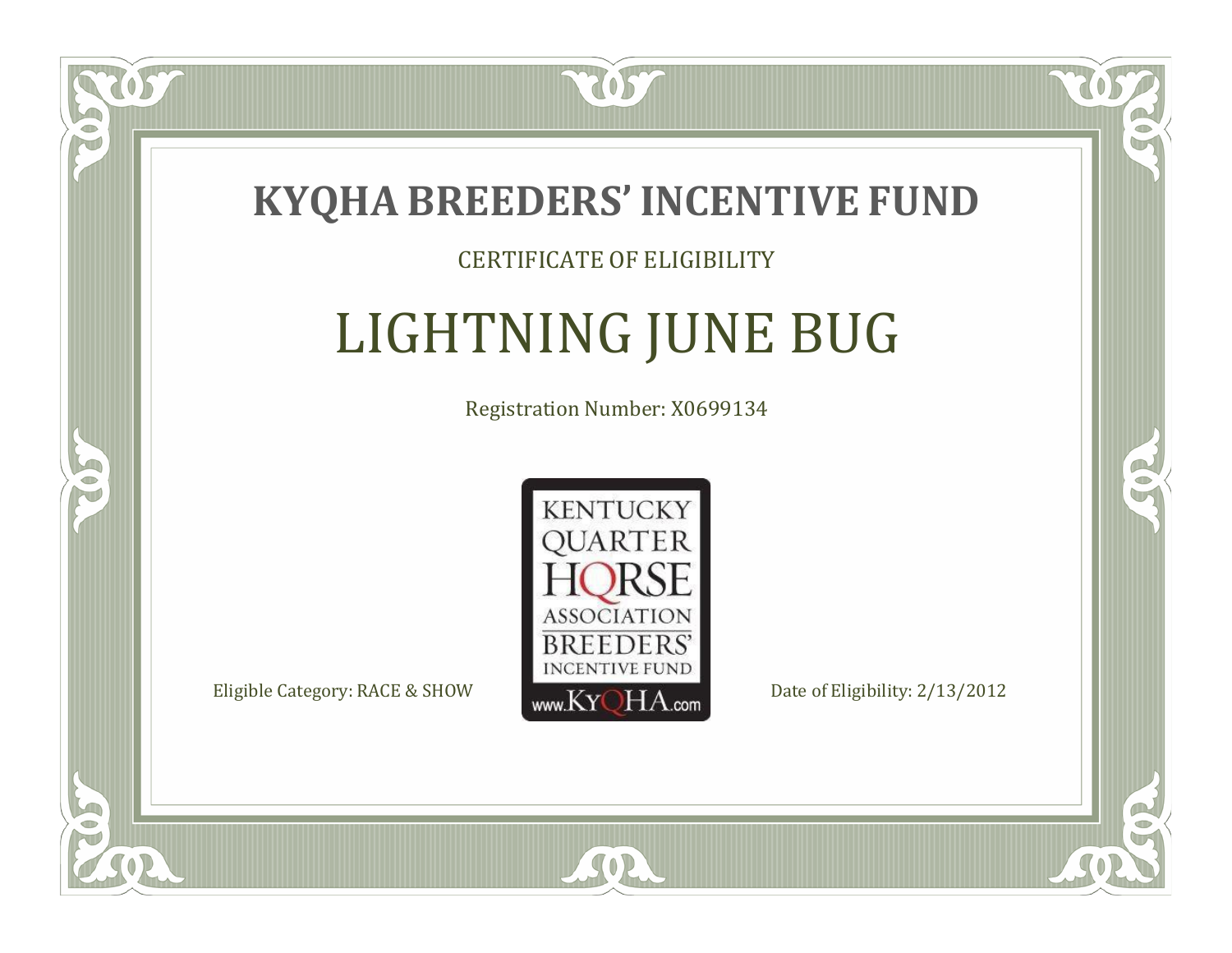

### CERTIFICATE OF ELIGIBILITY

# LIGHTNING SHADAZY

Registration Number: X0678329



SOR

RO

B

 $\blacksquare$ N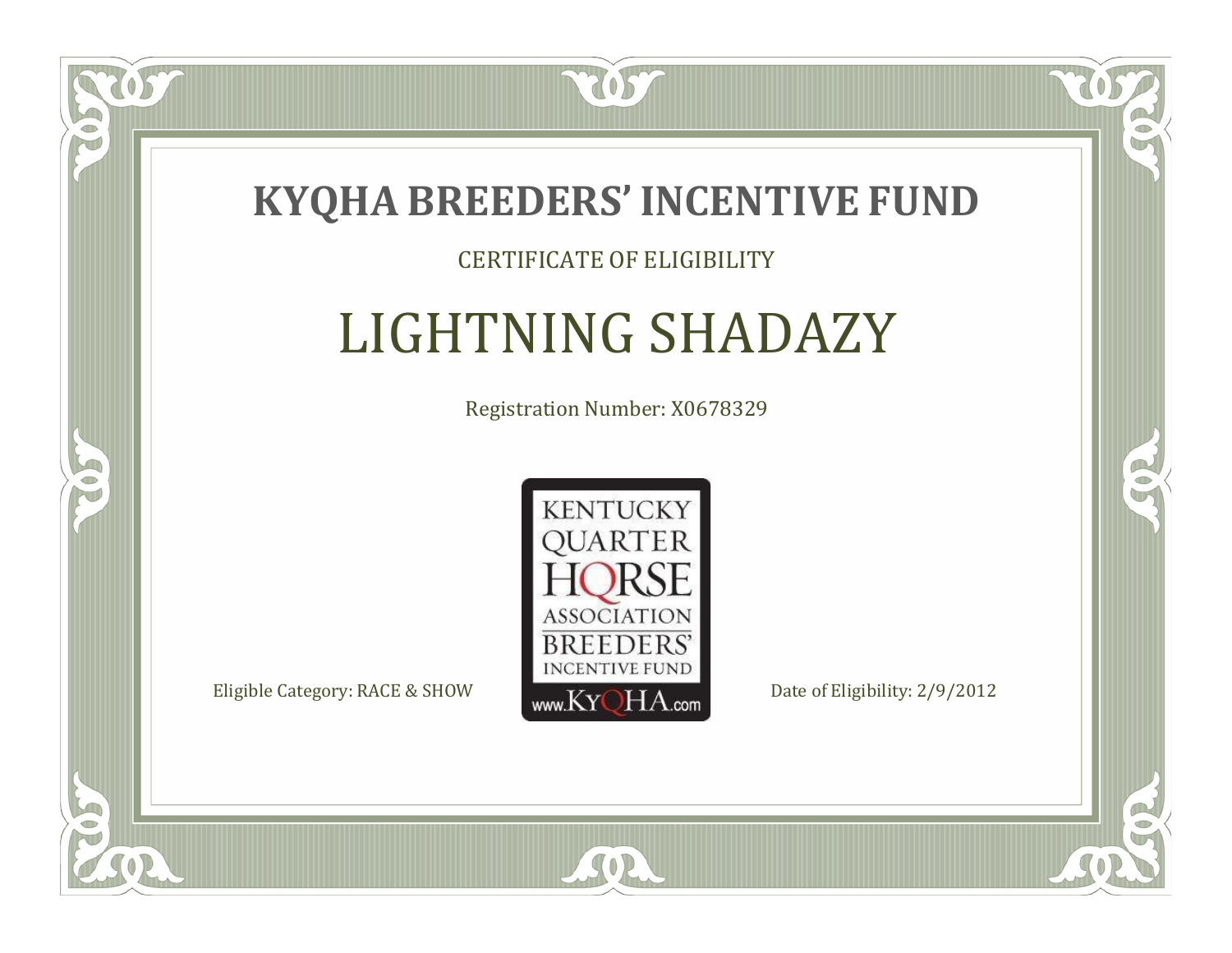

### CERTIFICATE OF ELIGIBILITY

# LIGHTNING THUNDER

Registration Number: 5475593



SOR

CO.

 $\rightarrow$ 

 $\blacksquare$ N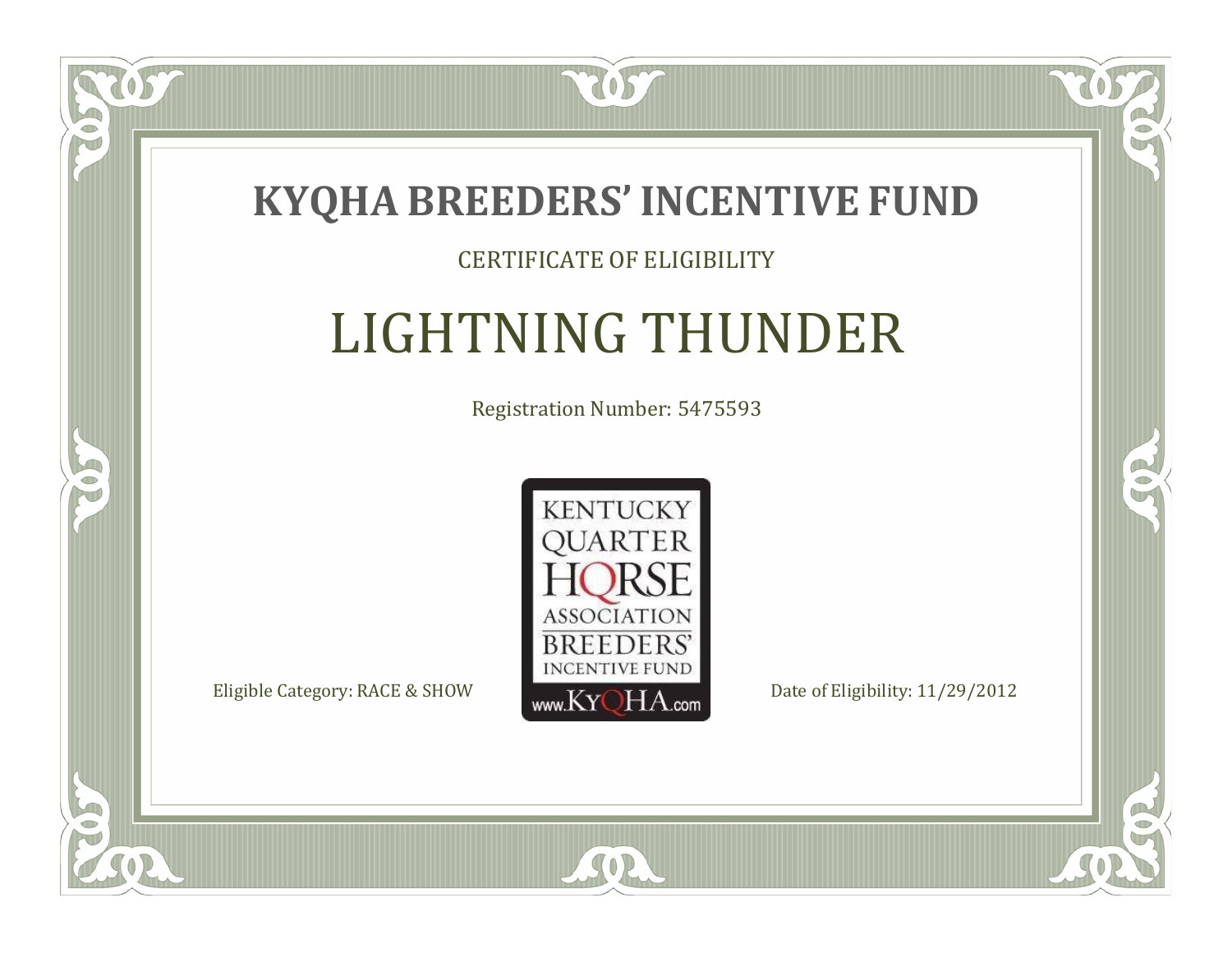

#### CERTIFICATE OF ELIGIBILITY

# LIL ROSIE LIGHTNING

Registration Number: 5303157



SOR

CO.

B

 $\blacksquare$ N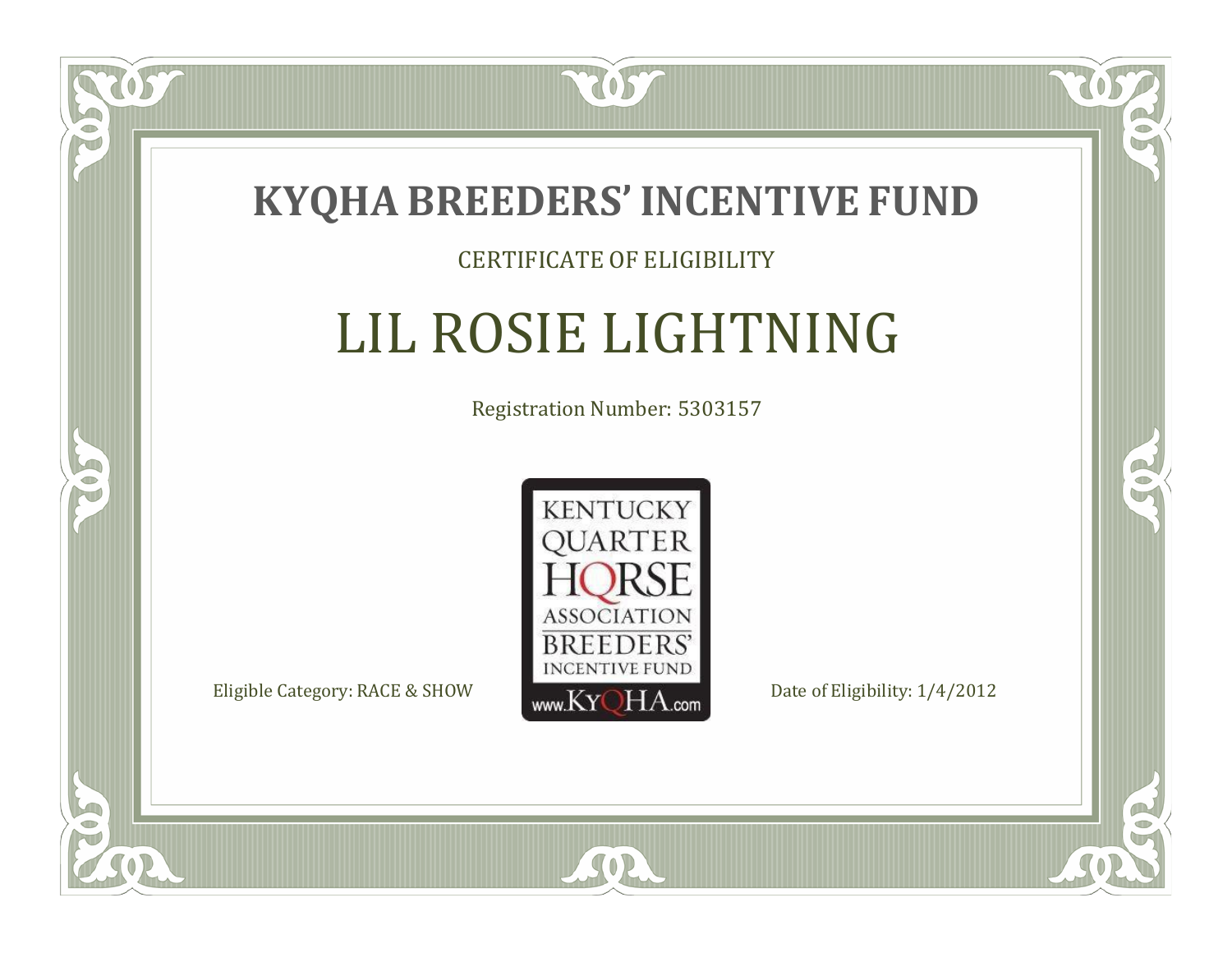

#### CERTIFICATE OF ELIGIBILITY

# LIPSTICK AND HEELS

Registration Number: 5447562



 $SO2$ 

CO.

 $\rightarrow$ 

 $\Box$ N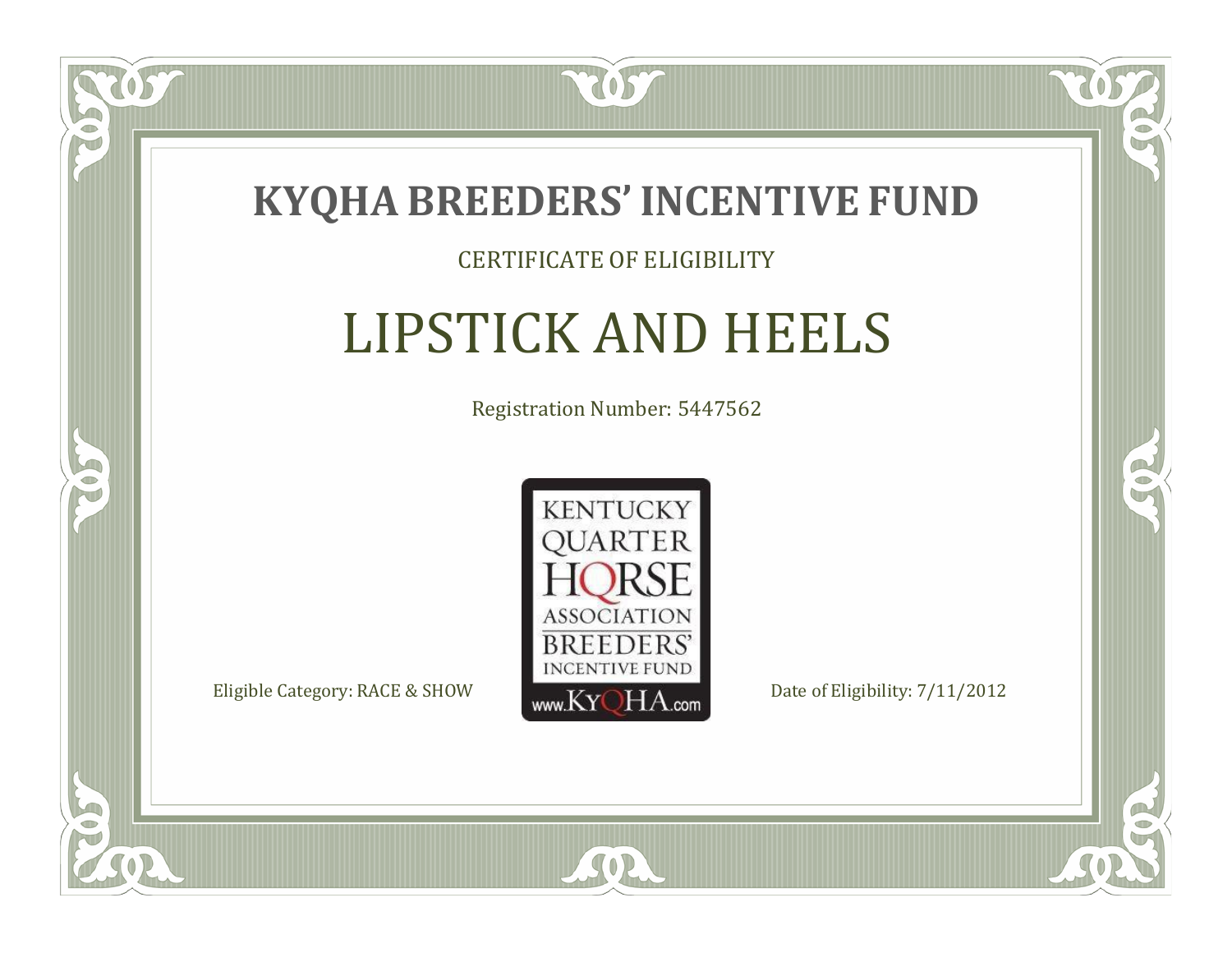

 $\delta S$ 

 $\Box$ N

5

#### CERTIFICATE OF ELIGIBILITY

# LUKIN FOR MY IRONS

Registration Number: X0702254



SOR

CO.

 $\rightarrow$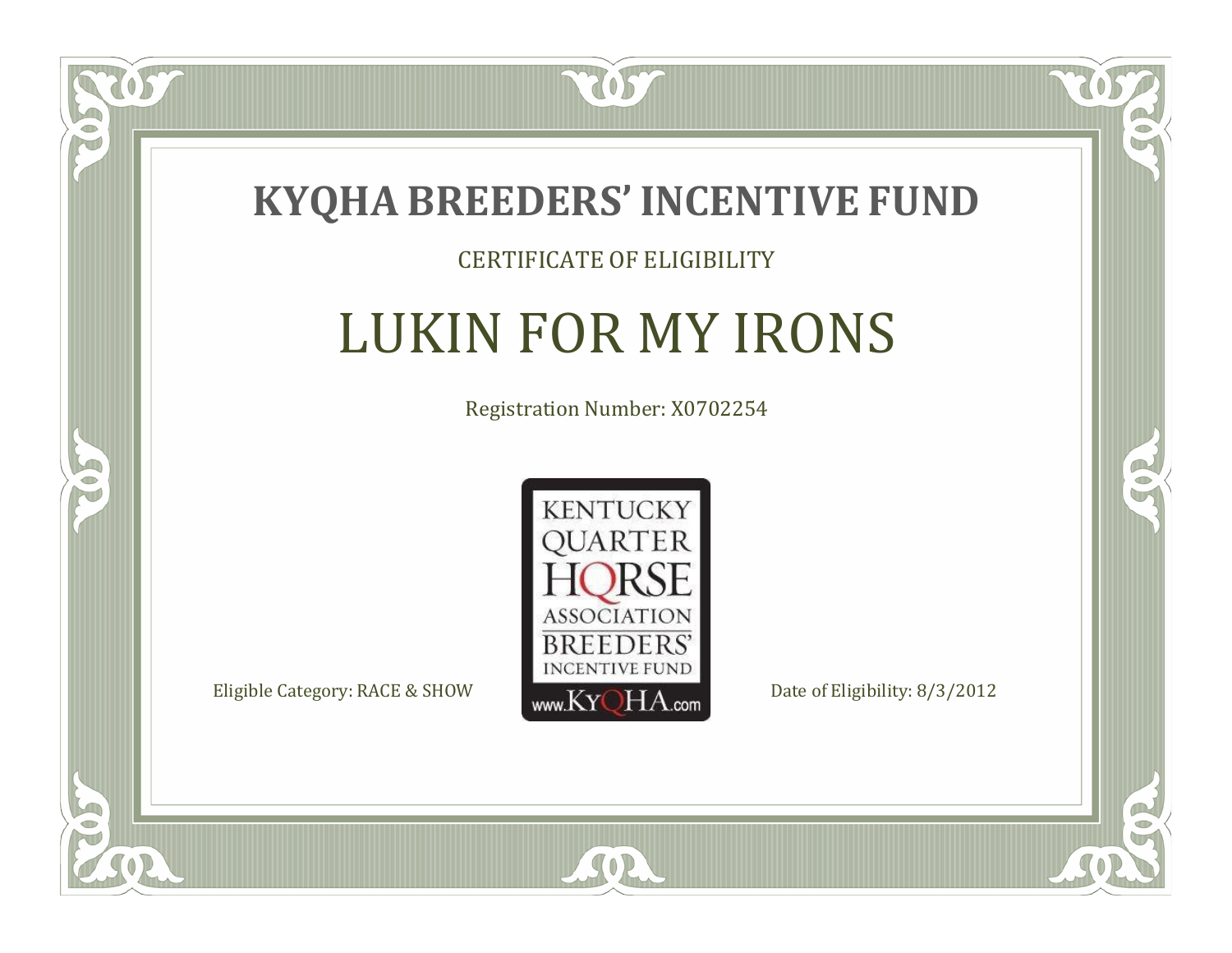

#### CERTIFICATE OF ELIGIBILITY

## MAKE N LIGHTNING

Registration Number: 4974999



SOR

 $\mathbb{R}$ 

 $\rightarrow$ 

057

 $\bullet$ NU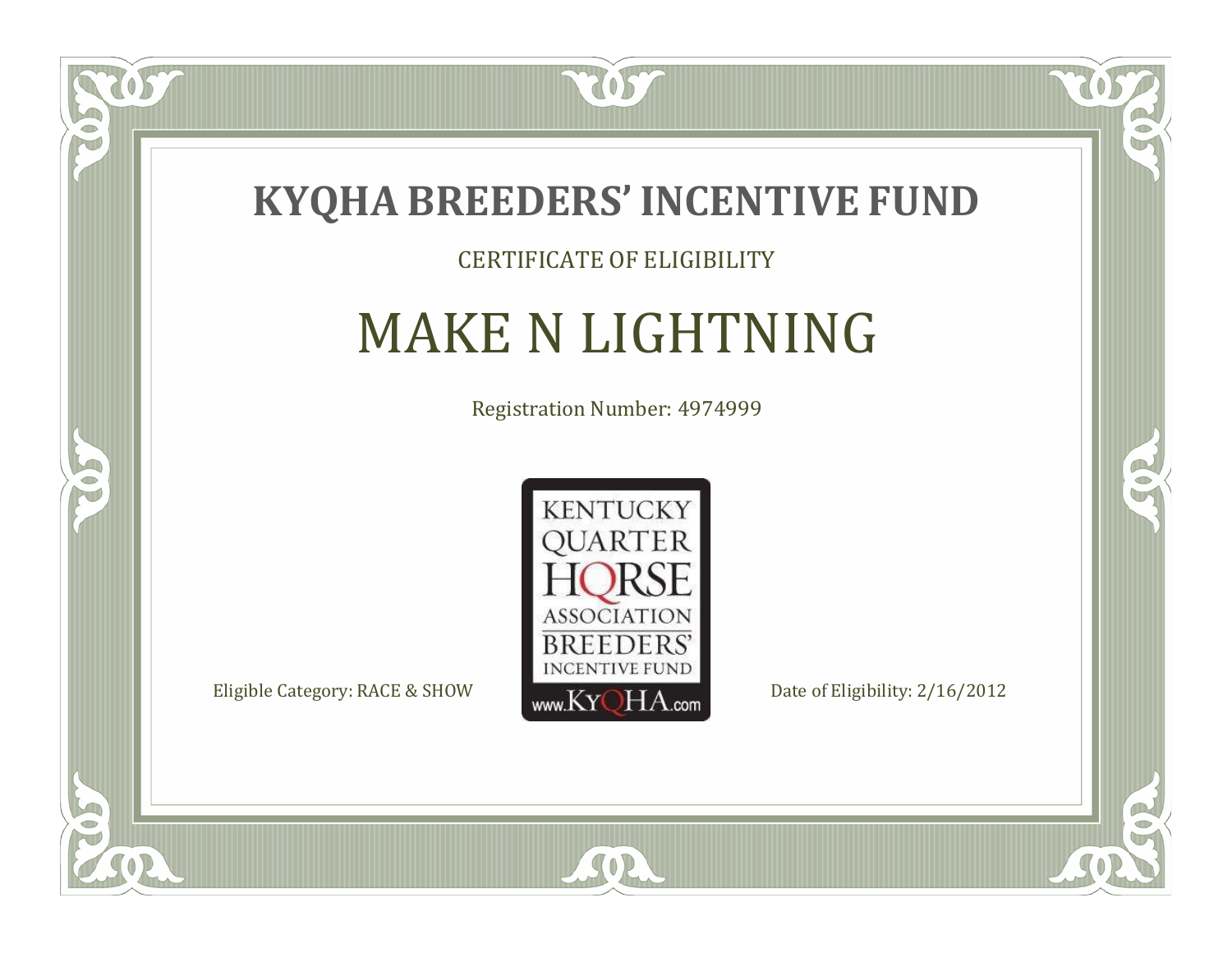### **KYQHA BREEDERS'INCENTIVE FUND**

7057

### CERTIFICATE OF ELIGIBILITY

# MARGARITA INVITATION

Registration Number: 5423092



SOR

CO.

 $\rightarrow$ 

 $\blacksquare$ N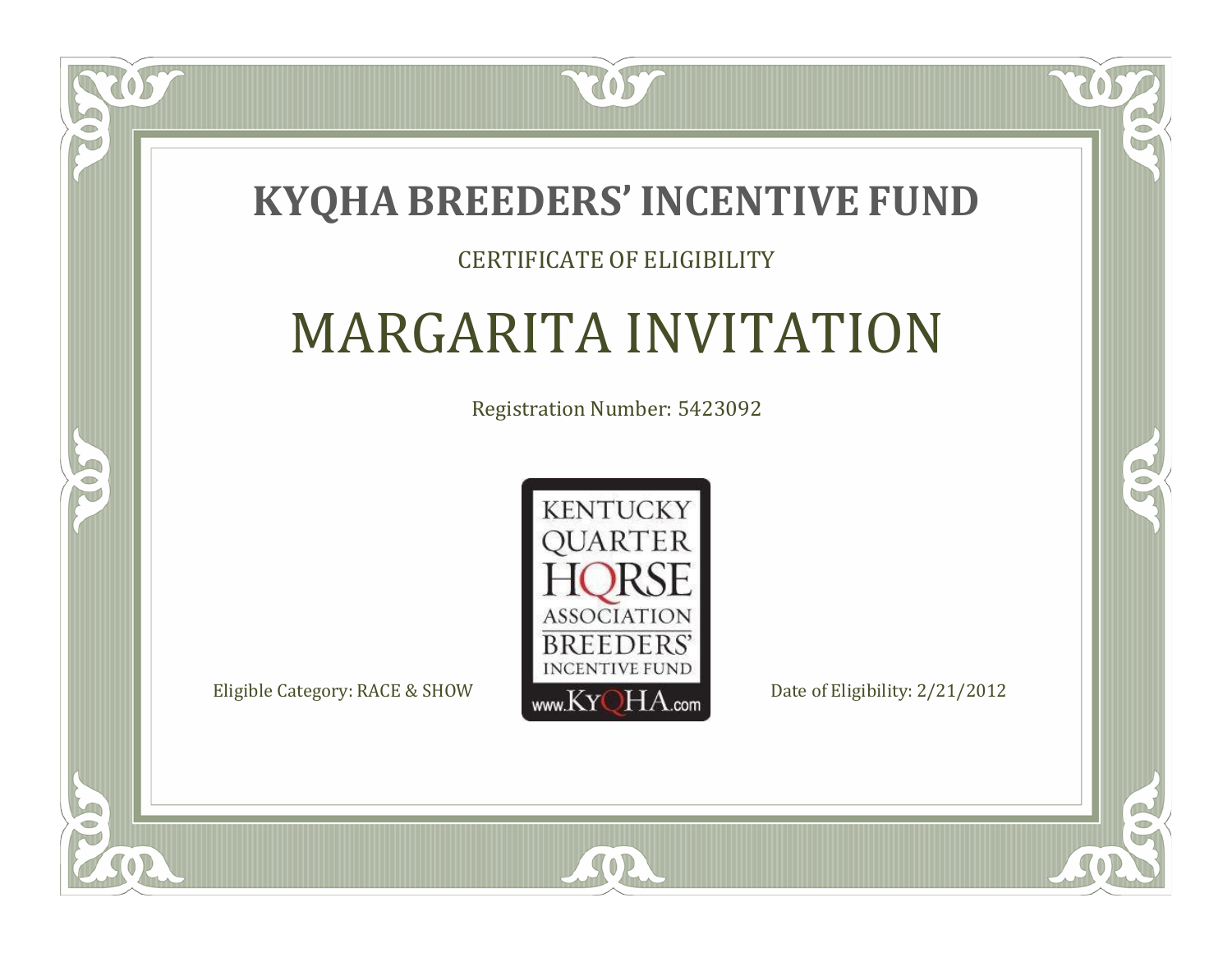

### CERTIFICATE OF ELIGIBILITY

# MARGARITAS FOR ALL

Registration Number: 5444045



SOR

CO.

B

 $\Box$ N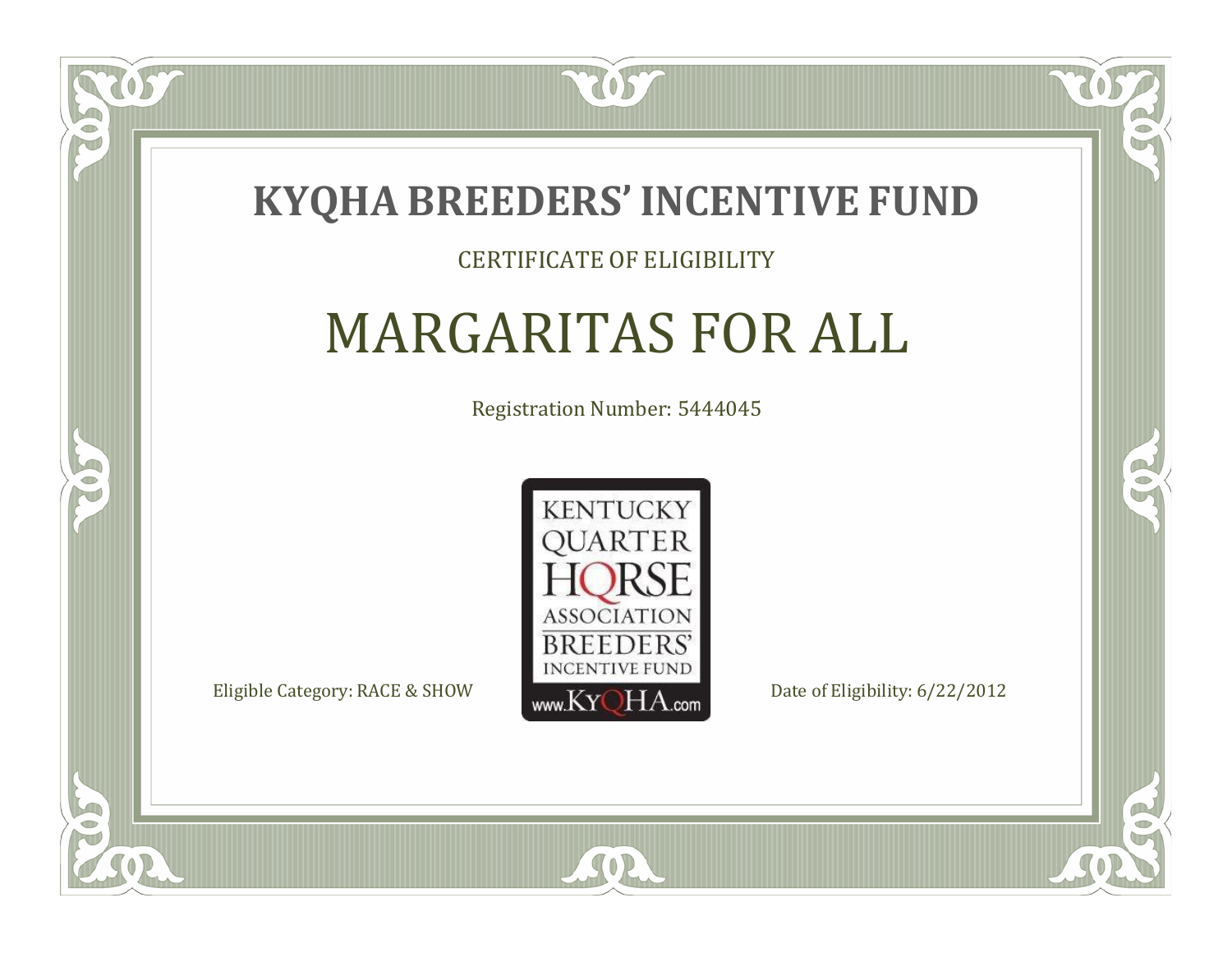

### CERTIFICATE OF ELIGIBILITY

# MARTINIS LUCKY RUN 7

Registration Number: 5466826



SOR

CO.

 $\rightarrow$ 

 $\blacksquare$ N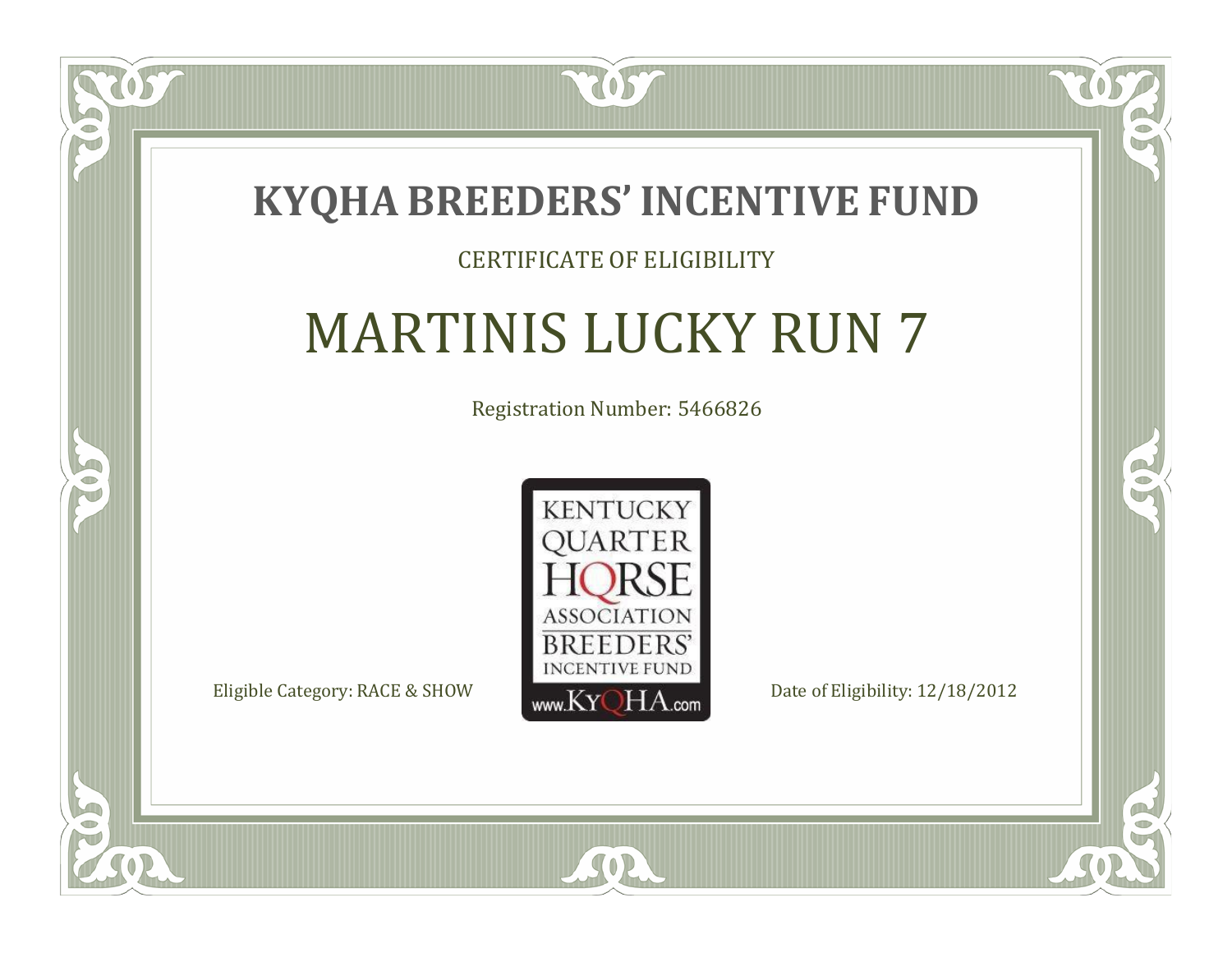

### CERTIFICATE OF ELIGIBILITY

## MILLION DOLLAR COCOA

Registration Number: 5426851



SOR

RO

A.

 $\blacksquare$ N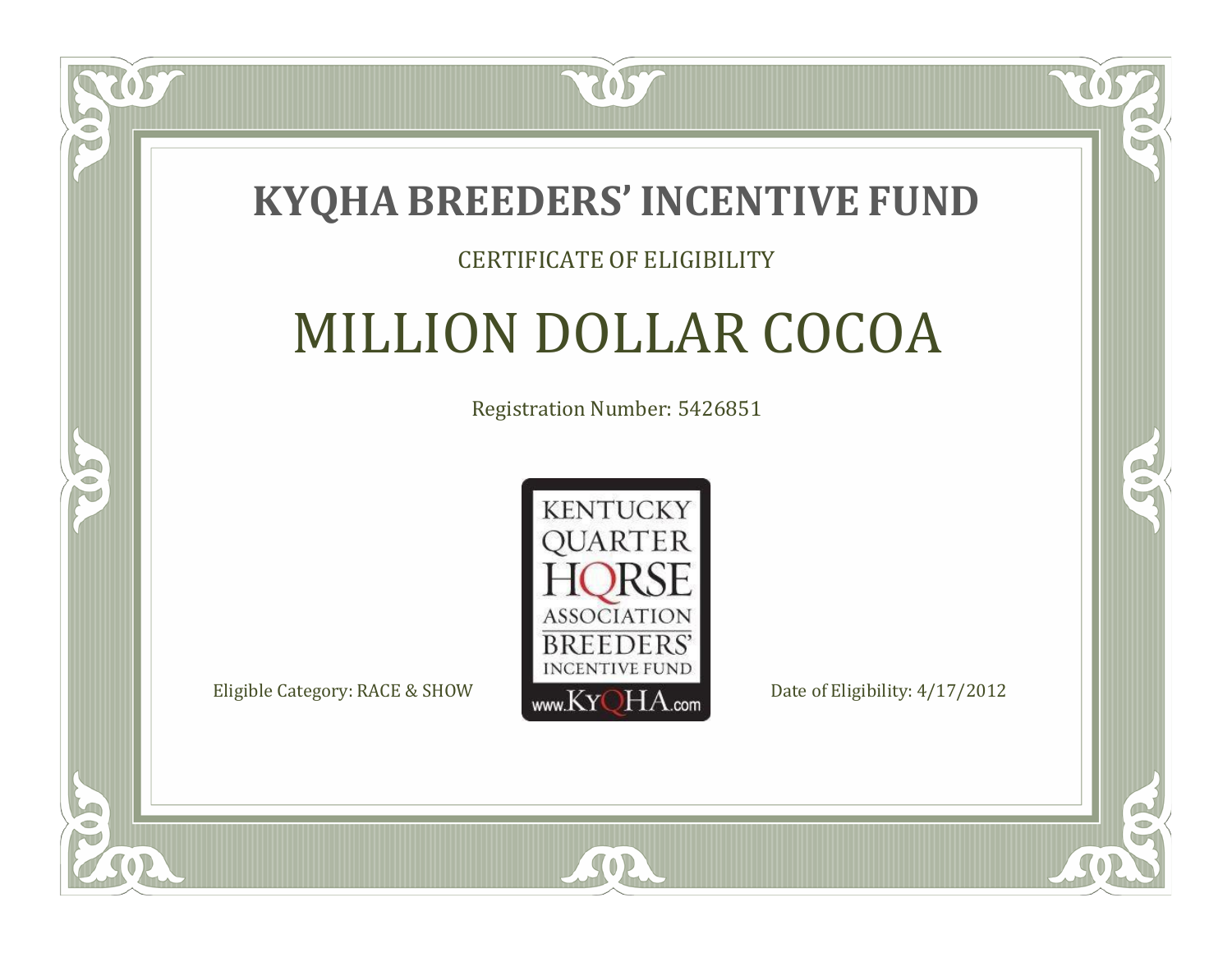

### CERTIFICATE OF ELIGIBILITY

# MISS LOVELY LILLY

Registration Number: 5403311



SOR

CO.

 $\rightarrow$ 

US

 $\Box$ N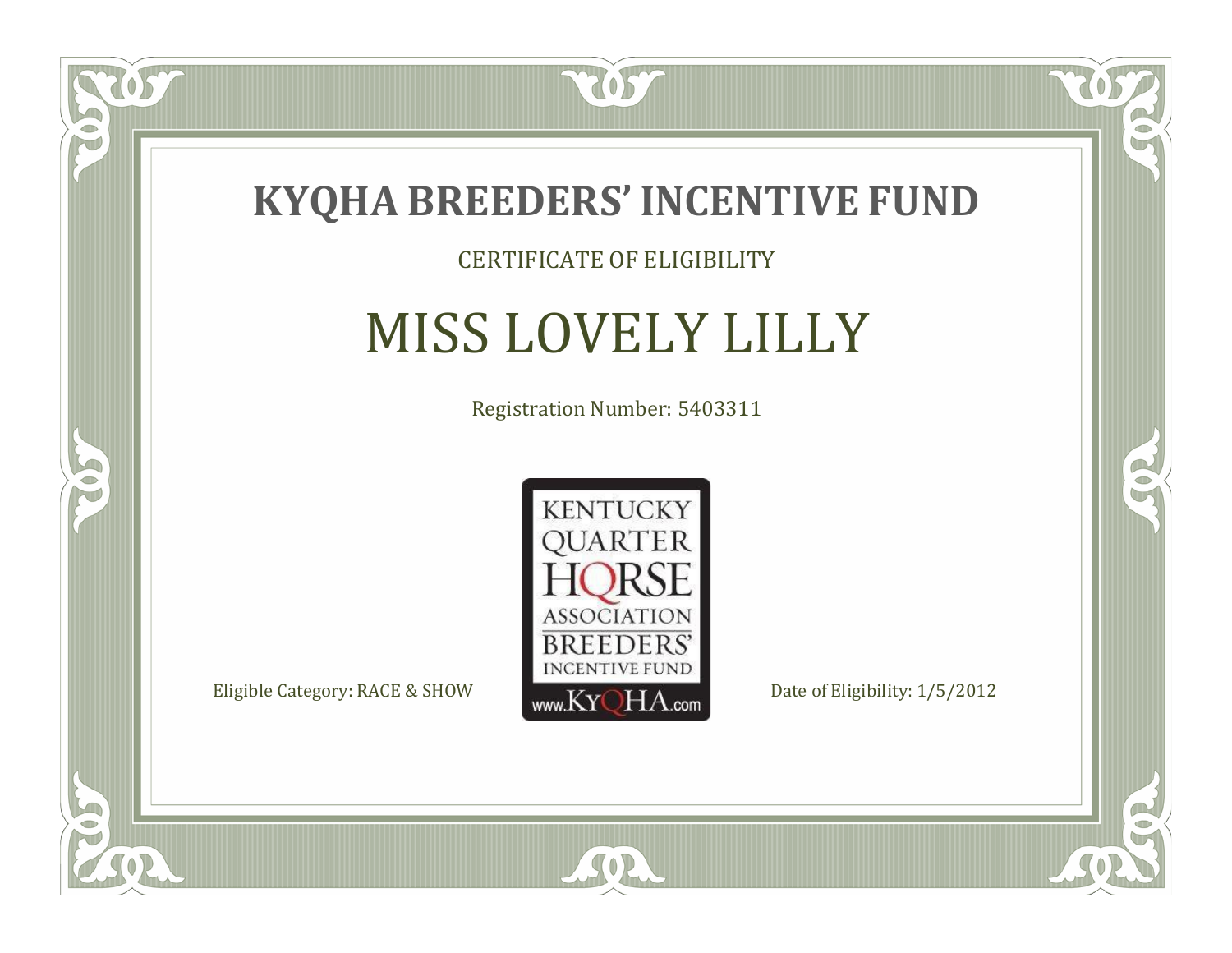

### CERTIFICATE OF ELIGIBILITY

# MISS SUN TAN CITY

Registration Number: 5428389



 $SO2$ 

CO.

 $\rightarrow$ 

 $\Box$ N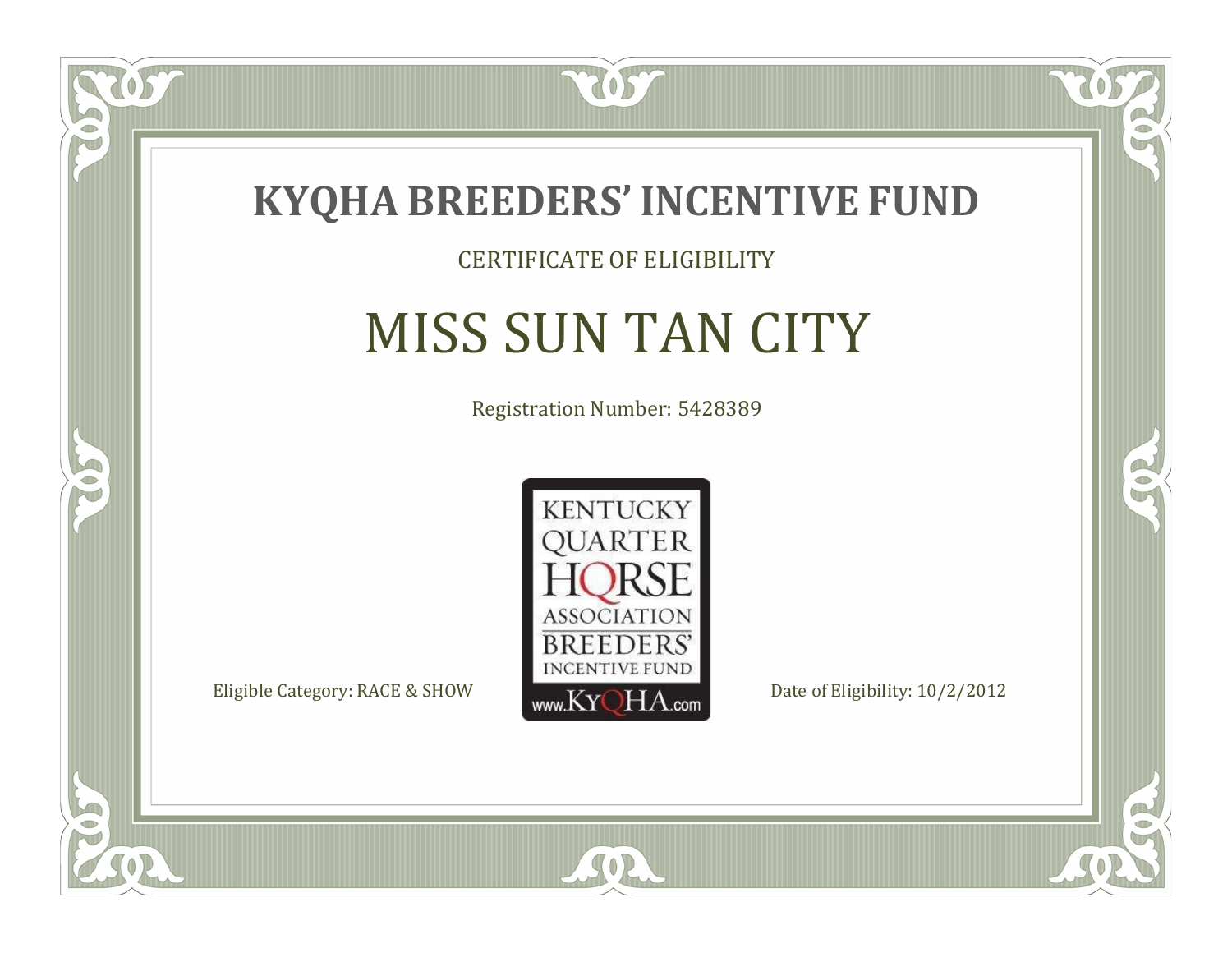

#### CERTIFICATE OF ELIGIBILITY

# MIZ CAROLINA PNE

Registration Number: 5383960



SOR

CO.

 $\rightarrow$ 

 $\Box$ NU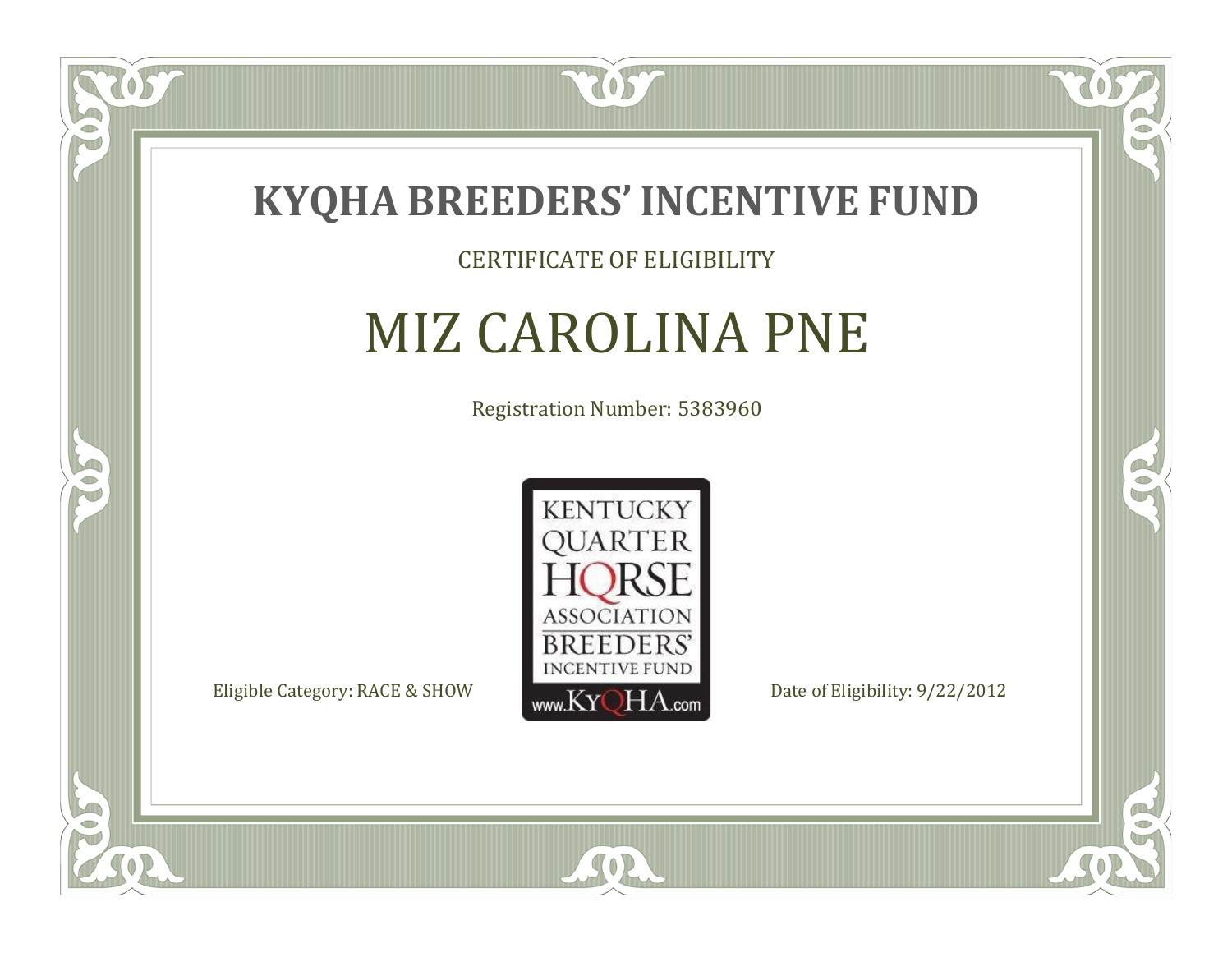

#### CERTIFICATE OF ELIGIBILITY

# MOMA KNOS IM GOOD

Registration Number: 5474099



CO.

CO.

 $\Box$ N

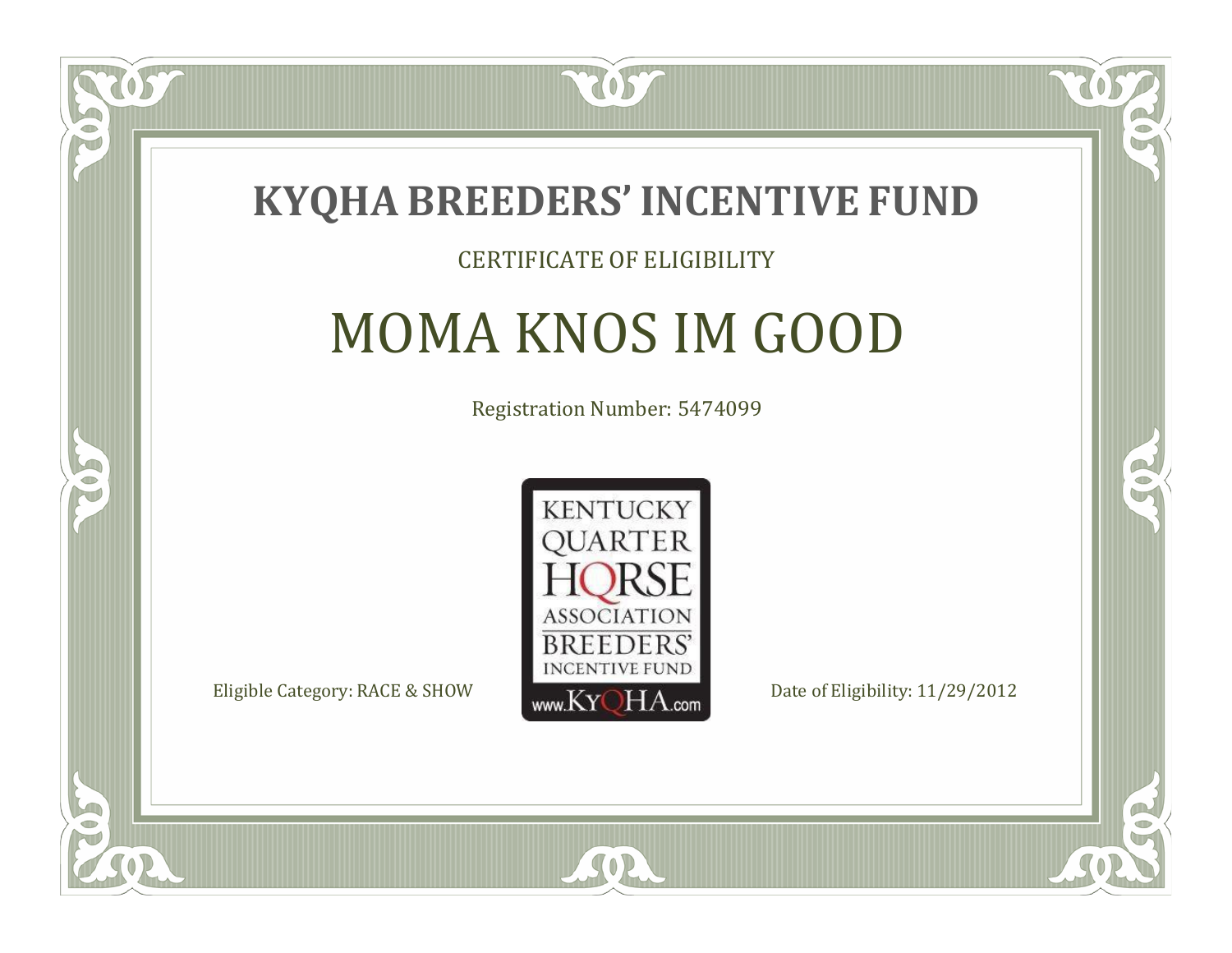

### CERTIFICATE OF ELIGIBILITY

# MONEY MAKIN HONOR

Registration Number: 5398329



SOR

CO.

 $\rightarrow$ 

 $\blacksquare$ N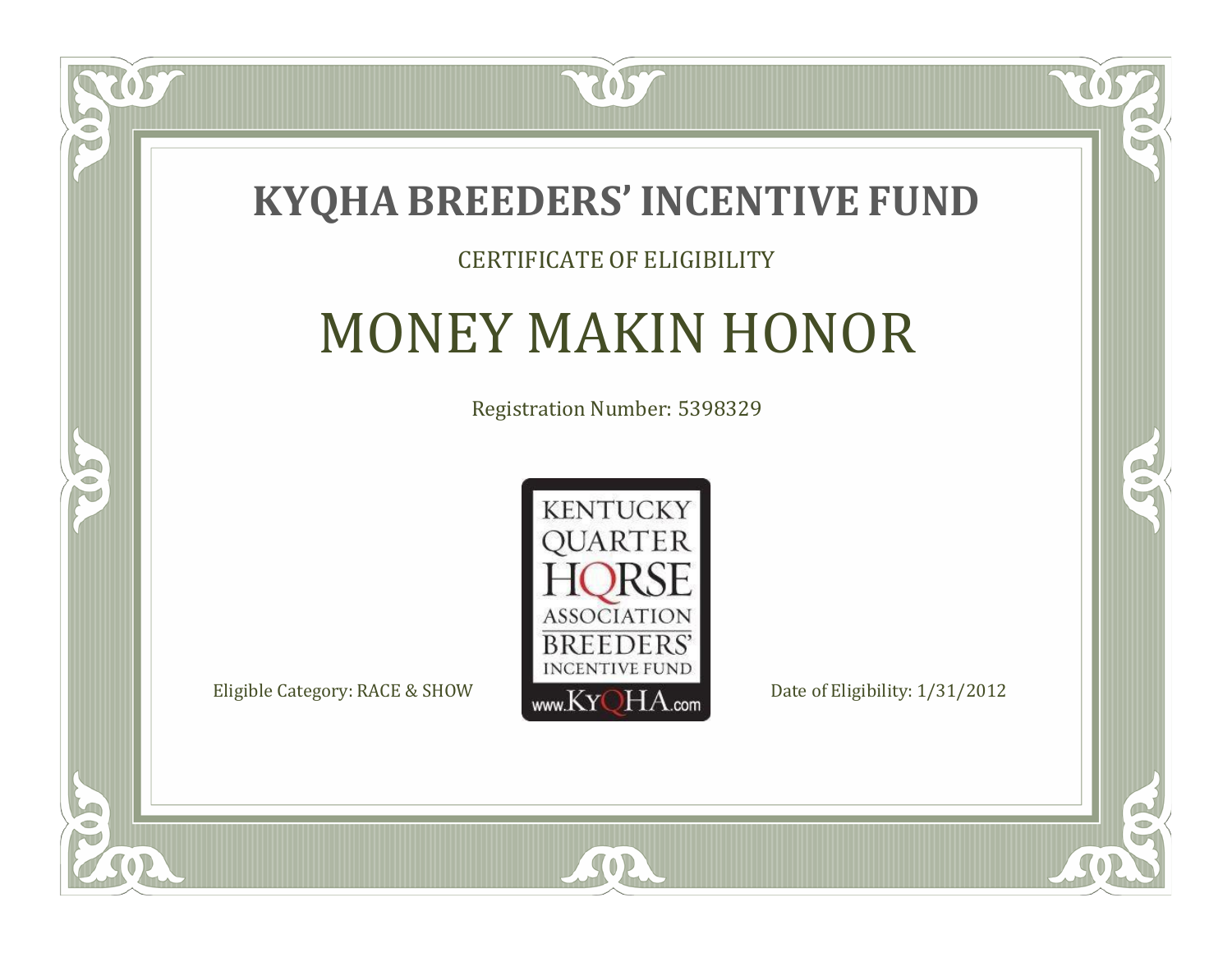

CERTIFICATE OF ELIGIBILITY

# MONEY TALKS

Registration Number: 5392291



SOR

 $\mathbb{R}$ 

 $\mathbb{R}^2$ 

 $\overline{OS}$ 

 $\bullet$ N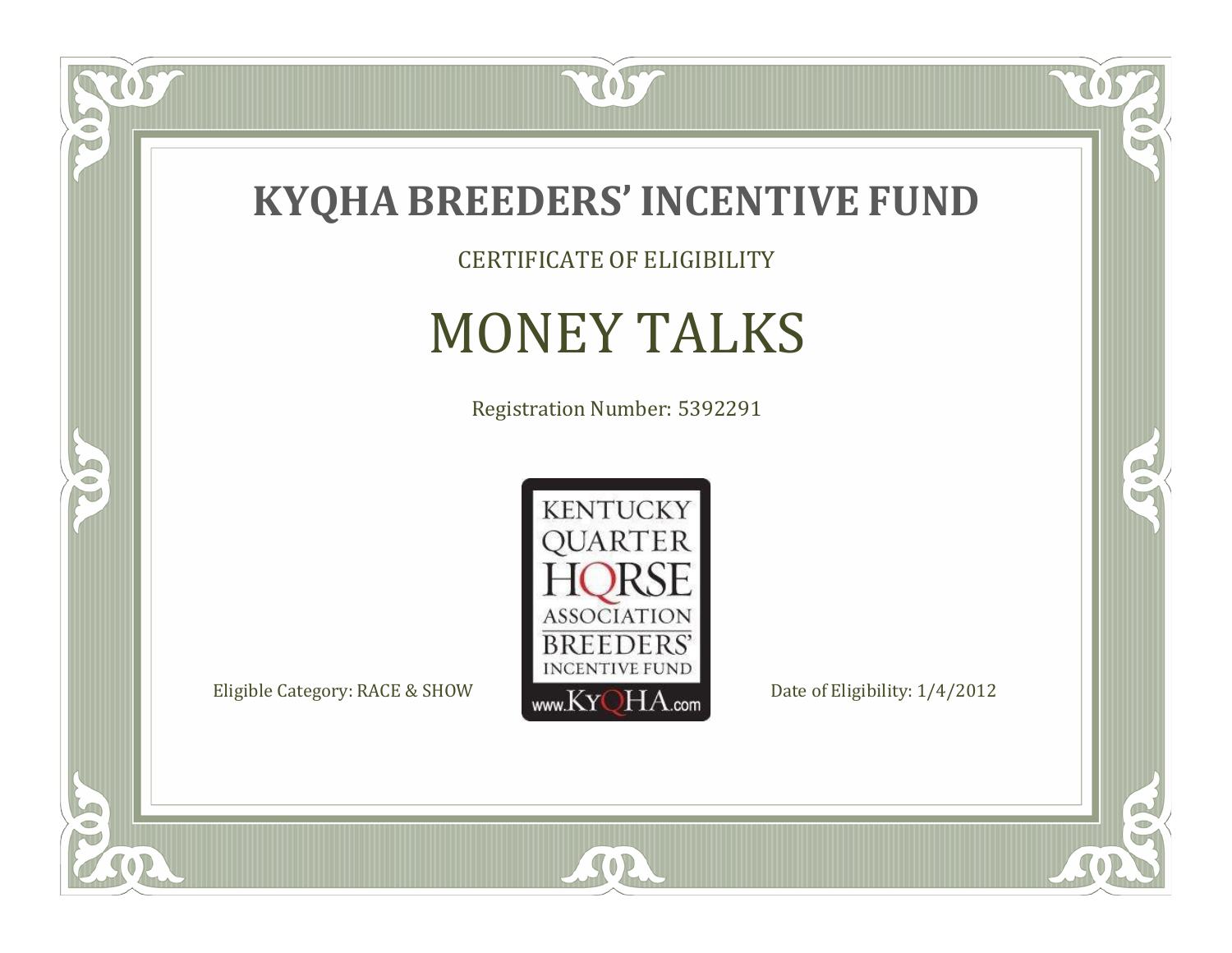

CERTIFICATE OF ELIGIBILITY

## MONICA SAMILLE

Registration Number: X0698058



SOR

CO.

 $\rightarrow$ 

OS

 $\Box$ NU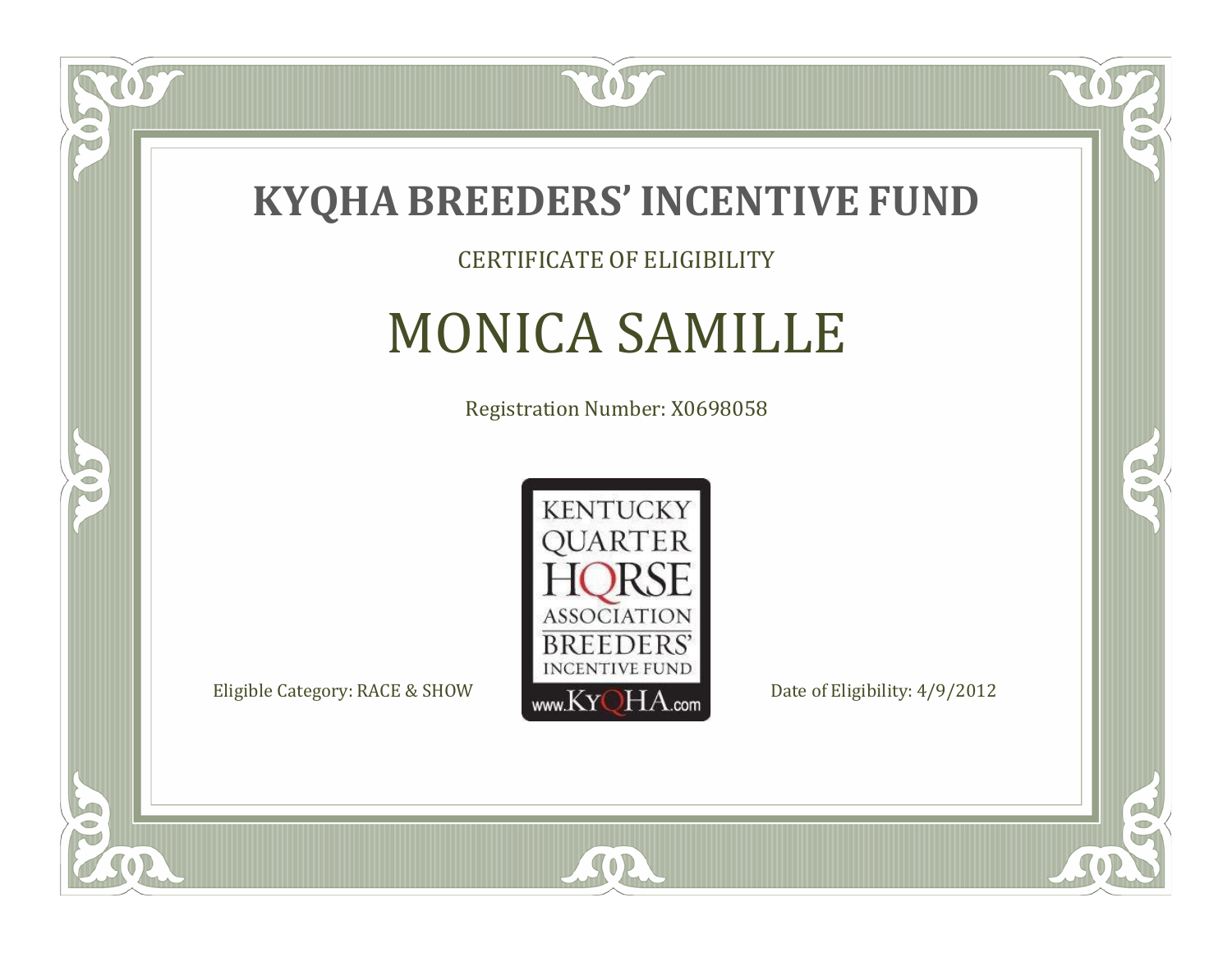

#### CERTIFICATE OF ELIGIBILITY

# MOONLITE GRAHAM

Registration Number: 5375578



CO.

 $\rightarrow$ 

 $\Box$ NU

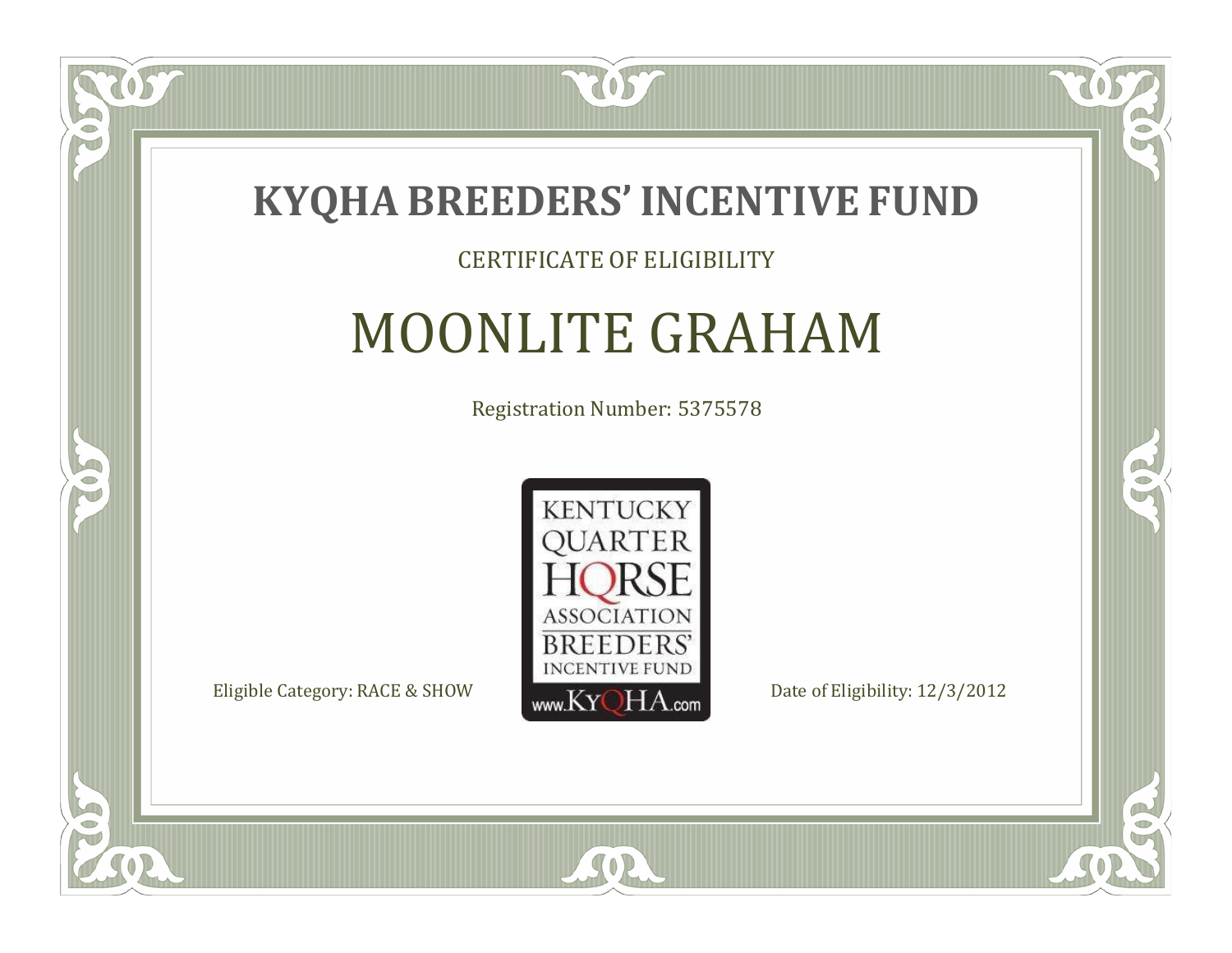

#### CERTIFICATE OF ELIGIBILITY

### MOVES LIKE BADGER

Registration Number: 5480803



SOR

CO.

B

 $\Box$ N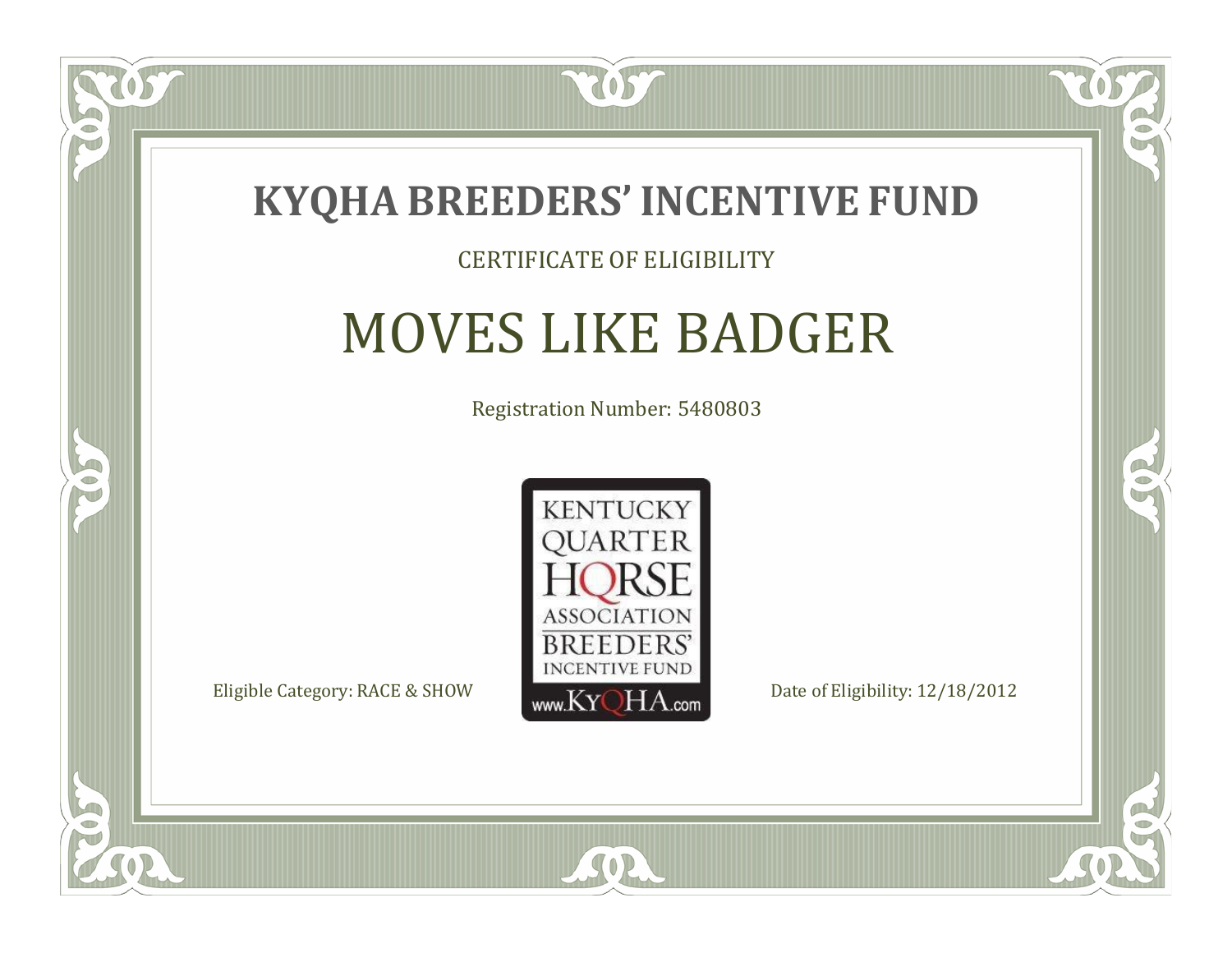

#### CERTIFICATE OF ELIGIBILITY

# MR GOOD BARS PAYDAY

Registration Number: 5409116



SOR

RO

P.

 $\Box$ N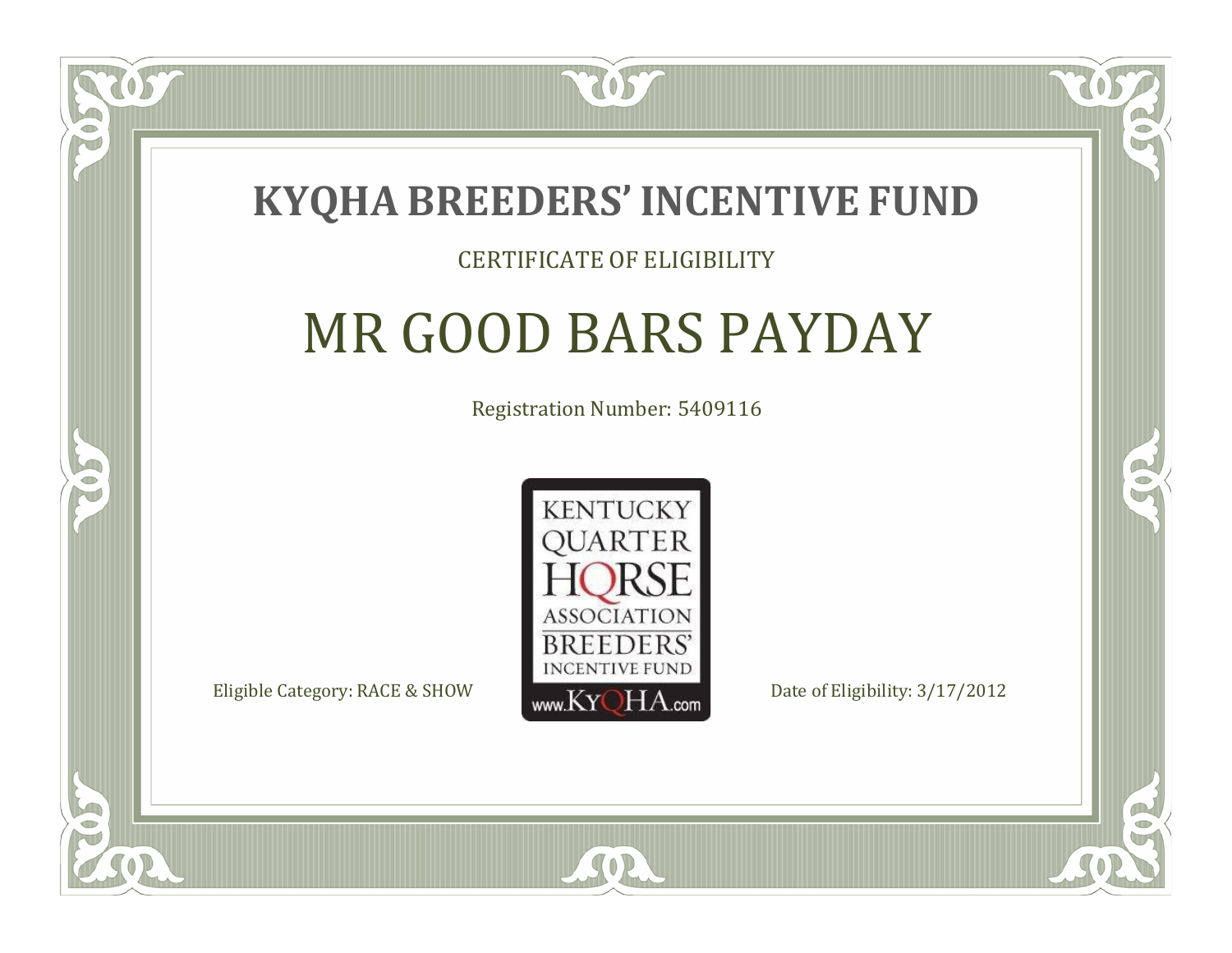

#### CERTIFICATE OF ELIGIBILITY

### MR M AND M PEPPER

Registration Number: 5444376



SOR

 $\Box$ N

5

CO.

B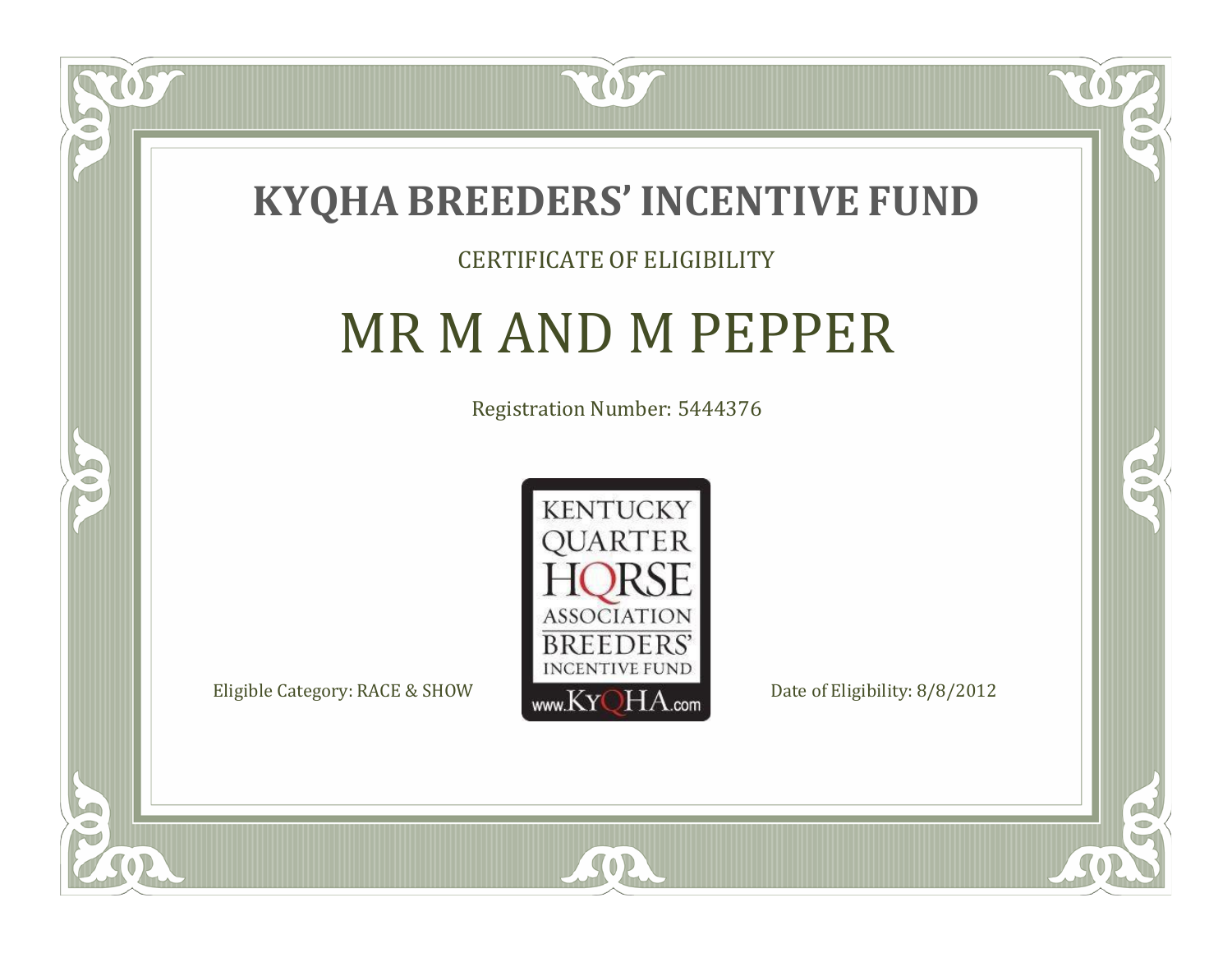

### CERTIFICATE OF ELIGIBILITY

# MR STREAKIN CHROME

Registration Number: 5456777



 $SO2$ 

 $\blacksquare$ N

5

CO.

 $\rightarrow$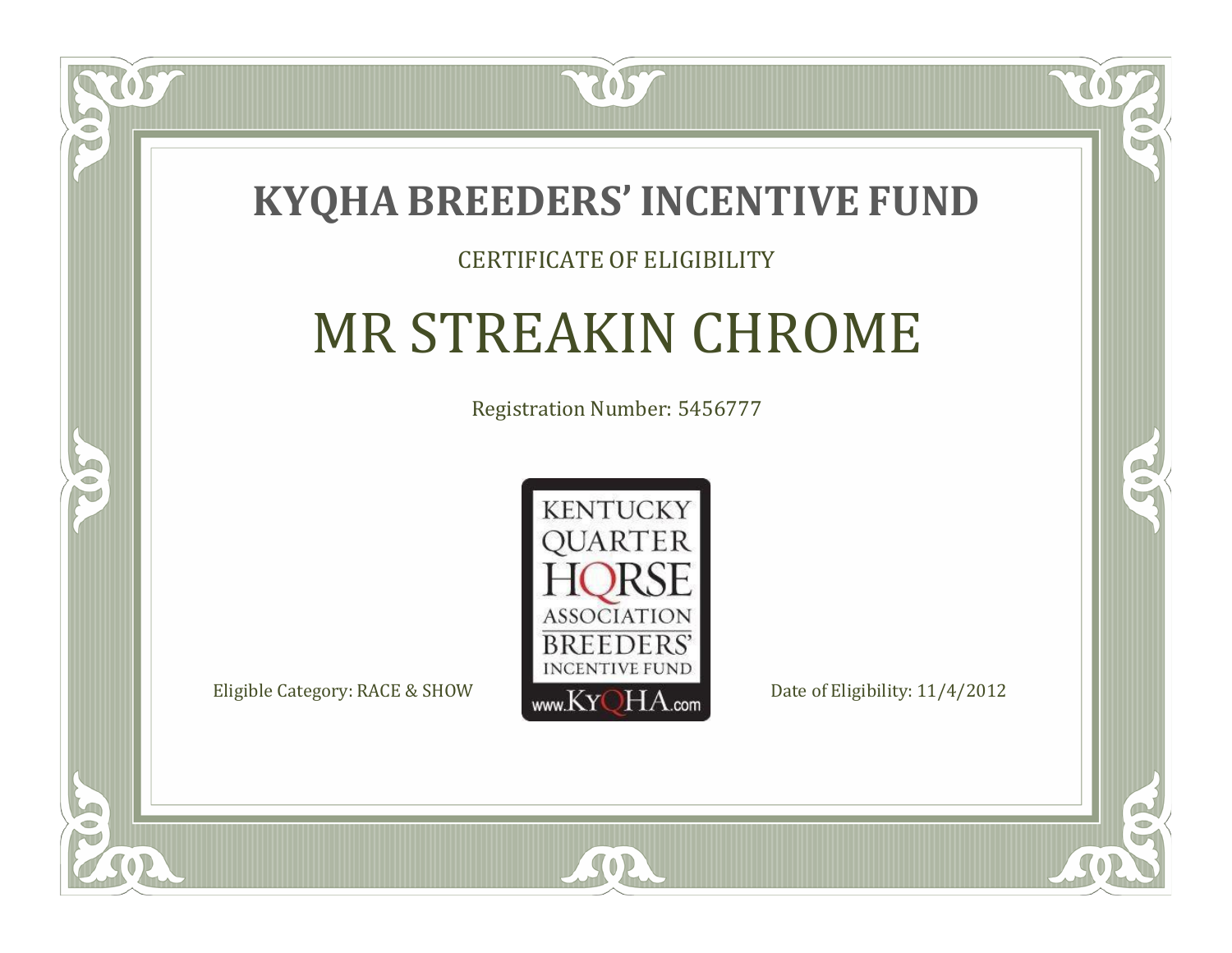

#### CERTIFICATE OF ELIGIBILITY

# MUCHACHA PRISSY

Registration Number: X0697722



SOR

CO.

 $\rightarrow$ 

 $\delta S$ 

 $\Box$ NU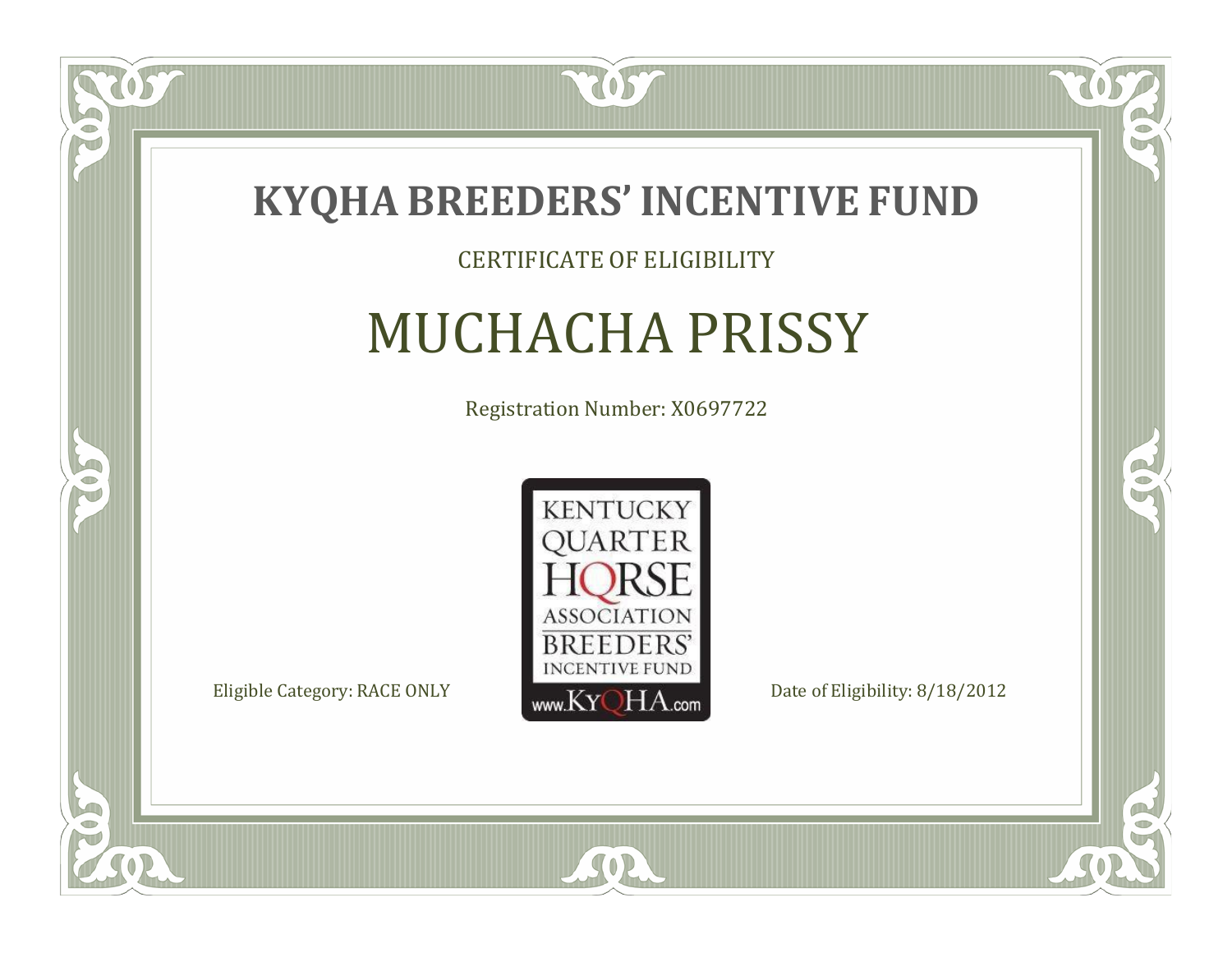

### CERTIFICATE OF ELIGIBILITY

# MY INVITATIONS R HOT

Registration Number: 5436153



SOR

CO.

 $\rightarrow$ 

 $\blacksquare$ N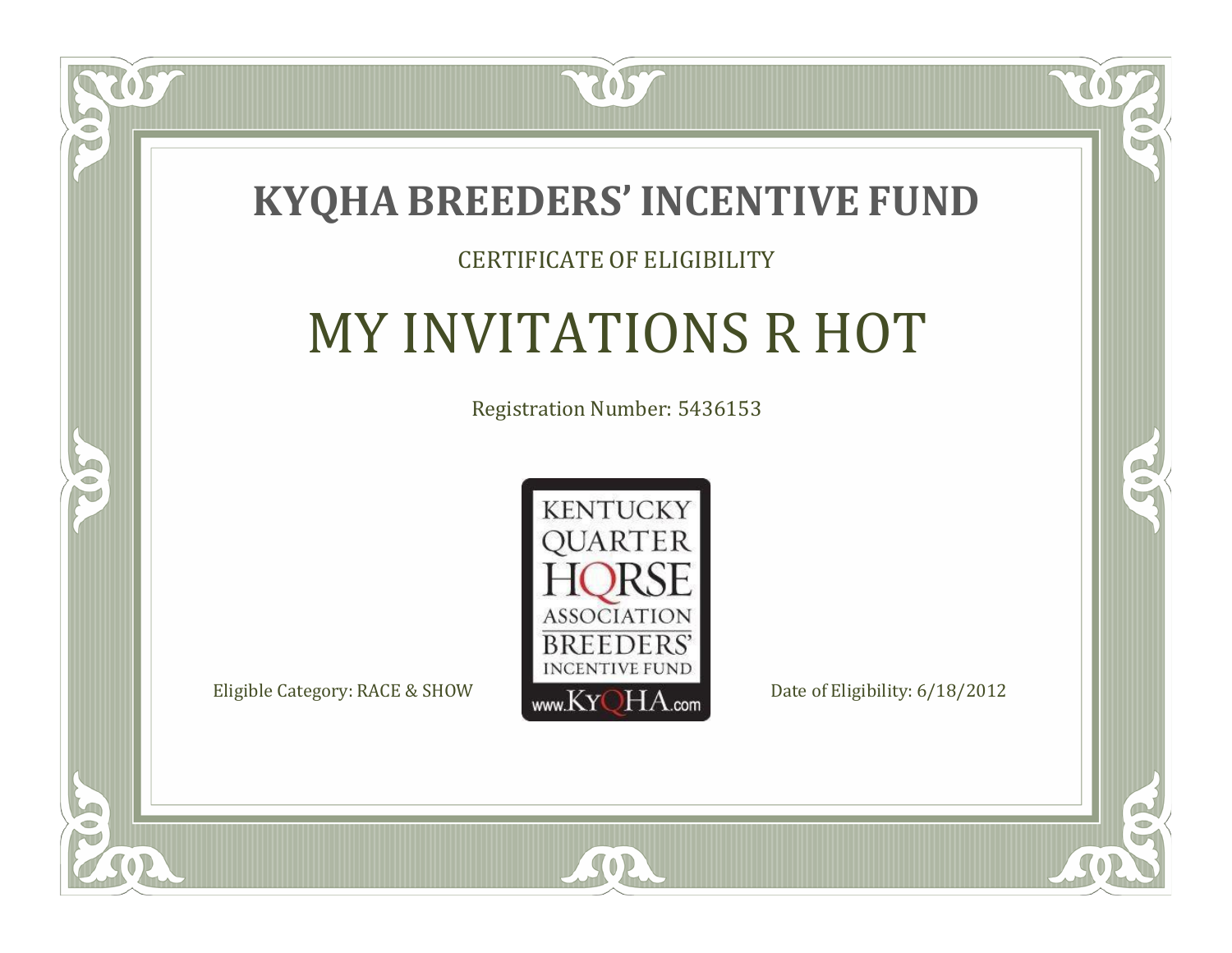

#### CERTIFICATE OF ELIGIBILITY

# MY KINDA REDNECK

Registration Number: 5476357



CO.

 $\rightarrow$ 

 $\delta S$ 

 $\Box$ N

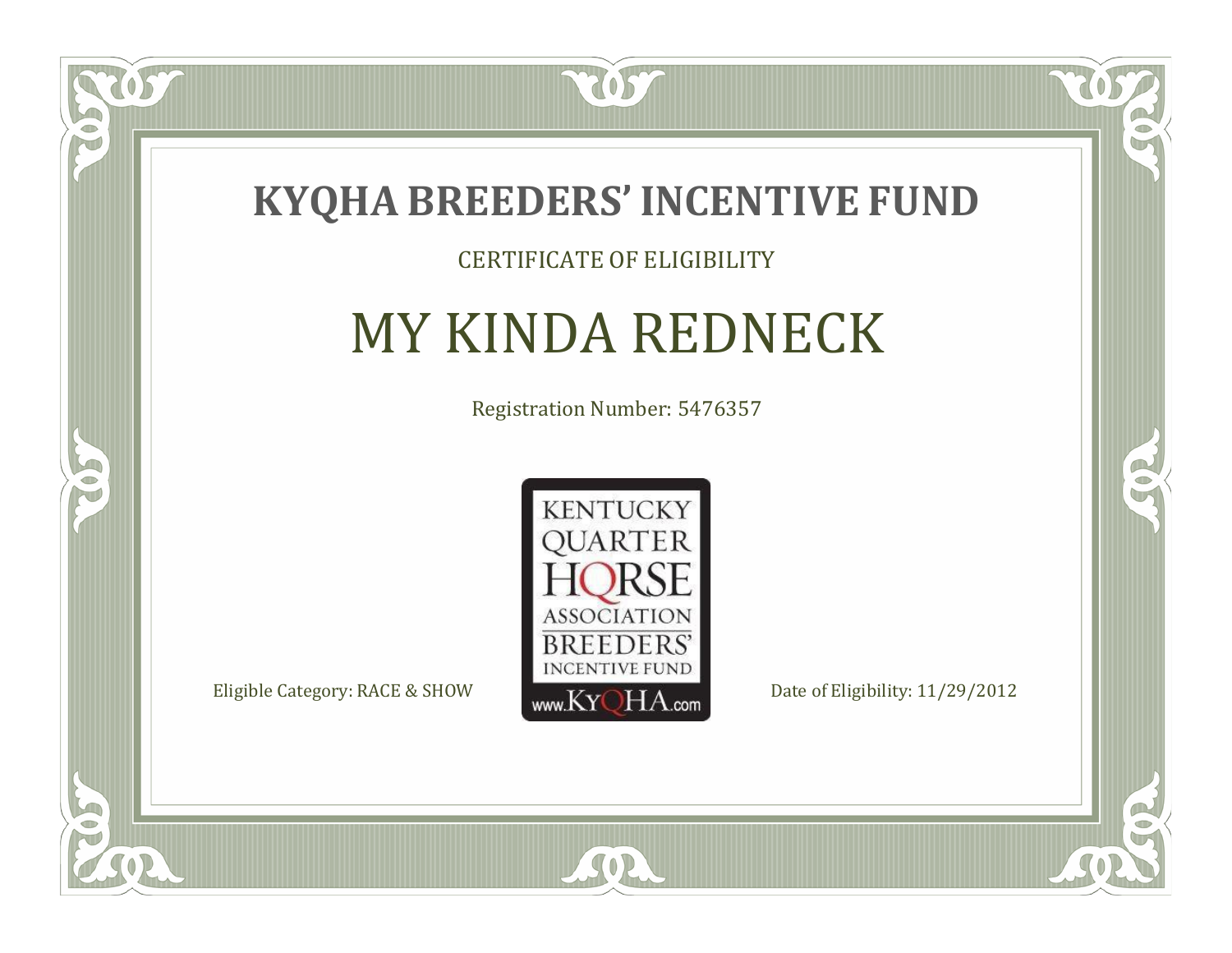

### CERTIFICATE OF ELIGIBILITY

# MY ROCKIN VALENTINE

Registration Number: 5478003



CO.

 $\rightarrow$ 

 $\blacksquare$ N

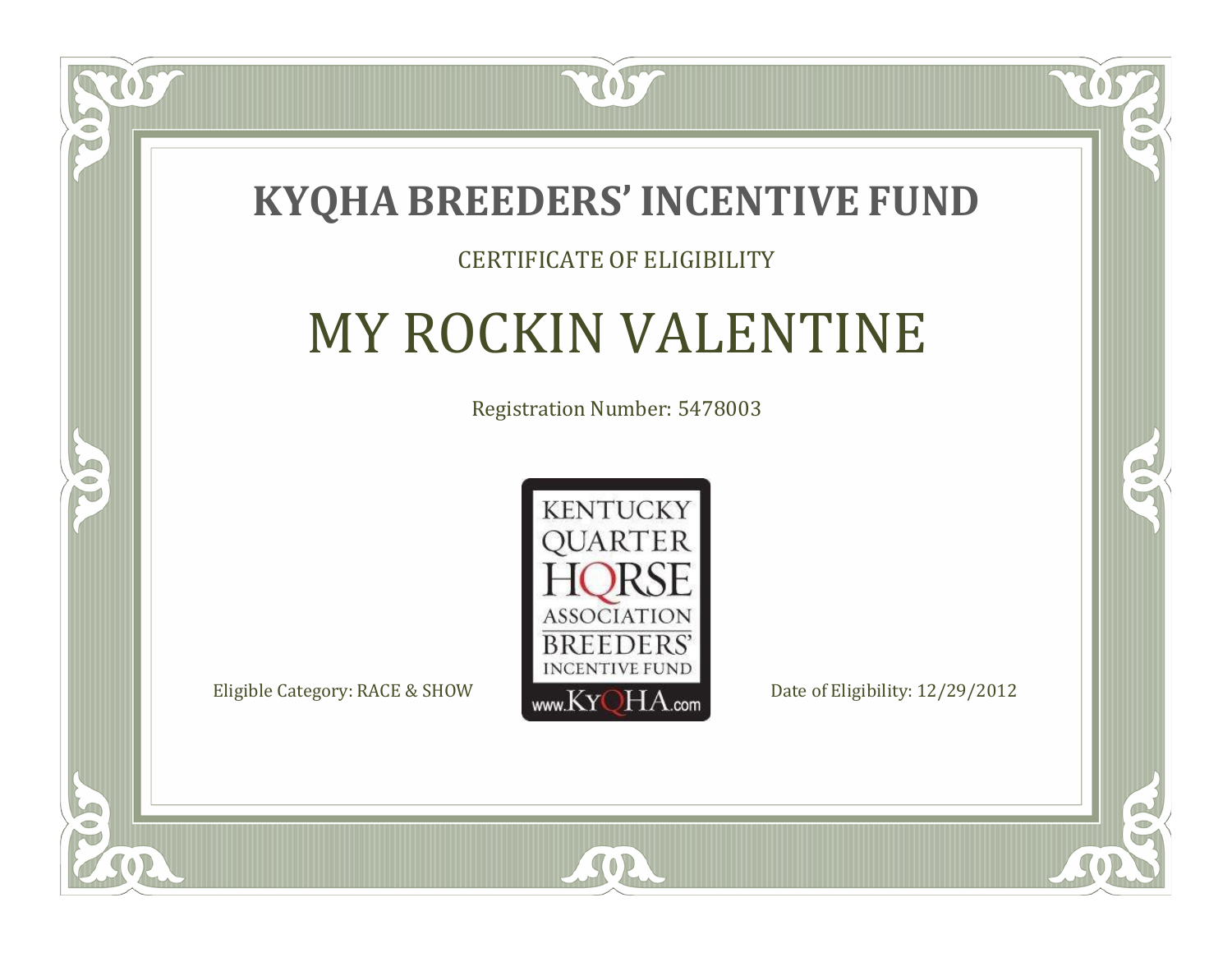

#### CERTIFICATE OF ELIGIBILITY

## NEXT TO BE NOTICED

Registration Number: 5332364



SOR

CO.

B

 $\blacksquare$ N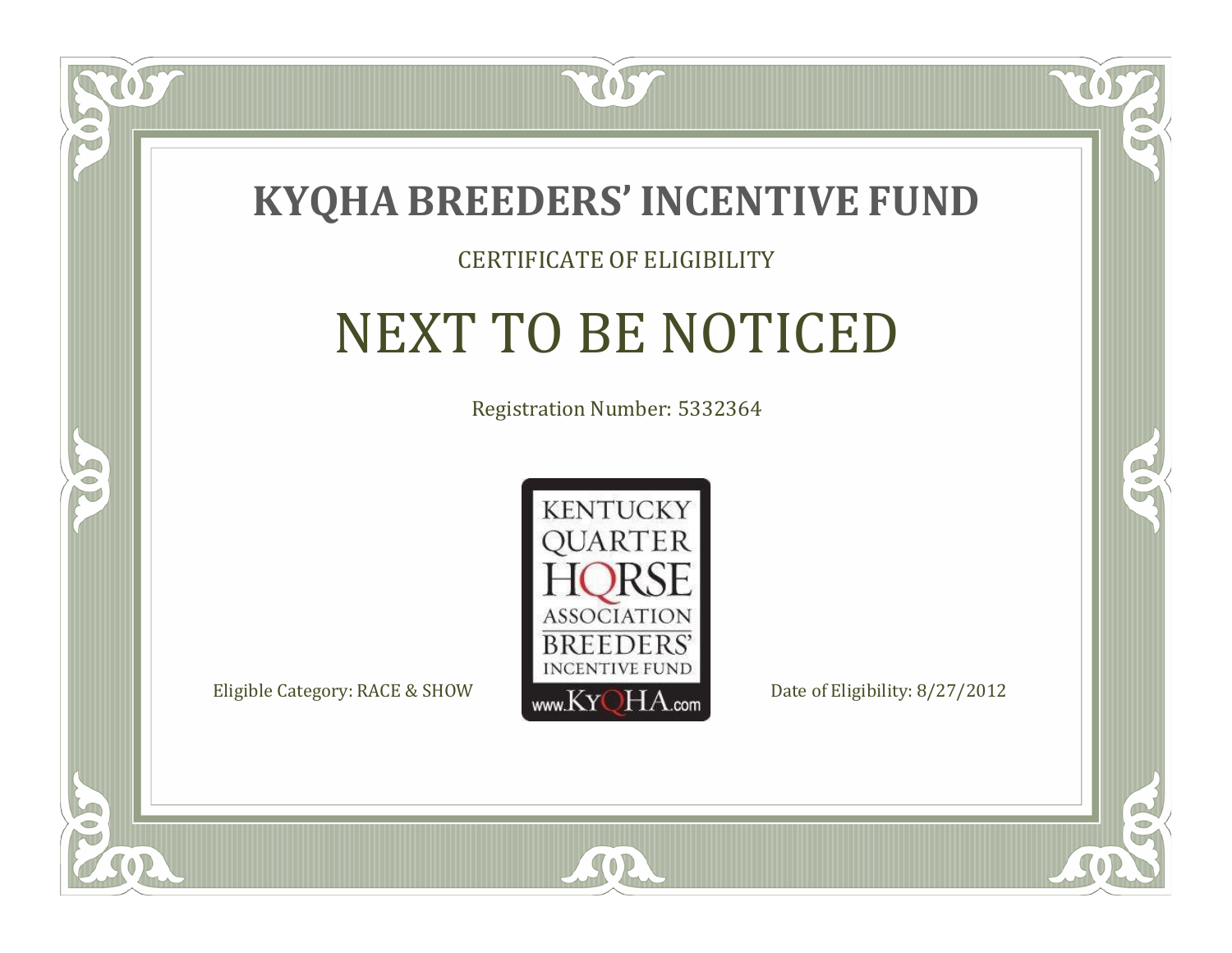

#### CERTIFICATE OF ELIGIBILITY

# NIGHT NIGHT ROOSTER

Registration Number: 5390795



SOR

CO.

 $\rightarrow$ 

 $\blacksquare$ N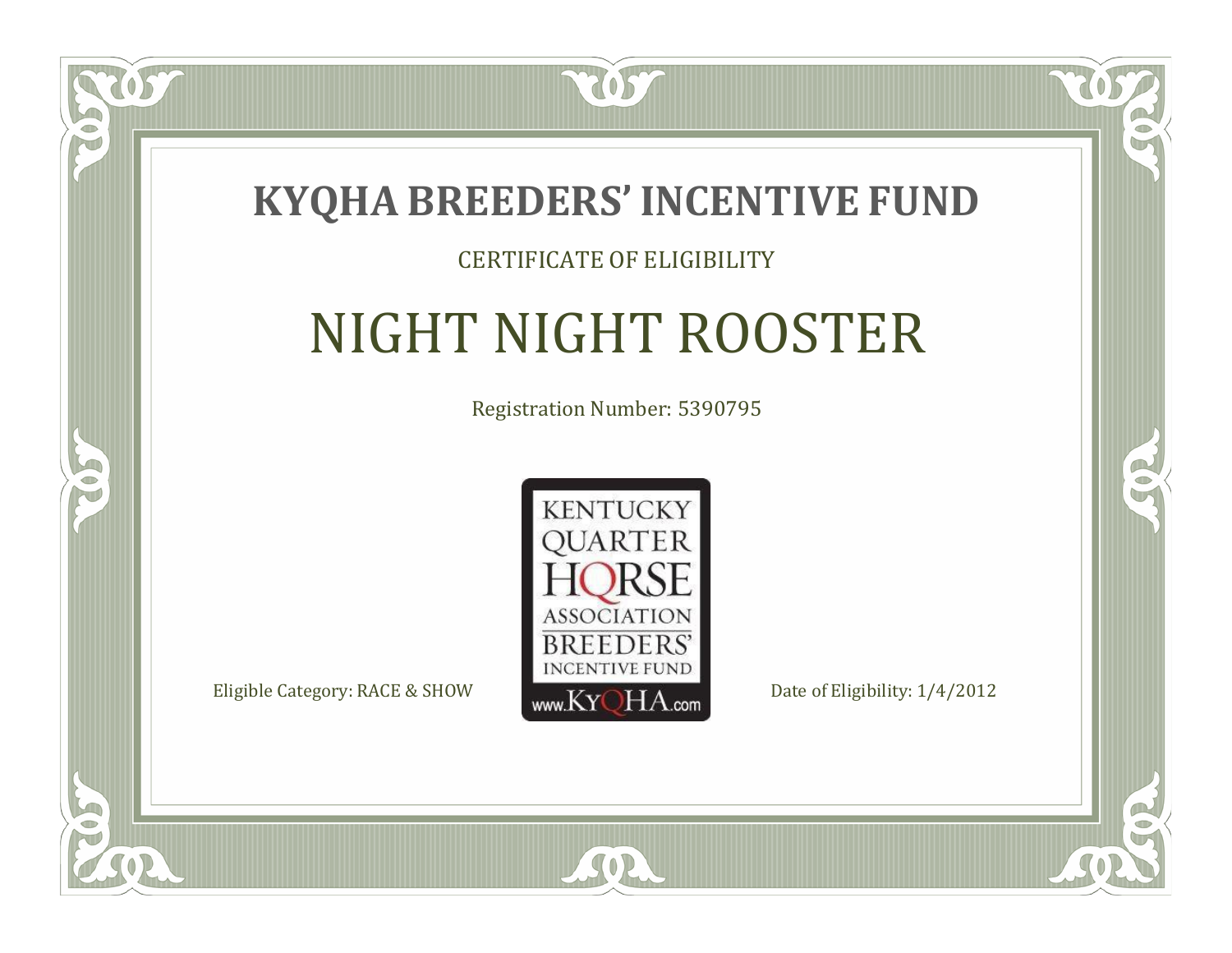### **KYQHA BREEDERS'INCENTIVE FUND**

7057

#### CERTIFICATE OF ELIGIBILITY

# NIGHTDEPOSITSMYDADDY

Registration Number: 5414777



SOR

 $\mathbb{R}$ 

 $\rightarrow$ 

 $\blacksquare$ N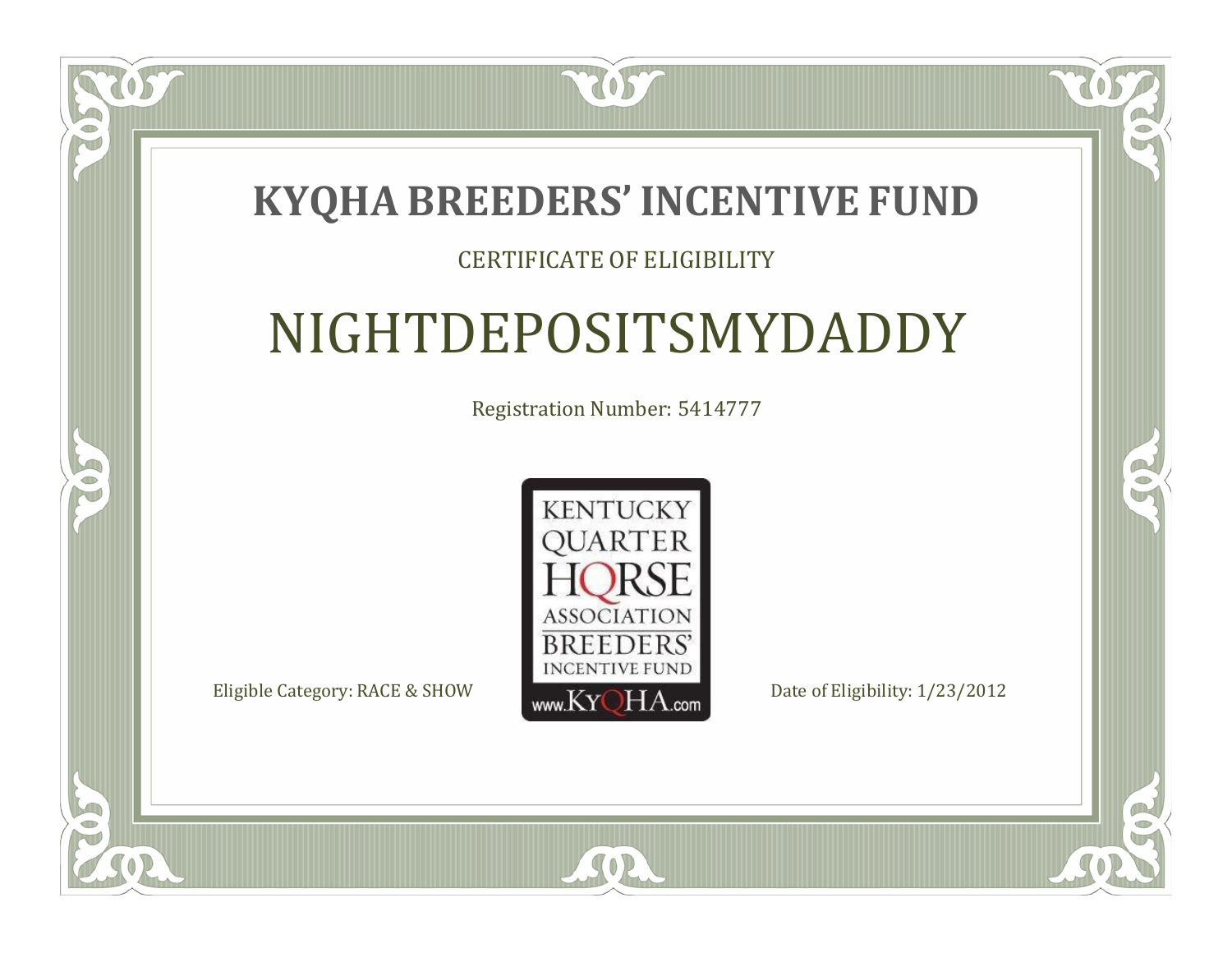

#### CERTIFICATE OF ELIGIBILITY

### NO TIME TO PARTY

Registration Number: 5411120



SOR

CO.

B

 $\Box$ NU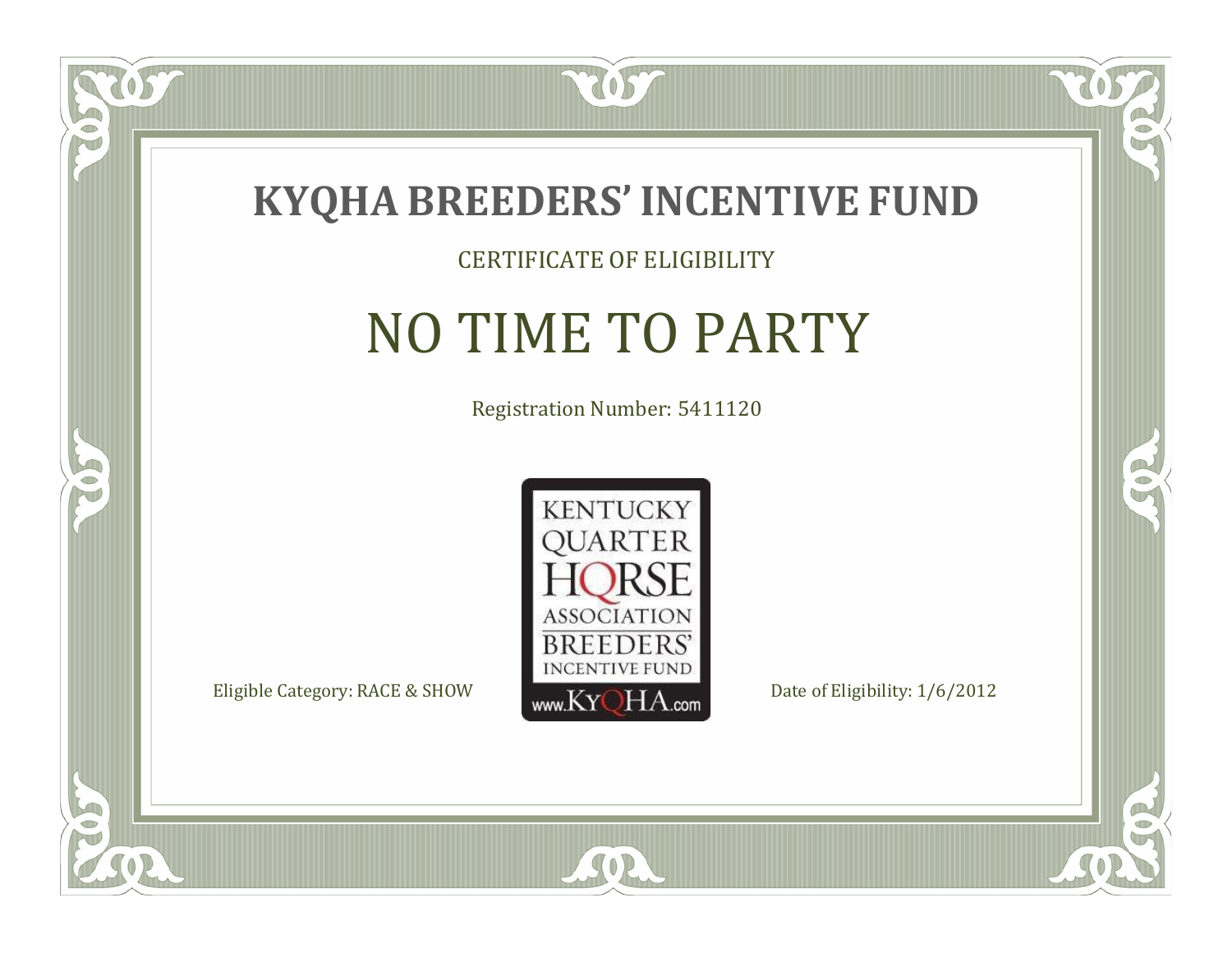

#### CERTIFICATE OF ELIGIBILITY

# NOTES FOR LIGHTNING

Registration Number: 5379194



 $SO2$ 

CO.

B

 $\blacksquare$ N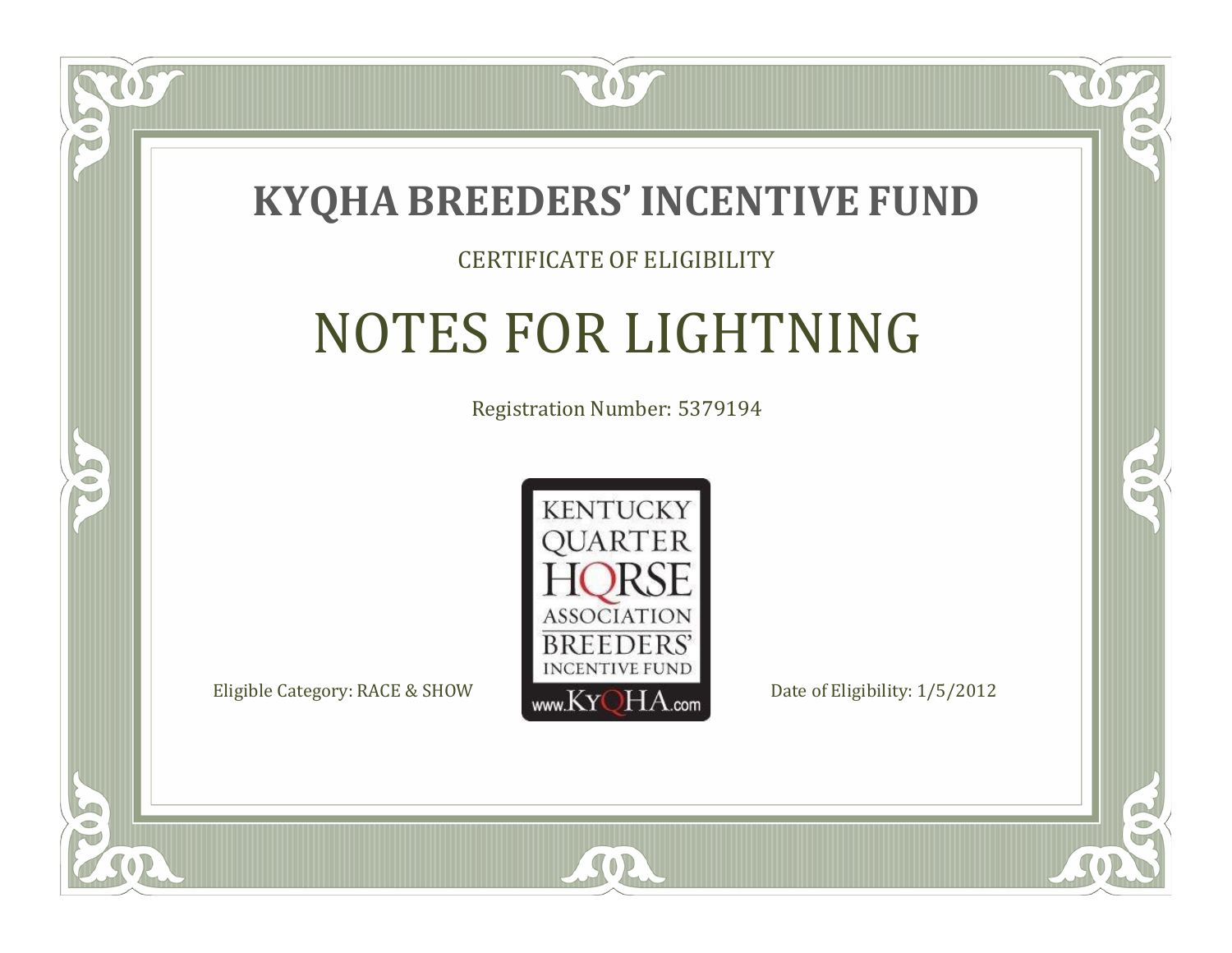

#### CERTIFICATE OF ELIGIBILITY

### OBVIOUS MONEY MS

Registration Number: 5457852



CO.

B

 $\Box$ NU

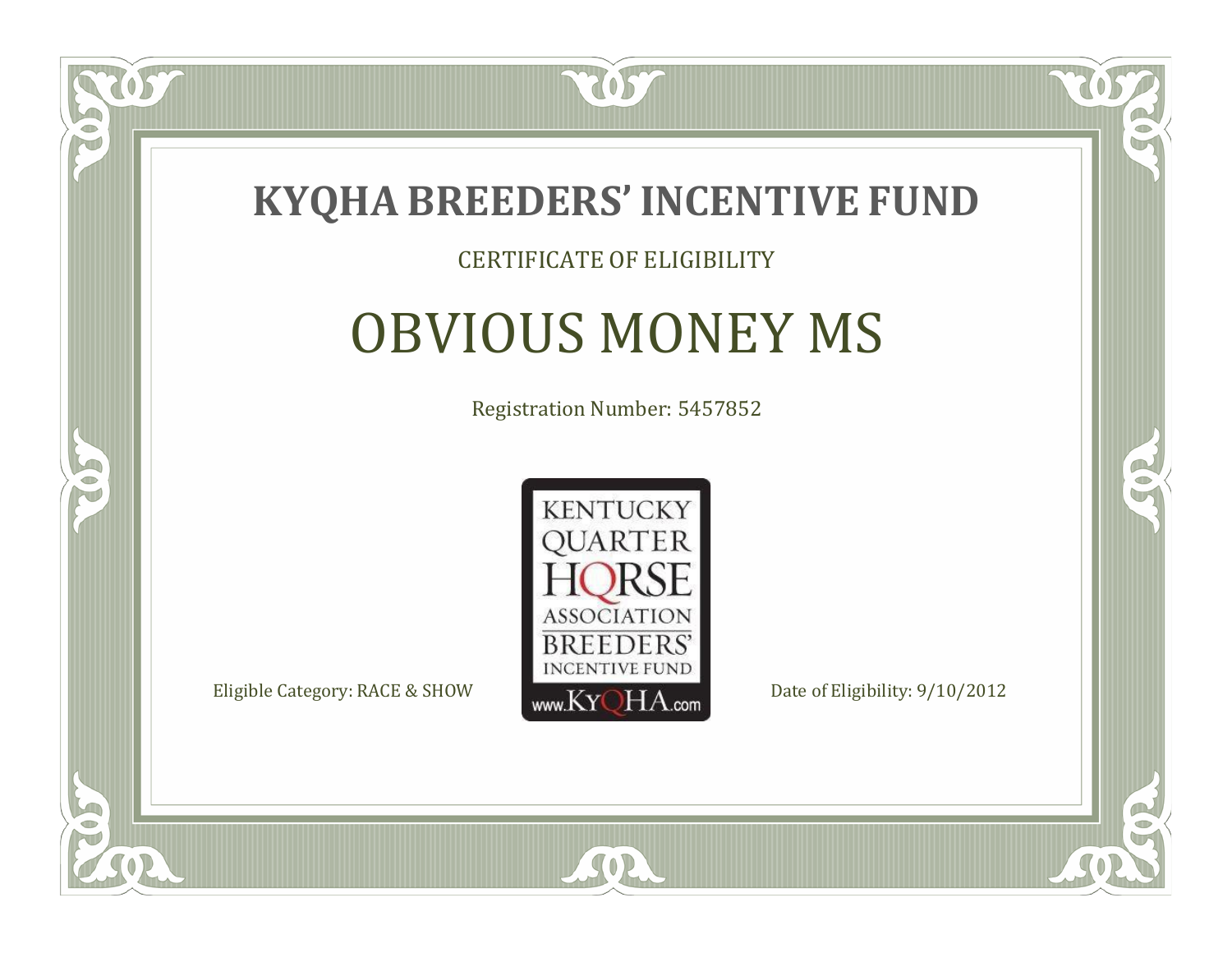

#### CERTIFICATE OF ELIGIBILITY

## OBVIOUSLY A TUFF MR

Registration Number: 5422338



SOR

CO.

 $\rightarrow$ 

 $\Box$ N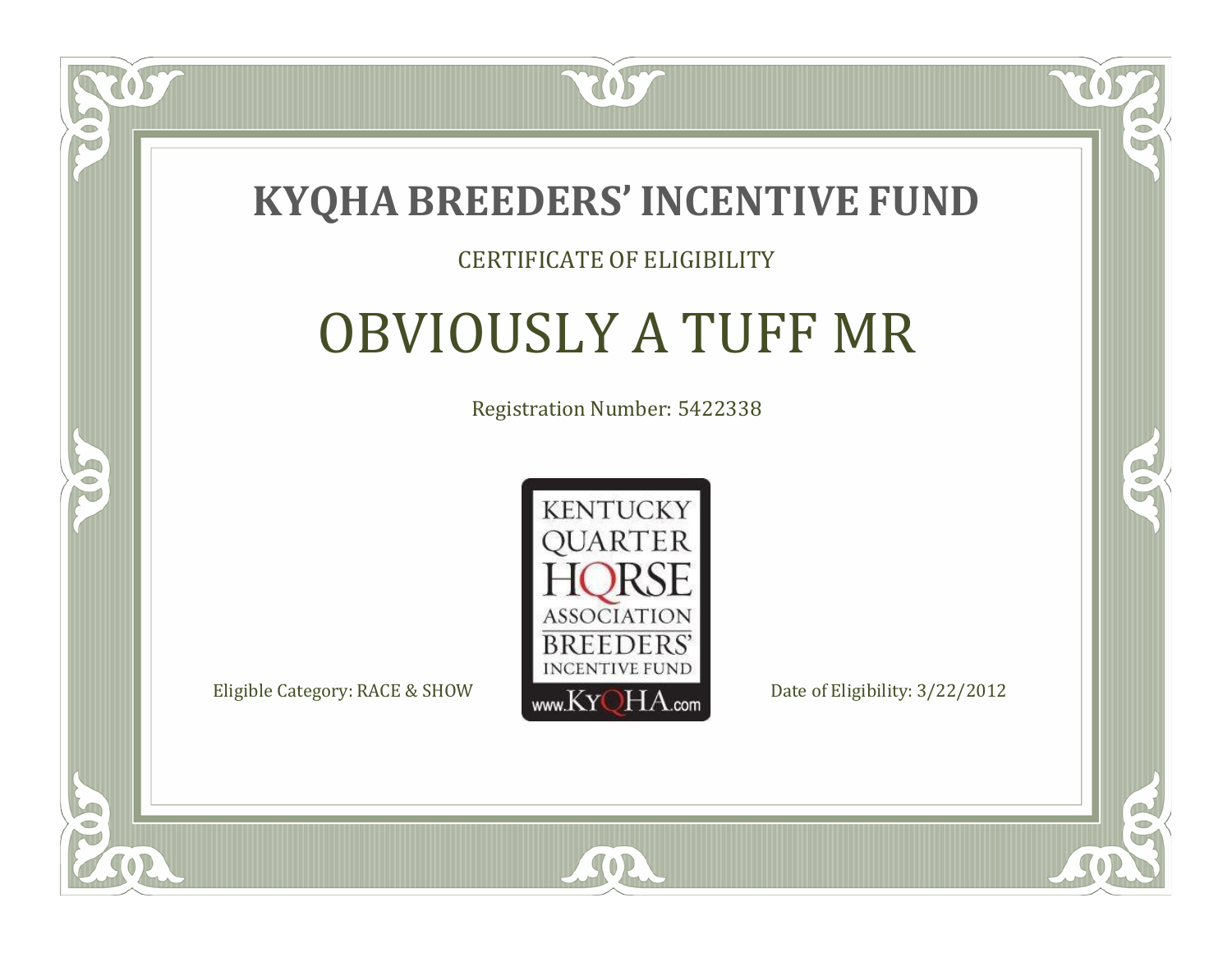

#### CERTIFICATE OF ELIGIBILITY

# OH YOU FANCY HUH

Registration Number: 5467575



CO.

 $\rightarrow$ 

 $\Box$ N

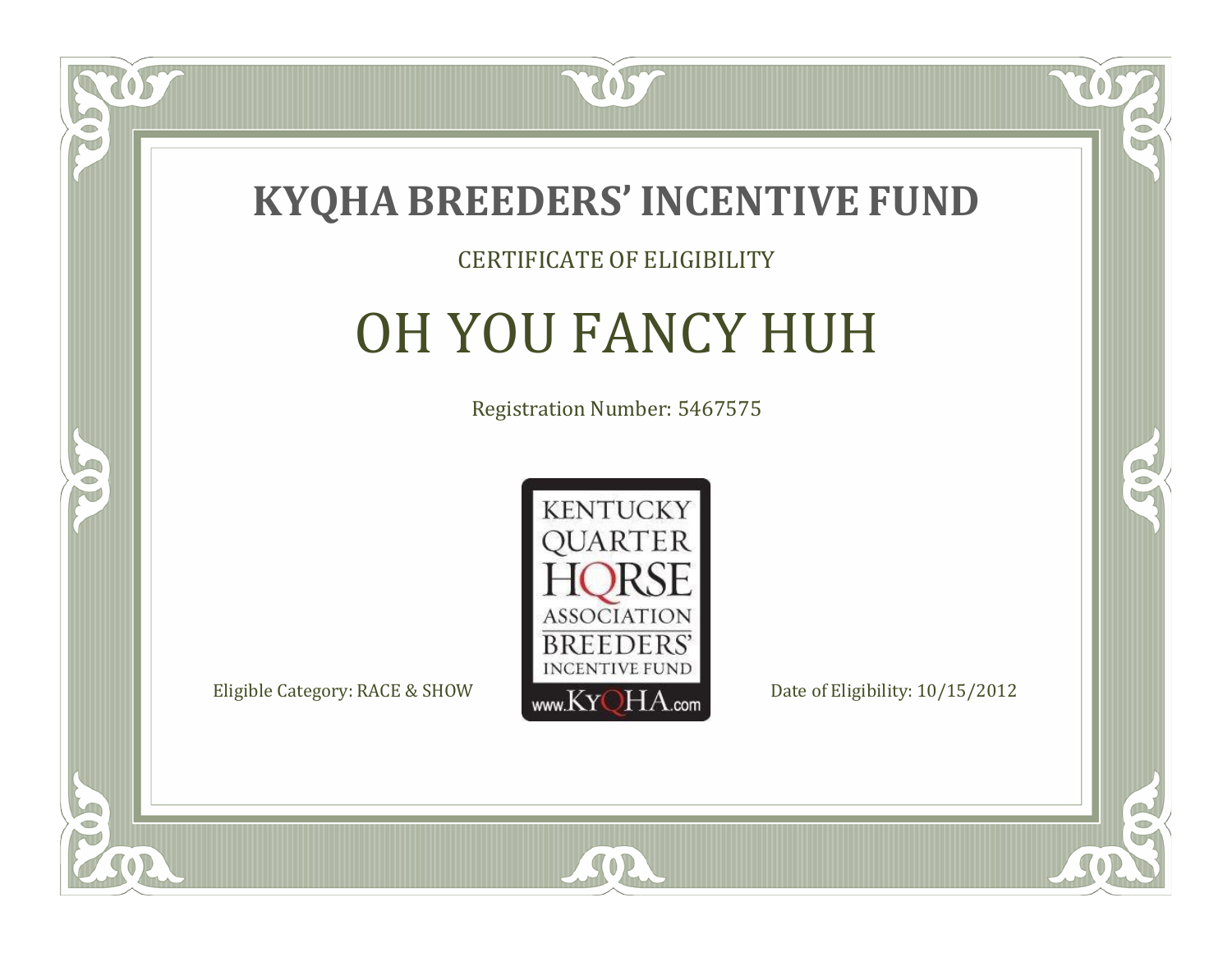

#### CERTIFICATE OF ELIGIBILITY

# OHK CLASSIE CHASSIE

Registration Number: 5385359



SOR

RO

B

 $\Box$ N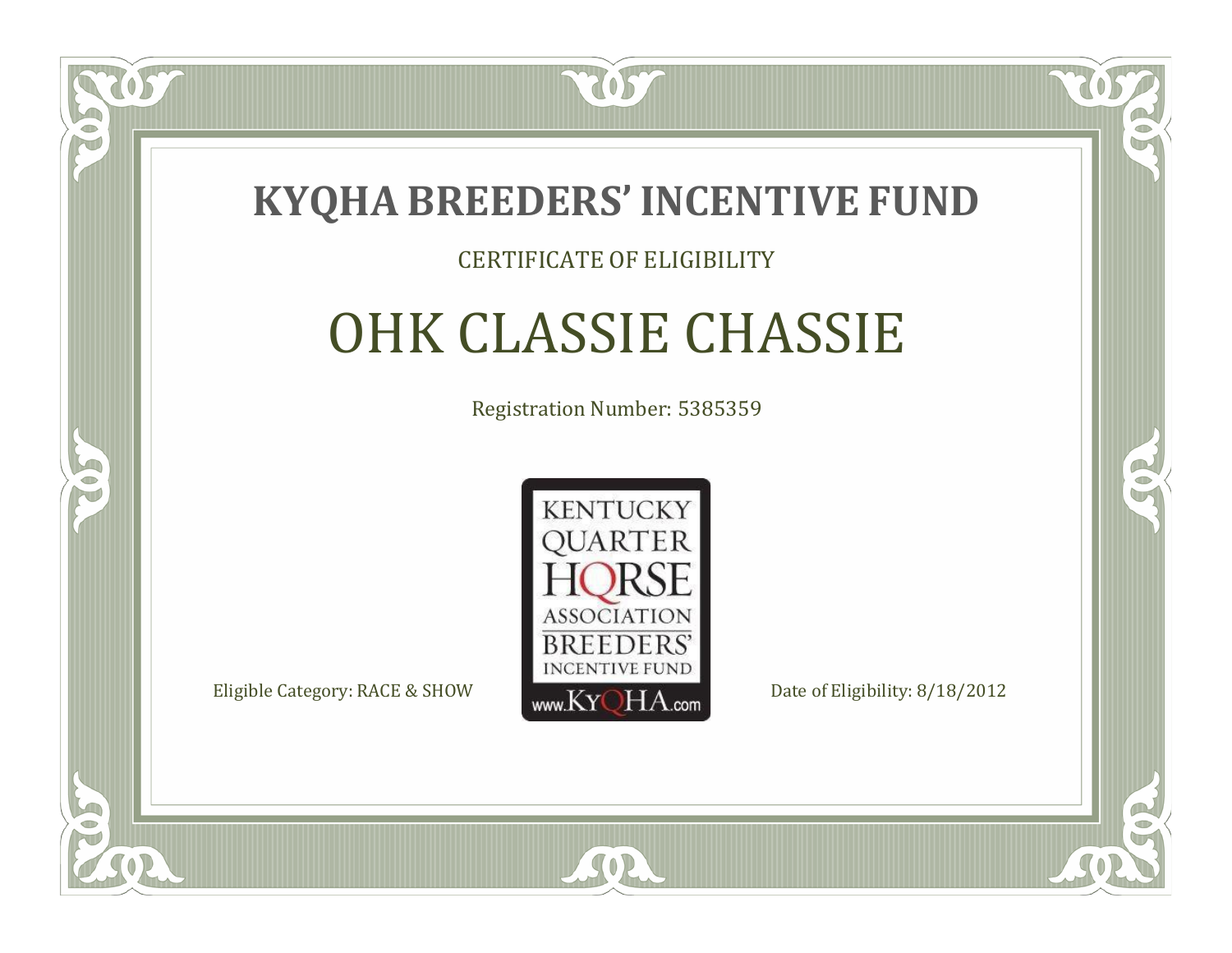

#### CERTIFICATE OF ELIGIBILITY

# ONE FOXY GUNNER

Registration Number: 5465284



SOR

CO.

B

 $\Box$ N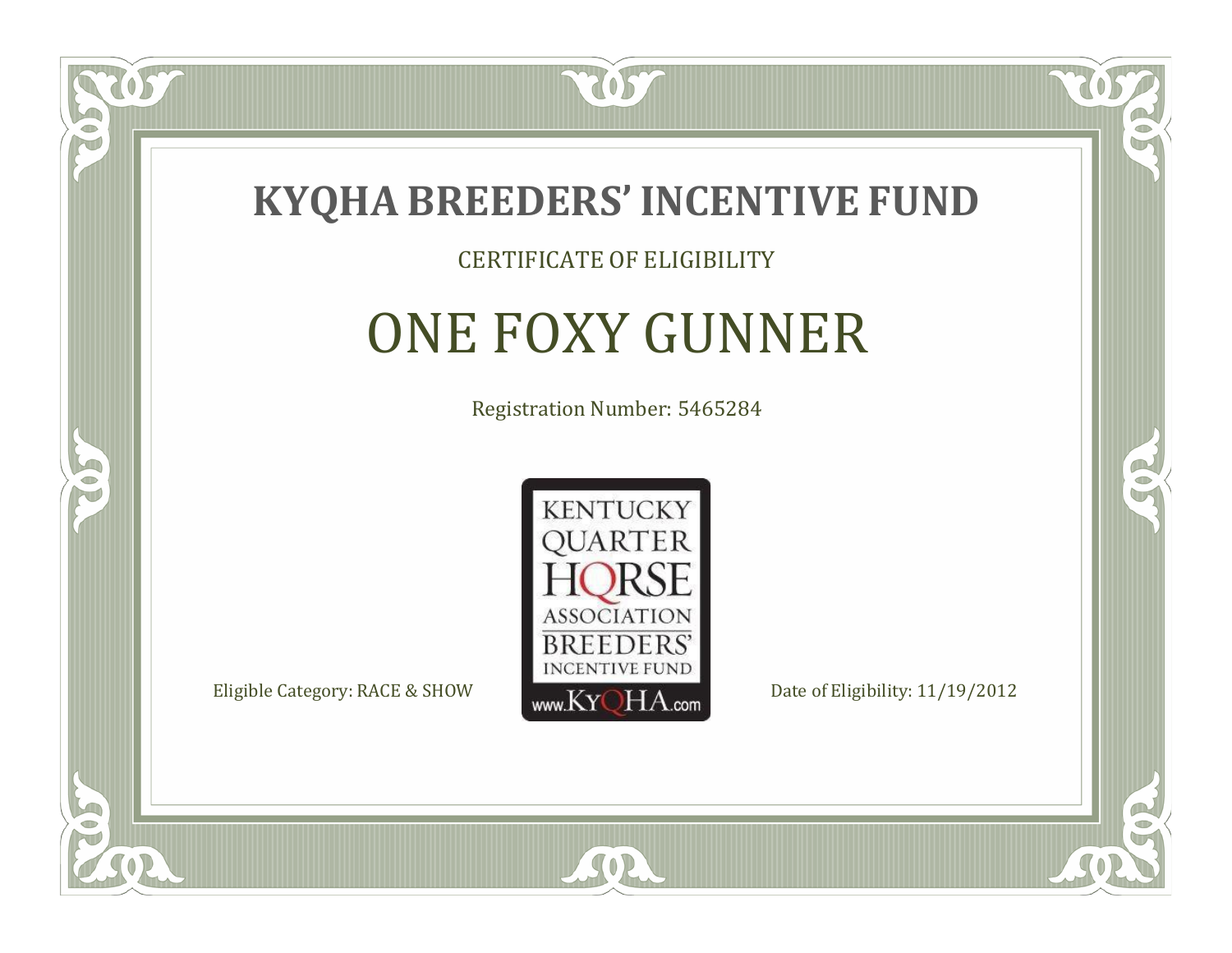

#### CERTIFICATE OF ELIGIBILITY

## ONE GOOD MARGARITA

Registration Number: 5403851



 $SO2$ 

RO

P.

 $\Box$ T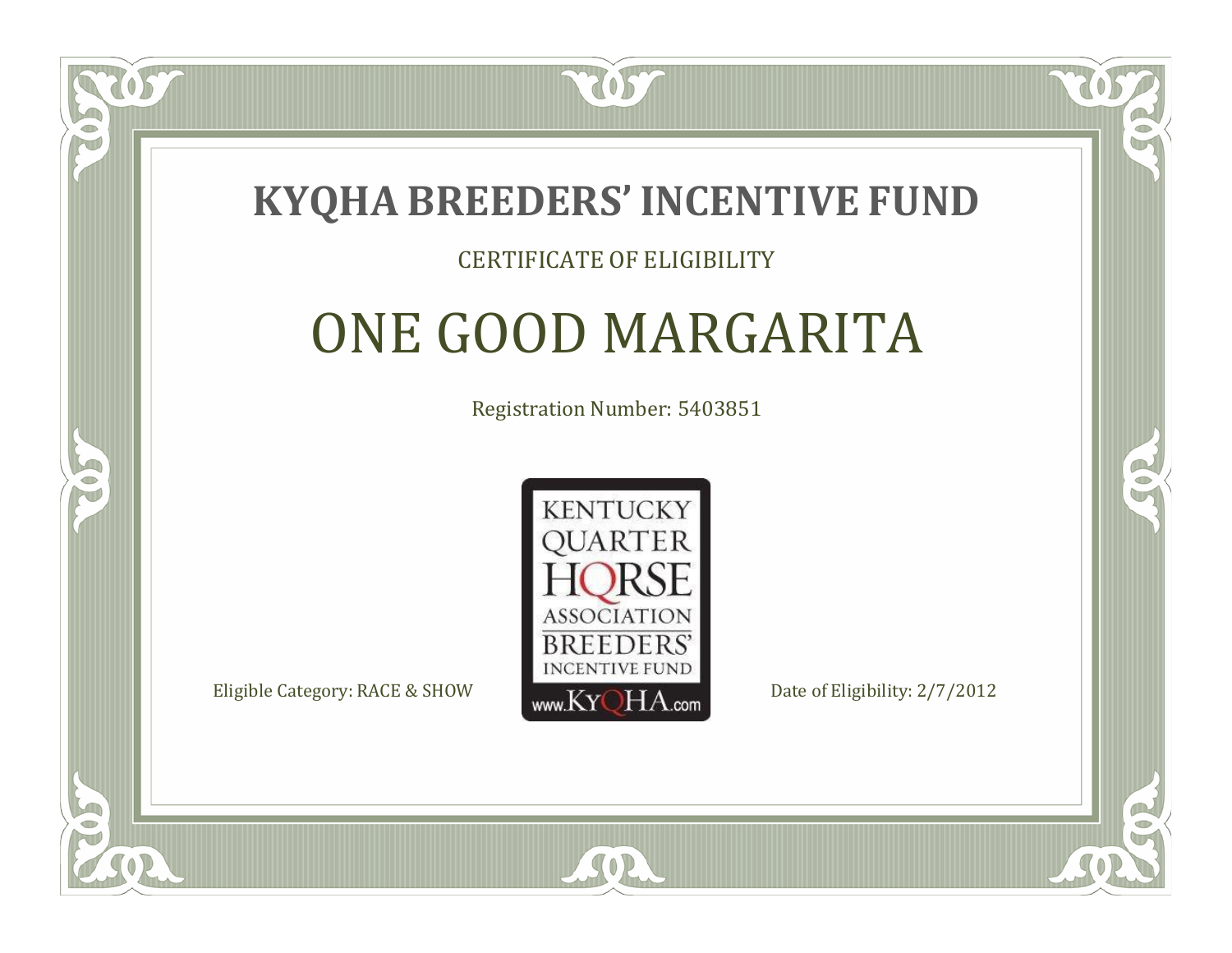

#### CERTIFICATE OF ELIGIBILITY

# ONE HELLUVA BLONDE

Registration Number: 5216350



SOR

RO

B

 $\blacksquare$ N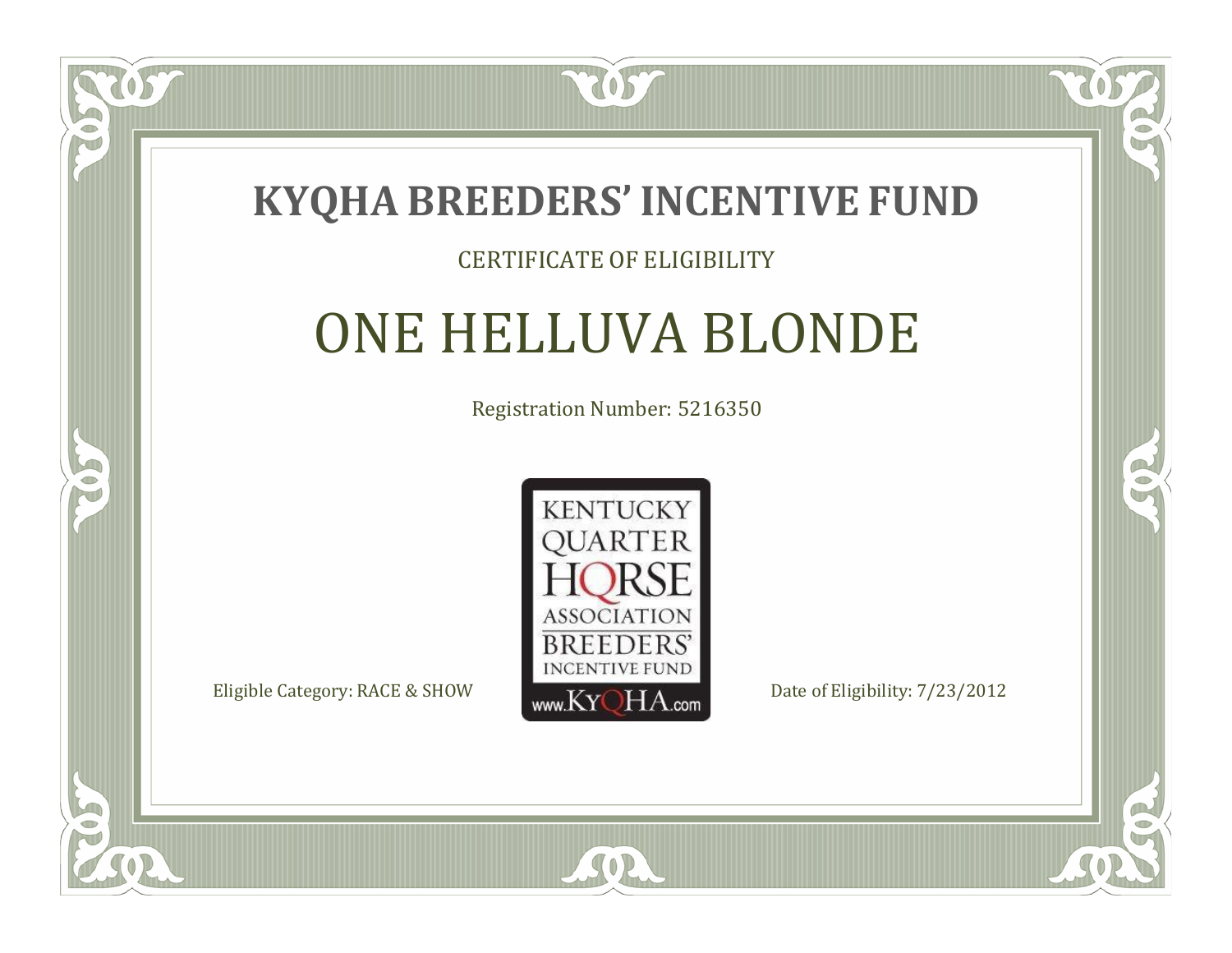

#### CERTIFICATE OF ELIGIBILITY

## ONE HOT REDNECK

Registration Number: X0698986



SOR

CO.

B

 $\Box$ N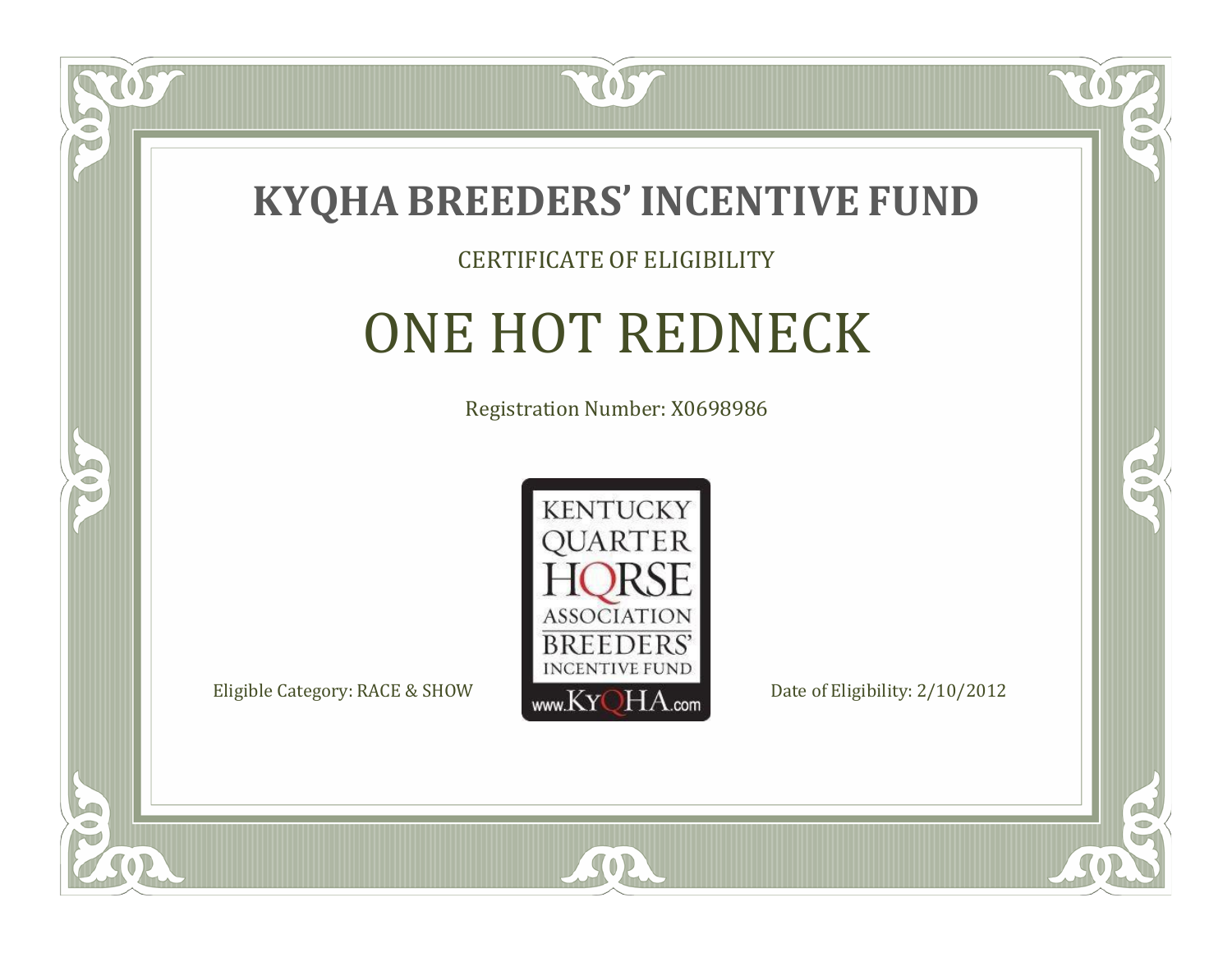

#### CERTIFICATE OF ELIGIBILITY

# ONLY FANCY WILL DO

Registration Number: 5244908



SOR

CO.

 $\rightarrow$ 

OS

 $\Box$ NU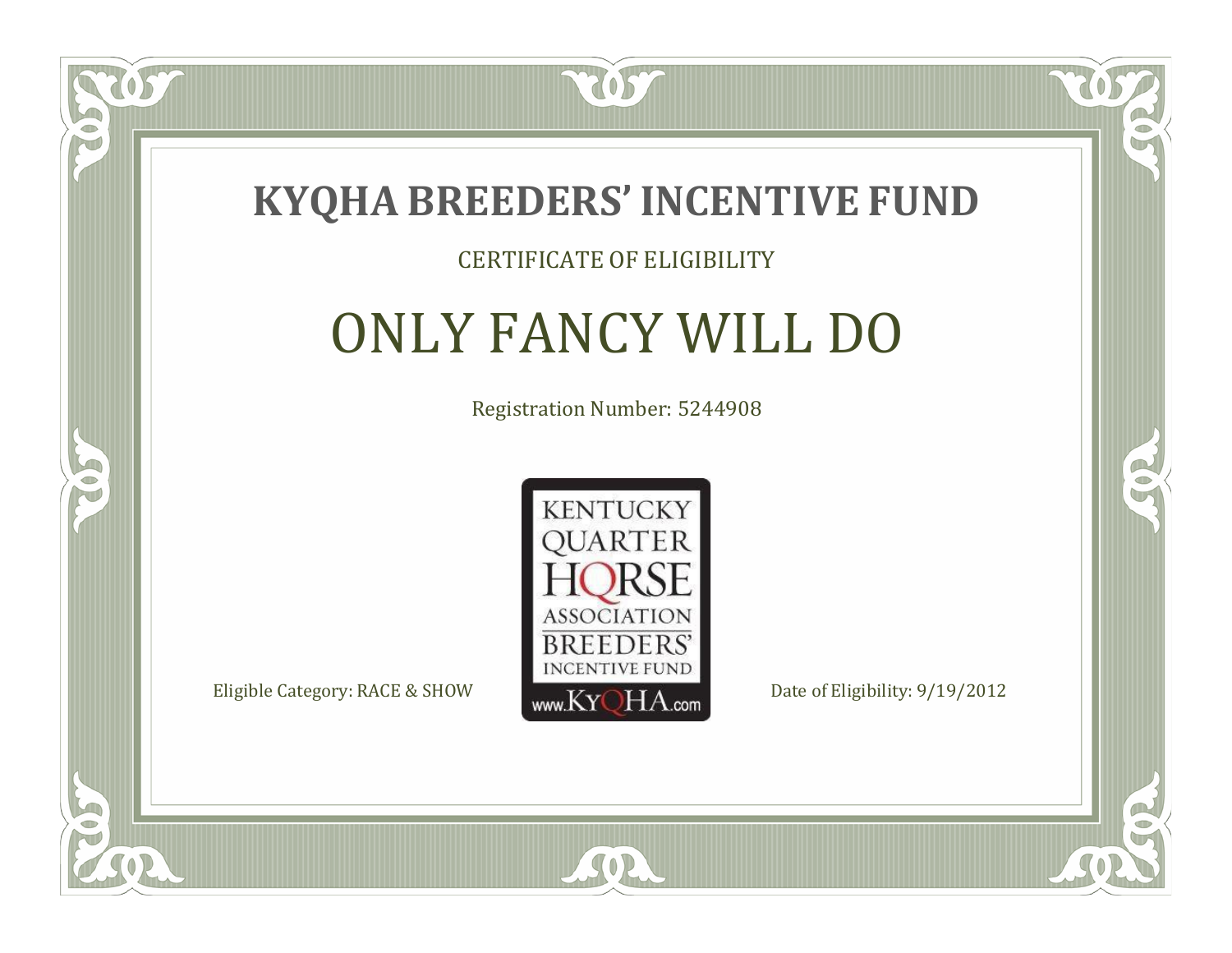

#### CERTIFICATE OF ELIGIBILITY

# ONLY GOOD SOMETIMES

Registration Number: 5466380



SOR

RO

P.

 $\Box$ T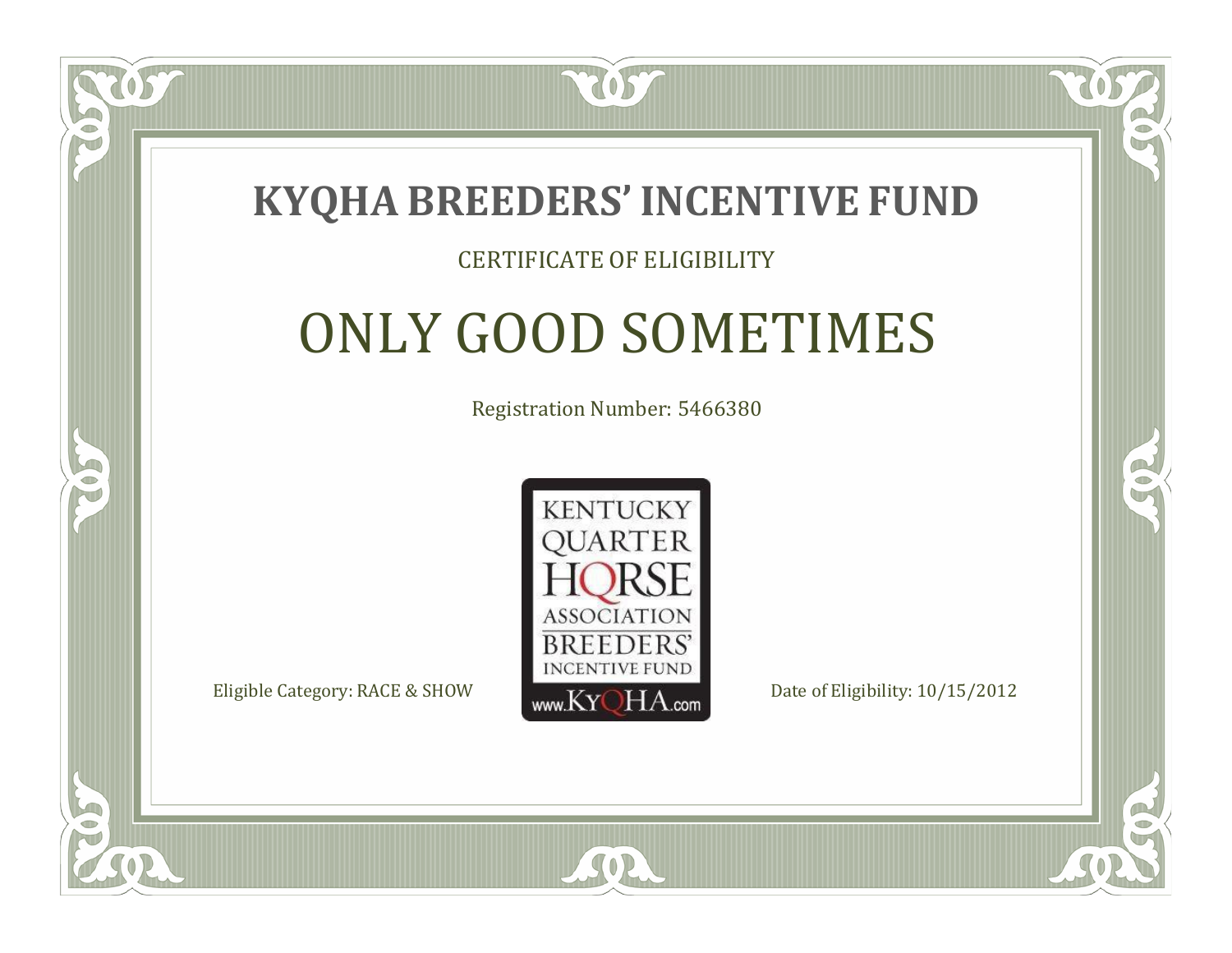

#### CERTIFICATE OF ELIGIBILITY

# ONLYA GLOWING DIESEL

Registration Number: 5353343



SOR

RO

P.

 $\Box$ N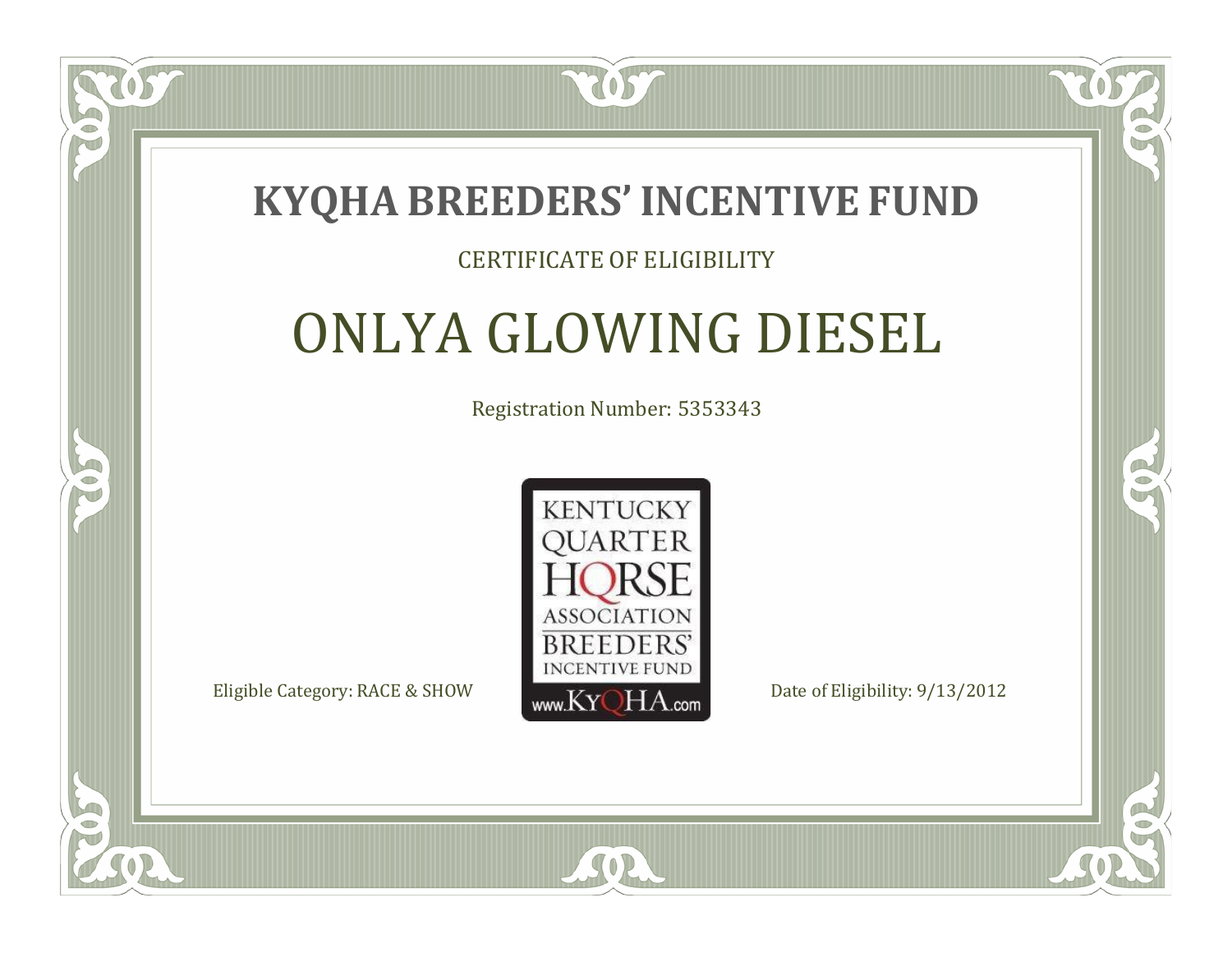

#### CERTIFICATE OF ELIGIBILITY

# OUR LUCKY BARS ONYX

Registration Number: 5402615



SOR

CO.

B

 $\blacksquare$ N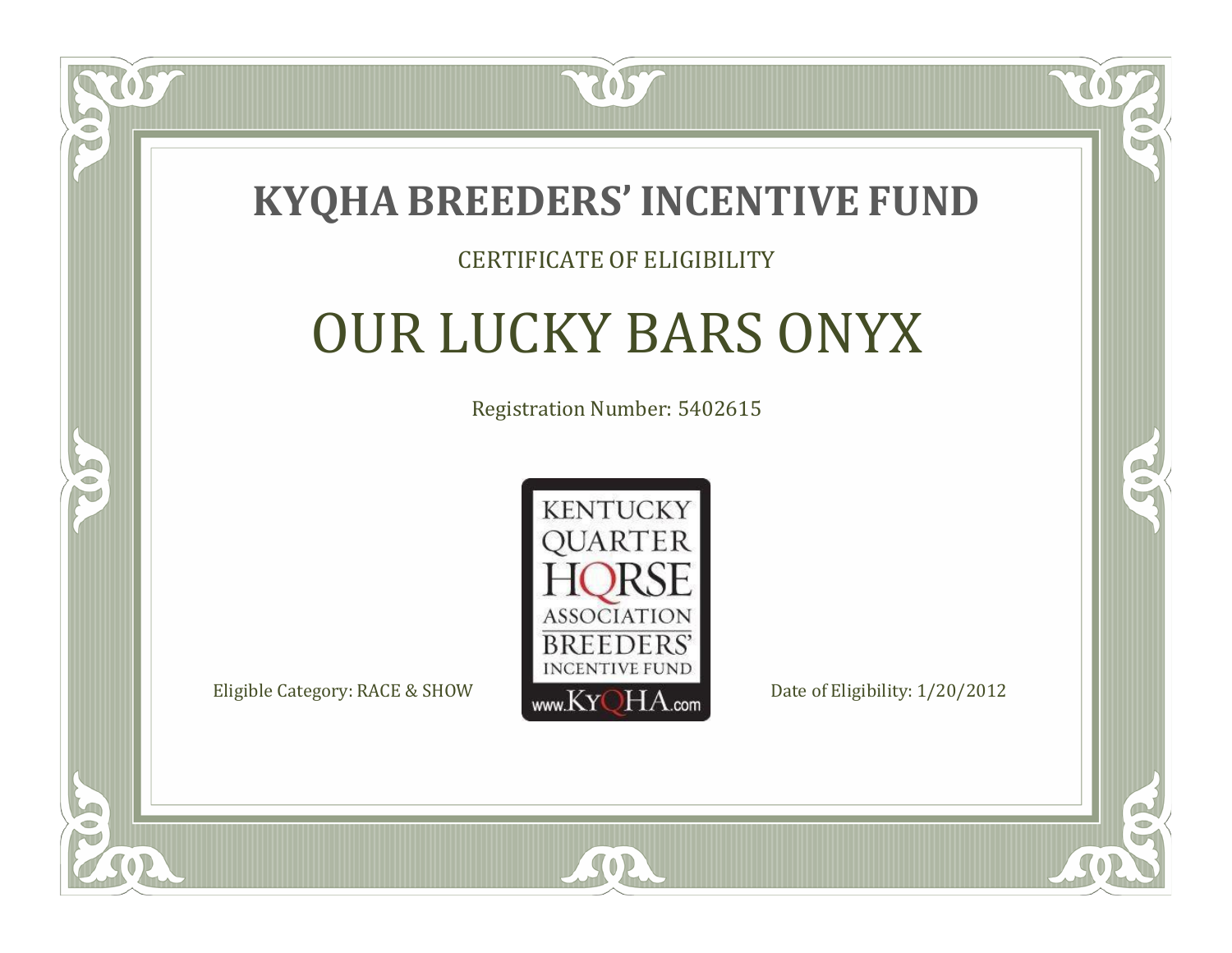### **KYQHA BREEDERS'INCENTIVE FUND**

7057

#### CERTIFICATE OF ELIGIBILITY

## PACEM INNTOBEFAMOUS

Registration Number: 5367444



SOR

RO

B

 $\Box$ T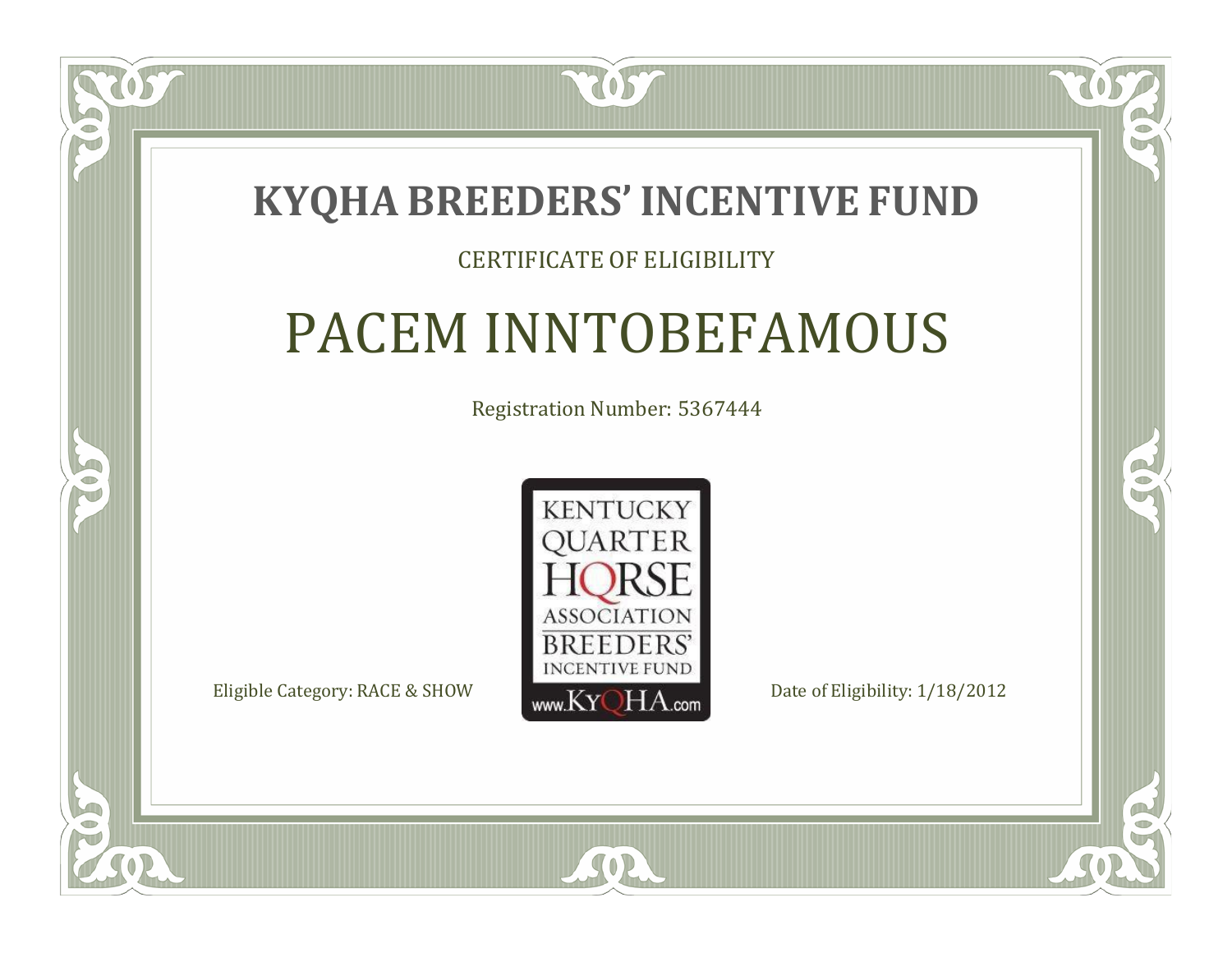

#### CERTIFICATE OF ELIGIBILITY

## PEPPERS KING BADGER

Registration Number: 5412110



SOR

 $\Box$ T

S

RO

P.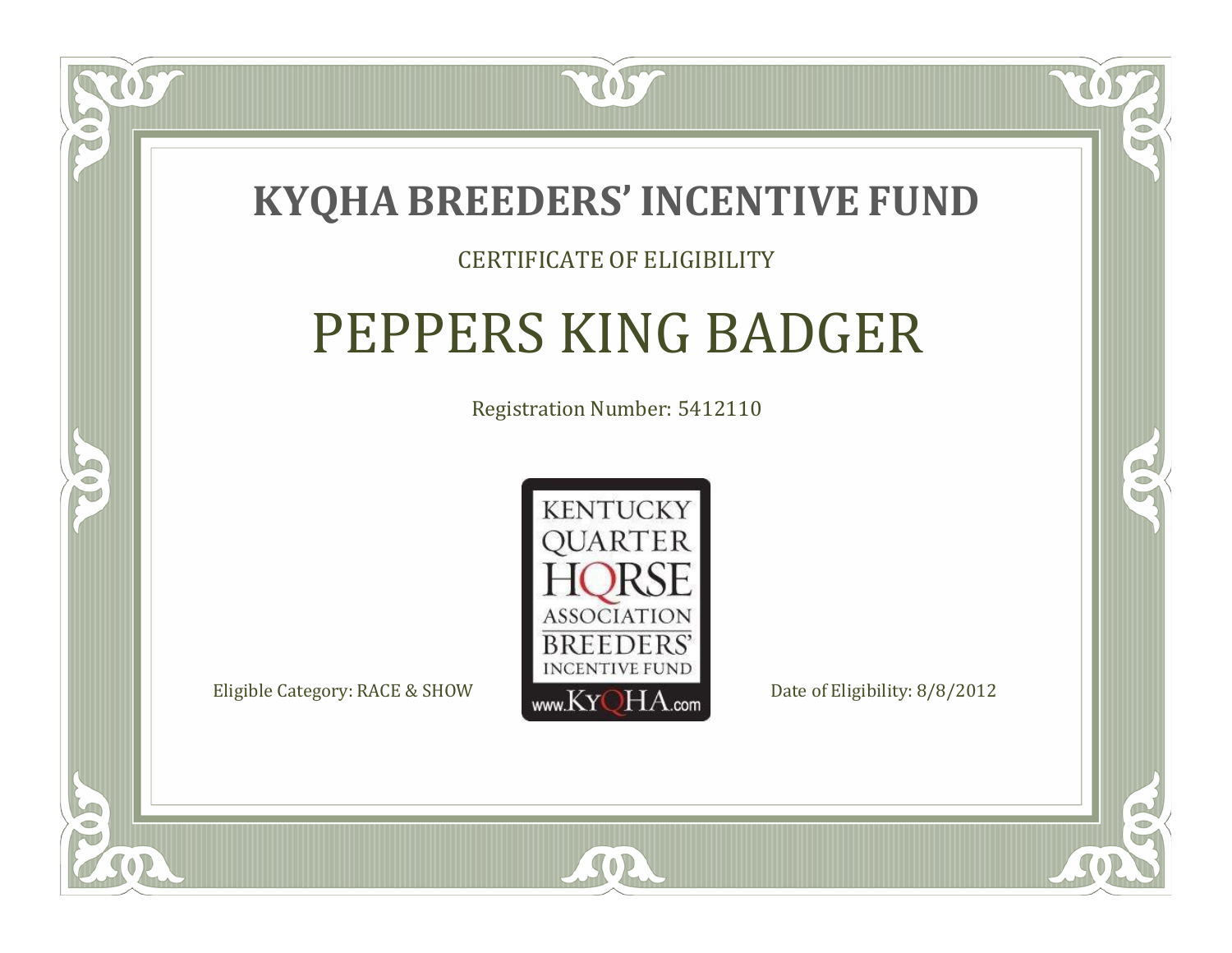

#### CERTIFICATE OF ELIGIBILITY

# PEPPERS KY HOT BROWN

Registration Number: 5418174



SOR

CO.

 $\rightarrow$ 

 $\Box$ N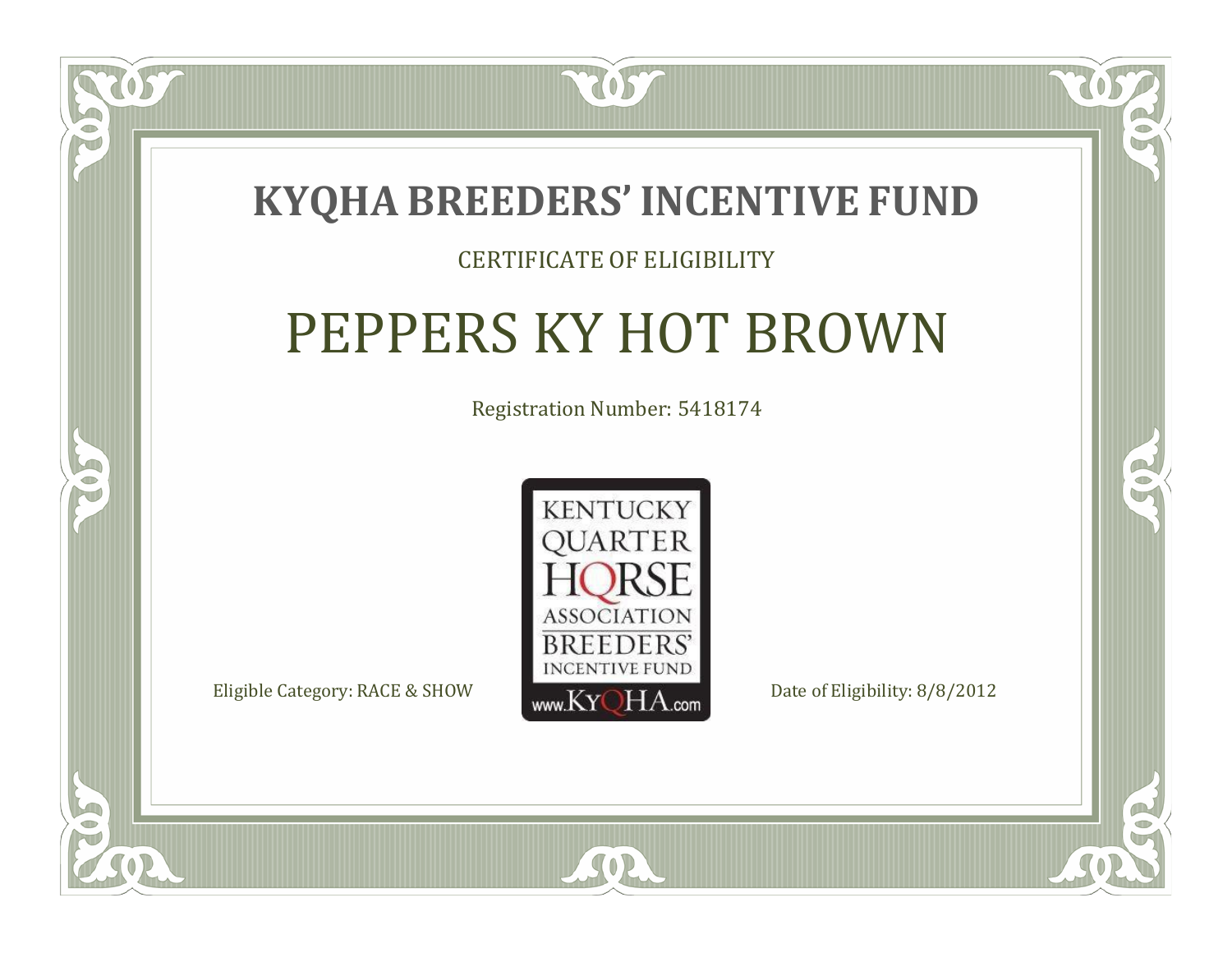

#### CERTIFICATE OF ELIGIBILITY

### PEPPERS REGAL LENA

Registration Number: 5404566



SOR

RO

CO.

 $\blacksquare$ N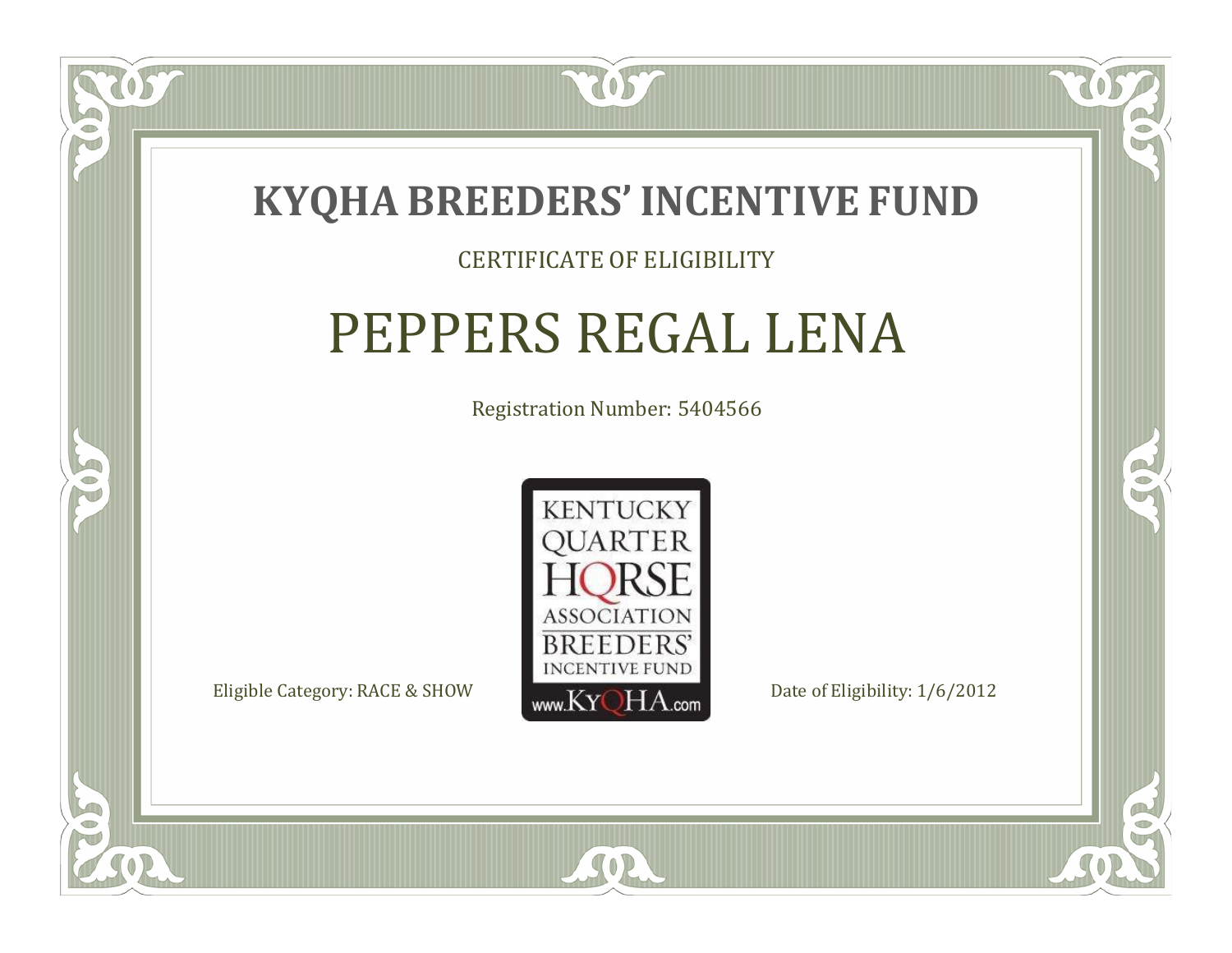

CERTIFICATE OF ELIGIBILITY

# PEPTO SPADE

Registration Number: 5078525



SOR

CO.

 $\rightarrow$ 

057

 $\bullet$ N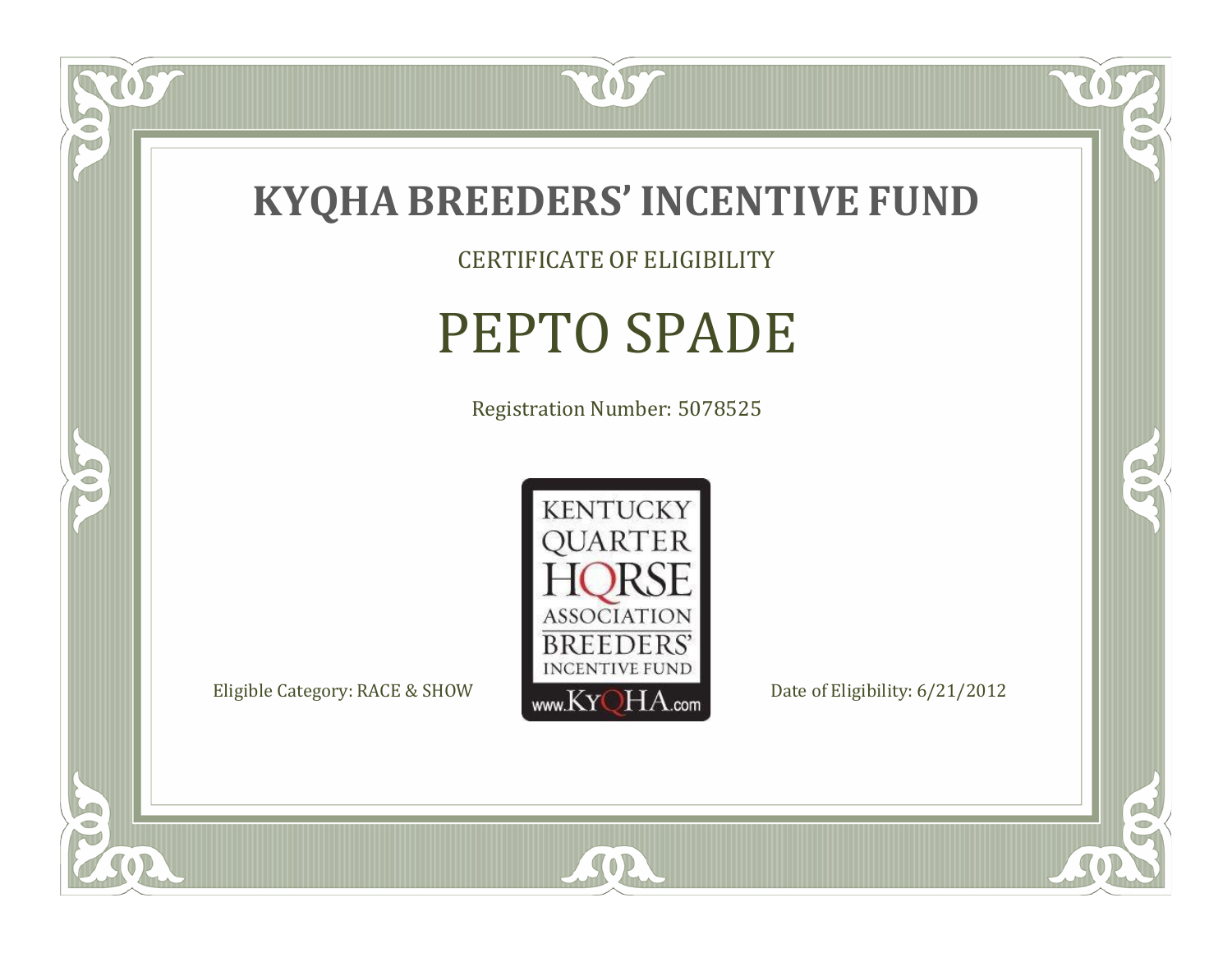

CERTIFICATE OF ELIGIBILITY

# PHYSICS

Registration Number: 5418156



SOR

US.

FO

5

 $\mathbb{R}$ 

 $\mathbb{R}^2$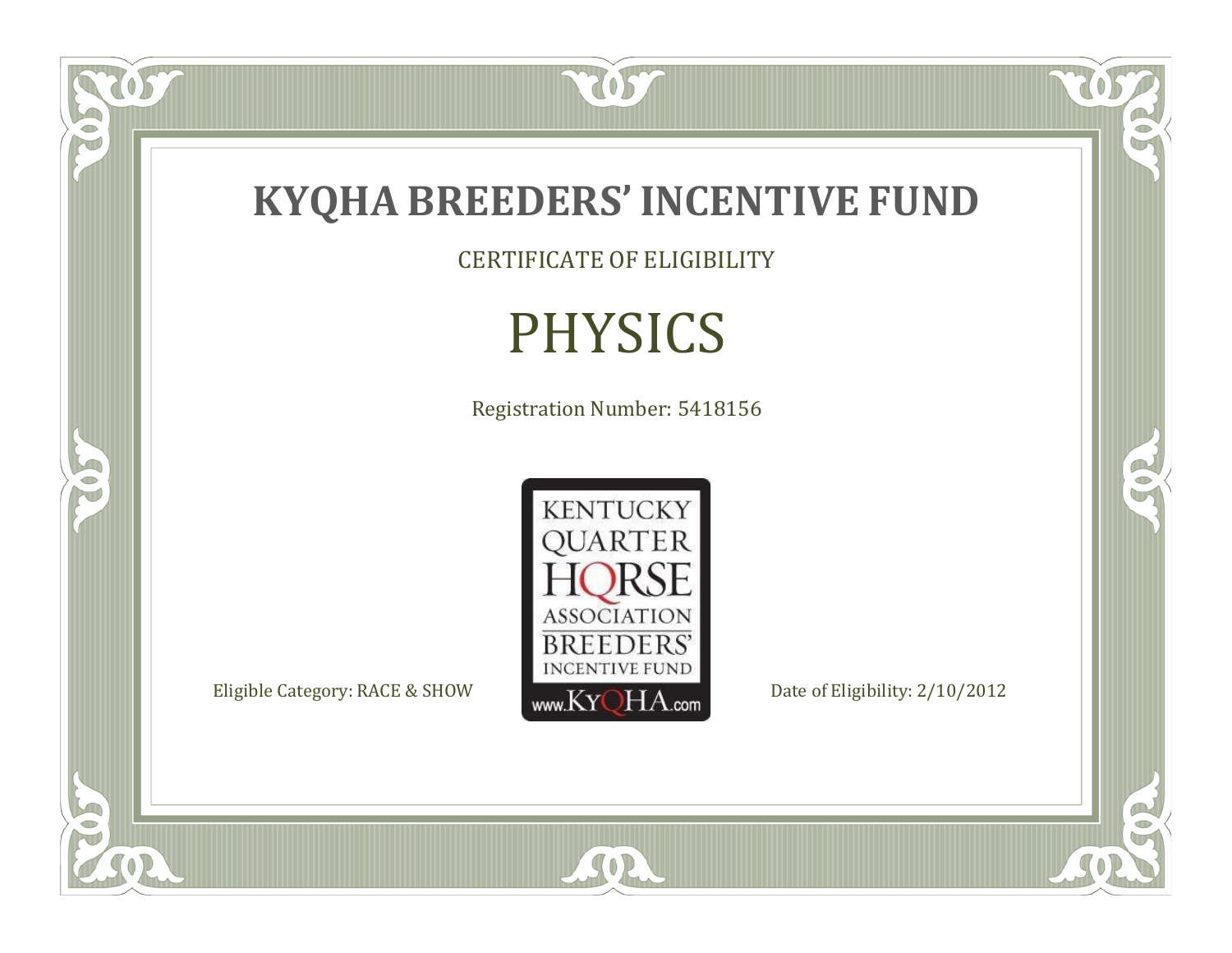

US.

FO

5

O

CERTIFICATE OF ELIGIBILITY

# PLAYIN TUF

Registration Number: 5410127



SOR

RO

 $\mathbb{R}^2$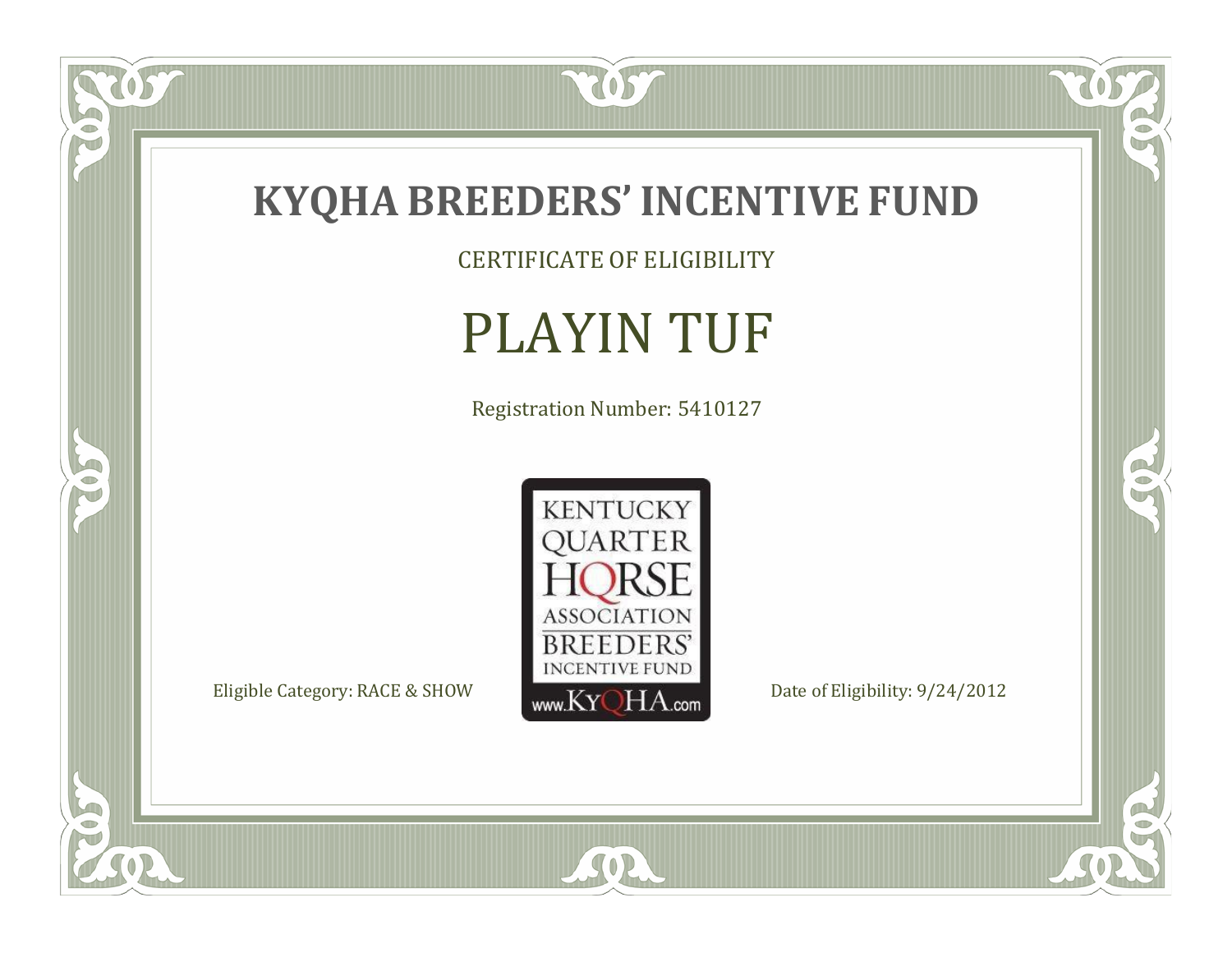

US.

 $\bullet$ N

5

CERTIFICATE OF ELIGIBILITY

# POP CITY

Registration Number: X0699886



SOR

 $\mathbb{R}$ 

R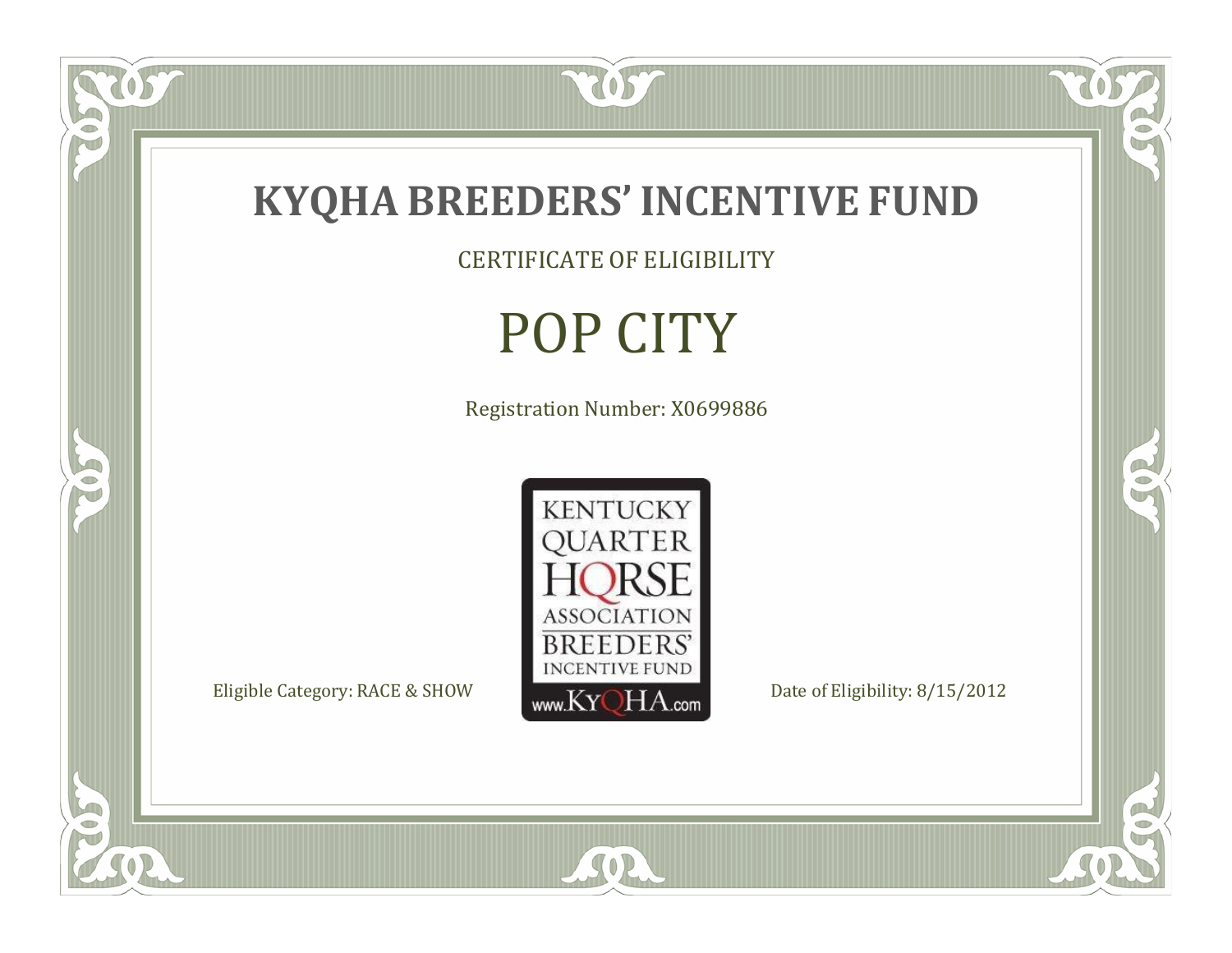

CERTIFICATE OF ELIGIBILITY

### POPPED MY TOP

Registration Number: X0693455



SOR

CO.

 $\rightarrow$ 

 $\delta S$ 

 $\Box$ NU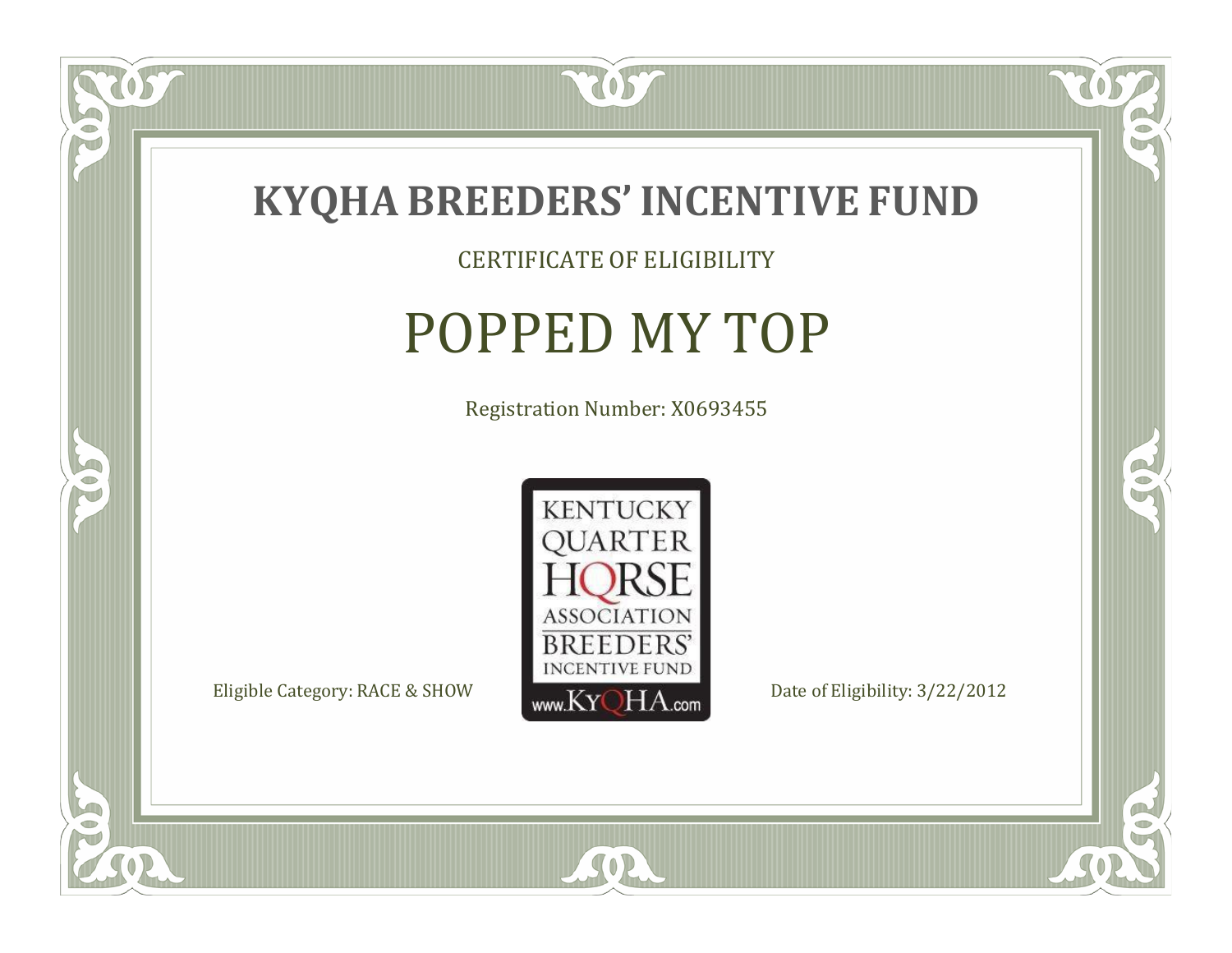

#### CERTIFICATE OF ELIGIBILITY

# POPS HONOR ROLL

Registration Number: X0697961



SOR

CO.

B)

 $\Box$ N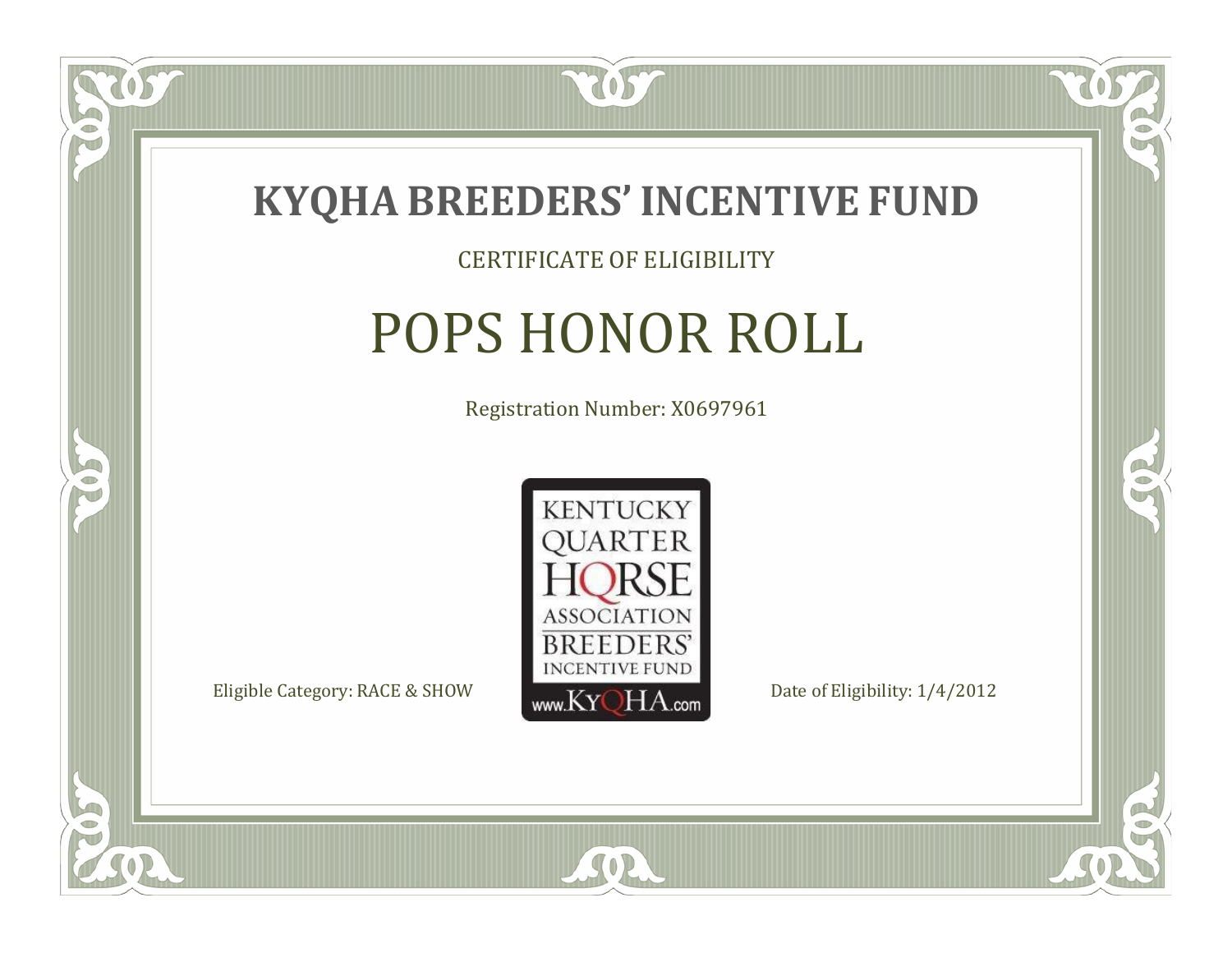

CERTIFICATE OF ELIGIBILITY

### POPS PAYDAY

Registration Number: 5397782



SOR

 $\mathbb{R}$ 

 $\rightarrow$ 

057

 $\bullet$ NU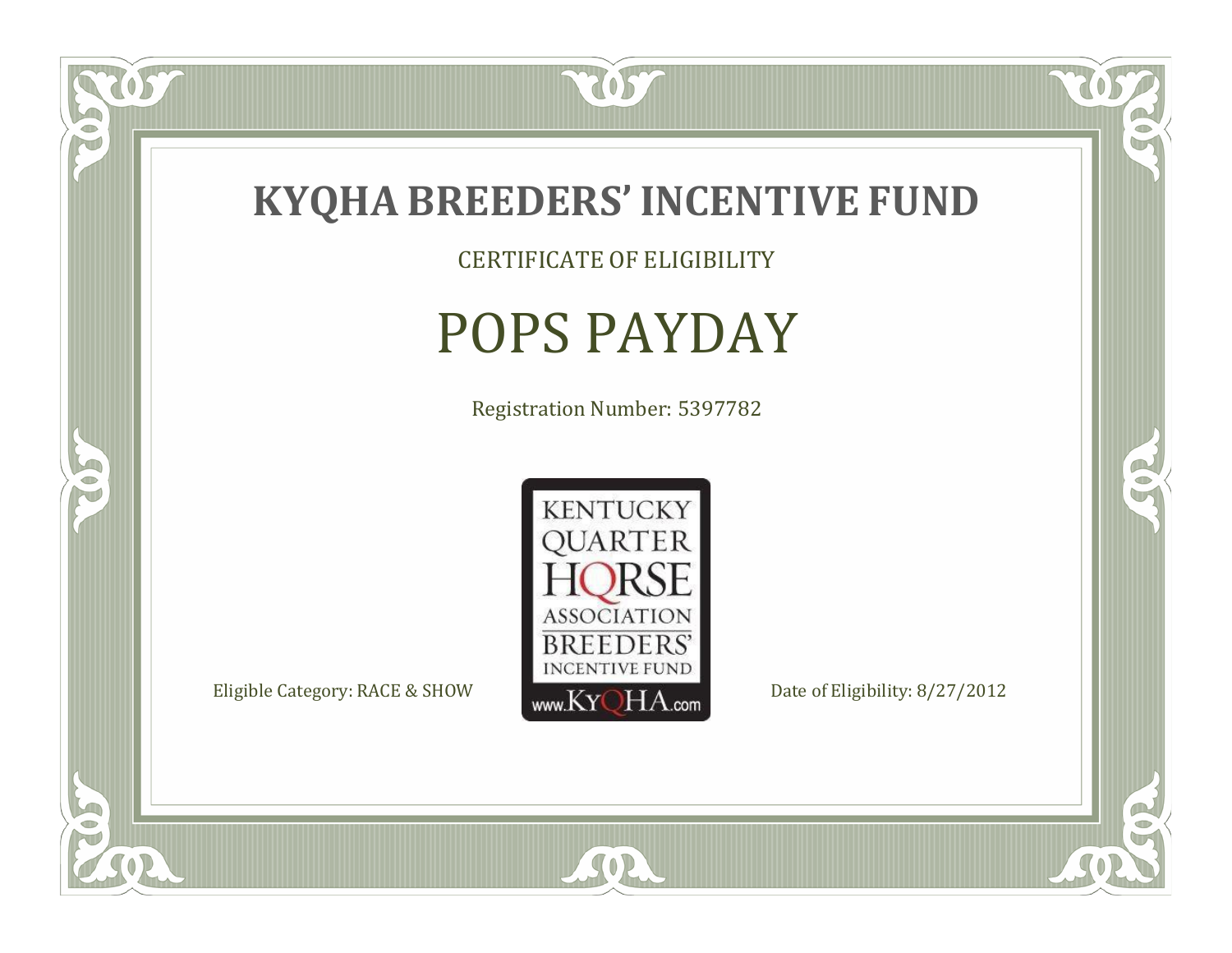

#### CERTIFICATE OF ELIGIBILITY

# PRETTY IN REALITY

Registration Number: 5446002



SOR

US

 $\bullet$ NU

5

CO.

 $\rightarrow$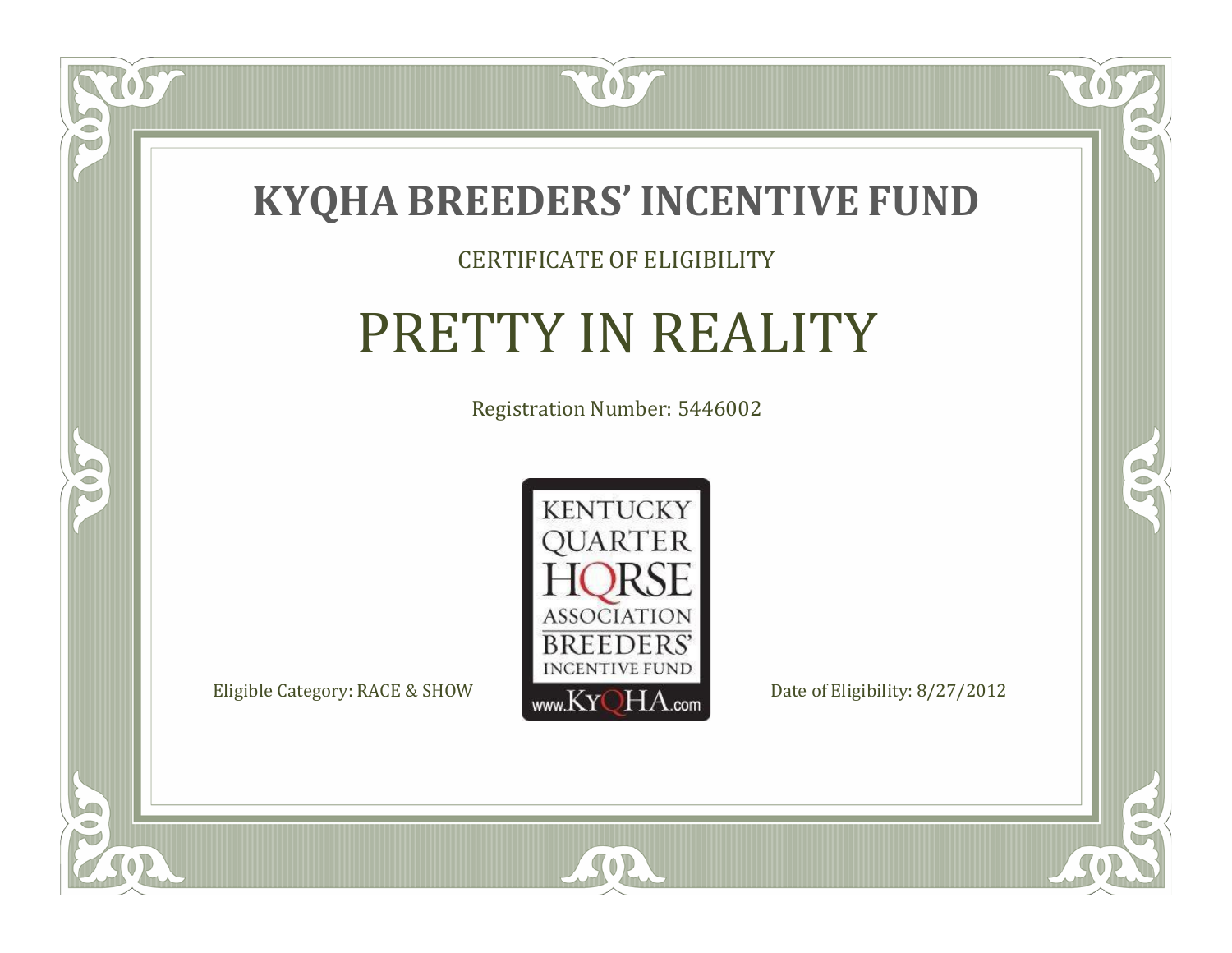

CERTIFICATE OF ELIGIBILITY

# RAGTIME DOLLY

Registration Number: 5099408



SOR

CO.

 $\rightarrow$ 

US

 $\bullet$ NU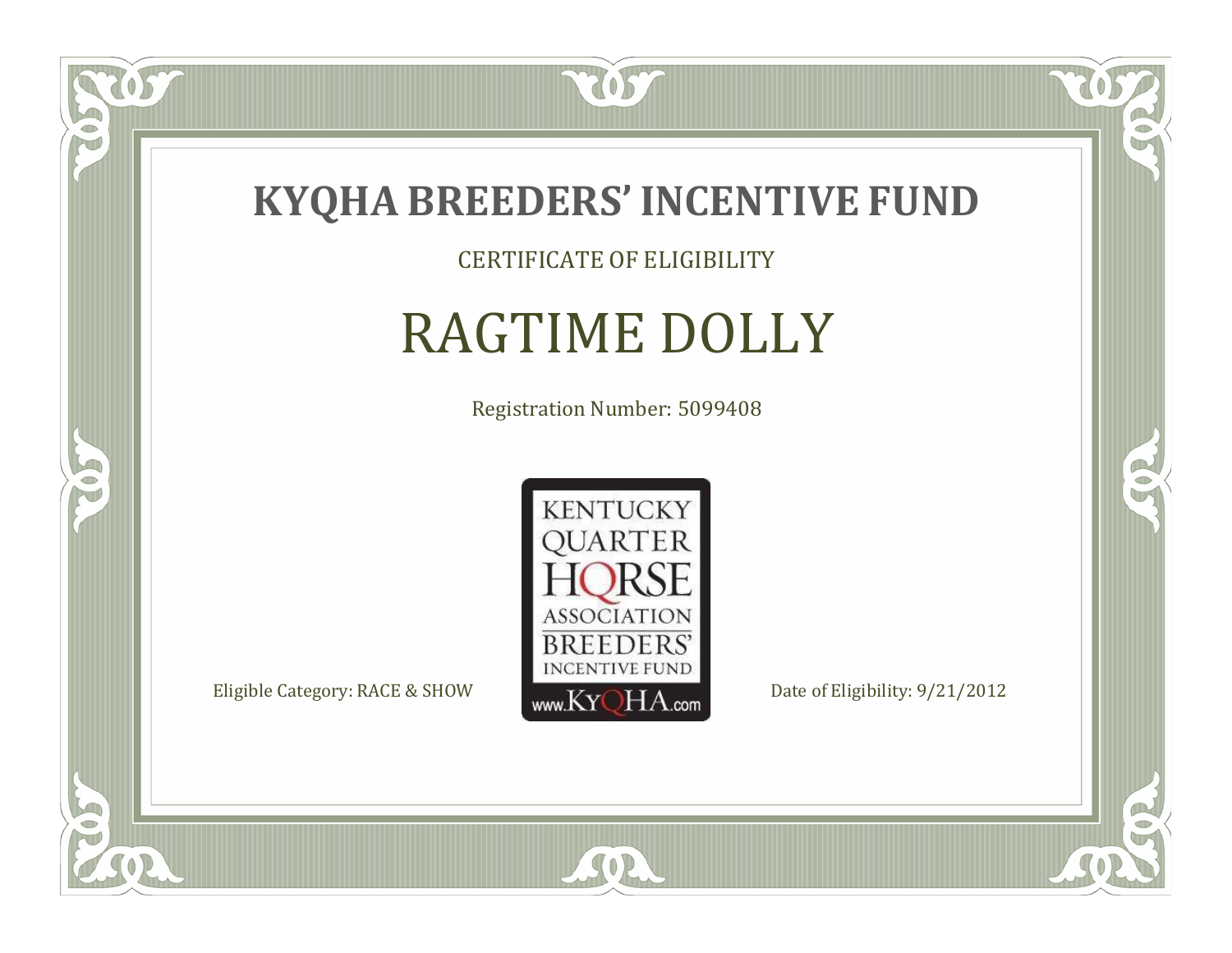

#### CERTIFICATE OF ELIGIBILITY

# RAISE UR BID MARINA

Registration Number: 5411662



SOR

CO.

B)

 $\Box$ N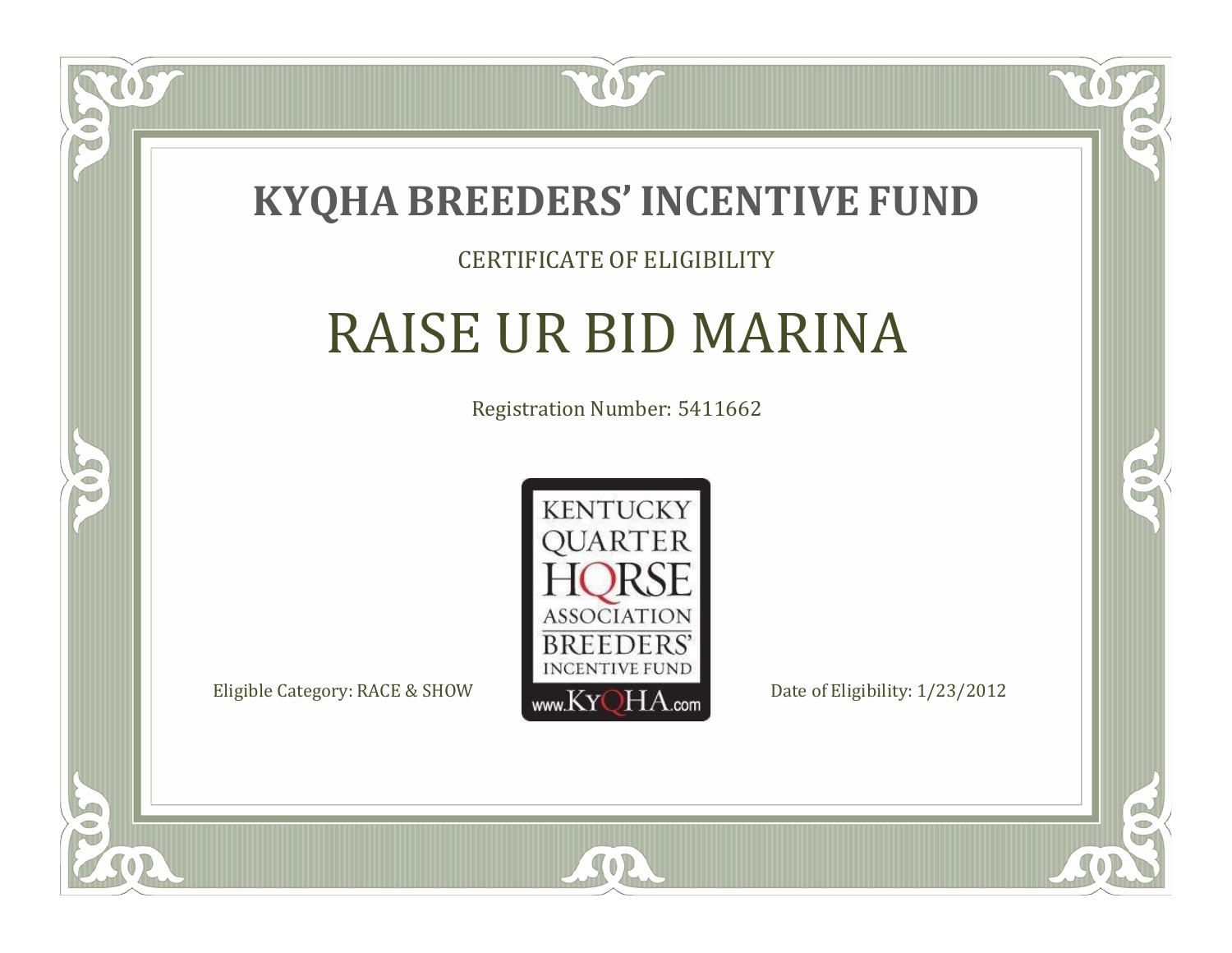

#### CERTIFICATE OF ELIGIBILITY

### REDNECK BAZINGA

Registration Number: 5396179



SOR

CO.

B)

US

 $\Box$ NU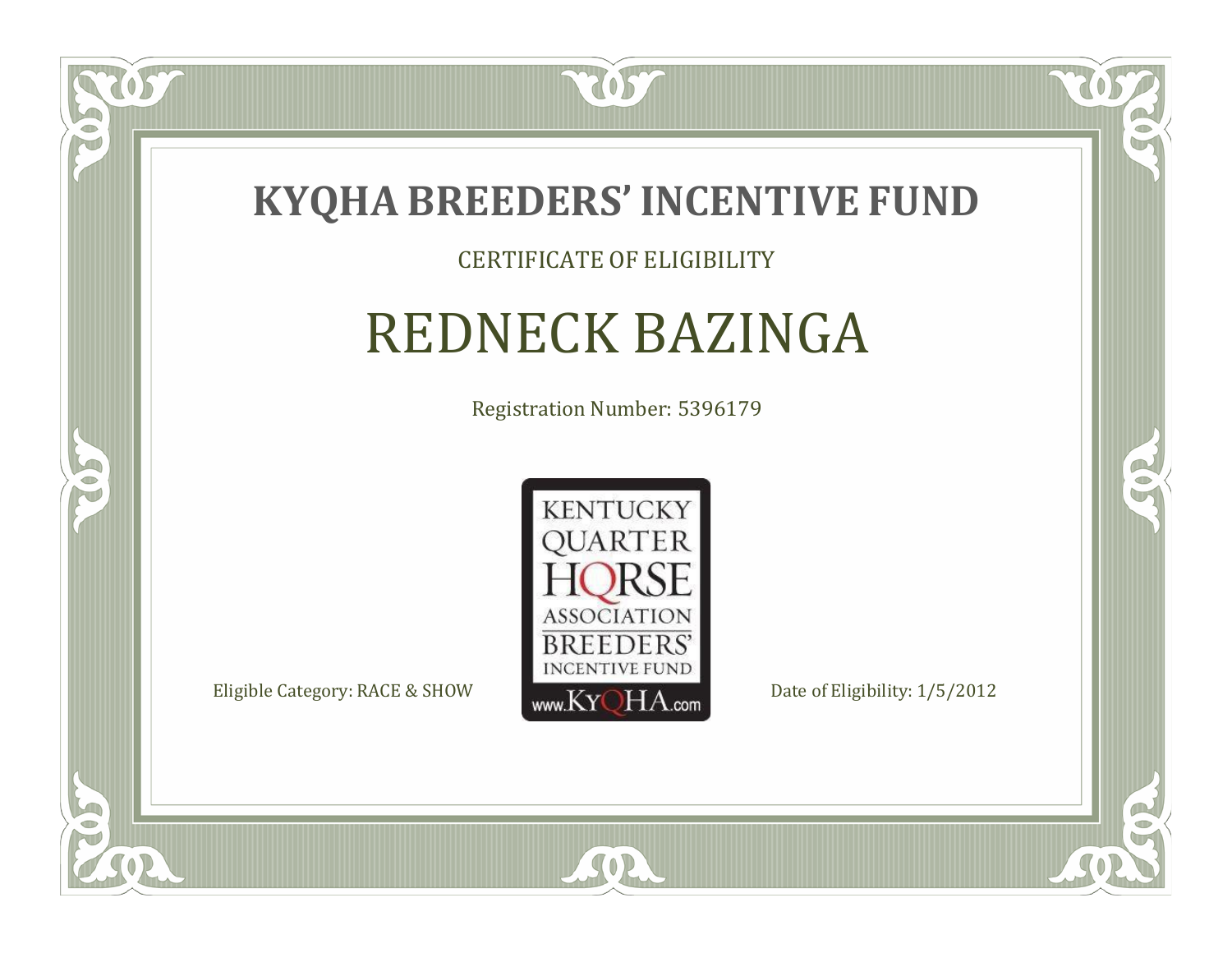

#### CERTIFICATE OF ELIGIBILITY

## REVEREND HOWIE BARS

Registration Number: 5433435



SOR

CO.

 $\rightarrow$ 

 $\Box$ N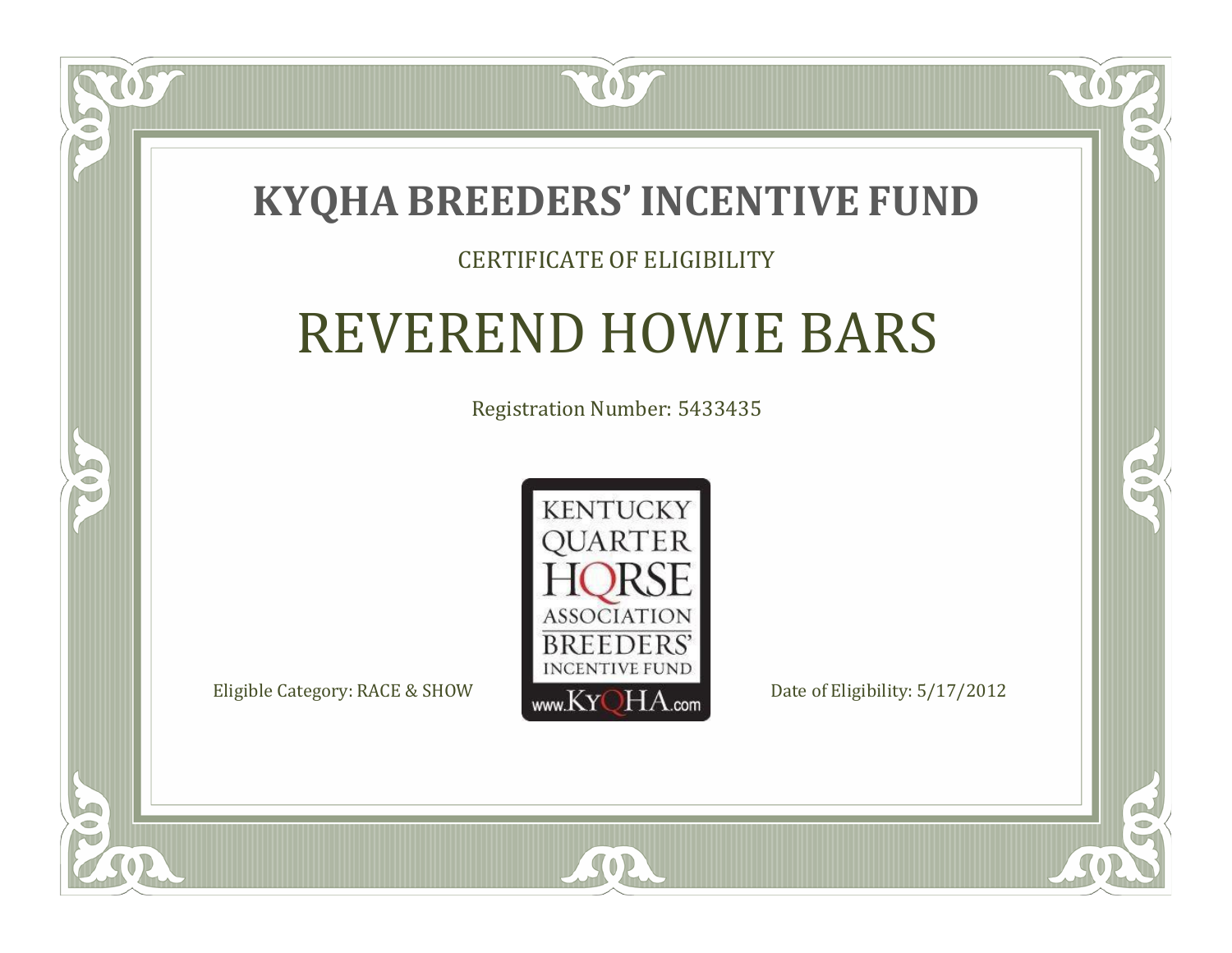

#### CERTIFICATE OF ELIGIBILITY

# RHK ULTIMATE PARTIER

Registration Number: 5452725



 $SO2$ 

CO.

 $\rightarrow$ 

 $\blacksquare$ N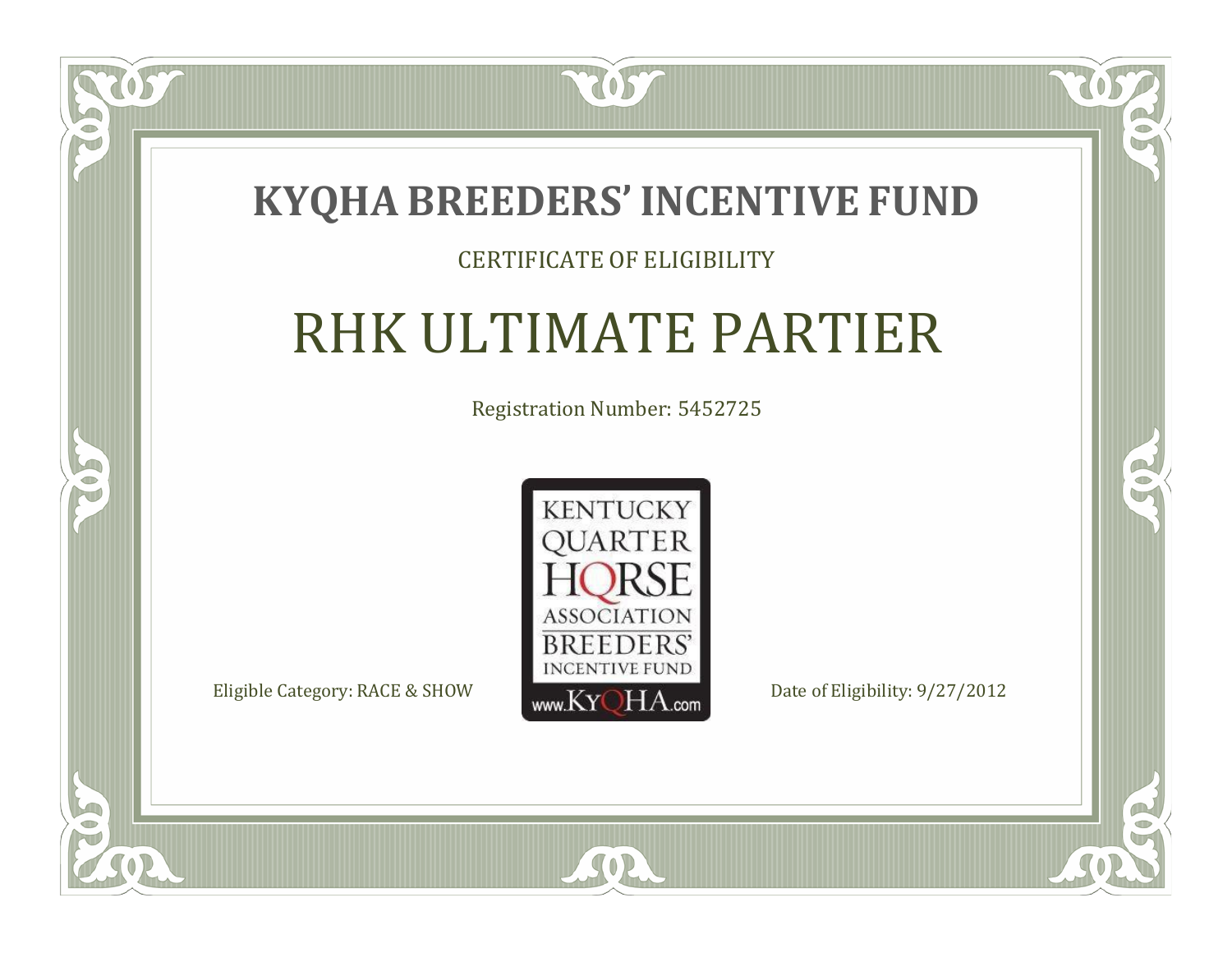### **KYQHA BREEDERS'INCENTIVE FUND**

7057

#### CERTIFICATE OF ELIGIBILITY

# RKSGOODSKIPIN LEGACY

Registration Number: 5335209



 $SO2$ 

RO

B)

 $\Box$ T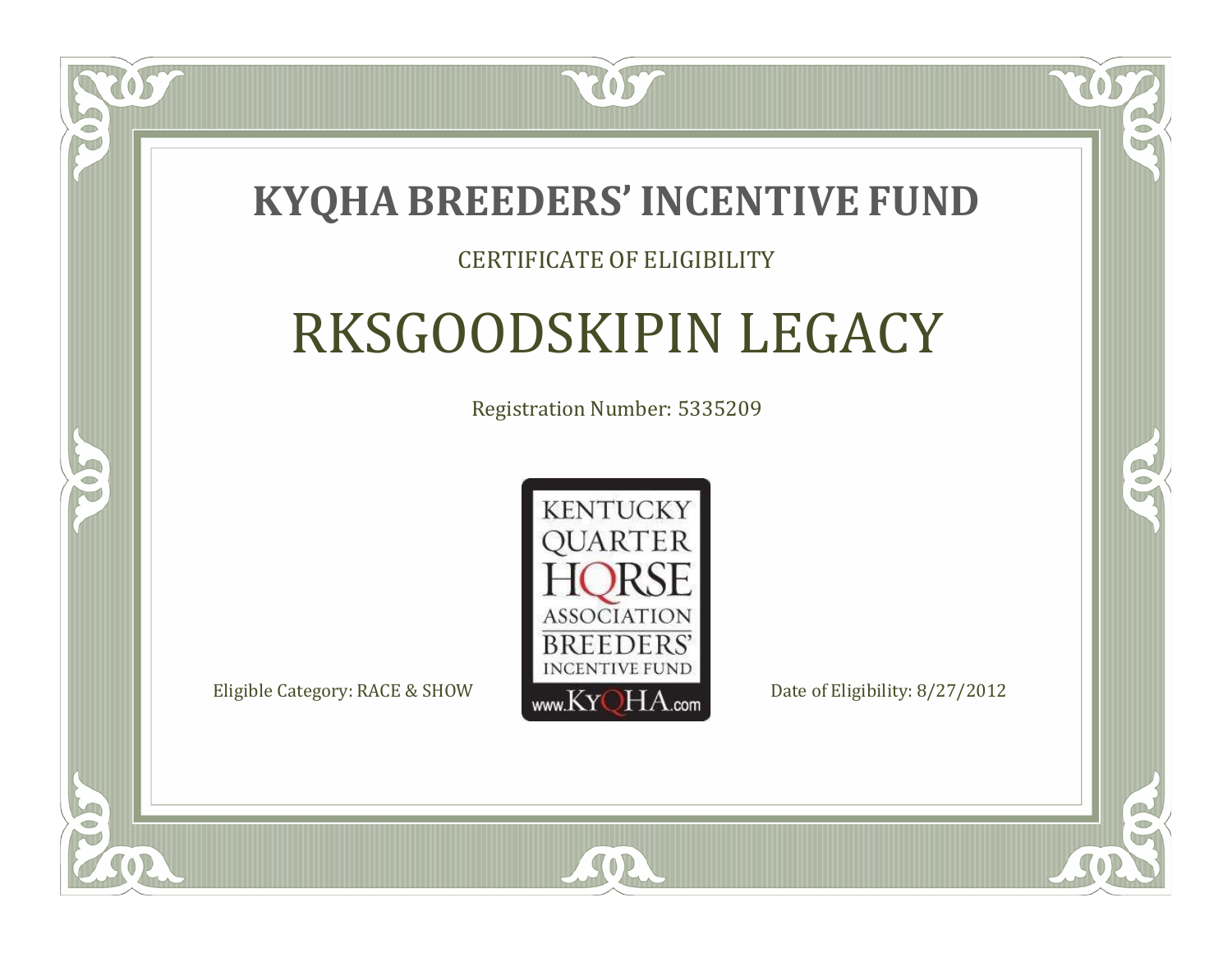

CERTIFICATE OF ELIGIBILITY

# ROCKEN FRED

Registration Number: 5355228



SOR

 $\mathbb{R}$ 

CO.

tos

 $\bullet$ N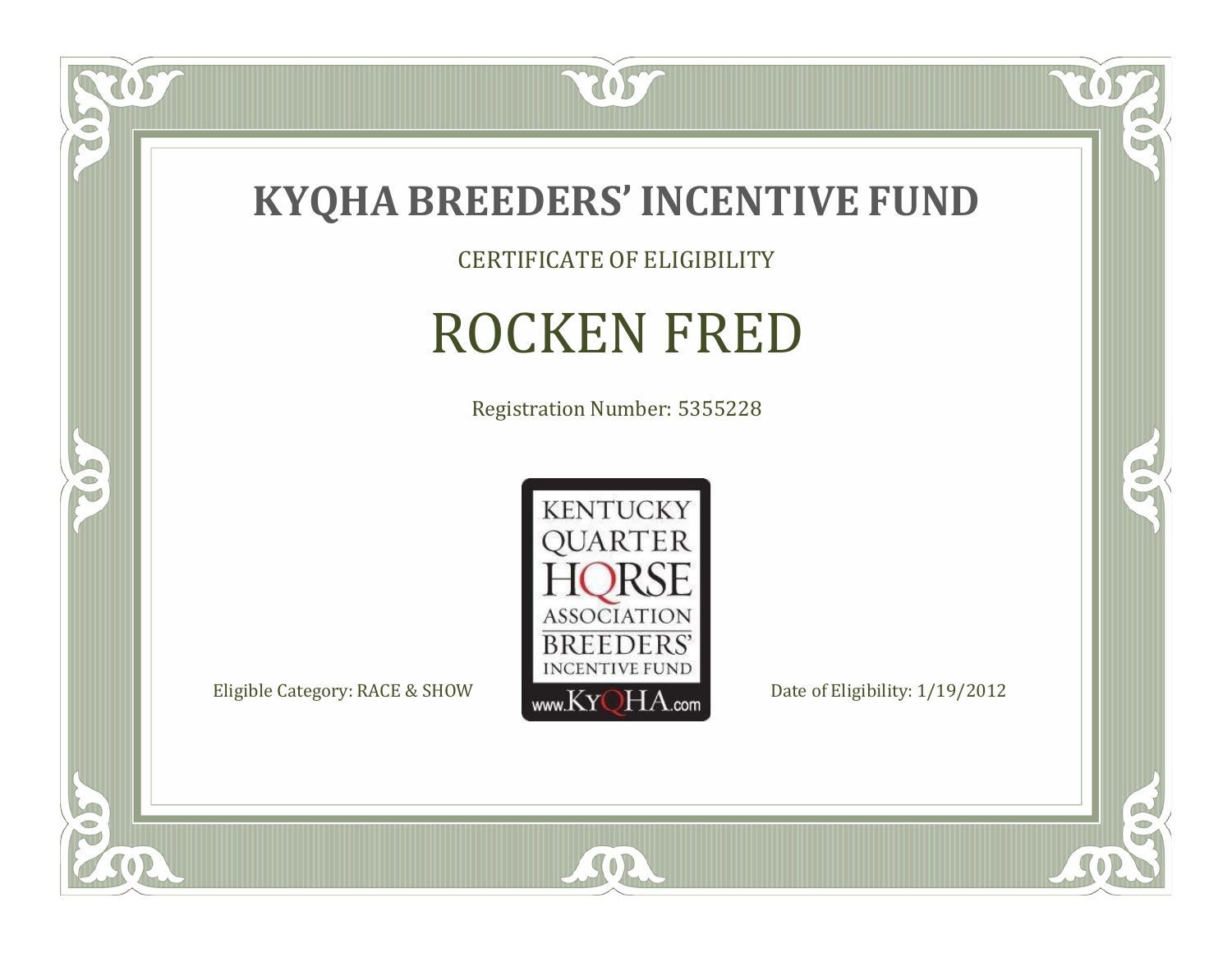

CERTIFICATE OF ELIGIBILITY

## RONAS MOBILE

Registration Number: 5404023



SOR

 $\mathbb{R}$ 

 $\rightarrow$ 

US

 $\bullet$ NU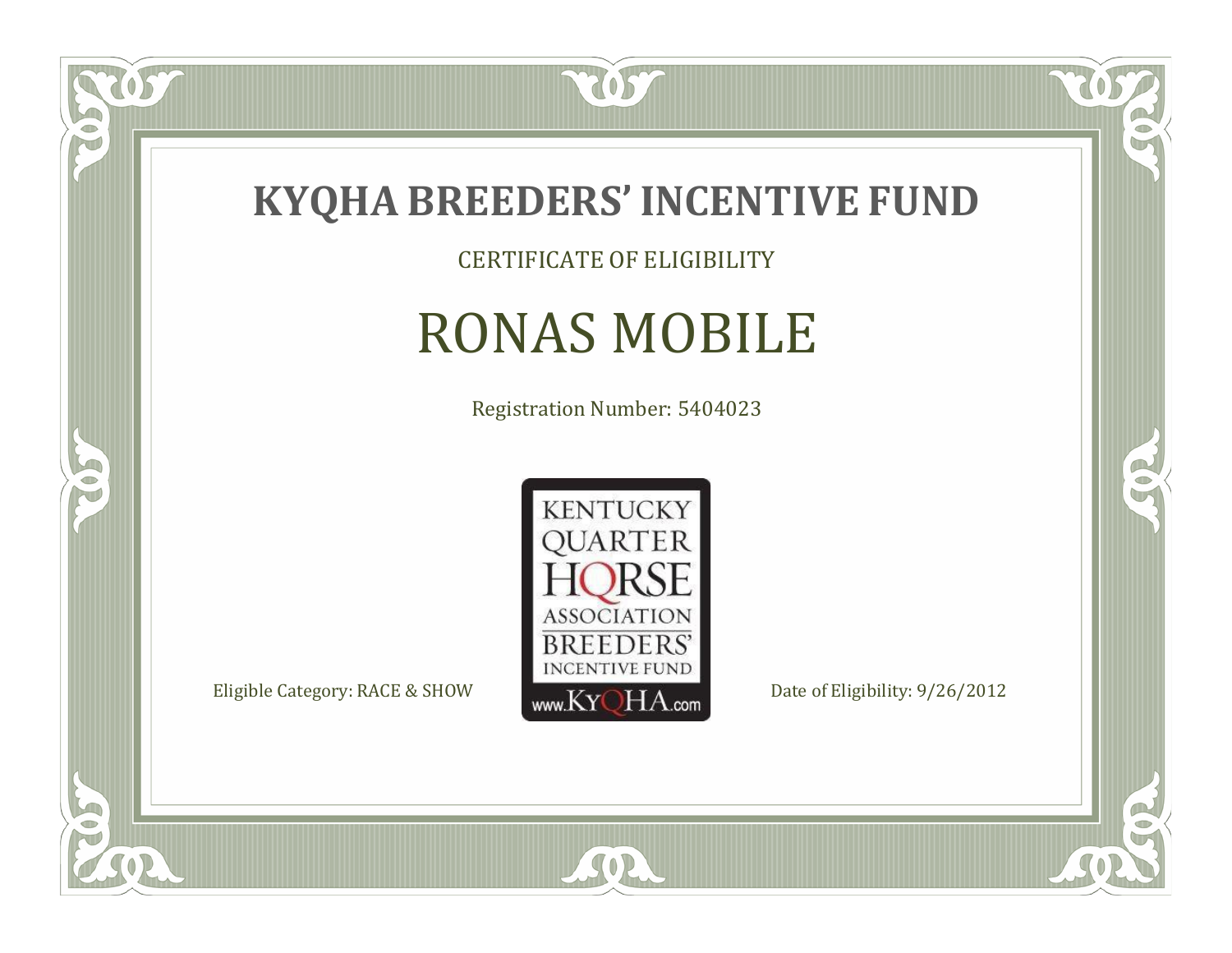

#### CERTIFICATE OF ELIGIBILITY

## ROYAL DOC BOON

Registration Number: 5403566



SOR

RO

B

US

 $\Box$ NU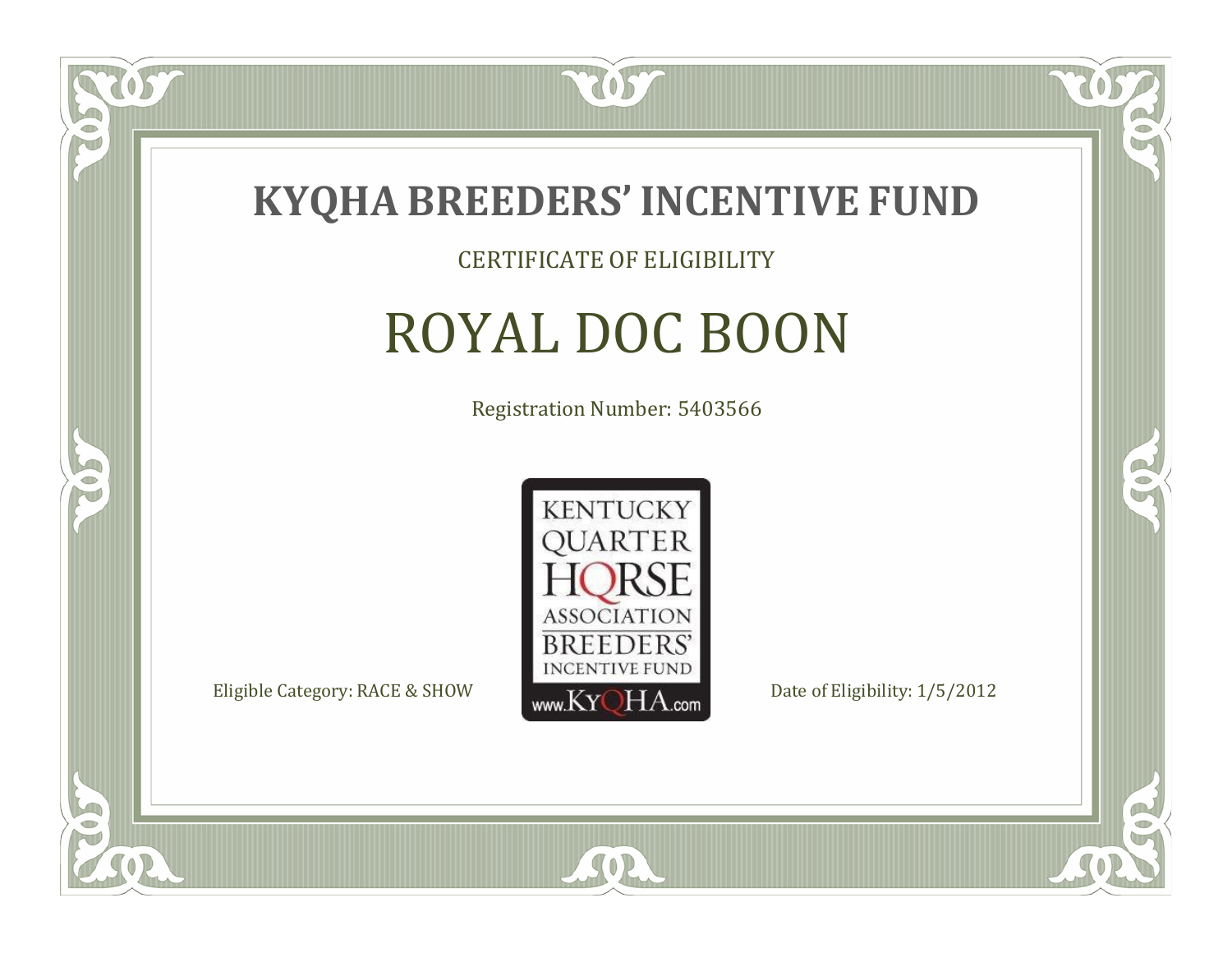

#### CERTIFICATE OF ELIGIBILITY

# RR REDNECK RANCHER

Registration Number: 5385556



SOR

RO

B

 $\Box$ N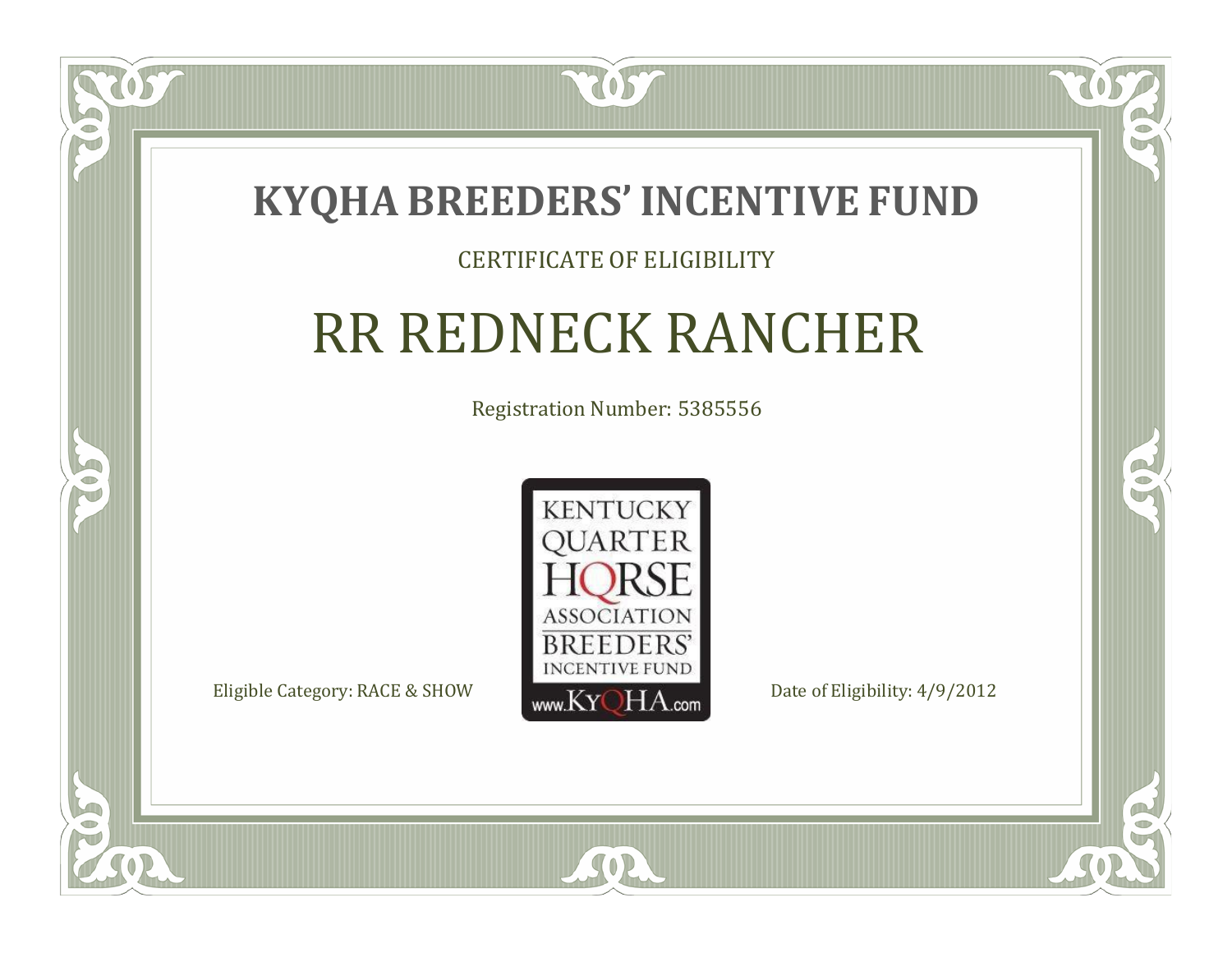

### CERTIFICATE OF ELIGIBILITY

# RSH MAY B JETTIN

Registration Number: 5415241



SOR

RO

B

 $\Box$ N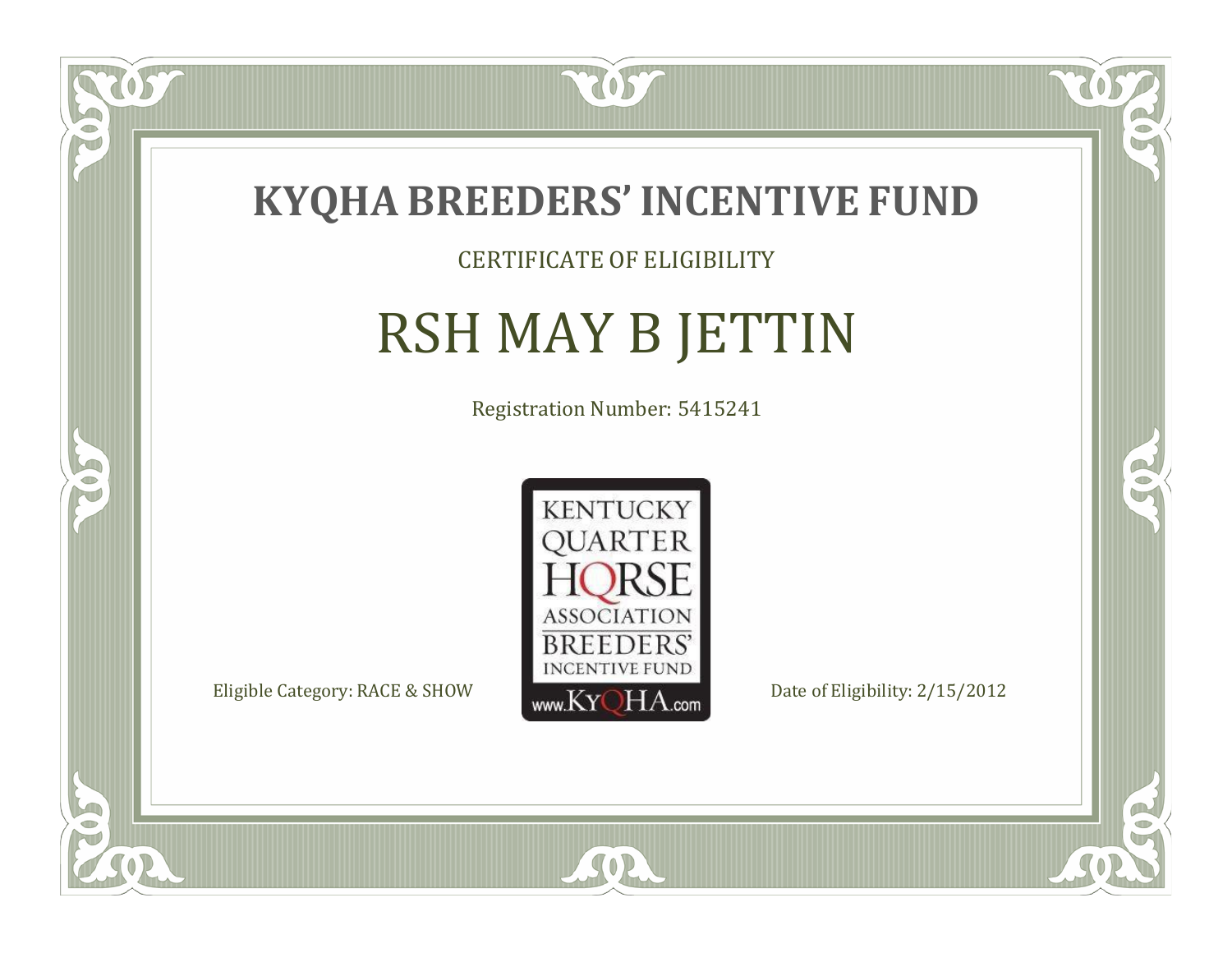### **KYQHA BREEDERS'INCENTIVE FUND**

7057

### CERTIFICATE OF ELIGIBILITY

# RUMORZ ABOUT COWBOYS

Registration Number: 5470856



SOR

RO

P.

 $\Box$ T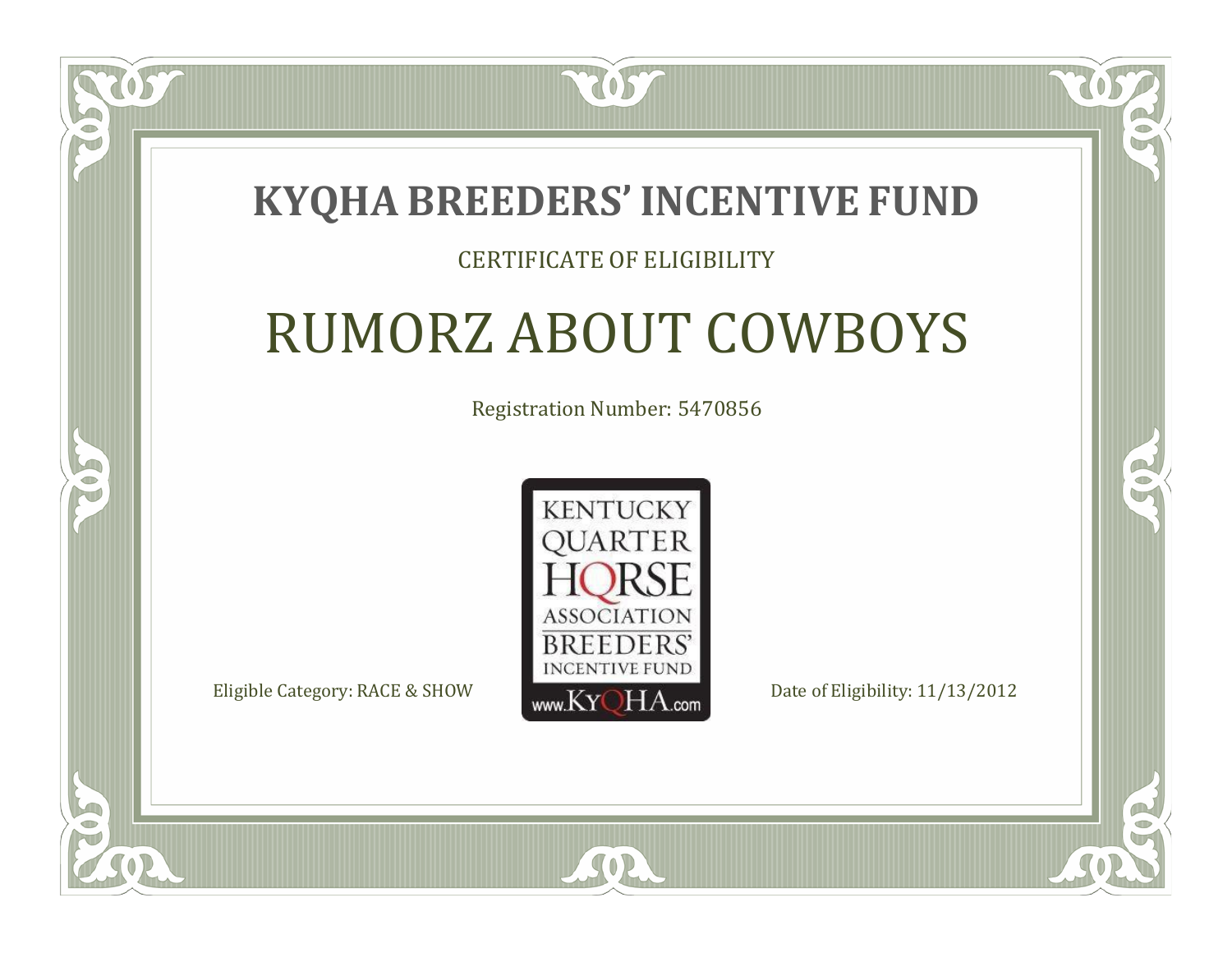

#### CERTIFICATE OF ELIGIBILITY

## SASHAYS IN REALITY

Registration Number: 5382859



SOR

CO.

 $\rightarrow$ 

 $\blacksquare$ N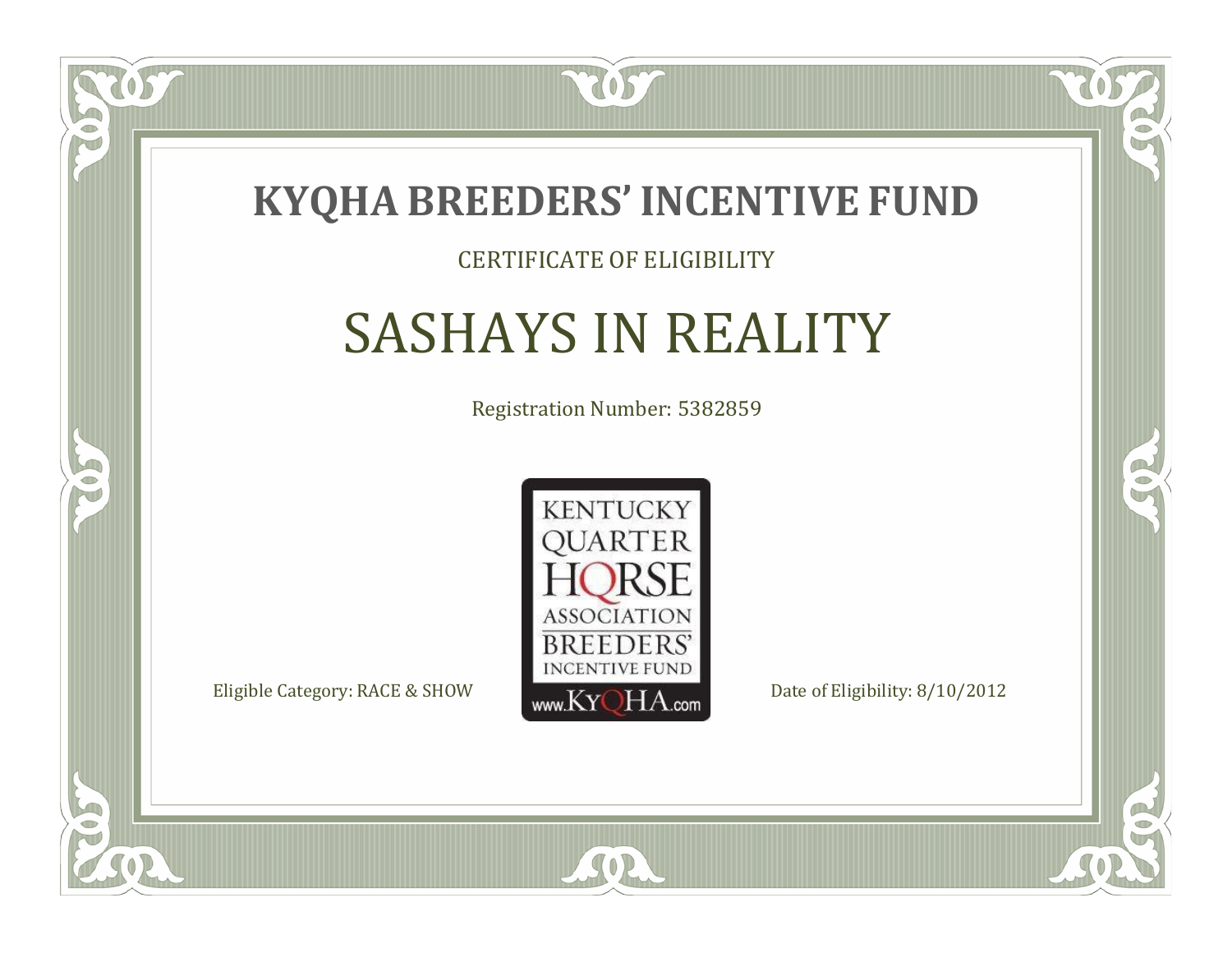

#### CERTIFICATE OF ELIGIBILITY

# SCORCHED REDNECK

Registration Number: 5475936



SOR

RO

P.

 $\Box$ N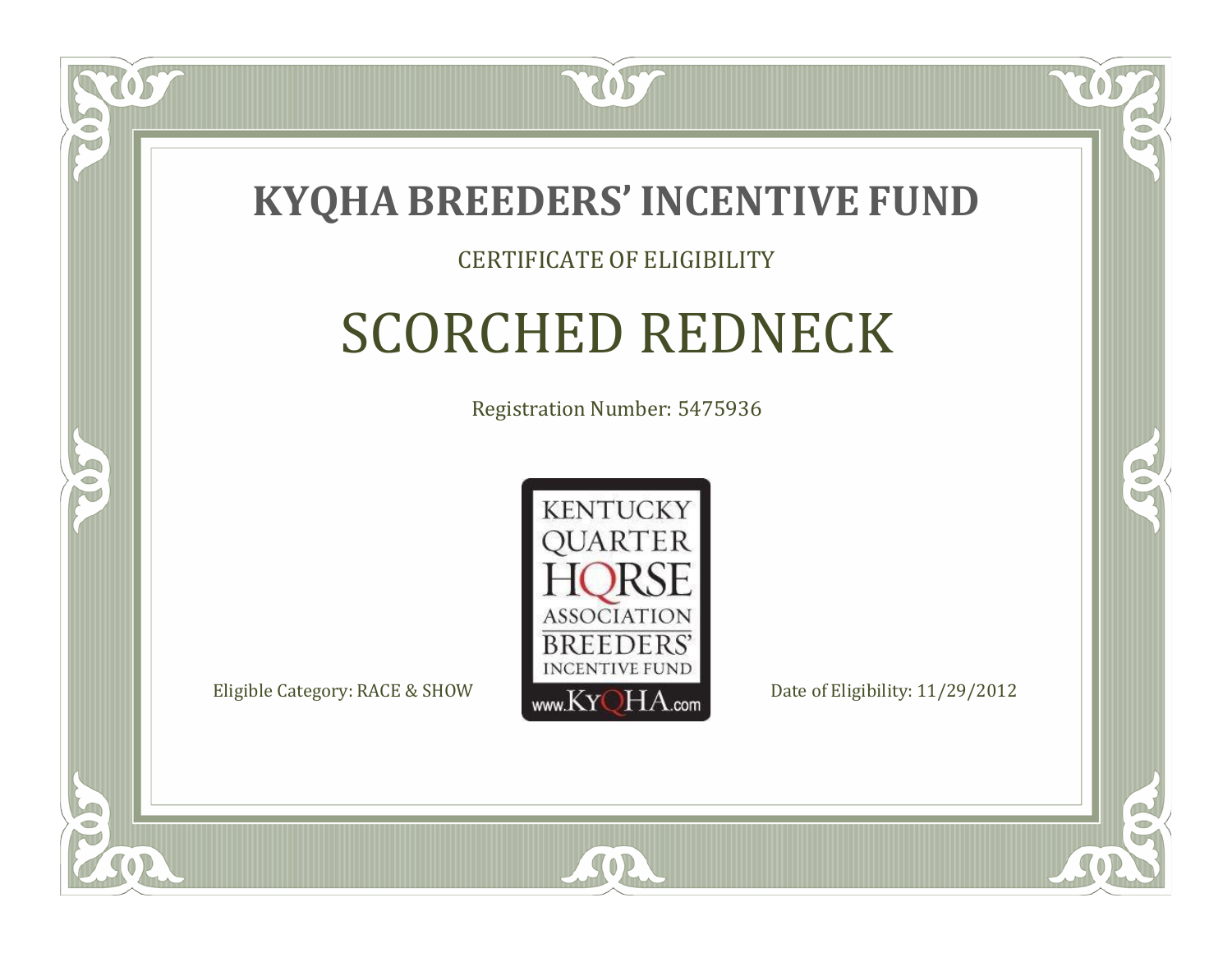

#### CERTIFICATE OF ELIGIBILITY

### SCOTCH BAR BELLA

Registration Number: 5411969



SOR

RO

B

 $\Box$ N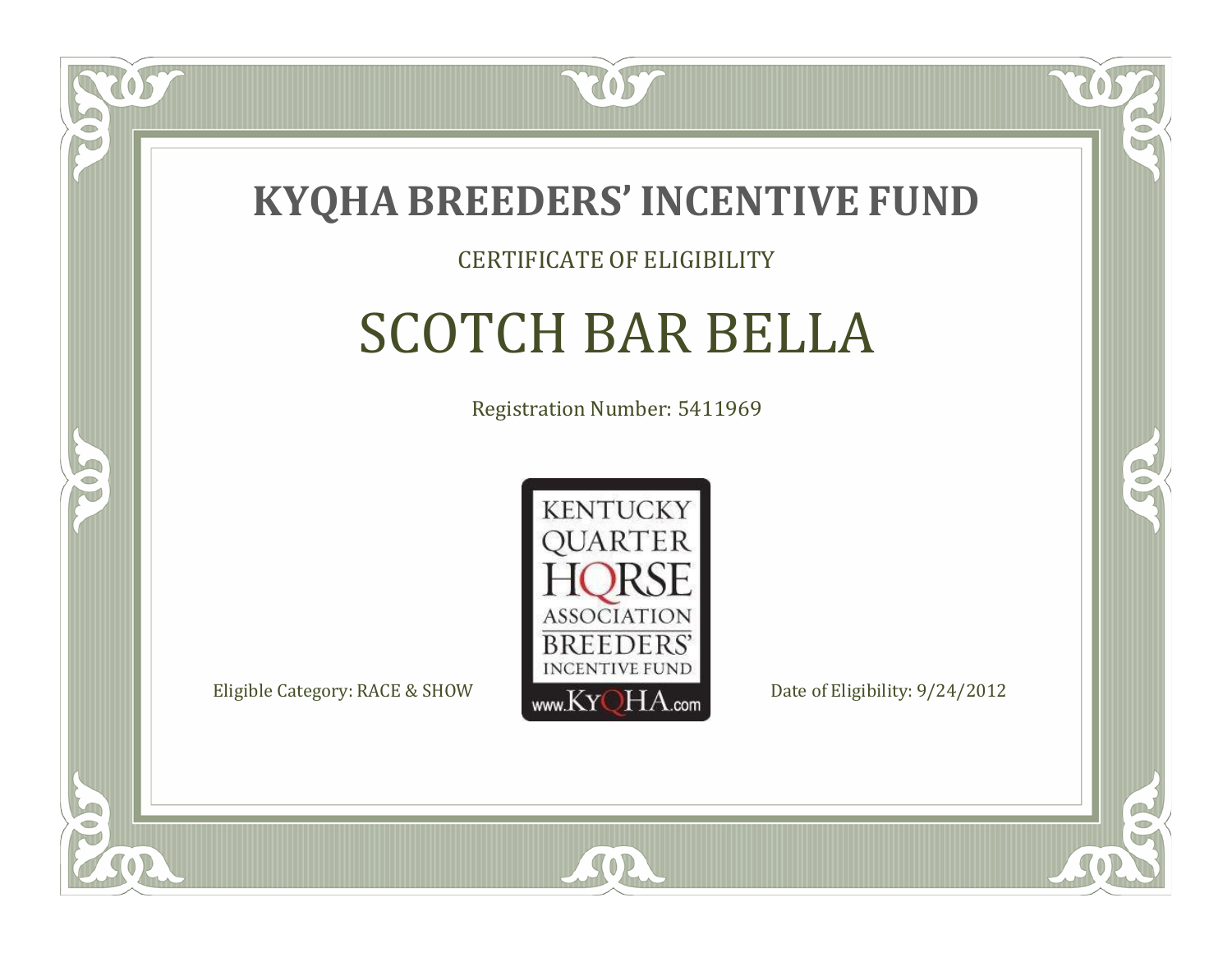

#### CERTIFICATE OF ELIGIBILITY

### SHAWNEE ADDY BUG

Registration Number: X0698200



SOR

RO

B

 $\blacksquare$ N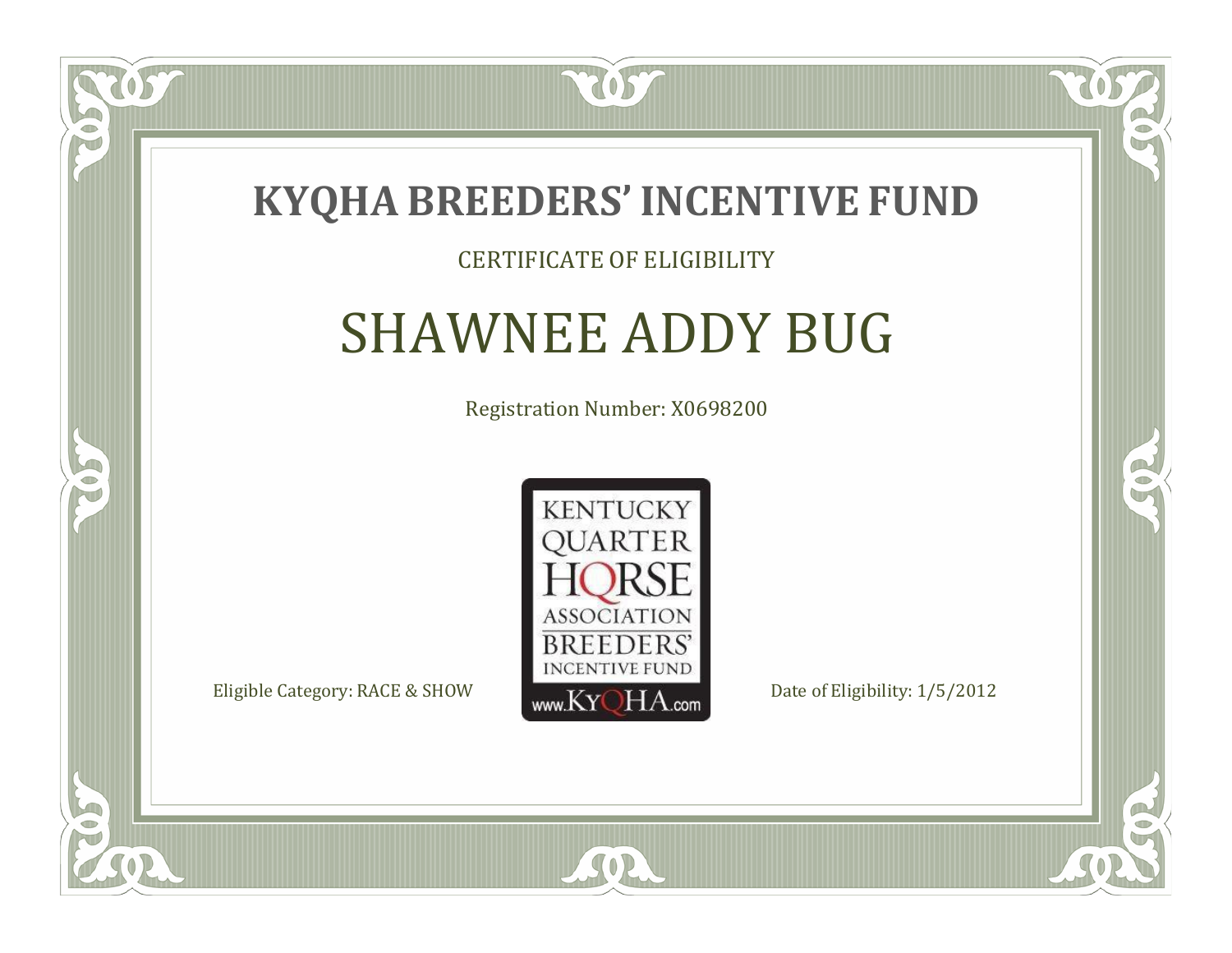

#### CERTIFICATE OF ELIGIBILITY

### SHES A FANCY RYDE

Registration Number: X0698744



SOR

RO

CO.

 $\Box$ N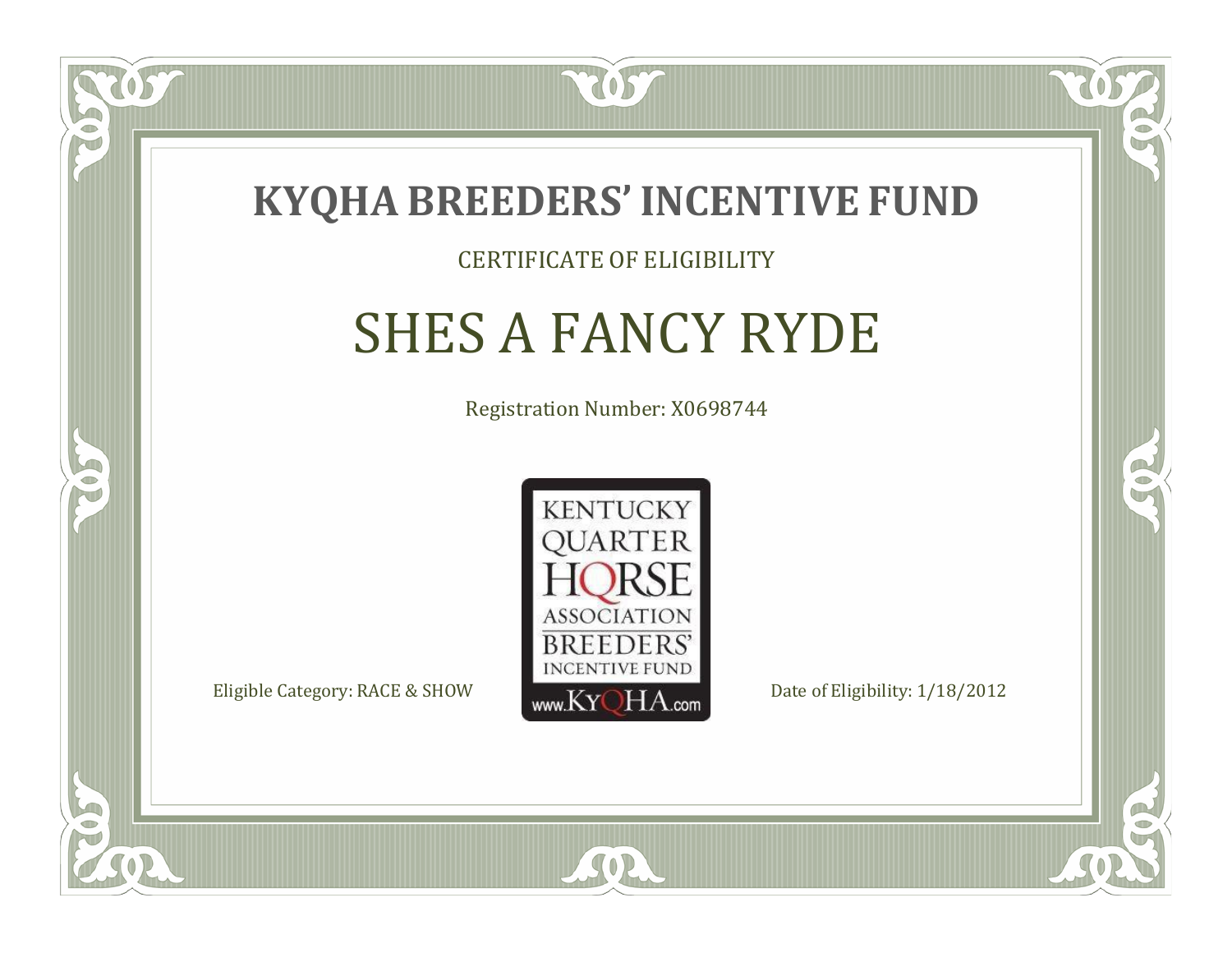

 $\Box$ N

S

#### CERTIFICATE OF ELIGIBILITY

### SHES ALL DRESSED UP

Registration Number: X0703275



 $SO<sub>2</sub>$ 

RO

CO.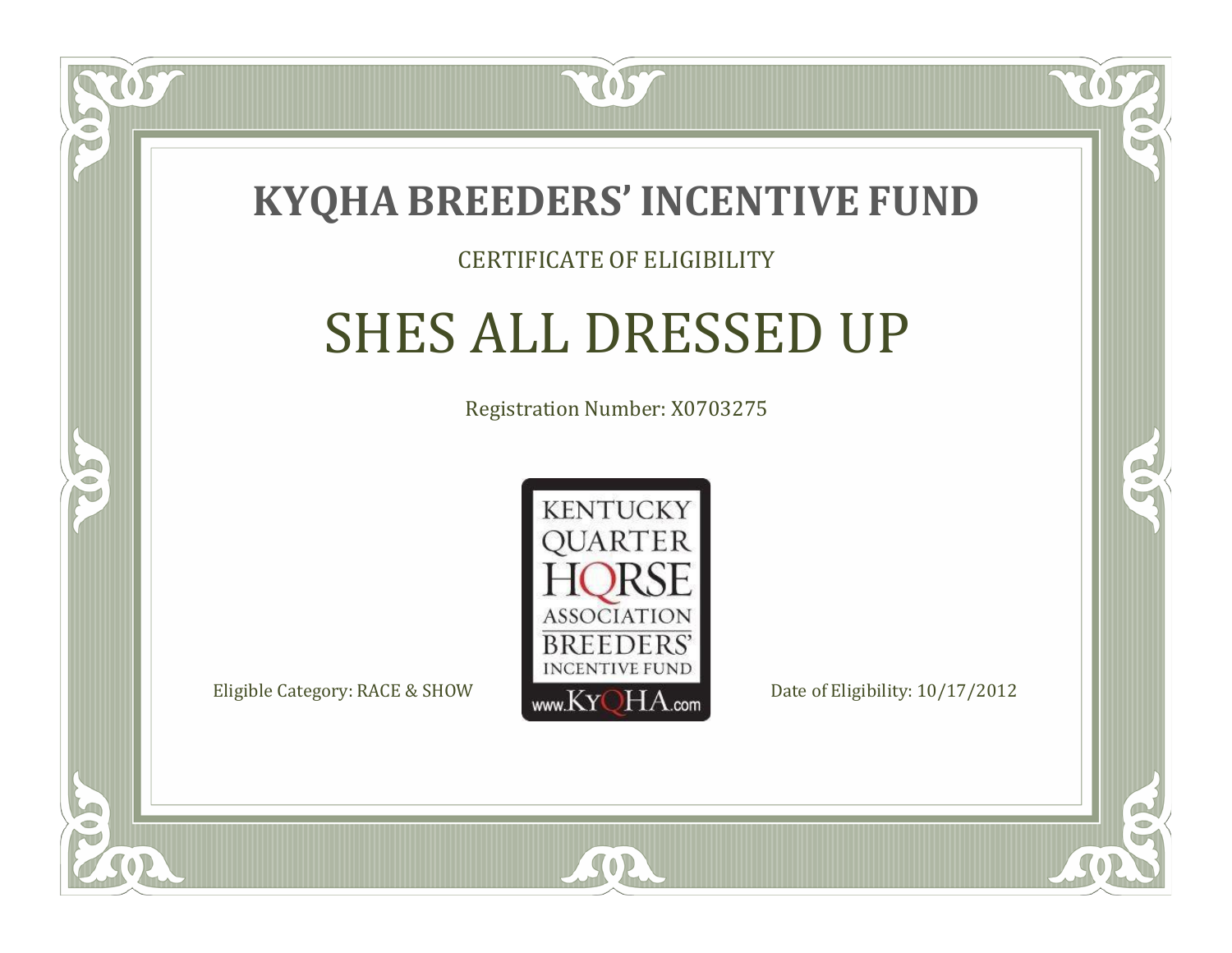

#### CERTIFICATE OF ELIGIBILITY

# SHES GOT THE JAZZ

Registration Number: 5401826



SOR

RO

B.

 $\Box$ N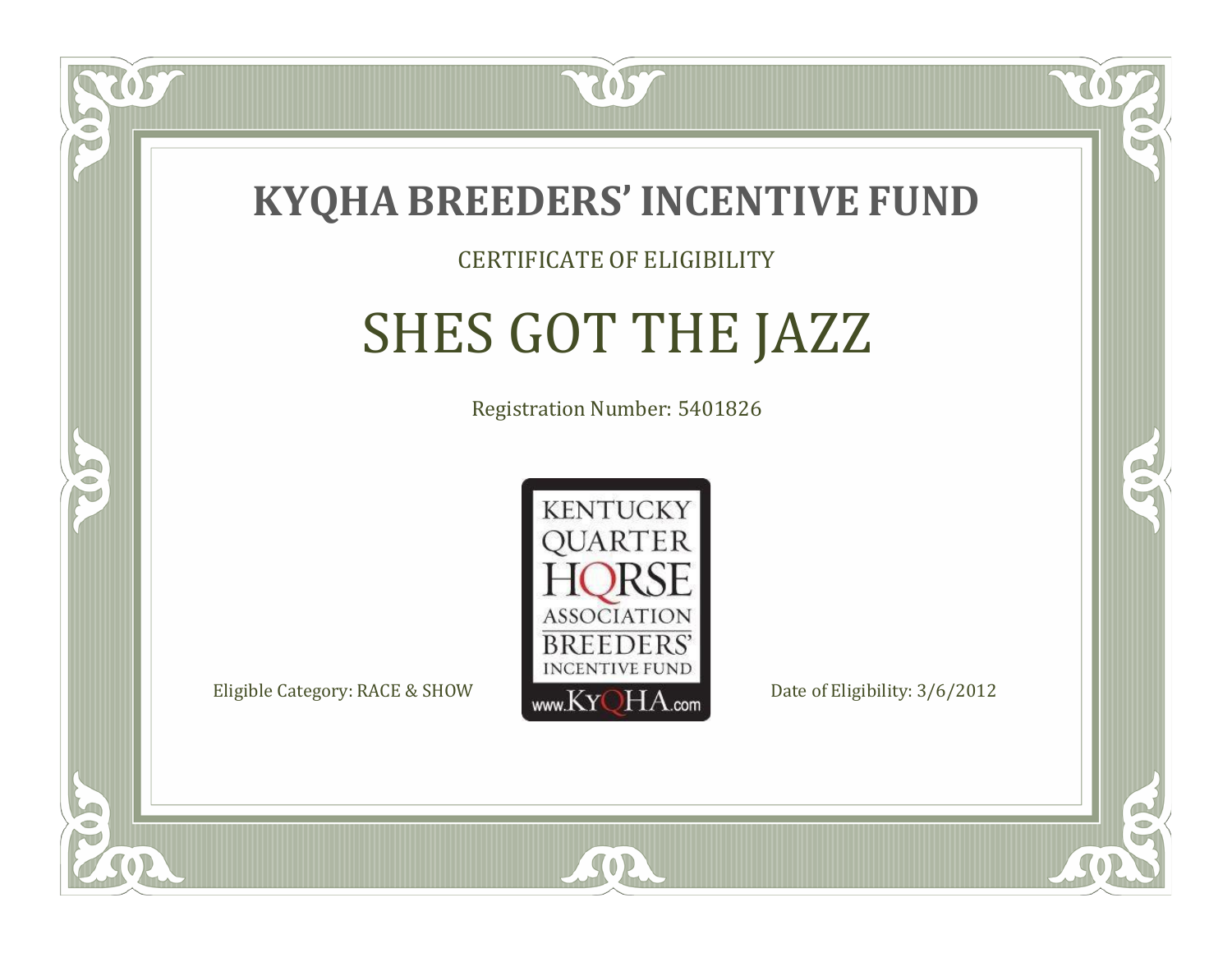

#### CERTIFICATE OF ELIGIBILITY

# SHES INSANELY JAZZY

Registration Number: X0700956



SOR

RO

CO.

 $\Box$ N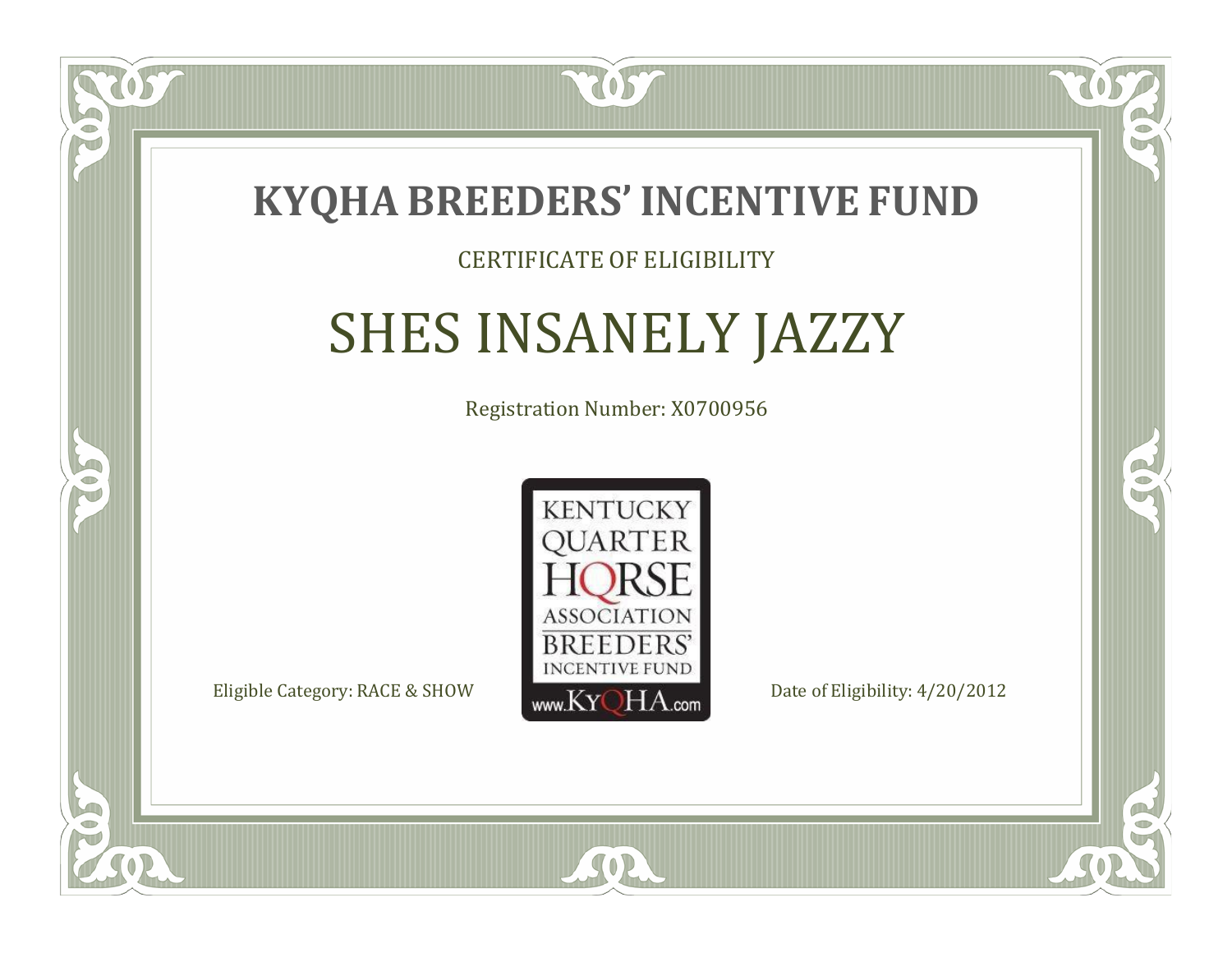

### CERTIFICATE OF ELIGIBILITY

# SHES NOT BLOND

Registration Number: 5150330



CO.

 $\rightarrow$ 

057

 $\Box$ NU

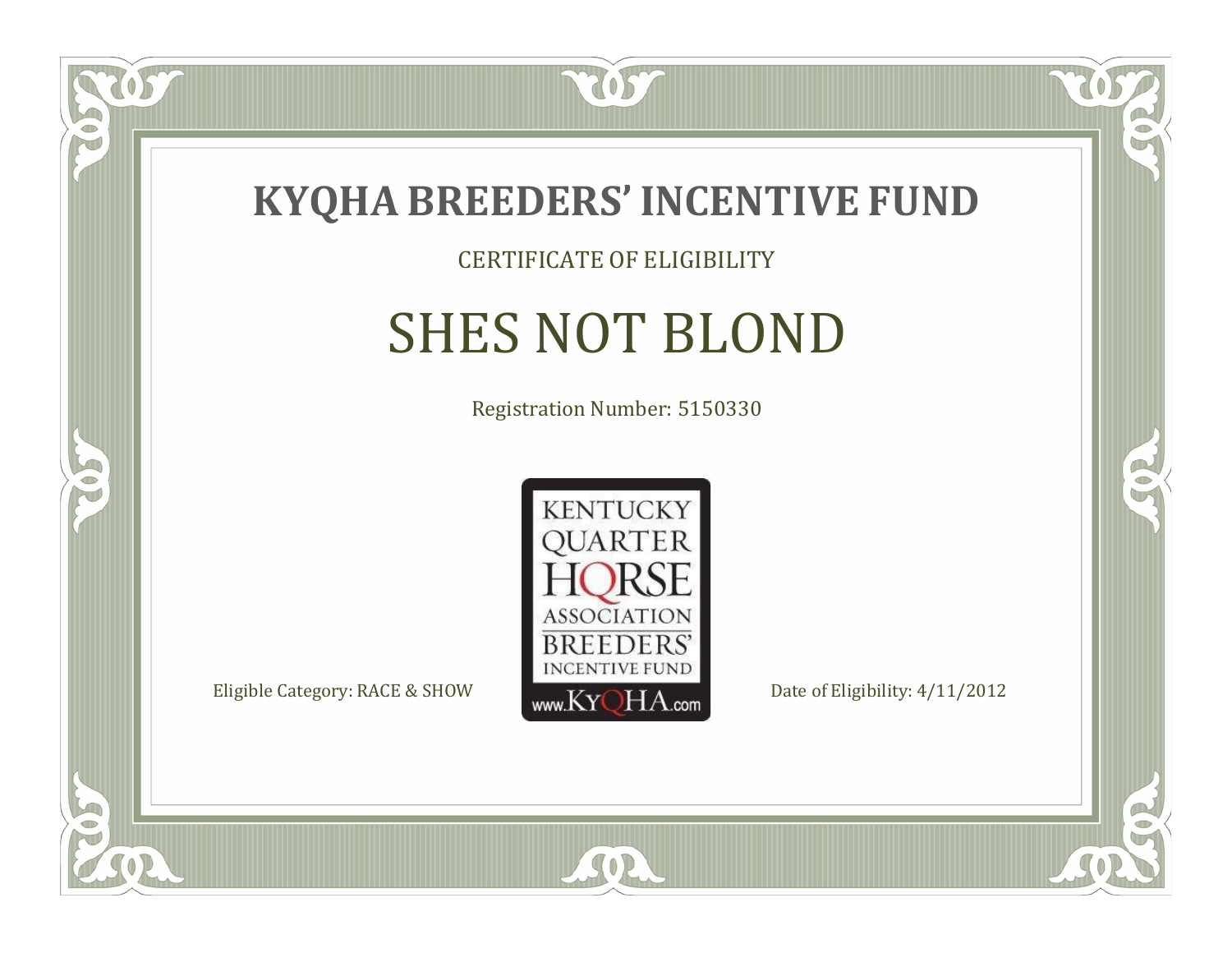

#### CERTIFICATE OF ELIGIBILITY

### SHESA AWESOME ACT

Registration Number: 5362108



SOR

RO

CO.

 $\Box$ T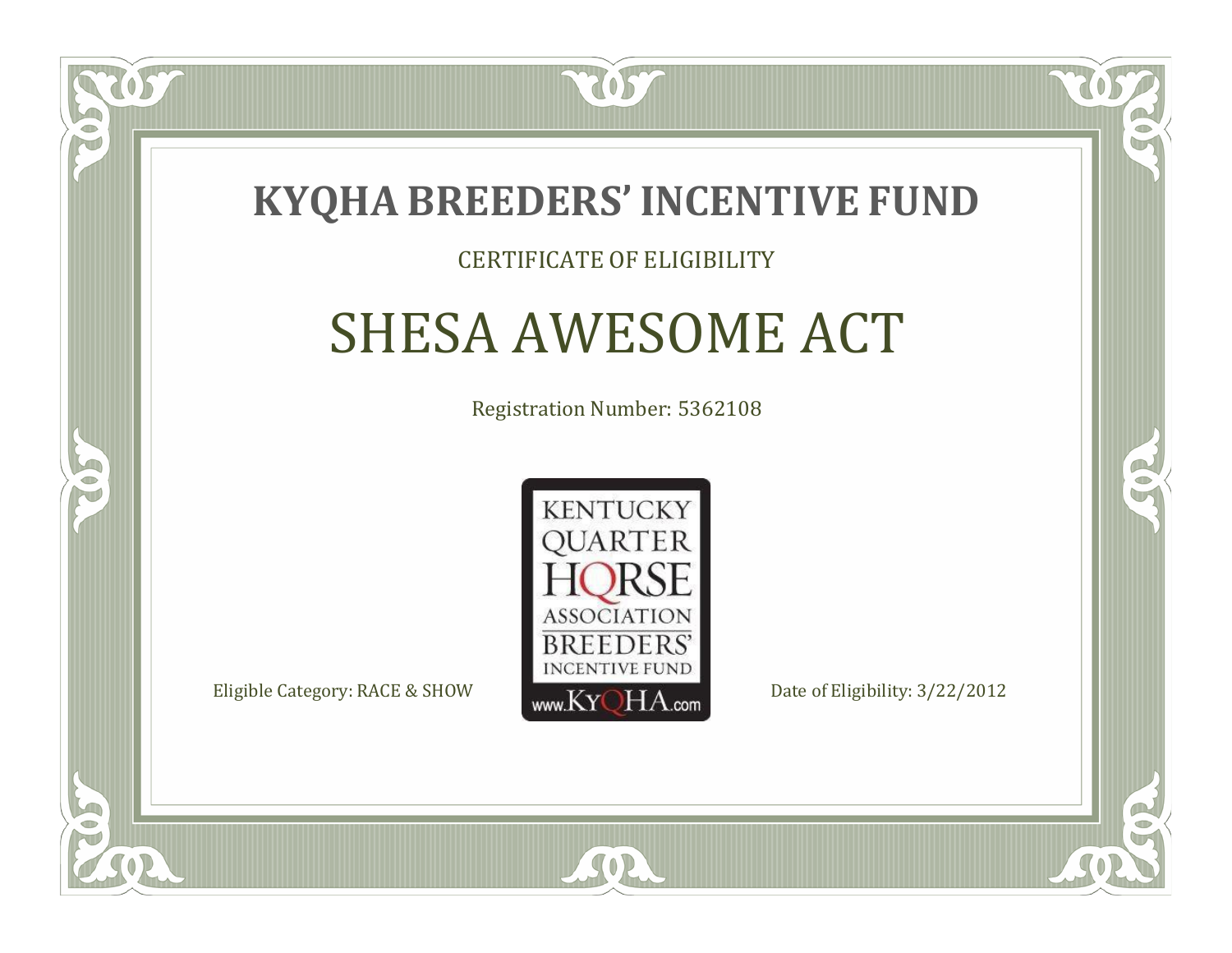

#### CERTIFICATE OF ELIGIBILITY

# SHEZ MIGHTY CLU

Registration Number: 5373785



SOR

CO.

 $\rightarrow$ 

OS

 $\bullet$ NU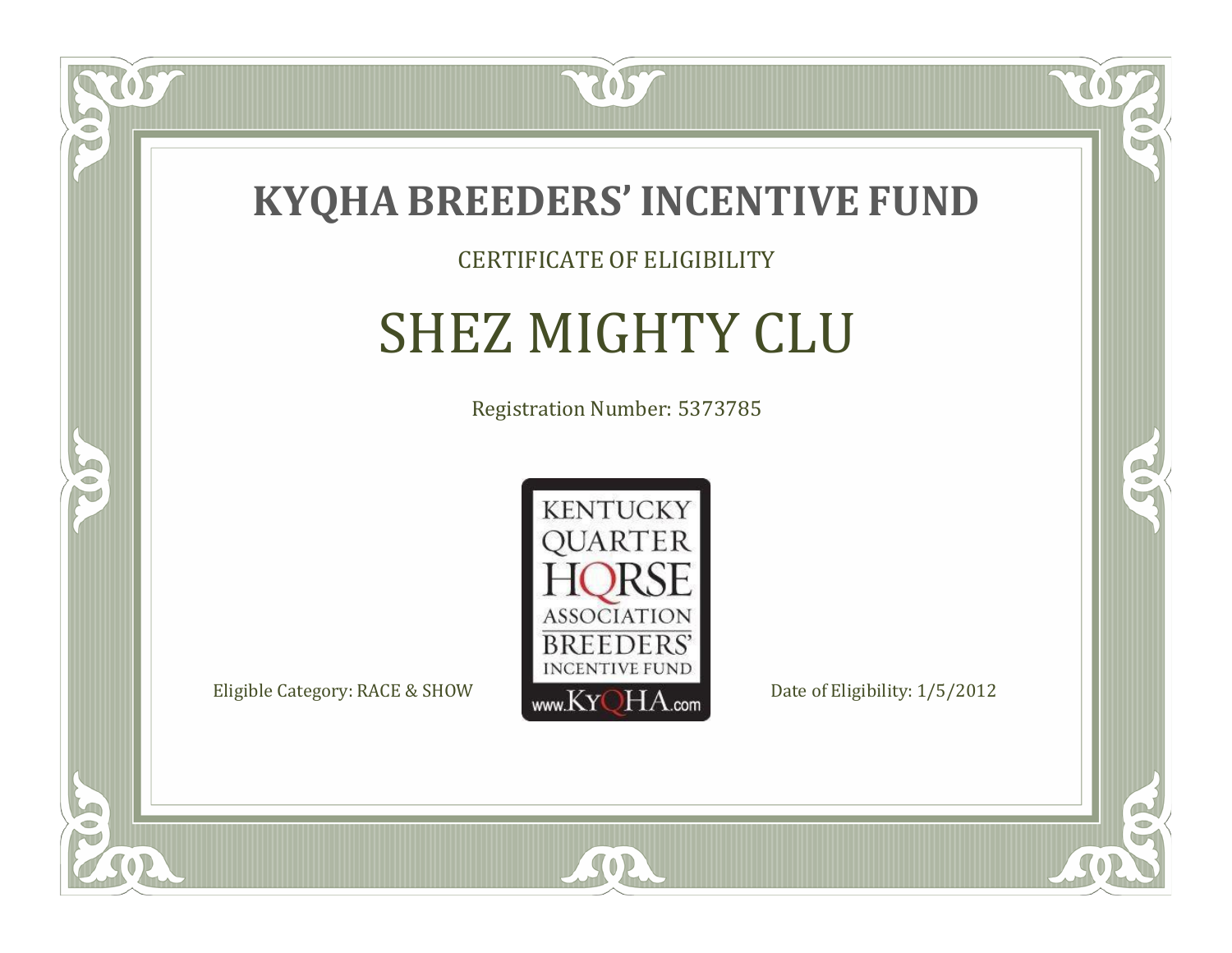

#### CERTIFICATE OF ELIGIBILITY

### SHEZA POLE DANCER

Registration Number: 5426329



RO

CO.

 $\Box$ N

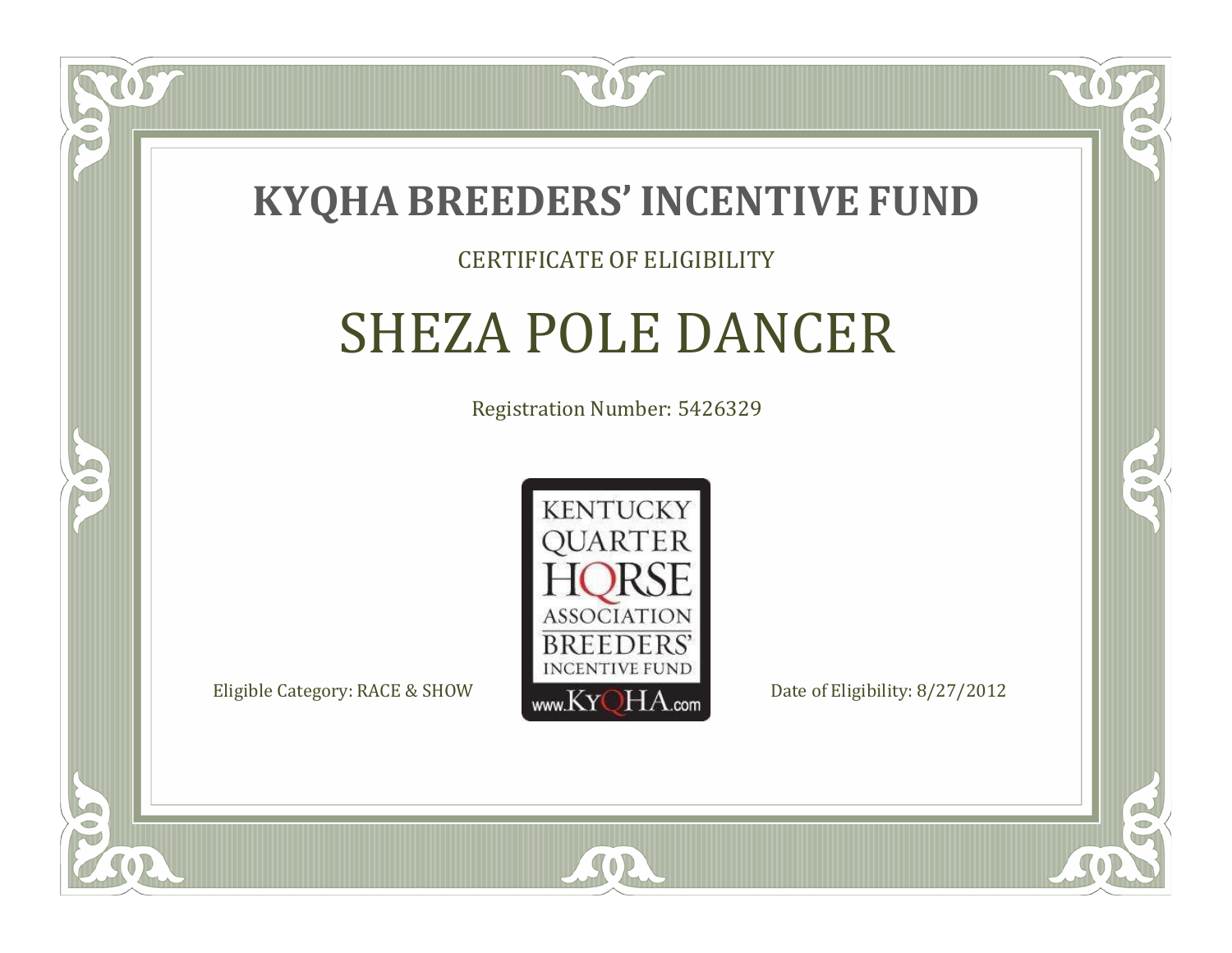

#### CERTIFICATE OF ELIGIBILITY

### SIMPLY HOT MAMA

Registration Number: 5118055



SOR

CO.

 $\rightarrow$ 

057

 $\Box$ NU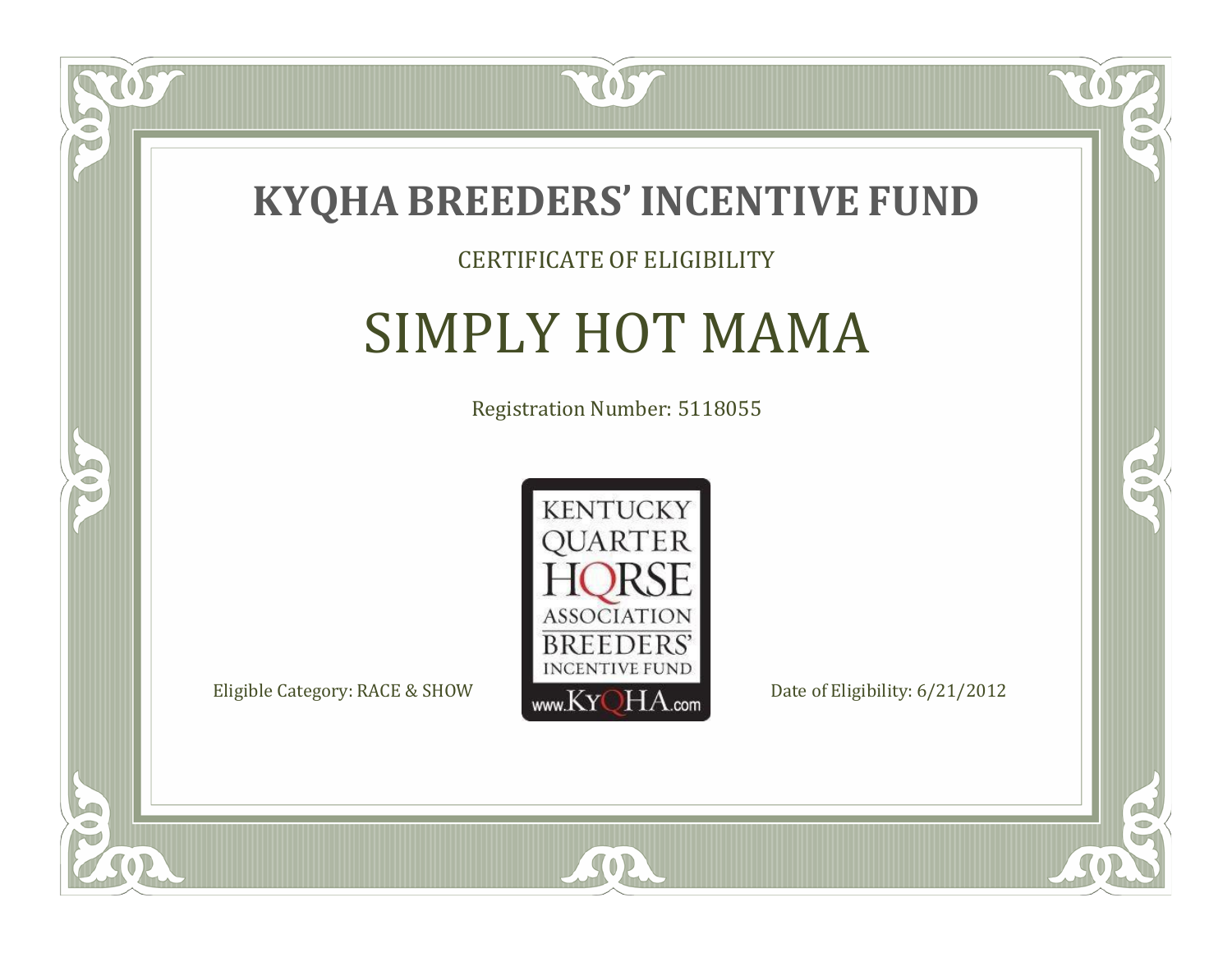

#### CERTIFICATE OF ELIGIBILITY

## SKEETS SHARP SHOOTER

Registration Number: 5125511



SOR

RO

CO.

 $\Box$ T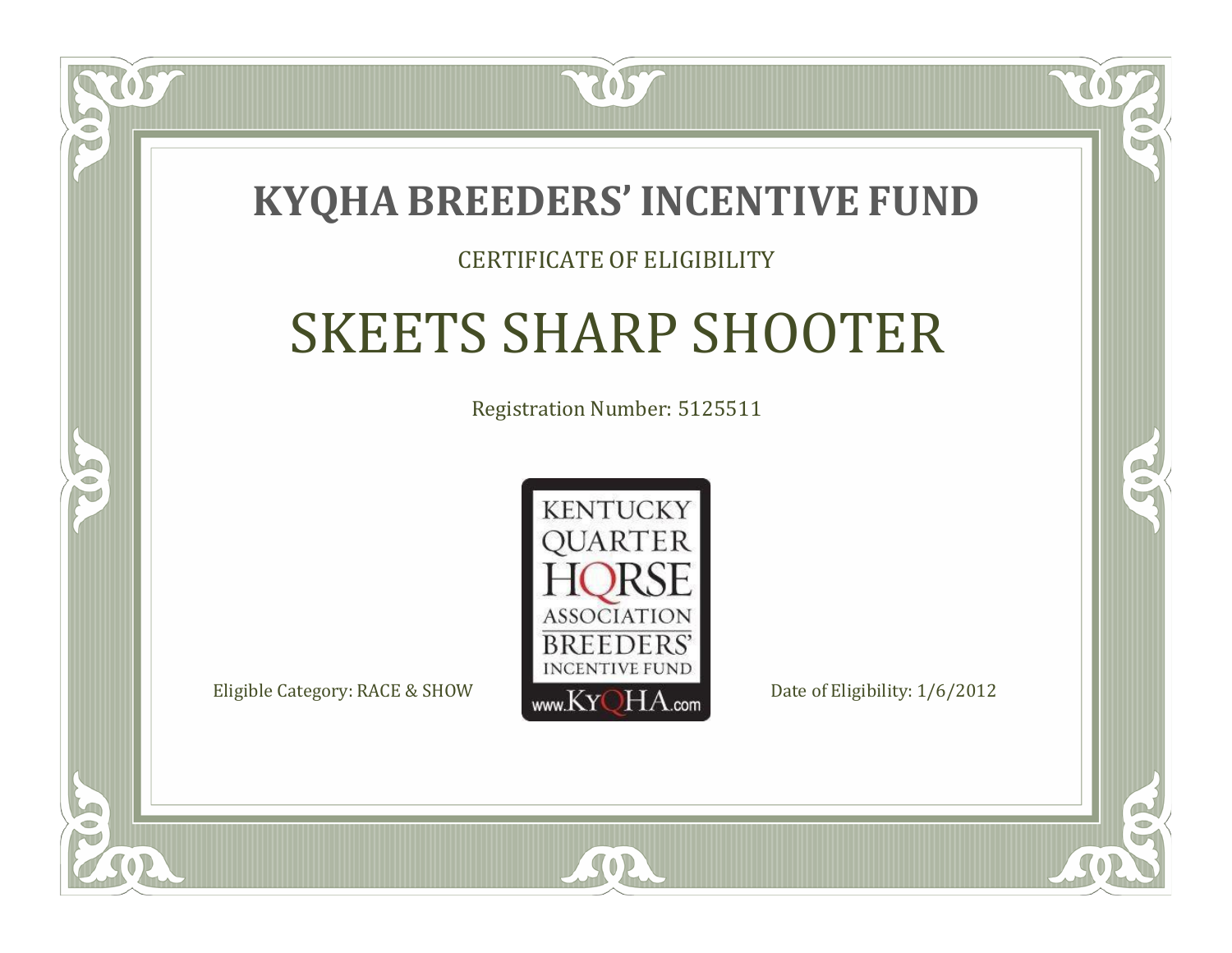

TOST

CERTIFICATE OF ELIGIBILITY

# SMARTY KAAT

Registration Number: X0698851



SOR

CO.

 $\mathbb{R}^2$ 

US

 $\bullet$ NU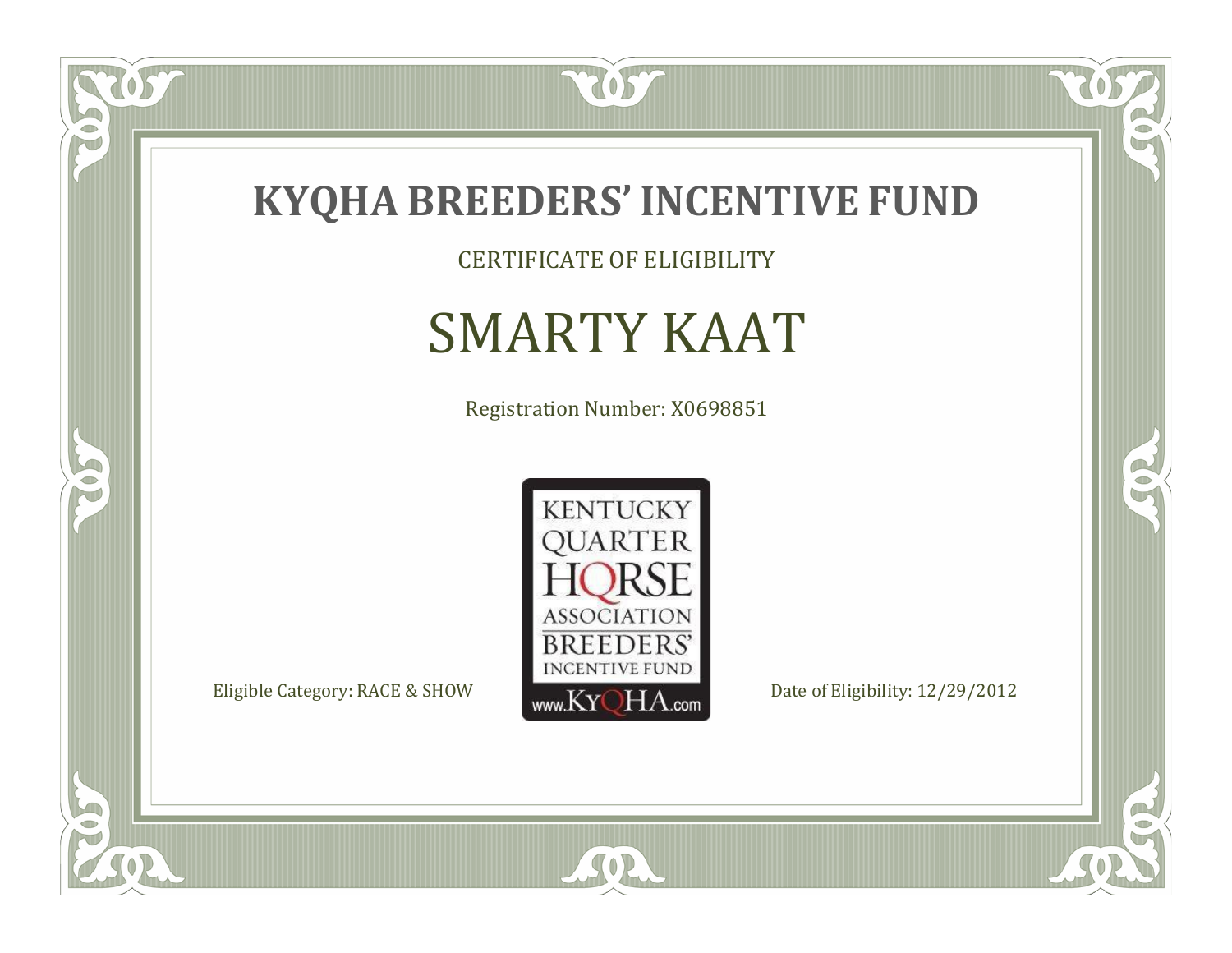

#### CERTIFICATE OF ELIGIBILITY

### SMASHED TINY MOON

Registration Number: 5095565



SOR

CO.

 $\rightarrow$ 

 $\blacksquare$ N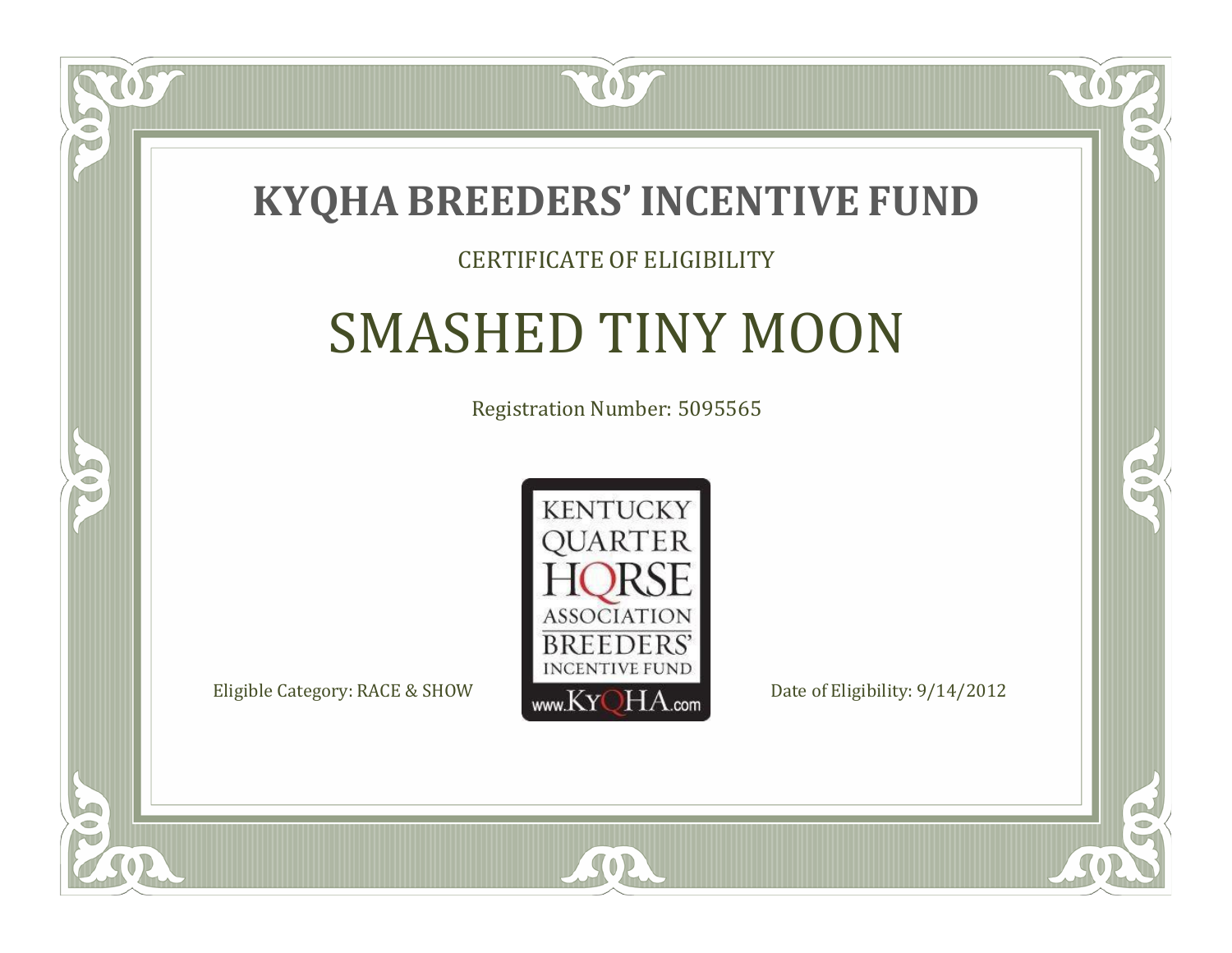

CERTIFICATE OF ELIGIBILITY

# SOPHISTICADA

Registration Number: 5443813



SOR

 $\mathbb{R}$ 

 $\rightarrow$ 

 $\delta S$ 

 $\bullet$ NU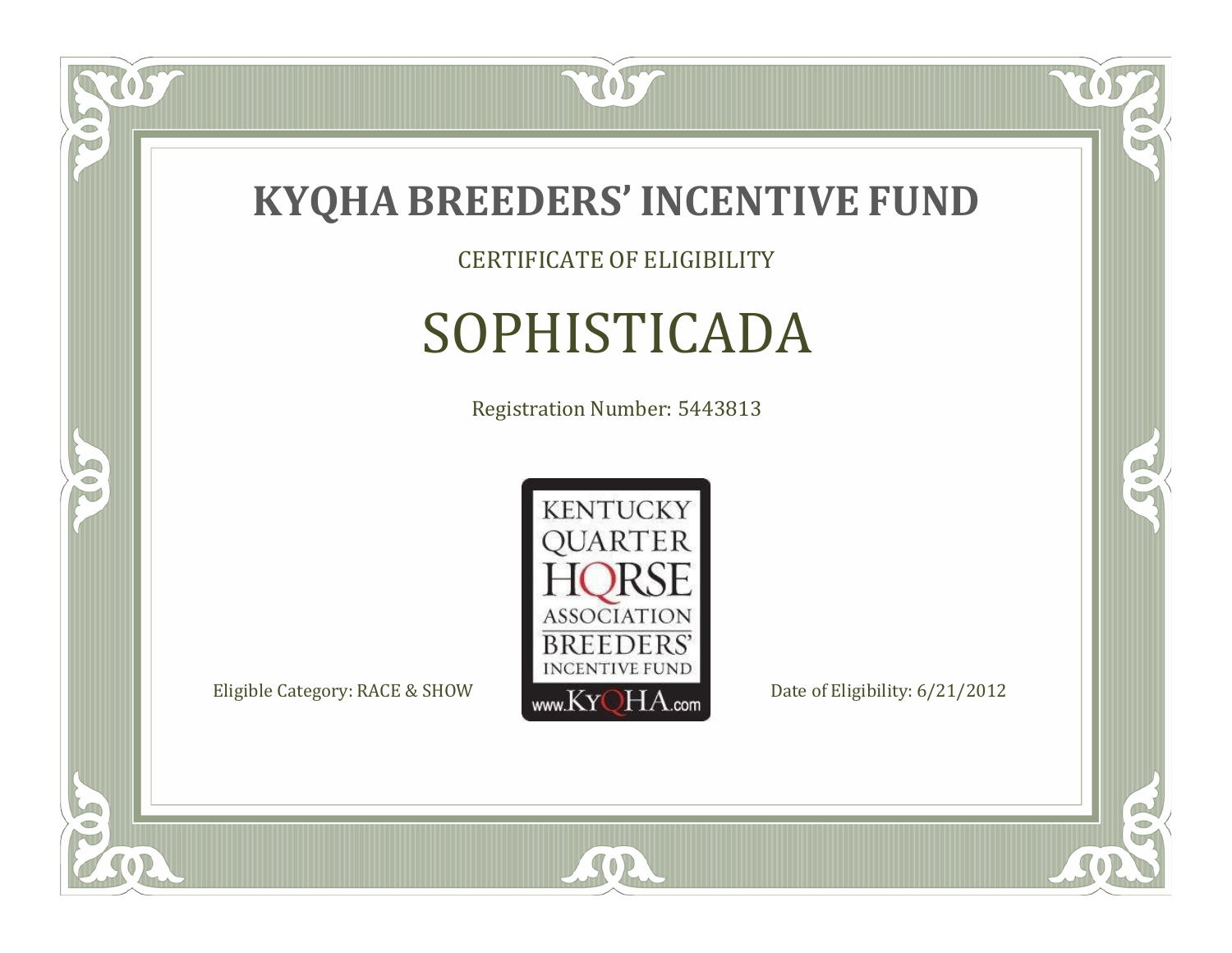

#### CERTIFICATE OF ELIGIBILITY

### SOUTHERN TE BY MR

Registration Number: 5452835



SOR

CO.

 $\rightarrow$ 

 $\Box$ N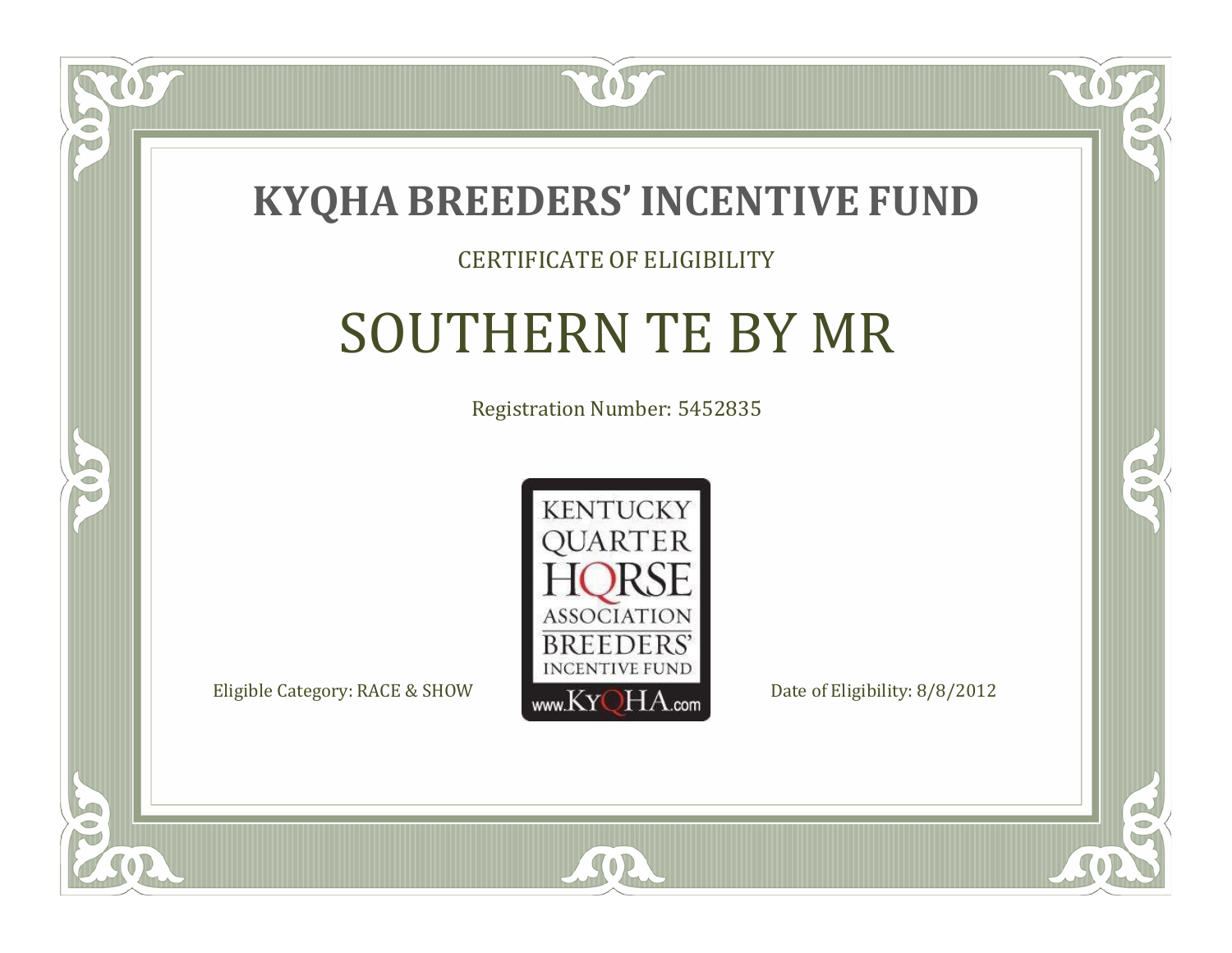

CERTIFICATE OF ELIGIBILITY

# SPICY LIGHTNING

Registration Number: X0679195



SOR

CO.

 $\rightarrow$ 

OS

 $\Box$ NU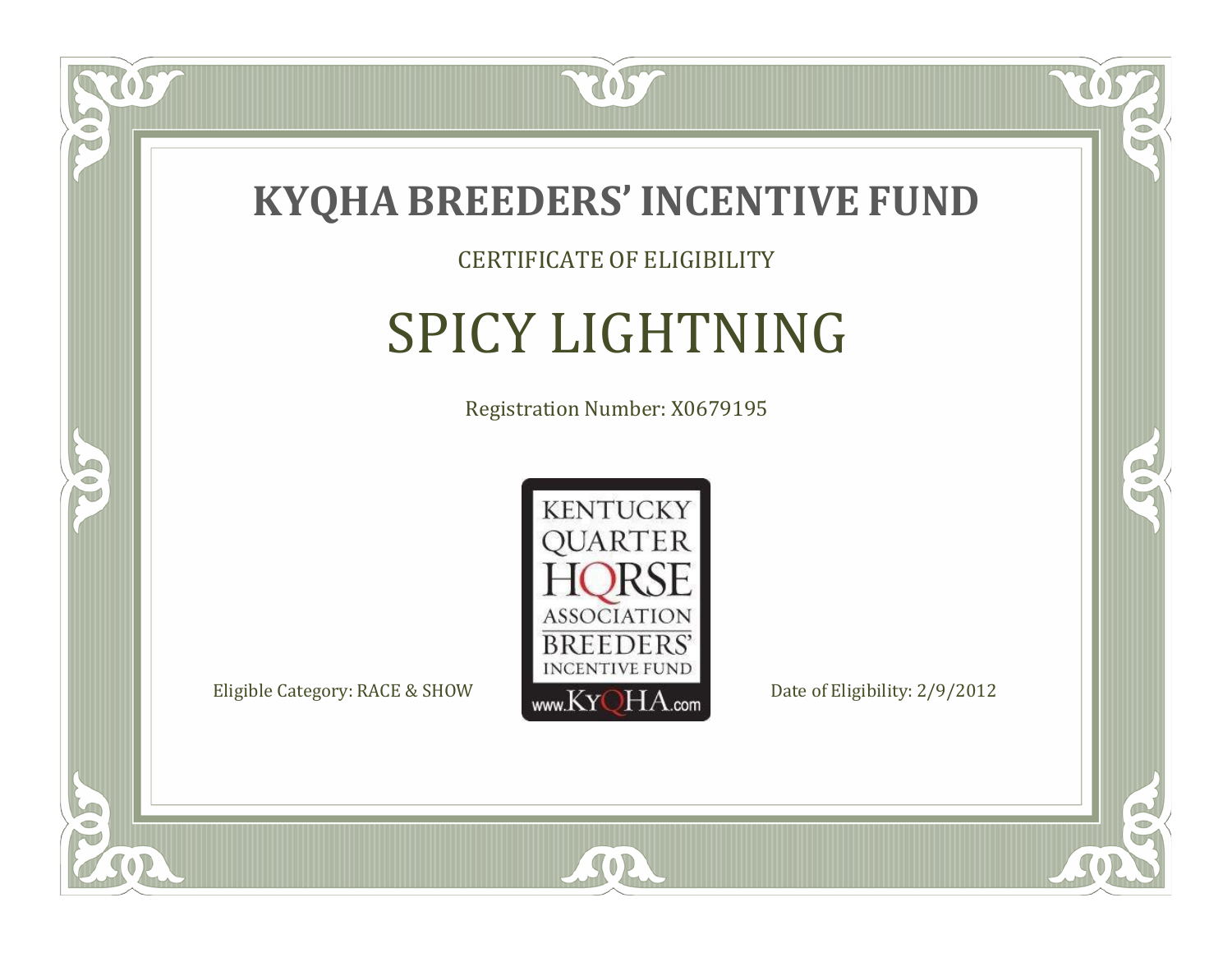

CERTIFICATE OF ELIGIBILITY

# STICKY B DOC

Registration Number: 5428093



SOR

CO.

 $\rightarrow$ 

057

 $\bullet$ NU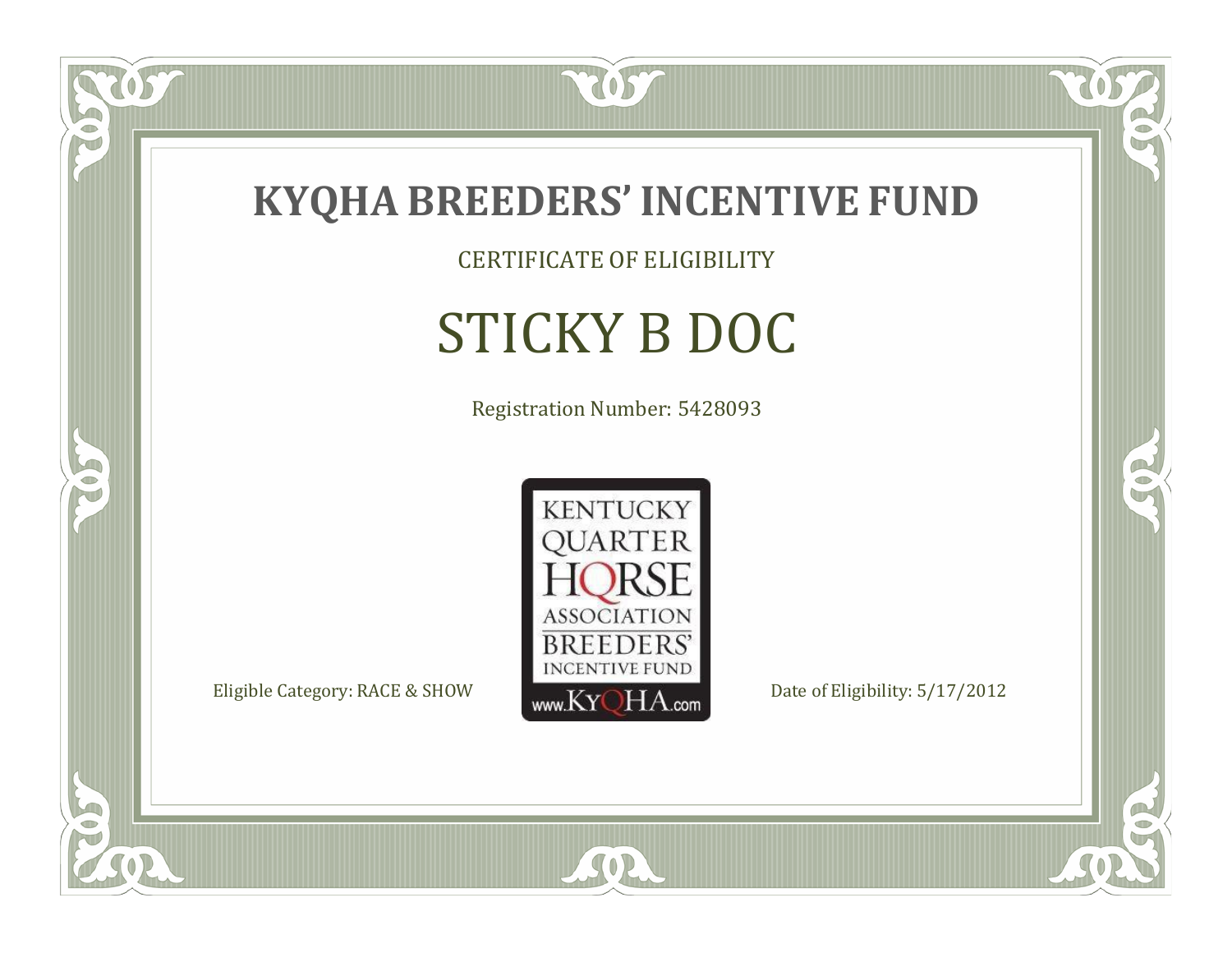

CERTIFICATE OF ELIGIBILITY

### SULLIVAN RULES

Registration Number: 5412650



SOR

CO.

 $\rightarrow$ 

US

 $\bullet$ NU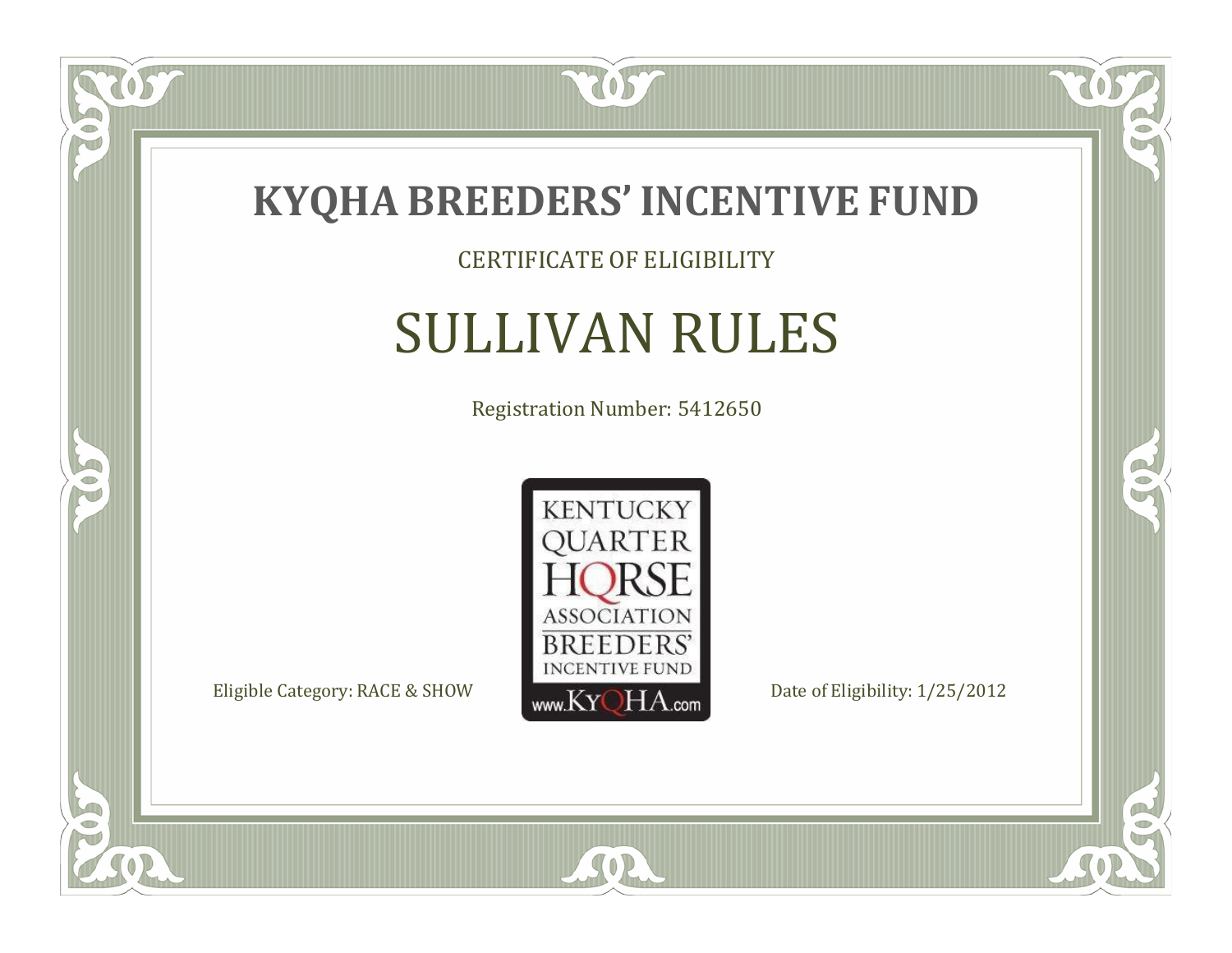

#### CERTIFICATE OF ELIGIBILITY

# TC A WISP OF HOPE

Registration Number: 5461376



SOR

RO

B

 $\Box$ N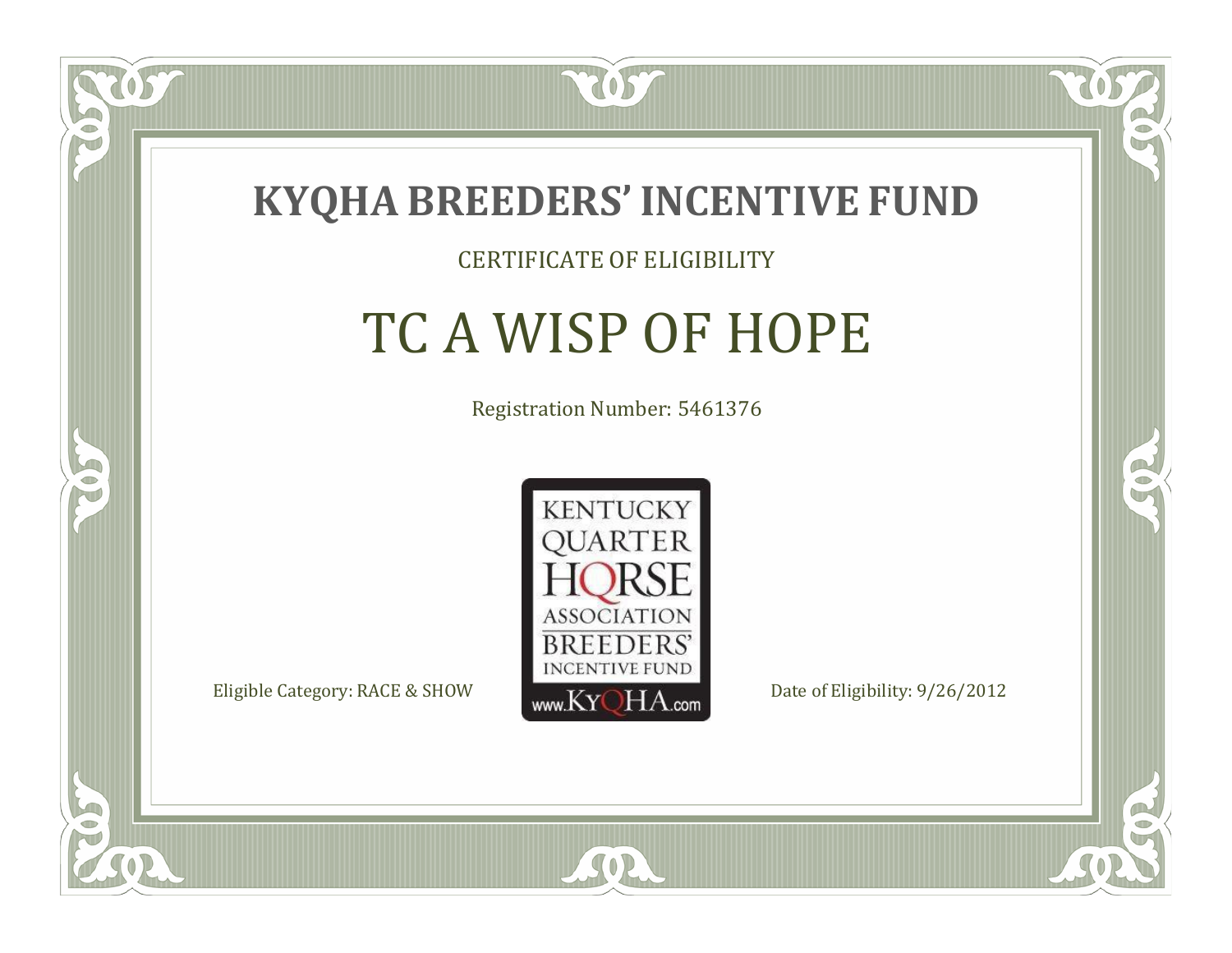

#### CERTIFICATE OF ELIGIBILITY

# THATS GOOD TO KNOW

Registration Number: 5420199



SOR

 $\Box$ N

S

CO.

B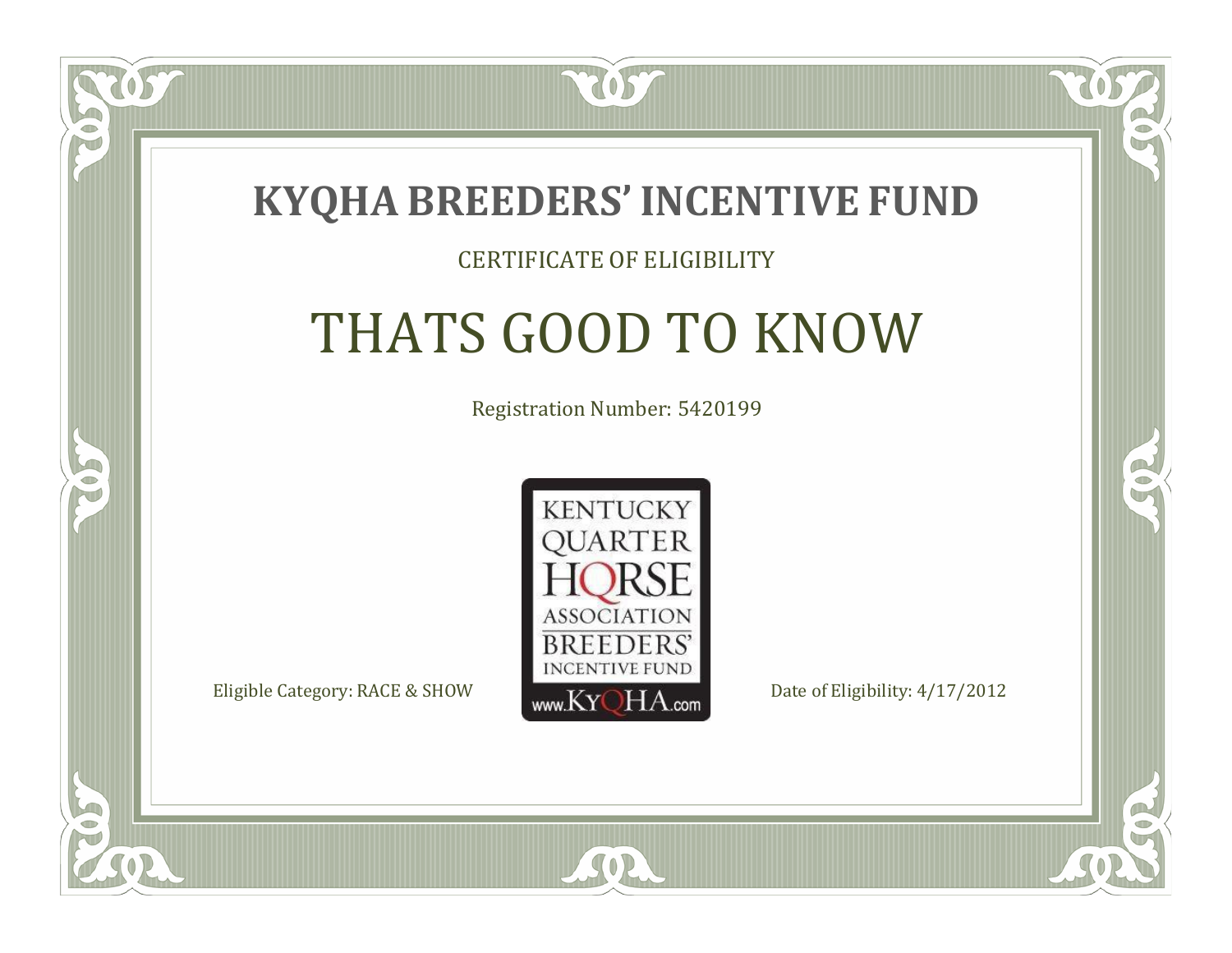

#### CERTIFICATE OF ELIGIBILITY

# THE CHOCOLATE CHIPER

Registration Number: 5403276



SOR

RO

P.

 $\Box$ T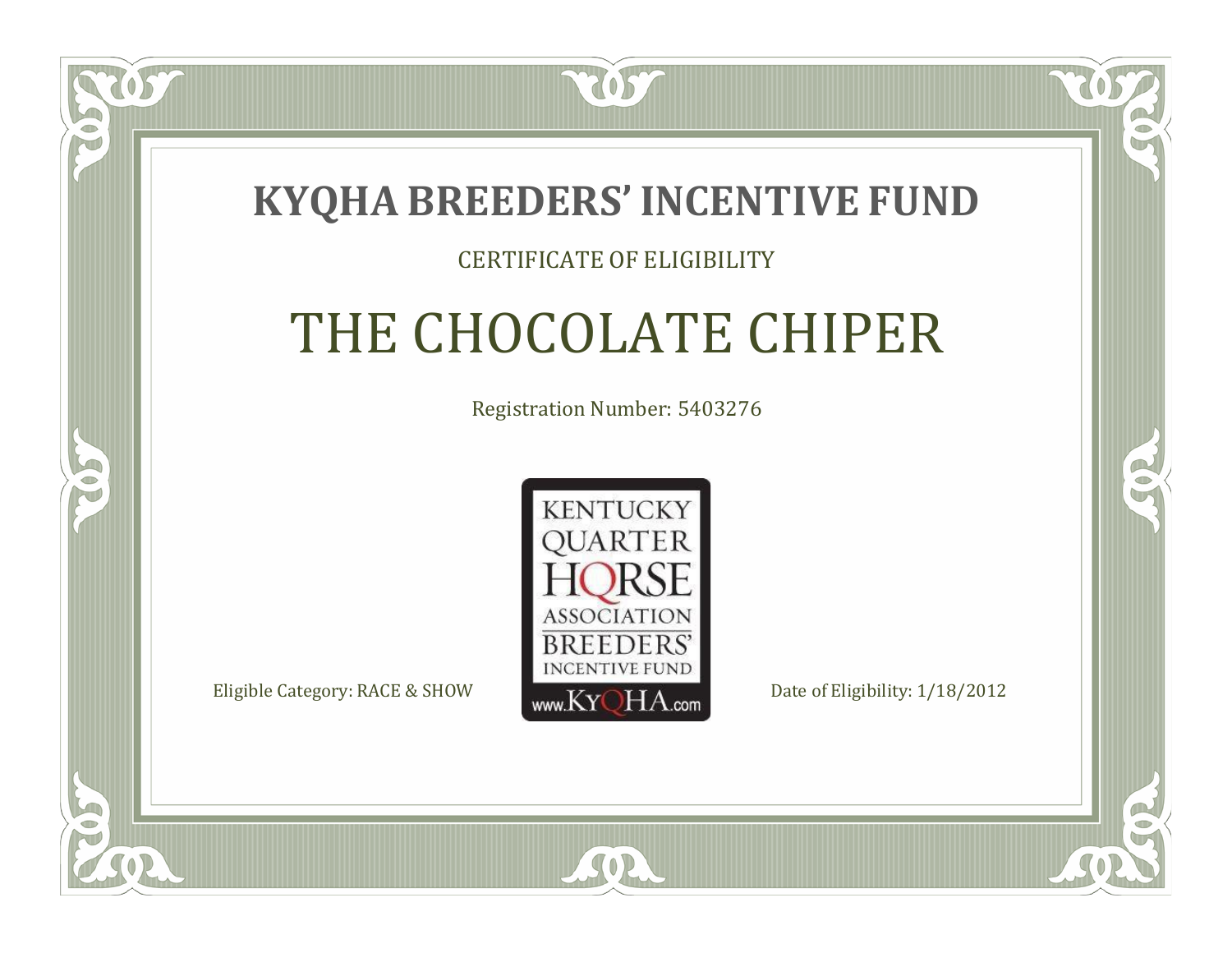

#### CERTIFICATE OF ELIGIBILITY

### THE TOWN WRAPPER

Registration Number: 5396774



CO.

 $\rightarrow$ 

 $\Box$ N

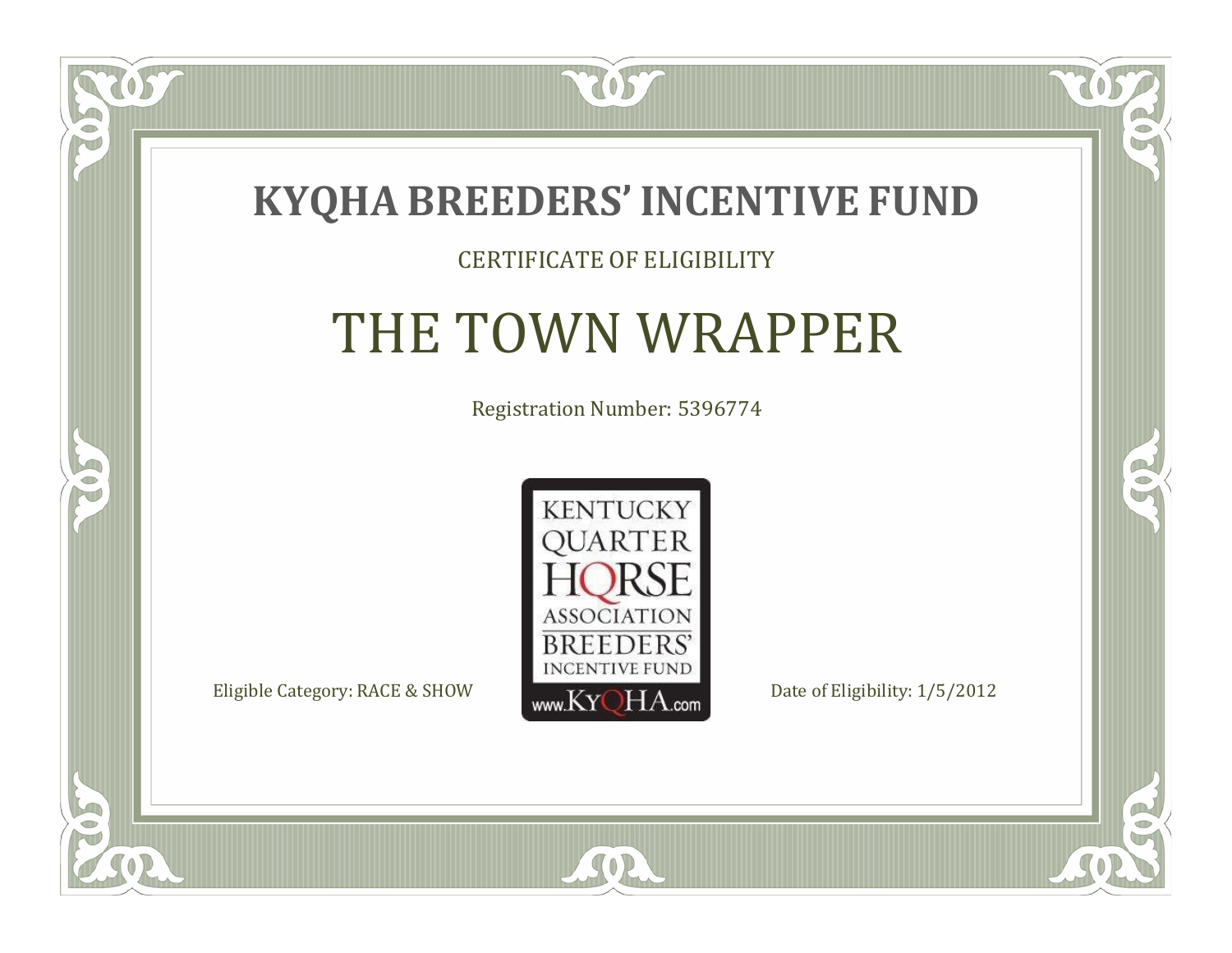### **KYQHA BREEDERS'INCENTIVE FUND**

7057

 $\blacksquare$ N

S

### CERTIFICATE OF ELIGIBILITY

# THE ULTIMATE ELEGANCE

Registration Number: 5468225



SOR

RO

 $\rightarrow$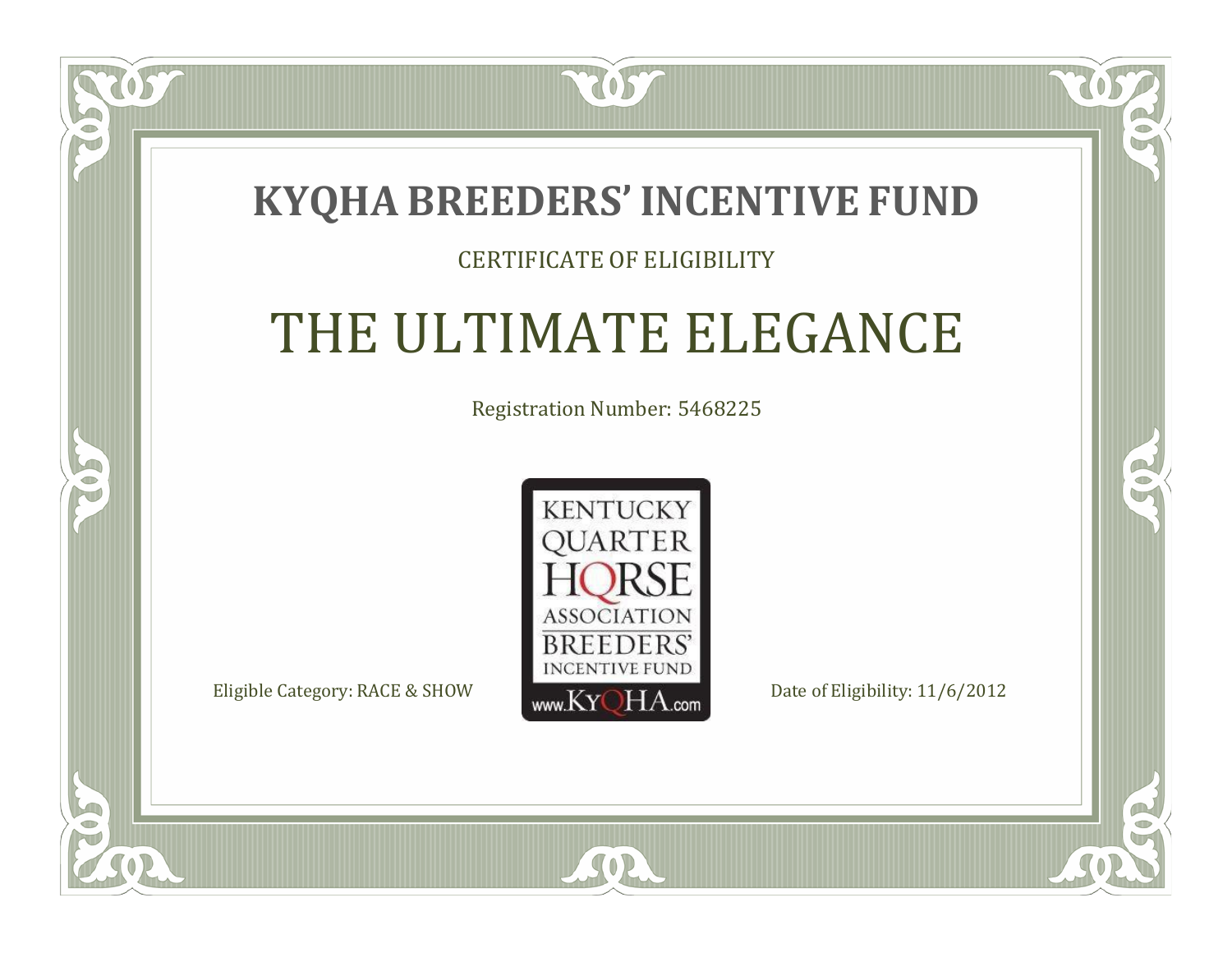

#### CERTIFICATE OF ELIGIBILITY

### THE ULTIMATE PIZAZZ

Registration Number: 5412204



SOR

CO.

 $\rightarrow$ 

ÒS

 $\Box$ NU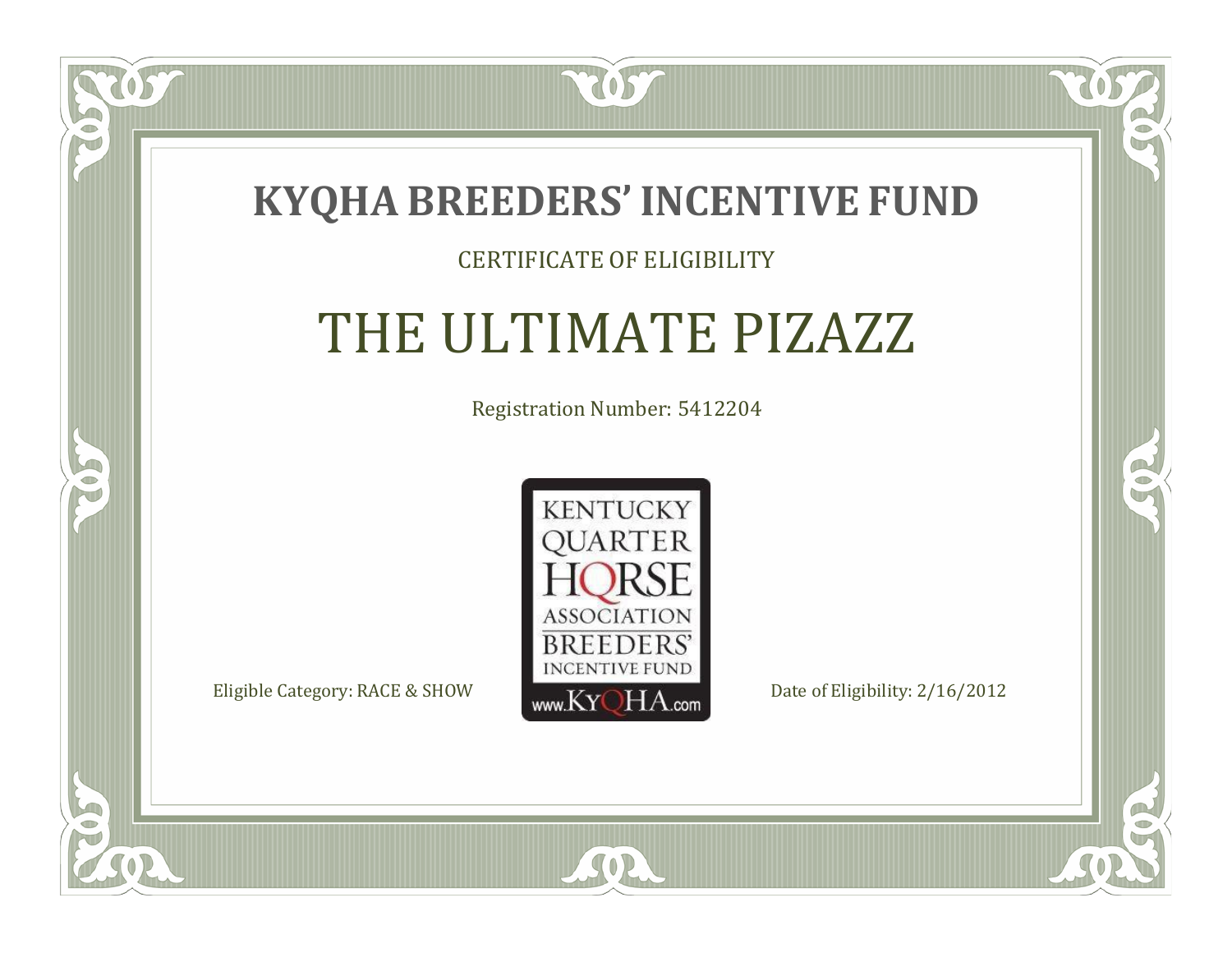

#### CERTIFICATE OF ELIGIBILITY

# THE ULTIMATE RAGE

Registration Number: 5432526



CO.

 $\rightarrow$ 

 $\Box$ N

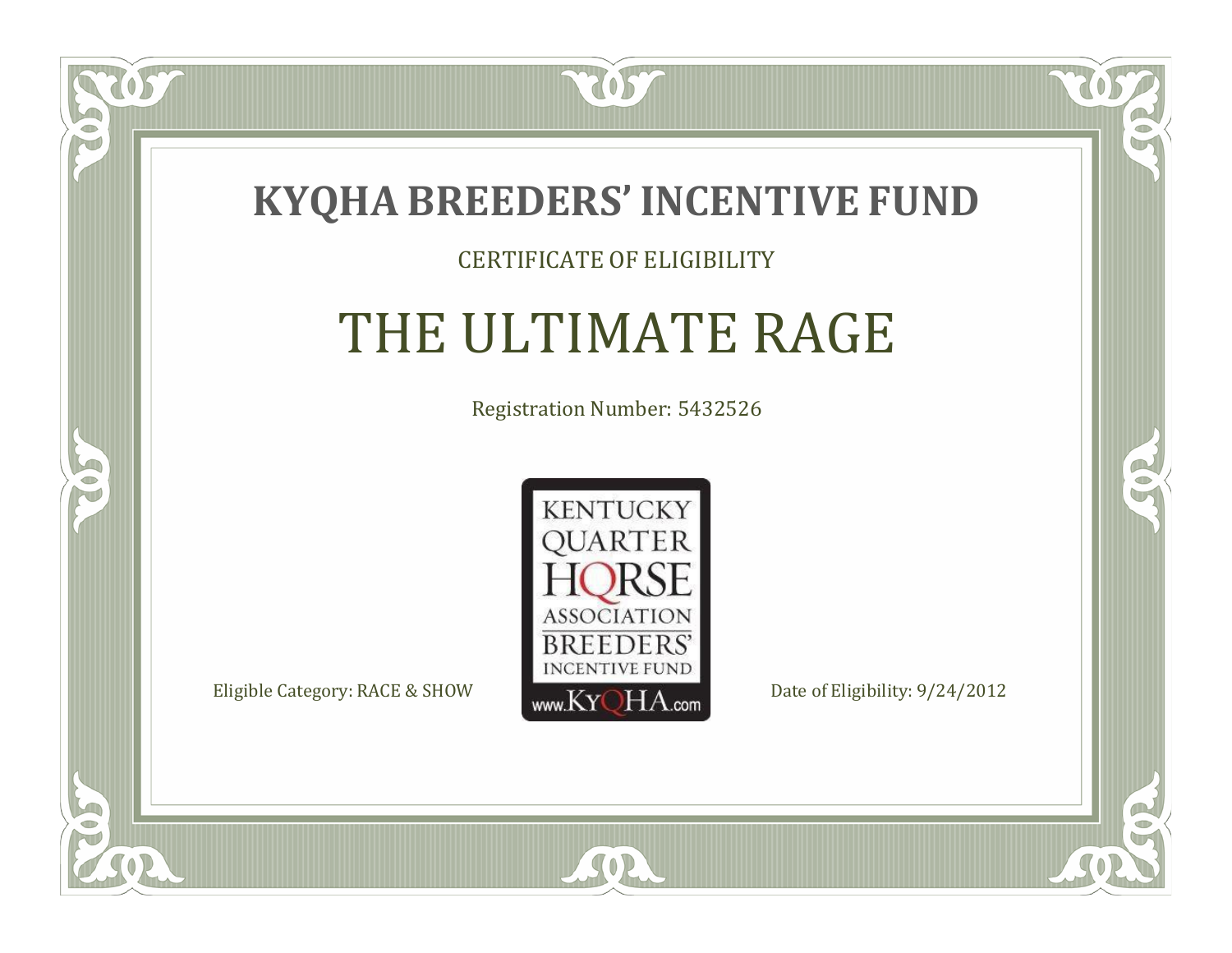

#### CERTIFICATE OF ELIGIBILITY

## THESE IRONS R BREWIN

Registration Number: X0699246



SOR

RO

CO.

 $\Box$ N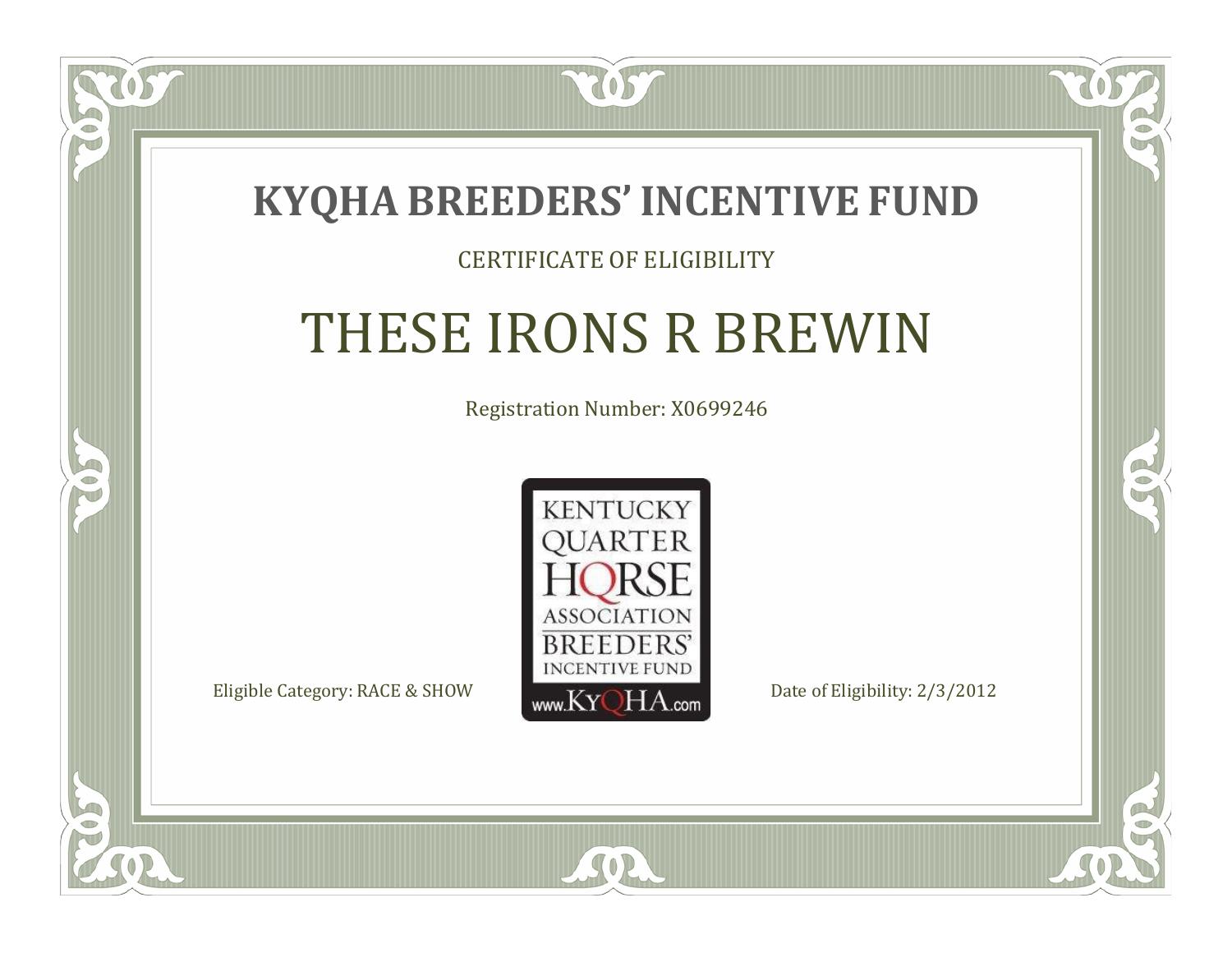### **KYQHA BREEDERS'INCENTIVE FUND**

7057

### CERTIFICATE OF ELIGIBILITY

# THEY CALL ME GRETCHEN

Registration Number: 5096130



SOR

CO.

 $\rightarrow$ 

 $\Box$ N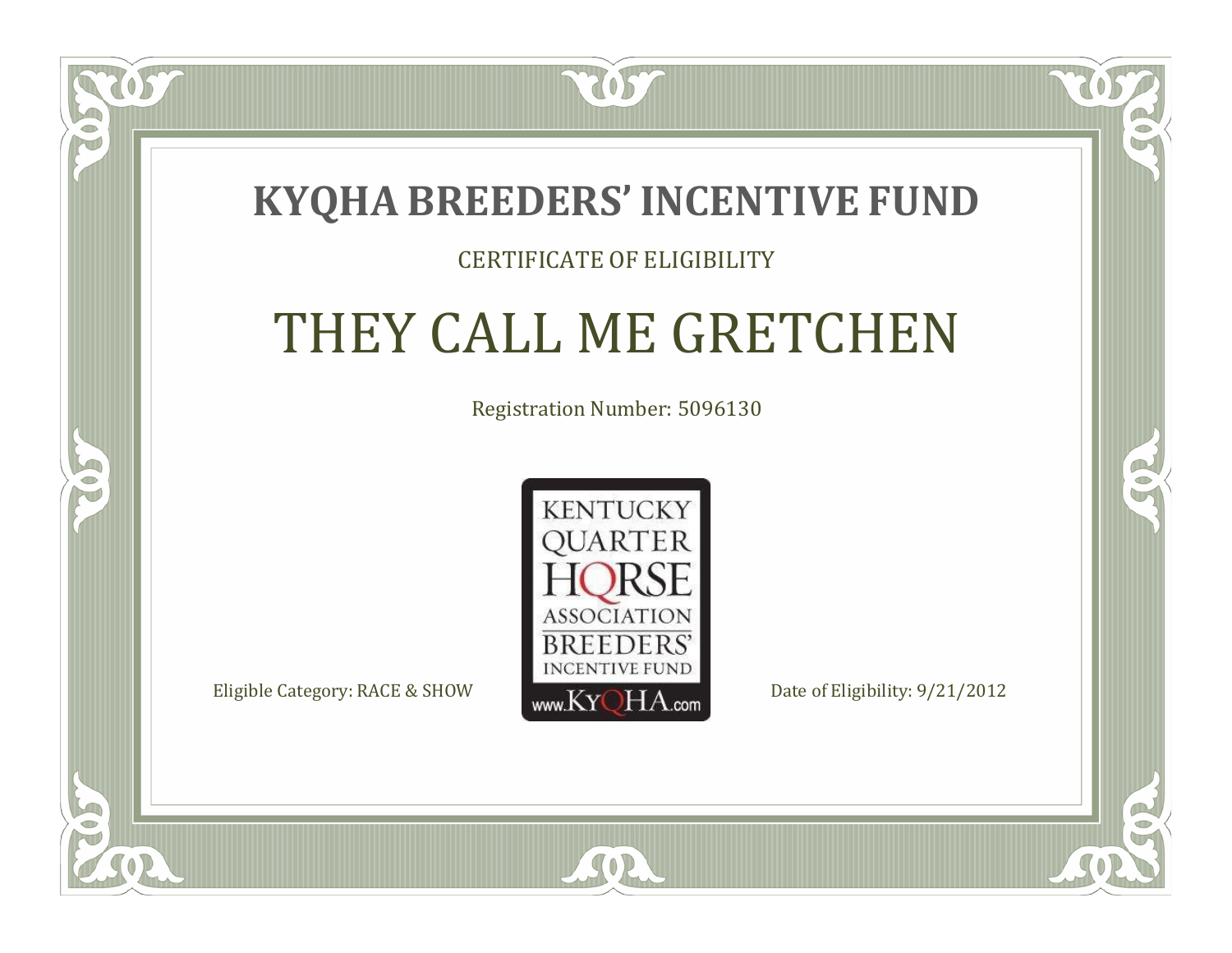

#### CERTIFICATE OF ELIGIBILITY

# THIS IS HOW U DO IT

Registration Number: 5426825



SOR

RO

B

 $\Box$ N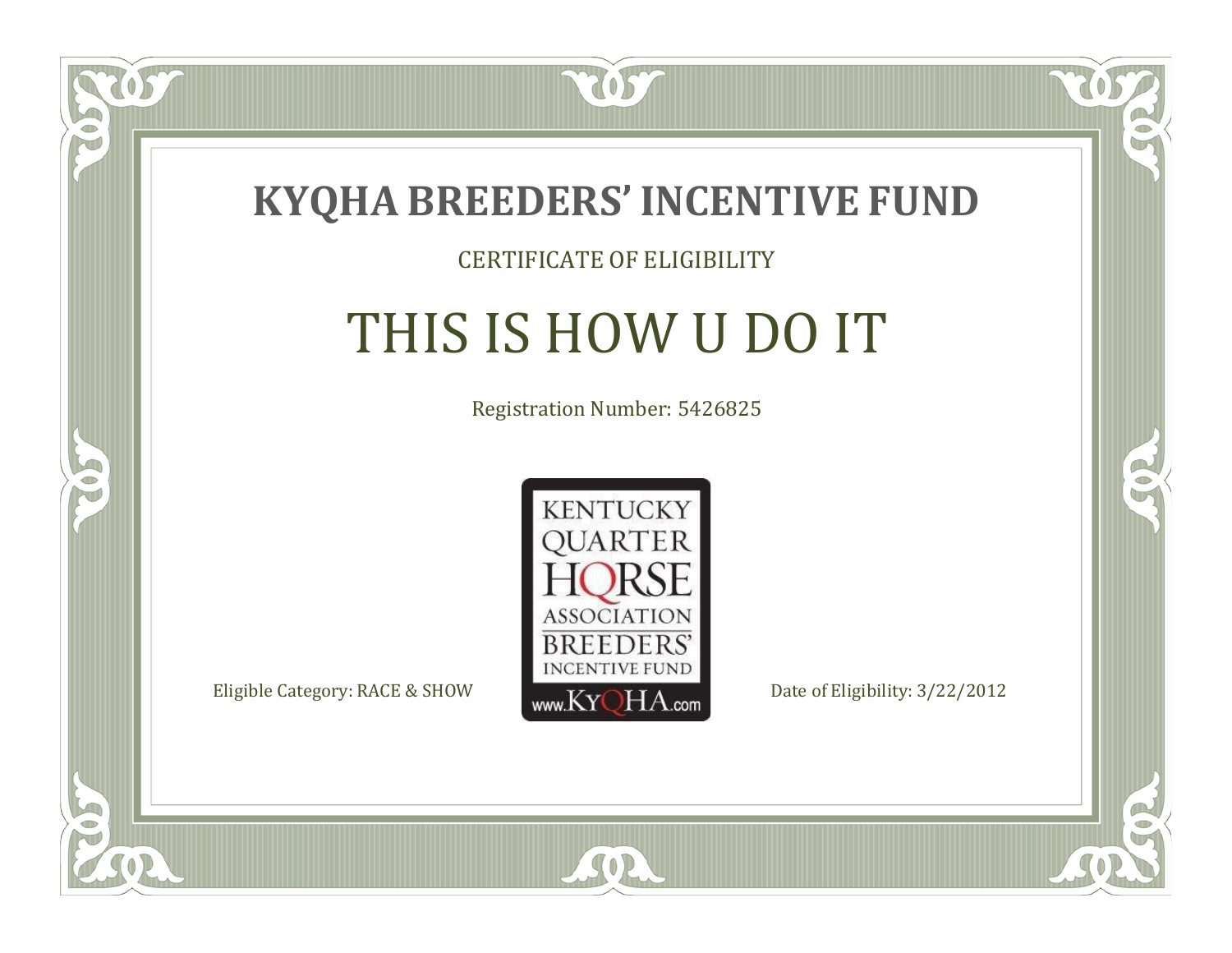

CERTIFICATE OF ELIGIBILITY

### TIEN

Registration Number: X0690776



SOR

RO

 $\mathbb{R}^2$ 

 $\overline{OS}$ 

FO

SC

 $\overline{\mathbb{C}}$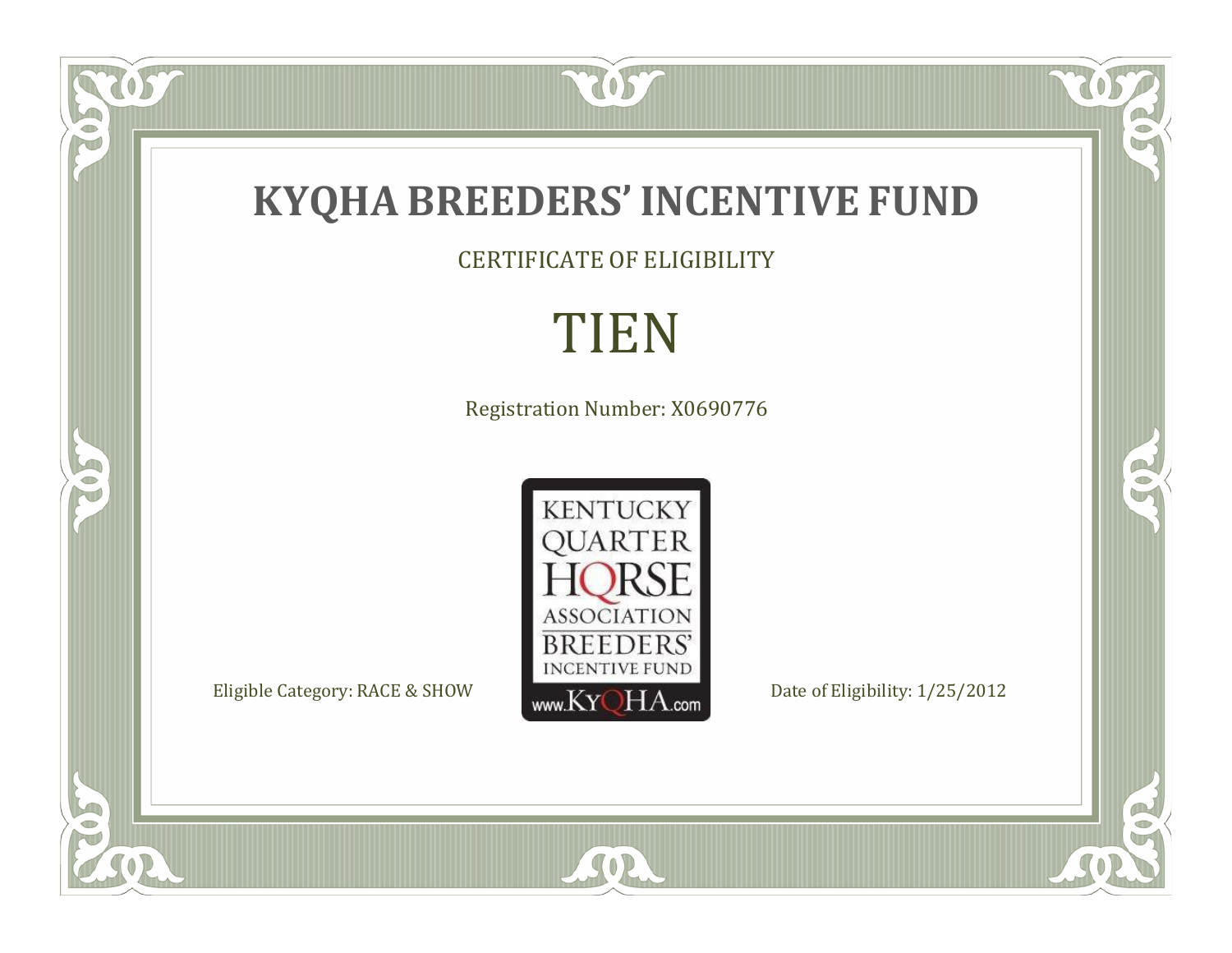

#### CERTIFICATE OF ELIGIBILITY

# TIME TO SWEET TOUCH

Registration Number: 5292515



CO.

 $\rightarrow$ 

 $\blacksquare$ N

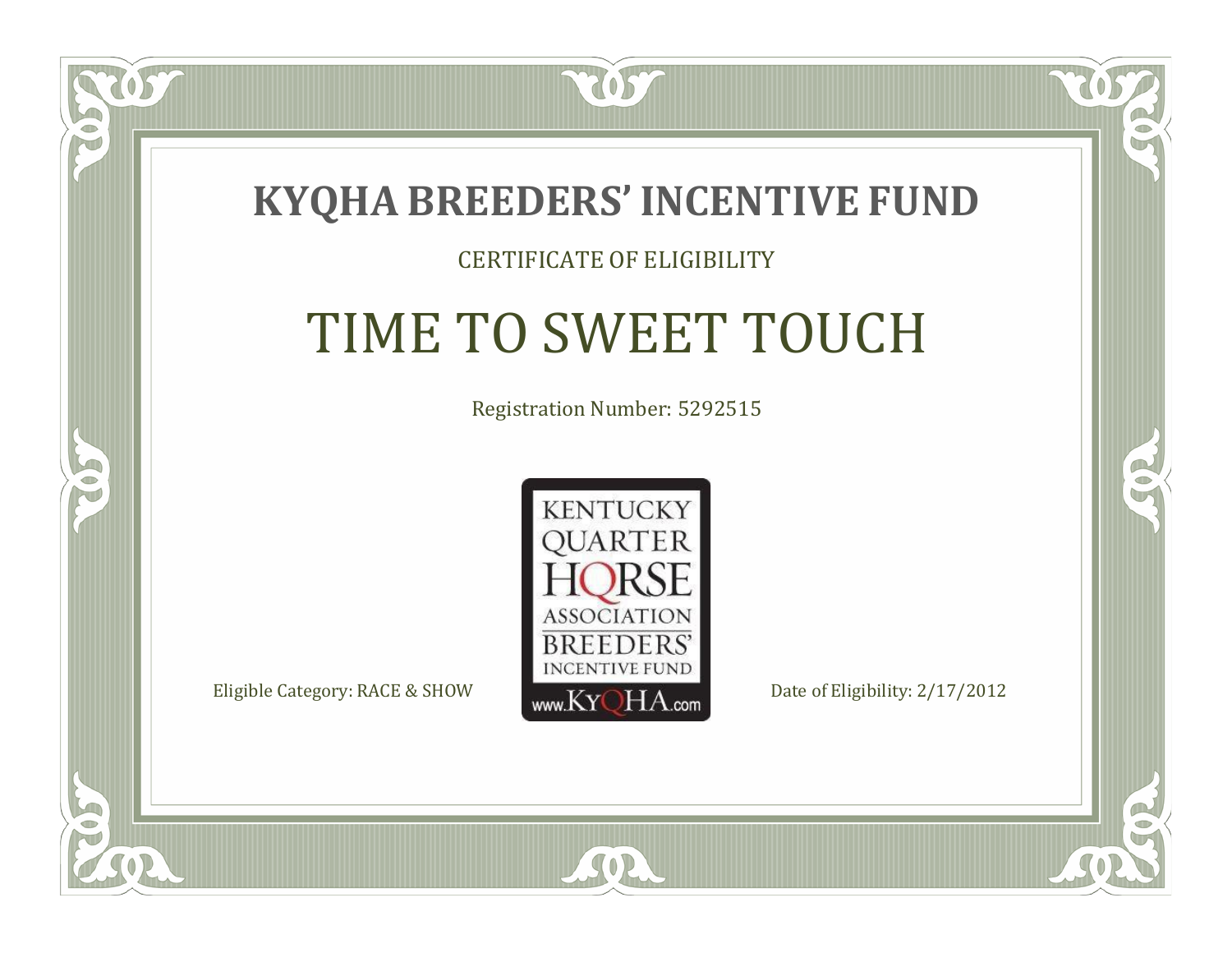

### CERTIFICATE OF ELIGIBILITY

# TIME U GOT TO NO ME

Registration Number: 5399454



 $SO2$ 

RO

P.

 $\Box$ N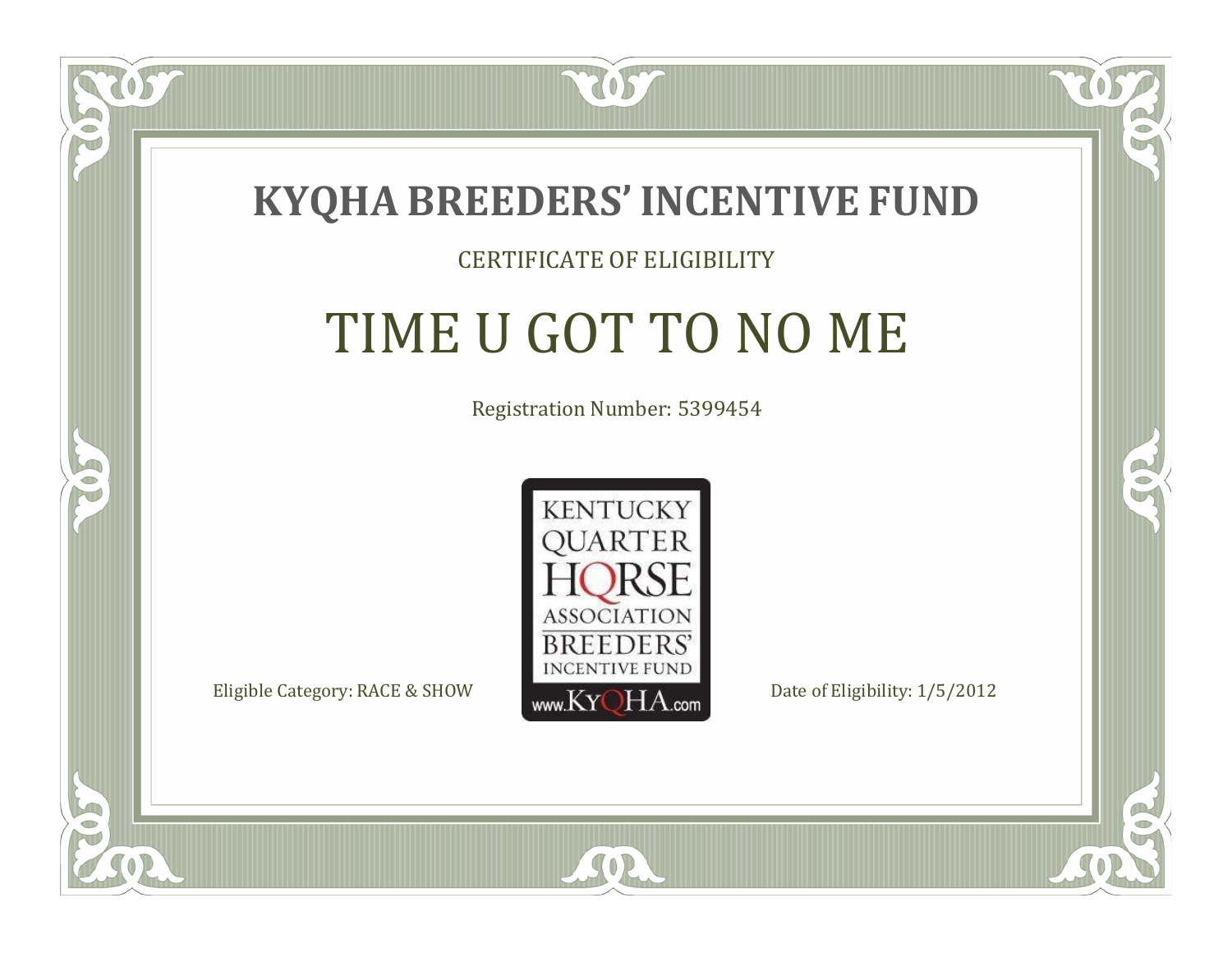

CERTIFICATE OF ELIGIBILITY

# TOFUTTI

Registration Number: 5370284



SOR

 $\mathbb{R}$ 

 $\mathbb{R}^2$ 

US.

P

5

 $\overline{\mathbb{C}}$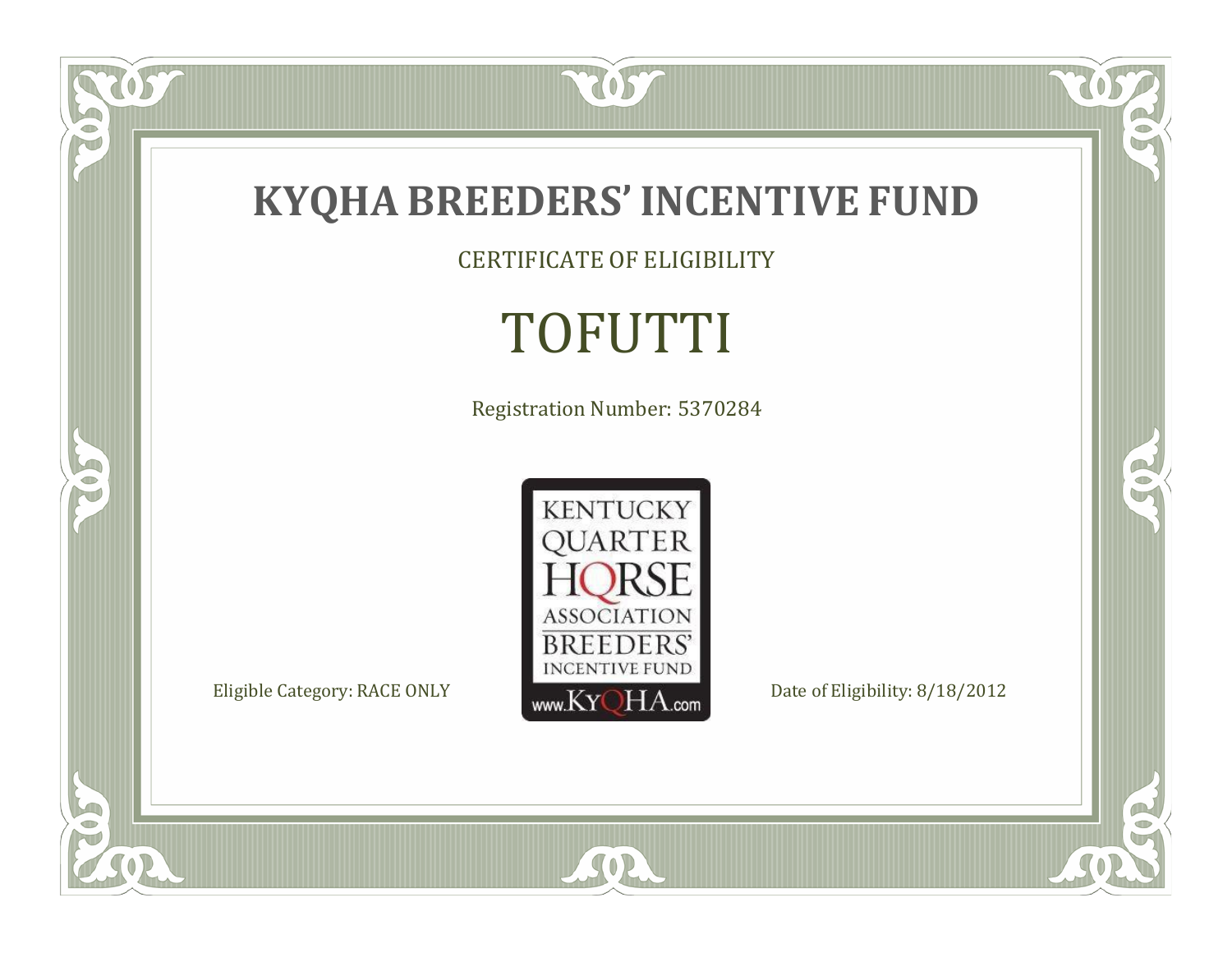

### CERTIFICATE OF ELIGIBILITY

# TT REDNECK DYNASTY

Registration Number: X0704127



SOR

 $\mathbb{R}^2$ 

 $\rightarrow$ 

 $\Box$ N

S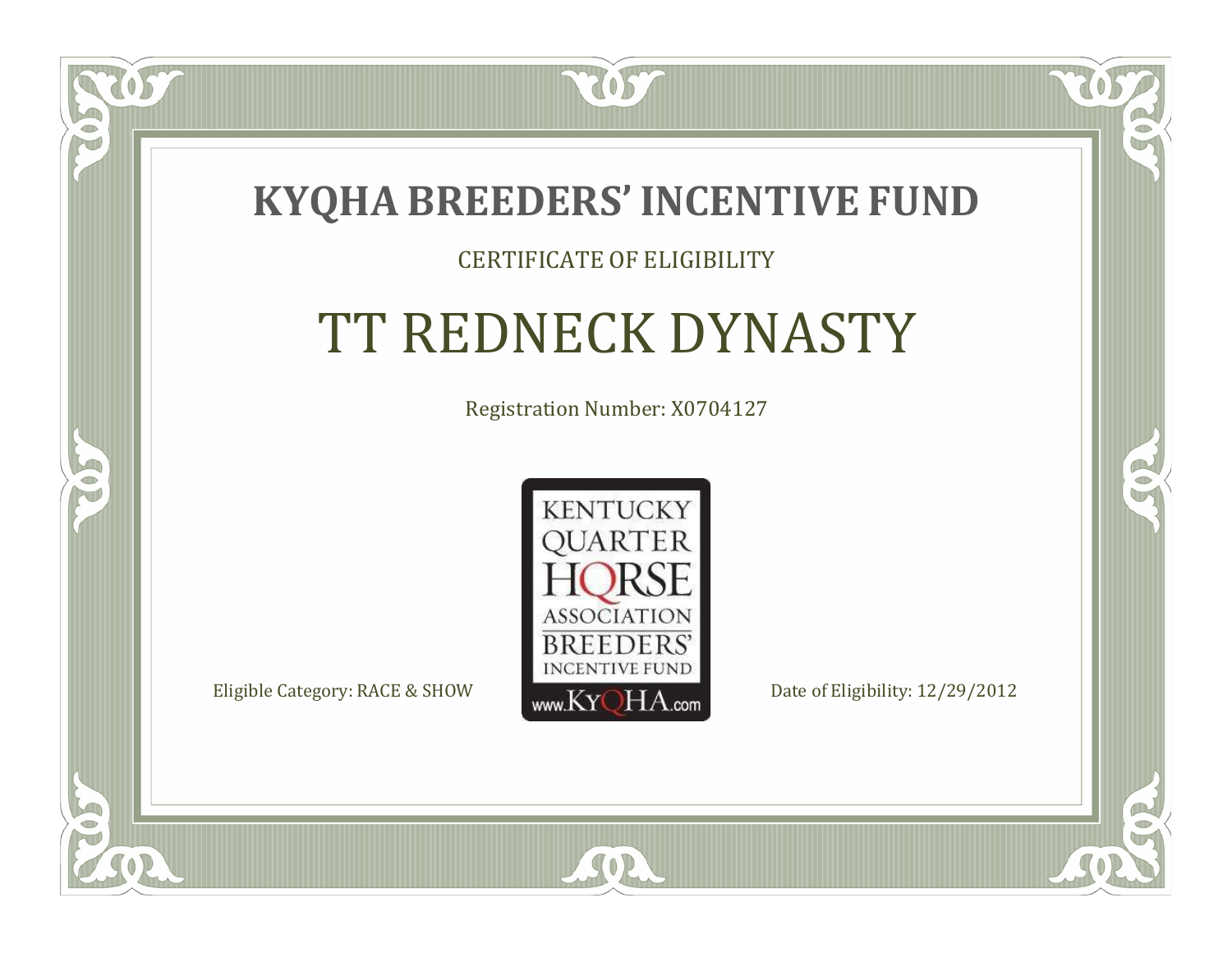

#### CERTIFICATE OF ELIGIBILITY

# TT REDNECK LEGEND

Registration Number: 5477262



CO.

 $\rightarrow$ 

 $\blacksquare$ N

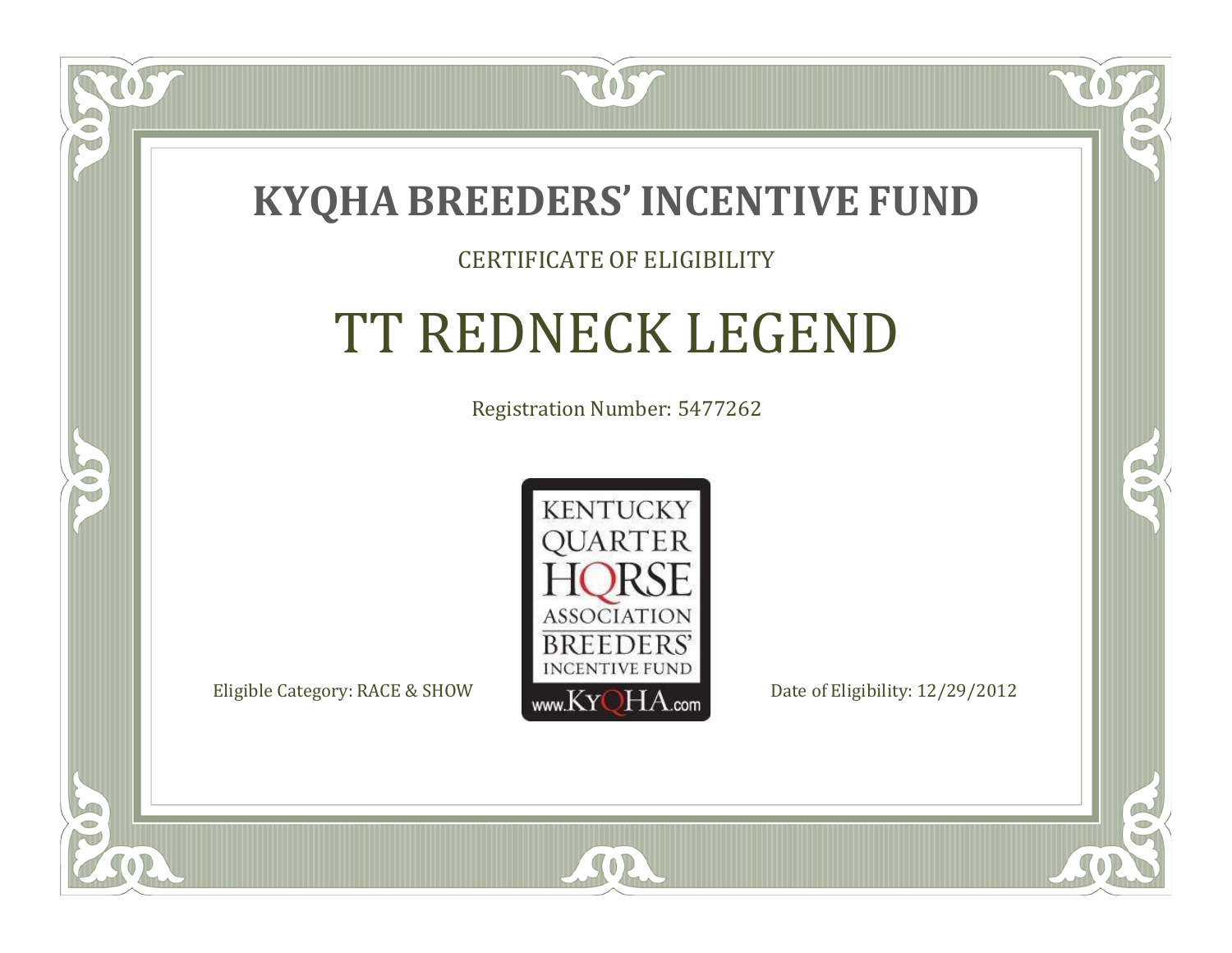### **KYQHA BREEDERS'INCENTIVE FUND**

7057

### CERTIFICATE OF ELIGIBILITY

# TT REDNECK MAMA JAMA

Registration Number: 5393365



RO

A.

 $\Box$ N

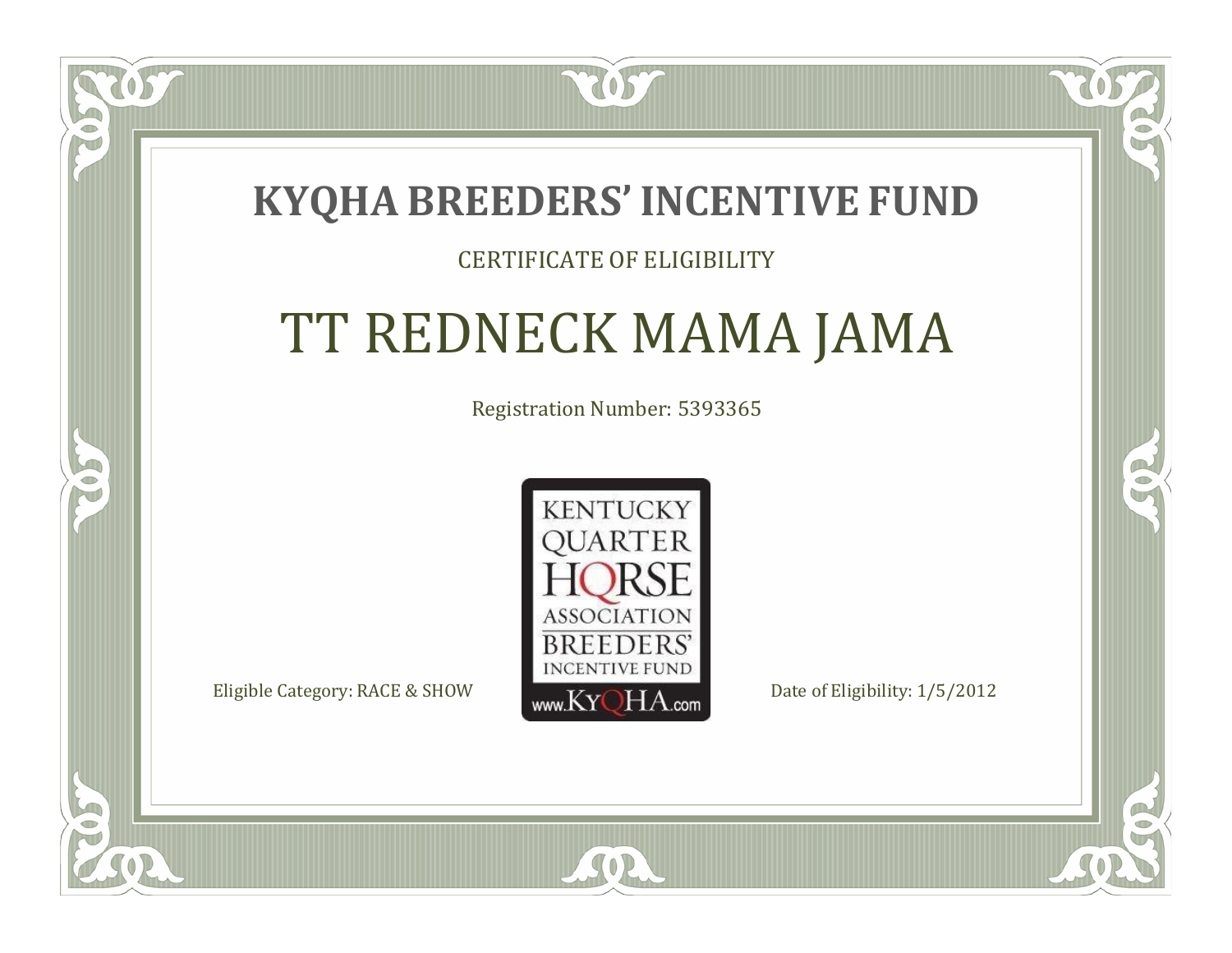### **KYQHA BREEDERS'INCENTIVE FUND**

7057

### CERTIFICATE OF ELIGIBILITY

# TT REDNECK SOULSISTA

Registration Number: X0697716



 $SO<sub>2</sub>$ 

CO.

P.

 $\Box$ T

S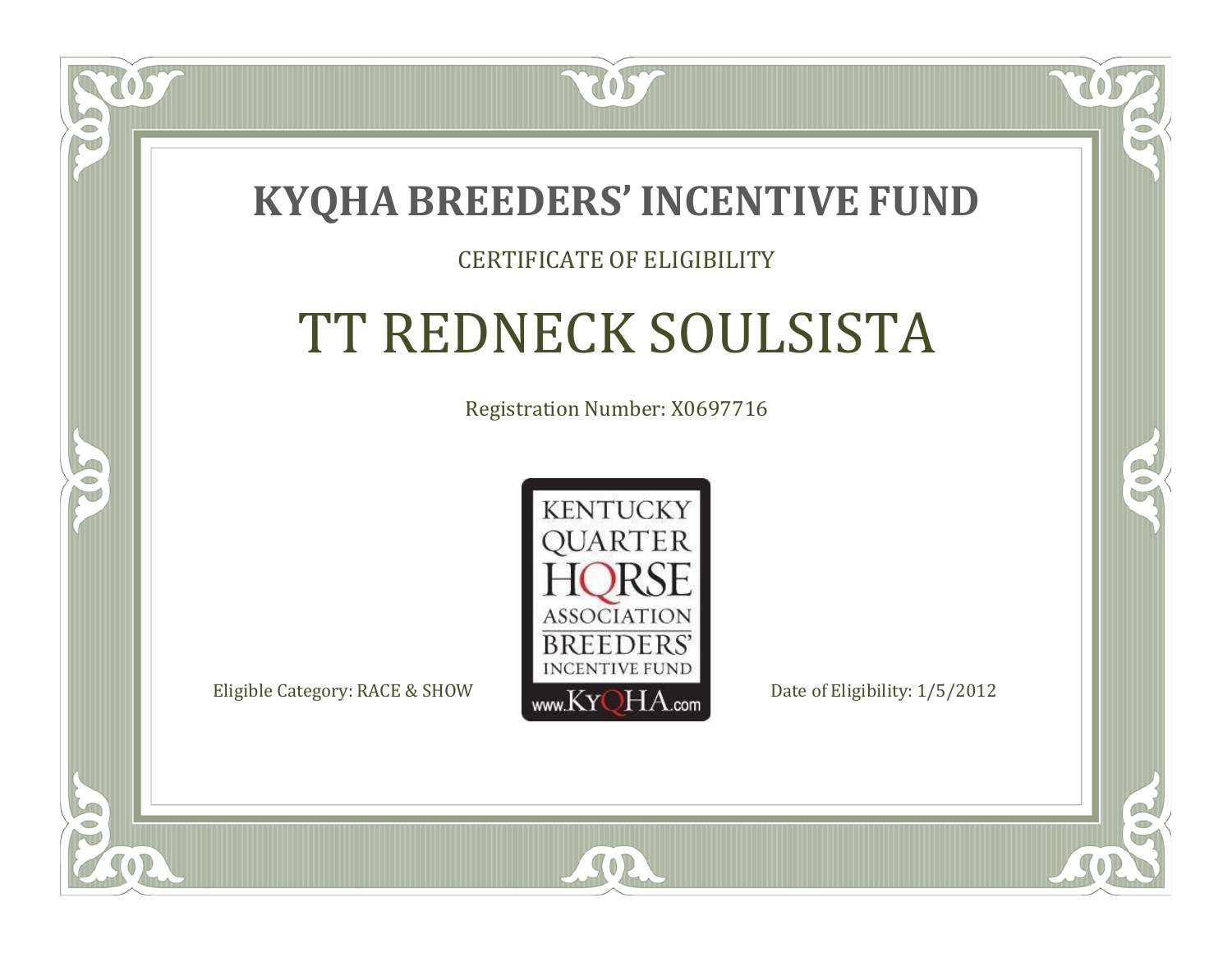

### CERTIFICATE OF ELIGIBILITY

# TT REDNECK TRADITION

Registration Number: 5439510



SOR

 $\mathbb{R}^2$ 

 $\rightarrow$ 

 $\Box$ N

S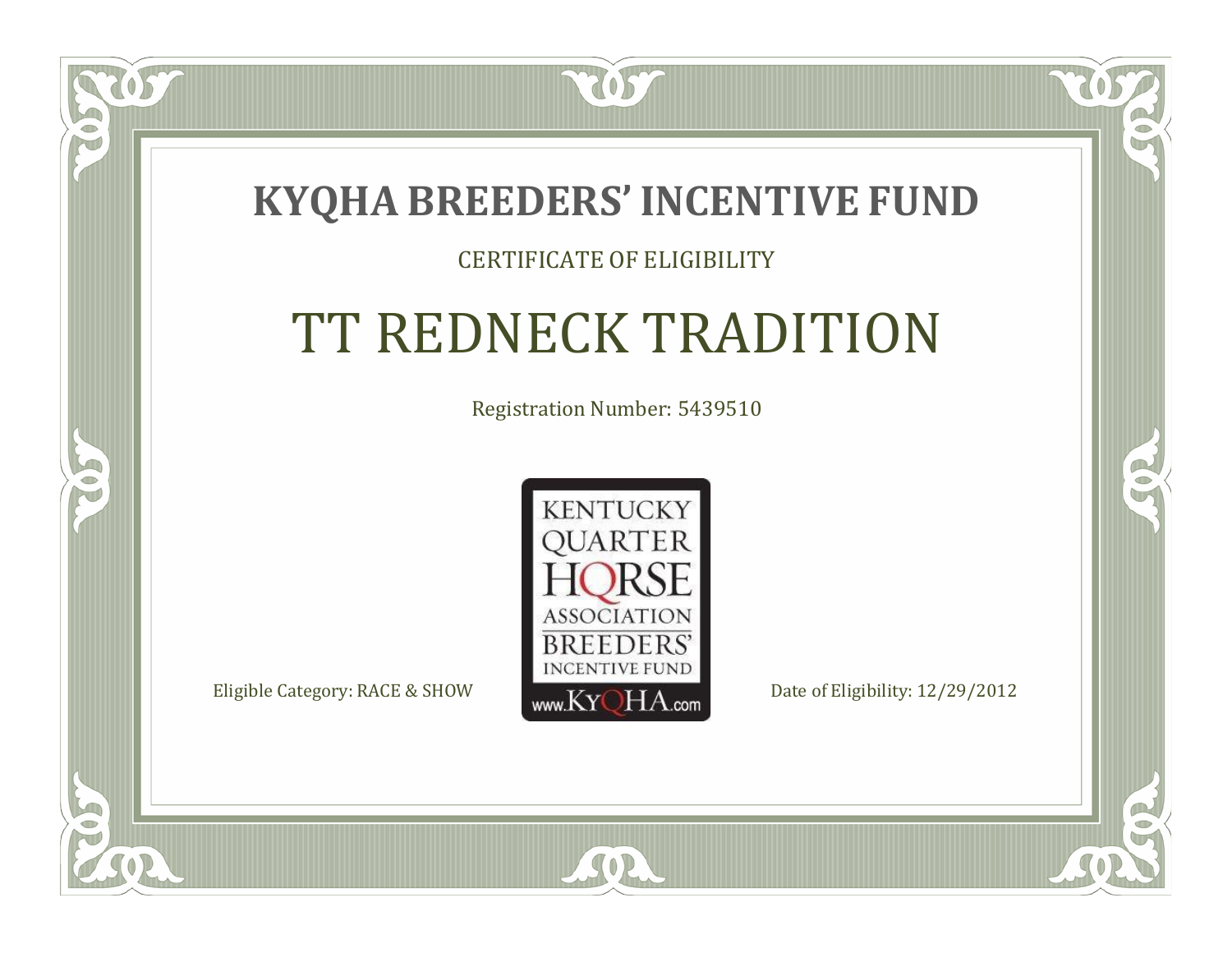

### CERTIFICATE OF ELIGIBILITY

# TUF TO ZIP BY ME

Registration Number: 5387071



SOR

 $\delta S$ 

 $\bullet$ NU

5

CO.

 $\rightarrow$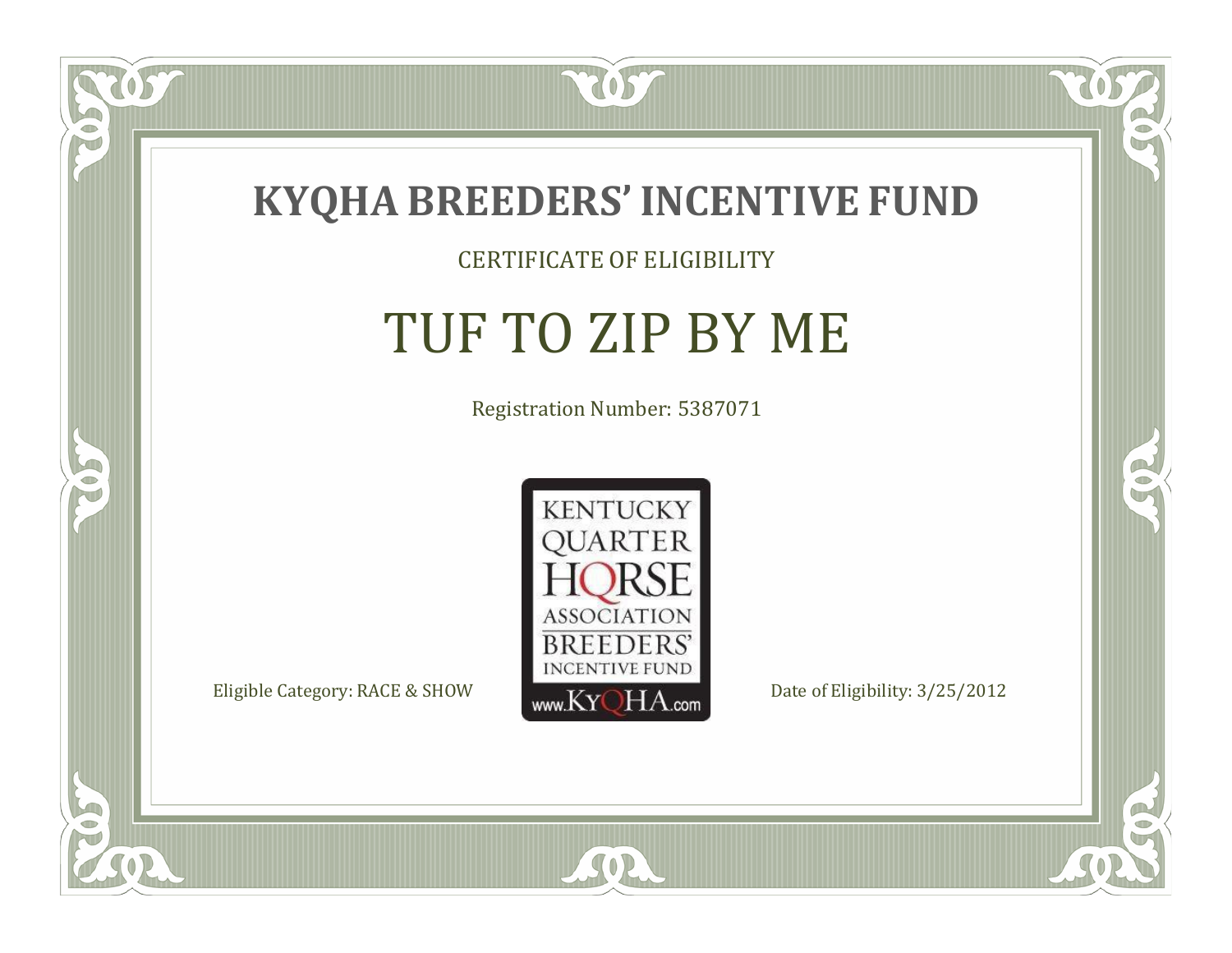

CERTIFICATE OF ELIGIBILITY

# TUF TURNIN TRIX

Registration Number: X0695844



SOR

 $\mathbb{R}$ 

 $\rightarrow$ 

 $\overline{OS}$ 

 $\bullet$ NU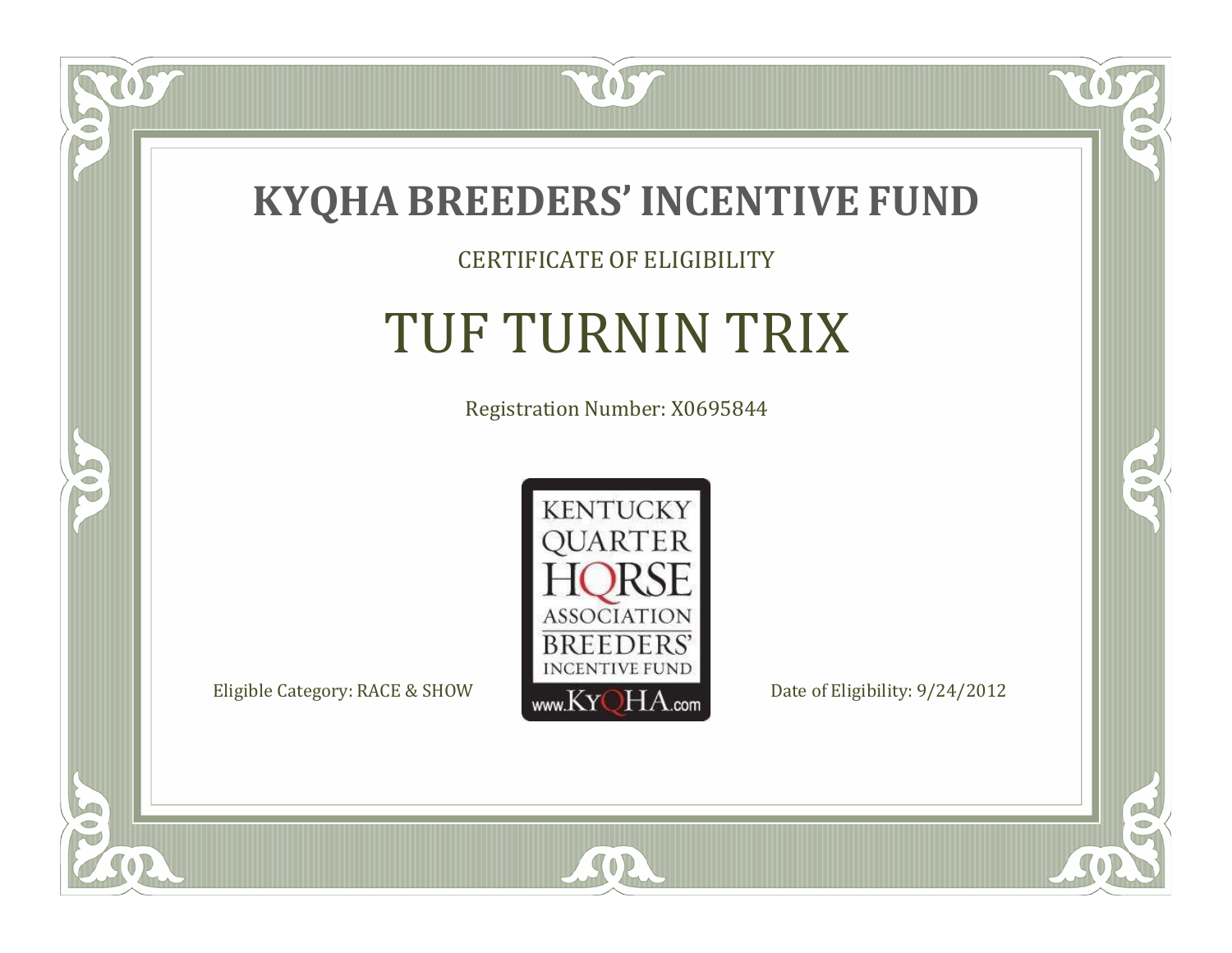

 $\Box$ N

5

#### CERTIFICATE OF ELIGIBILITY

# U NO IT GETS BETTER

Registration Number: 5466987



SOR

CO.

B)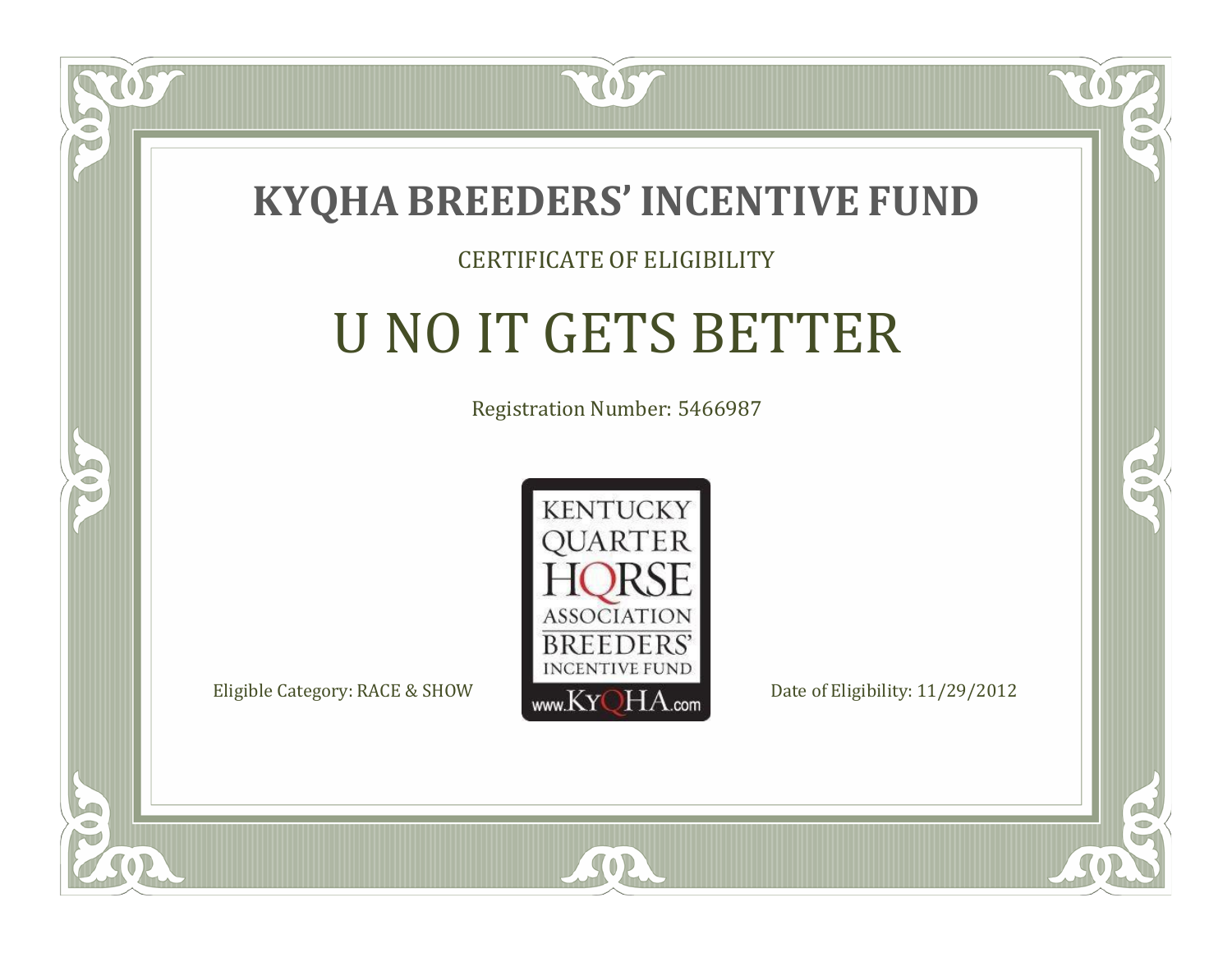

### CERTIFICATE OF ELIGIBILITY

# ULTIMATE IN MOTION

Registration Number: X0694556



 $SO2$ 

CO.

 $\rightarrow$ 

ÒS

 $\Box$ NU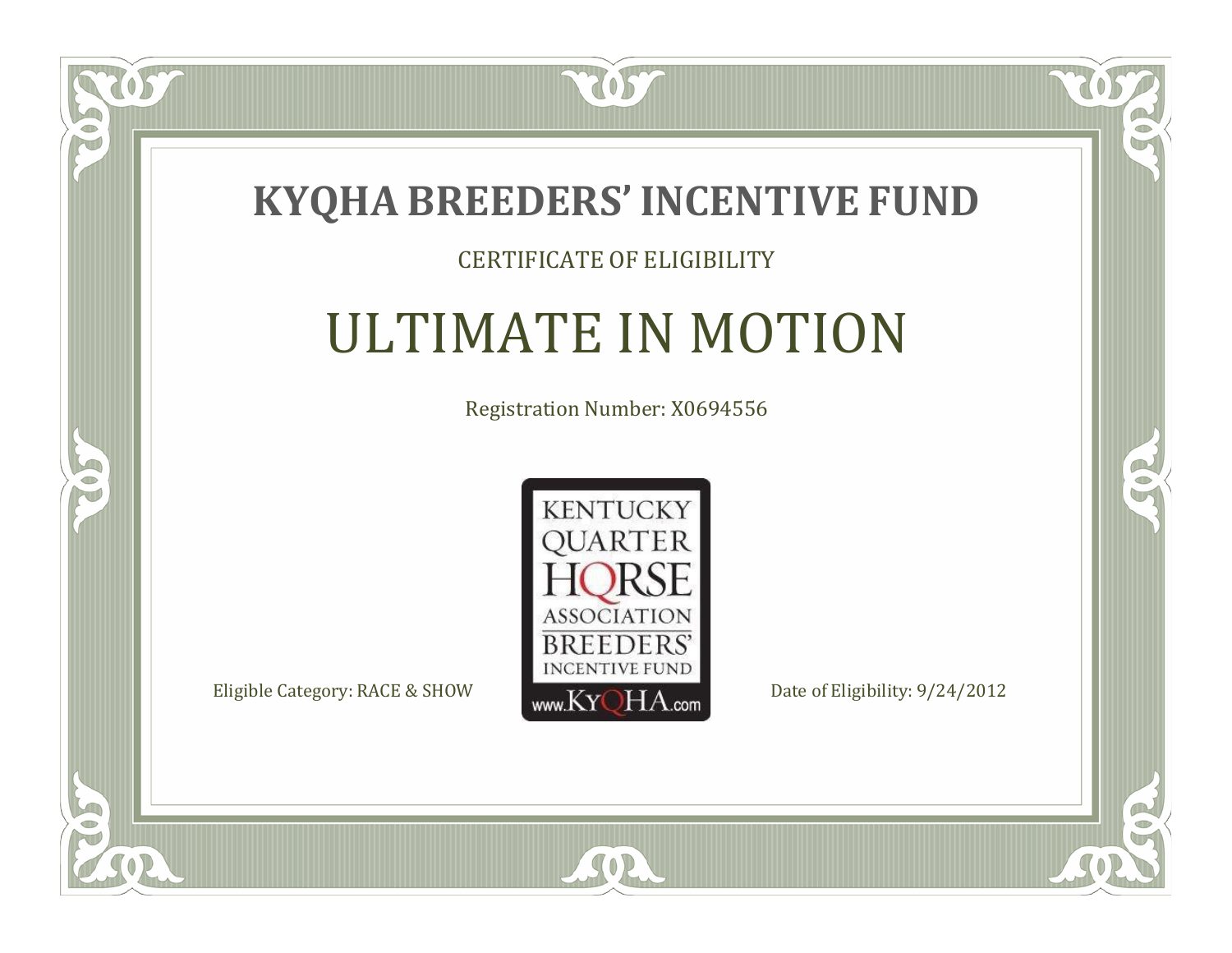

### CERTIFICATE OF ELIGIBILITY

# UP FOR ULTIMATE FUN

Registration Number: 5426853



SOR

CO.

 $\rightarrow$ 

 $\Box$ NU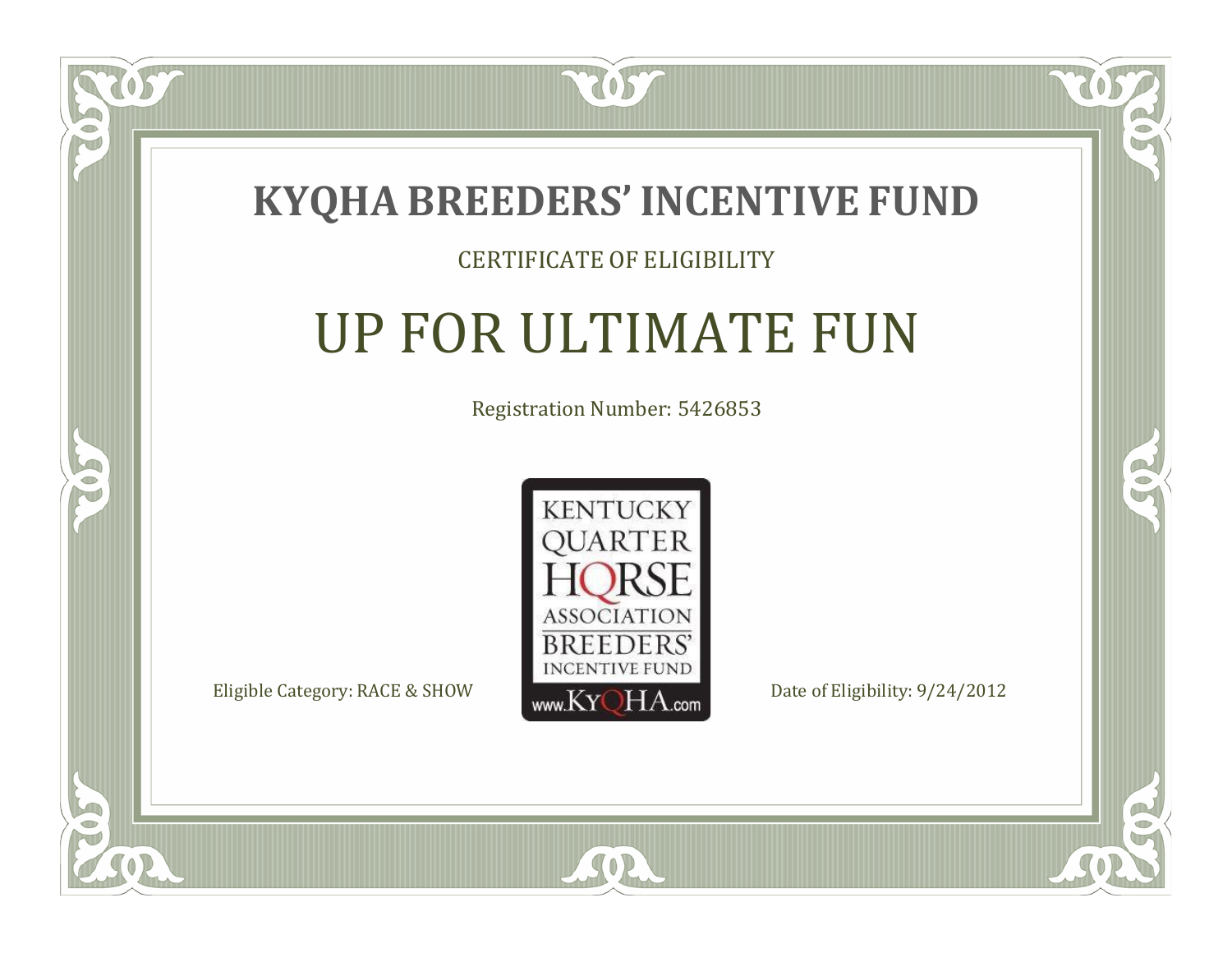

### CERTIFICATE OF ELIGIBILITY

# VINTAGE PATINA

Registration Number: 5373104



SOR

 $\mathbb{R}$ 

 $\rightarrow$ 

057

 $\bullet$ NU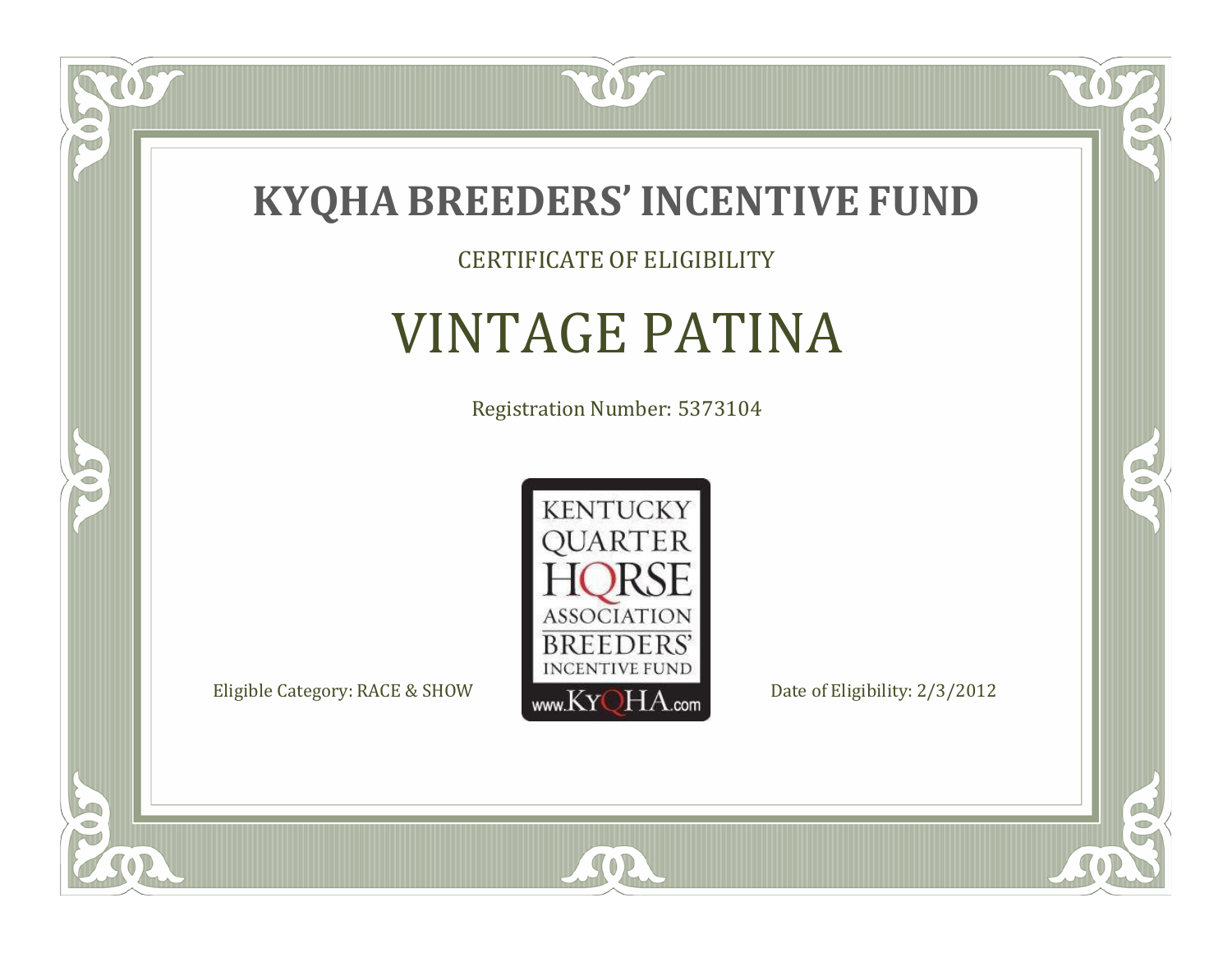

CERTIFICATE OF ELIGIBILITY

VIZZIO

Registration Number: 5379795



SOR

RO

 $\mathbb{R}^2$ 

OST

FO

5

 $\overline{\mathbb{C}}$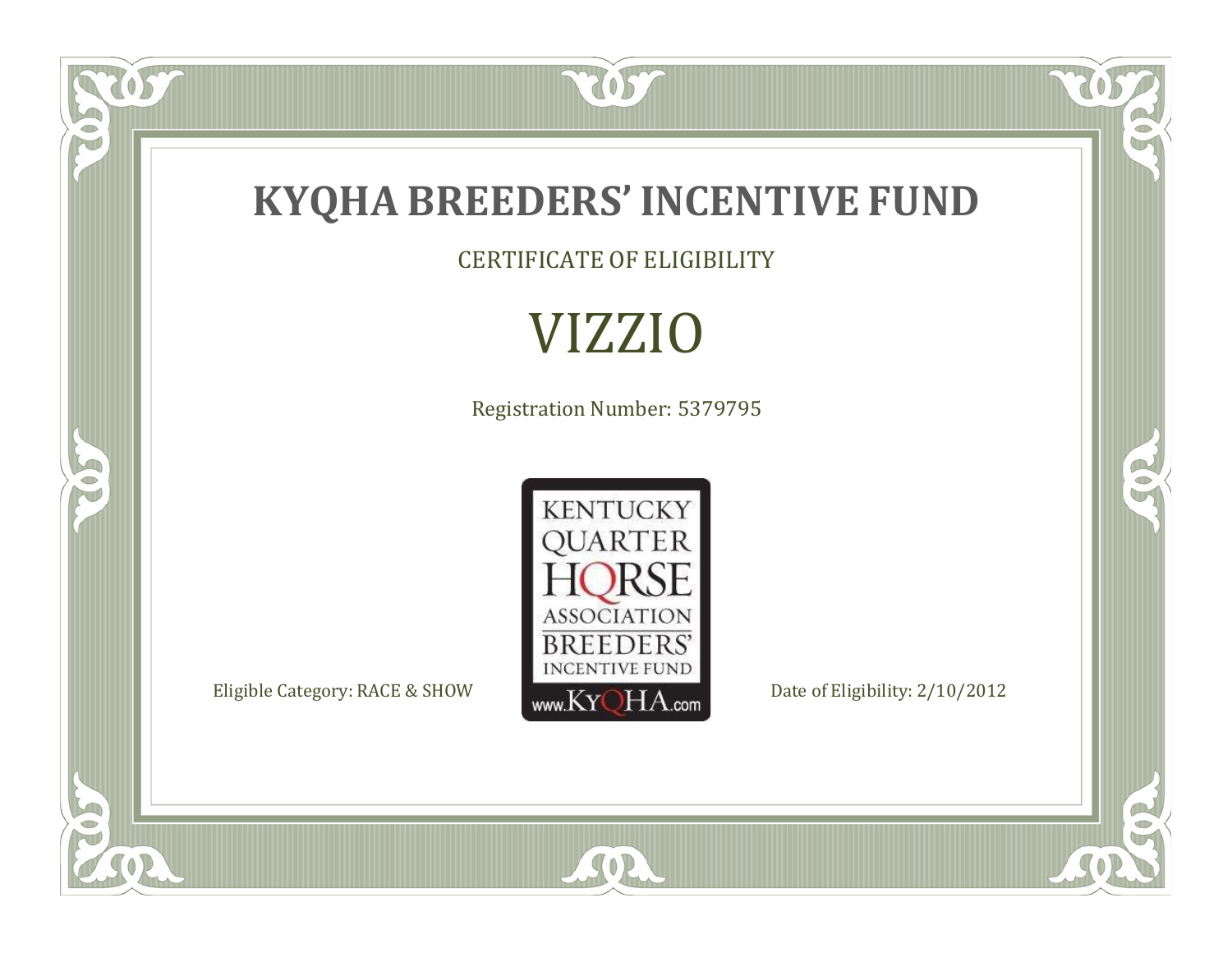

CERTIFICATE OF ELIGIBILITY

# VYN DIESEL

Registration Number: 5422848



SOR

 $\mathbb{R}$ 

 $\mathbb{R}^2$ 

OS.

 $\bullet$ N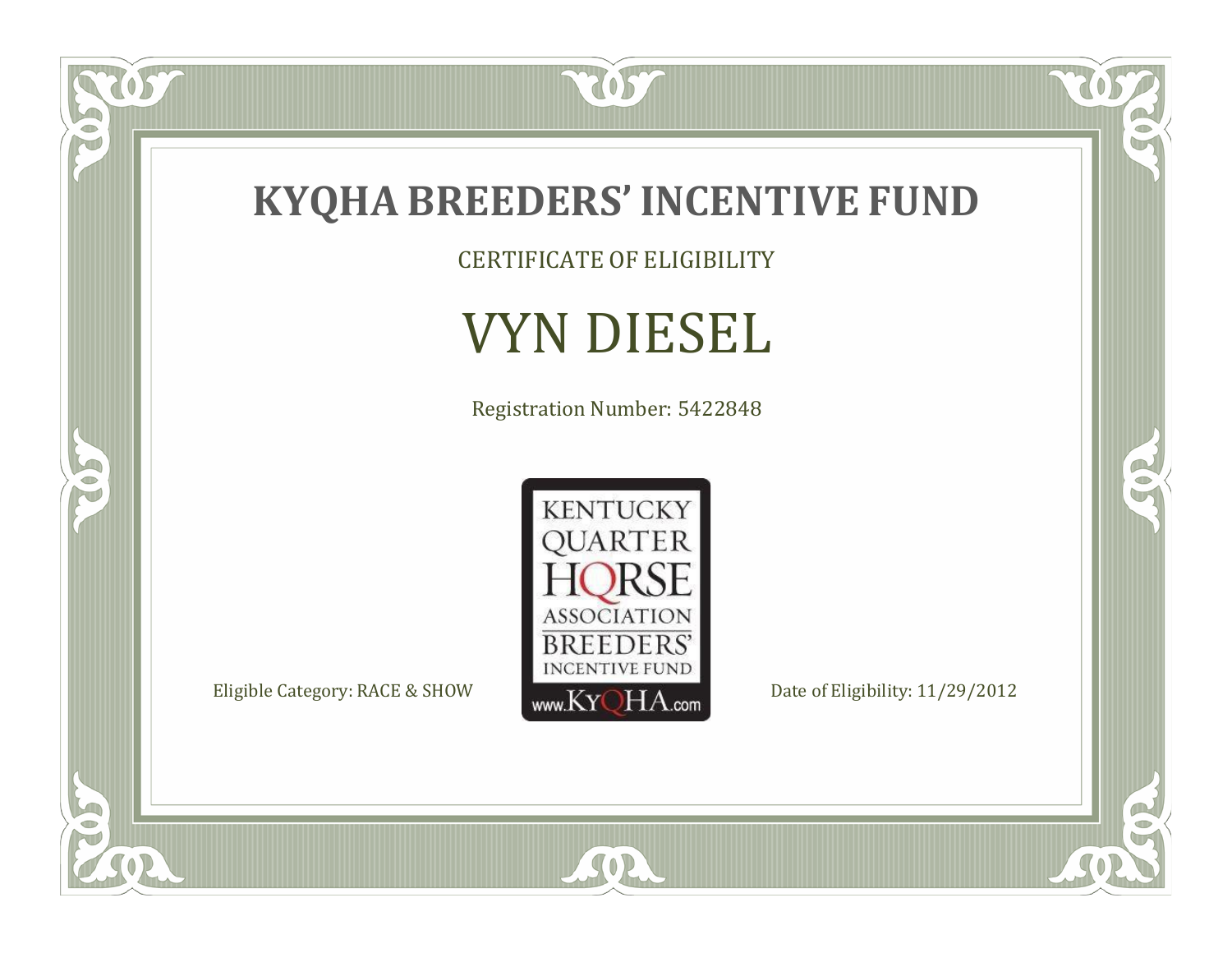

CERTIFICATE OF ELIGIBILITY

# WHITE THUNDER

Registration Number: 5387617



SOR

 $\mathbb{R}$ 

R

 $\overline{OS}$ 

 $\bullet$ NU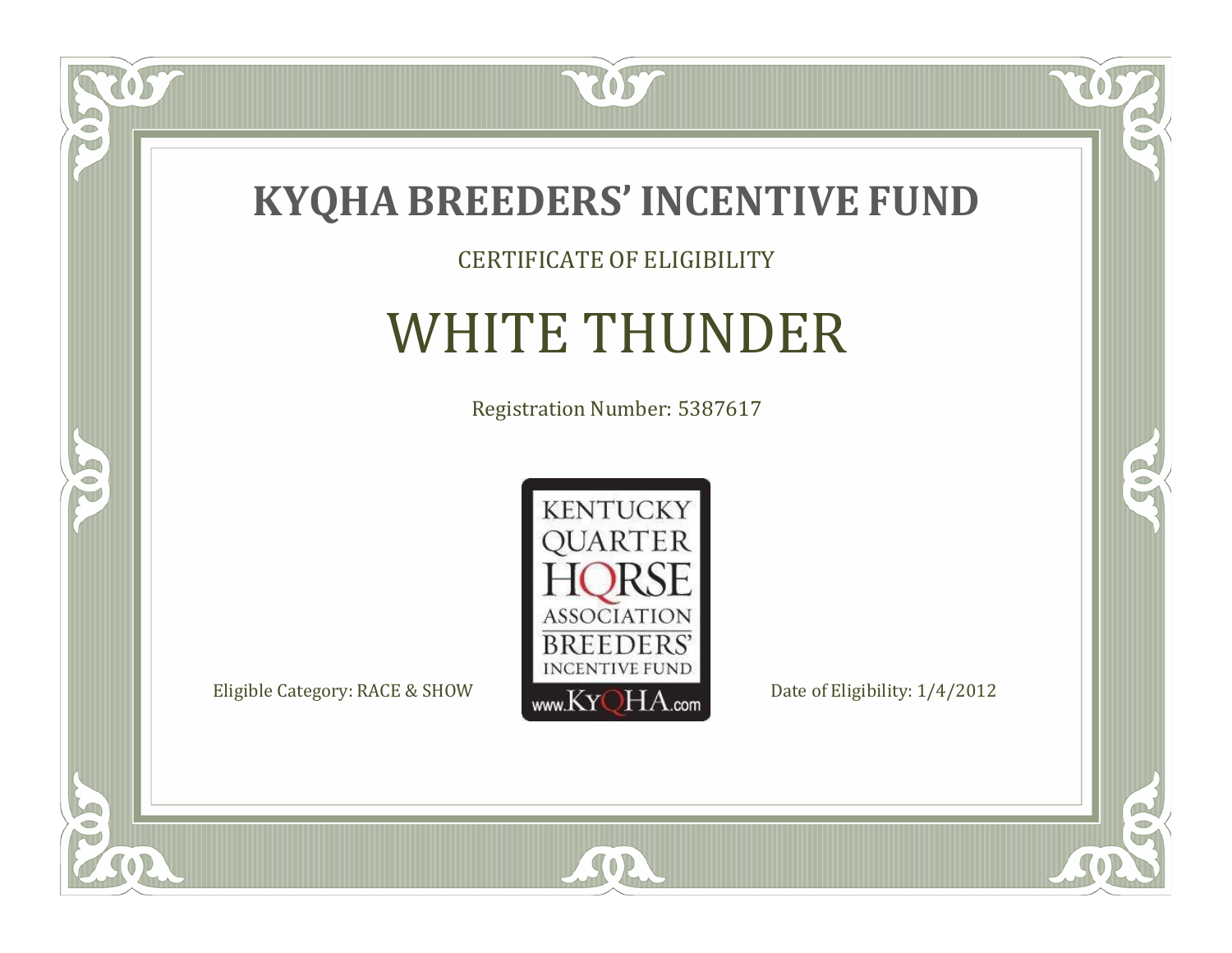

### CERTIFICATE OF ELIGIBILITY

### WILLYS INVESTEDASSET

Registration Number: 5406719



SOR

CO.

 $\rightarrow$ 

 $\blacksquare$ N

S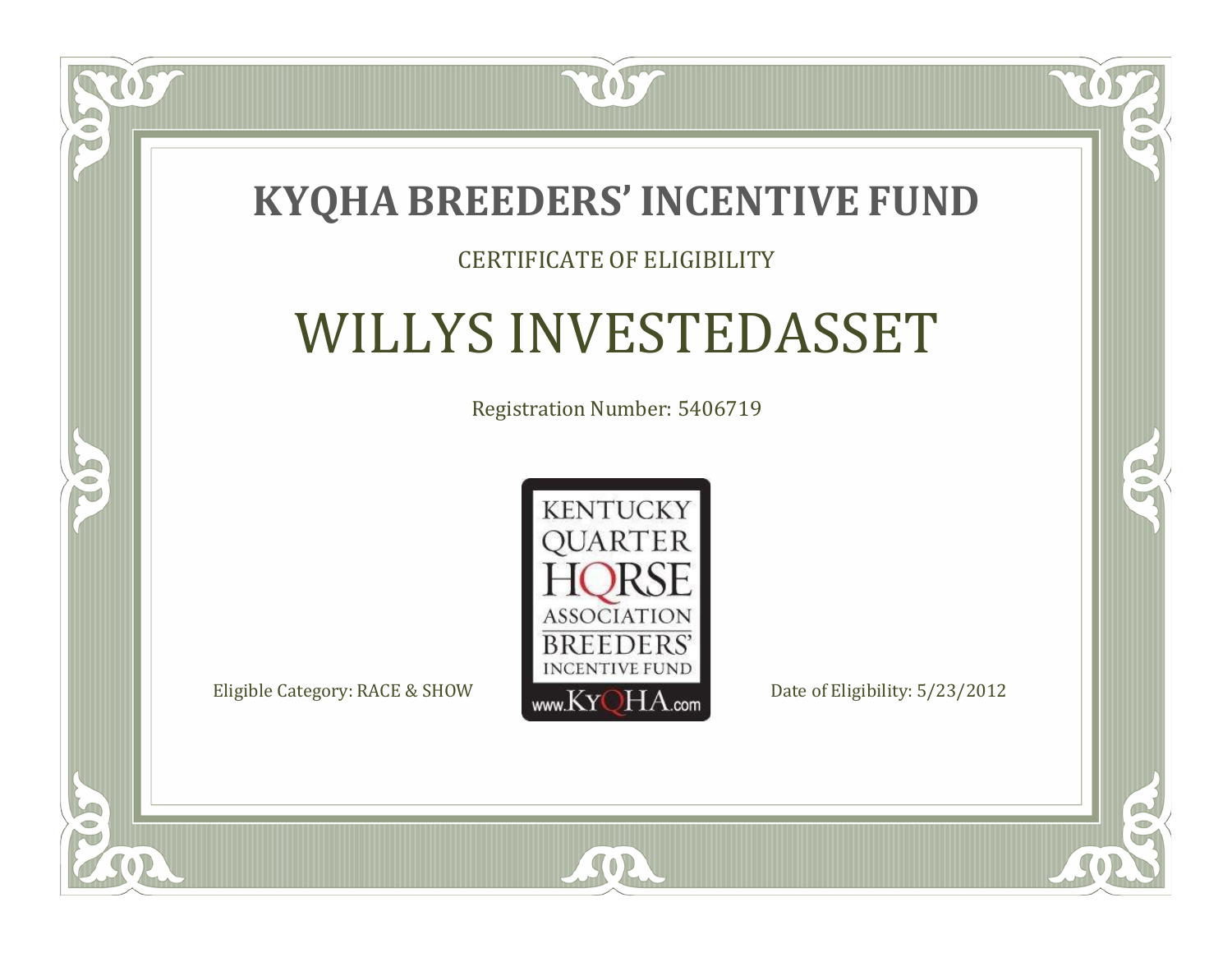

### CERTIFICATE OF ELIGIBILITY

# WILLYS SMOKING GUN

Registration Number: 5408601



SOR

CO.

B)

 $\Box$ N

S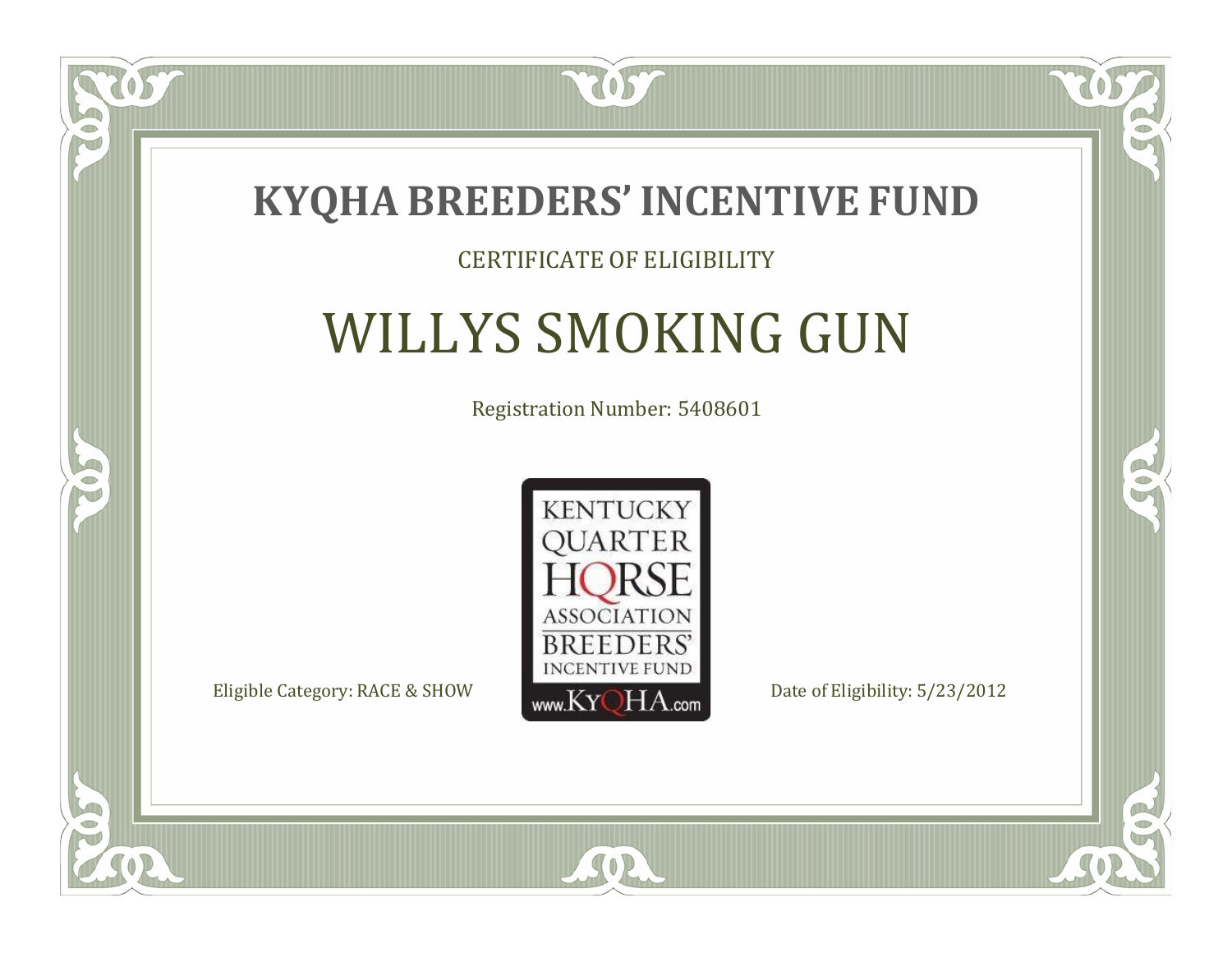### **KYQHA BREEDERS'INCENTIVE FUND**

7057

### CERTIFICATE OF ELIGIBILITY

# WILLYSCASHINVESTMENT

Registration Number: 5420553



SOR

 $\mathbb{R}$ 

R

 $\blacksquare$ N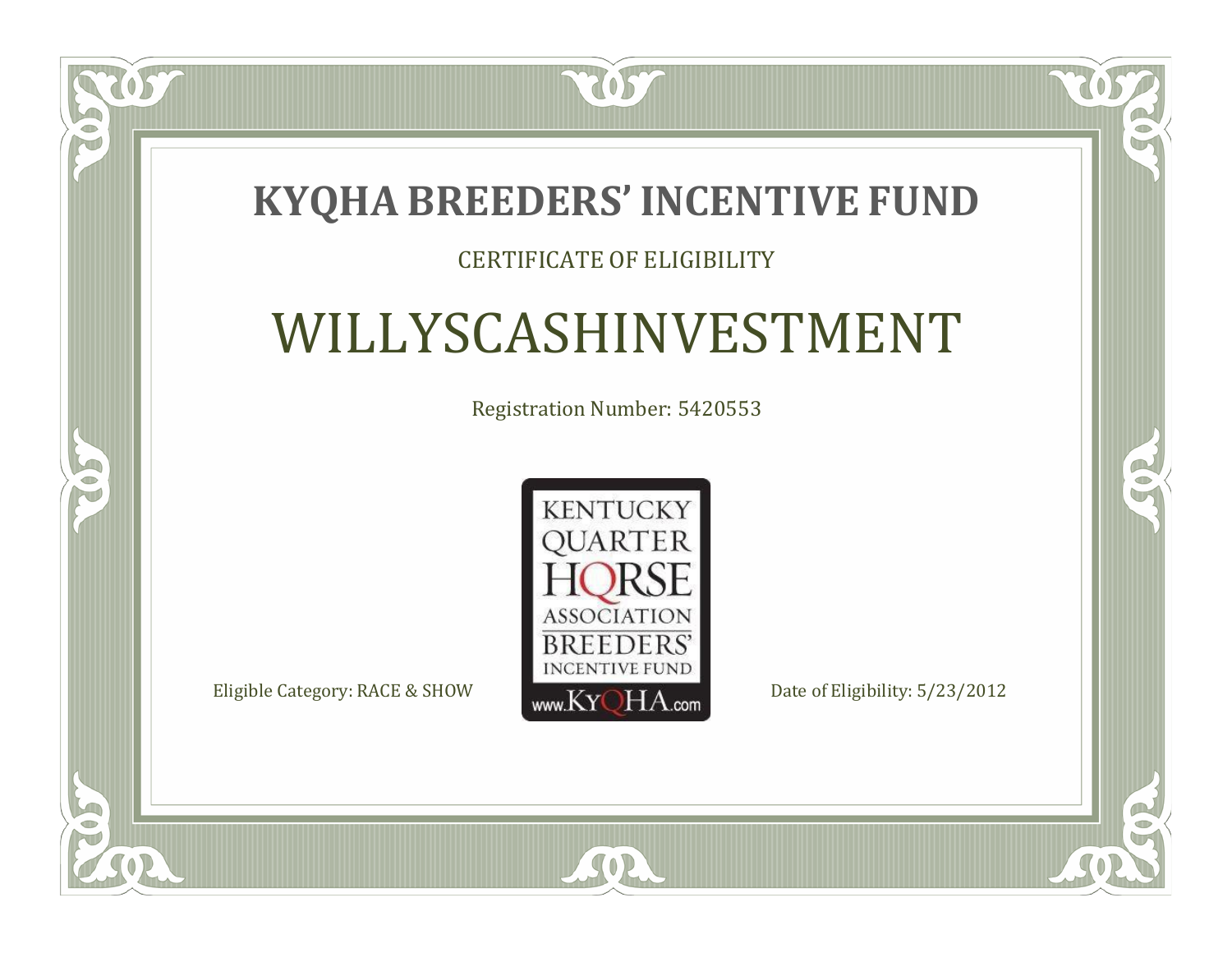

CERTIFICATE OF ELIGIBILITY

# WRAPPIN IT UP

Registration Number: 5396773



SOR

 $\mathbb{R}$ 

 $\mathbb{R}^2$ 

 $\overline{OS}$ 

 $\bullet$ N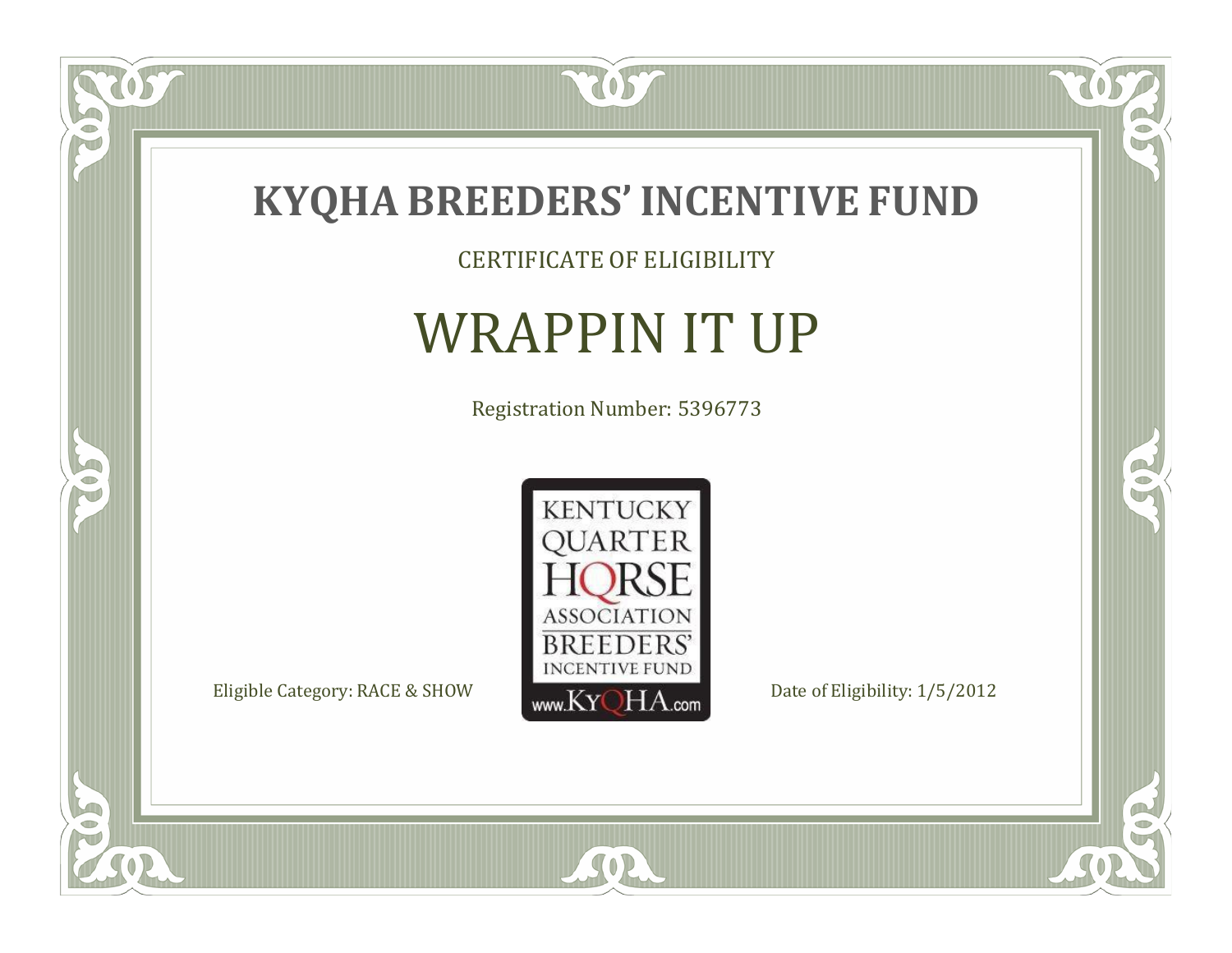

### CERTIFICATE OF ELIGIBILITY

# YOU KNOW WHOO

Registration Number: 5466992



SOR

 $\mathbb{R}$ 

 $\rightarrow$ 

US

 $\Box$ NU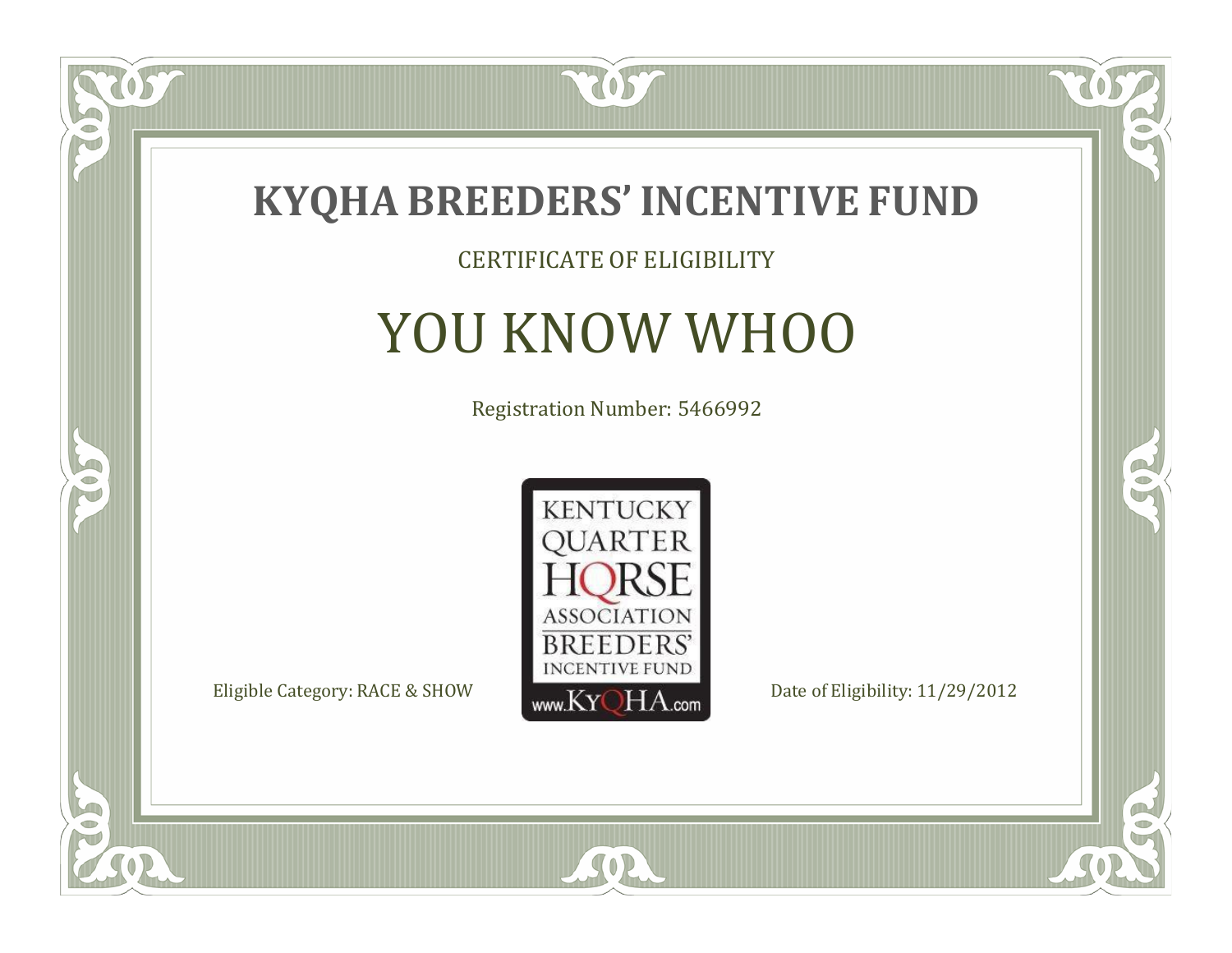

SOR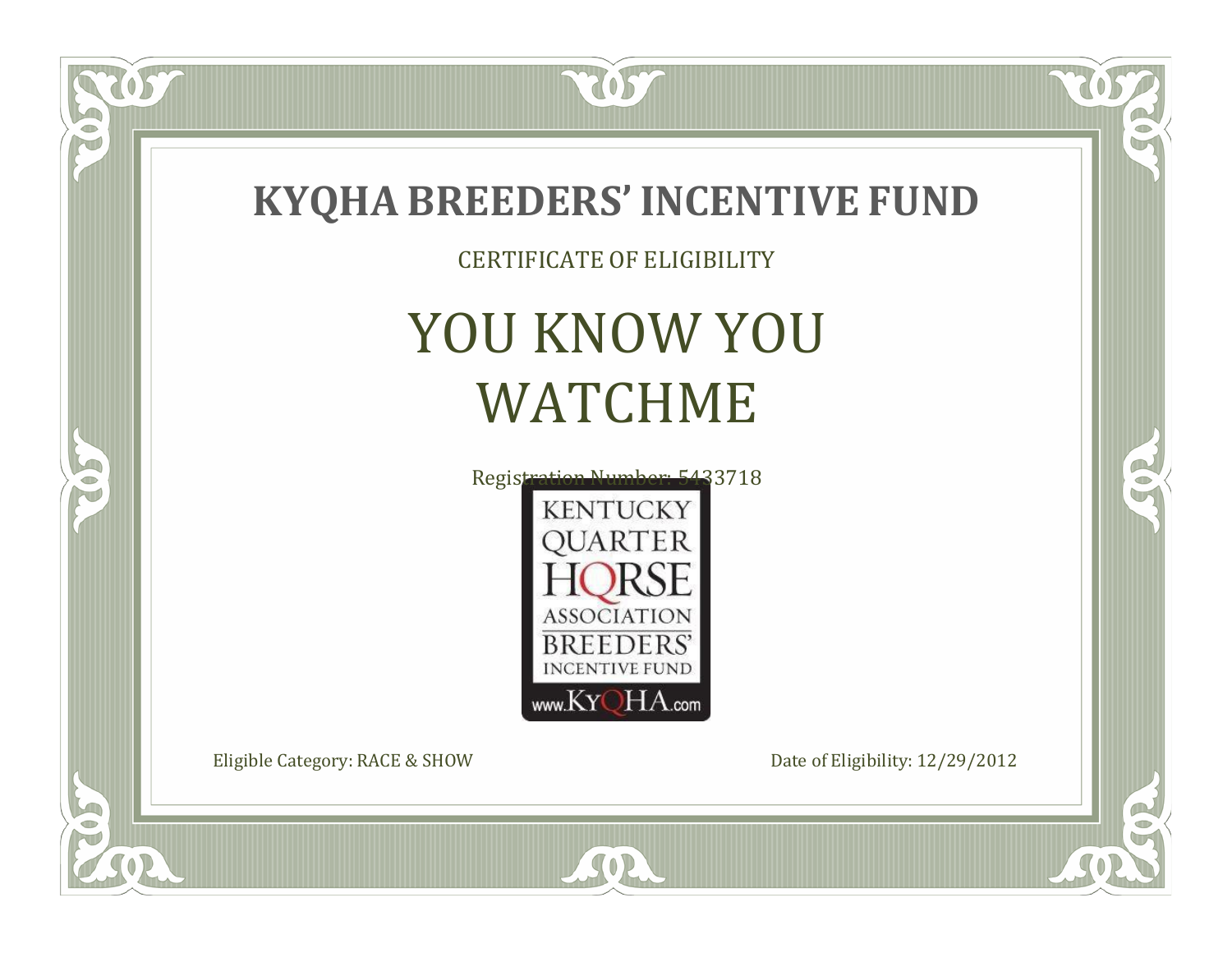

#### CERTIFICATE OF ELIGIBILITY

# ZANS ROCKIN TOO

Registration Number: 5471050



 $SO2$ 

CO.

B)

 $\Box$ N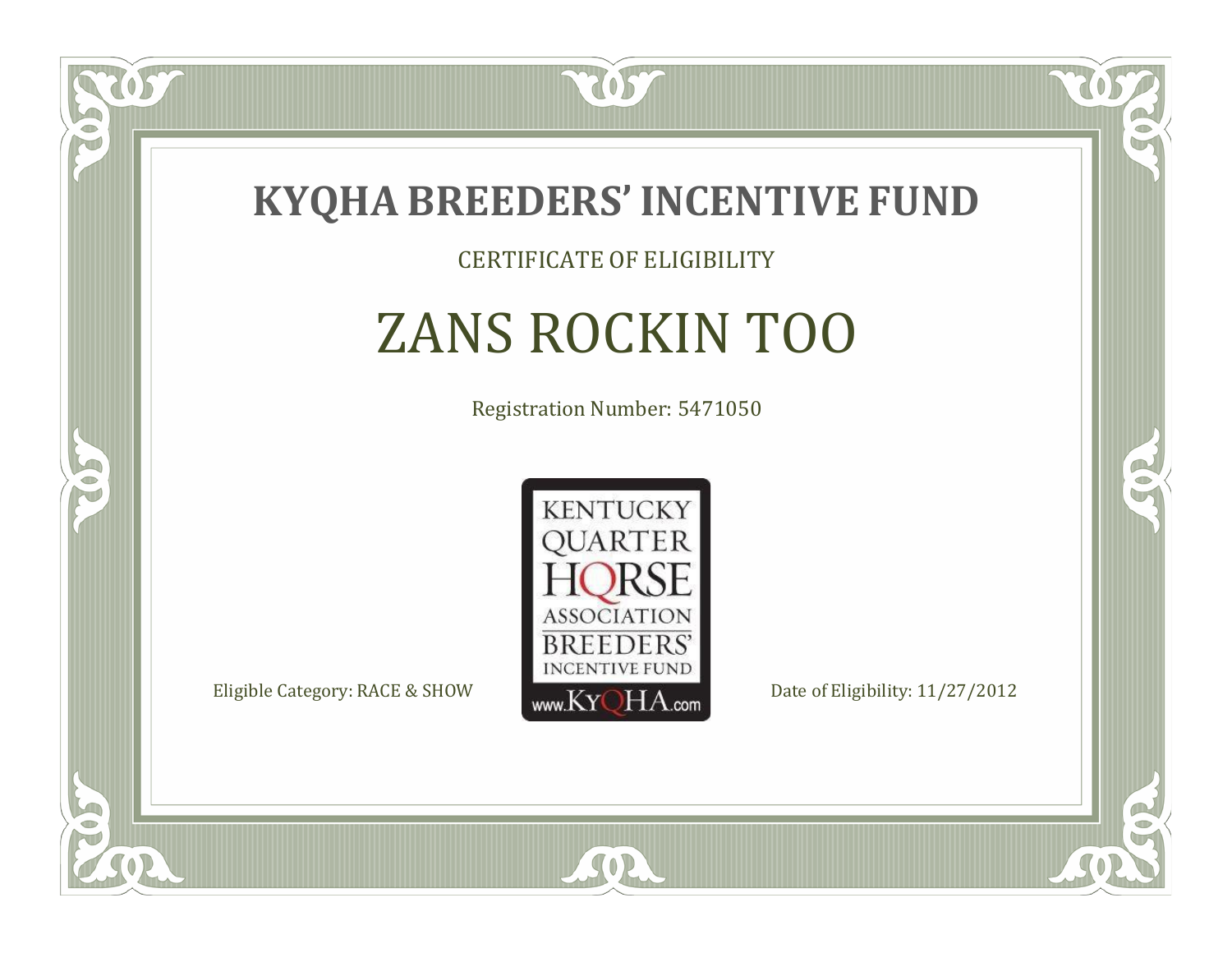

CERTIFICATE OF ELIGIBILITY

# ZAR GOSA HOOCH

Registration Number: 5421635



SOR

RO

B)

 $\Box$ N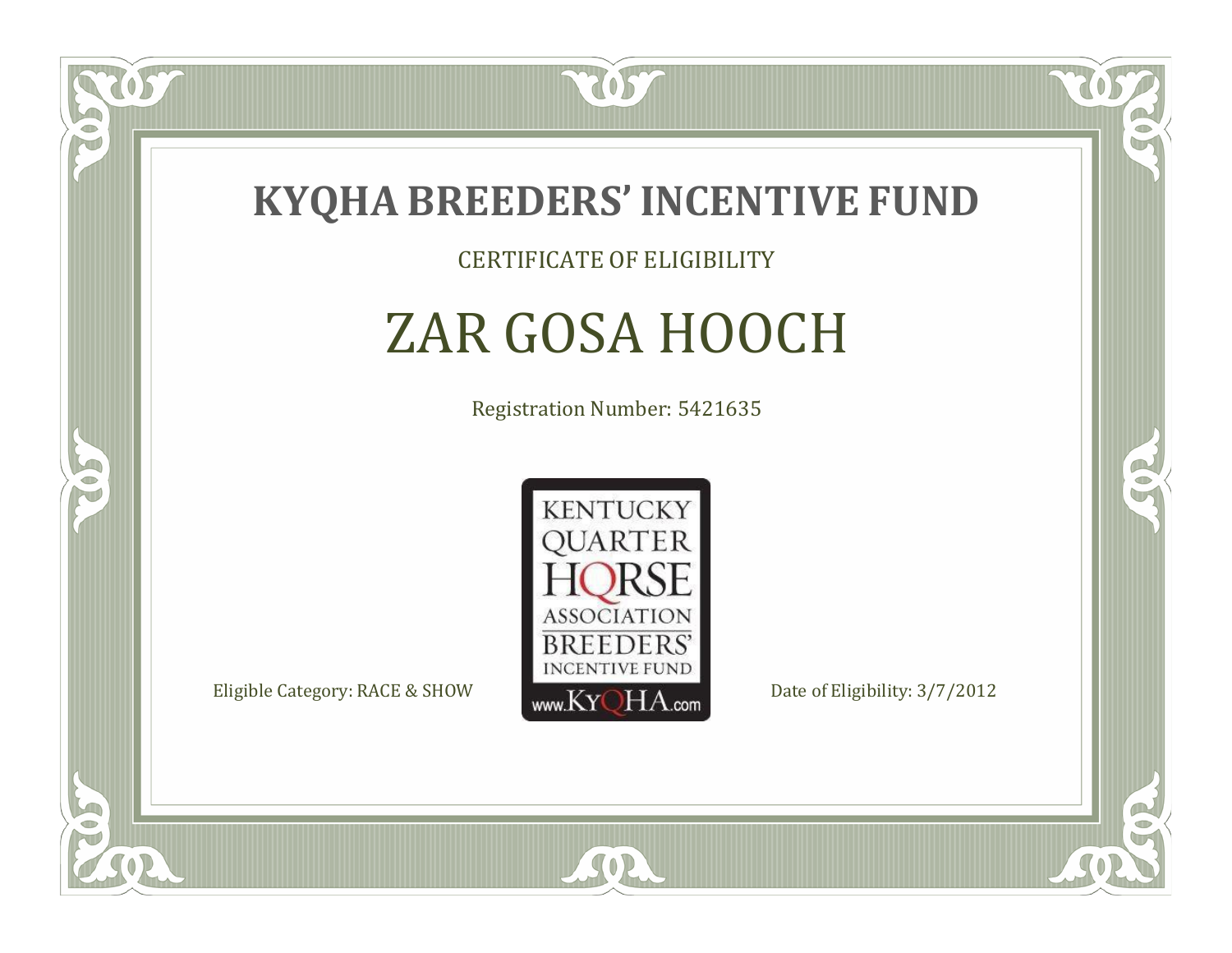

#### CERTIFICATE OF ELIGIBILITY

# ZAR GOSA TURNER

Registration Number: 5421636



SOR

RO

B)

 $\Box$ N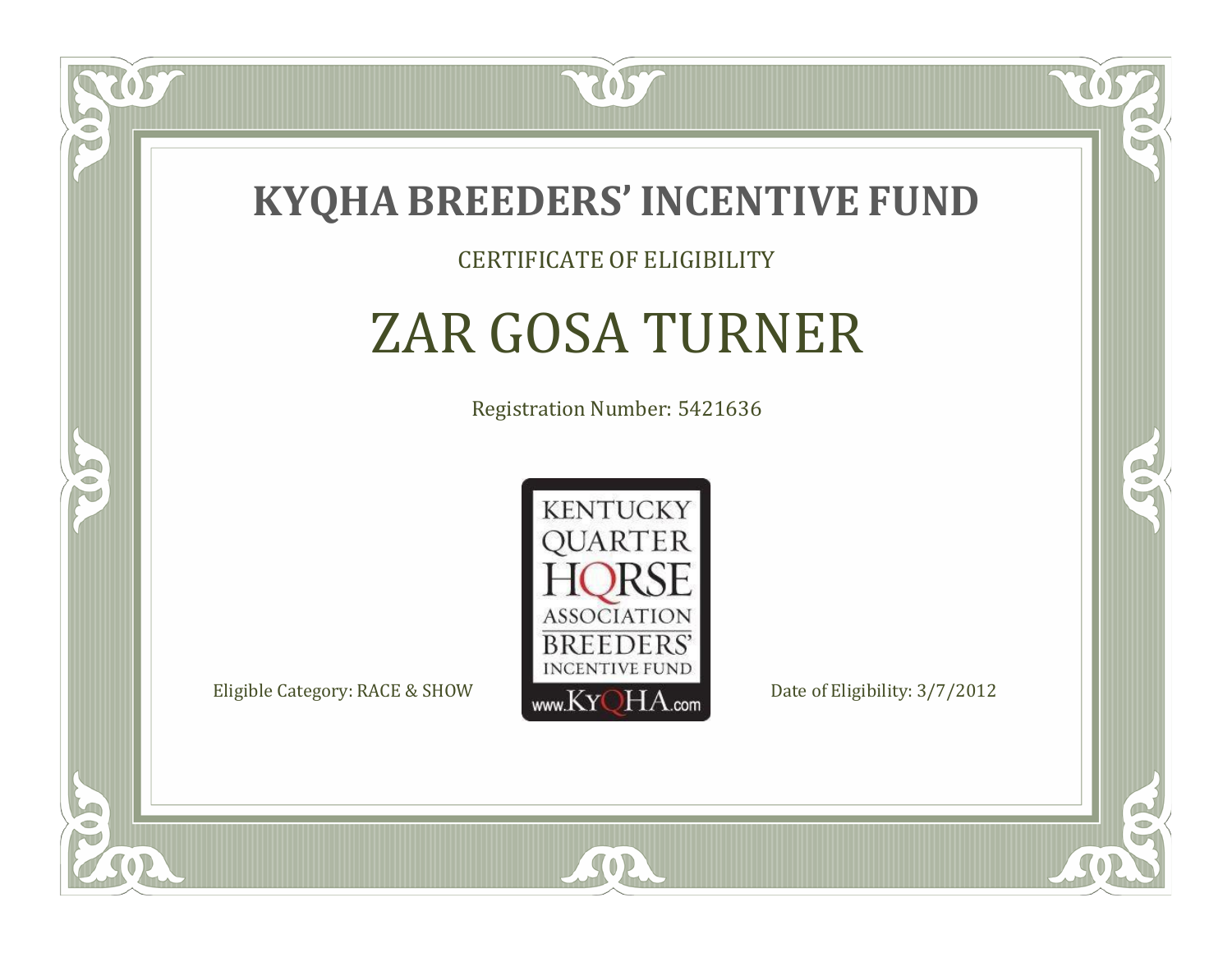

### CERTIFICATE OF ELIGIBILITY

# ZIPPED HOT AND JAZZY

Registration Number: 5459563



SOR

RO

B.

 $\Box$ N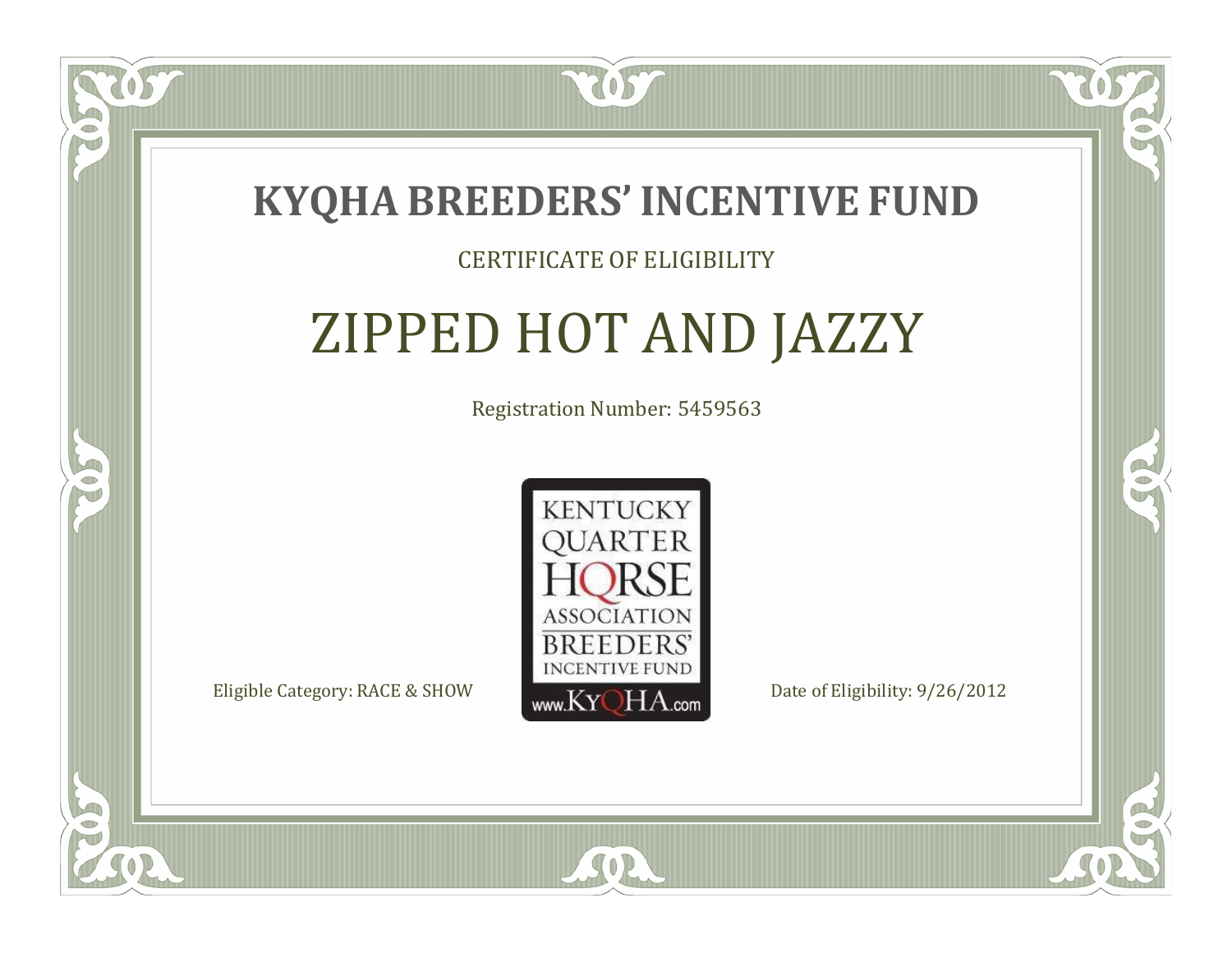

### CERTIFICATE OF ELIGIBILITY

### ZIPPO N MOONLITE

Registration Number: 5350512



SOR

CO.

B)

 $\Box$ N